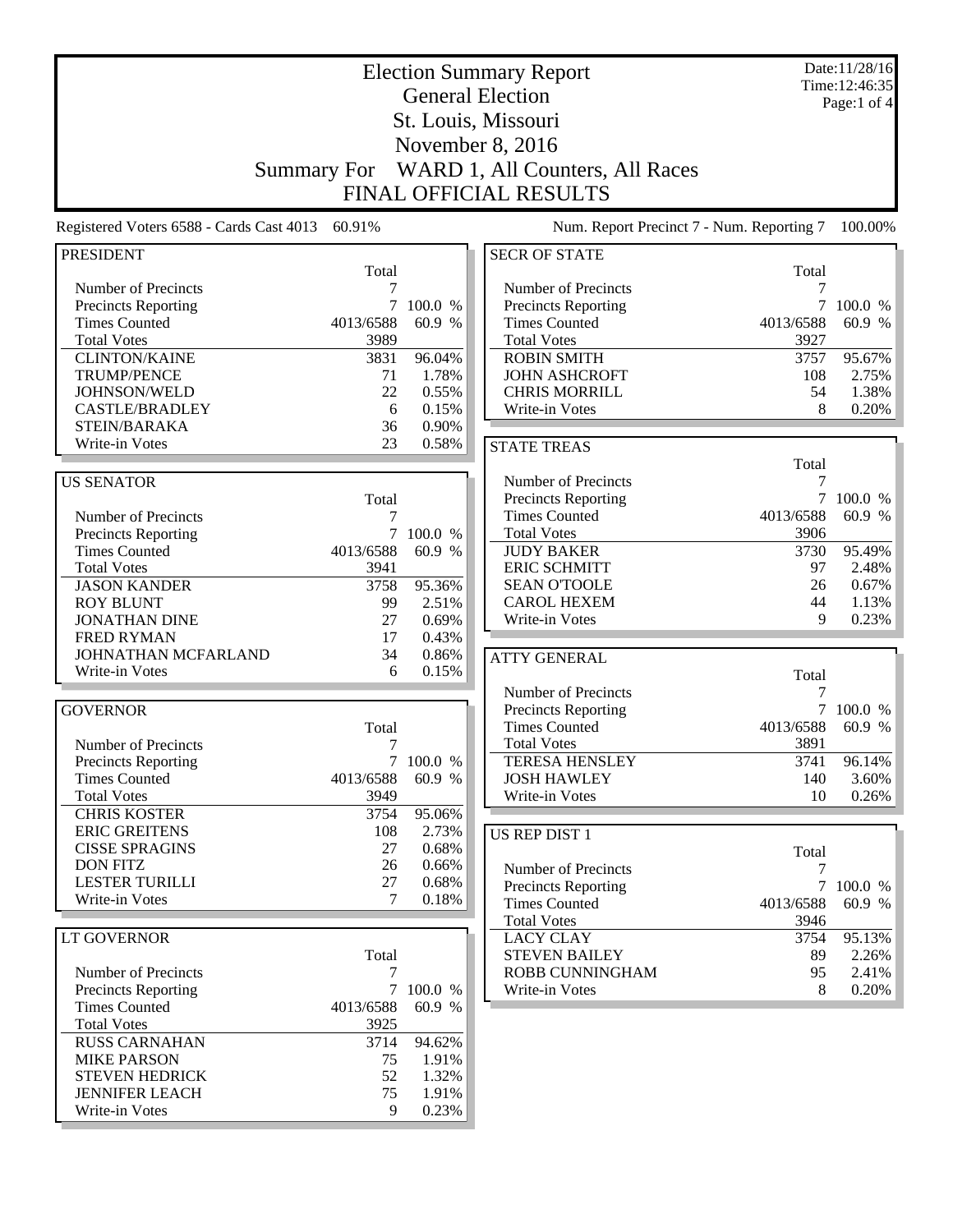|                                                    |                     | Date:11/28/16<br>Time: 12:46:35<br>Page:2 of 4 |                                                   |                     |                   |
|----------------------------------------------------|---------------------|------------------------------------------------|---------------------------------------------------|---------------------|-------------------|
| Registered Voters 6588 - Cards Cast 4013           | 60.91%              |                                                | Num. Report Precinct 7 - Num. Reporting 7         |                     | 100.00%           |
| ST SEN DIST 4                                      |                     |                                                | <b>SHERIFF</b>                                    |                     |                   |
| Number of Precincts                                | Total<br>4          |                                                | Number of Precincts                               | Total<br>7          |                   |
| Precincts Reporting                                | 4                   | 100.0 %                                        | Precincts Reporting                               | 7                   | 100.0 %           |
| <b>Times Counted</b>                               | 2687/4351           | 61.8 %                                         | <b>Times Counted</b>                              | 4013/6588           | 60.9 %            |
| <b>Total Votes</b>                                 | 2567                |                                                | <b>Total Votes</b>                                | 3877                |                   |
| <b>JACOB HUMMEL</b>                                | 2405                | 93.69%                                         | <b>VERNON BETTS</b>                               | 3775                | 97.37%            |
| <b>BRYAN YOUNG</b><br><b>MICHAEL LEWIS</b>         | 67<br>83            | 2.61%<br>3.23%                                 | <b>JOHN CASTELLANO</b>                            | 95<br>7             | 2.45%<br>0.18%    |
| Write-in Votes                                     | 12                  | 0.47%                                          | Write-in Votes                                    |                     |                   |
|                                                    |                     |                                                | <b>TREASURER</b>                                  |                     |                   |
| ST SEN DIST 5                                      |                     |                                                |                                                   | Total               |                   |
|                                                    | Total               |                                                | Number of Precincts                               | 7                   |                   |
| Number of Precincts                                | 3                   |                                                | Precincts Reporting                               | 7                   | 100.0 %           |
| <b>Precincts Reporting</b>                         |                     | 3 100.0 %                                      | <b>Times Counted</b>                              | 4013/6588           | 60.9 %            |
| <b>Times Counted</b><br><b>Total Votes</b>         | 1326/2237<br>1294   | 59.3 %                                         | <b>Total Votes</b>                                | 3894                |                   |
| <b>JAMILAH NASHEED</b>                             | 1256                | 97.06%                                         | <b>TISHAURA JONES</b><br><b>DARREN GRANT</b>      | 3748<br>83          | 96.25%<br>2.13%   |
| STEPHEN SCHAPER                                    | 36                  | 2.78%                                          | <b>JEROME BAUER</b>                               | 57                  | 1.46%             |
| Write-in Votes                                     | $\overline{2}$      | 0.15%                                          | Write-in Votes                                    | 6                   | 0.15%             |
|                                                    |                     |                                                |                                                   |                     |                   |
| ST REP DIST 76                                     |                     |                                                | RICHARD TEITELMAN                                 |                     |                   |
|                                                    | Total               |                                                |                                                   | Total               |                   |
| Number of Precincts                                | 6                   |                                                | Number of Precincts                               | 7                   |                   |
| <b>Precincts Reporting</b><br><b>Times Counted</b> | 6<br>3204/5334      | 100.0 %<br>60.1 %                              | Precincts Reporting<br><b>Times Counted</b>       | $\tau$<br>4013/6588 | 100.0 %<br>60.9 % |
| <b>Total Votes</b>                                 | 3051                |                                                | <b>Total Votes</b>                                | 3609                |                   |
| <b>JOSHUA PETERS</b>                               | 3034                | 99.44%                                         | <b>YES</b>                                        | 2571                | 71.24%            |
| Write-in Votes                                     | 17                  | 0.56%                                          | NO                                                | 1038                | 28.76%            |
|                                                    |                     |                                                |                                                   |                     |                   |
| ST REP DIST 84                                     |                     |                                                | PHILIP HESS                                       |                     |                   |
|                                                    | Total               |                                                |                                                   | Total               |                   |
| Number of Precincts                                | 1<br>$\mathbf{1}$   |                                                | Number of Precincts                               | 7                   | 7 100.0 %         |
| Precincts Reporting<br><b>Times Counted</b>        | 809/1254            | 100.0 %<br>64.5 %                              | Precincts Reporting<br><b>Times Counted</b>       | 4013/6588           | 60.9 %            |
| <b>Total Votes</b>                                 | 761                 |                                                | <b>Total Votes</b>                                | 3574                |                   |
| <b>KARLA MAY</b>                                   | 758                 | 99.61%                                         | <b>YES</b>                                        | 2447                | 68.47%            |
| Write-in Votes                                     | 3                   | 0.39%                                          | NO                                                | 1127                | 31.53%            |
|                                                    |                     |                                                |                                                   |                     |                   |
| <b>CIRC ATTY</b>                                   |                     |                                                | <b>JAMES DOWD</b>                                 |                     |                   |
|                                                    | Total               |                                                |                                                   | Total               |                   |
| Number of Precincts<br><b>Precincts Reporting</b>  | 7<br>$\overline{7}$ | 100.0 %                                        | Number of Precincts<br><b>Precincts Reporting</b> | 7<br>$\overline{7}$ | 100.0 %           |
| <b>Times Counted</b>                               | 4013/6588           | 60.9 %                                         | <b>Times Counted</b>                              | 4013/6588           | 60.9 %            |
| <b>Total Votes</b>                                 | 3831                |                                                | <b>Total Votes</b>                                | 3581                |                   |
| <b>KIMBERLY GARDNER</b>                            | 3819                | 99.69%                                         | <b>YES</b>                                        | 2543                | 71.01%            |
| Write-in Votes                                     | 12                  | 0.31%                                          | NO                                                | 1038                | 28.99%            |
|                                                    |                     |                                                |                                                   |                     |                   |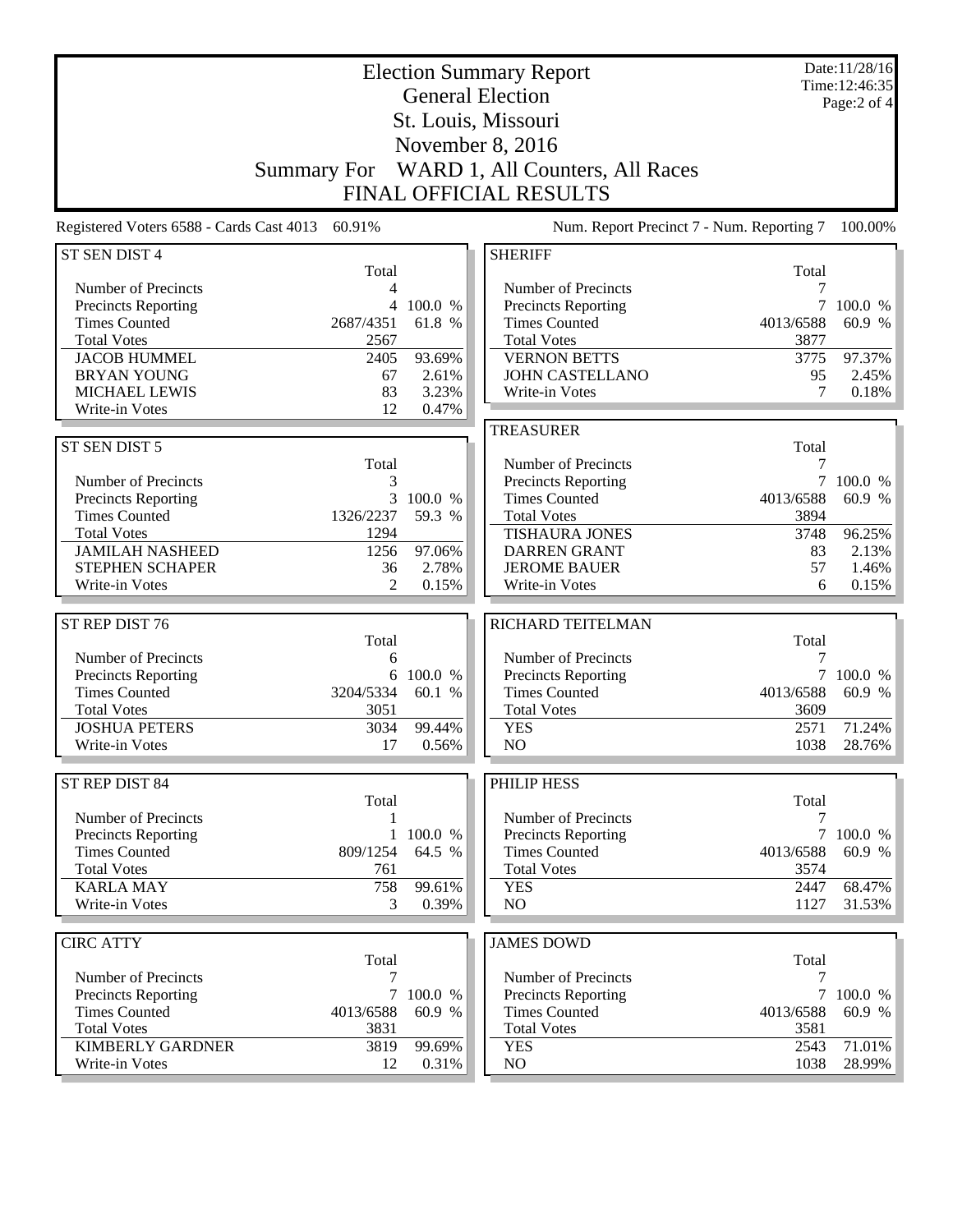| <b>General Election</b><br>Page: $3$ of $4$<br>St. Louis, Missouri<br>November 8, 2016<br>Summary For WARD 1, All Counters, All Races<br><b>FINAL OFFICIAL RESULTS</b><br>Num. Report Precinct 7 - Num. Reporting 7<br>Registered Voters 6588 - Cards Cast 4013<br>60.91%<br>100.00%<br><b>BRYAN HETTENBACH</b><br><b>CHRISTOPHER MCGRAUGH</b><br>Total<br>Total<br>Number of Precincts<br>Number of Precincts<br>7<br>7<br>7 100.0 %<br>Precincts Reporting<br>7 100.0 %<br><b>Precincts Reporting</b><br><b>Times Counted</b><br><b>Times Counted</b><br>60.9 %<br>4013/6588<br>60.9 %<br>4013/6588<br><b>Total Votes</b><br>3541<br><b>Total Votes</b><br>3505<br>71.81%<br>72.04%<br><b>YES</b><br>2551<br><b>YES</b><br>2517<br>NO<br>NO<br>988<br>990<br>27.96%<br><b>MARK NEILL</b><br><b>MICHAEL MULLEN</b><br>Total<br>Total<br>Number of Precincts<br>7<br>Number of Precincts<br>7<br><b>Precincts Reporting</b><br>$\tau$<br>100.0 %<br><b>Precincts Reporting</b><br>7 100.0 %<br><b>Times Counted</b><br><b>Times Counted</b><br>60.9 %<br>4013/6588<br>60.9 %<br>4013/6588<br><b>Total Votes</b><br>3532<br><b>Total Votes</b><br>3535<br>72.65%<br><b>YES</b><br>2566<br><b>YES</b><br>2621<br>74.14%<br>NO<br>NO<br>914<br>966<br>27.35%<br><b>JAMES SULLIVAN</b><br><b>DAVID MASON</b><br>Total<br>Total<br>Number of Precincts<br>7<br>Number of Precincts<br>7<br><b>Precincts Reporting</b><br>7 100.0 %<br>Precincts Reporting<br>7 100.0 %<br><b>Times Counted</b><br><b>Times Counted</b><br>4013/6588<br>60.9 %<br>4013/6588<br>60.9 %<br><b>Total Votes</b><br><b>Total Votes</b><br>3531<br>3536<br>74.09%<br>74.43%<br><b>YES</b><br>2616<br><b>YES</b><br>2632<br>N <sub>O</sub><br>N <sub>O</sub><br>904<br>25.57%<br>915<br>25.91%<br>PHILIP HEAGNEY<br><b>THOMAS FRAWLEY</b><br>Total<br>Total<br>Number of Precincts<br>Number of Precincts<br>7<br>7<br><b>Precincts Reporting</b><br>$\tau$<br>100.0 %<br>$7\overline{ }$<br><b>Precincts Reporting</b><br>100.0 %<br>60.9 %<br><b>Times Counted</b><br>60.9 %<br><b>Times Counted</b><br>4013/6588<br>4013/6588<br><b>Total Votes</b><br><b>Total Votes</b><br>3505<br>3514<br>44.79%<br><b>YES</b><br>2497<br>71.24%<br><b>YES</b><br>1574<br>NO.<br>1008<br>28.76%<br>NO<br>1940<br><b>ROBIN VANNOY</b><br><b>DENNIS SCHAUMANN</b><br>Total<br>Total<br>Number of Precincts<br>Number of Precincts<br>7<br>7<br>7<br>100.0 %<br>7<br><b>Precincts Reporting</b><br><b>Precincts Reporting</b><br>100.0 %<br><b>Times Counted</b><br><b>Times Counted</b><br>60.9 %<br>4013/6588<br>60.9 %<br>4013/6588<br><b>Total Votes</b><br><b>Total Votes</b><br>3513<br>3504<br>71.82%<br><b>YES</b><br>2523<br><b>YES</b><br>75.06%<br>2630<br>NO<br>28.18%<br>NO<br>990<br>874 |  | Date:11/28/16<br>Time: 12:46:35 |  |  |
|--------------------------------------------------------------------------------------------------------------------------------------------------------------------------------------------------------------------------------------------------------------------------------------------------------------------------------------------------------------------------------------------------------------------------------------------------------------------------------------------------------------------------------------------------------------------------------------------------------------------------------------------------------------------------------------------------------------------------------------------------------------------------------------------------------------------------------------------------------------------------------------------------------------------------------------------------------------------------------------------------------------------------------------------------------------------------------------------------------------------------------------------------------------------------------------------------------------------------------------------------------------------------------------------------------------------------------------------------------------------------------------------------------------------------------------------------------------------------------------------------------------------------------------------------------------------------------------------------------------------------------------------------------------------------------------------------------------------------------------------------------------------------------------------------------------------------------------------------------------------------------------------------------------------------------------------------------------------------------------------------------------------------------------------------------------------------------------------------------------------------------------------------------------------------------------------------------------------------------------------------------------------------------------------------------------------------------------------------------------------------------------------------------------------------------------------------------------------------------------------------------------------------------------------------------------------------------------------------------------------------------------------------------------------------------------------------------------------------------------------------------------|--|---------------------------------|--|--|
|                                                                                                                                                                                                                                                                                                                                                                                                                                                                                                                                                                                                                                                                                                                                                                                                                                                                                                                                                                                                                                                                                                                                                                                                                                                                                                                                                                                                                                                                                                                                                                                                                                                                                                                                                                                                                                                                                                                                                                                                                                                                                                                                                                                                                                                                                                                                                                                                                                                                                                                                                                                                                                                                                                                                                              |  |                                 |  |  |
|                                                                                                                                                                                                                                                                                                                                                                                                                                                                                                                                                                                                                                                                                                                                                                                                                                                                                                                                                                                                                                                                                                                                                                                                                                                                                                                                                                                                                                                                                                                                                                                                                                                                                                                                                                                                                                                                                                                                                                                                                                                                                                                                                                                                                                                                                                                                                                                                                                                                                                                                                                                                                                                                                                                                                              |  |                                 |  |  |
|                                                                                                                                                                                                                                                                                                                                                                                                                                                                                                                                                                                                                                                                                                                                                                                                                                                                                                                                                                                                                                                                                                                                                                                                                                                                                                                                                                                                                                                                                                                                                                                                                                                                                                                                                                                                                                                                                                                                                                                                                                                                                                                                                                                                                                                                                                                                                                                                                                                                                                                                                                                                                                                                                                                                                              |  |                                 |  |  |
|                                                                                                                                                                                                                                                                                                                                                                                                                                                                                                                                                                                                                                                                                                                                                                                                                                                                                                                                                                                                                                                                                                                                                                                                                                                                                                                                                                                                                                                                                                                                                                                                                                                                                                                                                                                                                                                                                                                                                                                                                                                                                                                                                                                                                                                                                                                                                                                                                                                                                                                                                                                                                                                                                                                                                              |  |                                 |  |  |
|                                                                                                                                                                                                                                                                                                                                                                                                                                                                                                                                                                                                                                                                                                                                                                                                                                                                                                                                                                                                                                                                                                                                                                                                                                                                                                                                                                                                                                                                                                                                                                                                                                                                                                                                                                                                                                                                                                                                                                                                                                                                                                                                                                                                                                                                                                                                                                                                                                                                                                                                                                                                                                                                                                                                                              |  |                                 |  |  |
|                                                                                                                                                                                                                                                                                                                                                                                                                                                                                                                                                                                                                                                                                                                                                                                                                                                                                                                                                                                                                                                                                                                                                                                                                                                                                                                                                                                                                                                                                                                                                                                                                                                                                                                                                                                                                                                                                                                                                                                                                                                                                                                                                                                                                                                                                                                                                                                                                                                                                                                                                                                                                                                                                                                                                              |  |                                 |  |  |
|                                                                                                                                                                                                                                                                                                                                                                                                                                                                                                                                                                                                                                                                                                                                                                                                                                                                                                                                                                                                                                                                                                                                                                                                                                                                                                                                                                                                                                                                                                                                                                                                                                                                                                                                                                                                                                                                                                                                                                                                                                                                                                                                                                                                                                                                                                                                                                                                                                                                                                                                                                                                                                                                                                                                                              |  |                                 |  |  |
|                                                                                                                                                                                                                                                                                                                                                                                                                                                                                                                                                                                                                                                                                                                                                                                                                                                                                                                                                                                                                                                                                                                                                                                                                                                                                                                                                                                                                                                                                                                                                                                                                                                                                                                                                                                                                                                                                                                                                                                                                                                                                                                                                                                                                                                                                                                                                                                                                                                                                                                                                                                                                                                                                                                                                              |  |                                 |  |  |
|                                                                                                                                                                                                                                                                                                                                                                                                                                                                                                                                                                                                                                                                                                                                                                                                                                                                                                                                                                                                                                                                                                                                                                                                                                                                                                                                                                                                                                                                                                                                                                                                                                                                                                                                                                                                                                                                                                                                                                                                                                                                                                                                                                                                                                                                                                                                                                                                                                                                                                                                                                                                                                                                                                                                                              |  |                                 |  |  |
|                                                                                                                                                                                                                                                                                                                                                                                                                                                                                                                                                                                                                                                                                                                                                                                                                                                                                                                                                                                                                                                                                                                                                                                                                                                                                                                                                                                                                                                                                                                                                                                                                                                                                                                                                                                                                                                                                                                                                                                                                                                                                                                                                                                                                                                                                                                                                                                                                                                                                                                                                                                                                                                                                                                                                              |  |                                 |  |  |
|                                                                                                                                                                                                                                                                                                                                                                                                                                                                                                                                                                                                                                                                                                                                                                                                                                                                                                                                                                                                                                                                                                                                                                                                                                                                                                                                                                                                                                                                                                                                                                                                                                                                                                                                                                                                                                                                                                                                                                                                                                                                                                                                                                                                                                                                                                                                                                                                                                                                                                                                                                                                                                                                                                                                                              |  |                                 |  |  |
| 28.19%<br>25.86%<br>24.94%                                                                                                                                                                                                                                                                                                                                                                                                                                                                                                                                                                                                                                                                                                                                                                                                                                                                                                                                                                                                                                                                                                                                                                                                                                                                                                                                                                                                                                                                                                                                                                                                                                                                                                                                                                                                                                                                                                                                                                                                                                                                                                                                                                                                                                                                                                                                                                                                                                                                                                                                                                                                                                                                                                                                   |  |                                 |  |  |
|                                                                                                                                                                                                                                                                                                                                                                                                                                                                                                                                                                                                                                                                                                                                                                                                                                                                                                                                                                                                                                                                                                                                                                                                                                                                                                                                                                                                                                                                                                                                                                                                                                                                                                                                                                                                                                                                                                                                                                                                                                                                                                                                                                                                                                                                                                                                                                                                                                                                                                                                                                                                                                                                                                                                                              |  |                                 |  |  |
|                                                                                                                                                                                                                                                                                                                                                                                                                                                                                                                                                                                                                                                                                                                                                                                                                                                                                                                                                                                                                                                                                                                                                                                                                                                                                                                                                                                                                                                                                                                                                                                                                                                                                                                                                                                                                                                                                                                                                                                                                                                                                                                                                                                                                                                                                                                                                                                                                                                                                                                                                                                                                                                                                                                                                              |  |                                 |  |  |
|                                                                                                                                                                                                                                                                                                                                                                                                                                                                                                                                                                                                                                                                                                                                                                                                                                                                                                                                                                                                                                                                                                                                                                                                                                                                                                                                                                                                                                                                                                                                                                                                                                                                                                                                                                                                                                                                                                                                                                                                                                                                                                                                                                                                                                                                                                                                                                                                                                                                                                                                                                                                                                                                                                                                                              |  |                                 |  |  |
|                                                                                                                                                                                                                                                                                                                                                                                                                                                                                                                                                                                                                                                                                                                                                                                                                                                                                                                                                                                                                                                                                                                                                                                                                                                                                                                                                                                                                                                                                                                                                                                                                                                                                                                                                                                                                                                                                                                                                                                                                                                                                                                                                                                                                                                                                                                                                                                                                                                                                                                                                                                                                                                                                                                                                              |  |                                 |  |  |
|                                                                                                                                                                                                                                                                                                                                                                                                                                                                                                                                                                                                                                                                                                                                                                                                                                                                                                                                                                                                                                                                                                                                                                                                                                                                                                                                                                                                                                                                                                                                                                                                                                                                                                                                                                                                                                                                                                                                                                                                                                                                                                                                                                                                                                                                                                                                                                                                                                                                                                                                                                                                                                                                                                                                                              |  |                                 |  |  |
|                                                                                                                                                                                                                                                                                                                                                                                                                                                                                                                                                                                                                                                                                                                                                                                                                                                                                                                                                                                                                                                                                                                                                                                                                                                                                                                                                                                                                                                                                                                                                                                                                                                                                                                                                                                                                                                                                                                                                                                                                                                                                                                                                                                                                                                                                                                                                                                                                                                                                                                                                                                                                                                                                                                                                              |  |                                 |  |  |
|                                                                                                                                                                                                                                                                                                                                                                                                                                                                                                                                                                                                                                                                                                                                                                                                                                                                                                                                                                                                                                                                                                                                                                                                                                                                                                                                                                                                                                                                                                                                                                                                                                                                                                                                                                                                                                                                                                                                                                                                                                                                                                                                                                                                                                                                                                                                                                                                                                                                                                                                                                                                                                                                                                                                                              |  |                                 |  |  |
|                                                                                                                                                                                                                                                                                                                                                                                                                                                                                                                                                                                                                                                                                                                                                                                                                                                                                                                                                                                                                                                                                                                                                                                                                                                                                                                                                                                                                                                                                                                                                                                                                                                                                                                                                                                                                                                                                                                                                                                                                                                                                                                                                                                                                                                                                                                                                                                                                                                                                                                                                                                                                                                                                                                                                              |  |                                 |  |  |
|                                                                                                                                                                                                                                                                                                                                                                                                                                                                                                                                                                                                                                                                                                                                                                                                                                                                                                                                                                                                                                                                                                                                                                                                                                                                                                                                                                                                                                                                                                                                                                                                                                                                                                                                                                                                                                                                                                                                                                                                                                                                                                                                                                                                                                                                                                                                                                                                                                                                                                                                                                                                                                                                                                                                                              |  |                                 |  |  |
|                                                                                                                                                                                                                                                                                                                                                                                                                                                                                                                                                                                                                                                                                                                                                                                                                                                                                                                                                                                                                                                                                                                                                                                                                                                                                                                                                                                                                                                                                                                                                                                                                                                                                                                                                                                                                                                                                                                                                                                                                                                                                                                                                                                                                                                                                                                                                                                                                                                                                                                                                                                                                                                                                                                                                              |  |                                 |  |  |
|                                                                                                                                                                                                                                                                                                                                                                                                                                                                                                                                                                                                                                                                                                                                                                                                                                                                                                                                                                                                                                                                                                                                                                                                                                                                                                                                                                                                                                                                                                                                                                                                                                                                                                                                                                                                                                                                                                                                                                                                                                                                                                                                                                                                                                                                                                                                                                                                                                                                                                                                                                                                                                                                                                                                                              |  |                                 |  |  |
| 55.21%                                                                                                                                                                                                                                                                                                                                                                                                                                                                                                                                                                                                                                                                                                                                                                                                                                                                                                                                                                                                                                                                                                                                                                                                                                                                                                                                                                                                                                                                                                                                                                                                                                                                                                                                                                                                                                                                                                                                                                                                                                                                                                                                                                                                                                                                                                                                                                                                                                                                                                                                                                                                                                                                                                                                                       |  |                                 |  |  |
|                                                                                                                                                                                                                                                                                                                                                                                                                                                                                                                                                                                                                                                                                                                                                                                                                                                                                                                                                                                                                                                                                                                                                                                                                                                                                                                                                                                                                                                                                                                                                                                                                                                                                                                                                                                                                                                                                                                                                                                                                                                                                                                                                                                                                                                                                                                                                                                                                                                                                                                                                                                                                                                                                                                                                              |  |                                 |  |  |
|                                                                                                                                                                                                                                                                                                                                                                                                                                                                                                                                                                                                                                                                                                                                                                                                                                                                                                                                                                                                                                                                                                                                                                                                                                                                                                                                                                                                                                                                                                                                                                                                                                                                                                                                                                                                                                                                                                                                                                                                                                                                                                                                                                                                                                                                                                                                                                                                                                                                                                                                                                                                                                                                                                                                                              |  |                                 |  |  |
|                                                                                                                                                                                                                                                                                                                                                                                                                                                                                                                                                                                                                                                                                                                                                                                                                                                                                                                                                                                                                                                                                                                                                                                                                                                                                                                                                                                                                                                                                                                                                                                                                                                                                                                                                                                                                                                                                                                                                                                                                                                                                                                                                                                                                                                                                                                                                                                                                                                                                                                                                                                                                                                                                                                                                              |  |                                 |  |  |
|                                                                                                                                                                                                                                                                                                                                                                                                                                                                                                                                                                                                                                                                                                                                                                                                                                                                                                                                                                                                                                                                                                                                                                                                                                                                                                                                                                                                                                                                                                                                                                                                                                                                                                                                                                                                                                                                                                                                                                                                                                                                                                                                                                                                                                                                                                                                                                                                                                                                                                                                                                                                                                                                                                                                                              |  |                                 |  |  |
|                                                                                                                                                                                                                                                                                                                                                                                                                                                                                                                                                                                                                                                                                                                                                                                                                                                                                                                                                                                                                                                                                                                                                                                                                                                                                                                                                                                                                                                                                                                                                                                                                                                                                                                                                                                                                                                                                                                                                                                                                                                                                                                                                                                                                                                                                                                                                                                                                                                                                                                                                                                                                                                                                                                                                              |  |                                 |  |  |
|                                                                                                                                                                                                                                                                                                                                                                                                                                                                                                                                                                                                                                                                                                                                                                                                                                                                                                                                                                                                                                                                                                                                                                                                                                                                                                                                                                                                                                                                                                                                                                                                                                                                                                                                                                                                                                                                                                                                                                                                                                                                                                                                                                                                                                                                                                                                                                                                                                                                                                                                                                                                                                                                                                                                                              |  |                                 |  |  |
|                                                                                                                                                                                                                                                                                                                                                                                                                                                                                                                                                                                                                                                                                                                                                                                                                                                                                                                                                                                                                                                                                                                                                                                                                                                                                                                                                                                                                                                                                                                                                                                                                                                                                                                                                                                                                                                                                                                                                                                                                                                                                                                                                                                                                                                                                                                                                                                                                                                                                                                                                                                                                                                                                                                                                              |  |                                 |  |  |
|                                                                                                                                                                                                                                                                                                                                                                                                                                                                                                                                                                                                                                                                                                                                                                                                                                                                                                                                                                                                                                                                                                                                                                                                                                                                                                                                                                                                                                                                                                                                                                                                                                                                                                                                                                                                                                                                                                                                                                                                                                                                                                                                                                                                                                                                                                                                                                                                                                                                                                                                                                                                                                                                                                                                                              |  |                                 |  |  |
|                                                                                                                                                                                                                                                                                                                                                                                                                                                                                                                                                                                                                                                                                                                                                                                                                                                                                                                                                                                                                                                                                                                                                                                                                                                                                                                                                                                                                                                                                                                                                                                                                                                                                                                                                                                                                                                                                                                                                                                                                                                                                                                                                                                                                                                                                                                                                                                                                                                                                                                                                                                                                                                                                                                                                              |  |                                 |  |  |
|                                                                                                                                                                                                                                                                                                                                                                                                                                                                                                                                                                                                                                                                                                                                                                                                                                                                                                                                                                                                                                                                                                                                                                                                                                                                                                                                                                                                                                                                                                                                                                                                                                                                                                                                                                                                                                                                                                                                                                                                                                                                                                                                                                                                                                                                                                                                                                                                                                                                                                                                                                                                                                                                                                                                                              |  |                                 |  |  |
|                                                                                                                                                                                                                                                                                                                                                                                                                                                                                                                                                                                                                                                                                                                                                                                                                                                                                                                                                                                                                                                                                                                                                                                                                                                                                                                                                                                                                                                                                                                                                                                                                                                                                                                                                                                                                                                                                                                                                                                                                                                                                                                                                                                                                                                                                                                                                                                                                                                                                                                                                                                                                                                                                                                                                              |  |                                 |  |  |
|                                                                                                                                                                                                                                                                                                                                                                                                                                                                                                                                                                                                                                                                                                                                                                                                                                                                                                                                                                                                                                                                                                                                                                                                                                                                                                                                                                                                                                                                                                                                                                                                                                                                                                                                                                                                                                                                                                                                                                                                                                                                                                                                                                                                                                                                                                                                                                                                                                                                                                                                                                                                                                                                                                                                                              |  |                                 |  |  |
|                                                                                                                                                                                                                                                                                                                                                                                                                                                                                                                                                                                                                                                                                                                                                                                                                                                                                                                                                                                                                                                                                                                                                                                                                                                                                                                                                                                                                                                                                                                                                                                                                                                                                                                                                                                                                                                                                                                                                                                                                                                                                                                                                                                                                                                                                                                                                                                                                                                                                                                                                                                                                                                                                                                                                              |  |                                 |  |  |
|                                                                                                                                                                                                                                                                                                                                                                                                                                                                                                                                                                                                                                                                                                                                                                                                                                                                                                                                                                                                                                                                                                                                                                                                                                                                                                                                                                                                                                                                                                                                                                                                                                                                                                                                                                                                                                                                                                                                                                                                                                                                                                                                                                                                                                                                                                                                                                                                                                                                                                                                                                                                                                                                                                                                                              |  |                                 |  |  |
|                                                                                                                                                                                                                                                                                                                                                                                                                                                                                                                                                                                                                                                                                                                                                                                                                                                                                                                                                                                                                                                                                                                                                                                                                                                                                                                                                                                                                                                                                                                                                                                                                                                                                                                                                                                                                                                                                                                                                                                                                                                                                                                                                                                                                                                                                                                                                                                                                                                                                                                                                                                                                                                                                                                                                              |  |                                 |  |  |
|                                                                                                                                                                                                                                                                                                                                                                                                                                                                                                                                                                                                                                                                                                                                                                                                                                                                                                                                                                                                                                                                                                                                                                                                                                                                                                                                                                                                                                                                                                                                                                                                                                                                                                                                                                                                                                                                                                                                                                                                                                                                                                                                                                                                                                                                                                                                                                                                                                                                                                                                                                                                                                                                                                                                                              |  |                                 |  |  |
|                                                                                                                                                                                                                                                                                                                                                                                                                                                                                                                                                                                                                                                                                                                                                                                                                                                                                                                                                                                                                                                                                                                                                                                                                                                                                                                                                                                                                                                                                                                                                                                                                                                                                                                                                                                                                                                                                                                                                                                                                                                                                                                                                                                                                                                                                                                                                                                                                                                                                                                                                                                                                                                                                                                                                              |  |                                 |  |  |
|                                                                                                                                                                                                                                                                                                                                                                                                                                                                                                                                                                                                                                                                                                                                                                                                                                                                                                                                                                                                                                                                                                                                                                                                                                                                                                                                                                                                                                                                                                                                                                                                                                                                                                                                                                                                                                                                                                                                                                                                                                                                                                                                                                                                                                                                                                                                                                                                                                                                                                                                                                                                                                                                                                                                                              |  |                                 |  |  |
|                                                                                                                                                                                                                                                                                                                                                                                                                                                                                                                                                                                                                                                                                                                                                                                                                                                                                                                                                                                                                                                                                                                                                                                                                                                                                                                                                                                                                                                                                                                                                                                                                                                                                                                                                                                                                                                                                                                                                                                                                                                                                                                                                                                                                                                                                                                                                                                                                                                                                                                                                                                                                                                                                                                                                              |  |                                 |  |  |
|                                                                                                                                                                                                                                                                                                                                                                                                                                                                                                                                                                                                                                                                                                                                                                                                                                                                                                                                                                                                                                                                                                                                                                                                                                                                                                                                                                                                                                                                                                                                                                                                                                                                                                                                                                                                                                                                                                                                                                                                                                                                                                                                                                                                                                                                                                                                                                                                                                                                                                                                                                                                                                                                                                                                                              |  |                                 |  |  |
|                                                                                                                                                                                                                                                                                                                                                                                                                                                                                                                                                                                                                                                                                                                                                                                                                                                                                                                                                                                                                                                                                                                                                                                                                                                                                                                                                                                                                                                                                                                                                                                                                                                                                                                                                                                                                                                                                                                                                                                                                                                                                                                                                                                                                                                                                                                                                                                                                                                                                                                                                                                                                                                                                                                                                              |  |                                 |  |  |
|                                                                                                                                                                                                                                                                                                                                                                                                                                                                                                                                                                                                                                                                                                                                                                                                                                                                                                                                                                                                                                                                                                                                                                                                                                                                                                                                                                                                                                                                                                                                                                                                                                                                                                                                                                                                                                                                                                                                                                                                                                                                                                                                                                                                                                                                                                                                                                                                                                                                                                                                                                                                                                                                                                                                                              |  |                                 |  |  |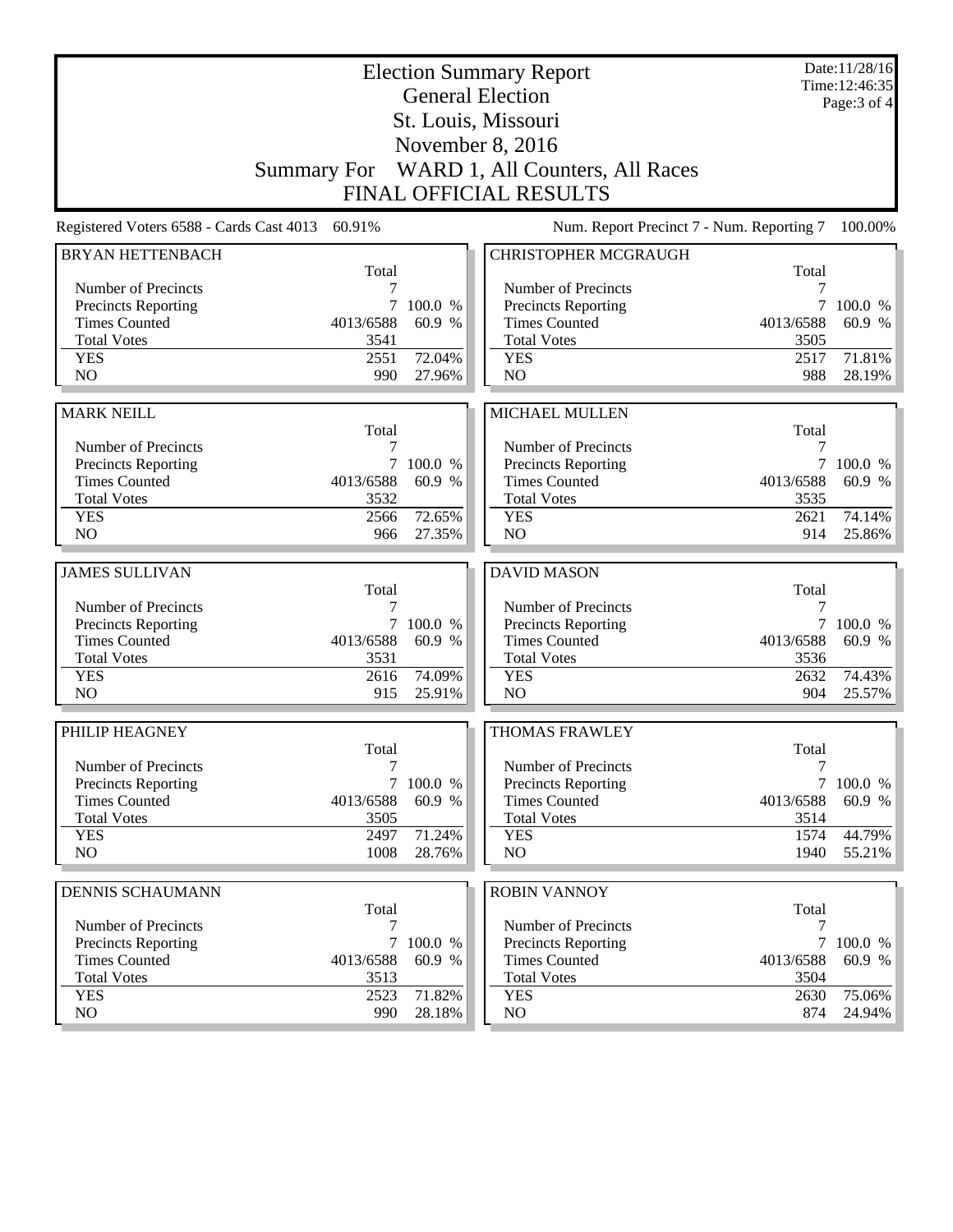|                                          |                    | Date:11/28/16<br>Time:12:46:35 |                                           |              |                  |  |  |
|------------------------------------------|--------------------|--------------------------------|-------------------------------------------|--------------|------------------|--|--|
|                                          |                    |                                | <b>General Election</b>                   |              | Page: 4 of 4     |  |  |
|                                          |                    |                                | St. Louis, Missouri                       |              |                  |  |  |
|                                          |                    |                                | November 8, 2016                          |              |                  |  |  |
|                                          | <b>Summary For</b> |                                | WARD 1, All Counters, All Races           |              |                  |  |  |
| <b>FINAL OFFICIAL RESULTS</b>            |                    |                                |                                           |              |                  |  |  |
| Registered Voters 6588 - Cards Cast 4013 | 60.91%             |                                | Num. Report Precinct 7 - Num. Reporting 7 |              | 100.00%          |  |  |
| <b>THOMAS CLARK</b>                      |                    |                                | <b>CON AMEND 3</b>                        |              |                  |  |  |
| Number of Precincts                      | Total              |                                | Number of Precincts                       | Total        |                  |  |  |
| Precincts Reporting                      | 7                  | 100.0 %                        | <b>Precincts Reporting</b>                |              | 100.0 %          |  |  |
| <b>Times Counted</b>                     | 4013/6588          | 60.9 %                         | <b>Times Counted</b>                      | 4013/6588    | 60.9 %           |  |  |
| <b>Total Votes</b>                       | 3540               |                                | <b>Total Votes</b>                        | 3855         |                  |  |  |
| <b>YES</b>                               | 2653               | 74.94%                         | <b>YES</b>                                | 1505         | 39.04%           |  |  |
| N <sub>O</sub>                           | 887                | 25.06%                         | N <sub>O</sub>                            | 2350         | 60.96%           |  |  |
|                                          |                    |                                |                                           |              |                  |  |  |
| NICOLE COLBERT-BOTCHWAY                  |                    |                                | <b>CON AMEND 4</b>                        |              |                  |  |  |
| Number of Precincts                      | Total<br>7         |                                | Number of Precincts                       | Total<br>7   |                  |  |  |
| Precincts Reporting                      |                    | 7 100.0 %                      | Precincts Reporting                       |              | 7 100.0 %        |  |  |
| <b>Times Counted</b>                     | 4013/6588          | 60.9 %                         | <b>Times Counted</b>                      | 4013/6588    | 60.9 %           |  |  |
| <b>Total Votes</b>                       | 3535               |                                | <b>Total Votes</b>                        | 3773         |                  |  |  |
| <b>YES</b>                               | 2699               | 76.35%                         | <b>YES</b>                                | 2286         | 60.59%           |  |  |
| N <sub>O</sub>                           | 836                | 23.65%                         | N <sub>O</sub>                            | 1487         | 39.41%           |  |  |
|                                          |                    |                                |                                           |              |                  |  |  |
| <b>CALEA STOVALL-REID</b>                | Total              |                                | CON AMEND 6                               | Total        |                  |  |  |
| Number of Precincts                      | 7                  |                                | Number of Precincts                       | 7            |                  |  |  |
| Precincts Reporting                      | 7                  | 100.0 %                        | <b>Precincts Reporting</b>                | 7            | 100.0 %          |  |  |
| <b>Times Counted</b>                     | 4013/6588          | 60.9 %                         | <b>Times Counted</b>                      | 4013/6588    | 60.9 %           |  |  |
| <b>Total Votes</b>                       | 3535               |                                | <b>Total Votes</b>                        | 3814         |                  |  |  |
| <b>YES</b>                               | 2707               | 76.58%                         | <b>YES</b>                                | 900          | 23.60%           |  |  |
| N <sub>O</sub>                           | 828                | 23.42%                         | NO                                        | 2914         | 76.40%           |  |  |
| <b>CON AMEND 1</b>                       |                    |                                | <b>PROPA</b>                              |              |                  |  |  |
|                                          | Total              |                                |                                           | Total        |                  |  |  |
| Number of Precincts                      | 7                  |                                | Number of Precincts                       | 7            |                  |  |  |
| Precincts Reporting                      |                    | 7 100.0 %                      | <b>Precincts Reporting</b>                |              | 7 100.0 %        |  |  |
| <b>Times Counted</b>                     | 4013/6588          | 60.9 %                         | <b>Times Counted</b>                      | 4013/6588    | 60.9 %           |  |  |
| <b>Total Votes</b>                       | 3713               |                                | <b>Total Votes</b>                        | 3808         |                  |  |  |
| <b>YES</b>                               | 2948               | 79.40%                         | <b>YES</b>                                | 2148         | 56.41%           |  |  |
| NO                                       | 765                | 20.60%                         | NO                                        | 1660         | 43.59%           |  |  |
| <b>CON AMEND 2</b>                       |                    |                                | <b>PROPS</b>                              |              |                  |  |  |
|                                          | Total              |                                |                                           | Total        |                  |  |  |
| Number of Precincts                      | 7                  |                                | Number of Precincts                       | 7            |                  |  |  |
| <b>Precincts Reporting</b>               | $7\overline{ }$    | 100.0 %                        | Precincts Reporting                       | 7            | 100.0 %          |  |  |
| <b>Times Counted</b>                     | 4013/6588          | 60.9 %                         | <b>Times Counted</b>                      | 4013/6588    | 60.9 %           |  |  |
| <b>Total Votes</b>                       | 3779               |                                | <b>Total Votes</b>                        | 3829         |                  |  |  |
| <b>YES</b><br>NO                         | 2767<br>1012       | 73.22%<br>26.78%               | <b>YES</b><br>NO                          | 2417<br>1412 | 63.12%<br>36.88% |  |  |
|                                          |                    |                                |                                           |              |                  |  |  |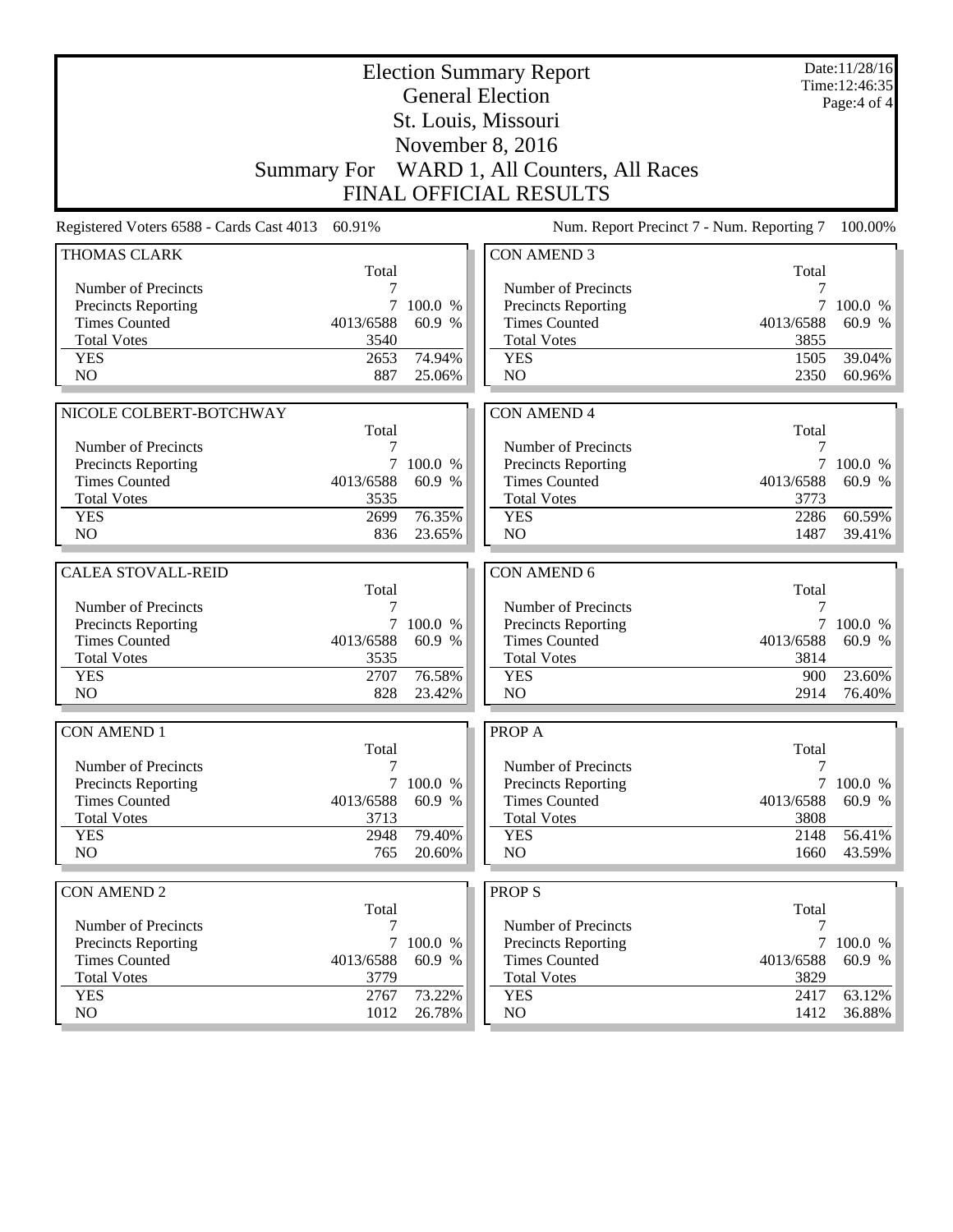|                                          |                |             | <b>Election Summary Report</b><br><b>General Election</b> |           | Date:11/28/16<br>Time: 12:46:53 |
|------------------------------------------|----------------|-------------|-----------------------------------------------------------|-----------|---------------------------------|
|                                          |                | Page:1 of 5 |                                                           |           |                                 |
|                                          |                |             | St. Louis, Missouri                                       |           |                                 |
|                                          |                |             | November 8, 2016                                          |           |                                 |
|                                          |                |             |                                                           |           |                                 |
| <b>Summary For</b>                       |                |             | WARD 2, All Counters, All Races                           |           |                                 |
|                                          |                |             | <b>FINAL OFFICIAL RESULTS</b>                             |           |                                 |
| Registered Voters 5741 - Cards Cast 3608 | 62.85%         |             | Num. Report Precinct 8 - Num. Reporting 8                 |           | 100.00%                         |
| <b>PRESIDENT</b>                         |                |             | <b>SECR OF STATE</b>                                      |           |                                 |
|                                          | Total          |             |                                                           | Total     |                                 |
| Number of Precincts                      | 8              |             | Number of Precincts                                       | 8         |                                 |
| Precincts Reporting                      | 8              | 100.0 %     | Precincts Reporting                                       | 8         | 100.0 %                         |
| <b>Times Counted</b>                     | 3608/5741      | 62.8 %      | <b>Times Counted</b>                                      | 3608/5741 | 62.8 %                          |
| <b>Total Votes</b>                       | 3592           |             | <b>Total Votes</b>                                        | 3543      |                                 |
| <b>CLINTON/KAINE</b>                     | 3412           | 94.99%      | <b>ROBIN SMITH</b>                                        | 3326      | 93.88%                          |
| <b>TRUMP/PENCE</b>                       | 101            | 2.81%       | <b>JOHN ASHCROFT</b>                                      | 144       | 4.06%                           |
| JOHNSON/WELD                             | 21             | 0.58%       | <b>CHRIS MORRILL</b>                                      | 67        | 1.89%                           |
| <b>CASTLE/BRADLEY</b>                    | $\overline{4}$ | 0.11%       | Write-in Votes                                            | 6         | 0.17%                           |
| STEIN/BARAKA                             | 30             | 0.84%       |                                                           |           |                                 |
| Write-in Votes                           | 24             | 0.67%       | <b>STATE TREAS</b>                                        |           |                                 |
|                                          |                |             |                                                           | Total     |                                 |
| <b>US SENATOR</b>                        |                |             | Number of Precincts                                       | 8         |                                 |
|                                          | Total          |             | <b>Precincts Reporting</b>                                | 8         | 100.0 %                         |
| Number of Precincts                      | 8              |             | <b>Times Counted</b>                                      | 3608/5741 | 62.8 %                          |
| Precincts Reporting                      | 8              | 100.0 %     | <b>Total Votes</b>                                        | 3520      |                                 |
| <b>Times Counted</b>                     | 3608/5741      | 62.8 %      | <b>JUDY BAKER</b>                                         | 3298      | 93.69%                          |
| <b>Total Votes</b>                       | 3556           |             | <b>ERIC SCHMITT</b>                                       | 133       | 3.78%                           |
| <b>JASON KANDER</b>                      | 3347           | 94.12%      | <b>SEAN O'TOOLE</b>                                       | 45        | 1.28%                           |
| <b>ROY BLUNT</b>                         | 138            | 3.88%       | <b>CAROL HEXEM</b>                                        | 39        | 1.11%                           |
| <b>JONATHAN DINE</b>                     | 24             | 0.67%       | Write-in Votes                                            | 5         | 0.14%                           |
| <b>FRED RYMAN</b>                        | 8              | 0.22%       |                                                           |           |                                 |
| JOHNATHAN MCFARLAND                      | 32             | 0.90%       | <b>ATTY GENERAL</b>                                       |           |                                 |
| Write-in Votes                           | 7              | 0.20%       |                                                           | Total     |                                 |
|                                          |                |             | Number of Precincts                                       | 8         |                                 |
| <b>GOVERNOR</b>                          |                |             | Precincts Reporting                                       | 8         | 100.0 %                         |
|                                          | Total          |             | <b>Times Counted</b>                                      | 3608/5741 | 62.8 %                          |
| Number of Precincts                      | 8              |             | <b>Total Votes</b>                                        | 3506      |                                 |
| <b>Precincts Reporting</b>               | 8              | 100.0 %     | <b>TERESA HENSLEY</b>                                     | 3337      | 95.18%                          |
| <b>Times Counted</b>                     | 3608/5741      | 62.8 %      | <b>JOSH HAWLEY</b>                                        | 161       | 4.59%                           |
| <b>Total Votes</b>                       | 3559           |             | Write-in Votes                                            | 8         | 0.23%                           |
| <b>CHRIS KOSTER</b>                      | 3335           | 93.71%      |                                                           |           |                                 |
| <b>ERIC GREITENS</b>                     | 157            | 4.41%       | US REP DIST 1                                             |           |                                 |
| <b>CISSE SPRAGINS</b>                    | 29             | 0.81%       |                                                           | Total     |                                 |
| <b>DON FITZ</b>                          | 19             | 0.53%       | Number of Precincts                                       | 8         |                                 |
| <b>LESTER TURILLI</b>                    | 13             | 0.37%       | Precincts Reporting                                       | 8         | 100.0 %                         |
| Write-in Votes                           | 6              | 0.17%       | <b>Times Counted</b>                                      | 3608/5741 | 62.8 %                          |
|                                          |                |             | <b>Total Votes</b>                                        | 3543      |                                 |
| LT GOVERNOR                              |                |             | <b>LACY CLAY</b>                                          | 3300      | 93.14%                          |
|                                          | Total          |             | <b>STEVEN BAILEY</b>                                      | 121       | 3.42%                           |
| Number of Precincts                      | 8              |             | ROBB CUNNINGHAM                                           | 106       | 2.99%                           |
| <b>Precincts Reporting</b>               | 8              | 100.0 %     | Write-in Votes                                            | 16        | 0.45%                           |
| <b>Times Counted</b>                     | 3608/5741      | 62.8 %      |                                                           |           |                                 |
| <b>Total Votes</b>                       | 3541           |             |                                                           |           |                                 |
| <b>RUSS CARNAHAN</b>                     | 3303           | 93.28%      |                                                           |           |                                 |
| <b>MIKE PARSON</b>                       | 100            | 2.82%       |                                                           |           |                                 |
| <b>STEVEN HEDRICK</b>                    | 41             | 1.16%       |                                                           |           |                                 |
| <b>JENNIFER LEACH</b>                    | 88             | 2.49%       |                                                           |           |                                 |
| Write-in Votes                           | 9              | 0.25%       |                                                           |           |                                 |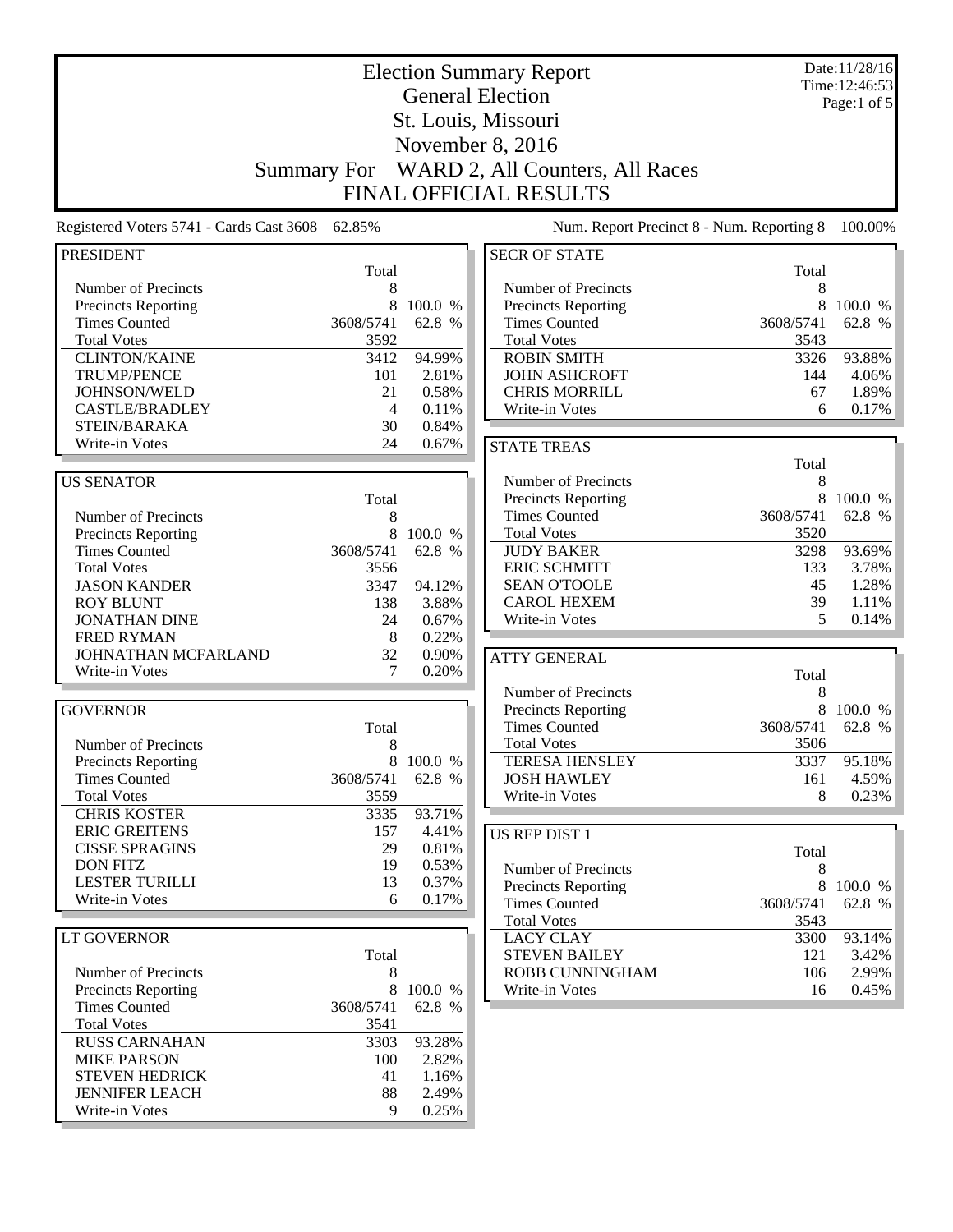|                                                                                                                                                      |                                                                 | Date:11/28/16<br>Time: 12:46:53<br>Page: $2$ of $5$ |                                                                                                                                                                                   |                                                                |                                                        |
|------------------------------------------------------------------------------------------------------------------------------------------------------|-----------------------------------------------------------------|-----------------------------------------------------|-----------------------------------------------------------------------------------------------------------------------------------------------------------------------------------|----------------------------------------------------------------|--------------------------------------------------------|
| Registered Voters 5741 - Cards Cast 3608 62.85%                                                                                                      |                                                                 |                                                     | <b>FINAL OFFICIAL RESULTS</b><br>Num. Report Precinct 8 - Num. Reporting 8                                                                                                        |                                                                | 100.00%                                                |
| ST SEN DIST 4                                                                                                                                        |                                                                 |                                                     | ST REP DIST 78                                                                                                                                                                    |                                                                |                                                        |
| Number of Precincts<br><b>Precincts Reporting</b><br><b>Times Counted</b><br><b>Total Votes</b><br><b>JACOB HUMMEL</b><br><b>BRYAN YOUNG</b>         | Total<br>4<br>4<br>2935/4536<br>2825<br>2623<br>110             | 100.0 %<br>64.7 %<br>92.85%<br>3.89%                | Number of Precincts<br><b>Precincts Reporting</b><br><b>Times Counted</b><br><b>Total Votes</b><br><b>BRUCE FRANKS</b><br><b>ERIK SHELQUIST</b>                                   | Total<br>1<br>1<br>4/14<br>3<br>3<br>$\mathbf{0}$              | 100.0 %<br>28.6 %<br>100.00%<br>$0.00\%$               |
| <b>MICHAEL LEWIS</b><br>Write-in Votes                                                                                                               | 83<br>9                                                         | 2.94%<br>0.32%                                      | Write-in Votes                                                                                                                                                                    | $\Omega$                                                       | $0.00\%$                                               |
|                                                                                                                                                      |                                                                 |                                                     | <b>CIRC ATTY</b>                                                                                                                                                                  |                                                                |                                                        |
| ST SEN DIST 5<br>Number of Precincts<br>Precincts Reporting<br><b>Times Counted</b>                                                                  | Total<br>4<br>673/1205                                          | 4 100.0 %<br>55.9 %                                 | Number of Precincts<br>Precincts Reporting<br><b>Times Counted</b><br><b>Total Votes</b>                                                                                          | Total<br>8<br>8<br>3608/5741<br>3420                           | 100.0 %<br>62.8 %                                      |
| <b>Total Votes</b><br><b>JAMILAH NASHEED</b>                                                                                                         | 655<br>615                                                      | 93.89%                                              | <b>KIMBERLY GARDNER</b><br>Write-in Votes                                                                                                                                         | 3409<br>11                                                     | 99.68%<br>0.32%                                        |
| <b>STEPHEN SCHAPER</b>                                                                                                                               | 35                                                              | 5.34%                                               |                                                                                                                                                                                   |                                                                |                                                        |
| Write-in Votes                                                                                                                                       | 5                                                               | 0.76%                                               | <b>SHERIFF</b>                                                                                                                                                                    |                                                                |                                                        |
| ST REP DIST 66<br>Number of Precincts<br>Precincts Reporting                                                                                         | Total<br>2                                                      | 2 100.0 %                                           | Number of Precincts<br>Precincts Reporting<br><b>Times Counted</b><br><b>Total Votes</b>                                                                                          | Total<br>8<br>8<br>3608/5741<br>3489                           | 100.0 %<br>62.8 %                                      |
| <b>Times Counted</b><br><b>Total Votes</b>                                                                                                           | 1457/2363<br>1403                                               | 61.7 %                                              | <b>VERNON BETTS</b><br><b>JOHN CASTELLANO</b>                                                                                                                                     | 3331<br>148                                                    | 95.47%<br>4.24%                                        |
| <b>TOMMIE PIERSON</b><br><b>JOHN SAXTON</b>                                                                                                          | 1322<br>76                                                      | 94.23%<br>5.42%                                     | Write-in Votes                                                                                                                                                                    | 10                                                             | 0.29%                                                  |
| Write-in Votes                                                                                                                                       | 5                                                               | 0.36%                                               | <b>TREASURER</b>                                                                                                                                                                  |                                                                |                                                        |
| ST REP DIST 76<br>Number of Precincts<br>Precincts Reporting<br><b>Times Counted</b><br><b>Total Votes</b><br><b>JOSHUA PETERS</b><br>Write-in Votes | Total<br>4<br>$\overline{4}$<br>2011/3092<br>1903<br>1891<br>12 | 100.0 %<br>65.0 %<br>99.37%<br>0.63%                | Number of Precincts<br><b>Precincts Reporting</b><br><b>Times Counted</b><br><b>Total Votes</b><br>TISHAURA JONES<br><b>DARREN GRANT</b><br><b>JEROME BAUER</b><br>Write-in Votes | Total<br>8<br>8<br>3608/5741<br>3499<br>3307<br>122<br>63<br>7 | 100.0 %<br>62.8 %<br>94.51%<br>3.49%<br>1.80%<br>0.20% |
| ST REP DIST 77                                                                                                                                       |                                                                 |                                                     | RICHARD TEITELMAN                                                                                                                                                                 |                                                                |                                                        |
| Number of Precincts<br>Precincts Reporting<br><b>Times Counted</b><br><b>Total Votes</b><br><b>STEVE ROBERTS</b><br>Write-in Votes                   | Total<br>1<br>$\mathbf{1}$<br>136/272<br>126<br>123<br>3        | 100.0 %<br>50.0 %<br>97.62%<br>2.38%                | Number of Precincts<br>Precincts Reporting<br><b>Times Counted</b><br><b>Total Votes</b><br><b>YES</b><br>NO                                                                      | Total<br>8<br>$8\,$<br>3608/5741<br>3255<br>2098<br>1157       | 100.0 %<br>62.8 %<br>64.45%<br>35.55%                  |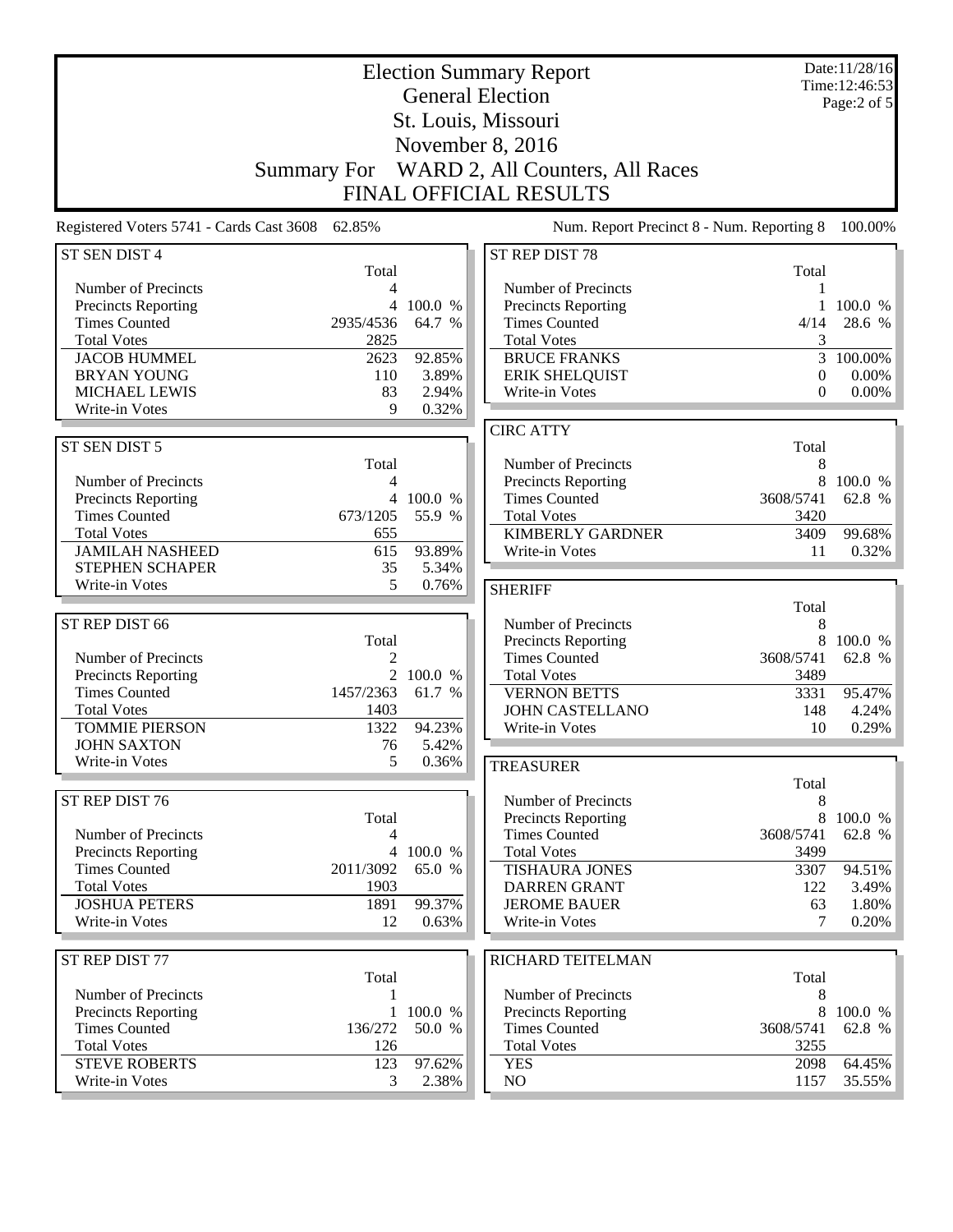|                                                    |                    | Date:11/28/16<br>Time: 12:46:53 |                                                    |              |                   |
|----------------------------------------------------|--------------------|---------------------------------|----------------------------------------------------|--------------|-------------------|
|                                                    |                    | Page: 3 of 5                    |                                                    |              |                   |
|                                                    |                    |                                 | St. Louis, Missouri                                |              |                   |
|                                                    |                    |                                 | November 8, 2016                                   |              |                   |
|                                                    | <b>Summary For</b> |                                 | WARD 2, All Counters, All Races                    |              |                   |
|                                                    |                    |                                 | <b>FINAL OFFICIAL RESULTS</b>                      |              |                   |
| Registered Voters 5741 - Cards Cast 3608           | 62.85%             |                                 | Num. Report Precinct 8 - Num. Reporting 8          |              | 100.00%           |
| PHILIP HESS                                        |                    |                                 | PHILIP HEAGNEY                                     |              |                   |
| Number of Precincts                                | Total<br>8         |                                 | Number of Precincts                                | Total<br>8   |                   |
| Precincts Reporting                                | 8                  | 100.0 %                         | <b>Precincts Reporting</b>                         | 8            | 100.0 %           |
| <b>Times Counted</b>                               | 3608/5741          | 62.8 %                          | <b>Times Counted</b>                               | 3608/5741    | 62.8 %            |
| <b>Total Votes</b>                                 | 3254               |                                 | <b>Total Votes</b>                                 | 3153         |                   |
| <b>YES</b>                                         | 2099               | 64.51%                          | <b>YES</b>                                         | 2050         | 65.02%            |
| N <sub>O</sub>                                     | 1155               | 35.49%                          | NO                                                 | 1103         | 34.98%            |
| <b>JAMES DOWD</b>                                  |                    |                                 | <b>DENNIS SCHAUMANN</b>                            |              |                   |
|                                                    | Total              |                                 |                                                    | Total        |                   |
| Number of Precincts                                | 8                  |                                 | Number of Precincts                                | 8            |                   |
| Precincts Reporting                                | 8                  | 100.0 %                         | Precincts Reporting                                | 8            | 100.0 %           |
| <b>Times Counted</b>                               | 3608/5741          | 62.8 %                          | <b>Times Counted</b>                               | 3608/5741    | 62.8 %            |
| <b>Total Votes</b>                                 | 3270               |                                 | <b>Total Votes</b>                                 | 3155         |                   |
| <b>YES</b>                                         | 2126               | 65.02%                          | <b>YES</b>                                         | 2062         | 65.36%            |
| NO                                                 | 1144               | 34.98%                          | NO                                                 | 1093         | 34.64%            |
| <b>BRYAN HETTENBACH</b>                            |                    |                                 | <b>CHRISTOPHER MCGRAUGH</b>                        |              |                   |
|                                                    |                    |                                 |                                                    |              |                   |
|                                                    | Total              |                                 |                                                    | Total        |                   |
| Number of Precincts                                | 8                  |                                 | Number of Precincts                                | 8            |                   |
| Precincts Reporting                                | 8                  | 100.0 %                         | Precincts Reporting                                | 8            | 100.0 %           |
| <b>Times Counted</b>                               | 3608/5741          | 62.8 %                          | <b>Times Counted</b>                               | 3608/5741    | 62.8 %            |
| <b>Total Votes</b>                                 | 3187               |                                 | <b>Total Votes</b>                                 | 3149         |                   |
| <b>YES</b>                                         | 2072               | 65.01%                          | <b>YES</b>                                         | 2052         | 65.16%            |
| N <sub>O</sub>                                     | 1115               | 34.99%                          | NO                                                 | 1097         |                   |
| <b>MARK NEILL</b>                                  |                    |                                 | <b>MICHAEL MULLEN</b>                              |              |                   |
|                                                    | Total              |                                 |                                                    | Total        | 34.84%            |
| Number of Precincts                                | 8                  |                                 | Number of Precincts                                | 8            |                   |
| <b>Precincts Reporting</b>                         | 8                  | 100.0 %                         | Precincts Reporting                                | 8            | 100.0 %           |
| <b>Times Counted</b>                               | 3608/5741          | 62.8 %                          | <b>Times Counted</b>                               | 3608/5741    | 62.8 %            |
| <b>Total Votes</b>                                 | 3169               |                                 | <b>Total Votes</b>                                 | 3167         |                   |
| <b>YES</b><br>NO                                   | 2077<br>1092       | 65.54%<br>34.46%                | <b>YES</b><br>NO                                   | 2159<br>1008 | 68.17%            |
|                                                    |                    |                                 |                                                    |              |                   |
| <b>JAMES SULLIVAN</b>                              |                    |                                 | <b>DAVID MASON</b>                                 |              |                   |
|                                                    | Total              |                                 |                                                    | Total        |                   |
| Number of Precincts                                | 8<br>8             |                                 | Number of Precincts                                | 8<br>8       |                   |
| <b>Precincts Reporting</b><br><b>Times Counted</b> | 3608/5741          | 100.0 %<br>62.8 %               | <b>Precincts Reporting</b><br><b>Times Counted</b> | 3608/5741    | 62.8 %            |
| <b>Total Votes</b>                                 | 3177               |                                 | <b>Total Votes</b>                                 | 3172         | 31.83%<br>100.0 % |
| <b>YES</b><br>NO                                   | 2164<br>1013       | 68.11%<br>31.89%                | <b>YES</b><br>NO.                                  | 2171<br>1001 | 68.44%<br>31.56%  |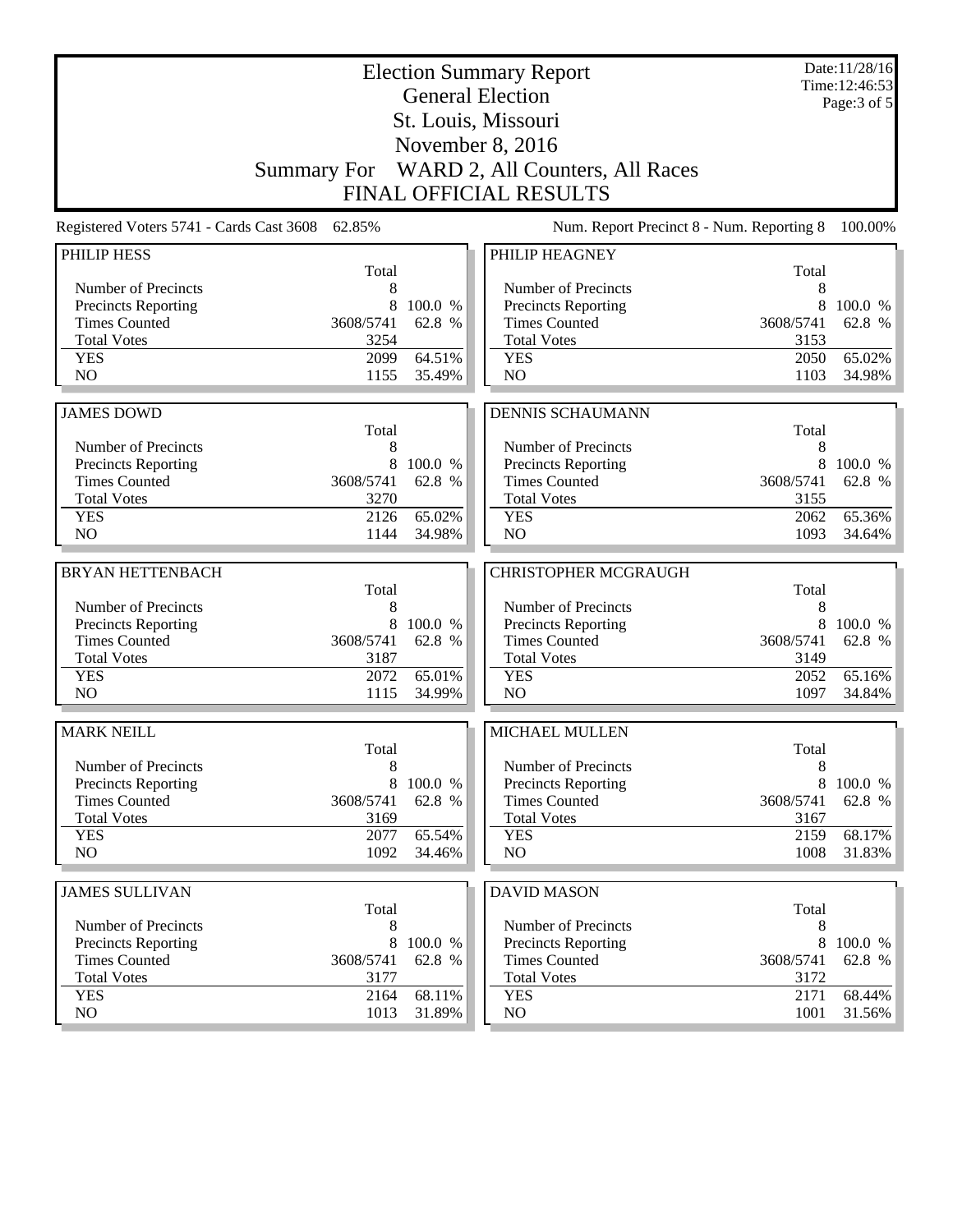| <b>Election Summary Report</b><br><b>General Election</b> |            |             |                                             |            | Date:11/28/16<br>Time: 12:46:53 |  |
|-----------------------------------------------------------|------------|-------------|---------------------------------------------|------------|---------------------------------|--|
|                                                           |            | Page:4 of 5 |                                             |            |                                 |  |
|                                                           |            |             | St. Louis, Missouri<br>November 8, 2016     |            |                                 |  |
| <b>Summary For</b>                                        |            |             | WARD 2, All Counters, All Races             |            |                                 |  |
|                                                           |            |             | <b>FINAL OFFICIAL RESULTS</b>               |            |                                 |  |
|                                                           |            |             |                                             |            |                                 |  |
| Registered Voters 5741 - Cards Cast 3608                  | 62.85%     |             | Num. Report Precinct 8 - Num. Reporting 8   |            | 100.00%                         |  |
| <b>THOMAS FRAWLEY</b>                                     | Total      |             | <b>CON AMEND 1</b>                          | Total      |                                 |  |
| Number of Precincts                                       | 8          |             | Number of Precincts                         | 8          |                                 |  |
| <b>Precincts Reporting</b>                                | 8          | 100.0 %     | <b>Precincts Reporting</b>                  | 8          | 100.0 %                         |  |
| <b>Times Counted</b>                                      | 3608/5741  | 62.8 %      | <b>Times Counted</b>                        | 3608/5741  | 62.8 %                          |  |
| <b>Total Votes</b>                                        | 3154       |             | <b>Total Votes</b>                          | 3325       |                                 |  |
| <b>YES</b>                                                | 2036       | 64.55%      | <b>YES</b>                                  | 1781       | 53.56%                          |  |
| N <sub>O</sub>                                            | 1118       | 35.45%      | N <sub>O</sub>                              | 1544       | 46.44%                          |  |
|                                                           |            |             |                                             |            |                                 |  |
| <b>ROBIN VANNOY</b>                                       |            |             | <b>CON AMEND 2</b>                          |            |                                 |  |
| Number of Precincts                                       | Total<br>8 |             | Number of Precincts                         | Total<br>8 |                                 |  |
| <b>Precincts Reporting</b>                                | 8          | 100.0 %     | <b>Precincts Reporting</b>                  | 8          | 100.0 %                         |  |
| <b>Times Counted</b>                                      | 3608/5741  | 62.8 %      | <b>Times Counted</b>                        | 3608/5741  | 62.8 %                          |  |
| <b>Total Votes</b>                                        | 3169       |             | <b>Total Votes</b>                          | 3395       |                                 |  |
| <b>YES</b>                                                | 2200       | 69.42%      | <b>YES</b>                                  | 2217       | 65.30%                          |  |
| NO                                                        | 969        | 30.58%      | NO                                          | 1178       | 34.70%                          |  |
|                                                           |            |             |                                             |            |                                 |  |
| THOMAS CLARK                                              |            |             | <b>CON AMEND 3</b>                          |            |                                 |  |
|                                                           | Total      |             |                                             | Total      |                                 |  |
| Number of Precincts                                       | 8<br>8     | 100.0 %     | Number of Precincts                         | 8<br>8     |                                 |  |
| <b>Precincts Reporting</b><br><b>Times Counted</b>        | 3608/5741  | 62.8 %      | Precincts Reporting<br><b>Times Counted</b> | 3608/5741  | 100.0 %<br>62.8 %               |  |
| <b>Total Votes</b>                                        | 3173       |             | <b>Total Votes</b>                          | 3472       |                                 |  |
| <b>YES</b>                                                | 2193       | 69.11%      | <b>YES</b>                                  | 1632       | 47.00%                          |  |
| N <sub>O</sub>                                            | 980        | 30.89%      | NO                                          | 1840       | 53.00%                          |  |
|                                                           |            |             |                                             |            |                                 |  |
| NICOLE COLBERT-BOTCHWAY                                   |            |             | <b>CON AMEND 4</b>                          |            |                                 |  |
| Number of Precincts                                       | Total<br>8 |             | Number of Precincts                         | Total<br>8 |                                 |  |
| <b>Precincts Reporting</b>                                | 8          | 100.0 %     | <b>Precincts Reporting</b>                  | 8          | 100.0 %                         |  |
| <b>Times Counted</b>                                      | 3608/5741  | 62.8 %      | <b>Times Counted</b>                        | 3608/5741  | 62.8 %                          |  |
| <b>Total Votes</b>                                        | 3173       |             | <b>Total Votes</b>                          | 3392       |                                 |  |
| <b>YES</b>                                                | 2234       | 70.41%      | <b>YES</b>                                  | 1602       | 47.23%                          |  |
| NO                                                        | 939        | 29.59%      | NO                                          | 1790       | 52.77%                          |  |
|                                                           |            |             |                                             |            |                                 |  |
| <b>CALEA STOVALL-REID</b>                                 | Total      |             | <b>CON AMEND 6</b>                          | Total      |                                 |  |
| Number of Precincts                                       | 8          |             | Number of Precincts                         | 8          |                                 |  |
| <b>Precincts Reporting</b>                                | 8          | 100.0 %     | <b>Precincts Reporting</b>                  | 8          | 100.0 %                         |  |
| <b>Times Counted</b>                                      | 3608/5741  | 62.8 %      | <b>Times Counted</b>                        | 3608/5741  | 62.8 %                          |  |
| <b>Total Votes</b>                                        | 3175       |             | <b>Total Votes</b>                          | 3420       |                                 |  |
| <b>YES</b>                                                | 2251       | 70.90%      | <b>YES</b>                                  | 933        | 27.28%                          |  |
| NO                                                        | 924        | 29.10%      | NO                                          | 2487       | 72.72%                          |  |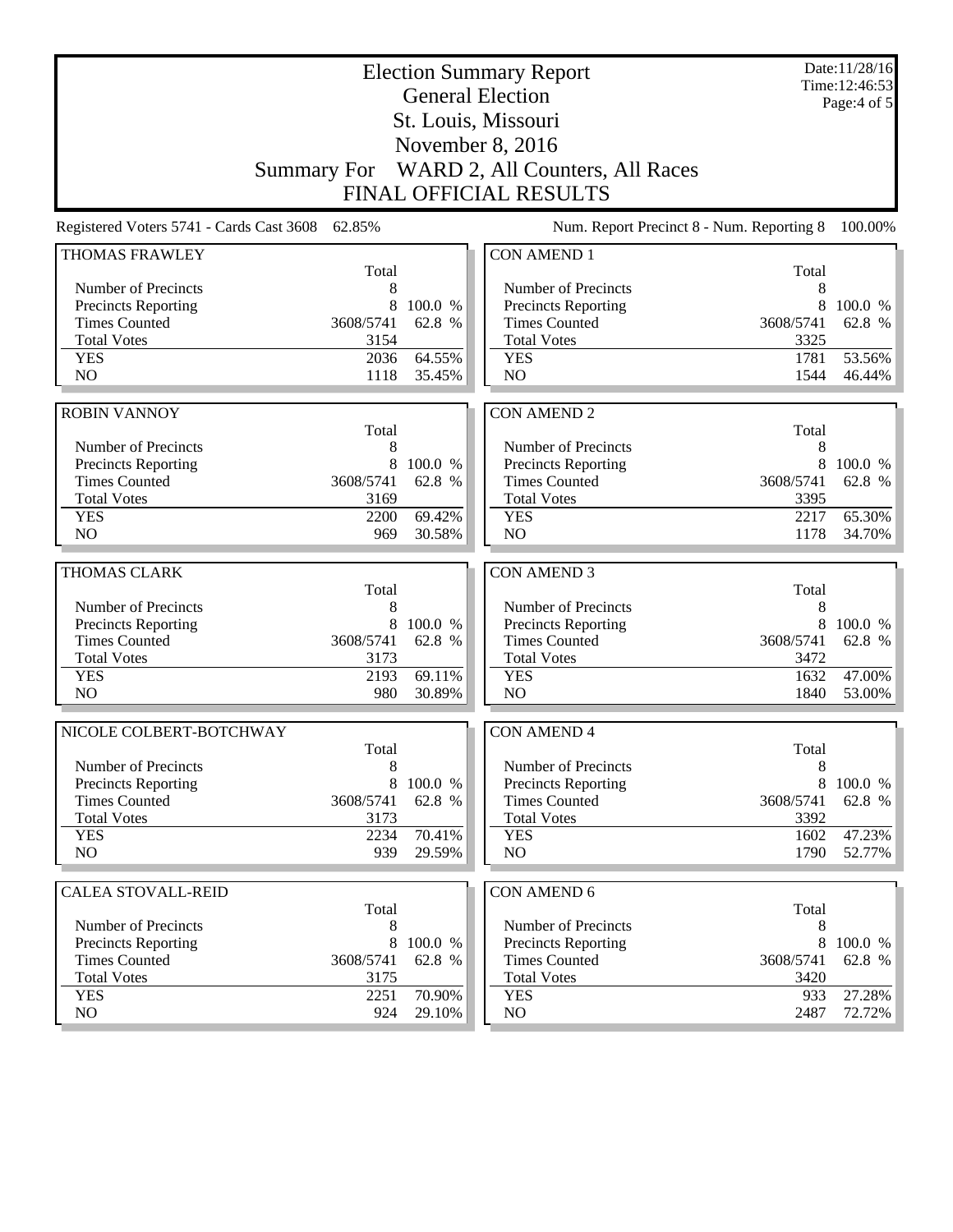Date:11/28/16 Time:12:46:53 Page:5 of 5

## Election Summary Report General Election St. Louis, Missouri November 8, 2016 Summary For WARD 2, All Counters, All Races FINAL OFFICIAL RESULTS

| PROP A                     |           |         |
|----------------------------|-----------|---------|
|                            | Total     |         |
| Number of Precincts        | 8         |         |
| <b>Precincts Reporting</b> | 8         | 100.0 % |
| <b>Times Counted</b>       | 3608/5741 | 62.8 %  |
| <b>Total Votes</b>         | 3419      |         |
| <b>YES</b>                 | 1305      | 38.17%  |
| N <sub>O</sub>             | 2114      | 61.83%  |
|                            |           |         |
|                            |           |         |
| <b>PROPS</b>               |           |         |
|                            | Total     |         |
| Number of Precincts        | 8         |         |
| <b>Precincts Reporting</b> | 8         | 100.0 % |
| <b>Times Counted</b>       | 3608/5741 | 62.8 %  |
| <b>Total Votes</b>         | 3431      |         |
| <b>YES</b>                 | 2059      | 60.01%  |

Registered Voters 5741 - Cards Cast 3608 62.85% Num. Report Precinct 8 - Num. Reporting 8 100.00%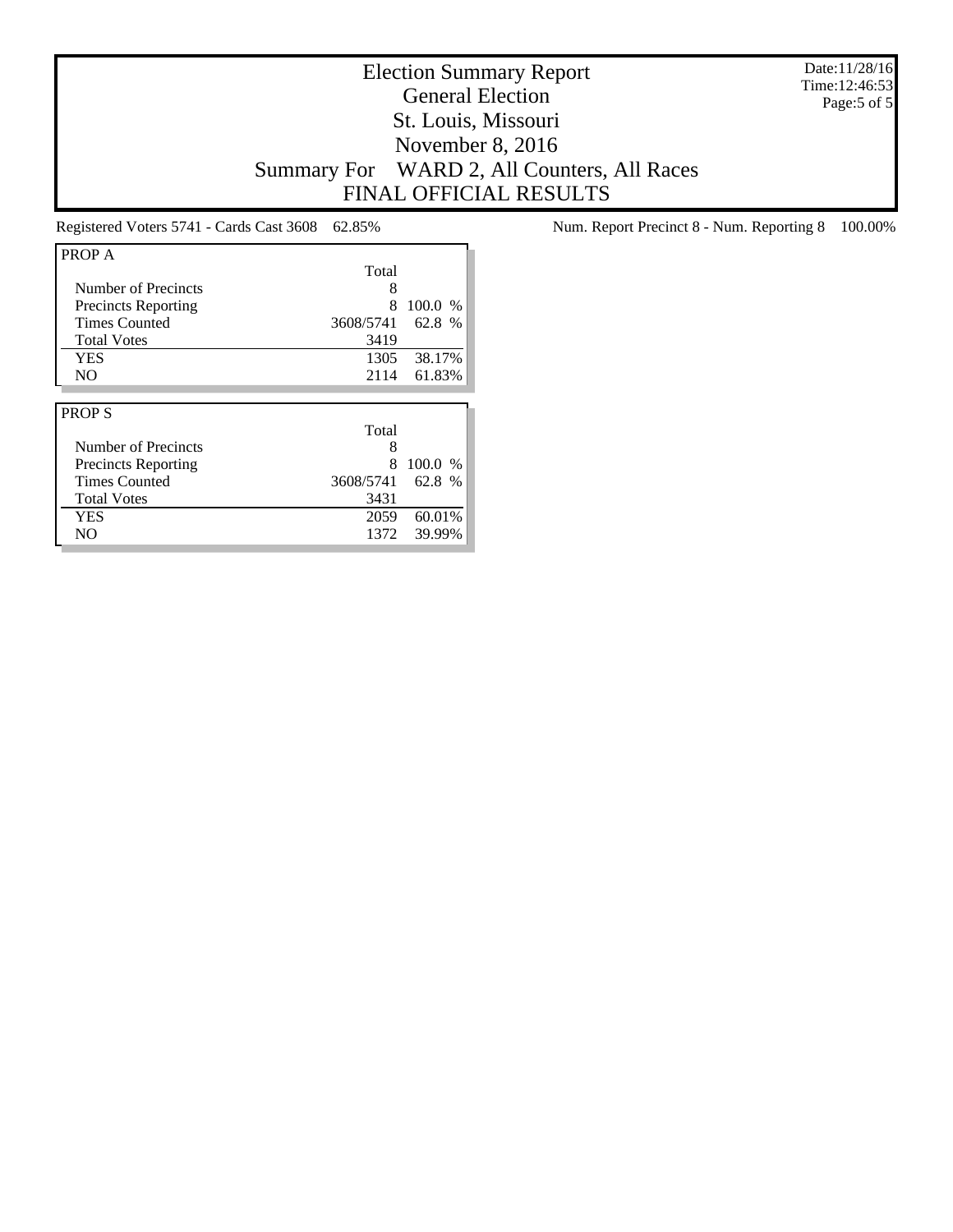| <b>General Election</b><br>Page:1 of $4$<br>St. Louis, Missouri<br>November 8, 2016<br>WARD 3, All Counters, All Races<br><b>Summary For</b><br><b>FINAL OFFICIAL RESULTS</b><br>Registered Voters 6013 - Cards Cast 3532 58.74%<br>Num. Report Precinct 9 - Num. Reporting 9<br><b>SECR OF STATE</b><br><b>PRESIDENT</b><br>Total<br>Total<br>Number of Precincts<br>Number of Precincts<br>9<br>9<br>9<br>100.0 %<br>9<br><b>Precincts Reporting</b><br><b>Precincts Reporting</b><br><b>Times Counted</b><br>3532/6013<br>58.7 %<br><b>Times Counted</b><br>3532/6013<br>58.7 %<br><b>Total Votes</b><br>3500<br><b>Total Votes</b><br>3429<br><b>CLINTON/KAINE</b><br>92.94%<br><b>ROBIN SMITH</b><br>3253<br>3177<br>92.65%<br><b>TRUMP/PENCE</b><br>131<br>3.74%<br><b>JOHN ASHCROFT</b><br>167<br>4.87%<br>30<br>JOHNSON/WELD<br>0.86%<br><b>CHRIS MORRILL</b><br>81<br><b>CASTLE/BRADLEY</b><br>13<br>0.37%<br>Write-in Votes<br>4<br>39<br>STEIN/BARAKA<br>1.11%<br>34<br>0.97%<br>Write-in Votes<br><b>STATE TREAS</b><br>Total<br>9<br>Number of Precincts<br><b>US SENATOR</b><br>Precincts Reporting<br>9<br>100.0 %<br>Total<br>3532/6013<br>58.7 %<br><b>Times Counted</b><br>Number of Precincts<br>9<br>9<br><b>Total Votes</b><br>3397<br><b>Precincts Reporting</b><br>100.0 %<br>58.7 %<br><b>Times Counted</b><br>3532/6013<br><b>JUDY BAKER</b><br>3146<br>92.61%<br><b>Total Votes</b><br>3444<br><b>ERIC SCHMITT</b><br>144<br>92.68%<br><b>SEAN O'TOOLE</b><br><b>JASON KANDER</b><br>3192<br>46<br><b>CAROL HEXEM</b><br>57<br><b>ROY BLUNT</b><br>144<br>4.18%<br><b>JONATHAN DINE</b><br>40<br>Write-in Votes<br>4<br>1.16%<br><b>FRED RYMAN</b><br>14<br>0.41%<br>JOHNATHAN MCFARLAND<br>48<br>1.39%<br><b>ATTY GENERAL</b><br>0.17%<br>Write-in Votes<br>6<br>Total<br>Number of Precincts<br>9<br><b>Precincts Reporting</b><br>9<br><b>GOVERNOR</b><br>100.0 %<br><b>Times Counted</b><br>58.7 %<br>3532/6013<br>Total<br>3394<br><b>Total Votes</b><br>Number of Precincts<br>9<br>9 100.0 %<br><b>TERESA HENSLEY</b><br><b>Precincts Reporting</b><br>3204<br>58.7 %<br><b>Times Counted</b><br><b>JOSH HAWLEY</b><br>183<br>3532/6013<br><b>Total Votes</b><br>3451<br>Write-in Votes<br>7<br><b>CHRIS KOSTER</b><br>3187<br>92.35%<br><b>ERIC GREITENS</b><br>157<br>4.55%<br>US REP DIST 1<br><b>CISSE SPRAGINS</b><br>48<br>1.39%<br>Total<br><b>DON FITZ</b><br>31<br>0.90%<br>Number of Precincts<br>9<br><b>LESTER TURILLI</b><br>25<br>0.72%<br>Precincts Reporting<br>0.09%<br>Write-in Votes<br>3<br><b>Times Counted</b><br>3532/6013<br><b>Total Votes</b><br>3418<br>LT GOVERNOR<br><b>LACY CLAY</b><br>3125<br>91.43%<br>Total<br><b>STEVEN BAILEY</b><br>145<br>Number of Precincts<br>ROBB CUNNINGHAM<br>139<br>9<br><b>Precincts Reporting</b><br>9<br>100.0 %<br>Write-in Votes<br>9<br><b>Times Counted</b><br>3532/6013<br>58.7 %<br><b>Total Votes</b><br>3417<br>90.43%<br><b>RUSS CARNAHAN</b><br>3090<br><b>MIKE PARSON</b><br>142<br>4.16%<br><b>STEVEN HEDRICK</b><br>70<br>2.05%<br><b>JENNIFER LEACH</b><br>3.25%<br>111<br>Write-in Votes<br>4<br>0.12% | <b>Election Summary Report</b> |  |  |  |  | Date:11/28/16<br>Time: 12:46:59 |  |
|------------------------------------------------------------------------------------------------------------------------------------------------------------------------------------------------------------------------------------------------------------------------------------------------------------------------------------------------------------------------------------------------------------------------------------------------------------------------------------------------------------------------------------------------------------------------------------------------------------------------------------------------------------------------------------------------------------------------------------------------------------------------------------------------------------------------------------------------------------------------------------------------------------------------------------------------------------------------------------------------------------------------------------------------------------------------------------------------------------------------------------------------------------------------------------------------------------------------------------------------------------------------------------------------------------------------------------------------------------------------------------------------------------------------------------------------------------------------------------------------------------------------------------------------------------------------------------------------------------------------------------------------------------------------------------------------------------------------------------------------------------------------------------------------------------------------------------------------------------------------------------------------------------------------------------------------------------------------------------------------------------------------------------------------------------------------------------------------------------------------------------------------------------------------------------------------------------------------------------------------------------------------------------------------------------------------------------------------------------------------------------------------------------------------------------------------------------------------------------------------------------------------------------------------------------------------------------------------------------------------------------------------------------------------------------------------------------------------------------------------------------------------------------------------------------------------------------------------------------------------------------------------------------------------------------------------------------------------------------------------------------------------------------------------------------------------------------------------------------------------|--------------------------------|--|--|--|--|---------------------------------|--|
|                                                                                                                                                                                                                                                                                                                                                                                                                                                                                                                                                                                                                                                                                                                                                                                                                                                                                                                                                                                                                                                                                                                                                                                                                                                                                                                                                                                                                                                                                                                                                                                                                                                                                                                                                                                                                                                                                                                                                                                                                                                                                                                                                                                                                                                                                                                                                                                                                                                                                                                                                                                                                                                                                                                                                                                                                                                                                                                                                                                                                                                                                                                        |                                |  |  |  |  |                                 |  |
|                                                                                                                                                                                                                                                                                                                                                                                                                                                                                                                                                                                                                                                                                                                                                                                                                                                                                                                                                                                                                                                                                                                                                                                                                                                                                                                                                                                                                                                                                                                                                                                                                                                                                                                                                                                                                                                                                                                                                                                                                                                                                                                                                                                                                                                                                                                                                                                                                                                                                                                                                                                                                                                                                                                                                                                                                                                                                                                                                                                                                                                                                                                        |                                |  |  |  |  |                                 |  |
|                                                                                                                                                                                                                                                                                                                                                                                                                                                                                                                                                                                                                                                                                                                                                                                                                                                                                                                                                                                                                                                                                                                                                                                                                                                                                                                                                                                                                                                                                                                                                                                                                                                                                                                                                                                                                                                                                                                                                                                                                                                                                                                                                                                                                                                                                                                                                                                                                                                                                                                                                                                                                                                                                                                                                                                                                                                                                                                                                                                                                                                                                                                        |                                |  |  |  |  |                                 |  |
| 100.00%<br>100.0 %<br>2.36%<br>0.12%<br>4.24%<br>1.68%                                                                                                                                                                                                                                                                                                                                                                                                                                                                                                                                                                                                                                                                                                                                                                                                                                                                                                                                                                                                                                                                                                                                                                                                                                                                                                                                                                                                                                                                                                                                                                                                                                                                                                                                                                                                                                                                                                                                                                                                                                                                                                                                                                                                                                                                                                                                                                                                                                                                                                                                                                                                                                                                                                                                                                                                                                                                                                                                                                                                                                                                 |                                |  |  |  |  |                                 |  |
|                                                                                                                                                                                                                                                                                                                                                                                                                                                                                                                                                                                                                                                                                                                                                                                                                                                                                                                                                                                                                                                                                                                                                                                                                                                                                                                                                                                                                                                                                                                                                                                                                                                                                                                                                                                                                                                                                                                                                                                                                                                                                                                                                                                                                                                                                                                                                                                                                                                                                                                                                                                                                                                                                                                                                                                                                                                                                                                                                                                                                                                                                                                        |                                |  |  |  |  |                                 |  |
|                                                                                                                                                                                                                                                                                                                                                                                                                                                                                                                                                                                                                                                                                                                                                                                                                                                                                                                                                                                                                                                                                                                                                                                                                                                                                                                                                                                                                                                                                                                                                                                                                                                                                                                                                                                                                                                                                                                                                                                                                                                                                                                                                                                                                                                                                                                                                                                                                                                                                                                                                                                                                                                                                                                                                                                                                                                                                                                                                                                                                                                                                                                        |                                |  |  |  |  |                                 |  |
|                                                                                                                                                                                                                                                                                                                                                                                                                                                                                                                                                                                                                                                                                                                                                                                                                                                                                                                                                                                                                                                                                                                                                                                                                                                                                                                                                                                                                                                                                                                                                                                                                                                                                                                                                                                                                                                                                                                                                                                                                                                                                                                                                                                                                                                                                                                                                                                                                                                                                                                                                                                                                                                                                                                                                                                                                                                                                                                                                                                                                                                                                                                        |                                |  |  |  |  |                                 |  |
|                                                                                                                                                                                                                                                                                                                                                                                                                                                                                                                                                                                                                                                                                                                                                                                                                                                                                                                                                                                                                                                                                                                                                                                                                                                                                                                                                                                                                                                                                                                                                                                                                                                                                                                                                                                                                                                                                                                                                                                                                                                                                                                                                                                                                                                                                                                                                                                                                                                                                                                                                                                                                                                                                                                                                                                                                                                                                                                                                                                                                                                                                                                        |                                |  |  |  |  |                                 |  |
|                                                                                                                                                                                                                                                                                                                                                                                                                                                                                                                                                                                                                                                                                                                                                                                                                                                                                                                                                                                                                                                                                                                                                                                                                                                                                                                                                                                                                                                                                                                                                                                                                                                                                                                                                                                                                                                                                                                                                                                                                                                                                                                                                                                                                                                                                                                                                                                                                                                                                                                                                                                                                                                                                                                                                                                                                                                                                                                                                                                                                                                                                                                        |                                |  |  |  |  |                                 |  |
|                                                                                                                                                                                                                                                                                                                                                                                                                                                                                                                                                                                                                                                                                                                                                                                                                                                                                                                                                                                                                                                                                                                                                                                                                                                                                                                                                                                                                                                                                                                                                                                                                                                                                                                                                                                                                                                                                                                                                                                                                                                                                                                                                                                                                                                                                                                                                                                                                                                                                                                                                                                                                                                                                                                                                                                                                                                                                                                                                                                                                                                                                                                        |                                |  |  |  |  |                                 |  |
|                                                                                                                                                                                                                                                                                                                                                                                                                                                                                                                                                                                                                                                                                                                                                                                                                                                                                                                                                                                                                                                                                                                                                                                                                                                                                                                                                                                                                                                                                                                                                                                                                                                                                                                                                                                                                                                                                                                                                                                                                                                                                                                                                                                                                                                                                                                                                                                                                                                                                                                                                                                                                                                                                                                                                                                                                                                                                                                                                                                                                                                                                                                        |                                |  |  |  |  |                                 |  |
|                                                                                                                                                                                                                                                                                                                                                                                                                                                                                                                                                                                                                                                                                                                                                                                                                                                                                                                                                                                                                                                                                                                                                                                                                                                                                                                                                                                                                                                                                                                                                                                                                                                                                                                                                                                                                                                                                                                                                                                                                                                                                                                                                                                                                                                                                                                                                                                                                                                                                                                                                                                                                                                                                                                                                                                                                                                                                                                                                                                                                                                                                                                        |                                |  |  |  |  |                                 |  |
|                                                                                                                                                                                                                                                                                                                                                                                                                                                                                                                                                                                                                                                                                                                                                                                                                                                                                                                                                                                                                                                                                                                                                                                                                                                                                                                                                                                                                                                                                                                                                                                                                                                                                                                                                                                                                                                                                                                                                                                                                                                                                                                                                                                                                                                                                                                                                                                                                                                                                                                                                                                                                                                                                                                                                                                                                                                                                                                                                                                                                                                                                                                        |                                |  |  |  |  |                                 |  |
|                                                                                                                                                                                                                                                                                                                                                                                                                                                                                                                                                                                                                                                                                                                                                                                                                                                                                                                                                                                                                                                                                                                                                                                                                                                                                                                                                                                                                                                                                                                                                                                                                                                                                                                                                                                                                                                                                                                                                                                                                                                                                                                                                                                                                                                                                                                                                                                                                                                                                                                                                                                                                                                                                                                                                                                                                                                                                                                                                                                                                                                                                                                        |                                |  |  |  |  |                                 |  |
|                                                                                                                                                                                                                                                                                                                                                                                                                                                                                                                                                                                                                                                                                                                                                                                                                                                                                                                                                                                                                                                                                                                                                                                                                                                                                                                                                                                                                                                                                                                                                                                                                                                                                                                                                                                                                                                                                                                                                                                                                                                                                                                                                                                                                                                                                                                                                                                                                                                                                                                                                                                                                                                                                                                                                                                                                                                                                                                                                                                                                                                                                                                        |                                |  |  |  |  |                                 |  |
|                                                                                                                                                                                                                                                                                                                                                                                                                                                                                                                                                                                                                                                                                                                                                                                                                                                                                                                                                                                                                                                                                                                                                                                                                                                                                                                                                                                                                                                                                                                                                                                                                                                                                                                                                                                                                                                                                                                                                                                                                                                                                                                                                                                                                                                                                                                                                                                                                                                                                                                                                                                                                                                                                                                                                                                                                                                                                                                                                                                                                                                                                                                        |                                |  |  |  |  |                                 |  |
|                                                                                                                                                                                                                                                                                                                                                                                                                                                                                                                                                                                                                                                                                                                                                                                                                                                                                                                                                                                                                                                                                                                                                                                                                                                                                                                                                                                                                                                                                                                                                                                                                                                                                                                                                                                                                                                                                                                                                                                                                                                                                                                                                                                                                                                                                                                                                                                                                                                                                                                                                                                                                                                                                                                                                                                                                                                                                                                                                                                                                                                                                                                        |                                |  |  |  |  |                                 |  |
|                                                                                                                                                                                                                                                                                                                                                                                                                                                                                                                                                                                                                                                                                                                                                                                                                                                                                                                                                                                                                                                                                                                                                                                                                                                                                                                                                                                                                                                                                                                                                                                                                                                                                                                                                                                                                                                                                                                                                                                                                                                                                                                                                                                                                                                                                                                                                                                                                                                                                                                                                                                                                                                                                                                                                                                                                                                                                                                                                                                                                                                                                                                        |                                |  |  |  |  |                                 |  |
| 1.35%<br>0.12%<br>94.40%<br>5.39%<br>0.21%<br>9 100.0 %<br>58.7 %<br>4.24%<br>4.07%<br>$0.26\%$                                                                                                                                                                                                                                                                                                                                                                                                                                                                                                                                                                                                                                                                                                                                                                                                                                                                                                                                                                                                                                                                                                                                                                                                                                                                                                                                                                                                                                                                                                                                                                                                                                                                                                                                                                                                                                                                                                                                                                                                                                                                                                                                                                                                                                                                                                                                                                                                                                                                                                                                                                                                                                                                                                                                                                                                                                                                                                                                                                                                                        |                                |  |  |  |  |                                 |  |
|                                                                                                                                                                                                                                                                                                                                                                                                                                                                                                                                                                                                                                                                                                                                                                                                                                                                                                                                                                                                                                                                                                                                                                                                                                                                                                                                                                                                                                                                                                                                                                                                                                                                                                                                                                                                                                                                                                                                                                                                                                                                                                                                                                                                                                                                                                                                                                                                                                                                                                                                                                                                                                                                                                                                                                                                                                                                                                                                                                                                                                                                                                                        |                                |  |  |  |  |                                 |  |
|                                                                                                                                                                                                                                                                                                                                                                                                                                                                                                                                                                                                                                                                                                                                                                                                                                                                                                                                                                                                                                                                                                                                                                                                                                                                                                                                                                                                                                                                                                                                                                                                                                                                                                                                                                                                                                                                                                                                                                                                                                                                                                                                                                                                                                                                                                                                                                                                                                                                                                                                                                                                                                                                                                                                                                                                                                                                                                                                                                                                                                                                                                                        |                                |  |  |  |  |                                 |  |
|                                                                                                                                                                                                                                                                                                                                                                                                                                                                                                                                                                                                                                                                                                                                                                                                                                                                                                                                                                                                                                                                                                                                                                                                                                                                                                                                                                                                                                                                                                                                                                                                                                                                                                                                                                                                                                                                                                                                                                                                                                                                                                                                                                                                                                                                                                                                                                                                                                                                                                                                                                                                                                                                                                                                                                                                                                                                                                                                                                                                                                                                                                                        |                                |  |  |  |  |                                 |  |
|                                                                                                                                                                                                                                                                                                                                                                                                                                                                                                                                                                                                                                                                                                                                                                                                                                                                                                                                                                                                                                                                                                                                                                                                                                                                                                                                                                                                                                                                                                                                                                                                                                                                                                                                                                                                                                                                                                                                                                                                                                                                                                                                                                                                                                                                                                                                                                                                                                                                                                                                                                                                                                                                                                                                                                                                                                                                                                                                                                                                                                                                                                                        |                                |  |  |  |  |                                 |  |
|                                                                                                                                                                                                                                                                                                                                                                                                                                                                                                                                                                                                                                                                                                                                                                                                                                                                                                                                                                                                                                                                                                                                                                                                                                                                                                                                                                                                                                                                                                                                                                                                                                                                                                                                                                                                                                                                                                                                                                                                                                                                                                                                                                                                                                                                                                                                                                                                                                                                                                                                                                                                                                                                                                                                                                                                                                                                                                                                                                                                                                                                                                                        |                                |  |  |  |  |                                 |  |
|                                                                                                                                                                                                                                                                                                                                                                                                                                                                                                                                                                                                                                                                                                                                                                                                                                                                                                                                                                                                                                                                                                                                                                                                                                                                                                                                                                                                                                                                                                                                                                                                                                                                                                                                                                                                                                                                                                                                                                                                                                                                                                                                                                                                                                                                                                                                                                                                                                                                                                                                                                                                                                                                                                                                                                                                                                                                                                                                                                                                                                                                                                                        |                                |  |  |  |  |                                 |  |
|                                                                                                                                                                                                                                                                                                                                                                                                                                                                                                                                                                                                                                                                                                                                                                                                                                                                                                                                                                                                                                                                                                                                                                                                                                                                                                                                                                                                                                                                                                                                                                                                                                                                                                                                                                                                                                                                                                                                                                                                                                                                                                                                                                                                                                                                                                                                                                                                                                                                                                                                                                                                                                                                                                                                                                                                                                                                                                                                                                                                                                                                                                                        |                                |  |  |  |  |                                 |  |
|                                                                                                                                                                                                                                                                                                                                                                                                                                                                                                                                                                                                                                                                                                                                                                                                                                                                                                                                                                                                                                                                                                                                                                                                                                                                                                                                                                                                                                                                                                                                                                                                                                                                                                                                                                                                                                                                                                                                                                                                                                                                                                                                                                                                                                                                                                                                                                                                                                                                                                                                                                                                                                                                                                                                                                                                                                                                                                                                                                                                                                                                                                                        |                                |  |  |  |  |                                 |  |
|                                                                                                                                                                                                                                                                                                                                                                                                                                                                                                                                                                                                                                                                                                                                                                                                                                                                                                                                                                                                                                                                                                                                                                                                                                                                                                                                                                                                                                                                                                                                                                                                                                                                                                                                                                                                                                                                                                                                                                                                                                                                                                                                                                                                                                                                                                                                                                                                                                                                                                                                                                                                                                                                                                                                                                                                                                                                                                                                                                                                                                                                                                                        |                                |  |  |  |  |                                 |  |
|                                                                                                                                                                                                                                                                                                                                                                                                                                                                                                                                                                                                                                                                                                                                                                                                                                                                                                                                                                                                                                                                                                                                                                                                                                                                                                                                                                                                                                                                                                                                                                                                                                                                                                                                                                                                                                                                                                                                                                                                                                                                                                                                                                                                                                                                                                                                                                                                                                                                                                                                                                                                                                                                                                                                                                                                                                                                                                                                                                                                                                                                                                                        |                                |  |  |  |  |                                 |  |
|                                                                                                                                                                                                                                                                                                                                                                                                                                                                                                                                                                                                                                                                                                                                                                                                                                                                                                                                                                                                                                                                                                                                                                                                                                                                                                                                                                                                                                                                                                                                                                                                                                                                                                                                                                                                                                                                                                                                                                                                                                                                                                                                                                                                                                                                                                                                                                                                                                                                                                                                                                                                                                                                                                                                                                                                                                                                                                                                                                                                                                                                                                                        |                                |  |  |  |  |                                 |  |
|                                                                                                                                                                                                                                                                                                                                                                                                                                                                                                                                                                                                                                                                                                                                                                                                                                                                                                                                                                                                                                                                                                                                                                                                                                                                                                                                                                                                                                                                                                                                                                                                                                                                                                                                                                                                                                                                                                                                                                                                                                                                                                                                                                                                                                                                                                                                                                                                                                                                                                                                                                                                                                                                                                                                                                                                                                                                                                                                                                                                                                                                                                                        |                                |  |  |  |  |                                 |  |
|                                                                                                                                                                                                                                                                                                                                                                                                                                                                                                                                                                                                                                                                                                                                                                                                                                                                                                                                                                                                                                                                                                                                                                                                                                                                                                                                                                                                                                                                                                                                                                                                                                                                                                                                                                                                                                                                                                                                                                                                                                                                                                                                                                                                                                                                                                                                                                                                                                                                                                                                                                                                                                                                                                                                                                                                                                                                                                                                                                                                                                                                                                                        |                                |  |  |  |  |                                 |  |
|                                                                                                                                                                                                                                                                                                                                                                                                                                                                                                                                                                                                                                                                                                                                                                                                                                                                                                                                                                                                                                                                                                                                                                                                                                                                                                                                                                                                                                                                                                                                                                                                                                                                                                                                                                                                                                                                                                                                                                                                                                                                                                                                                                                                                                                                                                                                                                                                                                                                                                                                                                                                                                                                                                                                                                                                                                                                                                                                                                                                                                                                                                                        |                                |  |  |  |  |                                 |  |
|                                                                                                                                                                                                                                                                                                                                                                                                                                                                                                                                                                                                                                                                                                                                                                                                                                                                                                                                                                                                                                                                                                                                                                                                                                                                                                                                                                                                                                                                                                                                                                                                                                                                                                                                                                                                                                                                                                                                                                                                                                                                                                                                                                                                                                                                                                                                                                                                                                                                                                                                                                                                                                                                                                                                                                                                                                                                                                                                                                                                                                                                                                                        |                                |  |  |  |  |                                 |  |
|                                                                                                                                                                                                                                                                                                                                                                                                                                                                                                                                                                                                                                                                                                                                                                                                                                                                                                                                                                                                                                                                                                                                                                                                                                                                                                                                                                                                                                                                                                                                                                                                                                                                                                                                                                                                                                                                                                                                                                                                                                                                                                                                                                                                                                                                                                                                                                                                                                                                                                                                                                                                                                                                                                                                                                                                                                                                                                                                                                                                                                                                                                                        |                                |  |  |  |  |                                 |  |
|                                                                                                                                                                                                                                                                                                                                                                                                                                                                                                                                                                                                                                                                                                                                                                                                                                                                                                                                                                                                                                                                                                                                                                                                                                                                                                                                                                                                                                                                                                                                                                                                                                                                                                                                                                                                                                                                                                                                                                                                                                                                                                                                                                                                                                                                                                                                                                                                                                                                                                                                                                                                                                                                                                                                                                                                                                                                                                                                                                                                                                                                                                                        |                                |  |  |  |  |                                 |  |
|                                                                                                                                                                                                                                                                                                                                                                                                                                                                                                                                                                                                                                                                                                                                                                                                                                                                                                                                                                                                                                                                                                                                                                                                                                                                                                                                                                                                                                                                                                                                                                                                                                                                                                                                                                                                                                                                                                                                                                                                                                                                                                                                                                                                                                                                                                                                                                                                                                                                                                                                                                                                                                                                                                                                                                                                                                                                                                                                                                                                                                                                                                                        |                                |  |  |  |  |                                 |  |
|                                                                                                                                                                                                                                                                                                                                                                                                                                                                                                                                                                                                                                                                                                                                                                                                                                                                                                                                                                                                                                                                                                                                                                                                                                                                                                                                                                                                                                                                                                                                                                                                                                                                                                                                                                                                                                                                                                                                                                                                                                                                                                                                                                                                                                                                                                                                                                                                                                                                                                                                                                                                                                                                                                                                                                                                                                                                                                                                                                                                                                                                                                                        |                                |  |  |  |  |                                 |  |
|                                                                                                                                                                                                                                                                                                                                                                                                                                                                                                                                                                                                                                                                                                                                                                                                                                                                                                                                                                                                                                                                                                                                                                                                                                                                                                                                                                                                                                                                                                                                                                                                                                                                                                                                                                                                                                                                                                                                                                                                                                                                                                                                                                                                                                                                                                                                                                                                                                                                                                                                                                                                                                                                                                                                                                                                                                                                                                                                                                                                                                                                                                                        |                                |  |  |  |  |                                 |  |
|                                                                                                                                                                                                                                                                                                                                                                                                                                                                                                                                                                                                                                                                                                                                                                                                                                                                                                                                                                                                                                                                                                                                                                                                                                                                                                                                                                                                                                                                                                                                                                                                                                                                                                                                                                                                                                                                                                                                                                                                                                                                                                                                                                                                                                                                                                                                                                                                                                                                                                                                                                                                                                                                                                                                                                                                                                                                                                                                                                                                                                                                                                                        |                                |  |  |  |  |                                 |  |
|                                                                                                                                                                                                                                                                                                                                                                                                                                                                                                                                                                                                                                                                                                                                                                                                                                                                                                                                                                                                                                                                                                                                                                                                                                                                                                                                                                                                                                                                                                                                                                                                                                                                                                                                                                                                                                                                                                                                                                                                                                                                                                                                                                                                                                                                                                                                                                                                                                                                                                                                                                                                                                                                                                                                                                                                                                                                                                                                                                                                                                                                                                                        |                                |  |  |  |  |                                 |  |
|                                                                                                                                                                                                                                                                                                                                                                                                                                                                                                                                                                                                                                                                                                                                                                                                                                                                                                                                                                                                                                                                                                                                                                                                                                                                                                                                                                                                                                                                                                                                                                                                                                                                                                                                                                                                                                                                                                                                                                                                                                                                                                                                                                                                                                                                                                                                                                                                                                                                                                                                                                                                                                                                                                                                                                                                                                                                                                                                                                                                                                                                                                                        |                                |  |  |  |  |                                 |  |
|                                                                                                                                                                                                                                                                                                                                                                                                                                                                                                                                                                                                                                                                                                                                                                                                                                                                                                                                                                                                                                                                                                                                                                                                                                                                                                                                                                                                                                                                                                                                                                                                                                                                                                                                                                                                                                                                                                                                                                                                                                                                                                                                                                                                                                                                                                                                                                                                                                                                                                                                                                                                                                                                                                                                                                                                                                                                                                                                                                                                                                                                                                                        |                                |  |  |  |  |                                 |  |
|                                                                                                                                                                                                                                                                                                                                                                                                                                                                                                                                                                                                                                                                                                                                                                                                                                                                                                                                                                                                                                                                                                                                                                                                                                                                                                                                                                                                                                                                                                                                                                                                                                                                                                                                                                                                                                                                                                                                                                                                                                                                                                                                                                                                                                                                                                                                                                                                                                                                                                                                                                                                                                                                                                                                                                                                                                                                                                                                                                                                                                                                                                                        |                                |  |  |  |  |                                 |  |
|                                                                                                                                                                                                                                                                                                                                                                                                                                                                                                                                                                                                                                                                                                                                                                                                                                                                                                                                                                                                                                                                                                                                                                                                                                                                                                                                                                                                                                                                                                                                                                                                                                                                                                                                                                                                                                                                                                                                                                                                                                                                                                                                                                                                                                                                                                                                                                                                                                                                                                                                                                                                                                                                                                                                                                                                                                                                                                                                                                                                                                                                                                                        |                                |  |  |  |  |                                 |  |
|                                                                                                                                                                                                                                                                                                                                                                                                                                                                                                                                                                                                                                                                                                                                                                                                                                                                                                                                                                                                                                                                                                                                                                                                                                                                                                                                                                                                                                                                                                                                                                                                                                                                                                                                                                                                                                                                                                                                                                                                                                                                                                                                                                                                                                                                                                                                                                                                                                                                                                                                                                                                                                                                                                                                                                                                                                                                                                                                                                                                                                                                                                                        |                                |  |  |  |  |                                 |  |
|                                                                                                                                                                                                                                                                                                                                                                                                                                                                                                                                                                                                                                                                                                                                                                                                                                                                                                                                                                                                                                                                                                                                                                                                                                                                                                                                                                                                                                                                                                                                                                                                                                                                                                                                                                                                                                                                                                                                                                                                                                                                                                                                                                                                                                                                                                                                                                                                                                                                                                                                                                                                                                                                                                                                                                                                                                                                                                                                                                                                                                                                                                                        |                                |  |  |  |  |                                 |  |
|                                                                                                                                                                                                                                                                                                                                                                                                                                                                                                                                                                                                                                                                                                                                                                                                                                                                                                                                                                                                                                                                                                                                                                                                                                                                                                                                                                                                                                                                                                                                                                                                                                                                                                                                                                                                                                                                                                                                                                                                                                                                                                                                                                                                                                                                                                                                                                                                                                                                                                                                                                                                                                                                                                                                                                                                                                                                                                                                                                                                                                                                                                                        |                                |  |  |  |  |                                 |  |
|                                                                                                                                                                                                                                                                                                                                                                                                                                                                                                                                                                                                                                                                                                                                                                                                                                                                                                                                                                                                                                                                                                                                                                                                                                                                                                                                                                                                                                                                                                                                                                                                                                                                                                                                                                                                                                                                                                                                                                                                                                                                                                                                                                                                                                                                                                                                                                                                                                                                                                                                                                                                                                                                                                                                                                                                                                                                                                                                                                                                                                                                                                                        |                                |  |  |  |  |                                 |  |
|                                                                                                                                                                                                                                                                                                                                                                                                                                                                                                                                                                                                                                                                                                                                                                                                                                                                                                                                                                                                                                                                                                                                                                                                                                                                                                                                                                                                                                                                                                                                                                                                                                                                                                                                                                                                                                                                                                                                                                                                                                                                                                                                                                                                                                                                                                                                                                                                                                                                                                                                                                                                                                                                                                                                                                                                                                                                                                                                                                                                                                                                                                                        |                                |  |  |  |  |                                 |  |
|                                                                                                                                                                                                                                                                                                                                                                                                                                                                                                                                                                                                                                                                                                                                                                                                                                                                                                                                                                                                                                                                                                                                                                                                                                                                                                                                                                                                                                                                                                                                                                                                                                                                                                                                                                                                                                                                                                                                                                                                                                                                                                                                                                                                                                                                                                                                                                                                                                                                                                                                                                                                                                                                                                                                                                                                                                                                                                                                                                                                                                                                                                                        |                                |  |  |  |  |                                 |  |
|                                                                                                                                                                                                                                                                                                                                                                                                                                                                                                                                                                                                                                                                                                                                                                                                                                                                                                                                                                                                                                                                                                                                                                                                                                                                                                                                                                                                                                                                                                                                                                                                                                                                                                                                                                                                                                                                                                                                                                                                                                                                                                                                                                                                                                                                                                                                                                                                                                                                                                                                                                                                                                                                                                                                                                                                                                                                                                                                                                                                                                                                                                                        |                                |  |  |  |  |                                 |  |
|                                                                                                                                                                                                                                                                                                                                                                                                                                                                                                                                                                                                                                                                                                                                                                                                                                                                                                                                                                                                                                                                                                                                                                                                                                                                                                                                                                                                                                                                                                                                                                                                                                                                                                                                                                                                                                                                                                                                                                                                                                                                                                                                                                                                                                                                                                                                                                                                                                                                                                                                                                                                                                                                                                                                                                                                                                                                                                                                                                                                                                                                                                                        |                                |  |  |  |  |                                 |  |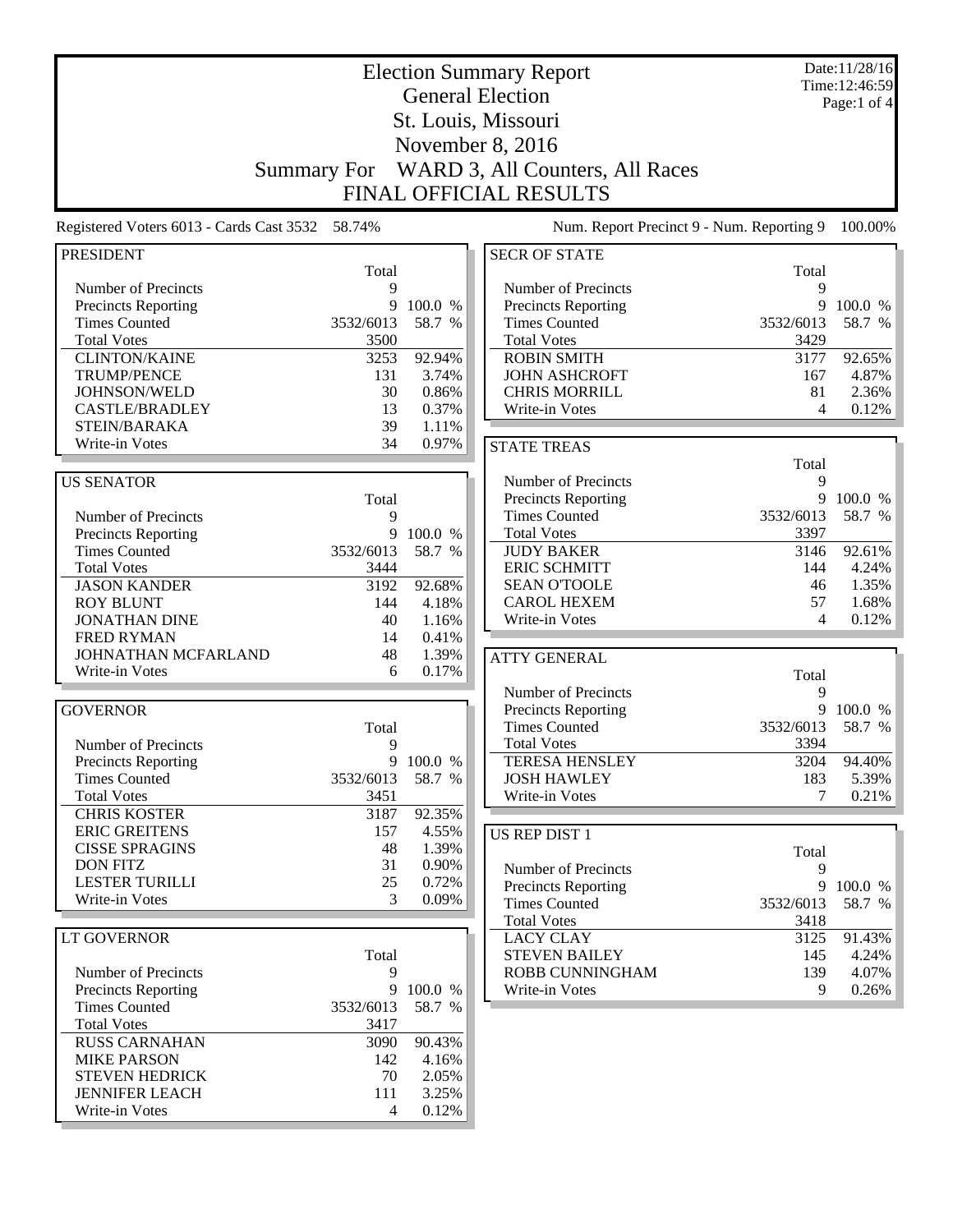| <b>Election Summary Report</b><br><b>General Election</b> |                    |              |                                           |           | Date:11/28/16<br>Time: 12:46:59 |
|-----------------------------------------------------------|--------------------|--------------|-------------------------------------------|-----------|---------------------------------|
|                                                           |                    | Page: 2 of 4 |                                           |           |                                 |
|                                                           |                    |              |                                           |           |                                 |
| November 8, 2016                                          |                    |              |                                           |           |                                 |
|                                                           | <b>Summary For</b> |              | WARD 3, All Counters, All Races           |           |                                 |
|                                                           |                    |              | <b>FINAL OFFICIAL RESULTS</b>             |           |                                 |
| Registered Voters 6013 - Cards Cast 3532 58.74%           |                    |              | Num. Report Precinct 9 - Num. Reporting 9 |           | 100.00%                         |
| ST SEN DIST 5                                             | Total              |              | <b>SHERIFF</b>                            | Total     |                                 |
| Number of Precincts                                       | 9                  |              | Number of Precincts                       | 9         |                                 |
| <b>Precincts Reporting</b>                                | 9                  | 100.0 %      | Precincts Reporting                       | 9         | 100.0 %                         |
| <b>Times Counted</b>                                      | 3532/6013          | 58.7 %       | <b>Times Counted</b>                      | 3532/6013 | 58.7 %                          |
| <b>Total Votes</b>                                        | 3378               |              | <b>Total Votes</b>                        | 3368      |                                 |
| <b>JAMILAH NASHEED</b>                                    | 3171               | 93.87%       | <b>VERNON BETTS</b>                       | 3189      | 94.69%                          |
| STEPHEN SCHAPER                                           | 203                | 6.01%        | <b>JOHN CASTELLANO</b>                    | 170       | 5.05%                           |
| Write-in Votes                                            | 4                  | 0.12%        | Write-in Votes                            | 9         | 0.27%                           |
| ST REP DIST 77                                            |                    |              | <b>TREASURER</b>                          |           |                                 |
|                                                           | Total              |              |                                           | Total     |                                 |
| Number of Precincts                                       | 2                  |              | Number of Precincts                       | 9         |                                 |
| <b>Precincts Reporting</b>                                |                    | 2 100.0 %    | Precincts Reporting                       | 9         | 100.0 %                         |
| <b>Times Counted</b>                                      | 658/1198           | 54.9 %       | <b>Times Counted</b>                      | 3532/6013 | 58.7 %                          |
| <b>Total Votes</b>                                        | 617                |              | <b>Total Votes</b>                        | 3376      |                                 |
| <b>STEVE ROBERTS</b>                                      | 611                | 99.03%       | <b>TISHAURA JONES</b>                     | 3117      | 92.33%                          |
| Write-in Votes                                            | 6                  | 0.97%        | <b>DARREN GRANT</b>                       | 152       | 4.50%                           |
|                                                           |                    |              | <b>JEROME BAUER</b>                       | 97        | 2.87%                           |
| ST REP DIST 78                                            | Total              |              | Write-in Votes                            | 10        | 0.30%                           |
| Number of Precincts                                       | 2                  |              | RICHARD TEITELMAN                         |           |                                 |
| <b>Precincts Reporting</b>                                | $\overline{2}$     | 100.0 %      |                                           | Total     |                                 |
| <b>Times Counted</b>                                      | 553/824            | 67.1 %       | Number of Precincts                       | 9         |                                 |
| <b>Total Votes</b>                                        | 522                |              | <b>Precincts Reporting</b>                | 9         | 100.0 %                         |
| <b>BRUCE FRANKS</b>                                       | 462                | 88.51%       | <b>Times Counted</b>                      | 3532/6013 | 58.7 %                          |
| <b>ERIK SHELQUIST</b>                                     | 60                 | 11.49%       | <b>Total Votes</b>                        | 3108      |                                 |
| Write-in Votes                                            | 0                  | 0.00%        | <b>YES</b>                                | 1743      | 56.08%                          |
|                                                           |                    |              | NO                                        | 1365      | 43.92%                          |
| ST REP DIST 79                                            | Total              |              | PHILIP HESS                               |           |                                 |
| Number of Precincts                                       | 5                  |              |                                           | Total     |                                 |
| Precincts Reporting                                       | 5                  | 100.0 %      | Number of Precincts                       | 9         |                                 |
| <b>Times Counted</b>                                      | 2321/3991          | 58.2 %       | <b>Precincts Reporting</b>                | 9         | 100.0 %                         |
| <b>Total Votes</b>                                        | 2193               |              | <b>Times Counted</b>                      | 3532/6013 | 58.7 %                          |
| <b>MICHAEL BUTLER</b>                                     | 2111               | 96.26%       | <b>Total Votes</b>                        | 3100      |                                 |
| <b>DAN ELDER</b>                                          | 72                 | 3.28%        | <b>YES</b>                                | 1723      | 55.58%                          |
| Write-in Votes                                            | 10                 | 0.46%        | NO                                        | 1377      | 44.42%                          |
| <b>CIRC ATTY</b>                                          |                    |              | <b>JAMES DOWD</b>                         |           |                                 |
|                                                           | Total              |              |                                           | Total     |                                 |
| Number of Precincts                                       | 9                  |              | Number of Precincts                       | 9         |                                 |
| Precincts Reporting                                       | 9                  | 100.0 %      | <b>Precincts Reporting</b>                | 9         | 100.0 %                         |
| <b>Times Counted</b>                                      | 3532/6013          | 58.7 %       | <b>Times Counted</b>                      | 3532/6013 | 58.7 %                          |
| <b>Total Votes</b>                                        | 3313               |              | <b>Total Votes</b>                        | 3103      |                                 |
| <b>KIMBERLY GARDNER</b>                                   | 3304               | 99.73%       | <b>YES</b>                                | 1793      | 57.78%                          |
| Write-in Votes                                            | 9                  | 0.27%        | NO                                        | 1310      | 42.22%                          |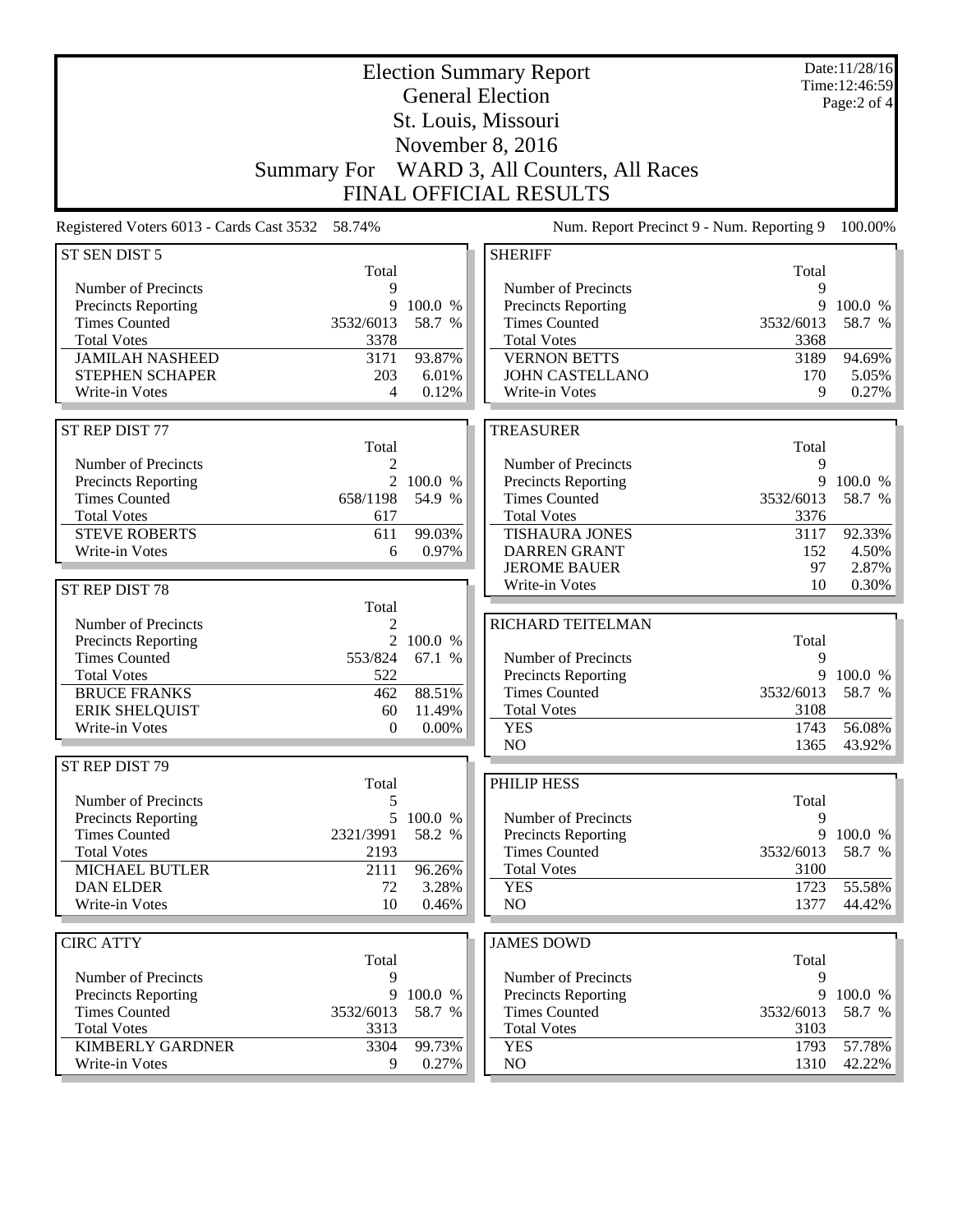|                                                 |           | Date:11/28/16<br>Time: 12:46:59 |                                             |           |              |
|-------------------------------------------------|-----------|---------------------------------|---------------------------------------------|-----------|--------------|
|                                                 |           |                                 | <b>General Election</b>                     |           | Page: 3 of 4 |
|                                                 |           |                                 | St. Louis, Missouri                         |           |              |
|                                                 |           |                                 | November 8, 2016                            |           |              |
|                                                 |           |                                 | Summary For WARD 3, All Counters, All Races |           |              |
|                                                 |           |                                 | <b>FINAL OFFICIAL RESULTS</b>               |           |              |
| Registered Voters 6013 - Cards Cast 3532 58.74% |           |                                 | Num. Report Precinct 9 - Num. Reporting 9   |           | 100.00%      |
| <b>BRYAN HETTENBACH</b>                         |           |                                 | <b>CHRISTOPHER MCGRAUGH</b>                 |           |              |
|                                                 | Total     |                                 |                                             | Total     |              |
| Number of Precincts                             | 9         |                                 | Number of Precincts                         | 9         |              |
| Precincts Reporting                             | 9         | 100.0 %                         | <b>Precincts Reporting</b>                  | 9         | 100.0 %      |
| <b>Times Counted</b>                            | 3532/6013 | 58.7 %                          | <b>Times Counted</b>                        | 3532/6013 | 58.7 %       |
| <b>Total Votes</b>                              | 2989      |                                 | <b>Total Votes</b>                          | 2972      |              |
| <b>YES</b><br>NO                                | 1689      | 56.51%                          | <b>YES</b><br>NO                            | 1665      | 56.02%       |
|                                                 | 1300      | 43.49%                          |                                             | 1307      | 43.98%       |
| <b>MARK NEILL</b>                               |           |                                 | MICHAEL MULLEN                              |           |              |
|                                                 | Total     |                                 |                                             | Total     |              |
| Number of Precincts                             | 9         |                                 | Number of Precincts                         | 9         |              |
| Precincts Reporting                             | 9         | 100.0 %                         | Precincts Reporting                         | 9         | 100.0 %      |
| <b>Times Counted</b>                            | 3532/6013 | 58.7 %                          | <b>Times Counted</b>                        | 3532/6013 | 58.7 %       |
| <b>Total Votes</b>                              | 2982      |                                 | <b>Total Votes</b>                          | 2983      |              |
| <b>YES</b>                                      | 1685      | 56.51%                          | <b>YES</b>                                  | 1740      | 58.33%       |
| NO                                              | 1297      | 43.49%                          | NO                                          | 1243      | 41.67%       |
|                                                 |           |                                 |                                             |           |              |
| <b>JAMES SULLIVAN</b>                           |           |                                 | <b>DAVID MASON</b>                          |           |              |
|                                                 | Total     |                                 |                                             | Total     |              |
| Number of Precincts                             | 9         |                                 | Number of Precincts                         | 9         |              |
| Precincts Reporting                             | 9         | 100.0 %                         | <b>Precincts Reporting</b>                  | 9         | 100.0 %      |
| <b>Times Counted</b>                            | 3532/6013 | 58.7 %                          | <b>Times Counted</b>                        | 3532/6013 | 58.7 %       |
| <b>Total Votes</b>                              | 2977      |                                 | <b>Total Votes</b>                          | 2981      |              |
| <b>YES</b>                                      | 1763      | 59.22%                          | <b>YES</b>                                  | 1744      | 58.50%       |
| N <sub>O</sub>                                  | 1214      | 40.78%                          | NO                                          | 1237      | 41.50%       |
| PHILIP HEAGNEY                                  |           |                                 | <b>THOMAS FRAWLEY</b>                       |           |              |
|                                                 | Total     |                                 |                                             | Total     |              |
| Number of Precincts                             | 9         |                                 | Number of Precincts                         | 9         |              |
| <b>Precincts Reporting</b>                      | 9         | 100.0 %                         | <b>Precincts Reporting</b>                  | 9         | 100.0 %      |
| <b>Times Counted</b>                            | 3532/6013 | 58.7 %                          | <b>Times Counted</b>                        | 3532/6013 | 58.7 %       |
| <b>Total Votes</b>                              | 2978      |                                 | <b>Total Votes</b>                          | 2966      |              |
| <b>YES</b>                                      | 1646      | 55.27%                          | <b>YES</b>                                  | 1656      | 55.83%       |
| NO.                                             | 1332      | 44.73%                          | NO                                          | 1310      | 44.17%       |
|                                                 |           |                                 |                                             |           |              |
| <b>DENNIS SCHAUMANN</b>                         | Total     |                                 | <b>ROBIN VANNOY</b>                         | Total     |              |
| Number of Precincts                             | 9         |                                 | Number of Precincts                         | 9         |              |
| Precincts Reporting                             | 9         | 100.0 %                         | <b>Precincts Reporting</b>                  | 9         | 100.0 %      |
| <b>Times Counted</b>                            | 3532/6013 | 58.7 %                          | <b>Times Counted</b>                        | 3532/6013 | 58.7 %       |
| <b>Total Votes</b>                              | 2971      |                                 | <b>Total Votes</b>                          | 2978      |              |
| <b>YES</b>                                      | 1635      | 55.03%                          | <b>YES</b>                                  | 1779      | 59.74%       |
| NO.                                             | 1336      | 44.97%                          | NO                                          | 1199      | 40.26%       |
|                                                 |           |                                 |                                             |           |              |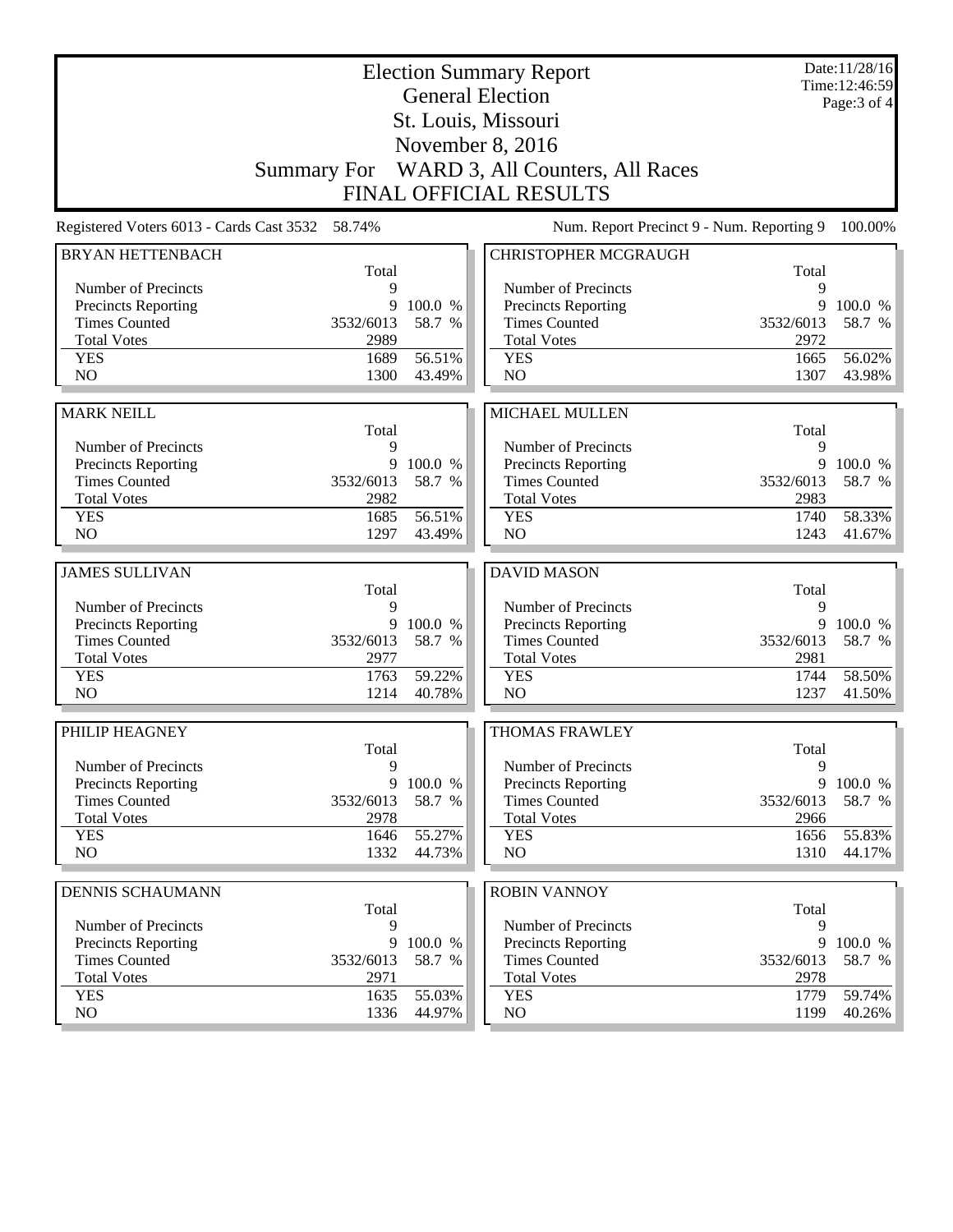|                                             | <b>Election Summary Report</b><br><b>General Election</b> |                                |                                                                 |              |                  |
|---------------------------------------------|-----------------------------------------------------------|--------------------------------|-----------------------------------------------------------------|--------------|------------------|
|                                             |                                                           | Time: 12:46:59<br>Page: 4 of 4 |                                                                 |              |                  |
|                                             |                                                           |                                |                                                                 |              |                  |
|                                             |                                                           |                                |                                                                 |              |                  |
|                                             |                                                           |                                | November 8, 2016<br>Summary For WARD 3, All Counters, All Races |              |                  |
|                                             |                                                           |                                | <b>FINAL OFFICIAL RESULTS</b>                                   |              |                  |
|                                             | Registered Voters 6013 - Cards Cast 3532 58.74%           |                                | Num. Report Precinct 9 - Num. Reporting 9                       |              | 100.00%          |
| <b>THOMAS CLARK</b>                         |                                                           |                                | <b>CON AMEND 3</b>                                              |              |                  |
|                                             | Total                                                     |                                |                                                                 | Total        |                  |
| Number of Precincts                         | 9                                                         |                                | Number of Precincts                                             | 9            |                  |
| <b>Precincts Reporting</b>                  | 9                                                         | 100.0 %                        | <b>Precincts Reporting</b>                                      | 9            | 100.0 %          |
| <b>Times Counted</b>                        | 3532/6013                                                 | 58.7 %                         | <b>Times Counted</b>                                            | 3532/6013    | 58.7 %           |
| <b>Total Votes</b>                          | 2976                                                      |                                | <b>Total Votes</b>                                              | 3339         |                  |
| <b>YES</b>                                  | 1787                                                      | 60.05%                         | <b>YES</b>                                                      | 1524         | 45.64%           |
| N <sub>O</sub>                              | 1189                                                      | 39.95%                         | N <sub>O</sub>                                                  | 1815         | 54.36%           |
|                                             |                                                           |                                |                                                                 |              |                  |
| NICOLE COLBERT-BOTCHWAY                     |                                                           |                                | <b>CON AMEND 4</b>                                              |              |                  |
|                                             | Total                                                     |                                |                                                                 | Total        |                  |
| Number of Precincts                         | 9<br>9                                                    | 100.0 %                        | Number of Precincts                                             | 9<br>9       | 100.0 %          |
| Precincts Reporting<br><b>Times Counted</b> | 3532/6013                                                 | 58.7 %                         | Precincts Reporting<br><b>Times Counted</b>                     | 3532/6013    | 58.7 %           |
| <b>Total Votes</b>                          | 2988                                                      |                                | <b>Total Votes</b>                                              | 3245         |                  |
| <b>YES</b>                                  | 1873                                                      | 62.68%                         | <b>YES</b>                                                      | 1023         | 31.53%           |
| N <sub>O</sub>                              | 1115                                                      | 37.32%                         | N <sub>O</sub>                                                  | 2222         | 68.47%           |
|                                             |                                                           |                                |                                                                 |              |                  |
|                                             |                                                           |                                |                                                                 |              |                  |
| <b>CALEA STOVALL-REID</b>                   |                                                           |                                | CON AMEND 6                                                     |              |                  |
|                                             | Total                                                     |                                |                                                                 | Total        |                  |
| Number of Precincts                         | 9                                                         |                                | Number of Precincts                                             | 9            |                  |
| Precincts Reporting                         | 9                                                         | 100.0 %                        | Precincts Reporting                                             | 9            | 100.0 %          |
| <b>Times Counted</b>                        | 3532/6013                                                 | 58.7 %                         | <b>Times Counted</b>                                            | 3532/6013    | 58.7 %           |
| <b>Total Votes</b>                          | 2997                                                      |                                | <b>Total Votes</b>                                              | 3273         |                  |
| <b>YES</b>                                  | 1904                                                      | 63.53%                         | <b>YES</b>                                                      | 957          | 29.24%           |
| N <sub>O</sub>                              | 1093                                                      | 36.47%                         | NO                                                              | 2316         | 70.76%           |
| <b>CON AMEND 1</b>                          |                                                           |                                | <b>PROPA</b>                                                    |              |                  |
|                                             | Total                                                     |                                |                                                                 | Total        |                  |
| Number of Precincts                         | 9                                                         |                                | Number of Precincts                                             | 9            |                  |
| <b>Precincts Reporting</b>                  | 9                                                         | 100.0 %                        | Precincts Reporting                                             | 9            | 100.0 %          |
| <b>Times Counted</b>                        | 3532/6013                                                 | 58.7 %                         | <b>Times Counted</b>                                            | 3532/6013    | 58.7 %           |
| <b>Total Votes</b>                          | 3157                                                      |                                | <b>Total Votes</b>                                              | 3263         |                  |
| <b>YES</b>                                  | 1788                                                      | 56.64%                         | <b>YES</b>                                                      | 1266         | 38.80%           |
| NO                                          | 1369                                                      | 43.36%                         | N <sub>O</sub>                                                  | 1997         | 61.20%           |
| <b>CON AMEND 2</b>                          |                                                           |                                | <b>PROPS</b>                                                    |              |                  |
|                                             | Total                                                     |                                |                                                                 | Total        |                  |
| Number of Precincts                         | 9                                                         |                                | Number of Precincts                                             | 9            |                  |
| Precincts Reporting                         | 9                                                         | 100.0 %                        | Precincts Reporting                                             | 9            | 100.0 %          |
| <b>Times Counted</b>                        | 3532/6013                                                 | 58.7 %                         | <b>Times Counted</b>                                            | 3532/6013    | 58.7 %           |
| <b>Total Votes</b>                          | 3228                                                      |                                | <b>Total Votes</b>                                              | 3285         |                  |
| <b>YES</b><br>NO                            | 1544<br>1684                                              | 47.83%<br>52.17%               | <b>YES</b><br>NO                                                | 1465<br>1820 | 44.60%<br>55.40% |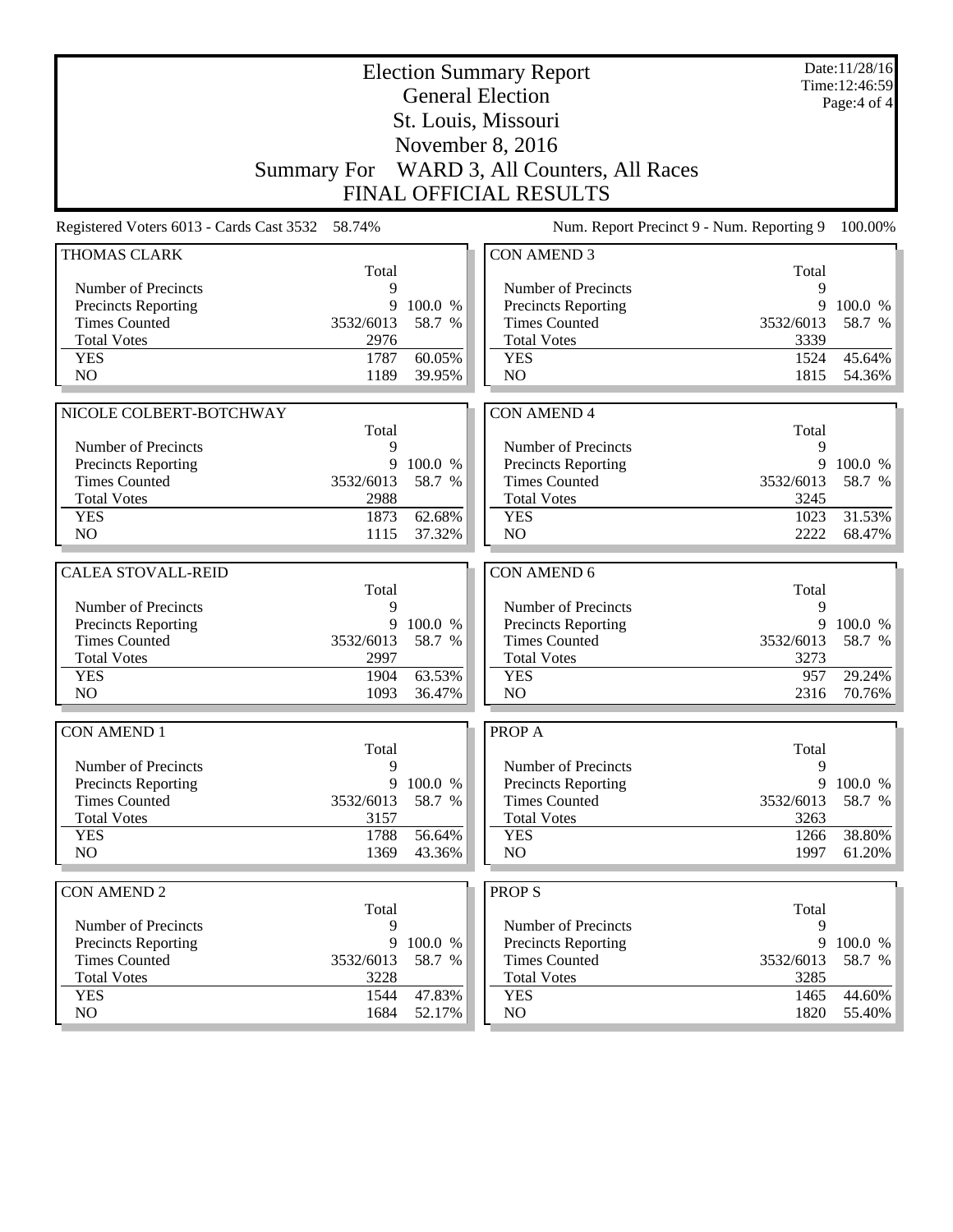|                                                 |             | Date:11/28/16<br>Time:12:47:06 |                                             |             |            |
|-------------------------------------------------|-------------|--------------------------------|---------------------------------------------|-------------|------------|
|                                                 |             | Page:1 of 5                    |                                             |             |            |
| St. Louis, Missouri                             |             |                                |                                             |             |            |
| November 8, 2016                                |             |                                |                                             |             |            |
| <b>Summary For</b>                              |             |                                | WARD 4, All Counters, All Races             |             |            |
|                                                 |             |                                | <b>FINAL OFFICIAL RESULTS</b>               |             |            |
| Registered Voters 6448 - Cards Cast 3732 57.88% |             |                                | Num. Report Precinct 10 - Num. Reporting 10 |             |            |
|                                                 |             |                                |                                             |             | 100.00%    |
| <b>PRESIDENT</b>                                |             |                                | <b>SECR OF STATE</b>                        |             |            |
| Number of Precincts                             | Total<br>10 |                                | Number of Precincts                         | Total<br>10 |            |
| <b>Precincts Reporting</b>                      |             | 10 100.0 %                     | <b>Precincts Reporting</b>                  | 10          | 100.0 %    |
| <b>Times Counted</b>                            | 3732/6448   | 57.9 %                         | <b>Times Counted</b>                        | 3732/6448   | 57.9 %     |
| <b>Total Votes</b>                              | 3702        |                                | <b>Total Votes</b>                          | 3649        |            |
| <b>CLINTON/KAINE</b>                            | 3548        | 95.84%                         | <b>ROBIN SMITH</b>                          | 3475        | 95.23%     |
| <b>TRUMP/PENCE</b>                              | 65          | 1.76%                          | <b>JOHN ASHCROFT</b>                        | 103         | 2.82%      |
| JOHNSON/WELD                                    | 15          | 0.41%                          | <b>CHRIS MORRILL</b>                        | 64          | 1.75%      |
| <b>CASTLE/BRADLEY</b>                           | 9           | 0.24%                          | Write-in Votes                              | 7           | 0.19%      |
| STEIN/BARAKA                                    | 30          | 0.81%                          |                                             |             |            |
| Write-in Votes                                  | 35          | 0.95%                          | <b>STATE TREAS</b>                          |             |            |
|                                                 |             |                                |                                             | Total       |            |
| <b>US SENATOR</b>                               |             |                                | Number of Precincts                         | 10          |            |
|                                                 | Total       |                                | Precincts Reporting                         |             | 10 100.0 % |
| Number of Precincts                             | 10          |                                | <b>Times Counted</b>                        | 3732/6448   | 57.9 %     |
| Precincts Reporting                             |             | 10 100.0 %                     | <b>Total Votes</b>                          | 3640        |            |
| <b>Times Counted</b>                            | 3732/6448   | 57.9 %                         | <b>JUDY BAKER</b>                           | 3464        | 95.16%     |
| <b>Total Votes</b>                              | 3661        |                                | <b>ERIC SCHMITT</b>                         | 90          | 2.47%      |
| <b>JASON KANDER</b>                             | 3484        | 95.17%                         | <b>SEAN O'TOOLE</b>                         | 40          | 1.10%      |
| <b>ROY BLUNT</b>                                | 80          | 2.19%                          | <b>CAROL HEXEM</b>                          | 39          | 1.07%      |
| <b>JONATHAN DINE</b>                            | 30          | 0.82%                          | Write-in Votes                              | 7           | 0.19%      |
| <b>FRED RYMAN</b><br>JOHNATHAN MCFARLAND        | 17<br>45    | 0.46%<br>1.23%                 |                                             |             |            |
| Write-in Votes                                  | 5           | 0.14%                          | <b>ATTY GENERAL</b>                         |             |            |
|                                                 |             |                                |                                             | Total       |            |
|                                                 |             |                                | Number of Precincts<br>Precincts Reporting  | 10          | 10 100.0 % |
| <b>GOVERNOR</b>                                 | Total       |                                | <b>Times Counted</b>                        | 3732/6448   | 57.9 %     |
| Number of Precincts                             | 10          |                                | <b>Total Votes</b>                          | 3630        |            |
| <b>Precincts Reporting</b>                      |             | 10 100.0 %                     | <b>TERESA HENSLEY</b>                       | 3478        | $95.81\%$  |
| <b>Times Counted</b>                            | 3732/6448   | 57.9 %                         | <b>JOSH HAWLEY</b>                          | 135         | $3.72\%$   |
| <b>Total Votes</b>                              | 3669        |                                | Write-in Votes                              | 17          | $0.47\%$   |
| <b>CHRIS KOSTER</b>                             | 3487        | 95.04%                         |                                             |             |            |
| <b>ERIC GREITENS</b>                            | 89          | 2.43%                          | US REP DIST 1                               |             |            |
| <b>CISSE SPRAGINS</b>                           | 31          | 0.84%                          |                                             | Total       |            |
| <b>DON FITZ</b>                                 | 26          | 0.71%                          | Number of Precincts                         | 10          |            |
| <b>LESTER TURILLI</b>                           | 29          | 0.79%                          | Precincts Reporting                         |             | 10 100.0 % |
| Write-in Votes                                  | 7           | 0.19%                          | <b>Times Counted</b>                        | 3732/6448   | 57.9 %     |
|                                                 |             |                                | <b>Total Votes</b>                          | 3649        |            |
| LT GOVERNOR                                     |             |                                | <b>LACY CLAY</b>                            | 3440        | 94.27%     |
|                                                 | Total       |                                | <b>STEVEN BAILEY</b>                        | 82          | 2.25%      |
| Number of Precincts                             | 10          |                                | ROBB CUNNINGHAM                             | 115         | 3.15%      |
| <b>Precincts Reporting</b>                      |             | 10 100.0 %                     | Write-in Votes                              | 12          | 0.33%      |
| <b>Times Counted</b>                            | 3732/6448   | 57.9 %                         |                                             |             |            |
| <b>Total Votes</b>                              | 3653        |                                |                                             |             |            |
| <b>RUSS CARNAHAN</b>                            | 3423        | 93.70%                         |                                             |             |            |
| <b>MIKE PARSON</b>                              | 77          | 2.11%                          |                                             |             |            |
| <b>STEVEN HEDRICK</b>                           | 46          | 1.26%                          |                                             |             |            |
| <b>JENNIFER LEACH</b>                           | 98          | 2.68%                          |                                             |             |            |
| Write-in Votes                                  | 9           | 0.25%                          |                                             |             |            |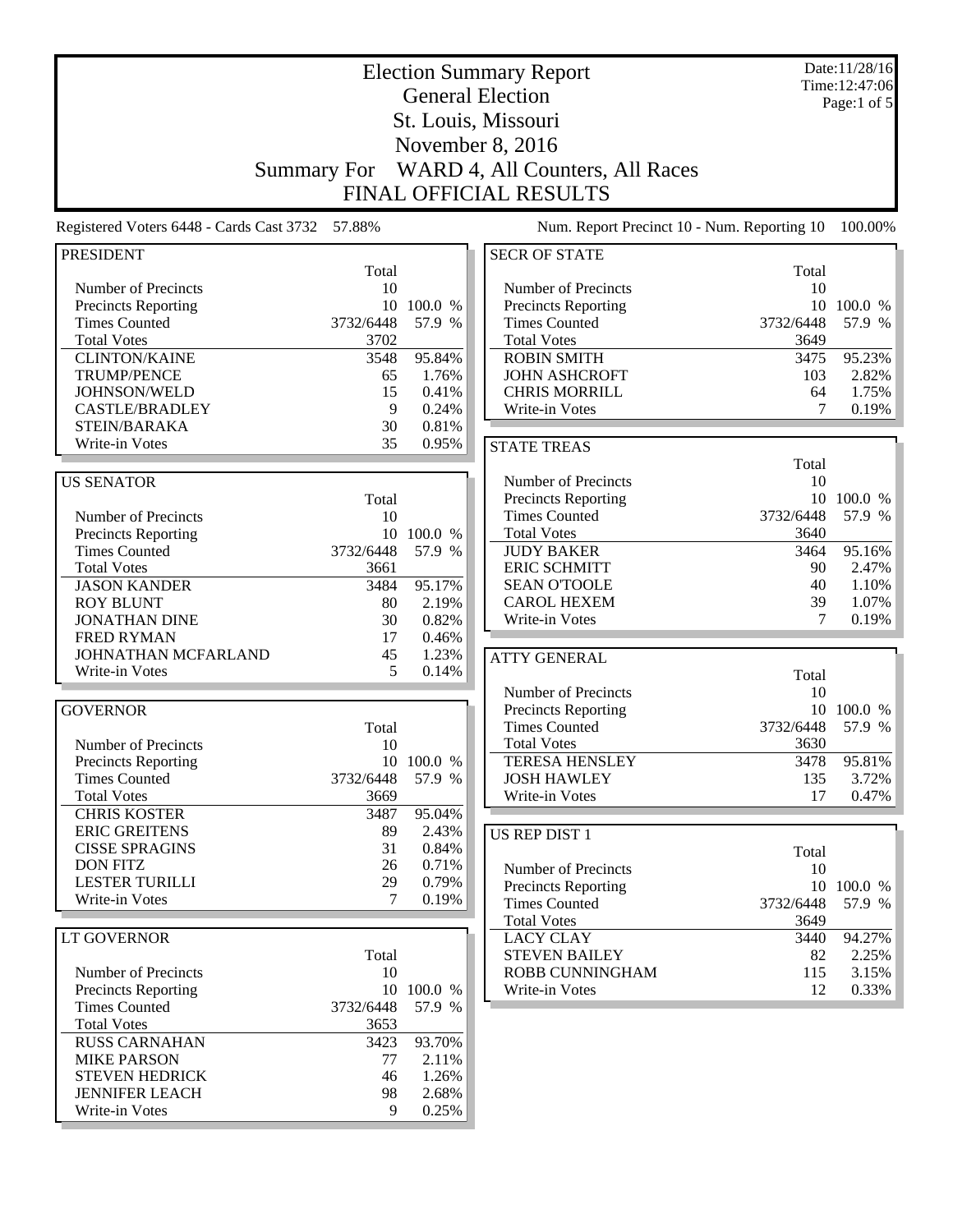| <b>Election Summary Report</b>                  |                    |                |                                              |            | Date:11/28/16<br>Time:12:47:06 |
|-------------------------------------------------|--------------------|----------------|----------------------------------------------|------------|--------------------------------|
|                                                 |                    |                | <b>General Election</b>                      |            | Page: $2$ of $5$               |
|                                                 |                    |                | St. Louis, Missouri                          |            |                                |
|                                                 |                    |                | November 8, 2016                             |            |                                |
|                                                 | <b>Summary For</b> |                | WARD 4, All Counters, All Races              |            |                                |
|                                                 |                    |                |                                              |            |                                |
|                                                 |                    |                | <b>FINAL OFFICIAL RESULTS</b>                |            |                                |
| Registered Voters 6448 - Cards Cast 3732 57.88% |                    |                | Num. Report Precinct 10 - Num. Reporting 10  |            | 100.00%                        |
| ST SEN DIST 4                                   | Total              |                | ST REP DIST 84                               | Total      |                                |
| Number of Precincts                             | 3                  |                | Number of Precincts                          |            |                                |
| <b>Precincts Reporting</b>                      | 3                  | 100.0 %        | <b>Precincts Reporting</b>                   |            | 100.0 %                        |
| <b>Times Counted</b>                            | 714/1208           | 59.1 %         | <b>Times Counted</b>                         | 82/158     | 51.9 %                         |
| <b>Total Votes</b>                              | 689                |                | <b>Total Votes</b>                           | 80         |                                |
| <b>JACOB HUMMEL</b>                             | 644                | 93.47%         | <b>KARLA MAY</b>                             | 79         | 98.75%                         |
| <b>BRYAN YOUNG</b><br><b>MICHAEL LEWIS</b>      | 19<br>24           | 2.76%<br>3.48% | Write-in Votes                               | 1          | 1.25%                          |
| Write-in Votes                                  | $\mathfrak{D}$     | 0.29%          | <b>CIRC ATTY</b>                             |            |                                |
|                                                 |                    |                |                                              | Total      |                                |
| ST SEN DIST 5                                   |                    |                | Number of Precincts                          | 10         |                                |
|                                                 | Total              |                | <b>Precincts Reporting</b>                   |            | 10 100.0 %                     |
| Number of Precincts                             | 7                  |                | <b>Times Counted</b>                         | 3732/6448  | 57.9 %                         |
| Precincts Reporting                             |                    | 7 100.0 %      | <b>Total Votes</b>                           | 3543       |                                |
| <b>Times Counted</b><br><b>Total Votes</b>      | 3018/5240          | 57.6 %         | <b>KIMBERLY GARDNER</b>                      | 3524       | 99.46%                         |
| <b>JAMILAH NASHEED</b>                          | 2934<br>2854       | 97.27%         | Write-in Votes                               | 19         | 0.54%                          |
| STEPHEN SCHAPER                                 | 75                 | 2.56%          | <b>SHERIFF</b>                               |            |                                |
| Write-in Votes                                  | 5                  | 0.17%          |                                              | Total      |                                |
|                                                 |                    |                | Number of Precincts                          | 10         |                                |
| ST REP DIST 76                                  |                    |                | <b>Precincts Reporting</b>                   |            | 10 100.0 %                     |
|                                                 | Total              |                | <b>Times Counted</b>                         | 3732/6448  | 57.9 %                         |
| Number of Precincts                             | 3                  |                | <b>Total Votes</b>                           | 3572       |                                |
| <b>Precincts Reporting</b>                      | 3                  | 100.0 %        | <b>VERNON BETTS</b>                          | 3474       | 97.26%                         |
| <b>Times Counted</b><br><b>Total Votes</b>      | 1327/2244<br>1220  | 59.1 %         | <b>JOHN CASTELLANO</b><br>Write-in Votes     | 89<br>9    | 2.49%<br>0.25%                 |
| <b>JOSHUA PETERS</b>                            | 1206               | 98.85%         |                                              |            |                                |
| Write-in Votes                                  | 14                 | 1.15%          | <b>TREASURER</b>                             |            |                                |
|                                                 |                    |                |                                              | Total      |                                |
| ST REP DIST 77                                  |                    |                | Number of Precincts                          | 10         |                                |
|                                                 | Total              |                | Precincts Reporting                          |            | 10 100.0 %                     |
| Number of Precincts                             | 5                  |                | <b>Times Counted</b>                         | 3732/6448  | 57.9 %                         |
| Precincts Reporting                             |                    | 5 100.0 %      | <b>Total Votes</b>                           | 3609       |                                |
| <b>Times Counted</b><br><b>Total Votes</b>      | 2184/3795<br>2023  | 57.5 %         | <b>TISHAURA JONES</b><br><b>DARREN GRANT</b> | 3458<br>85 | 95.82%<br>2.36%                |
| <b>STEVE ROBERTS</b>                            | 1999               | 98.81%         | <b>JEROME BAUER</b>                          | 57         | 1.58%                          |
| Write-in Votes                                  | 24                 | 1.19%          | Write-in Votes                               | 9          | 0.25%                          |
|                                                 |                    |                |                                              |            |                                |
| ST REP DIST 79                                  | Total              |                | RICHARD TEITELMAN                            | Total      |                                |
| Number of Precincts                             | 1                  |                | Number of Precincts                          | 10         |                                |
| <b>Precincts Reporting</b>                      | $\mathbf{1}$       | 100.0 %        | <b>Precincts Reporting</b>                   |            | 10 100.0 %                     |
| <b>Times Counted</b>                            | 139/251            | 55.4 %         | <b>Times Counted</b>                         | 3732/6448  | 57.9 %                         |
| <b>Total Votes</b>                              | 132                |                | <b>Total Votes</b>                           | 3297       |                                |
| <b>MICHAEL BUTLER</b>                           | 126                | 95.45%         | <b>YES</b>                                   | 1907       | 57.84%                         |
| <b>DAN ELDER</b>                                | 6                  | 4.55%          | N <sub>O</sub>                               | 1390       | 42.16%                         |
| Write-in Votes                                  | $\theta$           | $0.00\%$       |                                              |            |                                |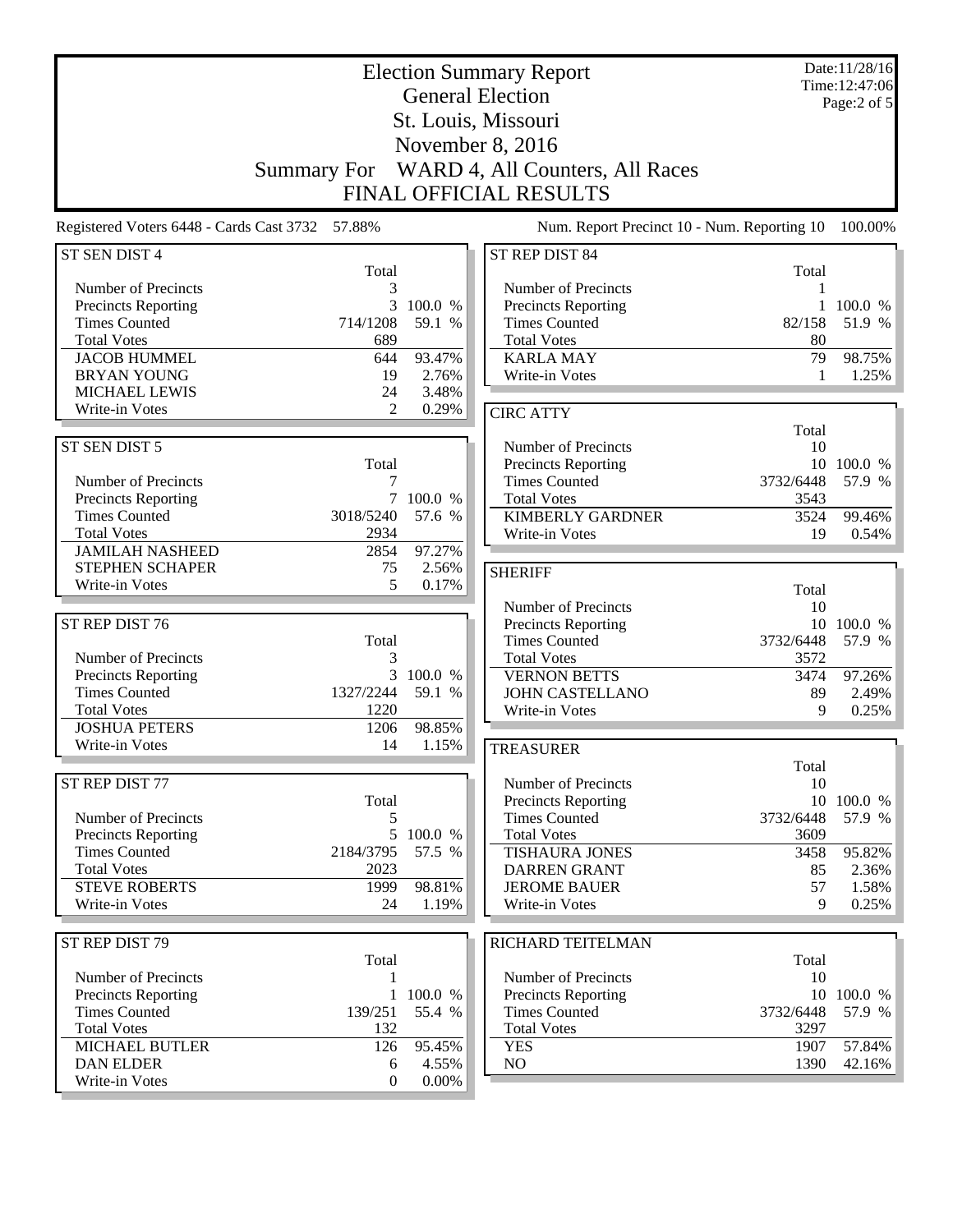| <b>Election Summary Report</b><br><b>General Election</b> |                    |                      |                                                    |              | Date:11/28/16<br>Time: 12:47:06                                            |
|-----------------------------------------------------------|--------------------|----------------------|----------------------------------------------------|--------------|----------------------------------------------------------------------------|
|                                                           |                    |                      | St. Louis, Missouri                                |              | Page: 3 of 5                                                               |
|                                                           |                    |                      | November 8, 2016                                   |              |                                                                            |
|                                                           | <b>Summary For</b> |                      | WARD 4, All Counters, All Races                    |              |                                                                            |
|                                                           |                    |                      | <b>FINAL OFFICIAL RESULTS</b>                      |              |                                                                            |
|                                                           |                    |                      |                                                    |              |                                                                            |
| Registered Voters 6448 - Cards Cast 3732 57.88%           |                    |                      | Num. Report Precinct 10 - Num. Reporting 10        |              | 100.00%                                                                    |
| PHILIP HESS                                               | Total              |                      | PHILIP HEAGNEY                                     | Total        |                                                                            |
| Number of Precincts                                       | 10                 |                      | Number of Precincts                                | 10           |                                                                            |
| <b>Precincts Reporting</b>                                |                    | 10 100.0 %           | <b>Precincts Reporting</b>                         |              | 10 100.0 %                                                                 |
| <b>Times Counted</b>                                      | 3732/6448          | 57.9 %               | <b>Times Counted</b>                               | 3732/6448    | 57.9 %                                                                     |
| <b>Total Votes</b>                                        | 3292               |                      | <b>Total Votes</b>                                 | 3181         |                                                                            |
| <b>YES</b>                                                | 1879               | 57.08%               | <b>YES</b>                                         | 1797         | 56.49%                                                                     |
| NO                                                        | 1413               | 42.92%               | NO                                                 | 1384         | 43.51%                                                                     |
| <b>JAMES DOWD</b>                                         |                    |                      |                                                    |              |                                                                            |
|                                                           | Total              |                      | <b>DENNIS SCHAUMANN</b>                            | Total        |                                                                            |
| Number of Precincts                                       | 10                 |                      | Number of Precincts                                | 10           |                                                                            |
| Precincts Reporting                                       |                    | 10 100.0 %           | Precincts Reporting                                |              | 10 100.0 %                                                                 |
| <b>Times Counted</b>                                      | 3732/6448          | 57.9 %               | <b>Times Counted</b>                               | 3732/6448    | 57.9 %                                                                     |
| <b>Total Votes</b>                                        | 3295               |                      | <b>Total Votes</b>                                 | 3193         |                                                                            |
| <b>YES</b>                                                | 1916               | 58.15%               | <b>YES</b>                                         | 1774         | 55.56%                                                                     |
| NO                                                        | 1379               | 41.85%               | NO                                                 | 1419         | 44.44%                                                                     |
|                                                           |                    |                      |                                                    |              |                                                                            |
| <b>BRYAN HETTENBACH</b>                                   | Total              |                      | <b>CHRISTOPHER MCGRAUGH</b>                        | Total        |                                                                            |
| Number of Precincts                                       | 10                 |                      | Number of Precincts                                | 10           |                                                                            |
| Precincts Reporting                                       |                    |                      |                                                    |              |                                                                            |
|                                                           |                    |                      |                                                    |              |                                                                            |
| <b>Times Counted</b>                                      | 3732/6448          | 10 100.0 %<br>57.9 % | Precincts Reporting<br><b>Times Counted</b>        | 3732/6448    | 10 100.0 %                                                                 |
| <b>Total Votes</b>                                        | 3226               |                      | <b>Total Votes</b>                                 | 3191         | 57.9 %                                                                     |
| <b>YES</b>                                                | 1816               | 56.29%               | <b>YES</b>                                         | 1782         | 55.84%                                                                     |
| NO                                                        | 1410               | 43.71%               | NO                                                 | 1409         |                                                                            |
|                                                           |                    |                      |                                                    |              |                                                                            |
| <b>MARK NEILL</b>                                         |                    |                      | MICHAEL MULLEN                                     |              |                                                                            |
|                                                           | Total              |                      |                                                    | Total        |                                                                            |
| Number of Precincts                                       | 10                 | 10 100.0 %           | Number of Precincts                                | 10           |                                                                            |
| <b>Precincts Reporting</b><br><b>Times Counted</b>        | 3732/6448          | 57.9 %               | <b>Precincts Reporting</b><br><b>Times Counted</b> | 3732/6448    |                                                                            |
| <b>Total Votes</b>                                        | 3196               |                      | <b>Total Votes</b>                                 | 3201         |                                                                            |
| <b>YES</b>                                                | 1791               | 56.04%               | <b>YES</b>                                         | 1874         | 58.54%                                                                     |
| NO                                                        | 1405               | 43.96%               | NO                                                 | 1327         |                                                                            |
|                                                           |                    |                      |                                                    |              |                                                                            |
| <b>JAMES SULLIVAN</b>                                     | Total              |                      | <b>DAVID MASON</b>                                 | Total        |                                                                            |
| Number of Precincts                                       | 10                 |                      | Number of Precincts                                | 10           |                                                                            |
| <b>Precincts Reporting</b>                                |                    | 10 100.0 %           | <b>Precincts Reporting</b>                         |              |                                                                            |
| <b>Times Counted</b>                                      | 3732/6448          | 57.9 %               | <b>Times Counted</b>                               | 3732/6448    | 57.9 %                                                                     |
| <b>Total Votes</b>                                        | 3199               |                      | <b>Total Votes</b>                                 | 3197         |                                                                            |
| <b>YES</b><br>NO                                          | 1921<br>1278       | 60.05%<br>39.95%     | <b>YES</b><br>NO                                   | 1896<br>1301 | 44.16%<br>10 100.0 %<br>57.9 %<br>41.46%<br>10 100.0 %<br>59.31%<br>40.69% |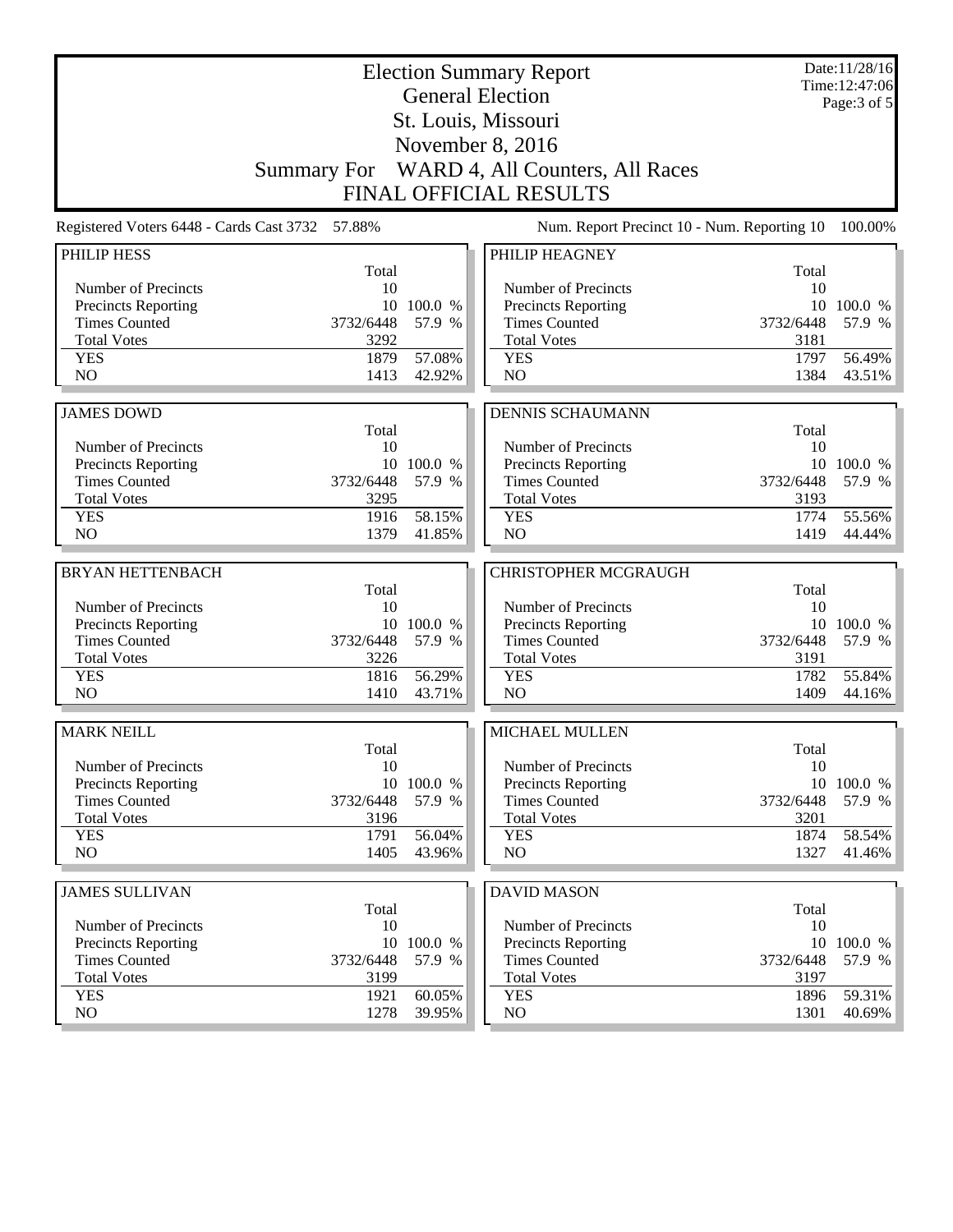| <b>Election Summary Report</b><br><b>General Election</b> |             |            |                                             |             | Date:11/28/16<br>Time: 12:47:06<br>Page:4 of 5 |
|-----------------------------------------------------------|-------------|------------|---------------------------------------------|-------------|------------------------------------------------|
| St. Louis, Missouri<br>November 8, 2016                   |             |            |                                             |             |                                                |
| <b>Summary For</b>                                        |             |            | WARD 4, All Counters, All Races             |             |                                                |
|                                                           |             |            | <b>FINAL OFFICIAL RESULTS</b>               |             |                                                |
|                                                           |             |            |                                             |             |                                                |
| Registered Voters 6448 - Cards Cast 3732 57.88%           |             |            | Num. Report Precinct 10 - Num. Reporting 10 |             | 100.00%                                        |
| <b>THOMAS FRAWLEY</b>                                     |             |            | <b>CON AMEND 1</b>                          |             |                                                |
| Number of Precincts                                       | Total<br>10 |            | Number of Precincts                         | Total<br>10 |                                                |
| <b>Precincts Reporting</b>                                |             | 10 100.0 % | <b>Precincts Reporting</b>                  |             | 10 100.0 %                                     |
| <b>Times Counted</b>                                      | 3732/6448   | 57.9 %     | <b>Times Counted</b>                        | 3732/6448   | 57.9 %                                         |
| <b>Total Votes</b>                                        | 3177        |            | <b>Total Votes</b>                          | 3417        |                                                |
| <b>YES</b>                                                | 1774        | 55.84%     | <b>YES</b>                                  | 1860        | 54.43%                                         |
| NO                                                        | 1403        | 44.16%     | NO                                          | 1557        | 45.57%                                         |
|                                                           |             |            |                                             |             |                                                |
| <b>ROBIN VANNOY</b>                                       |             |            | <b>CON AMEND 2</b>                          |             |                                                |
| Number of Precincts                                       | Total<br>10 |            | Number of Precincts                         | Total<br>10 |                                                |
| <b>Precincts Reporting</b>                                |             | 10 100.0 % | Precincts Reporting                         | 10          | 100.0 %                                        |
| <b>Times Counted</b>                                      | 3732/6448   | 57.9 %     | <b>Times Counted</b>                        | 3732/6448   | 57.9 %                                         |
| <b>Total Votes</b>                                        | 3184        |            | <b>Total Votes</b>                          | 3454        |                                                |
| <b>YES</b>                                                | 1887        | 59.27%     | <b>YES</b>                                  | 2191        | 63.43%                                         |
| NO                                                        | 1297        | 40.73%     | NO                                          | 1263        | 36.57%                                         |
|                                                           |             |            |                                             |             |                                                |
| THOMAS CLARK                                              |             |            | <b>CON AMEND 3</b>                          |             |                                                |
| Number of Precincts                                       | Total<br>10 |            | Number of Precincts                         | Total<br>10 |                                                |
| <b>Precincts Reporting</b>                                |             | 10 100.0 % | Precincts Reporting                         |             | 10 100.0 %                                     |
| <b>Times Counted</b>                                      | 3732/6448   | 57.9 %     | <b>Times Counted</b>                        | 3732/6448   | 57.9 %                                         |
| <b>Total Votes</b>                                        | 3196        |            | <b>Total Votes</b>                          | 3563        |                                                |
| <b>YES</b>                                                | 1928        | 60.33%     | <b>YES</b>                                  | 1540        | 43.22%                                         |
| N <sub>O</sub>                                            | 1268        | 39.67%     | NO                                          | 2023        | 56.78%                                         |
|                                                           |             |            | <b>CON AMEND 4</b>                          |             |                                                |
| NICOLE COLBERT-BOTCHWAY                                   | Total       |            |                                             | Total       |                                                |
| Number of Precincts                                       | 10          |            | Number of Precincts                         | 10          |                                                |
| <b>Precincts Reporting</b>                                |             | 10 100.0 % | <b>Precincts Reporting</b>                  |             | 10 100.0 %                                     |
| <b>Times Counted</b>                                      | 3732/6448   | 57.9 %     | <b>Times Counted</b>                        | 3732/6448   | 57.9 %                                         |
| <b>Total Votes</b>                                        | 3200        |            | <b>Total Votes</b>                          | 3457        |                                                |
| <b>YES</b>                                                | 1989        | 62.16%     | <b>YES</b>                                  | 1536        | 44.43%                                         |
| NO                                                        | 1211        | 37.84%     | NO                                          | 1921        | 55.57%                                         |
| <b>CALEA STOVALL-REID</b>                                 |             |            | CON AMEND 6                                 |             |                                                |
|                                                           | Total       |            |                                             | Total       |                                                |
| Number of Precincts                                       | 10          |            | Number of Precincts                         | 10          |                                                |
| <b>Precincts Reporting</b>                                |             | 10 100.0 % | <b>Precincts Reporting</b>                  |             | 10 100.0 %                                     |
| <b>Times Counted</b>                                      | 3732/6448   | 57.9 %     | <b>Times Counted</b>                        | 3732/6448   | 57.9 %                                         |
| <b>Total Votes</b>                                        | 3203        |            | <b>Total Votes</b>                          | 3506        |                                                |
| <b>YES</b>                                                | 2016        | 62.94%     | <b>YES</b>                                  | 895         | 25.53%                                         |
| NO                                                        | 1187        | 37.06%     | NO                                          | 2611        | 74.47%                                         |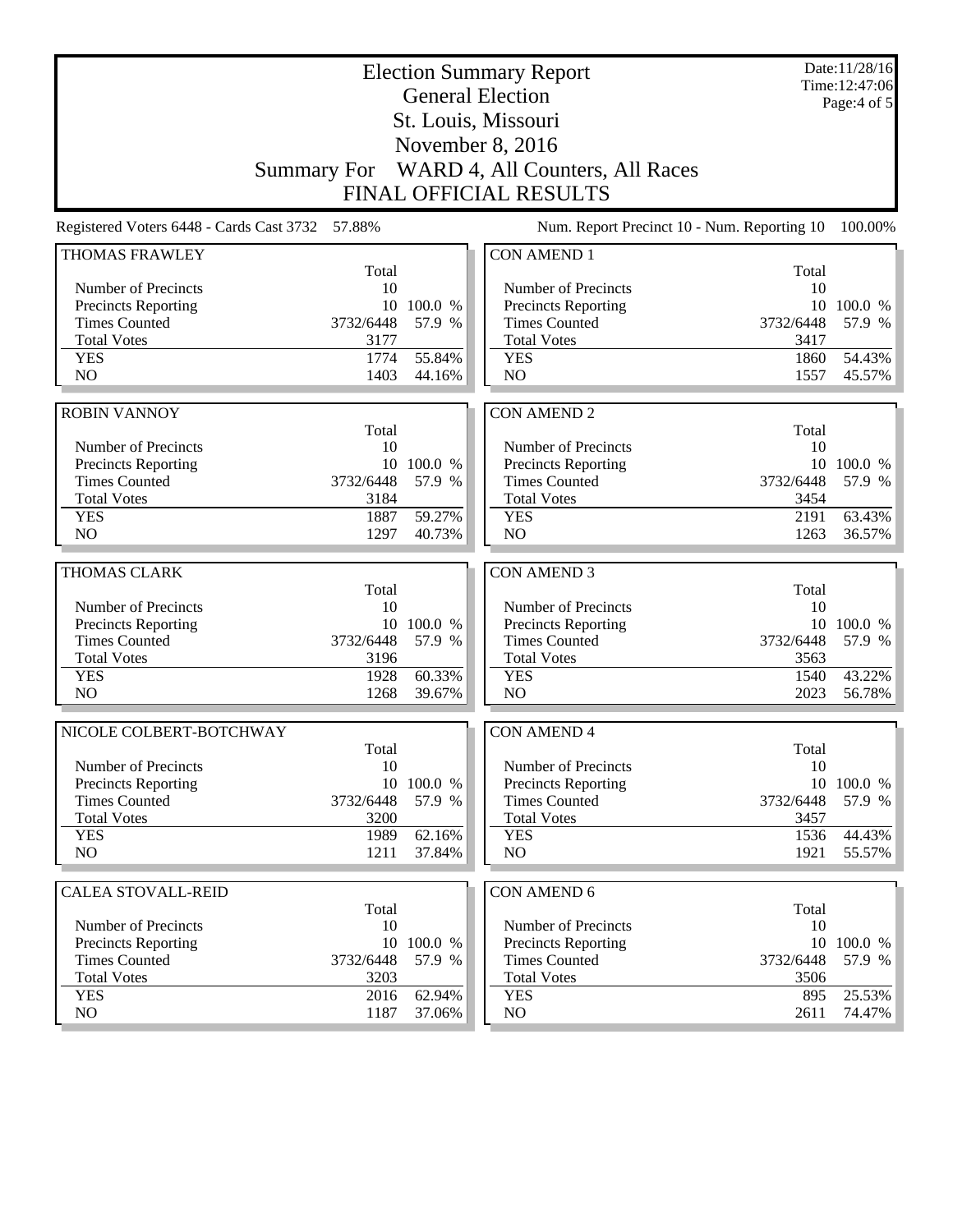Date:11/28/16 Time:12:47:06 Page:5 of 5

## Election Summary Report General Election St. Louis, Missouri November 8, 2016 Summary For WARD 4, All Counters, All Races FINAL OFFICIAL RESULTS

| PROP A                     |           |         |
|----------------------------|-----------|---------|
|                            | Total     |         |
| Number of Precincts        | 10        |         |
| <b>Precincts Reporting</b> | 10        | 100.0 % |
| <b>Times Counted</b>       | 3732/6448 | 57.9 %  |
| <b>Total Votes</b>         | 3500      |         |
| YES                        | 1240      | 35.43%  |
| N <sub>O</sub>             | 2260      | 64.57%  |
|                            |           |         |
|                            |           |         |
| PROP <sub>S</sub>          |           |         |
|                            | Total     |         |
| Number of Precincts        | 10        |         |
| <b>Precincts Reporting</b> | 10        | 100.0 % |
| <b>Times Counted</b>       | 3732/6448 | 57.9 %  |
| <b>Total Votes</b>         | 3507      |         |
| YES                        | 1527      | 43.54%  |

Registered Voters 6448 - Cards Cast 3732 57.88% Num. Report Precinct 10 - Num. Reporting 10 100.00%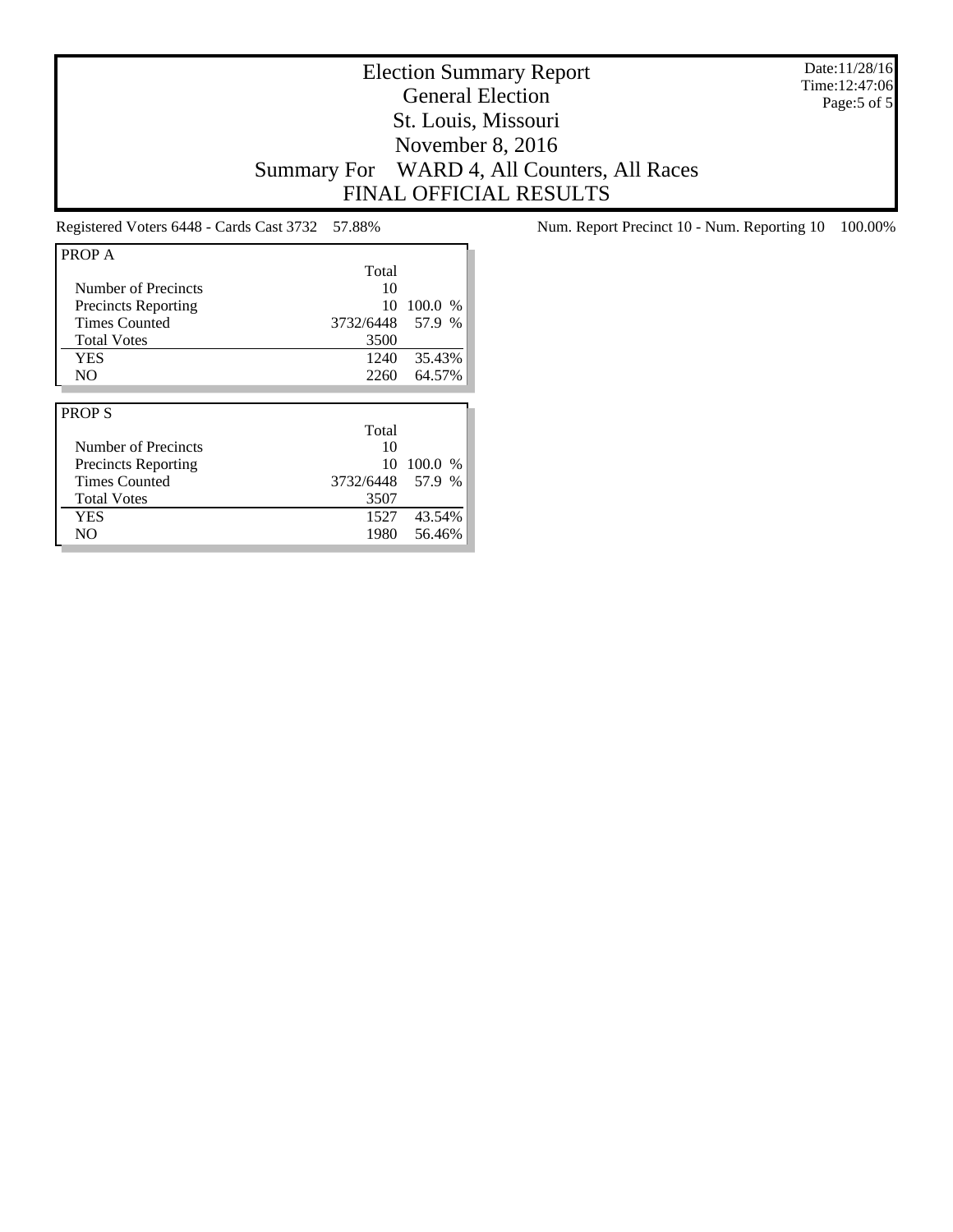| <b>Election Summary Report</b><br><b>General Election</b>                                               |                     |                 |                                            |           | Date:11/28/16<br>Time: 12:47:12 |  |
|---------------------------------------------------------------------------------------------------------|---------------------|-----------------|--------------------------------------------|-----------|---------------------------------|--|
|                                                                                                         |                     | Page:1 of 4     |                                            |           |                                 |  |
|                                                                                                         | St. Louis, Missouri |                 |                                            |           |                                 |  |
|                                                                                                         |                     |                 | November 8, 2016                           |           |                                 |  |
|                                                                                                         | <b>Summary For</b>  |                 | WARD 5, All Counters, All Races            |           |                                 |  |
|                                                                                                         |                     |                 | <b>FINAL OFFICIAL RESULTS</b>              |           |                                 |  |
| Registered Voters 6171 - Cards Cast 3835 62.15%<br>Num. Report Precinct 8 - Num. Reporting 8<br>100.00% |                     |                 |                                            |           |                                 |  |
|                                                                                                         |                     |                 |                                            |           |                                 |  |
| <b>PRESIDENT</b>                                                                                        | Total               |                 | <b>SECR OF STATE</b>                       | Total     |                                 |  |
| Number of Precincts                                                                                     | 8                   |                 | Number of Precincts                        | 8         |                                 |  |
| <b>Precincts Reporting</b>                                                                              | 8                   | 100.0 %         | <b>Precincts Reporting</b>                 | 8         | 100.0 %                         |  |
| <b>Times Counted</b>                                                                                    | 3835/6171           | 62.1 %          | <b>Times Counted</b>                       | 3835/6171 | 62.1 %                          |  |
| <b>Total Votes</b>                                                                                      | 3813                |                 | <b>Total Votes</b>                         | 3710      |                                 |  |
| <b>CLINTON/KAINE</b>                                                                                    | 3370                | 88.38%          | <b>ROBIN SMITH</b>                         | 3214      | 86.63%                          |  |
| <b>TRUMP/PENCE</b>                                                                                      | 272                 | 7.13%           | <b>JOHN ASHCROFT</b>                       | 367       | 9.89%                           |  |
| JOHNSON/WELD                                                                                            | 77                  | 2.02%           | <b>CHRIS MORRILL</b>                       | 121       | 3.26%                           |  |
| <b>CASTLE/BRADLEY</b>                                                                                   | 8                   | 0.21%           | Write-in Votes                             | 8         | 0.22%                           |  |
| STEIN/BARAKA                                                                                            | 51                  | 1.34%           |                                            |           |                                 |  |
| Write-in Votes                                                                                          | 35                  | 0.92%           | <b>STATE TREAS</b>                         |           |                                 |  |
|                                                                                                         |                     |                 |                                            | Total     |                                 |  |
| <b>US SENATOR</b>                                                                                       | Total               |                 | Number of Precincts<br>Precincts Reporting | 8<br>8    | 100.0 %                         |  |
| Number of Precincts                                                                                     | 8                   |                 | <b>Times Counted</b>                       | 3835/6171 | 62.1 %                          |  |
| Precincts Reporting                                                                                     | 8                   | 100.0 %         | <b>Total Votes</b>                         | 3678      |                                 |  |
| <b>Times Counted</b>                                                                                    | 3835/6171           | 62.1 %          | <b>JUDY BAKER</b>                          | 3155      | 85.78%                          |  |
| <b>Total Votes</b>                                                                                      | 3749                |                 | <b>ERIC SCHMITT</b>                        | 372       | 10.11%                          |  |
| <b>JASON KANDER</b>                                                                                     | 3310                | 88.29%          | <b>SEAN O'TOOLE</b>                        | 82        | 2.23%                           |  |
| <b>ROY BLUNT</b>                                                                                        | 309                 | 8.24%           | <b>CAROL HEXEM</b>                         | 65        | 1.77%                           |  |
| <b>JONATHAN DINE</b>                                                                                    | 66                  | 1.76%           | Write-in Votes                             | 4         | $0.11\%$                        |  |
| <b>FRED RYMAN</b>                                                                                       | 10                  | 0.27%           |                                            |           |                                 |  |
| JOHNATHAN MCFARLAND                                                                                     | 50                  | 1.33%           | <b>ATTY GENERAL</b>                        |           |                                 |  |
| Write-in Votes                                                                                          | 4                   | 0.11%           |                                            | Total     |                                 |  |
|                                                                                                         |                     |                 | Number of Precincts                        | 8         |                                 |  |
| <b>GOVERNOR</b>                                                                                         |                     |                 | Precincts Reporting                        | 8         | 100.0 %                         |  |
|                                                                                                         | Total               |                 | <b>Times Counted</b>                       | 3835/6171 | 62.1 %                          |  |
| Number of Precincts                                                                                     | 8                   |                 | <b>Total Votes</b>                         | 3670      |                                 |  |
| <b>Precincts Reporting</b>                                                                              |                     | 8 100.0 %       | <b>TERESA HENSLEY</b>                      | 3262      | 88.88%                          |  |
| <b>Times Counted</b><br><b>Total Votes</b>                                                              | 3835/6171<br>3750   | 62.1 %          | <b>JOSH HAWLEY</b><br>Write-in Votes       | 403<br>5. | 10.98%<br>0.14%                 |  |
| <b>CHRIS KOSTER</b>                                                                                     | 3292                | 87.79%          |                                            |           |                                 |  |
| <b>ERIC GREITENS</b>                                                                                    | 314                 | 8.37%           | US REP DIST 1                              |           |                                 |  |
| <b>CISSE SPRAGINS</b>                                                                                   | 60                  | 1.60%           |                                            | Total     |                                 |  |
| <b>DON FITZ</b>                                                                                         | 52                  | 1.39%           | Number of Precincts                        | 8         |                                 |  |
| <b>LESTER TURILLI</b>                                                                                   | 27                  | 0.72%           | Precincts Reporting                        | 8         | 100.0 %                         |  |
| Write-in Votes                                                                                          | 5                   | 0.13%           | <b>Times Counted</b>                       | 3835/6171 | 62.1 %                          |  |
|                                                                                                         |                     |                 | <b>Total Votes</b>                         | 3688      |                                 |  |
| <b>LT GOVERNOR</b>                                                                                      |                     |                 | <b>LACY CLAY</b>                           | 3167      | 85.87%                          |  |
|                                                                                                         | Total               |                 | <b>STEVEN BAILEY</b>                       | 338       | 9.16%                           |  |
| Number of Precincts                                                                                     | 8                   |                 | ROBB CUNNINGHAM                            | 162       | 4.39%                           |  |
| <b>Precincts Reporting</b>                                                                              | 8                   | 100.0 %         | Write-in Votes                             | 21        | 0.57%                           |  |
| <b>Times Counted</b>                                                                                    | 3835/6171           | 62.1 %          |                                            |           |                                 |  |
| <b>Total Votes</b>                                                                                      | 3710                |                 |                                            |           |                                 |  |
| <b>RUSS CARNAHAN</b><br><b>MIKE PARSON</b>                                                              | 3171<br>325         | 85.47%<br>8.76% |                                            |           |                                 |  |
| <b>STEVEN HEDRICK</b>                                                                                   | 80                  | 2.16%           |                                            |           |                                 |  |
| <b>JENNIFER LEACH</b>                                                                                   | 126                 | 3.40%           |                                            |           |                                 |  |
| Write-in Votes                                                                                          | 8                   | 0.22%           |                                            |           |                                 |  |
|                                                                                                         |                     |                 |                                            |           |                                 |  |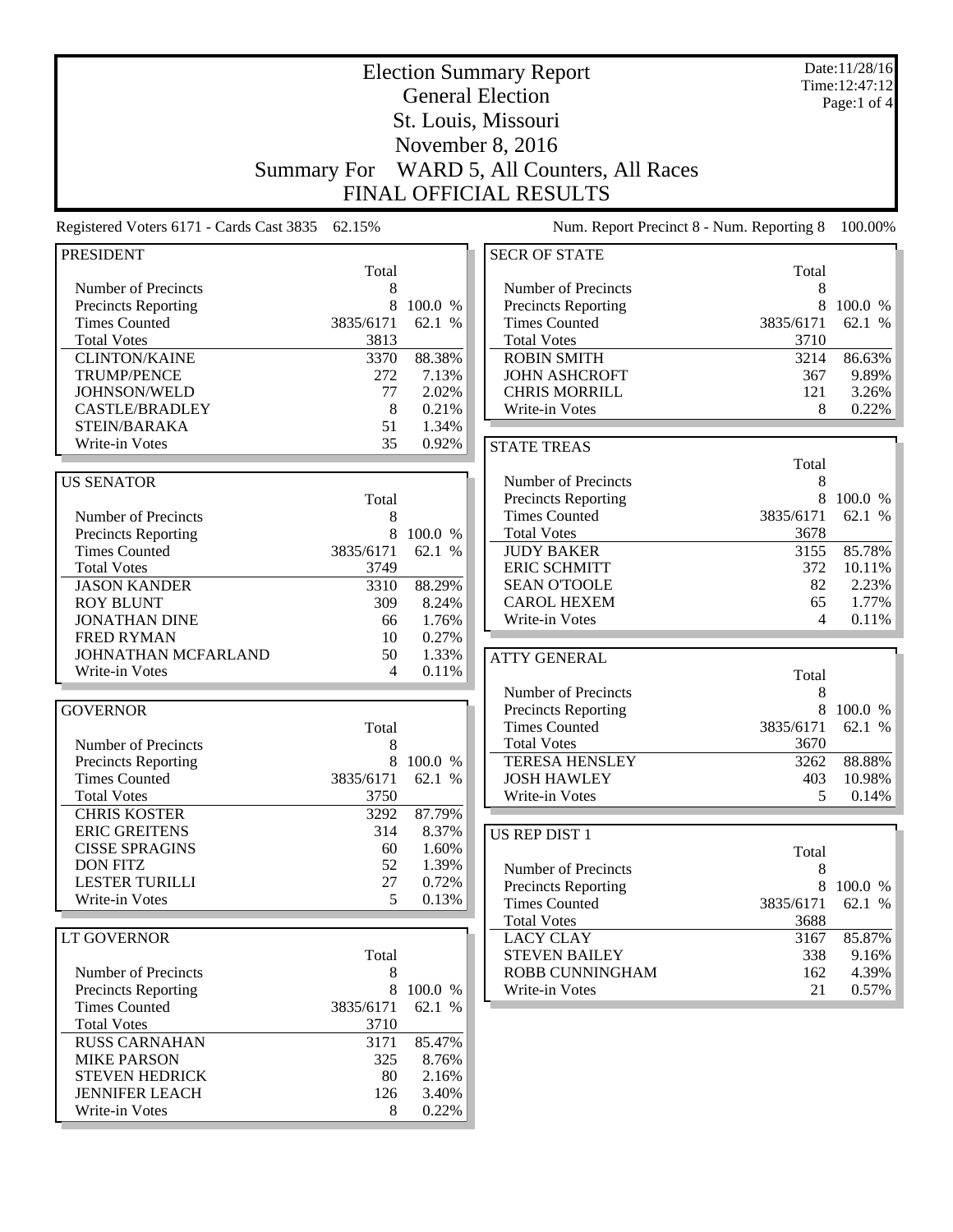| <b>Election Summary Report</b><br><b>General Election</b> |                    |                   |                                             | Date:11/28/16<br>Time: 12:47:12<br>Page:2 of 4 |                   |
|-----------------------------------------------------------|--------------------|-------------------|---------------------------------------------|------------------------------------------------|-------------------|
|                                                           |                    |                   | St. Louis, Missouri                         |                                                |                   |
|                                                           |                    |                   | November 8, 2016                            |                                                |                   |
|                                                           | <b>Summary For</b> |                   | WARD 5, All Counters, All Races             |                                                |                   |
|                                                           |                    |                   | FINAL OFFICIAL RESULTS                      |                                                |                   |
| Registered Voters 6171 - Cards Cast 3835 62.15%           |                    |                   | Num. Report Precinct 8 - Num. Reporting 8   |                                                | 100.00%           |
| ST SEN DIST 5                                             |                    |                   | <b>TREASURER</b>                            |                                                |                   |
|                                                           | Total              |                   |                                             | Total                                          |                   |
| Number of Precincts                                       | 8                  |                   | Number of Precincts                         | 8                                              |                   |
| <b>Precincts Reporting</b><br><b>Times Counted</b>        | 8<br>3835/6171     | 100.0 %<br>62.1 % | Precincts Reporting<br><b>Times Counted</b> | 8<br>3835/6171                                 | 100.0 %<br>62.1 % |
| <b>Total Votes</b>                                        | 3627               |                   | <b>Total Votes</b>                          | 3638                                           |                   |
| <b>JAMILAH NASHEED</b>                                    | 3237               | 89.25%            | <b>TISHAURA JONES</b>                       | 3112                                           | 85.54%            |
| <b>STEPHEN SCHAPER</b>                                    | 377                | 10.39%            | <b>DARREN GRANT</b>                         | 386                                            | 10.61%            |
| Write-in Votes                                            | 13                 | 0.36%             | <b>JEROME BAUER</b>                         | 134                                            | 3.68%             |
|                                                           |                    |                   | Write-in Votes                              | 6                                              | 0.16%             |
| ST REP DIST 78                                            |                    |                   |                                             |                                                |                   |
|                                                           | Total              |                   | RICHARD TEITELMAN                           |                                                |                   |
| Number of Precincts                                       | 6                  |                   |                                             | Total                                          |                   |
| Precincts Reporting                                       | 6                  | 100.0 %           | Number of Precincts                         | 8                                              |                   |
| <b>Times Counted</b>                                      | 2711/4505          | 60.2 %            | Precincts Reporting                         | 8                                              | 100.0 %           |
| <b>Total Votes</b>                                        | 2535<br>2384       | 94.04%            | <b>Times Counted</b><br><b>Total Votes</b>  | 3835/6171<br>3294                              | 62.1 %            |
| <b>BRUCE FRANKS</b><br><b>ERIK SHELQUIST</b>              | 139                | 5.48%             | <b>YES</b>                                  | 1921                                           | 58.32%            |
| Write-in Votes                                            | 12                 | 0.47%             | NO                                          | 1373                                           | 41.68%            |
|                                                           |                    |                   |                                             |                                                |                   |
| ST REP DIST 79                                            |                    |                   | PHILIP HESS                                 |                                                |                   |
|                                                           | Total              |                   |                                             | Total                                          |                   |
| Number of Precincts                                       | 2                  |                   | Number of Precincts                         | 8                                              |                   |
| <b>Precincts Reporting</b>                                | $\overline{2}$     | 100.0 %           | Precincts Reporting                         | 8                                              | 100.0 %           |
| <b>Times Counted</b>                                      | 1124/1666          | 67.5 %            | <b>Times Counted</b>                        | 3835/6171                                      | 62.1 %            |
| <b>Total Votes</b><br><b>MICHAEL BUTLER</b>               | 1027<br>833        |                   | <b>Total Votes</b>                          | 3285                                           |                   |
| <b>DAN ELDER</b>                                          | 186                | 81.11%<br>18.11%  | <b>YES</b><br>N <sub>O</sub>                | 1904<br>1381                                   | 57.96%<br>42.04%  |
| Write-in Votes                                            | 8                  | 0.78%             |                                             |                                                |                   |
|                                                           |                    |                   | <b>JAMES DOWD</b>                           |                                                |                   |
| <b>CIRC ATTY</b>                                          |                    |                   |                                             | Total                                          |                   |
|                                                           | Total              |                   | Number of Precincts                         | 8                                              |                   |
| Number of Precincts                                       | 8                  |                   | Precincts Reporting                         | 8                                              | 100.0 %           |
| <b>Precincts Reporting</b>                                | 8                  | 100.0 %           | <b>Times Counted</b>                        | 3835/6171                                      | 62.1 %            |
| <b>Times Counted</b>                                      | 3835/6171          | 62.1 %            | <b>Total Votes</b>                          | 3285                                           |                   |
| <b>Total Votes</b>                                        | 3478               |                   | <b>YES</b>                                  | 1959                                           | 59.63%            |
| <b>KIMBERLY GARDNER</b>                                   | 3438               | 98.85%            | N <sub>O</sub>                              | 1326                                           | 40.37%            |
| Write-in Votes                                            | 40                 | 1.15%             |                                             |                                                |                   |
|                                                           |                    |                   | <b>BRYAN HETTENBACH</b>                     |                                                |                   |
| <b>SHERIFF</b>                                            |                    |                   |                                             | Total                                          |                   |
| Number of Precincts                                       | Total<br>8         |                   | Number of Precincts<br>Precincts Reporting  | 8<br>8                                         | 100.0 %           |
| Precincts Reporting                                       | 8                  | 100.0 %           | <b>Times Counted</b>                        | 3835/6171                                      | 62.1 %            |
| <b>Times Counted</b>                                      | 3835/6171          | 62.1 %            | <b>Total Votes</b>                          | 3137                                           |                   |
| <b>Total Votes</b>                                        | 3601               |                   | <b>YES</b>                                  | 1825                                           | 58.18%            |
| <b>VERNON BETTS</b>                                       | 3200               | 88.86%            | N <sub>O</sub>                              | 1312                                           | 41.82%            |
| <b>JOHN CASTELLANO</b>                                    | 390                | 10.83%            |                                             |                                                |                   |
| Write-in Votes                                            | 11                 | 0.31%             |                                             |                                                |                   |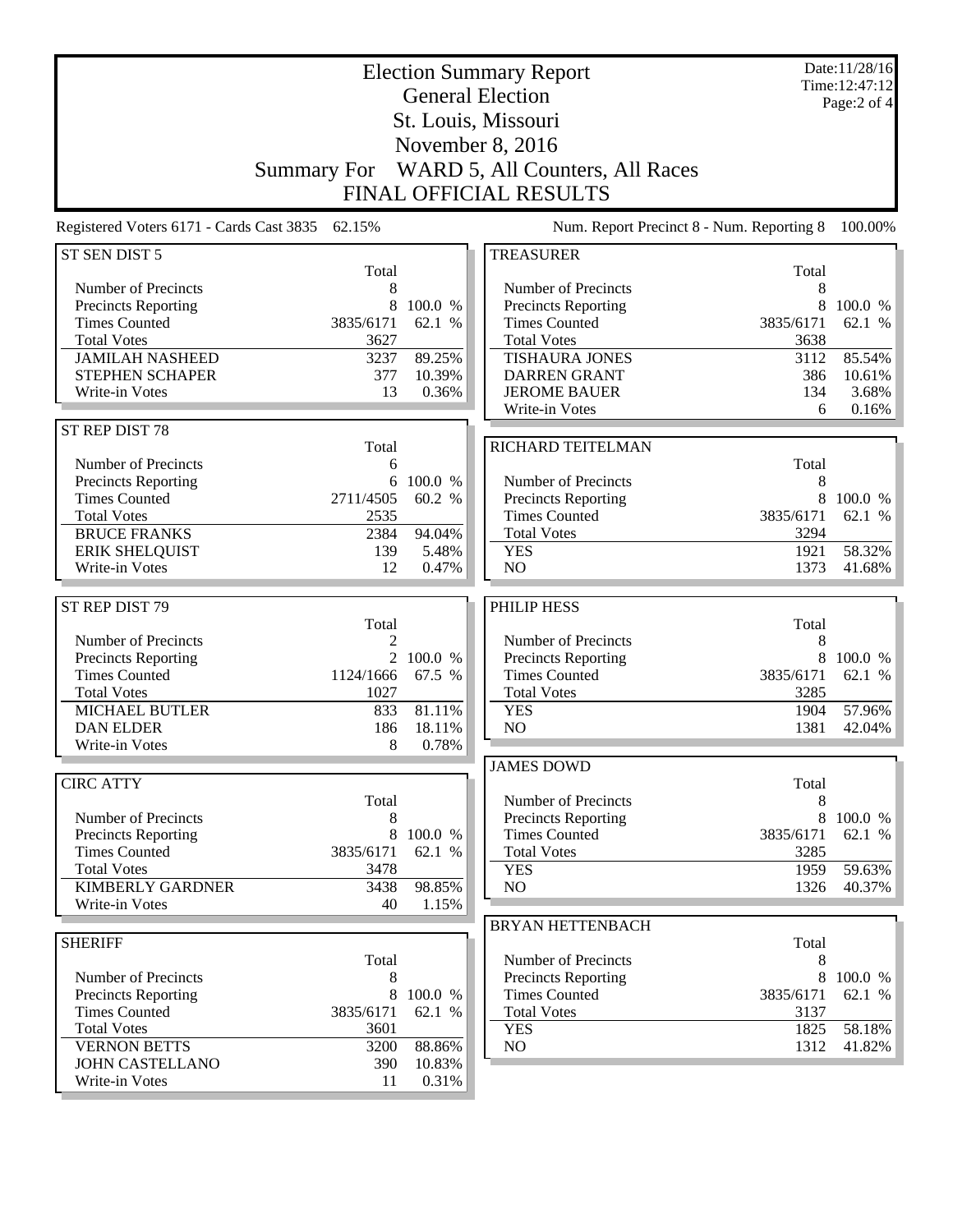|                                                 |                    | Date:11/28/16<br>Time: 12:47:12 |                                                     |              |                  |
|-------------------------------------------------|--------------------|---------------------------------|-----------------------------------------------------|--------------|------------------|
|                                                 |                    |                                 | <b>General Election</b><br>St. Louis, Missouri      |              | Page: 3 of 4     |
|                                                 |                    |                                 |                                                     |              |                  |
|                                                 | <b>Summary For</b> |                                 | November 8, 2016<br>WARD 5, All Counters, All Races |              |                  |
|                                                 |                    |                                 | <b>FINAL OFFICIAL RESULTS</b>                       |              |                  |
|                                                 |                    |                                 |                                                     |              |                  |
| Registered Voters 6171 - Cards Cast 3835 62.15% |                    |                                 | Num. Report Precinct 8 - Num. Reporting 8           |              | 100.00%          |
| <b>MARK NEILL</b>                               | Total              |                                 | <b>MICHAEL MULLEN</b>                               | Total        |                  |
| Number of Precincts                             | 8                  |                                 | Number of Precincts                                 | 8            |                  |
| Precincts Reporting                             | 8                  | 100.0 %                         | <b>Precincts Reporting</b>                          | 8            | 100.0 %          |
| <b>Times Counted</b>                            | 3835/6171          | 62.1 %                          | <b>Times Counted</b>                                | 3835/6171    | 62.1 %           |
| <b>Total Votes</b>                              | 3132               |                                 | <b>Total Votes</b>                                  | 3107         |                  |
| <b>YES</b>                                      | 1867               | 59.61%                          | <b>YES</b>                                          | 1882         | 60.57%           |
| NO                                              | 1265               | 40.39%                          | NO                                                  | 1225         | 39.43%           |
|                                                 |                    |                                 |                                                     |              |                  |
| <b>JAMES SULLIVAN</b>                           | Total              |                                 | <b>DAVID MASON</b>                                  | Total        |                  |
| Number of Precincts                             | 8                  |                                 | Number of Precincts                                 | 8            |                  |
| Precincts Reporting                             | 8                  | 100.0 %                         | Precincts Reporting                                 | 8            | 100.0 %          |
| <b>Times Counted</b>                            | 3835/6171          | 62.1 %                          | <b>Times Counted</b>                                | 3835/6171    | 62.1 %           |
| <b>Total Votes</b>                              | 3118               |                                 | <b>Total Votes</b>                                  | 3120         |                  |
| <b>YES</b>                                      | 1931               | 61.93%                          | <b>YES</b>                                          | 1886         | 60.45%           |
| NO                                              | 1187               | 38.07%                          | NO                                                  | 1234         | 39.55%           |
|                                                 |                    |                                 |                                                     |              |                  |
| PHILIP HEAGNEY                                  | Total              |                                 | <b>THOMAS FRAWLEY</b>                               | Total        |                  |
| Number of Precincts                             | 8                  |                                 | Number of Precincts                                 | 8            |                  |
| Precincts Reporting                             | 8                  | 100.0 %                         | <b>Precincts Reporting</b>                          | 8            | 100.0 %          |
| <b>Times Counted</b>                            | 3835/6171          | 62.1 %                          | <b>Times Counted</b>                                | 3835/6171    | 62.1 %           |
| <b>Total Votes</b>                              | 3122               |                                 | <b>Total Votes</b>                                  | 3105         |                  |
| <b>YES</b>                                      | 1816               | 58.17%                          | <b>YES</b>                                          | 1789         | 57.62%           |
| N <sub>O</sub>                                  | 1306               | 41.83%                          | NO                                                  | 1316         | 42.38%           |
| <b>DENNIS SCHAUMANN</b>                         |                    |                                 | <b>ROBIN VANNOY</b>                                 |              |                  |
|                                                 | Total              |                                 |                                                     | Total        |                  |
| Number of Precincts                             | 8                  |                                 | Number of Precincts                                 | 8            |                  |
| Precincts Reporting                             | 8                  | 100.0 %                         | <b>Precincts Reporting</b>                          | 8            | 100.0 %          |
| <b>Times Counted</b>                            | 3835/6171          | 62.1 %                          | <b>Times Counted</b>                                | 3835/6171    | 62.1 %           |
| <b>Total Votes</b><br><b>YES</b>                | 3102               | 57.48%                          | <b>Total Votes</b>                                  | 3106<br>1961 |                  |
| NO                                              |                    |                                 |                                                     |              | 63.14%           |
|                                                 | 1783               |                                 | <b>YES</b>                                          |              |                  |
|                                                 | 1319               | 42.52%                          | NO.                                                 | 1145         | 36.86%           |
| CHRISTOPHER MCGRAUGH                            |                    |                                 | <b>THOMAS CLARK</b>                                 |              |                  |
|                                                 | Total              |                                 |                                                     | Total        |                  |
| Number of Precincts                             | 8                  |                                 | Number of Precincts                                 | 8            |                  |
| <b>Precincts Reporting</b>                      | 8                  | 100.0 %                         | <b>Precincts Reporting</b>                          | 8            | 100.0 %          |
| <b>Times Counted</b>                            | 3835/6171          | 62.1 %                          | <b>Times Counted</b>                                | 3835/6171    | 62.1 %           |
| <b>Total Votes</b>                              | 3112               |                                 | <b>Total Votes</b>                                  | 3106         |                  |
| <b>YES</b><br>NO.                               | 1815<br>1297       | 58.32%<br>41.68%                | <b>YES</b><br>NO.                                   | 1900<br>1206 | 61.17%<br>38.83% |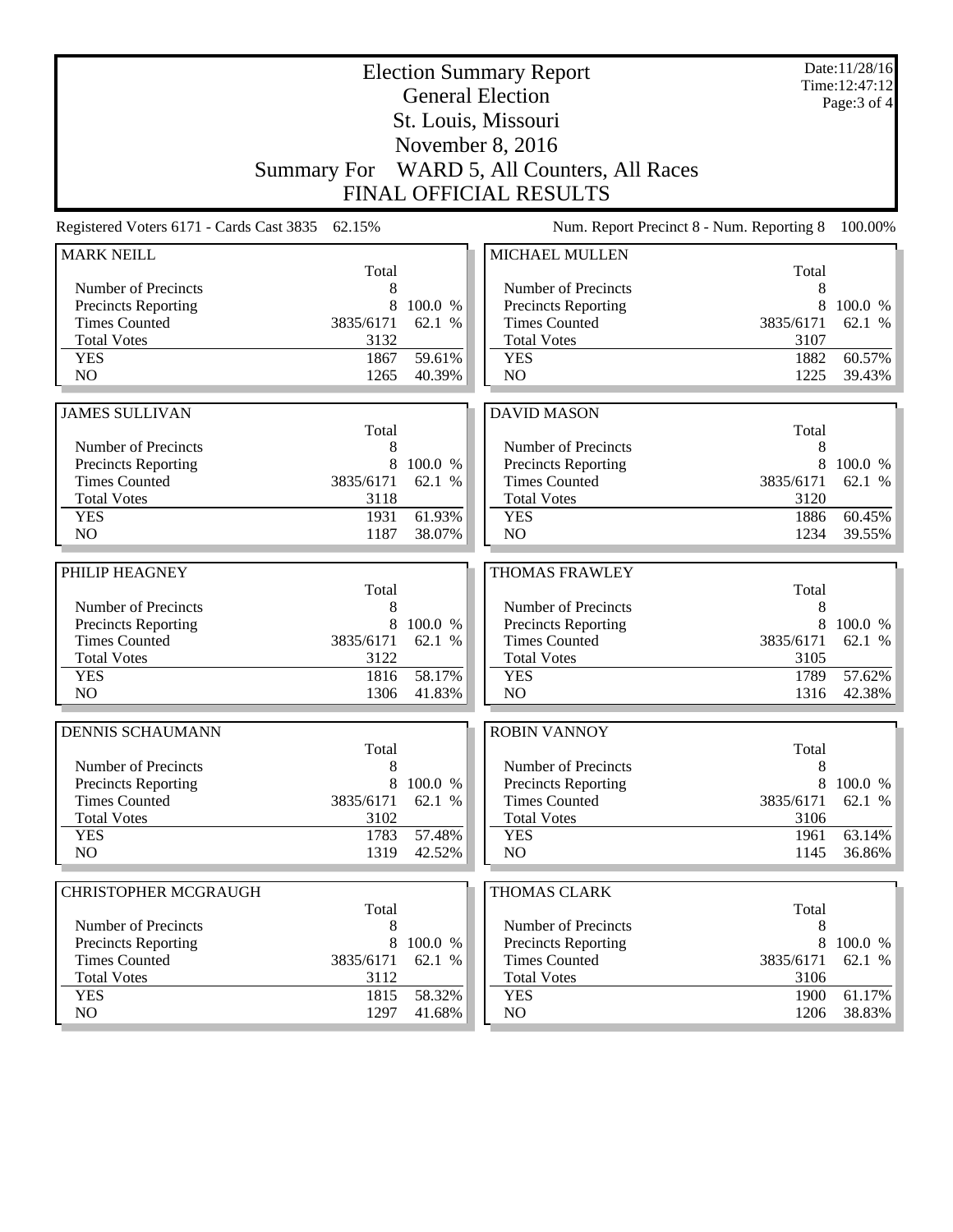|                                          |              |                  | <b>Election Summary Report</b><br><b>General Election</b> |            | Date:11/28/16<br>Time: 12:47:12<br>Page:4 of 4 |
|------------------------------------------|--------------|------------------|-----------------------------------------------------------|------------|------------------------------------------------|
|                                          |              |                  |                                                           |            |                                                |
|                                          |              |                  | November 8, 2016                                          |            |                                                |
| <b>Summary For</b>                       |              |                  | WARD 5, All Counters, All Races                           |            |                                                |
|                                          |              |                  | <b>FINAL OFFICIAL RESULTS</b>                             |            |                                                |
| Registered Voters 6171 - Cards Cast 3835 | 62.15%       |                  | Num. Report Precinct 8 - Num. Reporting 8                 |            | 100.00%                                        |
| NICOLE COLBERT-BOTCHWAY                  |              |                  | <b>CON AMEND 4</b>                                        |            |                                                |
| Number of Precincts                      | Total<br>8   |                  | Number of Precincts                                       | Total<br>8 |                                                |
| Precincts Reporting                      | 8            | 100.0 %          | Precincts Reporting                                       | 8          | 100.0 %                                        |
| <b>Times Counted</b>                     | 3835/6171    | 62.1 %           | <b>Times Counted</b>                                      | 3835/6171  | 62.1 %                                         |
| <b>Total Votes</b>                       | 3119         |                  | <b>Total Votes</b>                                        | 3469       |                                                |
| <b>YES</b>                               | 1996         | 63.99%           | <b>YES</b>                                                | 1302       | 37.53%                                         |
| N <sub>O</sub>                           | 1123         | 36.01%           | N <sub>O</sub>                                            | 2167       | 62.47%                                         |
|                                          |              |                  |                                                           |            |                                                |
| <b>CALEA STOVALL-REID</b>                |              |                  | <b>CON AMEND 6</b>                                        |            |                                                |
| Number of Precincts                      | Total        |                  | Number of Precincts                                       | Total<br>8 |                                                |
| <b>Precincts Reporting</b>               | 8<br>8       | 100.0 %          | Precincts Reporting                                       |            | 8 100.0 %                                      |
| <b>Times Counted</b>                     | 3835/6171    | 62.1 %           | <b>Times Counted</b>                                      | 3835/6171  | 62.1 %                                         |
| <b>Total Votes</b>                       | 3120         |                  | <b>Total Votes</b>                                        | 3545       |                                                |
| <b>YES</b>                               | 2042         | 65.45%           | <b>YES</b>                                                | 1225       | 34.56%                                         |
| N <sub>O</sub>                           | 1078         | 34.55%           | N <sub>O</sub>                                            | 2320       | 65.44%                                         |
|                                          |              |                  |                                                           |            |                                                |
| <b>CON AMEND 1</b>                       |              |                  | PROP A                                                    |            |                                                |
| Number of Precincts                      | Total<br>8   |                  | Number of Precincts                                       | Total<br>8 |                                                |
| Precincts Reporting                      | 8            | 100.0 %          | Precincts Reporting                                       | 8          | 100.0 %                                        |
| <b>Times Counted</b>                     | 3835/6171    | 62.1 %           | <b>Times Counted</b>                                      | 3835/6171  | 62.1 %                                         |
| <b>Total Votes</b>                       | 3403         |                  | <b>Total Votes</b>                                        | 3530       |                                                |
| <b>YES</b>                               | 2438         | 71.64%           | <b>YES</b>                                                | 1785       | 50.57%                                         |
| N <sub>O</sub>                           | 965          | 28.36%           | NO                                                        | 1745       | 49.43%                                         |
|                                          |              |                  |                                                           |            |                                                |
| <b>CON AMEND 2</b>                       | Total        |                  | <b>PROPS</b>                                              | Total      |                                                |
| Number of Precincts                      | 8            |                  | Number of Precincts                                       | 8          |                                                |
| Precincts Reporting                      | 8            | 100.0 %          | Precincts Reporting                                       | 8          | 100.0 %                                        |
| <b>Times Counted</b>                     | 3835/6171    | 62.1 %           | <b>Times Counted</b>                                      | 3835/6171  | 62.1 %                                         |
| <b>Total Votes</b>                       | 3498         |                  | <b>Total Votes</b>                                        | 3557       |                                                |
| <b>YES</b>                               | 2208         | 63.12%           | <b>YES</b>                                                | 1958       | 55.05%                                         |
| NO                                       | 1290         | 36.88%           | NO                                                        | 1599       | 44.95%                                         |
| <b>CON AMEND 3</b>                       |              |                  |                                                           |            |                                                |
|                                          | Total        |                  |                                                           |            |                                                |
| Number of Precincts                      | 8            |                  |                                                           |            |                                                |
| <b>Precincts Reporting</b>               | 8            | 100.0 %          |                                                           |            |                                                |
| <b>Times Counted</b>                     | 3835/6171    | 62.1 %           |                                                           |            |                                                |
| <b>Total Votes</b>                       | 3620         |                  |                                                           |            |                                                |
| <b>YES</b><br>NO                         | 2002<br>1618 | 55.30%<br>44.70% |                                                           |            |                                                |
|                                          |              |                  |                                                           |            |                                                |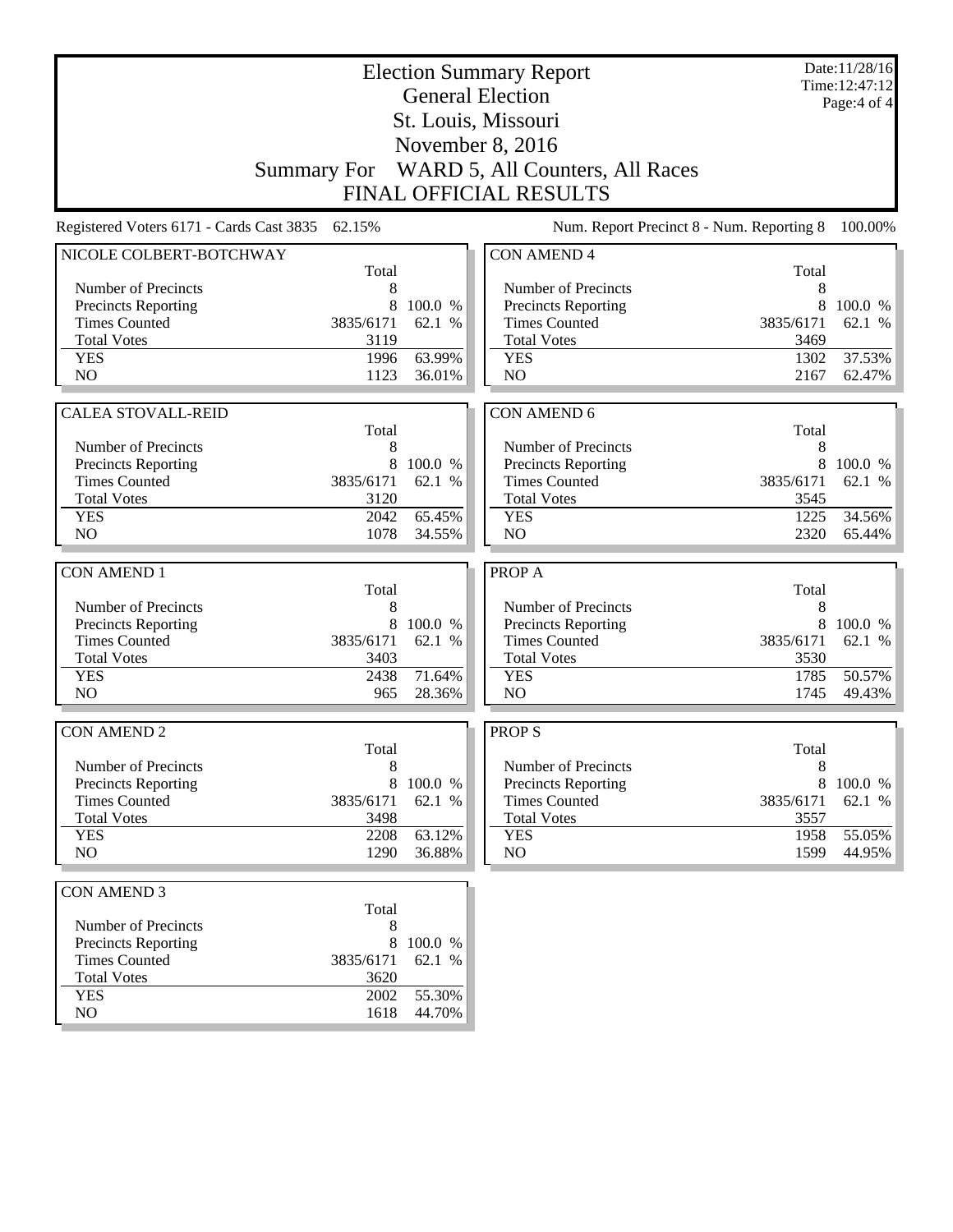| <b>Election Summary Report</b><br><b>General Election</b> |                    |                   |                                              |            | Date:11/28/16<br>Time: 12:47:19 |
|-----------------------------------------------------------|--------------------|-------------------|----------------------------------------------|------------|---------------------------------|
|                                                           |                    | Page:1 of 4       |                                              |            |                                 |
|                                                           |                    |                   |                                              |            |                                 |
|                                                           |                    |                   | November 8, 2016                             |            |                                 |
|                                                           | <b>Summary For</b> |                   | WARD 6, All Counters, All Races              |            |                                 |
|                                                           |                    |                   | <b>FINAL OFFICIAL RESULTS</b>                |            |                                 |
| Registered Voters 7865 - Cards Cast 5701 72.49%           |                    |                   | Num. Report Precinct 9 - Num. Reporting 9    |            | 100.00%                         |
| <b>PRESIDENT</b>                                          |                    |                   | <b>SECR OF STATE</b>                         |            |                                 |
|                                                           | Total              |                   |                                              | Total      |                                 |
| Number of Precincts                                       | 9                  |                   | Number of Precincts                          | 9          |                                 |
| Precincts Reporting                                       | 9                  | 100.0 %           | <b>Precincts Reporting</b>                   | 9          | 100.0 %                         |
| <b>Times Counted</b>                                      | 5701/7865          | 72.5 %            | <b>Times Counted</b>                         | 5701/7865  | 72.5 %                          |
| <b>Total Votes</b>                                        | 5671               |                   | <b>Total Votes</b>                           | 5557       |                                 |
| <b>CLINTON/KAINE</b>                                      | 4838               | 85.31%            | <b>ROBIN SMITH</b>                           | 4662       | 83.89%                          |
| <b>TRUMP/PENCE</b><br>JOHNSON/WELD                        | 516<br>127         | 9.10%<br>2.24%    | <b>JOHN ASHCROFT</b><br><b>CHRIS MORRILL</b> | 698<br>192 | 12.56%<br>3.46%                 |
| <b>CASTLE/BRADLEY</b>                                     | 9                  | 0.16%             | <b>Write-in Votes</b>                        | 5          | 0.09%                           |
| STEIN/BARAKA                                              | 104                | 1.83%             |                                              |            |                                 |
| Write-in Votes                                            | 77                 | 1.36%             | <b>STATE TREAS</b>                           |            |                                 |
|                                                           |                    |                   |                                              | Total      |                                 |
| <b>US SENATOR</b>                                         |                    |                   | Number of Precincts                          | 9          |                                 |
|                                                           | Total              |                   | Precincts Reporting                          | 9          | 100.0 %                         |
| Number of Precincts                                       | 9                  |                   | <b>Times Counted</b>                         | 5701/7865  | 72.5 %                          |
| <b>Precincts Reporting</b>                                | 9                  | 100.0 %           | <b>Total Votes</b>                           | 5521       |                                 |
| <b>Times Counted</b>                                      | 5701/7865          | 72.5 %            | <b>JUDY BAKER</b>                            | 4558       | 82.56%                          |
| <b>Total Votes</b>                                        | 5618               |                   | <b>ERIC SCHMITT</b>                          | 701        | 12.70%                          |
| <b>JASON KANDER</b>                                       | 4864               | 86.58%            | <b>SEAN O'TOOLE</b>                          | 139        | 2.52%                           |
| <b>ROY BLUNT</b>                                          | 573                | 10.20%            | <b>CAROL HEXEM</b>                           | 119        | 2.16%                           |
| <b>JONATHAN DINE</b>                                      | 78                 | 1.39%             | Write-in Votes                               | 4          | 0.07%                           |
| <b>FRED RYMAN</b>                                         | 23                 | 0.41%             |                                              |            |                                 |
| JOHNATHAN MCFARLAND                                       | 76<br>4            | 1.35%<br>0.07%    | <b>ATTY GENERAL</b>                          |            |                                 |
| Write-in Votes                                            |                    |                   |                                              | Total      |                                 |
|                                                           |                    |                   | Number of Precincts                          | 9          | 9 100.0 %                       |
| <b>GOVERNOR</b>                                           | Total              |                   | Precincts Reporting<br><b>Times Counted</b>  | 5701/7865  | 72.5 %                          |
| Number of Precincts                                       | 9                  |                   | <b>Total Votes</b>                           | 5511       |                                 |
| Precincts Reporting                                       |                    | 9 100.0 %         | <b>TERESA HENSLEY</b>                        | 4760       | 86.37%                          |
| <b>Times Counted</b>                                      | 5701/7865          | 72.5 %            | <b>JOSH HAWLEY</b>                           | 745        | 13.52%                          |
| <b>Total Votes</b>                                        | 5626               |                   | Write-in Votes                               | 6          | 0.11%                           |
| <b>CHRIS KOSTER</b>                                       | 4798               | 85.28%            |                                              |            |                                 |
| <b>ERIC GREITENS</b>                                      | 652                | 11.59%            | US REP DIST 1                                |            |                                 |
| <b>CISSE SPRAGINS</b>                                     | 77                 | 1.37%             |                                              | Total      |                                 |
| <b>DON FITZ</b>                                           | 74                 | 1.32%             | Number of Precincts                          | 9          |                                 |
| <b>LESTER TURILLI</b>                                     | 23                 | 0.41%             | Precincts Reporting                          |            | 9 100.0 %                       |
| Write-in Votes                                            | 2                  | 0.04%             | <b>Times Counted</b>                         | 5701/7865  | 72.5 %                          |
|                                                           |                    |                   | <b>Total Votes</b>                           | 5506       |                                 |
| LT GOVERNOR                                               |                    |                   | <b>LACY CLAY</b>                             | 4516       | 82.02%                          |
|                                                           | Total              |                   | <b>STEVEN BAILEY</b>                         | 673        | 12.22%                          |
| Number of Precincts                                       | 9                  |                   | ROBB CUNNINGHAM                              | 294        | 5.34%                           |
| <b>Precincts Reporting</b><br><b>Times Counted</b>        | 9<br>5701/7865     | 100.0 %<br>72.5 % | Write-in Votes                               | 23         | 0.42%                           |
| <b>Total Votes</b>                                        | 5555               |                   |                                              |            |                                 |
| <b>RUSS CARNAHAN</b>                                      | 4653               | 83.76%            |                                              |            |                                 |
| <b>MIKE PARSON</b>                                        | 585                | 10.53%            |                                              |            |                                 |
| <b>STEVEN HEDRICK</b>                                     | 119                | 2.14%             |                                              |            |                                 |
| <b>JENNIFER LEACH</b>                                     | 196                | 3.53%             |                                              |            |                                 |
| Write-in Votes                                            | 2                  | 0.04%             |                                              |            |                                 |
|                                                           |                    |                   |                                              |            |                                 |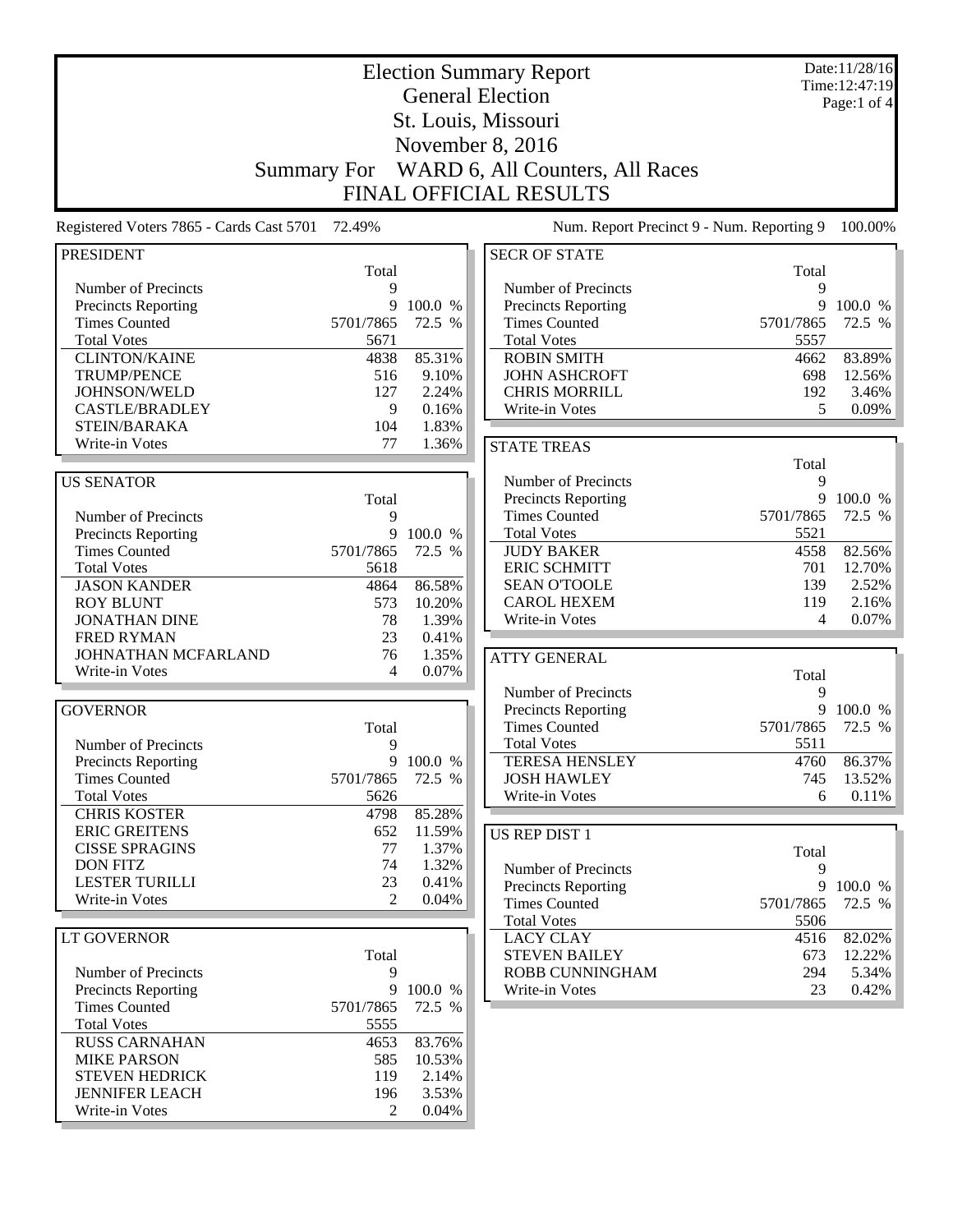|                                            | <b>Summary For</b> |           | <b>Election Summary Report</b><br><b>General Election</b><br>St. Louis, Missouri<br>November 8, 2016<br>WARD 6, All Counters, All Races<br><b>FINAL OFFICIAL RESULTS</b> |           | Date:11/28/16<br>Time: 12:47:19<br>Page:2 of 4 |
|--------------------------------------------|--------------------|-----------|--------------------------------------------------------------------------------------------------------------------------------------------------------------------------|-----------|------------------------------------------------|
| Registered Voters 7865 - Cards Cast 5701   | 72.49%             |           | Num. Report Precinct 9 - Num. Reporting 9                                                                                                                                |           | 100.00%                                        |
| ST SEN DIST 5                              |                    |           | <b>TREASURER</b>                                                                                                                                                         |           |                                                |
| Number of Precincts                        | Total              |           | Number of Precincts                                                                                                                                                      | Total     |                                                |
| <b>Precincts Reporting</b>                 | 9<br>9             | 100.0 %   | Precincts Reporting                                                                                                                                                      | 9<br>9    | 100.0 %                                        |
| <b>Times Counted</b>                       | 5701/7865          | 72.5 %    | <b>Times Counted</b>                                                                                                                                                     | 5701/7865 | 72.5 %                                         |
| <b>Total Votes</b>                         | 5381               |           | <b>Total Votes</b>                                                                                                                                                       | 5408      |                                                |
| <b>JAMILAH NASHEED</b>                     | 4594               | 85.37%    | <b>TISHAURA JONES</b>                                                                                                                                                    | 4459      | 82.45%                                         |
| STEPHEN SCHAPER                            | 773                | 14.37%    | <b>DARREN GRANT</b>                                                                                                                                                      | 658       | 12.17%                                         |
| Write-in Votes                             | 14                 | 0.26%     | <b>JEROME BAUER</b>                                                                                                                                                      | 281       | 5.20%                                          |
|                                            |                    |           | Write-in Votes                                                                                                                                                           | 10        | 0.18%                                          |
| ST REP DIST 78                             |                    |           |                                                                                                                                                                          |           |                                                |
| Number of Precincts                        | Total<br>2         |           | RICHARD TEITELMAN                                                                                                                                                        | Total     |                                                |
| <b>Precincts Reporting</b>                 |                    | 2 100.0 % | Number of Precincts                                                                                                                                                      | 9         |                                                |
| <b>Times Counted</b>                       | 741/1157           | 64.0 %    | Precincts Reporting                                                                                                                                                      | 9         | 100.0 %                                        |
| <b>Total Votes</b>                         | 706                |           | <b>Times Counted</b>                                                                                                                                                     | 5701/7865 | 72.5 %                                         |
| <b>BRUCE FRANKS</b>                        | 628                | 88.95%    | <b>Total Votes</b>                                                                                                                                                       | 4820      |                                                |
| <b>ERIK SHELQUIST</b>                      | 74                 | 10.48%    | <b>YES</b>                                                                                                                                                               | 3164      | 65.64%                                         |
| Write-in Votes                             | 4                  | 0.57%     | NO                                                                                                                                                                       | 1656      | 34.36%                                         |
|                                            |                    |           |                                                                                                                                                                          |           |                                                |
| ST REP DIST 79                             | Total              |           | PHILIP HESS                                                                                                                                                              | Total     |                                                |
| Number of Precincts                        |                    |           | Number of Precincts                                                                                                                                                      | 9         |                                                |
| <b>Precincts Reporting</b>                 |                    | 7 100.0 % | Precincts Reporting                                                                                                                                                      | 9         | 100.0 %                                        |
| <b>Times Counted</b>                       | 4960/6708          | 73.9 %    | <b>Times Counted</b>                                                                                                                                                     | 5701/7865 | 72.5 %                                         |
| <b>Total Votes</b>                         | 4620               |           | <b>Total Votes</b>                                                                                                                                                       | 4754      |                                                |
| <b>MICHAEL BUTLER</b>                      | 4073               | 88.16%    | <b>YES</b>                                                                                                                                                               | 3079      | 64.77%                                         |
| <b>DAN ELDER</b>                           | 536                | 11.60%    | NO                                                                                                                                                                       | 1675      | 35.23%                                         |
| Write-in Votes                             | 11                 | 0.24%     |                                                                                                                                                                          |           |                                                |
|                                            |                    |           | <b>JAMES DOWD</b>                                                                                                                                                        |           |                                                |
| <b>CIRC ATTY</b>                           |                    |           | Number of Precincts                                                                                                                                                      | Total     |                                                |
| Number of Precincts                        | Total<br>9         |           | Precincts Reporting                                                                                                                                                      | 9<br>9    | 100.0 %                                        |
| <b>Precincts Reporting</b>                 | 9                  | 100.0 %   | <b>Times Counted</b>                                                                                                                                                     | 5701/7865 | 72.5 %                                         |
| <b>Times Counted</b>                       | 5701/7865          | 72.5 %    | <b>Total Votes</b>                                                                                                                                                       | 4769      |                                                |
| <b>Total Votes</b>                         | 5093               |           | <b>YES</b>                                                                                                                                                               | 3148      | 66.01%                                         |
| <b>KIMBERLY GARDNER</b>                    | 5031               | 98.78%    | NO                                                                                                                                                                       | 1621      | 33.99%                                         |
| Write-in Votes                             | 62                 | 1.22%     |                                                                                                                                                                          |           |                                                |
|                                            |                    |           | <b>BRYAN HETTENBACH</b>                                                                                                                                                  |           |                                                |
| <b>SHERIFF</b>                             |                    |           |                                                                                                                                                                          | Total     |                                                |
|                                            | Total              |           | Number of Precincts                                                                                                                                                      | 9         |                                                |
| Number of Precincts<br>Precincts Reporting | 9<br>9             | 100.0 %   | Precincts Reporting<br><b>Times Counted</b>                                                                                                                              | 5701/7865 | 9 100.0 %<br>72.5 %                            |
| <b>Times Counted</b>                       | 5701/7865          | 72.5 %    | <b>Total Votes</b>                                                                                                                                                       | 4552      |                                                |
| <b>Total Votes</b>                         | 5358               |           | <b>YES</b>                                                                                                                                                               | 2950      | 64.81%                                         |
| <b>VERNON BETTS</b>                        | 4617               | 86.17%    | NO                                                                                                                                                                       | 1602      | 35.19%                                         |
| <b>JOHN CASTELLANO</b>                     | 731                | 13.64%    |                                                                                                                                                                          |           |                                                |
| Write-in Votes                             | 10                 | 0.19%     |                                                                                                                                                                          |           |                                                |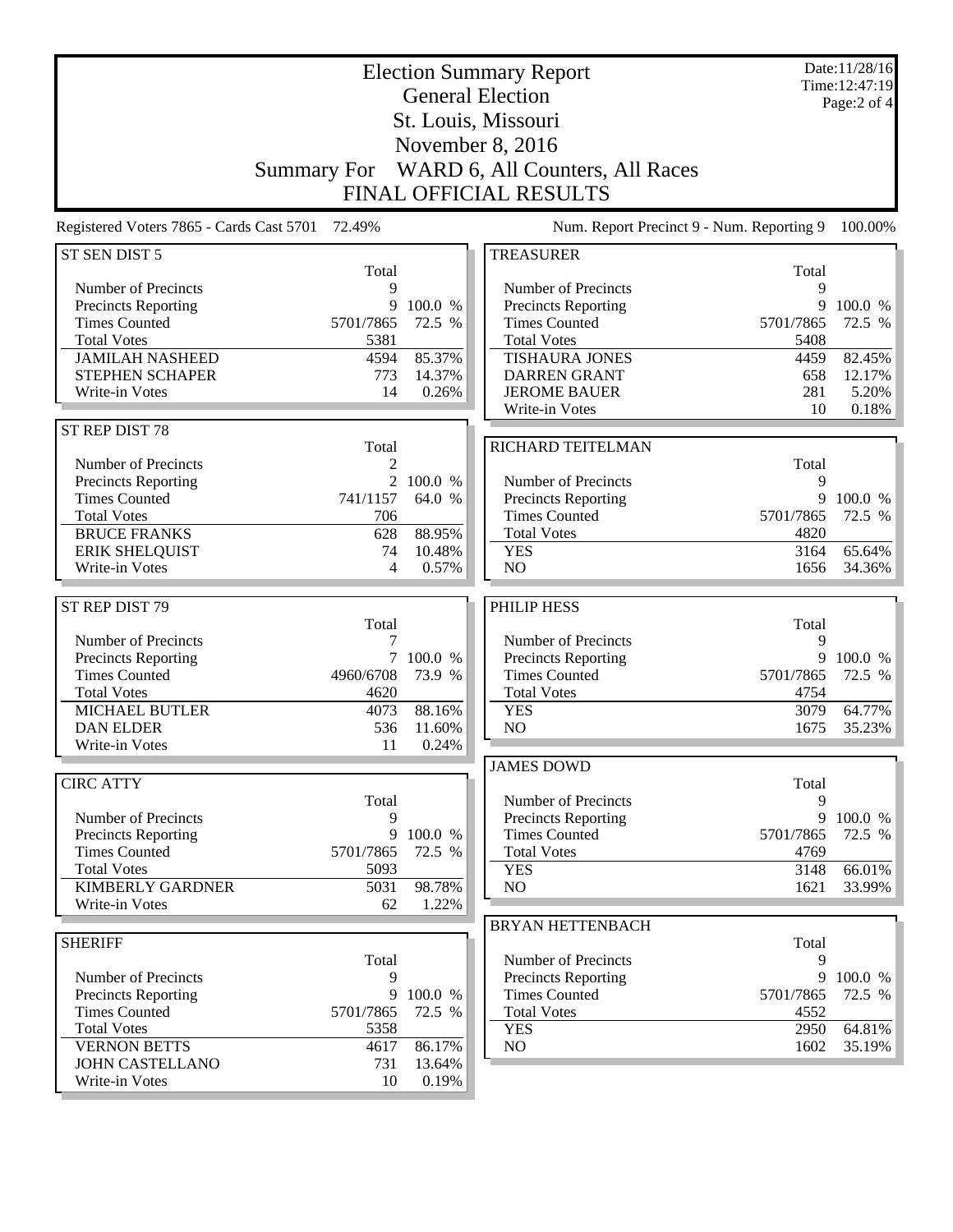|                                          |           | Date:11/28/16<br>Time: 12:47:19 |                                                     |           |           |
|------------------------------------------|-----------|---------------------------------|-----------------------------------------------------|-----------|-----------|
|                                          |           | Page: 3 of 4                    |                                                     |           |           |
|                                          |           |                                 |                                                     |           |           |
| <b>Summary For</b>                       |           |                                 | November 8, 2016<br>WARD 6, All Counters, All Races |           |           |
|                                          |           |                                 | <b>FINAL OFFICIAL RESULTS</b>                       |           |           |
|                                          |           |                                 |                                                     |           |           |
| Registered Voters 7865 - Cards Cast 5701 | 72.49%    |                                 | Num. Report Precinct 9 - Num. Reporting 9           |           | 100.00%   |
| <b>MARK NEILL</b>                        | Total     |                                 | <b>MICHAEL MULLEN</b>                               | Total     |           |
| Number of Precincts                      | 9         |                                 | Number of Precincts                                 | 9         |           |
| <b>Precincts Reporting</b>               | 9         | 100.0 %                         | <b>Precincts Reporting</b>                          | 9         | 100.0 %   |
| <b>Times Counted</b>                     | 5701/7865 | 72.5 %                          | <b>Times Counted</b>                                | 5701/7865 | 72.5 %    |
| <b>Total Votes</b>                       | 4532      |                                 | <b>Total Votes</b>                                  | 4508      |           |
| <b>YES</b>                               | 2983      | 65.82%                          | <b>YES</b>                                          | 2990      | 66.33%    |
| NO                                       | 1549      | 34.18%                          | NO                                                  | 1518      | 33.67%    |
| <b>JAMES SULLIVAN</b>                    |           |                                 | <b>DAVID MASON</b>                                  |           |           |
|                                          | Total     |                                 |                                                     | Total     |           |
| Number of Precincts                      | 9         |                                 | Number of Precincts                                 | 9         |           |
| Precincts Reporting                      | 9         | 100.0 %                         | Precincts Reporting                                 | 9         | 100.0 %   |
| <b>Times Counted</b>                     | 5701/7865 | 72.5 %                          | <b>Times Counted</b>                                | 5701/7865 | 72.5 %    |
| <b>Total Votes</b>                       | 4517      |                                 | <b>Total Votes</b>                                  | 4518      |           |
| <b>YES</b>                               | 3028      | 67.04%                          | <b>YES</b>                                          | 2917      | 64.56%    |
| NO                                       | 1489      | 32.96%                          | NO                                                  | 1601      | 35.44%    |
| PHILIP HEAGNEY                           |           |                                 | <b>THOMAS FRAWLEY</b>                               |           |           |
|                                          | Total     |                                 |                                                     | Total     |           |
| Number of Precincts                      | 9         |                                 | Number of Precincts                                 | 9         |           |
| Precincts Reporting                      | 9         | 100.0 %                         | <b>Precincts Reporting</b>                          | 9         | 100.0 %   |
| <b>Times Counted</b>                     | 5701/7865 | 72.5 %                          | <b>Times Counted</b>                                | 5701/7865 | 72.5 %    |
| <b>Total Votes</b>                       | 4520      |                                 | <b>Total Votes</b>                                  | 4497      |           |
| <b>YES</b>                               | 2927      | 64.76%                          | <b>YES</b>                                          | 2839      | 63.13%    |
| NO                                       | 1593      | 35.24%                          | NO                                                  | 1658      | 36.87%    |
| <b>DENNIS SCHAUMANN</b>                  |           |                                 | <b>ROBIN VANNOY</b>                                 |           |           |
|                                          | Total     |                                 |                                                     | Total     |           |
| Number of Precincts                      | 9         |                                 | Number of Precincts                                 | 9         |           |
| Precincts Reporting                      | 9         | 100.0 %                         | <b>Precincts Reporting</b>                          | 9         | 100.0 %   |
| <b>Times Counted</b>                     | 5701/7865 | 72.5 %                          | <b>Times Counted</b>                                | 5701/7865 | 72.5 %    |
| <b>Total Votes</b>                       | 4498      |                                 | <b>Total Votes</b>                                  | 4512      |           |
| <b>YES</b>                               | 2845      | 63.25%                          | <b>YES</b>                                          | 3102      | 68.75%    |
| NO                                       | 1653      | 36.75%                          | NO.                                                 | 1410      | $31.25\%$ |
| CHRISTOPHER MCGRAUGH                     |           |                                 | <b>THOMAS CLARK</b>                                 |           |           |
|                                          | Total     |                                 |                                                     | Total     |           |
| Number of Precincts                      | 9         |                                 | Number of Precincts                                 | 9         |           |
| <b>Precincts Reporting</b>               | 9         | 100.0 %                         | <b>Precincts Reporting</b>                          | 9         | 100.0 %   |
| <b>Times Counted</b>                     | 5701/7865 | 72.5 %                          | <b>Times Counted</b>                                | 5701/7865 | 72.5 %    |
| <b>Total Votes</b>                       | 4484      |                                 | <b>Total Votes</b>                                  | 4490      |           |
| <b>YES</b>                               | 2901      | 64.70%                          | <b>YES</b>                                          | 2995      | 66.70%    |
| NO                                       | 1583      | 35.30%                          | NO.                                                 | 1495      | 33.30%    |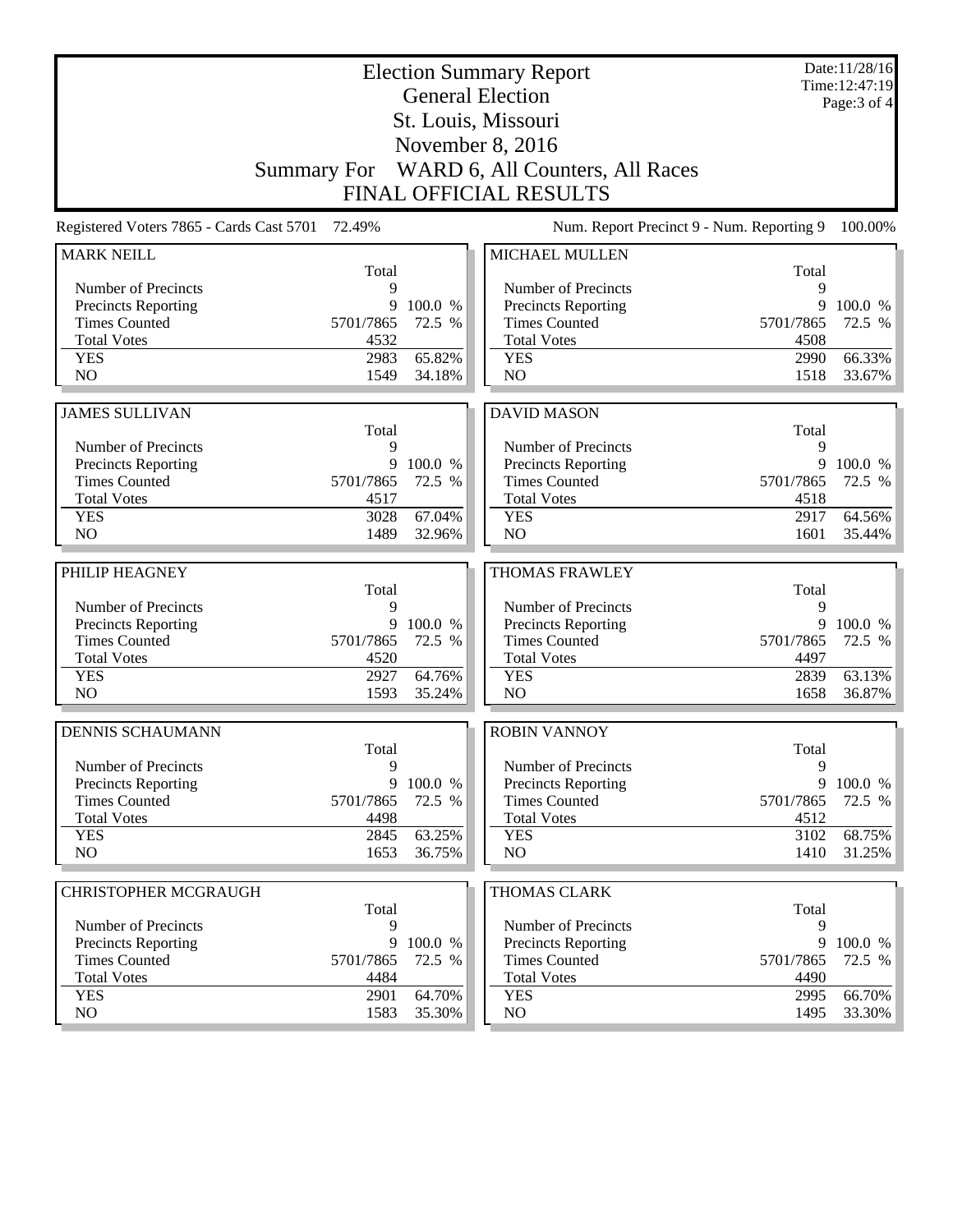|                                          |              | Date:11/28/16<br>Time: 12:47:19<br>Page: 4 of 4 |                                                                                      |              |                  |
|------------------------------------------|--------------|-------------------------------------------------|--------------------------------------------------------------------------------------|--------------|------------------|
| <b>Summary For</b>                       |              |                                                 | November 8, 2016<br>WARD 6, All Counters, All Races<br><b>FINAL OFFICIAL RESULTS</b> |              |                  |
| Registered Voters 7865 - Cards Cast 5701 | 72.49%       |                                                 | Num. Report Precinct 9 - Num. Reporting 9                                            |              | 100.00%          |
| NICOLE COLBERT-BOTCHWAY                  | Total        |                                                 | <b>CON AMEND 4</b>                                                                   | Total        |                  |
| Number of Precincts                      | 9            |                                                 | Number of Precincts                                                                  | 9            |                  |
| Precincts Reporting                      | 9            | 100.0 %                                         | Precincts Reporting                                                                  | 9            | 100.0 %          |
| <b>Times Counted</b>                     | 5701/7865    | 72.5 %                                          | <b>Times Counted</b>                                                                 | 5701/7865    | 72.5 %           |
| <b>Total Votes</b>                       | 4505         |                                                 | <b>Total Votes</b>                                                                   | 5292         |                  |
| <b>YES</b>                               | 3134         | 69.57%                                          | <b>YES</b>                                                                           | 1911         | 36.11%           |
| N <sub>O</sub>                           | 1371         | 30.43%                                          | NO                                                                                   | 3381         | 63.89%           |
|                                          |              |                                                 |                                                                                      |              |                  |
| <b>CALEA STOVALL-REID</b>                |              |                                                 | <b>CON AMEND 6</b>                                                                   |              |                  |
|                                          | Total        |                                                 |                                                                                      | Total        |                  |
| Number of Precincts                      | 9            |                                                 | Number of Precincts                                                                  | 9            |                  |
| <b>Precincts Reporting</b>               |              | 9 100.0 %                                       | Precincts Reporting                                                                  | 9            | 100.0 %          |
| <b>Times Counted</b>                     | 5701/7865    | 72.5 %                                          | <b>Times Counted</b>                                                                 | 5701/7865    | 72.5 %           |
| <b>Total Votes</b>                       | 4575         |                                                 | <b>Total Votes</b>                                                                   | 5461         |                  |
| <b>YES</b>                               | 3292         | 71.96%                                          | <b>YES</b>                                                                           | 1599         | 29.28%           |
| N <sub>O</sub>                           | 1283         | 28.04%                                          | NO                                                                                   | 3862         | 70.72%           |
|                                          |              |                                                 |                                                                                      |              |                  |
|                                          |              |                                                 |                                                                                      |              |                  |
| <b>CON AMEND 1</b>                       |              |                                                 | PROP A                                                                               |              |                  |
|                                          | Total        |                                                 |                                                                                      | Total        |                  |
| Number of Precincts                      | 9            |                                                 | Number of Precincts                                                                  | 9            |                  |
| Precincts Reporting                      | 9            | 100.0 %                                         | Precincts Reporting                                                                  | 9            | 100.0 %          |
| <b>Times Counted</b>                     | 5701/7865    | 72.5 %                                          | <b>Times Counted</b>                                                                 | 5701/7865    | 72.5 %           |
| <b>Total Votes</b>                       | 5337         |                                                 | <b>Total Votes</b>                                                                   | 5409         |                  |
| <b>YES</b>                               | 4421         | 82.84%                                          | <b>YES</b>                                                                           | 2802         | 51.80%           |
| N <sub>O</sub>                           | 916          | 17.16%                                          | NO                                                                                   | 2607         | 48.20%           |
|                                          |              |                                                 |                                                                                      |              |                  |
| <b>CON AMEND 2</b>                       |              |                                                 | <b>PROPS</b>                                                                         |              |                  |
|                                          | Total        |                                                 |                                                                                      | Total        |                  |
| Number of Precincts                      | 9            |                                                 | Number of Precincts                                                                  | 9<br>9       |                  |
| Precincts Reporting                      |              | 9 100.0 %                                       | Precincts Reporting                                                                  |              | 100.0 %          |
| <b>Times Counted</b>                     | 5701/7865    | 72.5 %                                          | <b>Times Counted</b>                                                                 | 5701/7865    | 72.5 %           |
| <b>Total Votes</b>                       | 5400         |                                                 | <b>Total Votes</b>                                                                   | 5419         |                  |
| <b>YES</b><br>NO                         | 3917<br>1483 | 72.54%<br>27.46%                                | <b>YES</b><br>NO                                                                     | 3252<br>2167 | 60.01%<br>39.99% |
|                                          |              |                                                 |                                                                                      |              |                  |
| <b>CON AMEND 3</b>                       |              |                                                 |                                                                                      |              |                  |
|                                          | Total        |                                                 |                                                                                      |              |                  |
| Number of Precincts                      | 9            |                                                 |                                                                                      |              |                  |
| Precincts Reporting                      | 9            | 100.0 %                                         |                                                                                      |              |                  |
| <b>Times Counted</b>                     | 5701/7865    | 72.5 %                                          |                                                                                      |              |                  |
| <b>Total Votes</b>                       | 5510         |                                                 |                                                                                      |              |                  |
| <b>YES</b><br>NO                         | 2720<br>2790 | 49.36%<br>50.64%                                |                                                                                      |              |                  |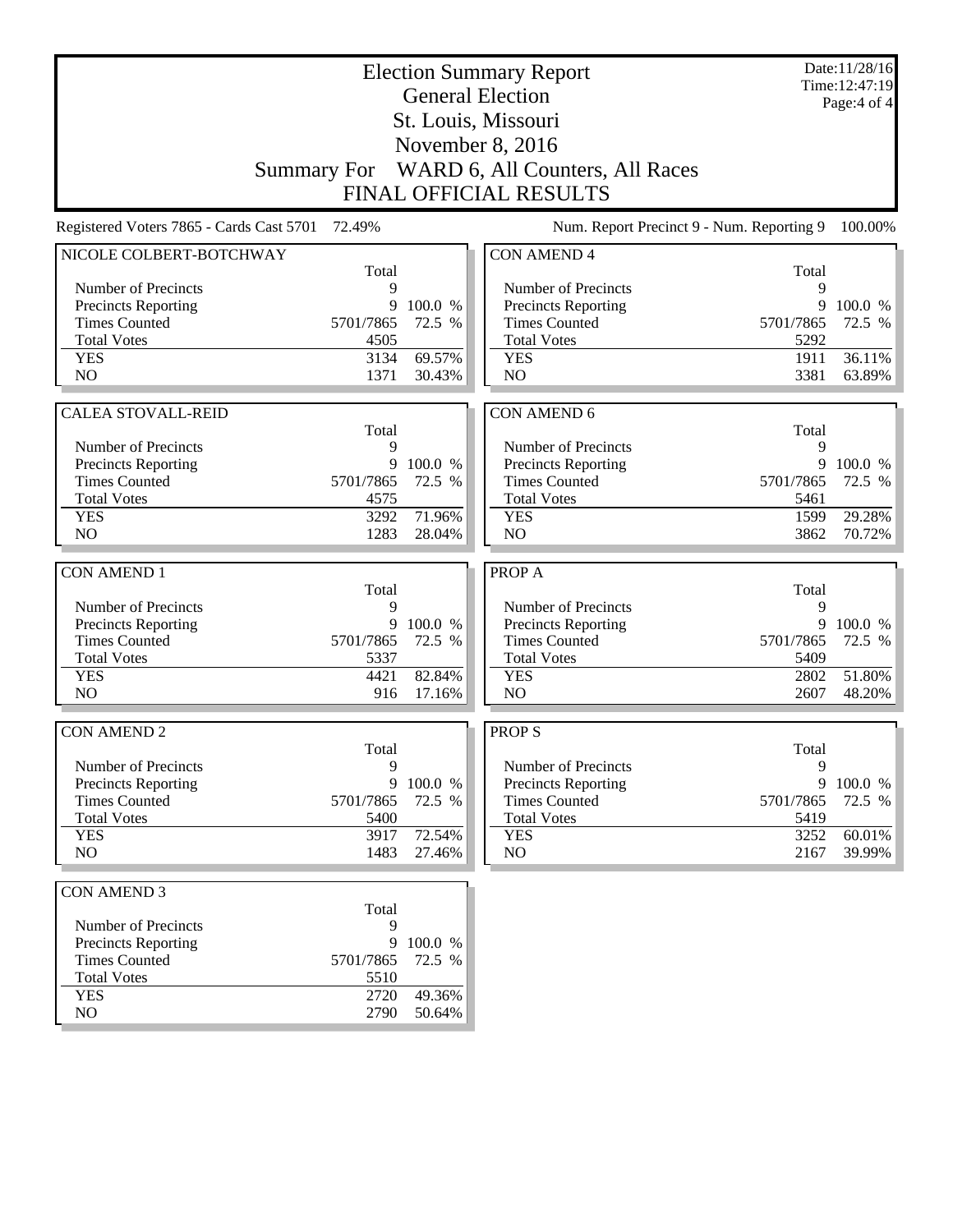|                                          |           | Date:11/28/16<br>Time: 12:47:25 |                                           |            |           |
|------------------------------------------|-----------|---------------------------------|-------------------------------------------|------------|-----------|
|                                          |           | Page:1 of 4                     |                                           |            |           |
|                                          |           |                                 |                                           |            |           |
|                                          |           |                                 | St. Louis, Missouri<br>November 8, 2016   |            |           |
|                                          |           |                                 |                                           |            |           |
| <b>Summary For</b>                       |           |                                 | WARD 7, All Counters, All Races           |            |           |
|                                          |           |                                 | <b>FINAL OFFICIAL RESULTS</b>             |            |           |
| Registered Voters 7638 - Cards Cast 5735 | 75.09%    |                                 | Num. Report Precinct 6 - Num. Reporting 6 |            | 100.00%   |
| <b>PRESIDENT</b>                         |           |                                 | <b>SECR OF STATE</b>                      |            |           |
| Number of Precincts                      | Total     |                                 | Number of Precincts                       | Total<br>6 |           |
| Precincts Reporting                      | 6<br>6    | 100.0 %                         | Precincts Reporting                       | 6          | 100.0 %   |
| <b>Times Counted</b>                     | 5735/7638 | 75.1 %                          | <b>Times Counted</b>                      | 5735/7638  | 75.1 %    |
| <b>Total Votes</b>                       | 5713      |                                 | <b>Total Votes</b>                        | 5558       |           |
| <b>CLINTON/KAINE</b>                     | 4369      | 76.47%                          | <b>ROBIN SMITH</b>                        | 4068       | 73.19%    |
| <b>TRUMP/PENCE</b>                       | 915       | 16.02%                          | <b>JOHN ASHCROFT</b>                      | 1230       | 22.13%    |
| JOHNSON/WELD                             | 234       | 4.10%                           | <b>CHRIS MORRILL</b>                      | 254        | 4.57%     |
| <b>CASTLE/BRADLEY</b>                    | 7         | 0.12%                           | Write-in Votes                            | 6          | 0.11%     |
| STEIN/BARAKA                             | 101       | 1.77%                           |                                           |            |           |
| Write-in Votes                           | 87        | 1.52%                           | <b>STATE TREAS</b>                        |            |           |
|                                          |           |                                 |                                           | Total      |           |
| <b>US SENATOR</b>                        |           |                                 | Number of Precincts                       | 6          |           |
|                                          | Total     |                                 | <b>Precincts Reporting</b>                | 6          | 100.0 %   |
| Number of Precincts                      | 6         |                                 | <b>Times Counted</b>                      | 5735/7638  | 75.1 %    |
| Precincts Reporting                      | 6         | 100.0 %                         | <b>Total Votes</b>                        | 5519       |           |
| <b>Times Counted</b>                     | 5735/7638 | 75.1 %                          | <b>JUDY BAKER</b>                         | 3976       | 72.04%    |
| <b>Total Votes</b>                       | 5666      |                                 | <b>ERIC SCHMITT</b>                       | 1231       | 22.30%    |
| <b>JASON KANDER</b>                      | 4502      | 79.46%                          | <b>SEAN O'TOOLE</b>                       | 189        | 3.42%     |
| <b>ROY BLUNT</b>                         | 947       | 16.71%                          | <b>CAROL HEXEM</b>                        | 115        | 2.08%     |
| <b>JONATHAN DINE</b>                     | 131       | 2.31%                           | Write-in Votes                            | 8          | 0.14%     |
| <b>FRED RYMAN</b>                        | 13        | 0.23%                           |                                           |            |           |
| JOHNATHAN MCFARLAND                      | 67        | 1.18%                           | <b>ATTY GENERAL</b>                       |            |           |
| Write-in Votes                           | 6         | 0.11%                           |                                           | Total      |           |
|                                          |           |                                 | Number of Precincts                       | 6          |           |
| <b>GOVERNOR</b>                          |           |                                 | Precincts Reporting                       |            | 6 100.0 % |
|                                          | Total     |                                 | <b>Times Counted</b>                      | 5735/7638  | 75.1 %    |
| Number of Precincts                      | 6         |                                 | <b>Total Votes</b>                        | 5508       |           |
| <b>Precincts Reporting</b>               |           | 6 100.0 %                       | <b>TERESA HENSLEY</b>                     | 4239       | 76.96%    |
| <b>Times Counted</b>                     | 5735/7638 | 75.1 %                          | <b>JOSH HAWLEY</b>                        | 1260       | 22.88%    |
| <b>Total Votes</b>                       | 5644      |                                 | Write-in Votes                            | 9          | 0.16%     |
| <b>CHRIS KOSTER</b>                      | 4362      | 77.29%                          |                                           |            |           |
| <b>ERIC GREITENS</b>                     | 1068      | 18.92%                          | US REP DIST 1                             |            |           |
| <b>CISSE SPRAGINS</b>                    | 98        | 1.74%                           |                                           | Total      |           |
| <b>DON FITZ</b>                          | 79        | 1.40%                           | Number of Precincts                       | 6          |           |
| <b>LESTER TURILLI</b>                    | 30        | 0.53%                           | Precincts Reporting                       |            | 6 100.0 % |
| Write-in Votes                           | 7         | 0.12%                           | <b>Times Counted</b>                      | 5735/7638  | 75.1 %    |
|                                          |           |                                 | <b>Total Votes</b>                        | 5493       |           |
| LT GOVERNOR                              |           |                                 | <b>LACY CLAY</b>                          | 3997       | 72.77%    |
|                                          | Total     |                                 | <b>STEVEN BAILEY</b>                      | 1141       | 20.77%    |
| Number of Precincts                      | 6         |                                 | ROBB CUNNINGHAM                           | 337        | 6.14%     |
| <b>Precincts Reporting</b>               | 6         | 100.0 %                         | Write-in Votes                            | 18         | 0.33%     |
| <b>Times Counted</b>                     | 5735/7638 | 75.1 %                          |                                           |            |           |
| <b>Total Votes</b>                       | 5570      |                                 |                                           |            |           |
| <b>RUSS CARNAHAN</b>                     | 4135      | 74.24%                          |                                           |            |           |
| <b>MIKE PARSON</b>                       | 1056      | 18.96%                          |                                           |            |           |
| <b>STEVEN HEDRICK</b>                    | 168       | 3.02%                           |                                           |            |           |
| <b>JENNIFER LEACH</b>                    | 206       | 3.70%                           |                                           |            |           |
| Write-in Votes                           | 5         | 0.09%                           |                                           |            |           |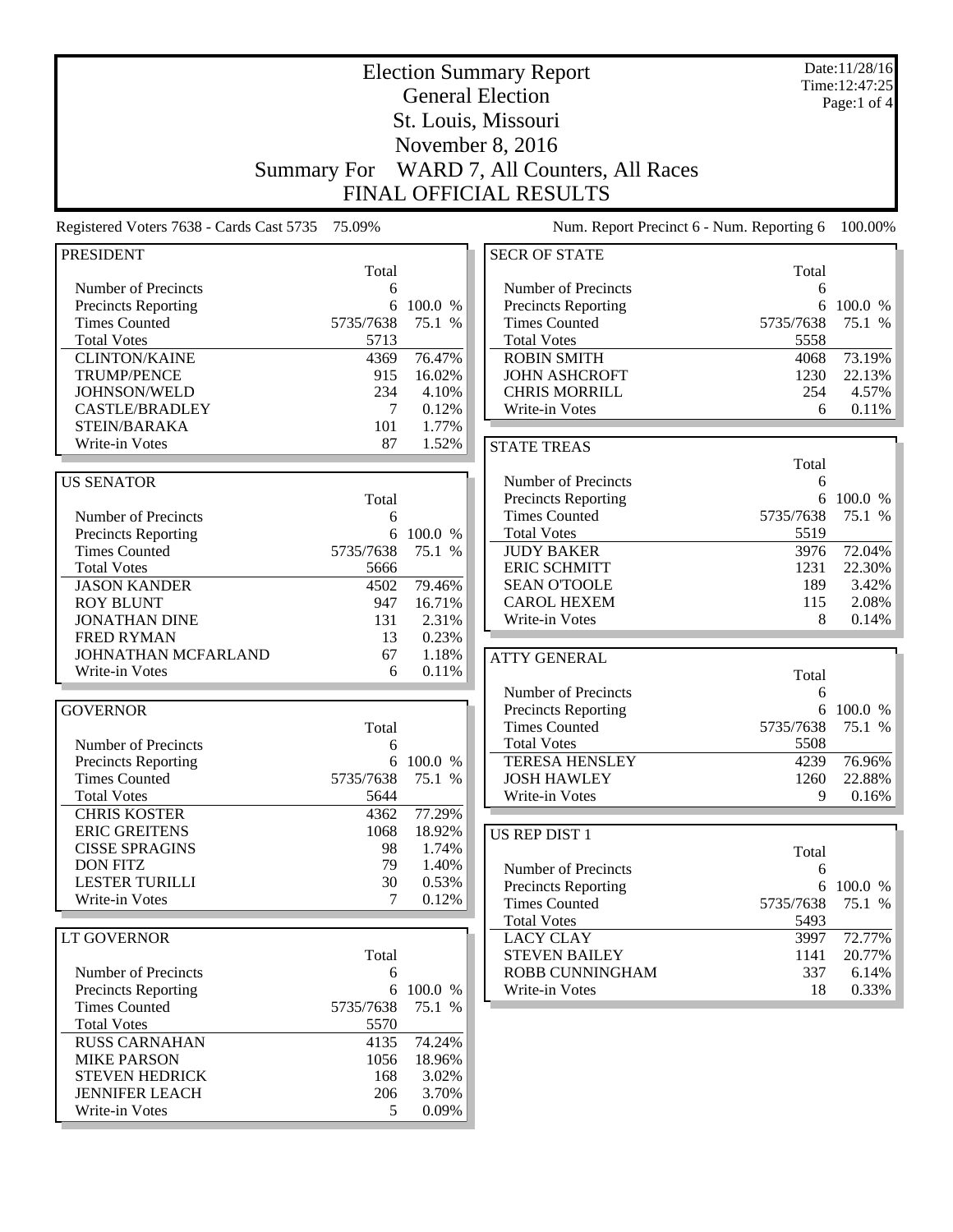| <b>Election Summary Report</b><br><b>General Election</b> |                    |                   |                                                                  | Date:11/28/16<br>Time: 12:47:25<br>Page:2 of 4 |                     |
|-----------------------------------------------------------|--------------------|-------------------|------------------------------------------------------------------|------------------------------------------------|---------------------|
|                                                           |                    |                   | St. Louis, Missouri                                              |                                                |                     |
|                                                           |                    |                   | November 8, 2016                                                 |                                                |                     |
|                                                           |                    |                   |                                                                  |                                                |                     |
|                                                           | <b>Summary For</b> |                   | WARD 7, All Counters, All Races<br><b>FINAL OFFICIAL RESULTS</b> |                                                |                     |
|                                                           |                    |                   |                                                                  |                                                |                     |
| Registered Voters 7638 - Cards Cast 5735 75.09%           |                    |                   | Num. Report Precinct 6 - Num. Reporting 6                        |                                                | 100.00%             |
| ST SEN DIST 5                                             | Total              |                   | <b>TREASURER</b>                                                 | Total                                          |                     |
| Number of Precincts                                       | 6                  |                   | Number of Precincts                                              | 6                                              |                     |
| Precincts Reporting<br><b>Times Counted</b>               | 6<br>5735/7638     | 100.0 %           | Precincts Reporting<br><b>Times Counted</b>                      | 6<br>5735/7638                                 | 100.0 %<br>75.1 %   |
| <b>Total Votes</b>                                        | 5283               | 75.1 %            | <b>Total Votes</b>                                               | 5361                                           |                     |
| <b>JAMILAH NASHEED</b>                                    | 4013               | 75.96%            | <b>TISHAURA JONES</b>                                            | 3795                                           | 70.79%              |
| STEPHEN SCHAPER                                           | 1242               | 23.51%            | <b>DARREN GRANT</b>                                              | 1201                                           | 22.40%              |
| Write-in Votes                                            | 28                 | 0.53%             | <b>JEROME BAUER</b>                                              | 349                                            | 6.51%               |
|                                                           |                    |                   | Write-in Votes                                                   | 16                                             | 0.30%               |
| ST REP DIST 78                                            |                    |                   |                                                                  |                                                |                     |
|                                                           | Total              |                   | RICHARD TEITELMAN                                                |                                                |                     |
| Number of Precincts                                       | 3                  |                   |                                                                  | Total                                          |                     |
| Precincts Reporting<br><b>Times Counted</b>               | 3<br>4195/5676     | 100.0 %<br>73.9 % | Number of Precincts<br><b>Precincts Reporting</b>                | 6<br>6                                         | 100.0 %             |
| <b>Total Votes</b>                                        | 3903               |                   | <b>Times Counted</b>                                             | 5735/7638                                      | 75.1 %              |
| <b>BRUCE FRANKS</b>                                       | 3049               | 78.12%            | <b>Total Votes</b>                                               | 4751                                           |                     |
| <b>ERIK SHELQUIST</b>                                     | 840                | 21.52%            | <b>YES</b>                                                       | 3296                                           | 69.37%              |
| Write-in Votes                                            | 14                 | 0.36%             | NO                                                               | 1455                                           | 30.63%              |
|                                                           |                    |                   |                                                                  |                                                |                     |
| ST REP DIST 79                                            |                    |                   | PHILIP HESS                                                      |                                                |                     |
|                                                           | Total              |                   |                                                                  | Total                                          |                     |
| Number of Precincts                                       | 3<br>3             | 100.0 %           | Number of Precincts                                              | 6<br>6                                         | 100.0 %             |
| Precincts Reporting<br><b>Times Counted</b>               | 1540/1962          | 78.5 %            | Precincts Reporting<br><b>Times Counted</b>                      | 5735/7638                                      | 75.1 %              |
| <b>Total Votes</b>                                        | 1415               |                   | <b>Total Votes</b>                                               | 4697                                           |                     |
| <b>MICHAEL BUTLER</b>                                     | 1169               | 82.61%            | <b>YES</b>                                                       | 3231                                           | 68.79%              |
| <b>DAN ELDER</b>                                          | 238                | 16.82%            | NO                                                               | 1466                                           | 31.21%              |
| Write-in Votes                                            | 8                  | 0.57%             |                                                                  |                                                |                     |
|                                                           |                    |                   | <b>JAMES DOWD</b>                                                |                                                |                     |
| <b>CIRC ATTY</b>                                          |                    |                   |                                                                  | Total                                          |                     |
|                                                           | Total              |                   | Number of Precincts                                              | 6                                              |                     |
| Number of Precincts<br>Precincts Reporting                | 6<br>6             | 100.0 %           | Precincts Reporting<br><b>Times Counted</b>                      | 5735/7638                                      | 6 100.0 %<br>75.1 % |
| <b>Times Counted</b>                                      | 5735/7638          | 75.1 %            | <b>Total Votes</b>                                               | 4719                                           |                     |
| <b>Total Votes</b>                                        | 4884               |                   | <b>YES</b>                                                       | 3258                                           | 69.04%              |
| <b>KIMBERLY GARDNER</b>                                   | 4773               | 97.73%            | NO                                                               | 1461                                           | 30.96%              |
| Write-in Votes                                            | 111                | 2.27%             |                                                                  |                                                |                     |
|                                                           |                    |                   | <b>BRYAN HETTENBACH</b>                                          |                                                |                     |
| <b>SHERIFF</b>                                            |                    |                   |                                                                  | Total                                          |                     |
|                                                           | Total              |                   | Number of Precincts                                              | 6                                              |                     |
| Number of Precincts                                       | 6                  |                   | Precincts Reporting                                              |                                                | 6 100.0 %           |
| Precincts Reporting                                       |                    | 6 100.0 %         | <b>Times Counted</b>                                             | 5735/7638                                      | 75.1 %              |
| <b>Times Counted</b><br><b>Total Votes</b>                | 5735/7638<br>5311  | 75.1 %            | <b>Total Votes</b><br><b>YES</b>                                 | 4436<br>3031                                   | 68.33%              |
| <b>VERNON BETTS</b>                                       | 3993               | 75.18%            | NO                                                               | 1405                                           | 31.67%              |
| <b>JOHN CASTELLANO</b>                                    | 1293               | 24.35%            |                                                                  |                                                |                     |
| Write-in Votes                                            | 25                 | 0.47%             |                                                                  |                                                |                     |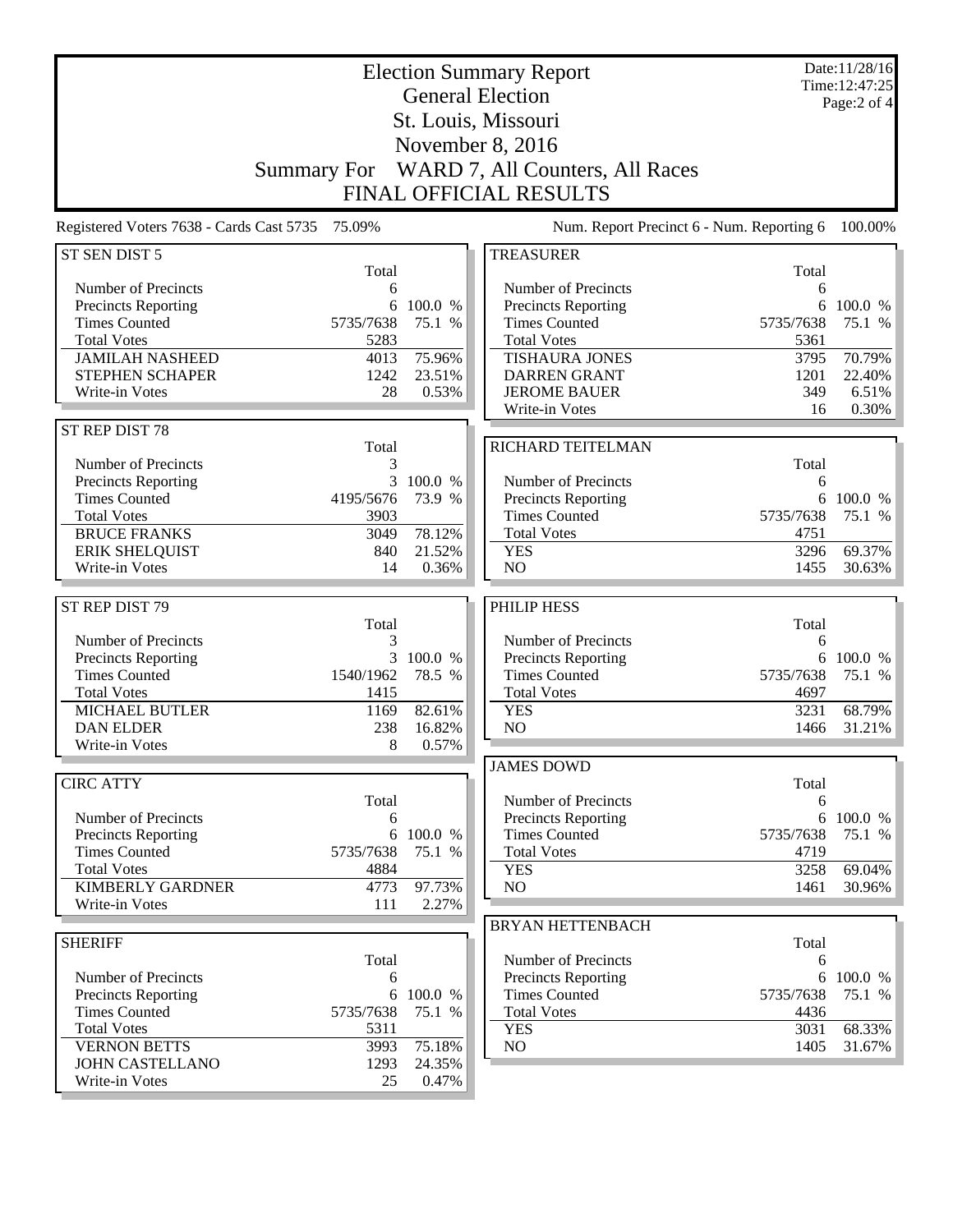|                                                    |                    | Date:11/28/16<br>Time: 12:47:25 |                                                    |                   |         |
|----------------------------------------------------|--------------------|---------------------------------|----------------------------------------------------|-------------------|---------|
|                                                    |                    | Page: 3 of 4                    |                                                    |                   |         |
|                                                    |                    |                                 | St. Louis, Missouri<br>November 8, 2016            |                   |         |
|                                                    | <b>Summary For</b> |                                 | WARD 7, All Counters, All Races                    |                   |         |
|                                                    |                    |                                 | <b>FINAL OFFICIAL RESULTS</b>                      |                   |         |
|                                                    |                    |                                 |                                                    |                   |         |
| Registered Voters 7638 - Cards Cast 5735           | 75.09%             |                                 | Num. Report Precinct 6 - Num. Reporting 6          |                   | 100.00% |
| <b>MARK NEILL</b>                                  | Total              |                                 | <b>MICHAEL MULLEN</b>                              | Total             |         |
| Number of Precincts                                | 6                  |                                 | Number of Precincts                                | 6                 |         |
| <b>Precincts Reporting</b>                         | 6                  | 100.0 %                         | <b>Precincts Reporting</b>                         | 6                 | 100.0 % |
| <b>Times Counted</b>                               | 5735/7638          | 75.1 %                          | <b>Times Counted</b>                               | 5735/7638         | 75.1 %  |
| <b>Total Votes</b>                                 | 4437               |                                 | <b>Total Votes</b>                                 | 4397              |         |
| <b>YES</b>                                         | 3025               | 68.18%                          | <b>YES</b>                                         | 2991              | 68.02%  |
| NO                                                 | 1412               | 31.82%                          | NO                                                 | 1406              | 31.98%  |
| <b>JAMES SULLIVAN</b>                              |                    |                                 | <b>DAVID MASON</b>                                 |                   |         |
|                                                    | Total              |                                 |                                                    | Total             |         |
| Number of Precincts                                | 6                  |                                 | Number of Precincts                                | 6                 |         |
| Precincts Reporting                                | 6                  | 100.0 %                         | Precincts Reporting                                | 6                 | 100.0 % |
| <b>Times Counted</b>                               | 5735/7638          | 75.1 %                          | <b>Times Counted</b>                               | 5735/7638         | 75.1 %  |
| <b>Total Votes</b>                                 | 4406               |                                 | <b>Total Votes</b>                                 | 4406              |         |
| <b>YES</b>                                         | 3049               | 69.20%                          | <b>YES</b>                                         | 2979              | 67.61%  |
| NO                                                 | 1357               | 30.80%                          | NO                                                 | 1427              | 32.39%  |
|                                                    |                    |                                 |                                                    |                   |         |
| PHILIP HEAGNEY                                     | Total              |                                 | <b>THOMAS FRAWLEY</b>                              | Total             |         |
| Number of Precincts                                | 6                  |                                 | Number of Precincts                                | 6                 |         |
| Precincts Reporting                                | 6                  | 100.0 %                         | <b>Precincts Reporting</b>                         | 6                 | 100.0 % |
| <b>Times Counted</b>                               | 5735/7638          | 75.1 %                          | <b>Times Counted</b>                               | 5735/7638         | 75.1 %  |
| <b>Total Votes</b>                                 | 4405               |                                 | <b>Total Votes</b>                                 | 4407              |         |
| <b>YES</b>                                         | 2969               | 67.40%                          | <b>YES</b>                                         | 2919              | 66.24%  |
| NO                                                 | 1436               | 32.60%                          | NO                                                 | 1488              | 33.76%  |
| <b>DENNIS SCHAUMANN</b>                            |                    |                                 | <b>ROBIN VANNOY</b>                                |                   |         |
|                                                    | Total              |                                 |                                                    | Total             |         |
| Number of Precincts                                | 6                  |                                 | Number of Precincts                                | 6                 |         |
| Precincts Reporting                                | 6                  | 100.0 %                         | <b>Precincts Reporting</b>                         | 6                 | 100.0 % |
| <b>Times Counted</b><br><b>Total Votes</b>         | 5735/7638<br>4383  | 75.1 %                          | <b>Times Counted</b><br><b>Total Votes</b>         | 5735/7638<br>4406 | 75.1 %  |
| <b>YES</b>                                         | 2963               | 67.60%                          | <b>YES</b>                                         | 3088              | 70.09%  |
| NO                                                 | 1420               | 32.40%                          | NO.                                                | 1318              | 29.91%  |
|                                                    |                    |                                 |                                                    |                   |         |
| CHRISTOPHER MCGRAUGH                               |                    |                                 | <b>THOMAS CLARK</b>                                |                   |         |
|                                                    | Total              |                                 |                                                    | Total             |         |
| Number of Precincts                                | 6                  |                                 | Number of Precincts                                | 6                 |         |
| <b>Precincts Reporting</b><br><b>Times Counted</b> | 6                  | 100.0 %                         | <b>Precincts Reporting</b><br><b>Times Counted</b> | 6                 | 100.0 % |
| <b>Total Votes</b>                                 | 5735/7638<br>4386  | 75.1 %                          | <b>Total Votes</b>                                 | 5735/7638<br>4388 | 75.1 %  |
| <b>YES</b>                                         | 2960               | 67.49%                          | <b>YES</b>                                         | 3027              | 68.98%  |
| NO                                                 | 1426               | 32.51%                          | NO.                                                | 1361              | 31.02%  |
|                                                    |                    |                                 |                                                    |                   |         |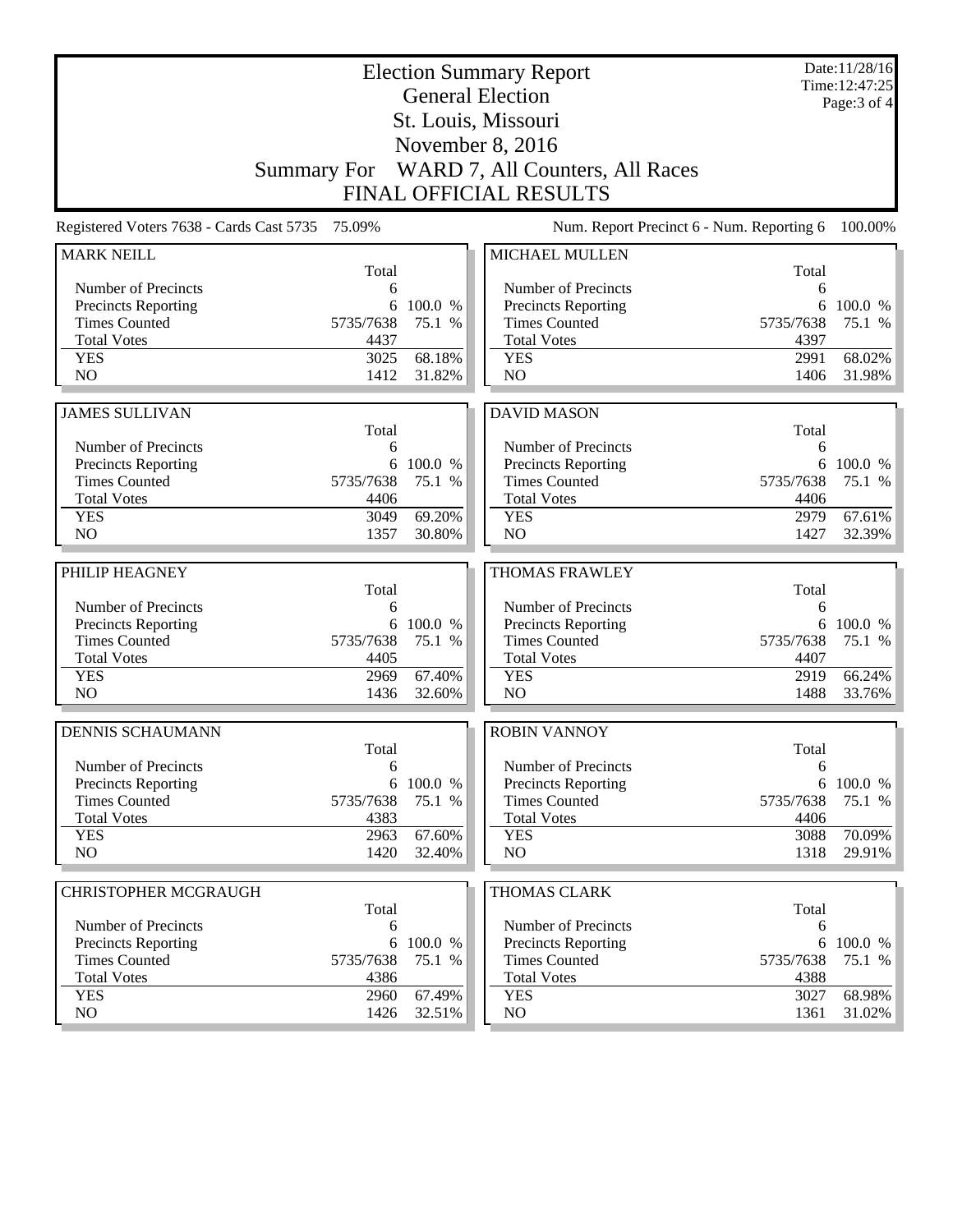|                                                   |           | Date:11/28/16<br>Time: 12:47:25<br>Page: 4 of 4 |                                             |           |                   |
|---------------------------------------------------|-----------|-------------------------------------------------|---------------------------------------------|-----------|-------------------|
|                                                   |           |                                                 |                                             |           |                   |
|                                                   |           |                                                 | November 8, 2016                            |           |                   |
| <b>Summary For</b>                                |           |                                                 | WARD 7, All Counters, All Races             |           |                   |
|                                                   |           |                                                 | <b>FINAL OFFICIAL RESULTS</b>               |           |                   |
| Registered Voters 7638 - Cards Cast 5735          | 75.09%    |                                                 | Num. Report Precinct 6 - Num. Reporting 6   |           | 100.00%           |
| NICOLE COLBERT-BOTCHWAY                           | Total     |                                                 | <b>CON AMEND 4</b>                          | Total     |                   |
| Number of Precincts                               | 6         |                                                 | Number of Precincts                         | 6         |                   |
| Precincts Reporting                               | 6         | 100.0 %                                         | Precincts Reporting                         | 6         | 100.0 %           |
| <b>Times Counted</b>                              | 5735/7638 | 75.1 %                                          | <b>Times Counted</b>                        | 5735/7638 | 75.1 %            |
| <b>Total Votes</b>                                | 4409      |                                                 | <b>Total Votes</b>                          | 5380      |                   |
| <b>YES</b>                                        | 3174      | 71.99%                                          | <b>YES</b>                                  | 2065      | 38.38%            |
| N <sub>O</sub>                                    | 1235      | 28.01%                                          | N <sub>O</sub>                              | 3315      | 61.62%            |
|                                                   |           |                                                 |                                             |           |                   |
| <b>CALEA STOVALL-REID</b>                         |           |                                                 | <b>CON AMEND 6</b>                          |           |                   |
|                                                   | Total     |                                                 |                                             | Total     |                   |
| Number of Precincts<br><b>Precincts Reporting</b> | 6         | 6 100.0 %                                       | Number of Precincts                         | 6         | 6 100.0 %         |
| <b>Times Counted</b>                              | 5735/7638 | 75.1 %                                          | Precincts Reporting<br><b>Times Counted</b> | 5735/7638 | 75.1 %            |
| <b>Total Votes</b>                                | 4416      |                                                 | <b>Total Votes</b>                          | 5527      |                   |
| <b>YES</b>                                        | 3135      | 70.99%                                          | <b>YES</b>                                  | 2064      | 37.34%            |
| N <sub>O</sub>                                    | 1281      | 29.01%                                          | NO                                          | 3463      | 62.66%            |
|                                                   |           |                                                 |                                             |           |                   |
| <b>CON AMEND 1</b>                                |           |                                                 | PROP A                                      |           |                   |
|                                                   | Total     |                                                 |                                             | Total     |                   |
| Number of Precincts                               | 6<br>6    | 100.0 %                                         | Number of Precincts                         | 6<br>6    |                   |
| Precincts Reporting<br><b>Times Counted</b>       | 5735/7638 | 75.1 %                                          | Precincts Reporting<br><b>Times Counted</b> | 5735/7638 | 100.0 %<br>75.1 % |
| <b>Total Votes</b>                                | 5445      |                                                 | <b>Total Votes</b>                          | 5525      |                   |
| <b>YES</b>                                        | 4739      | 87.03%                                          | <b>YES</b>                                  | 3051      | 55.22%            |
| N <sub>O</sub>                                    | 706       | 12.97%                                          | NO                                          | 2474      | 44.78%            |
|                                                   |           |                                                 |                                             |           |                   |
| <b>CON AMEND 2</b>                                | Total     |                                                 | <b>PROPS</b>                                | Total     |                   |
| Number of Precincts                               | 6         |                                                 | Number of Precincts                         | 6         |                   |
| Precincts Reporting                               |           | 6 100.0 %                                       | Precincts Reporting                         |           | 6 100.0 %         |
| <b>Times Counted</b>                              | 5735/7638 | 75.1 %                                          | <b>Times Counted</b>                        | 5735/7638 | 75.1 %            |
| <b>Total Votes</b>                                | 5491      |                                                 | <b>Total Votes</b>                          | 5481      |                   |
| <b>YES</b>                                        | 4232      | 77.07%                                          | <b>YES</b>                                  | 3029      | 55.26%            |
| NO                                                | 1259      | 22.93%                                          | NO                                          | 2452      | 44.74%            |
| <b>CON AMEND 3</b>                                |           |                                                 |                                             |           |                   |
|                                                   | Total     |                                                 |                                             |           |                   |
| Number of Precincts                               | 6         |                                                 |                                             |           |                   |
| <b>Precincts Reporting</b>                        |           | 6 100.0 %                                       |                                             |           |                   |
| <b>Times Counted</b>                              | 5735/7638 | 75.1 %                                          |                                             |           |                   |
| <b>Total Votes</b>                                | 5605      |                                                 |                                             |           |                   |
| <b>YES</b>                                        | 2863      | 51.08%                                          |                                             |           |                   |
| NO                                                | 2742      | 48.92%                                          |                                             |           |                   |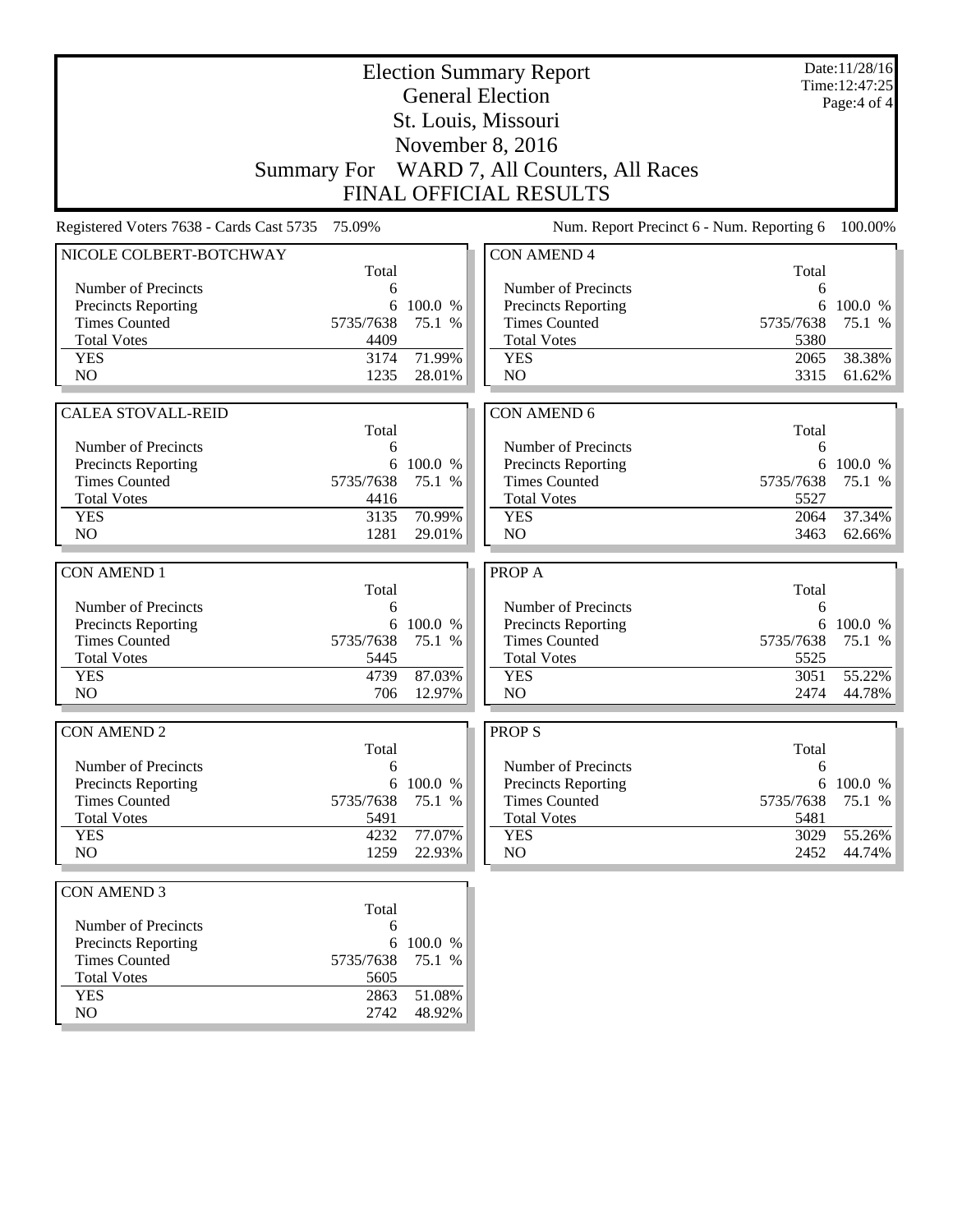| <b>Election Summary Report</b><br><b>General Election</b> |                    |                |                                             |            | Date:11/28/16<br>Time: 12:47:34 |
|-----------------------------------------------------------|--------------------|----------------|---------------------------------------------|------------|---------------------------------|
|                                                           |                    | Page:1 of 5    |                                             |            |                                 |
| St. Louis, Missouri                                       |                    |                |                                             |            |                                 |
|                                                           |                    |                | November 8, 2016                            |            |                                 |
|                                                           |                    |                | WARD 8, All Counters, All Races             |            |                                 |
|                                                           | <b>Summary For</b> |                | <b>FINAL OFFICIAL RESULTS</b>               |            |                                 |
|                                                           |                    |                |                                             |            |                                 |
| Registered Voters 8358 - Cards Cast 6440 77.05%           |                    |                | Num. Report Precinct 9 - Num. Reporting 9   |            | 100.00%                         |
| <b>PRESIDENT</b>                                          | Total              |                | <b>SECR OF STATE</b>                        | Total      |                                 |
| Number of Precincts                                       | 9                  |                | Number of Precincts                         | 9          |                                 |
| Precincts Reporting                                       | 9                  | 100.0 %        | <b>Precincts Reporting</b>                  | 9          | 100.0 %                         |
| <b>Times Counted</b>                                      | 6440/8358          | 77.1 %         | <b>Times Counted</b>                        | 6440/8358  | 77.1 %                          |
| <b>Total Votes</b>                                        | 6413               |                | <b>Total Votes</b>                          | 6248       |                                 |
| <b>CLINTON/KAINE</b>                                      | 5209               | 81.23%         | <b>ROBIN SMITH</b>                          | 5013       | 80.23%                          |
| <b>TRUMP/PENCE</b>                                        | 723                | 11.27%         | <b>JOHN ASHCROFT</b>                        | 974        | 15.59%                          |
| JOHNSON/WELD                                              | 214                | 3.34%          | <b>CHRIS MORRILL</b>                        | 252        | 4.03%                           |
| <b>CASTLE/BRADLEY</b>                                     | 11                 | 0.17%          | Write-in Votes                              | 9          | 0.14%                           |
| STEIN/BARAKA                                              | 142                | 2.21%          |                                             |            |                                 |
| Write-in Votes                                            | 114                | 1.78%          | <b>STATE TREAS</b>                          |            |                                 |
|                                                           |                    |                |                                             | Total      |                                 |
| <b>US SENATOR</b>                                         |                    |                | Number of Precincts                         | 9<br>9     | 100.0 %                         |
| Number of Precincts                                       | Total<br>9         |                | Precincts Reporting<br><b>Times Counted</b> | 6440/8358  | 77.1 %                          |
| Precincts Reporting                                       | 9                  | 100.0 %        | <b>Total Votes</b>                          | 6223       |                                 |
| <b>Times Counted</b>                                      | 6440/8358          | 77.1 %         | <b>JUDY BAKER</b>                           | 4857       | 78.05%                          |
| <b>Total Votes</b>                                        | 6369               |                | <b>ERIC SCHMITT</b>                         | 956        | 15.36%                          |
| <b>JASON KANDER</b>                                       | 5350               | 84.00%         | <b>SEAN O'TOOLE</b>                         | 205        | 3.29%                           |
| <b>ROY BLUNT</b>                                          | 781                | 12.26%         | <b>CAROL HEXEM</b>                          | 199        | 3.20%                           |
| <b>JONATHAN DINE</b>                                      | 106                | 1.66%          | Write-in Votes                              | 6          | 0.10%                           |
| <b>FRED RYMAN</b>                                         | 21                 | 0.33%          |                                             |            |                                 |
| JOHNATHAN MCFARLAND                                       | 103                | 1.62%          | <b>ATTY GENERAL</b>                         |            |                                 |
| Write-in Votes                                            | 8                  | 0.13%          |                                             | Total      |                                 |
|                                                           |                    |                | Number of Precincts                         | 9          |                                 |
| <b>GOVERNOR</b>                                           |                    |                | Precincts Reporting                         | 9          | 100.0 %                         |
|                                                           | Total              |                | <b>Times Counted</b>                        | 6440/8358  | 77.1 %                          |
| Number of Precincts                                       | 9                  |                | <b>Total Votes</b>                          | 6207       |                                 |
| Precincts Reporting                                       |                    | 9 100.0 %      | <b>TERESA HENSLEY</b>                       | 5118       | 82.46%                          |
| <b>Times Counted</b>                                      | 6440/8358          | 77.1 %         | <b>JOSH HAWLEY</b>                          | 1079       | 17.38%                          |
| <b>Total Votes</b><br><b>CHRIS KOSTER</b>                 | 6353<br>5216       | 82.10%         | Write-in Votes                              | 10         | 0.16%                           |
| <b>ERIC GREITENS</b>                                      | 864                | 13.60%         |                                             |            |                                 |
| <b>CISSE SPRAGINS</b>                                     | 105                | 1.65%          | <b>US REP DIST 1</b>                        |            |                                 |
| <b>DON FITZ</b>                                           | 112                | 1.76%          | Number of Precincts                         | Total<br>9 |                                 |
| <b>LESTER TURILLI</b>                                     | 46                 | 0.72%          | <b>Precincts Reporting</b>                  | 9          | 100.0 %                         |
| Write-in Votes                                            | 10                 | 0.16%          | <b>Times Counted</b>                        | 6440/8358  | 77.1 %                          |
|                                                           |                    |                | <b>Total Votes</b>                          | 6189       |                                 |
| LT GOVERNOR                                               |                    |                | <b>LACY CLAY</b>                            | 4876       | 78.78%                          |
|                                                           | Total              |                | <b>STEVEN BAILEY</b>                        | 928        | 14.99%                          |
| Number of Precincts                                       | 9                  |                | ROBB CUNNINGHAM                             | 361        | 5.83%                           |
| <b>Precincts Reporting</b>                                | 9                  | 100.0 %        | Write-in Votes                              | 24         | 0.39%                           |
| <b>Times Counted</b>                                      | 6440/8358          | 77.1 %         |                                             |            |                                 |
| <b>Total Votes</b>                                        | 6274               |                |                                             |            |                                 |
| <b>RUSS CARNAHAN</b>                                      | 4980               | 79.38%         |                                             |            |                                 |
| <b>MIKE PARSON</b>                                        | 839                | 13.37%         |                                             |            |                                 |
| <b>STEVEN HEDRICK</b>                                     | 155                | 2.47%          |                                             |            |                                 |
| <b>JENNIFER LEACH</b><br>Write-in Votes                   | 292<br>8           | 4.65%<br>0.13% |                                             |            |                                 |
|                                                           |                    |                |                                             |            |                                 |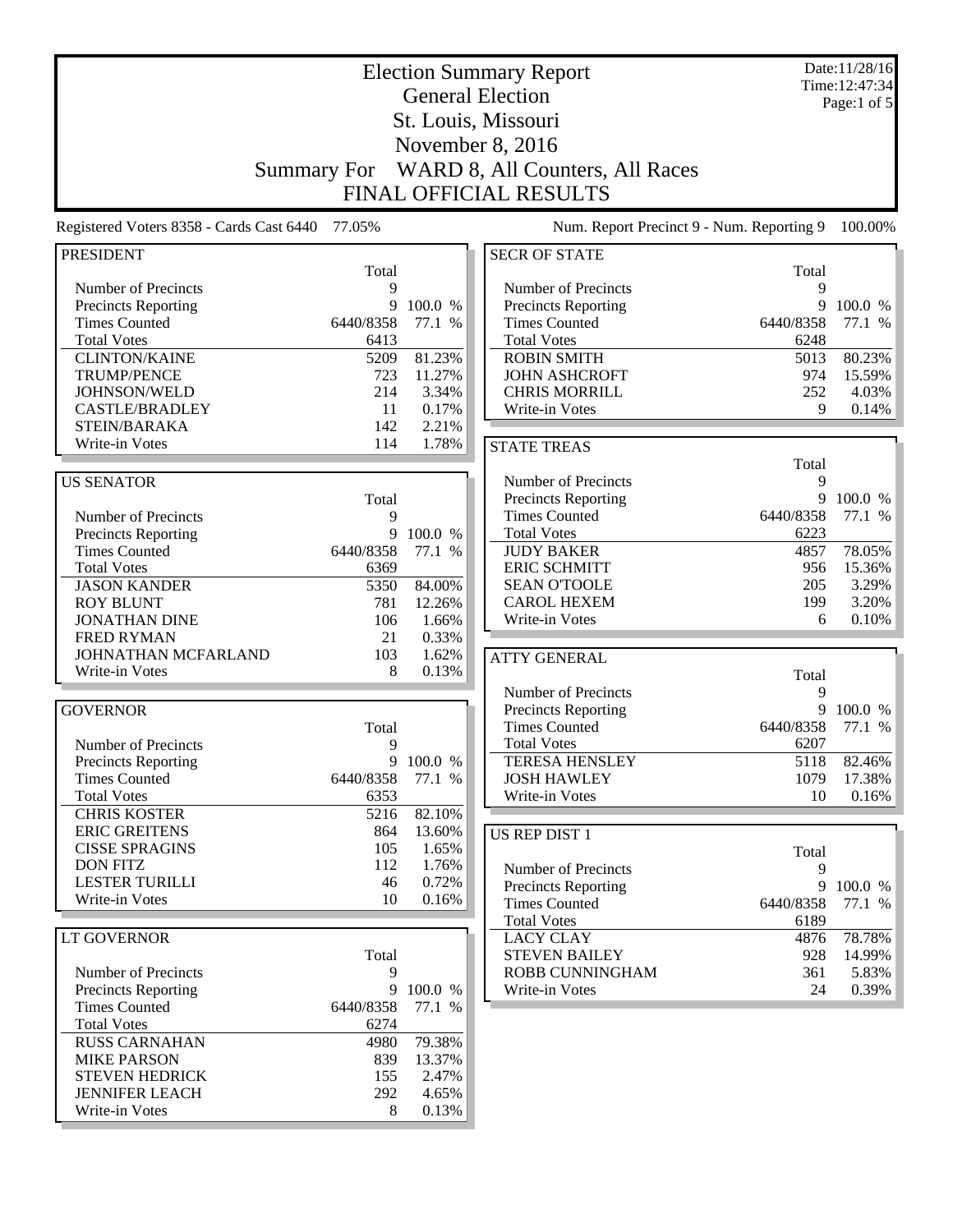|                                                 |                    | Date:11/28/16<br>Time: 12:47:34 |                                                    |            |                 |
|-------------------------------------------------|--------------------|---------------------------------|----------------------------------------------------|------------|-----------------|
|                                                 |                    |                                 | <b>General Election</b>                            |            | Page:2 of 5     |
|                                                 |                    |                                 | St. Louis, Missouri                                |            |                 |
|                                                 |                    |                                 | November 8, 2016                                   |            |                 |
|                                                 | <b>Summary For</b> |                                 | WARD 8, All Counters, All Races                    |            |                 |
|                                                 |                    |                                 | <b>FINAL OFFICIAL RESULTS</b>                      |            |                 |
| Registered Voters 8358 - Cards Cast 6440 77.05% |                    |                                 | Num. Report Precinct 9 - Num. Reporting 9          |            | 100.00%         |
| ST SEN DIST 4                                   |                    |                                 | <b>CIRC ATTY</b>                                   |            |                 |
| Number of Precincts                             | Total              |                                 | Number of Precincts                                | Total<br>9 |                 |
| Precincts Reporting                             | $\mathbf{1}$       | 100.0 %                         | Precincts Reporting                                | 9          | 100.0 %         |
| <b>Times Counted</b>                            | 603/816            | 73.9 %                          | <b>Times Counted</b>                               | 6440/8358  | 77.1 %          |
| <b>Total Votes</b>                              | 567                |                                 | <b>Total Votes</b>                                 | 5622       |                 |
| <b>JACOB HUMMEL</b>                             | 408                | 71.96%                          | <b>KIMBERLY GARDNER</b>                            | 5543       | 98.59%          |
| <b>BRYAN YOUNG</b>                              | 128                | 22.57%                          | Write-in Votes                                     | 79         | 1.41%           |
| <b>MICHAEL LEWIS</b>                            | 30                 | 5.29%                           |                                                    |            |                 |
| Write-in Votes                                  | 1                  | 0.18%                           | <b>SHERIFF</b>                                     |            |                 |
|                                                 |                    |                                 |                                                    | Total      |                 |
| ST SEN DIST 5                                   |                    |                                 | Number of Precincts                                | 9          |                 |
|                                                 | Total              |                                 | Precincts Reporting                                |            | 9 100.0 %       |
| Number of Precincts                             | 8                  |                                 | <b>Times Counted</b>                               | 6440/8358  | 77.1 %          |
| Precincts Reporting                             | 8                  | 100.0 %                         | <b>Total Votes</b>                                 | 6015       |                 |
| <b>Times Counted</b>                            | 5837/7542          | 77.4 %                          | <b>VERNON BETTS</b>                                | 4912       | 81.66%          |
| <b>Total Votes</b><br><b>JAMILAH NASHEED</b>    | 5455<br>4508       | 82.64%                          | <b>JOHN CASTELLANO</b><br>Write-in Votes           | 1083<br>20 | 18.00%<br>0.33% |
| STEPHEN SCHAPER                                 | 924                | 16.94%                          |                                                    |            |                 |
| Write-in Votes                                  | 23                 | 0.42%                           | <b>TREASURER</b>                                   |            |                 |
|                                                 |                    |                                 |                                                    | Total      |                 |
| ST REP DIST 78                                  |                    |                                 | Number of Precincts                                | 9          |                 |
|                                                 | Total              |                                 | Precincts Reporting                                | 9          | 100.0 %         |
| Number of Precincts                             | 1                  |                                 | <b>Times Counted</b>                               | 6440/8358  | 77.1 %          |
| Precincts Reporting                             |                    | 100.0 %                         | <b>Total Votes</b>                                 | 6081       |                 |
| <b>Times Counted</b>                            | 37/81              | 45.7 %                          | <b>TISHAURA JONES</b>                              | 4750       | 78.11%          |
| <b>Total Votes</b>                              | 31                 |                                 | <b>DARREN GRANT</b>                                | 931        | 15.31%          |
| <b>BRUCE FRANKS</b>                             | 27                 | 87.10%                          | <b>JEROME BAUER</b>                                | 387        | 6.36%           |
| ERIK SHELQUIST                                  | 4                  | 12.90%                          | Write-in Votes                                     | 13         | 0.21%           |
| Write-in Votes                                  | $\boldsymbol{0}$   | $0.00\%$                        |                                                    |            |                 |
|                                                 |                    |                                 | RICHARD TEITELMAN                                  |            |                 |
| ST REP DIST 79                                  |                    |                                 |                                                    | Total      |                 |
|                                                 | Total<br>2         |                                 | Number of Precincts                                | 9<br>9     | 100.0 %         |
| Number of Precincts<br>Precincts Reporting      | 2                  | 100.0 %                         | <b>Precincts Reporting</b><br><b>Times Counted</b> | 6440/8358  | 77.1 %          |
| <b>Times Counted</b>                            | 977/1285           | 76.0 %                          | <b>Total Votes</b>                                 | 5211       |                 |
| <b>Total Votes</b>                              | 896                |                                 | <b>YES</b>                                         | 3654       | 70.12%          |
| <b>MICHAEL BUTLER</b>                           | 756                | 84.38%                          | NO                                                 | 1557       | 29.88%          |
| <b>DAN ELDER</b>                                | 136                | 15.18%                          |                                                    |            |                 |
| Write-in Votes                                  | 4                  | 0.45%                           | PHILIP HESS                                        |            |                 |
|                                                 |                    |                                 |                                                    | Total      |                 |
| ST REP DIST 80                                  |                    |                                 | Number of Precincts                                | 9          |                 |
|                                                 | Total              |                                 | Precincts Reporting                                | 9          | 100.0 %         |
| Number of Precincts                             | 6                  |                                 | <b>Times Counted</b>                               | 6440/8358  | 77.1 %          |
| Precincts Reporting                             |                    | 6 100.0 %                       | <b>Total Votes</b>                                 | 5149       |                 |
| <b>Times Counted</b>                            | 5426/6992          | 77.6 %                          | <b>YES</b>                                         | 3509       | 68.15%          |
| <b>Total Votes</b>                              | 5029               |                                 | NO                                                 | 1640       | $31.85\%$       |
| PETER MERIDETH                                  | 4358               | 86.66%                          |                                                    |            |                 |
| <b>TERESSA EZELL</b>                            | 647                | 12.87%                          |                                                    |            |                 |
| Write-in Votes                                  | 24                 | 0.48%                           |                                                    |            |                 |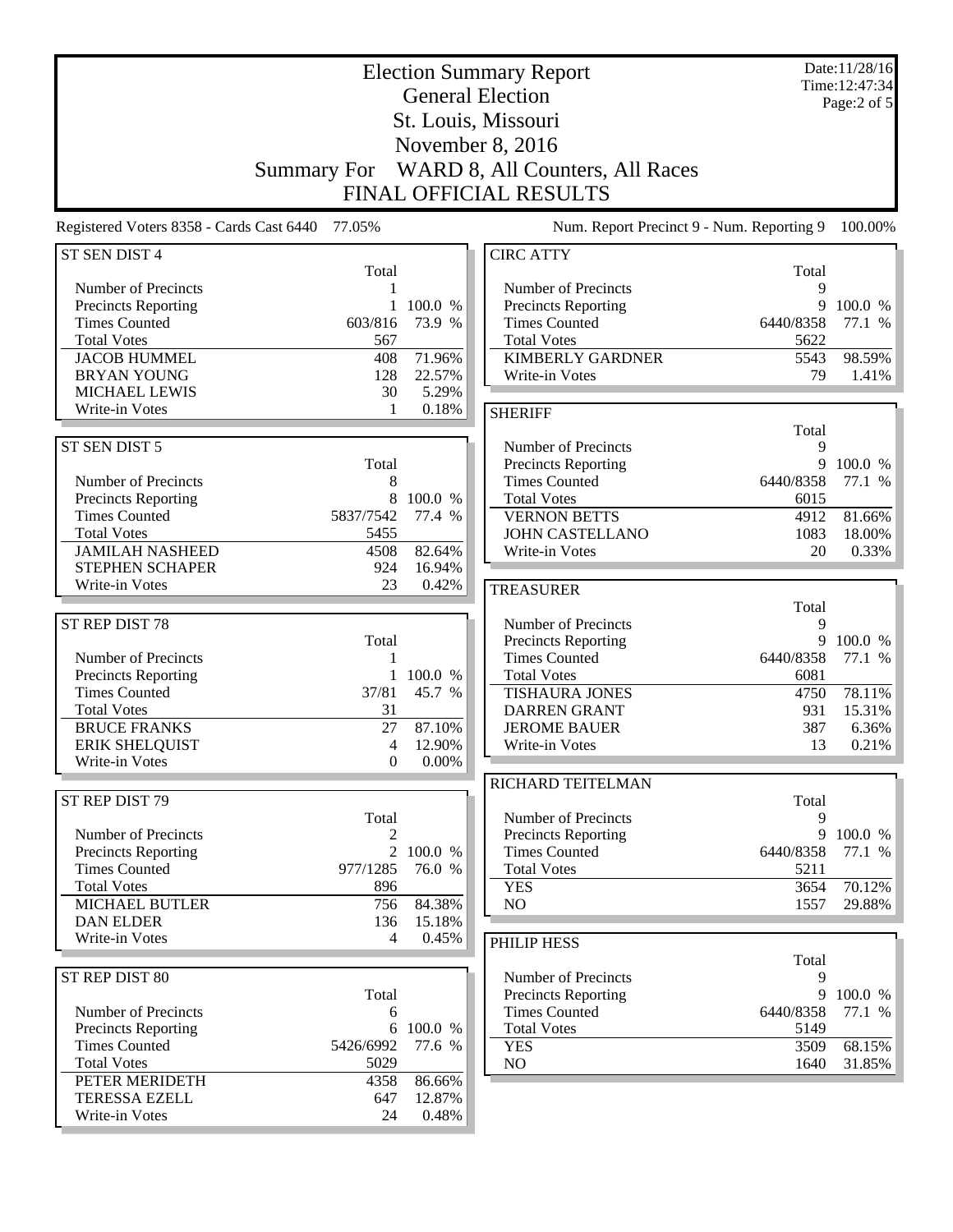|                                          |                                                | Date:11/28/16<br>Time: 12:47:34 |                                           |            |          |  |
|------------------------------------------|------------------------------------------------|---------------------------------|-------------------------------------------|------------|----------|--|
|                                          | <b>General Election</b><br>St. Louis, Missouri |                                 | Page: 3 of 5                              |            |          |  |
|                                          | November 8, 2016                               |                                 |                                           |            |          |  |
| Summary For                              |                                                |                                 | WARD 8, All Counters, All Races           |            |          |  |
|                                          |                                                |                                 |                                           |            |          |  |
| <b>FINAL OFFICIAL RESULTS</b>            |                                                |                                 |                                           |            |          |  |
| Registered Voters 8358 - Cards Cast 6440 | 77.05%                                         |                                 | Num. Report Precinct 9 - Num. Reporting 9 |            | 100.00%  |  |
| <b>JAMES DOWD</b>                        | Total                                          |                                 | <b>DENNIS SCHAUMANN</b>                   | Total      |          |  |
| Number of Precincts                      | 9                                              |                                 | Number of Precincts                       | 9          |          |  |
| Precincts Reporting                      | 9                                              | 100.0 %                         | Precincts Reporting                       | 9          | 100.0 %  |  |
| <b>Times Counted</b>                     | 6440/8358                                      | 77.1 %                          | <b>Times Counted</b>                      | 6440/8358  | 77.1 %   |  |
| <b>Total Votes</b>                       | 5196                                           |                                 | <b>Total Votes</b>                        | 4842       |          |  |
| <b>YES</b>                               | 3616                                           | 69.59%                          | <b>YES</b>                                | 3327       | 68.71%   |  |
| NO                                       | 1580                                           | 30.41%                          | NO                                        | 1515       | 31.29%   |  |
|                                          |                                                |                                 |                                           |            |          |  |
| <b>BRYAN HETTENBACH</b>                  |                                                |                                 | <b>CHRISTOPHER MCGRAUGH</b>               |            |          |  |
| Number of Precincts                      | Total<br>9                                     |                                 | Number of Precincts                       | Total<br>9 |          |  |
| Precincts Reporting                      | 9                                              | 100.0 %                         | <b>Precincts Reporting</b>                | 9          | 100.0 %  |  |
| <b>Times Counted</b>                     | 6440/8358                                      | 77.1 %                          | <b>Times Counted</b>                      | 6440/8358  | 77.1 %   |  |
| <b>Total Votes</b>                       | 4881                                           |                                 | <b>Total Votes</b>                        | 4829       |          |  |
| <b>YES</b>                               | 3352                                           | 68.67%                          | <b>YES</b>                                | 3342       | 69.21%   |  |
| NO                                       | 1529                                           | 31.33%                          | NO                                        | 1487       | 30.79%   |  |
|                                          |                                                |                                 |                                           |            |          |  |
| <b>MARK NEILL</b>                        | Total                                          |                                 | <b>MICHAEL MULLEN</b>                     | Total      |          |  |
| Number of Precincts                      | 9                                              |                                 | Number of Precincts                       | 9          |          |  |
| Precincts Reporting                      |                                                | 9 100.0 %                       | Precincts Reporting                       | 9          | 100.0 %  |  |
| <b>Times Counted</b>                     | 6440/8358                                      | 77.1 %                          | <b>Times Counted</b>                      | 6440/8358  | 77.1 %   |  |
| <b>Total Votes</b>                       | 4878                                           |                                 | <b>Total Votes</b>                        | 4837       |          |  |
| <b>YES</b>                               | 3374                                           | 69.17%                          | <b>YES</b>                                | 3348       | 69.22%   |  |
| N <sub>O</sub>                           | 1504                                           | 30.83%                          | NO                                        | 1489       | 30.78%   |  |
| <b>JAMES SULLIVAN</b>                    |                                                |                                 | <b>DAVID MASON</b>                        |            |          |  |
|                                          | Total                                          |                                 |                                           | Total      |          |  |
| Number of Precincts                      | 9                                              |                                 | Number of Precincts                       | 9          |          |  |
| <b>Precincts Reporting</b>               | 9                                              | 100.0 %                         | <b>Precincts Reporting</b>                | 9          | 100.0 %  |  |
| <b>Times Counted</b>                     | 6440/8358                                      | 77.1 %                          | <b>Times Counted</b>                      | 6440/8358  | 77.1 $%$ |  |
| <b>Total Votes</b>                       | 4864                                           |                                 | <b>Total Votes</b>                        | 4866       |          |  |
| <b>YES</b>                               | 3408                                           | 70.07%                          | <b>YES</b>                                | 3249       | 66.77%   |  |
| NO                                       | 1456                                           | 29.93%                          | NO                                        | 1617       | 33.23%   |  |
| PHILIP HEAGNEY                           |                                                |                                 | <b>THOMAS FRAWLEY</b>                     |            |          |  |
|                                          | Total                                          |                                 |                                           | Total      |          |  |
| Number of Precincts                      | 9                                              |                                 | Number of Precincts                       | 9          |          |  |
| <b>Precincts Reporting</b>               | 9                                              | 100.0 %                         | <b>Precincts Reporting</b>                | 9          | 100.0 %  |  |
| <b>Times Counted</b>                     | 6440/8358                                      | 77.1 %                          | <b>Times Counted</b>                      | 6440/8358  | 77.1 %   |  |
| <b>Total Votes</b>                       | 4905                                           |                                 | <b>Total Votes</b>                        | 4874       |          |  |
| <b>YES</b>                               | 3410                                           | 69.52%                          | <b>YES</b>                                | 3212       | 65.90%   |  |
| NO                                       | 1495                                           | 30.48%                          | NO                                        | 1662       | 34.10%   |  |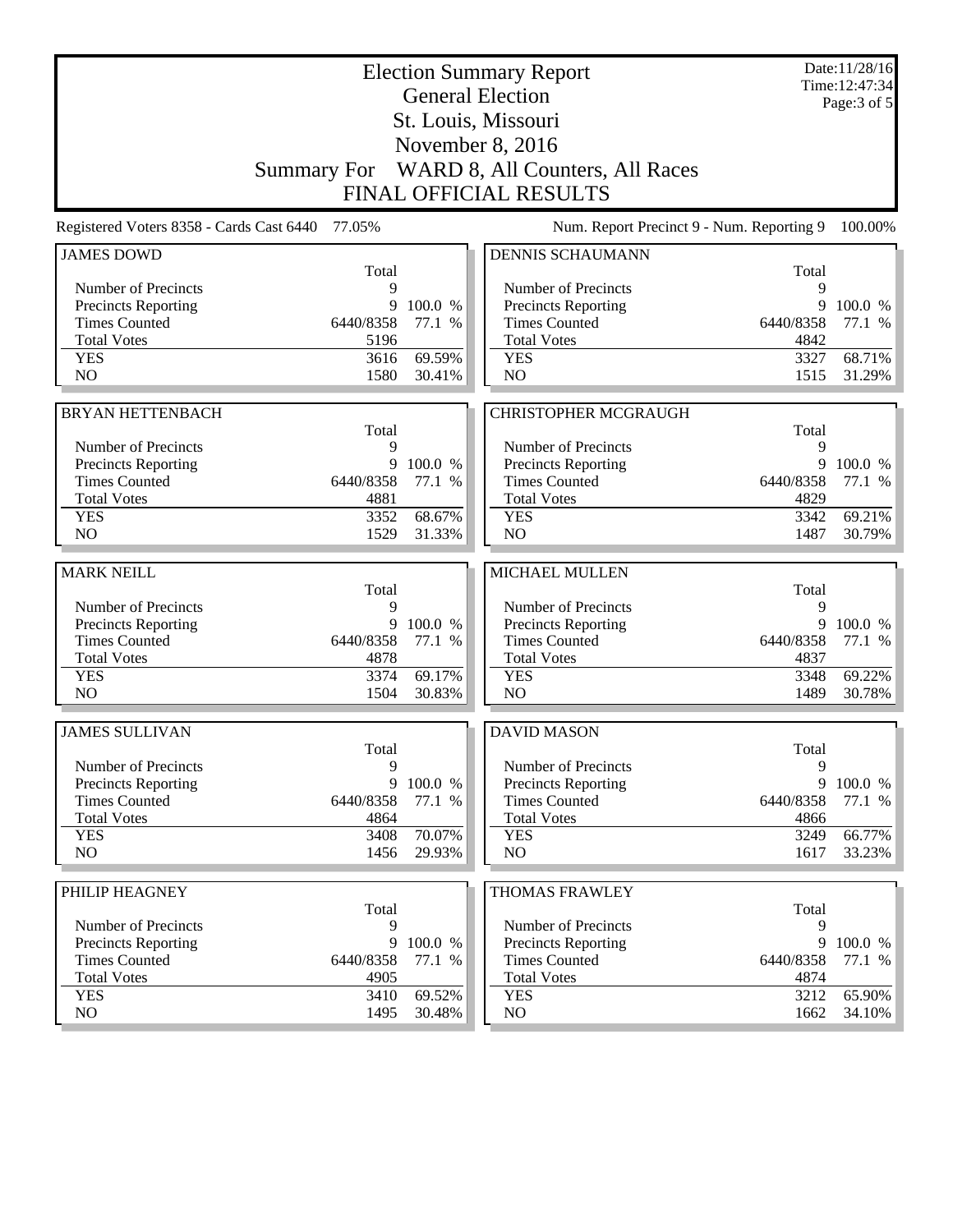| <b>Election Summary Report</b><br><b>General Election</b><br>St. Louis, Missouri |                    |                 |                                                   |              | Date:11/28/16<br>Time: 12:47:34<br>Page:4 of 5 |
|----------------------------------------------------------------------------------|--------------------|-----------------|---------------------------------------------------|--------------|------------------------------------------------|
|                                                                                  |                    |                 |                                                   |              |                                                |
|                                                                                  | <b>Summary For</b> |                 | WARD 8, All Counters, All Races                   |              |                                                |
|                                                                                  |                    |                 | <b>FINAL OFFICIAL RESULTS</b>                     |              |                                                |
| Registered Voters 8358 - Cards Cast 6440                                         | 77.05%             |                 | Num. Report Precinct 9 - Num. Reporting 9         |              | 100.00%                                        |
| <b>ROBIN VANNOY</b>                                                              |                    |                 | <b>CON AMEND 2</b>                                |              |                                                |
|                                                                                  | Total              |                 |                                                   | Total        |                                                |
| Number of Precincts<br>Precincts Reporting                                       | 9<br>9             | 100.0 %         | Number of Precincts<br><b>Precincts Reporting</b> | 9<br>9       | 100.0 %                                        |
| <b>Times Counted</b>                                                             | 6440/8358          | 77.1 %          | <b>Times Counted</b>                              | 6440/8358    | 77.1 %                                         |
| <b>Total Votes</b>                                                               | 4855               |                 | <b>Total Votes</b>                                | 6207         |                                                |
| <b>YES</b>                                                                       | 3486               | 71.80%          | <b>YES</b>                                        | 5090         | 82.00%                                         |
| N <sub>O</sub>                                                                   | 1369               | 28.20%          | N <sub>O</sub>                                    | 1117         | 18.00%                                         |
|                                                                                  |                    |                 |                                                   |              |                                                |
| <b>THOMAS CLARK</b>                                                              |                    |                 | <b>CON AMEND 3</b>                                |              |                                                |
|                                                                                  | Total              |                 |                                                   | Total        |                                                |
| Number of Precincts                                                              | 9                  |                 | Number of Precincts                               | 9            |                                                |
| Precincts Reporting                                                              | 9                  | 100.0 %         | Precincts Reporting                               | 9            | 100.0 %                                        |
| <b>Times Counted</b>                                                             | 6440/8358          | 77.1 %          | <b>Times Counted</b>                              | 6440/8358    | 77.1 %                                         |
| <b>Total Votes</b>                                                               | 4821               |                 | <b>Total Votes</b>                                | 6294         |                                                |
| <b>YES</b>                                                                       | 3352               | 69.53%          | <b>YES</b>                                        | 2601         | 41.33%                                         |
| NO                                                                               | 1469               | 30.47%          | N <sub>O</sub>                                    | 3693         | 58.67%                                         |
|                                                                                  |                    |                 |                                                   |              |                                                |
|                                                                                  |                    |                 |                                                   |              |                                                |
| NICOLE COLBERT-BOTCHWAY                                                          |                    |                 | <b>CON AMEND 4</b>                                |              |                                                |
|                                                                                  | Total              |                 |                                                   | Total        |                                                |
| Number of Precincts                                                              | 9                  |                 | Number of Precincts                               | 9            |                                                |
| Precincts Reporting                                                              | 9                  | 100.0 %         | <b>Precincts Reporting</b>                        | 9            | 100.0 %                                        |
| <b>Times Counted</b>                                                             | 6440/8358          | 77.1 %          | <b>Times Counted</b>                              | 6440/8358    | 77.1 %                                         |
| <b>Total Votes</b><br><b>YES</b>                                                 | 4866<br>3583       | 73.63%          | <b>Total Votes</b><br><b>YES</b>                  | 6092<br>1909 | 31.34%                                         |
| NO                                                                               | 1283               | 26.37%          | NO                                                | 4183         | 68.66%                                         |
|                                                                                  |                    |                 |                                                   |              |                                                |
| <b>CALEA STOVALL-REID</b>                                                        |                    |                 | <b>CON AMEND 6</b>                                |              |                                                |
|                                                                                  | Total              |                 |                                                   | Total        |                                                |
| Number of Precincts                                                              | 9                  |                 | Number of Precincts                               | 9            |                                                |
| Precincts Reporting                                                              |                    | 9 100.0 %       | <b>Precincts Reporting</b>                        | 9            | 100.0 %                                        |
| <b>Times Counted</b>                                                             | 6440/8358          | 77.1 %          | <b>Times Counted</b>                              | 6440/8358    | 77.1 %                                         |
| <b>Total Votes</b><br><b>YES</b>                                                 | 4865<br>3519       | 72.33%          | <b>Total Votes</b><br><b>YES</b>                  | 6228<br>1643 | 26.38%                                         |
| NO                                                                               | 1346               | 27.67%          | NO                                                | 4585         | 73.62%                                         |
|                                                                                  |                    |                 |                                                   |              |                                                |
| <b>CON AMEND 1</b>                                                               |                    |                 | PROP A                                            |              |                                                |
|                                                                                  | Total              |                 |                                                   | Total        |                                                |
| Number of Precincts                                                              | 9                  |                 | Number of Precincts                               | 9            |                                                |
| <b>Precincts Reporting</b>                                                       | 9                  | 100.0 %         | <b>Precincts Reporting</b>                        | 9            | 100.0 %                                        |
| <b>Times Counted</b>                                                             | 6440/8358          | 77.1 %          | <b>Times Counted</b>                              | 6440/8358    | 77.1 %                                         |
| <b>Total Votes</b>                                                               | 6183               |                 | <b>Total Votes</b>                                | 6207         |                                                |
| <b>YES</b><br>NO                                                                 | 5566<br>617        | 90.02%<br>9.98% | <b>YES</b><br>NO                                  | 2854<br>3353 | 45.98%<br>54.02%                               |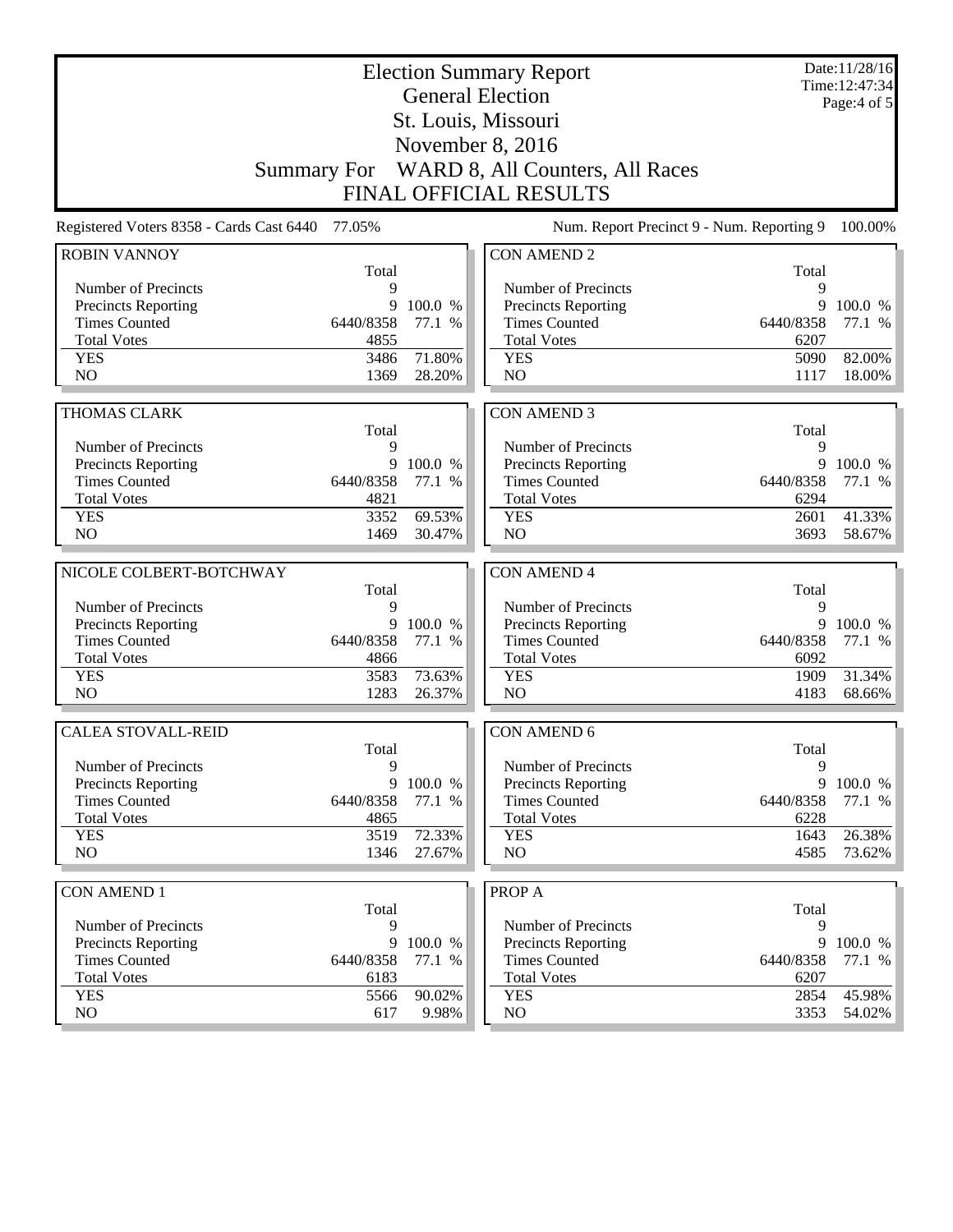Date:11/28/16 Time:12:47:34 Page:5 of 5

## Election Summary Report General Election St. Louis, Missouri November 8, 2016 Summary For WARD 8, All Counters, All Races FINAL OFFICIAL RESULTS

| <b>PROPS</b>               |                  |           |
|----------------------------|------------------|-----------|
|                            | Total            |           |
| Number of Precincts        | ч                |           |
| <b>Precincts Reporting</b> | 9                | $100.0\%$ |
| <b>Times Counted</b>       | 6440/8358 77.1 % |           |
| <b>Total Votes</b>         | 6171             |           |
| YES                        | 4075             | 66.03%    |
| NΟ                         | 2096             | 33.97%    |
|                            |                  |           |

Registered Voters 8358 - Cards Cast 6440 77.05% Num. Report Precinct 9 - Num. Reporting 9 100.00%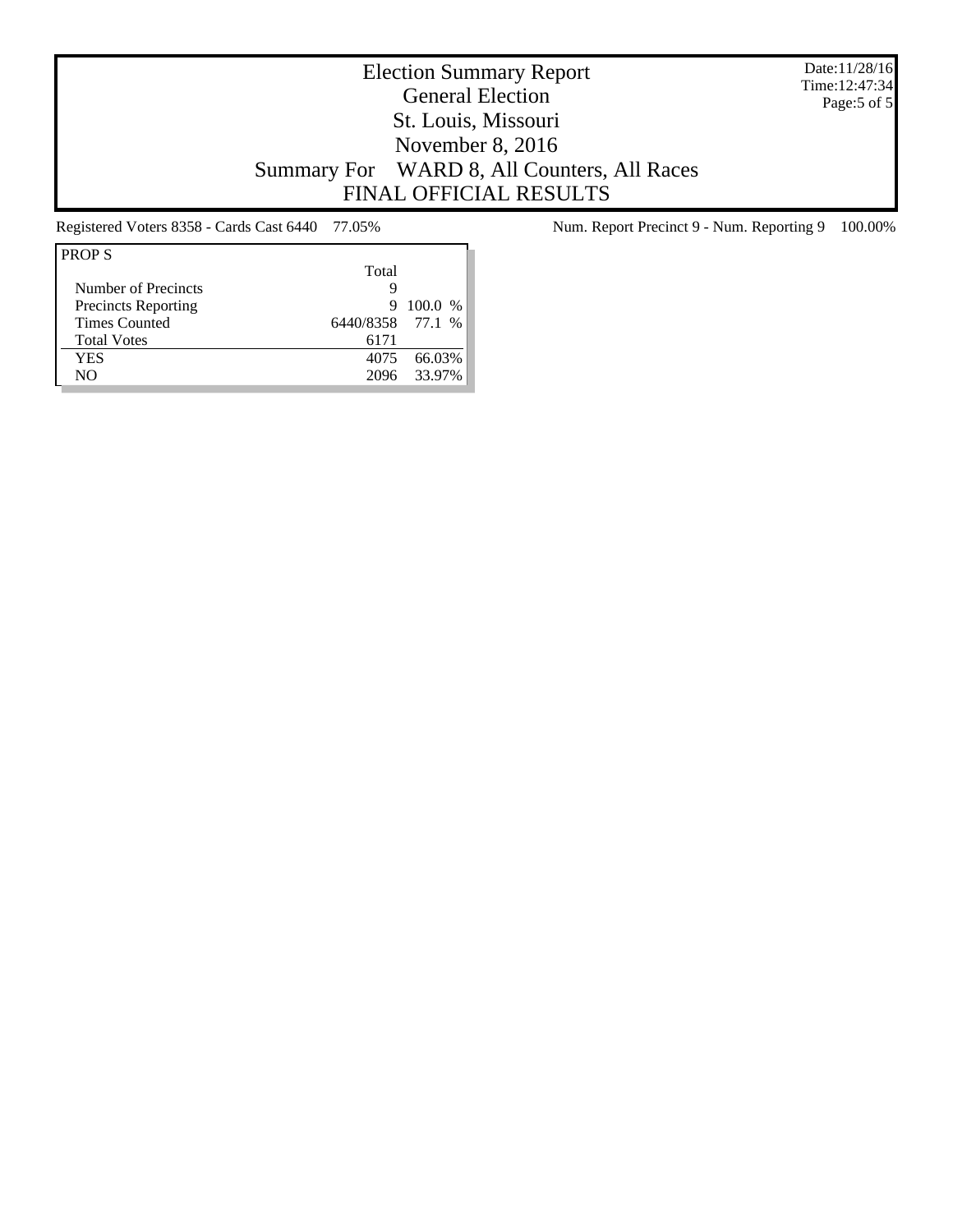| <b>Election Summary Report</b>                  |                    |           |                                             | Date:11/28/16<br>Time: 12:47:40 |             |
|-------------------------------------------------|--------------------|-----------|---------------------------------------------|---------------------------------|-------------|
|                                                 |                    |           | <b>General Election</b>                     |                                 | Page:1 of 5 |
|                                                 |                    |           | St. Louis, Missouri                         |                                 |             |
|                                                 |                    |           | November 8, 2016                            |                                 |             |
|                                                 | <b>Summary For</b> |           | WARD 9, All Counters, All Races             |                                 |             |
|                                                 |                    |           | FINAL OFFICIAL RESULTS                      |                                 |             |
|                                                 |                    |           |                                             |                                 |             |
| Registered Voters 6549 - Cards Cast 4495 68.64% |                    |           | Num. Report Precinct 9 - Num. Reporting 9   |                                 | 100.00%     |
| <b>PRESIDENT</b>                                |                    |           | <b>SECR OF STATE</b>                        |                                 |             |
|                                                 | Total              |           |                                             | Total                           |             |
| Number of Precincts                             | 9<br>9             | 100.0 %   | Number of Precincts                         | 9<br>9                          | 100.0 %     |
| Precincts Reporting<br><b>Times Counted</b>     | 4495/6549          | 68.6 %    | Precincts Reporting<br><b>Times Counted</b> | 4495/6549                       | 68.6 %      |
| <b>Total Votes</b>                              | 4472               |           | <b>Total Votes</b>                          | 4375                            |             |
| <b>CLINTON/KAINE</b>                            | 3523               | 78.78%    | <b>ROBIN SMITH</b>                          | 3419                            | 78.15%      |
| <b>TRUMP/PENCE</b>                              | 645                | 14.42%    | <b>JOHN ASHCROFT</b>                        | 744                             | 17.01%      |
| JOHNSON/WELD                                    | 135                | 3.02%     | <b>CHRIS MORRILL</b>                        | 206                             | 4.71%       |
| <b>CASTLE/BRADLEY</b>                           | 8                  | 0.18%     | Write-in Votes                              | 6                               | 0.14%       |
| <b>STEIN/BARAKA</b>                             | 103                | 2.30%     |                                             |                                 |             |
| Write-in Votes                                  | 58                 | 1.30%     | <b>STATE TREAS</b>                          |                                 |             |
|                                                 |                    |           |                                             | Total                           |             |
| <b>US SENATOR</b>                               |                    |           | Number of Precincts                         | 9                               |             |
|                                                 |                    |           | <b>Precincts Reporting</b>                  | 9                               | 100.0 %     |
| Number of Precincts                             | Total<br>9         |           | <b>Times Counted</b>                        | 4495/6549                       | 68.6 %      |
| Precincts Reporting                             | 9                  | 100.0 %   | <b>Total Votes</b>                          | 4349                            |             |
| <b>Times Counted</b>                            | 4495/6549          | 68.6 %    | <b>JUDY BAKER</b>                           | 3338                            | 76.75%      |
| <b>Total Votes</b>                              | 4431               |           | <b>ERIC SCHMITT</b>                         | 743                             | 17.08%      |
| <b>JASON KANDER</b>                             | 3636               | 82.06%    | <b>SEAN O'TOOLE</b>                         | 137                             | 3.15%       |
| <b>ROY BLUNT</b>                                | 578                | 13.04%    | <b>CAROL HEXEM</b>                          | 121                             | 2.78%       |
| <b>JONATHAN DINE</b>                            | 95                 | 2.14%     | Write-in Votes                              | 10                              | 0.23%       |
| <b>FRED RYMAN</b>                               | 21                 | 0.47%     |                                             |                                 |             |
| JOHNATHAN MCFARLAND                             | 94                 | 2.12%     |                                             |                                 |             |
| Write-in Votes                                  | 7                  | 0.16%     | <b>ATTY GENERAL</b>                         |                                 |             |
|                                                 |                    |           |                                             | Total                           |             |
|                                                 |                    |           | Number of Precincts                         | 9                               |             |
| <b>GOVERNOR</b>                                 |                    |           | Precincts Reporting                         | 9                               | 100.0 %     |
|                                                 | Total              |           | <b>Times Counted</b>                        | 4495/6549                       | 68.6 %      |
| Number of Precincts                             | 9                  |           | <b>Total Votes</b>                          | 4346                            |             |
| <b>Precincts Reporting</b>                      | 9                  | 100.0 %   | <b>TERESA HENSLEY</b>                       | 3490                            | 80.30%      |
| <b>Times Counted</b>                            | 4495/6549          | 68.6 %    | <b>JOSH HAWLEY</b>                          | 843                             | 19.40%      |
| <b>Total Votes</b><br><b>CHRIS KOSTER</b>       | 4417               |           | Write-in Votes                              | 13                              | 0.30%       |
|                                                 | 3544               | 80.24%    |                                             |                                 |             |
| <b>ERIC GREITENS</b><br><b>CISSE SPRAGINS</b>   | 669<br>78          | 15.15%    | US REP DIST 1                               |                                 |             |
|                                                 |                    | 1.77%     |                                             | Total                           |             |
| <b>DON FITZ</b>                                 | 88                 | 1.99%     | Number of Precincts                         | 9                               |             |
| <b>LESTER TURILLI</b>                           | 29                 | 0.66%     | Precincts Reporting                         | 9                               | 100.0 %     |
| Write-in Votes                                  | 9                  | 0.20%     | <b>Times Counted</b>                        | 4495/6549                       | 68.6 %      |
|                                                 |                    |           | <b>Total Votes</b>                          | 4326                            |             |
| LT GOVERNOR                                     |                    |           | <b>LACY CLAY</b>                            | 3308                            | 76.47%      |
|                                                 | Total              |           | <b>STEVEN BAILEY</b>                        | 702                             | 16.23%      |
| Number of Precincts                             | 9                  |           | ROBB CUNNINGHAM                             | 294                             | 6.80%       |
| <b>Precincts Reporting</b>                      |                    | 9 100.0 % | Write-in Votes                              | 22                              | 0.51%       |
| <b>Times Counted</b>                            | 4495/6549          | 68.6 %    |                                             |                                 |             |
| <b>Total Votes</b>                              | 4387               |           |                                             |                                 |             |
| <b>RUSS CARNAHAN</b>                            | 3448               | 78.60%    |                                             |                                 |             |
| <b>MIKE PARSON</b>                              | 615                | 14.02%    |                                             |                                 |             |
| <b>STEVEN HEDRICK</b>                           | 102                | 2.33%     |                                             |                                 |             |
| <b>JENNIFER LEACH</b>                           | 210                | 4.79%     |                                             |                                 |             |
| Write-in Votes                                  | 12                 | 0.27%     |                                             |                                 |             |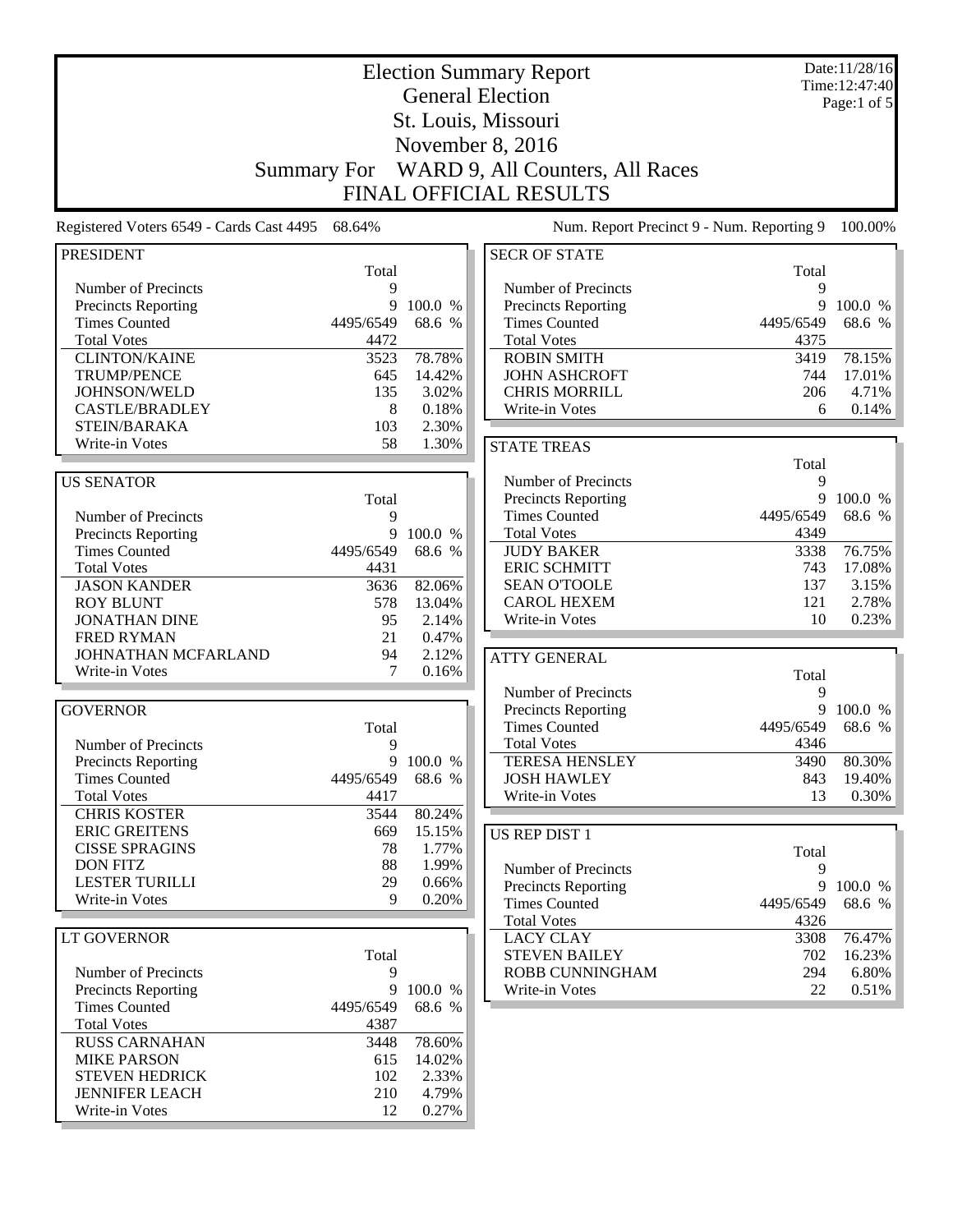|                                                                    |                     |                     | <b>Election Summary Report</b><br><b>General Election</b><br>St. Louis, Missouri     |                   | Date:11/28/16<br>Time: 12:47:40<br>Page:2 of 5 |
|--------------------------------------------------------------------|---------------------|---------------------|--------------------------------------------------------------------------------------|-------------------|------------------------------------------------|
|                                                                    | <b>Summary For</b>  |                     | November 8, 2016<br>WARD 9, All Counters, All Races<br><b>FINAL OFFICIAL RESULTS</b> |                   |                                                |
| Registered Voters 6549 - Cards Cast 4495                           | 68.64%              |                     | Num. Report Precinct 9 - Num. Reporting 9                                            |                   | 100.00%                                        |
| ST SEN DIST 5                                                      |                     |                     | <b>CIRC ATTY</b>                                                                     |                   |                                                |
| Number of Precincts<br>Precincts Reporting                         | Total<br>9<br>9     | 100.0 %             | Number of Precincts<br><b>Precincts Reporting</b>                                    | Total<br>9<br>9   | 100.0 %                                        |
| <b>Times Counted</b><br><b>Total Votes</b>                         | 4495/6549<br>4218   | 68.6 %              | <b>Times Counted</b><br><b>Total Votes</b>                                           | 4495/6549<br>3957 | 68.6 %                                         |
| <b>JAMILAH NASHEED</b><br>STEPHEN SCHAPER                          | 3365<br>830         | 79.78%<br>19.68%    | <b>KIMBERLY GARDNER</b><br>Write-in Votes                                            | 3878<br>79        | 98.00%<br>2.00%                                |
| Write-in Votes                                                     | 23                  | 0.55%               | <b>SHERIFF</b>                                                                       |                   |                                                |
| <b>ST REP DIST 78</b>                                              | Total               |                     | Number of Precincts                                                                  | Total<br>9        |                                                |
| Number of Precincts<br>Precincts Reporting<br><b>Times Counted</b> | 5<br>3062/4390      | 5 100.0 %<br>69.7 % | <b>Precincts Reporting</b><br><b>Times Counted</b><br><b>Total Votes</b>             | 4495/6549<br>4212 | 9 100.0 %<br>68.6 %                            |
| <b>Total Votes</b><br><b>BRUCE FRANKS</b>                          | 2912<br>2462        | 84.55%              | <b>VERNON BETTS</b><br><b>JOHN CASTELLANO</b>                                        | 3370<br>822       | 80.01%<br>19.52%                               |
| <b>ERIK SHELQUIST</b><br>Write-in Votes                            | 441<br>9            | 15.14%<br>0.31%     | Write-in Votes                                                                       | 20                | 0.47%                                          |
| ST REP DIST 79                                                     |                     |                     | <b>TREASURER</b>                                                                     | Total             |                                                |
|                                                                    | Total               |                     | Number of Precincts                                                                  | 9                 |                                                |
| Number of Precincts<br><b>Precincts Reporting</b>                  | 1<br>$\mathbf{1}$   | 100.0 %             | <b>Precincts Reporting</b><br><b>Times Counted</b>                                   | 9<br>4495/6549    | 100.0 %<br>68.6 %                              |
| <b>Times Counted</b>                                               | 270/347             | 77.8 %              | <b>Total Votes</b>                                                                   | 4250              |                                                |
| <b>Total Votes</b><br><b>MICHAEL BUTLER</b>                        | 245<br>198          | 80.82%              | <b>TISHAURA JONES</b><br><b>DARREN GRANT</b>                                         | 3221<br>735       | 75.79%<br>17.29%                               |
| <b>DAN ELDER</b>                                                   | 47                  | 19.18%              | <b>JEROME BAUER</b>                                                                  | 282               | 6.64%                                          |
| Write-in Votes                                                     | 0                   | 0.00%               | Write-in Votes                                                                       | 12                | 0.28%                                          |
| ST REP DIST 80                                                     |                     |                     | RICHARD TEITELMAN                                                                    |                   |                                                |
| Number of Precincts                                                | Total<br>1          |                     | Number of Precincts                                                                  | Total<br>9        |                                                |
| Precincts Reporting                                                | 1                   | 100.0 %             | Precincts Reporting                                                                  | 9                 | 100.0 %                                        |
| <b>Times Counted</b><br><b>Total Votes</b>                         | 34/73<br>30         | 46.6 %              | <b>Times Counted</b><br><b>Total Votes</b>                                           | 4495/6549<br>3793 | 68.6 %                                         |
| PETER MERIDETH                                                     | 25                  | 83.33%              | <b>YES</b>                                                                           | 2424              | 63.91%                                         |
| <b>TERESSA EZELL</b><br>Write-in Votes                             | 5<br>$\overline{0}$ | 16.67%<br>0.00%     | NO                                                                                   | 1369              | 36.09%                                         |
|                                                                    |                     |                     | PHILIP HESS                                                                          |                   |                                                |
| ST REP DIST 81                                                     | Total               |                     | Number of Precincts                                                                  | Total<br>9        |                                                |
| Number of Precincts                                                | 2                   |                     | Precincts Reporting                                                                  | 9                 | 100.0 %                                        |
| Precincts Reporting                                                | $\overline{2}$      | 100.0 %             | <b>Times Counted</b>                                                                 | 4495/6549         | 68.6 %                                         |
| <b>Times Counted</b><br><b>Total Votes</b>                         | 1129/1739<br>998    | 64.9 %              | <b>Total Votes</b><br><b>YES</b>                                                     | 3778<br>2360      | 62.47%                                         |
| <b>ALFRED WESSELS</b><br>Write-in Votes                            | 977<br>21           | 97.90%<br>2.10%     | NO                                                                                   | 1418              | 37.53%                                         |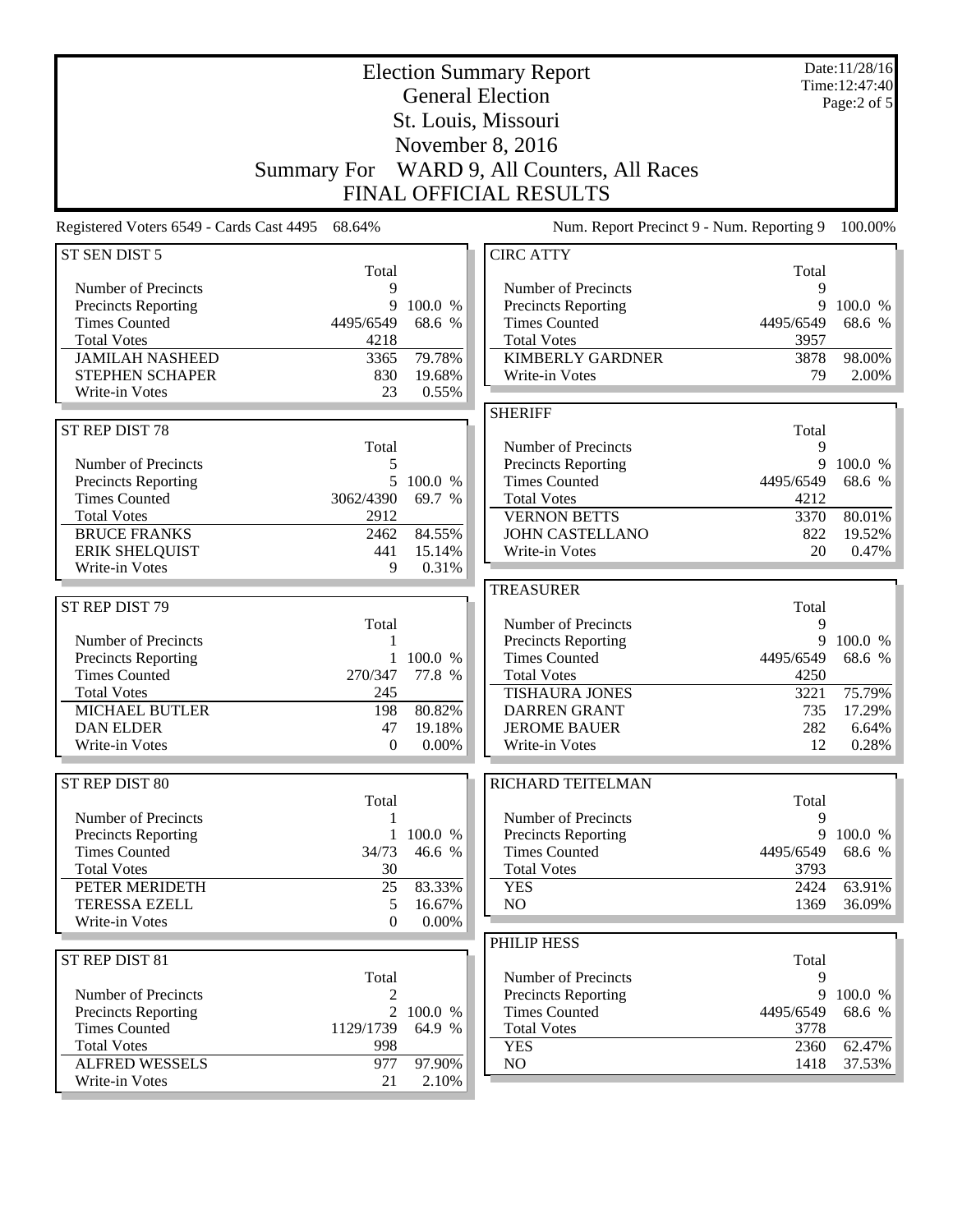|                                          |              |                  | <b>Election Summary Report</b><br><b>General Election</b> |              | Date:11/28/16<br>Time: 12:47:40 |
|------------------------------------------|--------------|------------------|-----------------------------------------------------------|--------------|---------------------------------|
|                                          |              |                  | St. Louis, Missouri                                       |              | Page: 3 of 5                    |
|                                          |              |                  | November 8, 2016                                          |              |                                 |
|                                          |              |                  |                                                           |              |                                 |
|                                          | Summary For  |                  | WARD 9, All Counters, All Races                           |              |                                 |
|                                          |              |                  | <b>FINAL OFFICIAL RESULTS</b>                             |              |                                 |
| Registered Voters 6549 - Cards Cast 4495 | 68.64%       |                  | Num. Report Precinct 9 - Num. Reporting 9                 |              | 100.00%                         |
| <b>JAMES DOWD</b>                        | Total        |                  | <b>DENNIS SCHAUMANN</b>                                   | Total        |                                 |
| Number of Precincts                      | 9            |                  | Number of Precincts                                       | 9            |                                 |
| Precincts Reporting                      | 9            | 100.0 %          | Precincts Reporting                                       | 9            | 100.0 %                         |
| <b>Times Counted</b>                     | 4495/6549    | 68.6 %           | <b>Times Counted</b>                                      | 4495/6549    | 68.6 %                          |
| <b>Total Votes</b>                       | 3797         |                  | <b>Total Votes</b>                                        | 3569         |                                 |
| <b>YES</b>                               | 2436         | 64.16%           | <b>YES</b>                                                | 2202         | 61.70%                          |
| NO                                       | 1361         | 35.84%           | NO                                                        | 1367         | 38.30%                          |
|                                          |              |                  |                                                           |              |                                 |
| <b>BRYAN HETTENBACH</b>                  | Total        |                  | <b>CHRISTOPHER MCGRAUGH</b>                               | Total        |                                 |
| Number of Precincts                      | 9            |                  | Number of Precincts                                       | 9            |                                 |
| Precincts Reporting                      | 9            | 100.0 %          | <b>Precincts Reporting</b>                                | 9            | 100.0 %                         |
| <b>Times Counted</b>                     | 4495/6549    | 68.6 %           | <b>Times Counted</b>                                      | 4495/6549    | 68.6 %                          |
| <b>Total Votes</b>                       | 3605         |                  | <b>Total Votes</b>                                        | 3562         |                                 |
| <b>YES</b>                               | 2255         | 62.55%           | <b>YES</b>                                                | 2233         | 62.69%                          |
| NO                                       | 1350         | 37.45%           | NO                                                        | 1329         | 37.31%                          |
|                                          |              |                  |                                                           |              |                                 |
| <b>MARK NEILL</b>                        | Total        |                  | <b>MICHAEL MULLEN</b>                                     | Total        |                                 |
| Number of Precincts                      | 9            |                  | Number of Precincts                                       | 9            |                                 |
| Precincts Reporting                      |              |                  |                                                           |              |                                 |
|                                          |              | 9 100.0 %        |                                                           | 9            | 100.0 %                         |
| <b>Times Counted</b>                     | 4495/6549    | 68.6 %           | Precincts Reporting<br><b>Times Counted</b>               | 4495/6549    | 68.6 %                          |
| <b>Total Votes</b>                       | 3597         |                  | <b>Total Votes</b>                                        | 3578         |                                 |
| <b>YES</b>                               | 2283         | 63.47%           | <b>YES</b>                                                | 2280         | 63.72%                          |
| N <sub>O</sub>                           | 1314         | 36.53%           | NO                                                        | 1298         | 36.28%                          |
| <b>JAMES SULLIVAN</b>                    |              |                  | <b>DAVID MASON</b>                                        |              |                                 |
|                                          | Total        |                  |                                                           | Total        |                                 |
| Number of Precincts                      | 9            |                  | Number of Precincts                                       | 9            |                                 |
| <b>Precincts Reporting</b>               | 9            | 100.0 %          | Precincts Reporting                                       | 9            | 100.0 %                         |
| <b>Times Counted</b>                     | 4495/6549    | 68.6 %           | <b>Times Counted</b>                                      | 4495/6549    | 68.6 %                          |
| <b>Total Votes</b><br><b>YES</b>         | 3588<br>2319 | 64.63%           | <b>Total Votes</b><br><b>YES</b>                          | 3572<br>2214 | 61.98%                          |
| NO                                       | 1269         | 35.37%           | NO                                                        | 1358         | 38.02%                          |
|                                          |              |                  |                                                           |              |                                 |
| PHILIP HEAGNEY                           |              |                  | <b>THOMAS FRAWLEY</b>                                     |              |                                 |
| Number of Precincts                      | Total<br>9   |                  | Number of Precincts                                       | Total<br>9   |                                 |
| Precincts Reporting                      | 9            | 100.0 %          | <b>Precincts Reporting</b>                                | 9            | 100.0 %                         |
| <b>Times Counted</b>                     | 4495/6549    | 68.6 %           | <b>Times Counted</b>                                      | 4495/6549    | 68.6 %                          |
| <b>Total Votes</b>                       | 3585         |                  | <b>Total Votes</b>                                        | 3569         |                                 |
| <b>YES</b><br>NO                         | 2221<br>1364 | 61.95%<br>38.05% | <b>YES</b><br>NO                                          | 2166<br>1403 | 60.69%<br>39.31%                |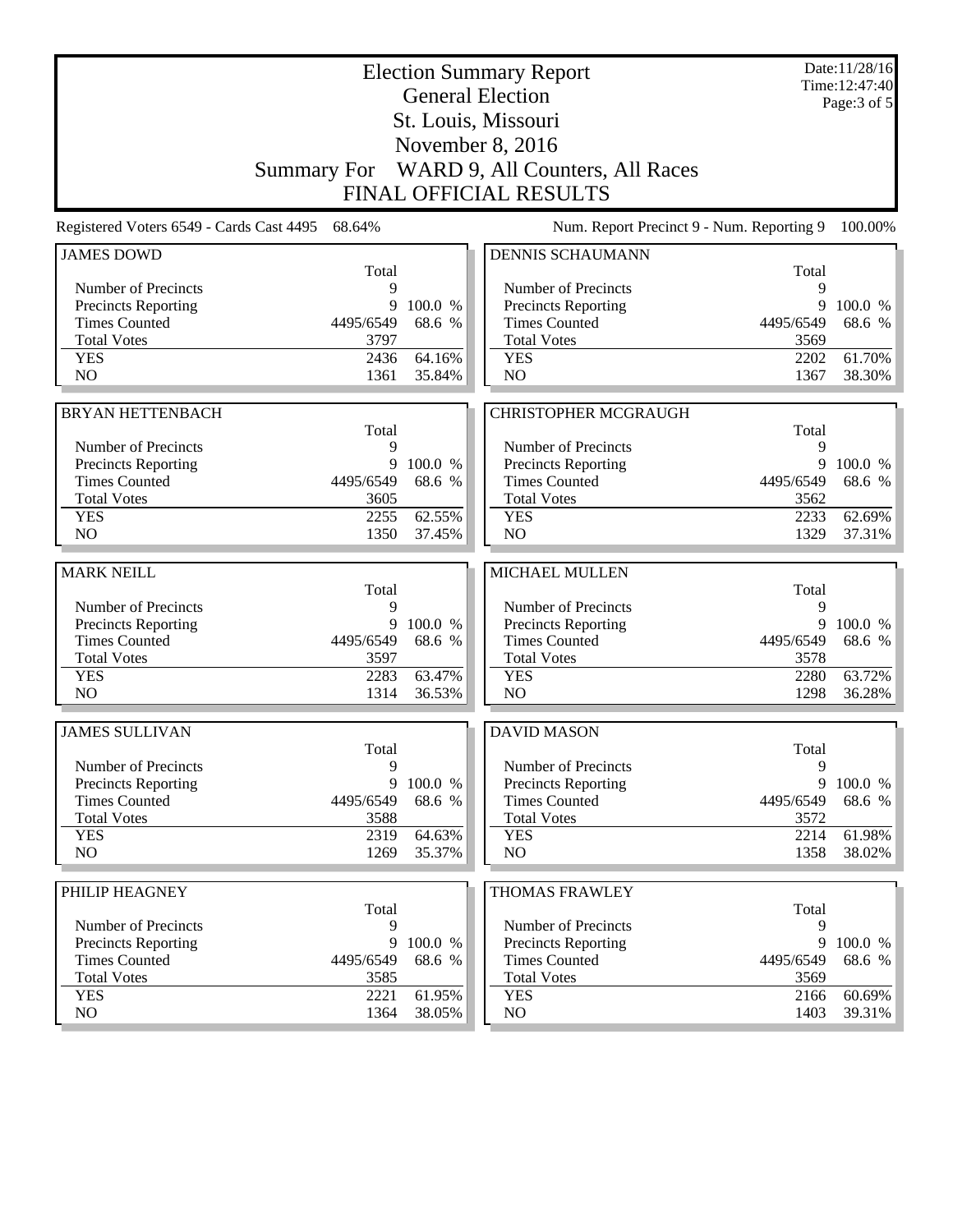|                                            |                    |                  | <b>Election Summary Report</b><br><b>General Election</b> |                   | Date:11/28/16<br>Time: 12:47:40 |
|--------------------------------------------|--------------------|------------------|-----------------------------------------------------------|-------------------|---------------------------------|
|                                            |                    |                  | St. Louis, Missouri                                       |                   | Page:4 of 5                     |
|                                            |                    |                  | November 8, 2016                                          |                   |                                 |
|                                            |                    |                  |                                                           |                   |                                 |
|                                            | <b>Summary For</b> |                  | WARD 9, All Counters, All Races                           |                   |                                 |
|                                            |                    |                  | <b>FINAL OFFICIAL RESULTS</b>                             |                   |                                 |
| Registered Voters 6549 - Cards Cast 4495   | 68.64%             |                  | Num. Report Precinct 9 - Num. Reporting 9                 |                   | 100.00%                         |
| <b>ROBIN VANNOY</b>                        | Total              |                  | <b>CON AMEND 2</b>                                        | Total             |                                 |
| Number of Precincts                        | 9                  |                  | Number of Precincts                                       | 9                 |                                 |
| Precincts Reporting                        | 9                  | 100.0 %          | <b>Precincts Reporting</b>                                | 9                 | 100.0 %                         |
| <b>Times Counted</b>                       | 4495/6549          | 68.6 %           | <b>Times Counted</b>                                      | 4495/6549         | 68.6 %                          |
| <b>Total Votes</b>                         | 3585               |                  | <b>Total Votes</b>                                        | 4303              |                                 |
| <b>YES</b>                                 | 2338               | 65.22%           | <b>YES</b>                                                | 3178              | 73.86%                          |
| N <sub>O</sub>                             | 1247               | 34.78%           | N <sub>O</sub>                                            | 1125              | 26.14%                          |
|                                            |                    |                  |                                                           |                   |                                 |
| <b>THOMAS CLARK</b>                        | Total              |                  | <b>CON AMEND 3</b>                                        | Total             |                                 |
| Number of Precincts                        | 9                  |                  | Number of Precincts                                       | 9                 |                                 |
| Precincts Reporting                        | 9                  | 100.0 %          | <b>Precincts Reporting</b>                                | 9                 | 100.0 %                         |
| <b>Times Counted</b>                       | 4495/6549          | 68.6 %           | <b>Times Counted</b>                                      | 4495/6549         | 68.6 %                          |
| <b>Total Votes</b>                         | 3568               |                  | <b>Total Votes</b>                                        | 4364              |                                 |
| <b>YES</b>                                 | 2271               | 63.65%           | <b>YES</b>                                                | 1968              | 45.10%                          |
| N <sub>O</sub>                             | 1297               | 36.35%           | N <sub>O</sub>                                            | 2396              | 54.90%                          |
| NICOLE COLBERT-BOTCHWAY                    |                    |                  | <b>CON AMEND 4</b>                                        |                   |                                 |
|                                            | Total              |                  |                                                           |                   |                                 |
| Number of Precincts                        |                    |                  |                                                           |                   |                                 |
|                                            | 9                  |                  | Number of Precincts                                       | Total<br>9        |                                 |
| Precincts Reporting                        | 9                  | 100.0 %          | <b>Precincts Reporting</b>                                | 9                 | 100.0 %                         |
| <b>Times Counted</b>                       | 4495/6549          | 68.6 %           | <b>Times Counted</b>                                      | 4495/6549         | 68.6 %                          |
| <b>Total Votes</b>                         | 3576               |                  | <b>Total Votes</b>                                        | 4240              |                                 |
| <b>YES</b>                                 | 2405               | 67.25%           | <b>YES</b>                                                | 1424              | 33.58%                          |
| N <sub>O</sub>                             | 1171               | 32.75%           | N <sub>O</sub>                                            | 2816              | 66.42%                          |
| <b>CALEA STOVALL-REID</b>                  |                    |                  | <b>CON AMEND 6</b>                                        |                   |                                 |
|                                            | Total              |                  |                                                           | Total             |                                 |
| Number of Precincts                        | 9                  |                  | Number of Precincts                                       | 9                 |                                 |
| Precincts Reporting                        | 9                  | 100.0 %          | <b>Precincts Reporting</b>                                | 9                 | 100.0 %                         |
| <b>Times Counted</b>                       | 4495/6549          | 68.6 %           | <b>Times Counted</b>                                      | 4495/6549         | 68.6 %                          |
| <b>Total Votes</b>                         | 3580               |                  | <b>Total Votes</b>                                        | 4325              |                                 |
| <b>YES</b><br>NO                           | 2352<br>1228       | 65.70%<br>34.30% | <b>YES</b><br>NO                                          | 1361<br>2964      | 31.47%<br>68.53%                |
|                                            |                    |                  |                                                           |                   |                                 |
| <b>CON AMEND 1</b>                         |                    |                  | <b>PROPA</b>                                              |                   |                                 |
|                                            | Total              |                  |                                                           | Total             |                                 |
| Number of Precincts                        | 9<br>9             |                  | Number of Precincts                                       | 9<br>9            |                                 |
| Precincts Reporting                        |                    | 100.0 %          | <b>Precincts Reporting</b>                                |                   | 100.0 %                         |
| <b>Times Counted</b><br><b>Total Votes</b> | 4495/6549<br>4260  | 68.6 %           | <b>Times Counted</b><br><b>Total Votes</b>                | 4495/6549<br>4317 | 68.6 %                          |
| <b>YES</b><br>NO                           | 3532<br>728        | 82.91%<br>17.09% | <b>YES</b><br>NO                                          | 1772<br>2545      | 41.05%<br>58.95%                |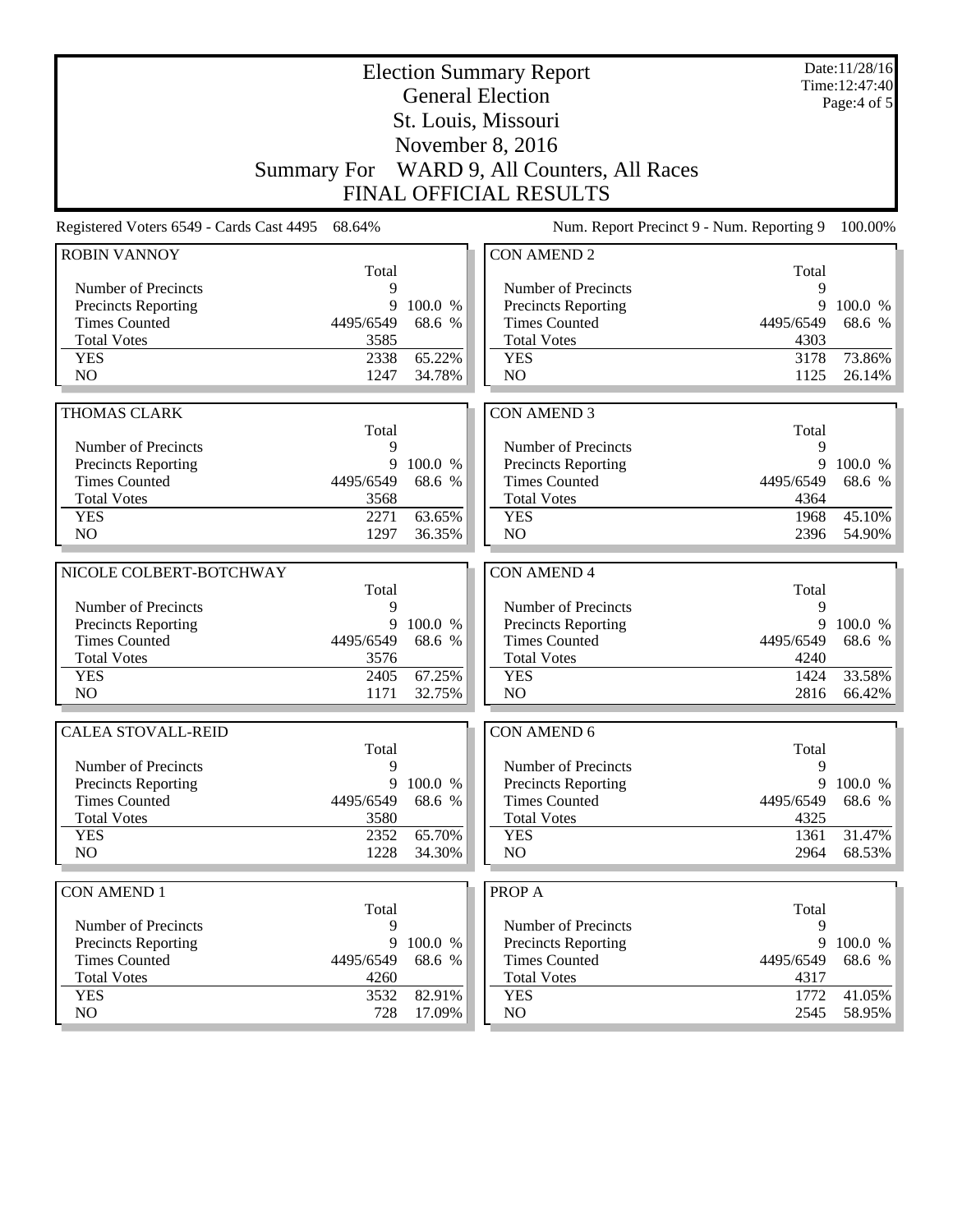Date:11/28/16 Time:12:47:40 Page:5 of 5

# Election Summary Report General Election St. Louis, Missouri November 8, 2016 Summary For WARD 9, All Counters, All Races FINAL OFFICIAL RESULTS

| <b>PROPS</b>               |                  |         |
|----------------------------|------------------|---------|
|                            | Total            |         |
| Number of Precincts        | q                |         |
| <b>Precincts Reporting</b> | 9                | 100.0 % |
| <b>Times Counted</b>       | 4495/6549 68.6 % |         |
| <b>Total Votes</b>         | 4310             |         |
| YES                        | 2521             | 58.49%  |
| NO                         | 1789             | 41.51%  |

Registered Voters 6549 - Cards Cast 4495 68.64% Num. Report Precinct 9 - Num. Reporting 9 100.00%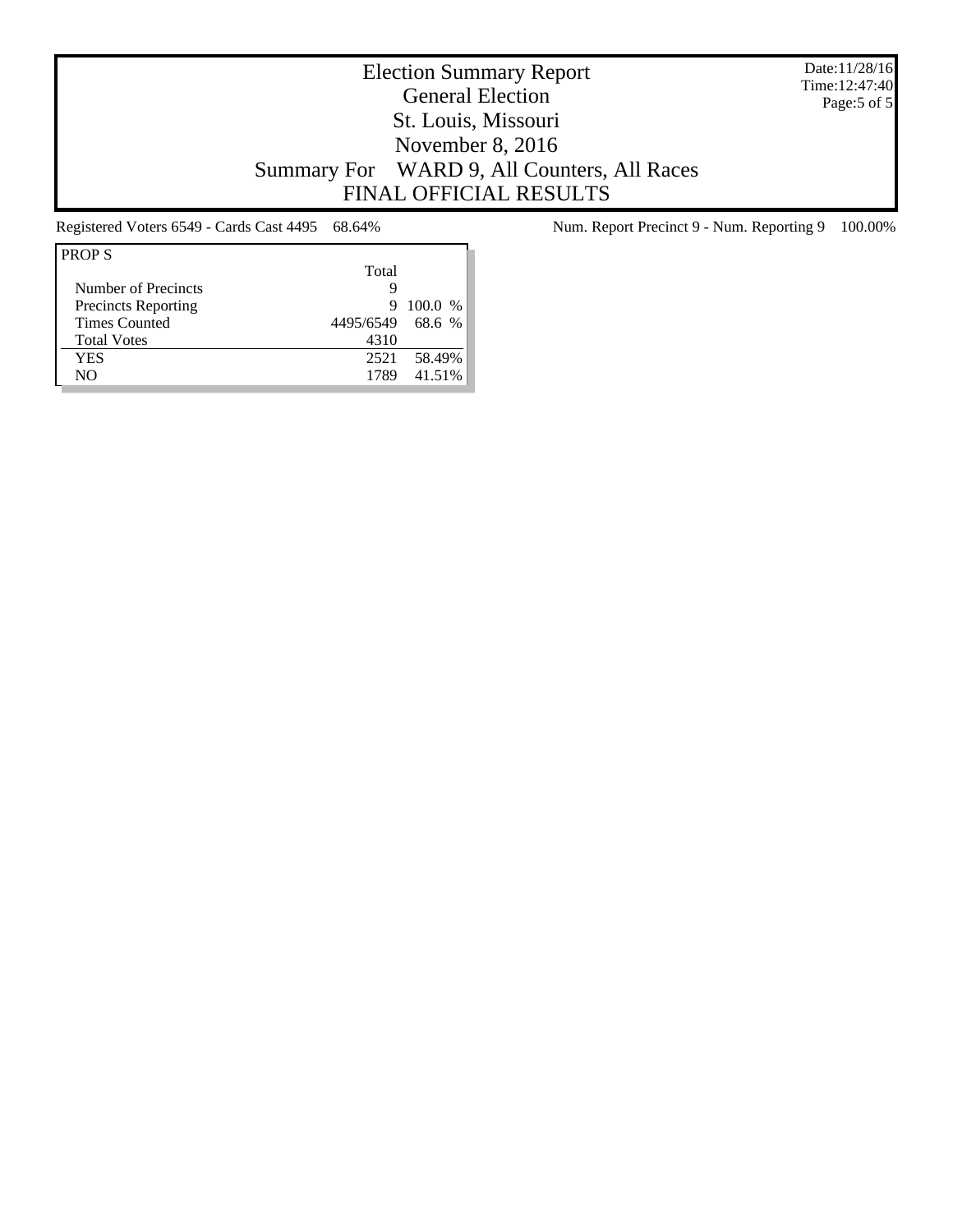|                                                    |                    |           | <b>Election Summary Report</b>                     |                | Date:11/28/16<br>Time: 12:47:46 |
|----------------------------------------------------|--------------------|-----------|----------------------------------------------------|----------------|---------------------------------|
|                                                    |                    |           | <b>General Election</b>                            |                | Page:1 of 4                     |
|                                                    |                    |           | St. Louis, Missouri                                |                |                                 |
|                                                    |                    |           | November 8, 2016                                   |                |                                 |
|                                                    |                    |           |                                                    |                |                                 |
|                                                    | <b>Summary For</b> |           | WARD 10, All Counters, All Races                   |                |                                 |
|                                                    |                    |           | <b>FINAL OFFICIAL RESULTS</b>                      |                |                                 |
| Registered Voters 7193 - Cards Cast 5323           | 74.00%             |           | Num. Report Precinct 9 - Num. Reporting 9          |                | 100.00%                         |
| <b>PRESIDENT</b>                                   | Total              |           | <b>SECR OF STATE</b>                               | Total          |                                 |
| Number of Precincts                                | 9                  |           | Number of Precincts                                | 9              |                                 |
| Precincts Reporting                                | 9                  | 100.0 %   | <b>Precincts Reporting</b>                         | 9              | 100.0 %                         |
| <b>Times Counted</b>                               | 5323/7193          | 74.0 %    | <b>Times Counted</b>                               | 5323/7193      | 74.0 %                          |
| <b>Total Votes</b>                                 | 5283               |           | <b>Total Votes</b>                                 | 5159           |                                 |
| <b>CLINTON/KAINE</b>                               | 3516               | 66.55%    | <b>ROBIN SMITH</b>                                 | 3370           | 65.32%                          |
| <b>TRUMP/PENCE</b>                                 | 1379               | 26.10%    | <b>JOHN ASHCROFT</b>                               | 1547           | 29.99%                          |
| JOHNSON/WELD                                       | 202                | 3.82%     | <b>CHRIS MORRILL</b>                               | 237            | 4.59%                           |
| <b>CASTLE/BRADLEY</b>                              | 14                 | 0.27%     | Write-in Votes                                     | 5              | 0.10%                           |
| STEIN/BARAKA                                       | 101                | 1.91%     |                                                    |                |                                 |
| Write-in Votes                                     | 71                 | 1.34%     | <b>STATE TREAS</b>                                 |                |                                 |
|                                                    |                    |           |                                                    | Total          |                                 |
| <b>US SENATOR</b>                                  |                    |           | Number of Precincts                                | 9              |                                 |
|                                                    | Total              |           | <b>Precincts Reporting</b><br><b>Times Counted</b> | 9<br>5323/7193 | 100.0 %<br>74.0 %               |
| Number of Precincts                                | 9<br>9             | 100.0 %   | <b>Total Votes</b>                                 | 5122           |                                 |
| Precincts Reporting<br><b>Times Counted</b>        | 5323/7193          | 74.0 %    | <b>JUDY BAKER</b>                                  | 3334           | 65.09%                          |
| <b>Total Votes</b>                                 | 5229               |           | <b>ERIC SCHMITT</b>                                | 1475           | 28.80%                          |
| <b>JASON KANDER</b>                                | 3827               | 73.19%    | <b>SEAN O'TOOLE</b>                                | 186            | 3.63%                           |
| <b>ROY BLUNT</b>                                   | 1189               | 22.74%    | <b>CAROL HEXEM</b>                                 | 124            | 2.42%                           |
| <b>JONATHAN DINE</b>                               | 124                | 2.37%     | Write-in Votes                                     | 3              | 0.06%                           |
| <b>FRED RYMAN</b>                                  | 20                 | 0.38%     |                                                    |                |                                 |
| JOHNATHAN MCFARLAND                                | 67                 | 1.28%     | <b>ATTY GENERAL</b>                                |                |                                 |
| Write-in Votes                                     | 2                  | 0.04%     |                                                    | Total          |                                 |
|                                                    |                    |           | Number of Precincts                                | 9              |                                 |
| <b>GOVERNOR</b>                                    |                    |           | Precincts Reporting                                |                | 9 100.0 %                       |
|                                                    | Total              |           | <b>Times Counted</b>                               | 5323/7193      | 74.0 %                          |
| Number of Precincts                                | 9                  |           | <b>Total Votes</b>                                 | 5113           |                                 |
| <b>Precincts Reporting</b>                         |                    | 9 100.0 % | <b>TERESA HENSLEY</b>                              | 3512           | 68.69%                          |
| <b>Times Counted</b>                               | 5323/7193          | 74.0 %    | <b>JOSH HAWLEY</b>                                 | 1588           | 31.06%                          |
| <b>Total Votes</b>                                 | 5237               |           | Write-in Votes                                     | 13             | 0.25%                           |
| <b>CHRIS KOSTER</b>                                | 3720               | 71.03%    |                                                    |                |                                 |
| <b>ERIC GREITENS</b>                               | 1319               | 25.19%    | <b>US REP DIST 1</b>                               |                |                                 |
| <b>CISSE SPRAGINS</b>                              | 96                 | 1.83%     |                                                    | Total          |                                 |
| <b>DON FITZ</b>                                    | 61                 | 1.16%     | Number of Precincts                                | 9              |                                 |
| <b>LESTER TURILLI</b>                              | 40                 | 0.76%     | Precincts Reporting                                |                | 9 100.0 %                       |
| Write-in Votes                                     | 1                  | 0.02%     | <b>Times Counted</b>                               | 5323/7193      | 74.0 %                          |
|                                                    |                    |           | <b>Total Votes</b>                                 | 5071           |                                 |
| LT GOVERNOR                                        |                    |           | <b>LACY CLAY</b>                                   | 3303           | 65.14%                          |
|                                                    | Total              |           | <b>STEVEN BAILEY</b>                               | 1453           | 28.65%                          |
| Number of Precincts                                | 9                  |           | ROBB CUNNINGHAM                                    | 303            | 5.98%                           |
| <b>Precincts Reporting</b><br><b>Times Counted</b> | 5323/7193          | 9 100.0 % | Write-in Votes                                     | 12             | 0.24%                           |
| <b>Total Votes</b>                                 | 5174               | 74.0 %    |                                                    |                |                                 |
| <b>RUSS CARNAHAN</b>                               | 3515               | 67.94%    |                                                    |                |                                 |
| <b>MIKE PARSON</b>                                 | 1323               | 25.57%    |                                                    |                |                                 |
| <b>STEVEN HEDRICK</b>                              | 143                | 2.76%     |                                                    |                |                                 |
| <b>JENNIFER LEACH</b>                              | 189                | 3.65%     |                                                    |                |                                 |
| Write-in Votes                                     | $\overline{4}$     | 0.08%     |                                                    |                |                                 |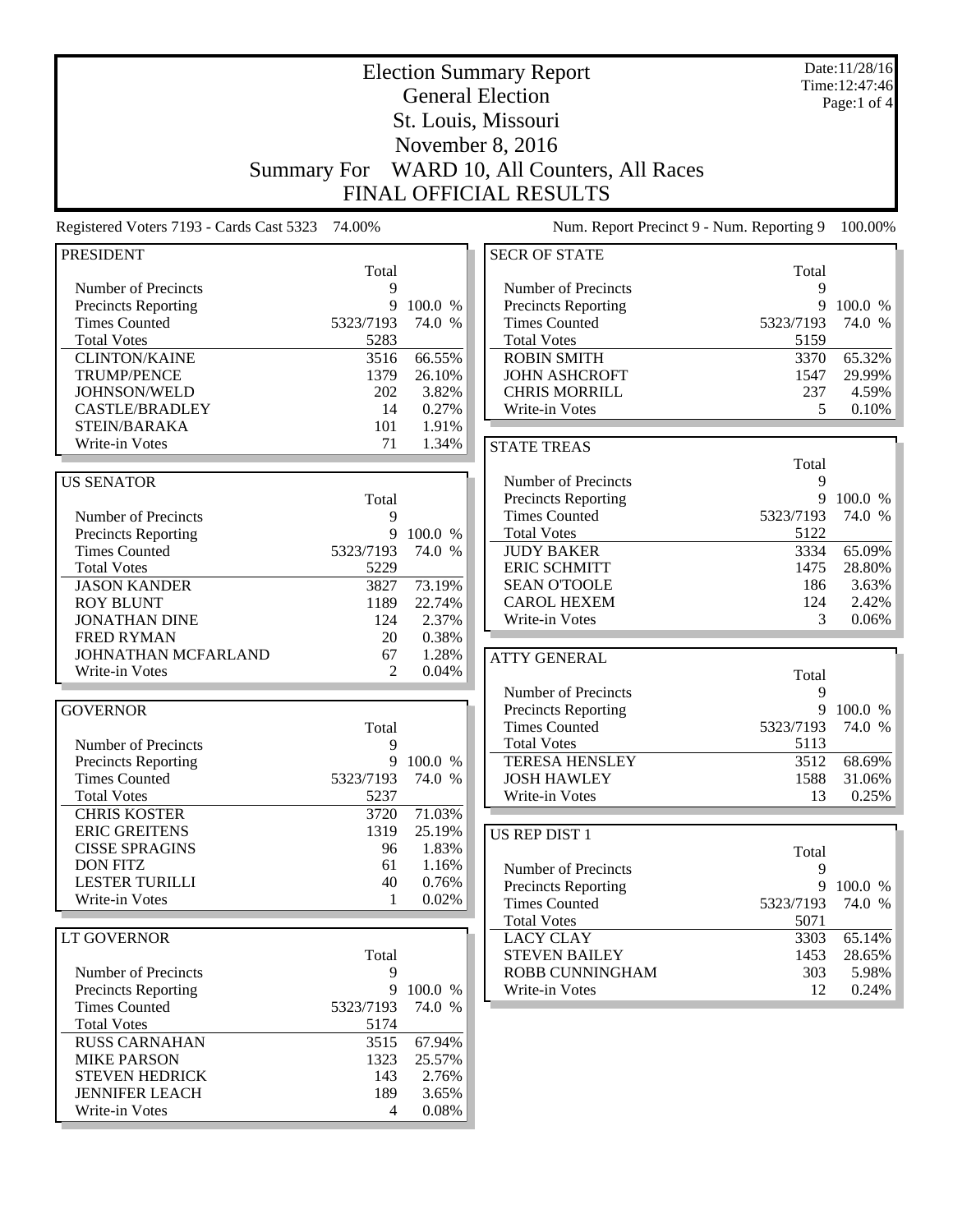## Election Summary Report General Election St. Louis, Missouri November 8, 2016 Summary For WARD 10, All Counters, All Races FINAL OFFICIAL RESULTS

Date:11/28/16 Time:12:47:46 Page:2 of 4

Registered Voters 7193 - Cards Cast 5323 74.00% Num. Report Precinct 9 - Num. Reporting 9 100.00%

| ST SEN DIST 4              |                |           | <b>SHERIFF</b>             |                   |                  |
|----------------------------|----------------|-----------|----------------------------|-------------------|------------------|
|                            | Total          |           |                            | Total             |                  |
| Number of Precincts        | 8              |           | Number of Precincts        | 9                 |                  |
| Precincts Reporting        | 8              | 100.0 %   | <b>Precincts Reporting</b> | 9                 | 100.0 %          |
| <b>Times Counted</b>       | 4565/6068      | 75.2 %    | <b>Times Counted</b>       | 5323/7193         | 74.0 %           |
| <b>Total Votes</b>         | 4253           |           | <b>Total Votes</b>         | 4927              |                  |
| <b>JACOB HUMMEL</b>        | 2820           | 66.31%    | <b>VERNON BETTS</b>        | 3244              | 65.84%           |
| <b>BRYAN YOUNG</b>         | 1229           | 28.90%    | <b>JOHN CASTELLANO</b>     | 1663              | 33.75%           |
| <b>MICHAEL LEWIS</b>       | 195            | 4.58%     | Write-in Votes             | 20                | 0.41%            |
| Write-in Votes             | 9              | 0.21%     |                            |                   |                  |
|                            |                |           | <b>TREASURER</b>           |                   |                  |
| ST SEN DIST 5              |                |           |                            | Total             |                  |
|                            | Total          |           | Number of Precincts        | 9                 |                  |
| Number of Precincts        | 1              |           | <b>Precincts Reporting</b> | 9                 | 100.0 %          |
| Precincts Reporting        | 1              | 100.0 %   | <b>Times Counted</b>       | 5323/7193         | 74.0 %           |
| <b>Times Counted</b>       | 758/1125       | 67.4 %    | <b>Total Votes</b>         | 4940              |                  |
| <b>Total Votes</b>         | 704            |           | <b>TISHAURA JONES</b>      | 3138              | 63.52%           |
| <b>JAMILAH NASHEED</b>     | 582            | 82.67%    | <b>DARREN GRANT</b>        | 1455              | 29.45%           |
| <b>STEPHEN SCHAPER</b>     | 116            | 16.48%    | <b>JEROME BAUER</b>        | 340               | 6.88%            |
| Write-in Votes             | 6              | 0.85%     | Write-in Votes             | 7                 | 0.14%            |
|                            |                |           |                            |                   |                  |
| ST REP DIST 80             |                |           | RICHARD TEITELMAN          |                   |                  |
|                            | Total          |           |                            | Total             |                  |
| Number of Precincts        | 7              |           | Number of Precincts        | 9                 |                  |
| <b>Precincts Reporting</b> | $\overline{7}$ | 100.0 %   | <b>Precincts Reporting</b> | 9                 | 100.0 %          |
| <b>Times Counted</b>       | 4210/5770      | 73.0 %    | <b>Times Counted</b>       | 5323/7193         | 74.0 %           |
| <b>Total Votes</b>         | 3707           |           | <b>Total Votes</b>         | 4396              |                  |
| PETER MERIDETH             | 2935           | 79.17%    | <b>YES</b>                 | 2942              | 66.92%           |
| <b>TERESSA EZELL</b>       | 736            | 19.85%    | NO                         | 1454              | 33.08%           |
| Write-in Votes             | 36             | 0.97%     |                            |                   |                  |
|                            |                |           | PHILIP HESS                |                   |                  |
| ST REP DIST 83             |                |           |                            | Total             |                  |
|                            | Total          |           | Number of Precincts        | 9                 |                  |
| Number of Precincts        | $\overline{c}$ |           | <b>Precincts Reporting</b> | 9                 | 100.0 %          |
| <b>Precincts Reporting</b> |                | 2 100.0 % | <b>Times Counted</b>       | 5323/7193         | 74.0 %           |
| <b>Times Counted</b>       | 1113/1423      | 78.2 %    | <b>Total Votes</b>         | 4367              |                  |
| <b>Total Votes</b>         | 984            |           | <b>YES</b>                 | 2904              | 66.50%           |
| <b>GINA MITTEN</b>         | 779            | 79.17%    | NO                         | 1463              | 33.50%           |
| <b>ANDREW BOLIN</b>        | 201            | 20.43%    |                            |                   |                  |
| Write-in Votes             |                | 4 0.41%   |                            |                   |                  |
|                            |                |           | <b>JAMES DOWD</b>          |                   |                  |
| <b>CIRC ATTY</b>           |                |           | Number of Precincts        | Total<br>9        |                  |
|                            | Total          |           | <b>Precincts Reporting</b> | $\overline{9}$    | 100.0 %          |
| Number of Precincts        | 9              |           | <b>Times Counted</b>       |                   | 74.0 %           |
| <b>Precincts Reporting</b> | 9              | 100.0 %   | <b>Total Votes</b>         | 5323/7193<br>4420 |                  |
| <b>Times Counted</b>       | 5323/7193      | 74.0 %    |                            |                   |                  |
| <b>Total Votes</b>         | 4380           |           | <b>YES</b><br>NO           | 3049<br>1371      | 68.98%<br>31.02% |
| <b>KIMBERLY GARDNER</b>    | 4243           | 96.87%    |                            |                   |                  |
| Write-in Votes             | 137            | 3.13%     |                            |                   |                  |
|                            |                |           |                            |                   |                  |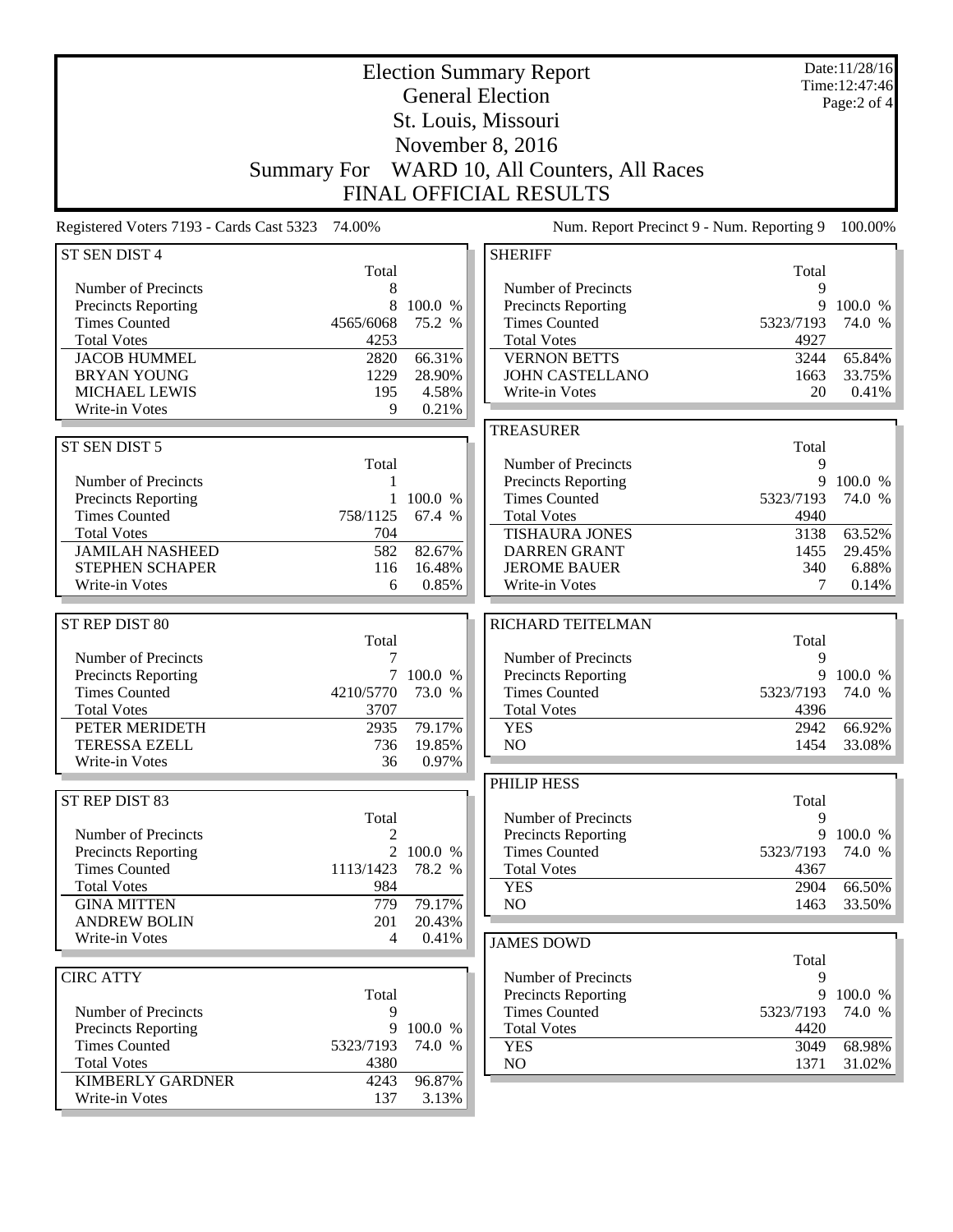| <b>General Election</b><br>Page: 3 of 4<br>St. Louis, Missouri<br>November 8, 2016<br>Summary For WARD 10, All Counters, All Races<br><b>FINAL OFFICIAL RESULTS</b><br>Num. Report Precinct 9 - Num. Reporting 9<br>Registered Voters 7193 - Cards Cast 5323<br>74.00%<br><b>BRYAN HETTENBACH</b><br><b>CHRISTOPHER MCGRAUGH</b><br>Total<br>Total<br>Number of Precincts<br>9<br>Number of Precincts<br>9<br>Precincts Reporting<br>9<br>100.0 %<br><b>Precincts Reporting</b><br>9<br><b>Times Counted</b><br><b>Times Counted</b><br>5323/7193<br>74.0 %<br>5323/7193<br><b>Total Votes</b><br>4138<br><b>Total Votes</b><br>4080<br>66.27%<br><b>YES</b><br>2708<br>65.44%<br><b>YES</b><br>2704<br>NO<br>N <sub>O</sub><br>1430<br>34.56%<br>1376<br><b>MARK NEILL</b><br><b>MICHAEL MULLEN</b><br>Total<br>Total<br>Number of Precincts<br>9<br>Number of Precincts<br>9<br>9<br>9<br><b>Precincts Reporting</b><br>100.0 %<br>Precincts Reporting<br><b>Times Counted</b><br><b>Times Counted</b><br>5323/7193<br>74.0 %<br>5323/7193<br>74.0 %<br><b>Total Votes</b><br>4132<br><b>Total Votes</b><br>4107<br>2741<br>66.34%<br><b>YES</b><br>2732<br>66.52%<br><b>YES</b><br>NO<br>NO<br>1391<br>33.66%<br>1375<br><b>JAMES SULLIVAN</b><br><b>DAVID MASON</b><br>Total<br>Total<br>Number of Precincts<br>9<br>Number of Precincts<br>9<br>Precincts Reporting<br>9<br>100.0 %<br><b>Precincts Reporting</b><br>9<br>100.0 %<br><b>Times Counted</b><br><b>Times Counted</b><br>5323/7193<br>74.0 %<br>5323/7193<br>74.0 %<br><b>Total Votes</b><br>4118<br><b>Total Votes</b><br>4093<br>67.31%<br><b>YES</b><br>2772<br><b>YES</b><br>2659<br>64.96%<br>NO<br>N <sub>O</sub><br>1346<br>32.69%<br>1434<br>PHILIP HEAGNEY<br><b>THOMAS FRAWLEY</b><br>Total<br>Total<br>Number of Precincts<br>9<br>Number of Precincts<br>9<br>Precincts Reporting<br>9<br>100.0 %<br><b>Precincts Reporting</b><br>9<br><b>Times Counted</b><br><b>Times Counted</b><br>5323/7193<br>74.0 %<br>5323/7193<br><b>Total Votes</b><br><b>Total Votes</b><br>4108<br>4111<br><b>YES</b><br>2708<br>65.92%<br><b>YES</b><br>2669<br>NO.<br>NO<br>1442<br>1400<br>34.08%<br><b>DENNIS SCHAUMANN</b><br><b>ROBIN VANNOY</b><br>Total<br>Total<br>Number of Precincts<br>9<br>Number of Precincts<br>9<br>9<br>100.0 %<br>9<br>Precincts Reporting<br>Precincts Reporting<br><b>Times Counted</b><br><b>Times Counted</b><br>5323/7193<br>74.0 %<br>5323/7193 |                    |      | <b>Election Summary Report</b> |      | Date:11/28/16<br>Time: 12:47:46 |
|---------------------------------------------------------------------------------------------------------------------------------------------------------------------------------------------------------------------------------------------------------------------------------------------------------------------------------------------------------------------------------------------------------------------------------------------------------------------------------------------------------------------------------------------------------------------------------------------------------------------------------------------------------------------------------------------------------------------------------------------------------------------------------------------------------------------------------------------------------------------------------------------------------------------------------------------------------------------------------------------------------------------------------------------------------------------------------------------------------------------------------------------------------------------------------------------------------------------------------------------------------------------------------------------------------------------------------------------------------------------------------------------------------------------------------------------------------------------------------------------------------------------------------------------------------------------------------------------------------------------------------------------------------------------------------------------------------------------------------------------------------------------------------------------------------------------------------------------------------------------------------------------------------------------------------------------------------------------------------------------------------------------------------------------------------------------------------------------------------------------------------------------------------------------------------------------------------------------------------------------------------------------------------------------------------------------------------------------------------------------------------------------------------------------------------------------------|--------------------|------|--------------------------------|------|---------------------------------|
|                                                                                                                                                                                                                                                                                                                                                                                                                                                                                                                                                                                                                                                                                                                                                                                                                                                                                                                                                                                                                                                                                                                                                                                                                                                                                                                                                                                                                                                                                                                                                                                                                                                                                                                                                                                                                                                                                                                                                                                                                                                                                                                                                                                                                                                                                                                                                                                                                                                   |                    |      |                                |      |                                 |
|                                                                                                                                                                                                                                                                                                                                                                                                                                                                                                                                                                                                                                                                                                                                                                                                                                                                                                                                                                                                                                                                                                                                                                                                                                                                                                                                                                                                                                                                                                                                                                                                                                                                                                                                                                                                                                                                                                                                                                                                                                                                                                                                                                                                                                                                                                                                                                                                                                                   |                    |      |                                |      |                                 |
|                                                                                                                                                                                                                                                                                                                                                                                                                                                                                                                                                                                                                                                                                                                                                                                                                                                                                                                                                                                                                                                                                                                                                                                                                                                                                                                                                                                                                                                                                                                                                                                                                                                                                                                                                                                                                                                                                                                                                                                                                                                                                                                                                                                                                                                                                                                                                                                                                                                   |                    |      |                                |      |                                 |
|                                                                                                                                                                                                                                                                                                                                                                                                                                                                                                                                                                                                                                                                                                                                                                                                                                                                                                                                                                                                                                                                                                                                                                                                                                                                                                                                                                                                                                                                                                                                                                                                                                                                                                                                                                                                                                                                                                                                                                                                                                                                                                                                                                                                                                                                                                                                                                                                                                                   |                    |      |                                |      |                                 |
|                                                                                                                                                                                                                                                                                                                                                                                                                                                                                                                                                                                                                                                                                                                                                                                                                                                                                                                                                                                                                                                                                                                                                                                                                                                                                                                                                                                                                                                                                                                                                                                                                                                                                                                                                                                                                                                                                                                                                                                                                                                                                                                                                                                                                                                                                                                                                                                                                                                   |                    |      |                                |      |                                 |
| 74.0 %<br>100.0 %<br>64.92%                                                                                                                                                                                                                                                                                                                                                                                                                                                                                                                                                                                                                                                                                                                                                                                                                                                                                                                                                                                                                                                                                                                                                                                                                                                                                                                                                                                                                                                                                                                                                                                                                                                                                                                                                                                                                                                                                                                                                                                                                                                                                                                                                                                                                                                                                                                                                                                                                       |                    |      |                                |      | 100.00%                         |
|                                                                                                                                                                                                                                                                                                                                                                                                                                                                                                                                                                                                                                                                                                                                                                                                                                                                                                                                                                                                                                                                                                                                                                                                                                                                                                                                                                                                                                                                                                                                                                                                                                                                                                                                                                                                                                                                                                                                                                                                                                                                                                                                                                                                                                                                                                                                                                                                                                                   |                    |      |                                |      |                                 |
| 100.0 %<br>33.73%<br>33.48%<br>35.04%                                                                                                                                                                                                                                                                                                                                                                                                                                                                                                                                                                                                                                                                                                                                                                                                                                                                                                                                                                                                                                                                                                                                                                                                                                                                                                                                                                                                                                                                                                                                                                                                                                                                                                                                                                                                                                                                                                                                                                                                                                                                                                                                                                                                                                                                                                                                                                                                             |                    |      |                                |      |                                 |
|                                                                                                                                                                                                                                                                                                                                                                                                                                                                                                                                                                                                                                                                                                                                                                                                                                                                                                                                                                                                                                                                                                                                                                                                                                                                                                                                                                                                                                                                                                                                                                                                                                                                                                                                                                                                                                                                                                                                                                                                                                                                                                                                                                                                                                                                                                                                                                                                                                                   |                    |      |                                |      |                                 |
|                                                                                                                                                                                                                                                                                                                                                                                                                                                                                                                                                                                                                                                                                                                                                                                                                                                                                                                                                                                                                                                                                                                                                                                                                                                                                                                                                                                                                                                                                                                                                                                                                                                                                                                                                                                                                                                                                                                                                                                                                                                                                                                                                                                                                                                                                                                                                                                                                                                   |                    |      |                                |      |                                 |
|                                                                                                                                                                                                                                                                                                                                                                                                                                                                                                                                                                                                                                                                                                                                                                                                                                                                                                                                                                                                                                                                                                                                                                                                                                                                                                                                                                                                                                                                                                                                                                                                                                                                                                                                                                                                                                                                                                                                                                                                                                                                                                                                                                                                                                                                                                                                                                                                                                                   |                    |      |                                |      |                                 |
|                                                                                                                                                                                                                                                                                                                                                                                                                                                                                                                                                                                                                                                                                                                                                                                                                                                                                                                                                                                                                                                                                                                                                                                                                                                                                                                                                                                                                                                                                                                                                                                                                                                                                                                                                                                                                                                                                                                                                                                                                                                                                                                                                                                                                                                                                                                                                                                                                                                   |                    |      |                                |      |                                 |
|                                                                                                                                                                                                                                                                                                                                                                                                                                                                                                                                                                                                                                                                                                                                                                                                                                                                                                                                                                                                                                                                                                                                                                                                                                                                                                                                                                                                                                                                                                                                                                                                                                                                                                                                                                                                                                                                                                                                                                                                                                                                                                                                                                                                                                                                                                                                                                                                                                                   |                    |      |                                |      |                                 |
|                                                                                                                                                                                                                                                                                                                                                                                                                                                                                                                                                                                                                                                                                                                                                                                                                                                                                                                                                                                                                                                                                                                                                                                                                                                                                                                                                                                                                                                                                                                                                                                                                                                                                                                                                                                                                                                                                                                                                                                                                                                                                                                                                                                                                                                                                                                                                                                                                                                   |                    |      |                                |      |                                 |
|                                                                                                                                                                                                                                                                                                                                                                                                                                                                                                                                                                                                                                                                                                                                                                                                                                                                                                                                                                                                                                                                                                                                                                                                                                                                                                                                                                                                                                                                                                                                                                                                                                                                                                                                                                                                                                                                                                                                                                                                                                                                                                                                                                                                                                                                                                                                                                                                                                                   |                    |      |                                |      |                                 |
|                                                                                                                                                                                                                                                                                                                                                                                                                                                                                                                                                                                                                                                                                                                                                                                                                                                                                                                                                                                                                                                                                                                                                                                                                                                                                                                                                                                                                                                                                                                                                                                                                                                                                                                                                                                                                                                                                                                                                                                                                                                                                                                                                                                                                                                                                                                                                                                                                                                   |                    |      |                                |      |                                 |
|                                                                                                                                                                                                                                                                                                                                                                                                                                                                                                                                                                                                                                                                                                                                                                                                                                                                                                                                                                                                                                                                                                                                                                                                                                                                                                                                                                                                                                                                                                                                                                                                                                                                                                                                                                                                                                                                                                                                                                                                                                                                                                                                                                                                                                                                                                                                                                                                                                                   |                    |      |                                |      |                                 |
|                                                                                                                                                                                                                                                                                                                                                                                                                                                                                                                                                                                                                                                                                                                                                                                                                                                                                                                                                                                                                                                                                                                                                                                                                                                                                                                                                                                                                                                                                                                                                                                                                                                                                                                                                                                                                                                                                                                                                                                                                                                                                                                                                                                                                                                                                                                                                                                                                                                   |                    |      |                                |      |                                 |
|                                                                                                                                                                                                                                                                                                                                                                                                                                                                                                                                                                                                                                                                                                                                                                                                                                                                                                                                                                                                                                                                                                                                                                                                                                                                                                                                                                                                                                                                                                                                                                                                                                                                                                                                                                                                                                                                                                                                                                                                                                                                                                                                                                                                                                                                                                                                                                                                                                                   |                    |      |                                |      |                                 |
|                                                                                                                                                                                                                                                                                                                                                                                                                                                                                                                                                                                                                                                                                                                                                                                                                                                                                                                                                                                                                                                                                                                                                                                                                                                                                                                                                                                                                                                                                                                                                                                                                                                                                                                                                                                                                                                                                                                                                                                                                                                                                                                                                                                                                                                                                                                                                                                                                                                   |                    |      |                                |      |                                 |
|                                                                                                                                                                                                                                                                                                                                                                                                                                                                                                                                                                                                                                                                                                                                                                                                                                                                                                                                                                                                                                                                                                                                                                                                                                                                                                                                                                                                                                                                                                                                                                                                                                                                                                                                                                                                                                                                                                                                                                                                                                                                                                                                                                                                                                                                                                                                                                                                                                                   |                    |      |                                |      |                                 |
|                                                                                                                                                                                                                                                                                                                                                                                                                                                                                                                                                                                                                                                                                                                                                                                                                                                                                                                                                                                                                                                                                                                                                                                                                                                                                                                                                                                                                                                                                                                                                                                                                                                                                                                                                                                                                                                                                                                                                                                                                                                                                                                                                                                                                                                                                                                                                                                                                                                   |                    |      |                                |      |                                 |
|                                                                                                                                                                                                                                                                                                                                                                                                                                                                                                                                                                                                                                                                                                                                                                                                                                                                                                                                                                                                                                                                                                                                                                                                                                                                                                                                                                                                                                                                                                                                                                                                                                                                                                                                                                                                                                                                                                                                                                                                                                                                                                                                                                                                                                                                                                                                                                                                                                                   |                    |      |                                |      |                                 |
|                                                                                                                                                                                                                                                                                                                                                                                                                                                                                                                                                                                                                                                                                                                                                                                                                                                                                                                                                                                                                                                                                                                                                                                                                                                                                                                                                                                                                                                                                                                                                                                                                                                                                                                                                                                                                                                                                                                                                                                                                                                                                                                                                                                                                                                                                                                                                                                                                                                   |                    |      |                                |      |                                 |
|                                                                                                                                                                                                                                                                                                                                                                                                                                                                                                                                                                                                                                                                                                                                                                                                                                                                                                                                                                                                                                                                                                                                                                                                                                                                                                                                                                                                                                                                                                                                                                                                                                                                                                                                                                                                                                                                                                                                                                                                                                                                                                                                                                                                                                                                                                                                                                                                                                                   |                    |      |                                |      |                                 |
|                                                                                                                                                                                                                                                                                                                                                                                                                                                                                                                                                                                                                                                                                                                                                                                                                                                                                                                                                                                                                                                                                                                                                                                                                                                                                                                                                                                                                                                                                                                                                                                                                                                                                                                                                                                                                                                                                                                                                                                                                                                                                                                                                                                                                                                                                                                                                                                                                                                   |                    |      |                                |      |                                 |
|                                                                                                                                                                                                                                                                                                                                                                                                                                                                                                                                                                                                                                                                                                                                                                                                                                                                                                                                                                                                                                                                                                                                                                                                                                                                                                                                                                                                                                                                                                                                                                                                                                                                                                                                                                                                                                                                                                                                                                                                                                                                                                                                                                                                                                                                                                                                                                                                                                                   |                    |      |                                |      |                                 |
|                                                                                                                                                                                                                                                                                                                                                                                                                                                                                                                                                                                                                                                                                                                                                                                                                                                                                                                                                                                                                                                                                                                                                                                                                                                                                                                                                                                                                                                                                                                                                                                                                                                                                                                                                                                                                                                                                                                                                                                                                                                                                                                                                                                                                                                                                                                                                                                                                                                   |                    |      |                                |      |                                 |
|                                                                                                                                                                                                                                                                                                                                                                                                                                                                                                                                                                                                                                                                                                                                                                                                                                                                                                                                                                                                                                                                                                                                                                                                                                                                                                                                                                                                                                                                                                                                                                                                                                                                                                                                                                                                                                                                                                                                                                                                                                                                                                                                                                                                                                                                                                                                                                                                                                                   |                    |      |                                |      |                                 |
|                                                                                                                                                                                                                                                                                                                                                                                                                                                                                                                                                                                                                                                                                                                                                                                                                                                                                                                                                                                                                                                                                                                                                                                                                                                                                                                                                                                                                                                                                                                                                                                                                                                                                                                                                                                                                                                                                                                                                                                                                                                                                                                                                                                                                                                                                                                                                                                                                                                   |                    |      |                                |      |                                 |
| 100.0 %<br>74.0 %<br>35.08%<br>100.0 %                                                                                                                                                                                                                                                                                                                                                                                                                                                                                                                                                                                                                                                                                                                                                                                                                                                                                                                                                                                                                                                                                                                                                                                                                                                                                                                                                                                                                                                                                                                                                                                                                                                                                                                                                                                                                                                                                                                                                                                                                                                                                                                                                                                                                                                                                                                                                                                                            |                    |      |                                |      |                                 |
|                                                                                                                                                                                                                                                                                                                                                                                                                                                                                                                                                                                                                                                                                                                                                                                                                                                                                                                                                                                                                                                                                                                                                                                                                                                                                                                                                                                                                                                                                                                                                                                                                                                                                                                                                                                                                                                                                                                                                                                                                                                                                                                                                                                                                                                                                                                                                                                                                                                   |                    |      |                                |      |                                 |
|                                                                                                                                                                                                                                                                                                                                                                                                                                                                                                                                                                                                                                                                                                                                                                                                                                                                                                                                                                                                                                                                                                                                                                                                                                                                                                                                                                                                                                                                                                                                                                                                                                                                                                                                                                                                                                                                                                                                                                                                                                                                                                                                                                                                                                                                                                                                                                                                                                                   |                    |      |                                |      |                                 |
|                                                                                                                                                                                                                                                                                                                                                                                                                                                                                                                                                                                                                                                                                                                                                                                                                                                                                                                                                                                                                                                                                                                                                                                                                                                                                                                                                                                                                                                                                                                                                                                                                                                                                                                                                                                                                                                                                                                                                                                                                                                                                                                                                                                                                                                                                                                                                                                                                                                   |                    |      |                                |      |                                 |
|                                                                                                                                                                                                                                                                                                                                                                                                                                                                                                                                                                                                                                                                                                                                                                                                                                                                                                                                                                                                                                                                                                                                                                                                                                                                                                                                                                                                                                                                                                                                                                                                                                                                                                                                                                                                                                                                                                                                                                                                                                                                                                                                                                                                                                                                                                                                                                                                                                                   |                    |      |                                |      |                                 |
|                                                                                                                                                                                                                                                                                                                                                                                                                                                                                                                                                                                                                                                                                                                                                                                                                                                                                                                                                                                                                                                                                                                                                                                                                                                                                                                                                                                                                                                                                                                                                                                                                                                                                                                                                                                                                                                                                                                                                                                                                                                                                                                                                                                                                                                                                                                                                                                                                                                   |                    |      |                                |      |                                 |
|                                                                                                                                                                                                                                                                                                                                                                                                                                                                                                                                                                                                                                                                                                                                                                                                                                                                                                                                                                                                                                                                                                                                                                                                                                                                                                                                                                                                                                                                                                                                                                                                                                                                                                                                                                                                                                                                                                                                                                                                                                                                                                                                                                                                                                                                                                                                                                                                                                                   |                    |      |                                |      |                                 |
|                                                                                                                                                                                                                                                                                                                                                                                                                                                                                                                                                                                                                                                                                                                                                                                                                                                                                                                                                                                                                                                                                                                                                                                                                                                                                                                                                                                                                                                                                                                                                                                                                                                                                                                                                                                                                                                                                                                                                                                                                                                                                                                                                                                                                                                                                                                                                                                                                                                   |                    |      |                                |      |                                 |
|                                                                                                                                                                                                                                                                                                                                                                                                                                                                                                                                                                                                                                                                                                                                                                                                                                                                                                                                                                                                                                                                                                                                                                                                                                                                                                                                                                                                                                                                                                                                                                                                                                                                                                                                                                                                                                                                                                                                                                                                                                                                                                                                                                                                                                                                                                                                                                                                                                                   |                    |      |                                |      |                                 |
|                                                                                                                                                                                                                                                                                                                                                                                                                                                                                                                                                                                                                                                                                                                                                                                                                                                                                                                                                                                                                                                                                                                                                                                                                                                                                                                                                                                                                                                                                                                                                                                                                                                                                                                                                                                                                                                                                                                                                                                                                                                                                                                                                                                                                                                                                                                                                                                                                                                   |                    |      |                                |      |                                 |
|                                                                                                                                                                                                                                                                                                                                                                                                                                                                                                                                                                                                                                                                                                                                                                                                                                                                                                                                                                                                                                                                                                                                                                                                                                                                                                                                                                                                                                                                                                                                                                                                                                                                                                                                                                                                                                                                                                                                                                                                                                                                                                                                                                                                                                                                                                                                                                                                                                                   |                    |      |                                |      |                                 |
|                                                                                                                                                                                                                                                                                                                                                                                                                                                                                                                                                                                                                                                                                                                                                                                                                                                                                                                                                                                                                                                                                                                                                                                                                                                                                                                                                                                                                                                                                                                                                                                                                                                                                                                                                                                                                                                                                                                                                                                                                                                                                                                                                                                                                                                                                                                                                                                                                                                   |                    |      |                                |      | 74.0 %                          |
|                                                                                                                                                                                                                                                                                                                                                                                                                                                                                                                                                                                                                                                                                                                                                                                                                                                                                                                                                                                                                                                                                                                                                                                                                                                                                                                                                                                                                                                                                                                                                                                                                                                                                                                                                                                                                                                                                                                                                                                                                                                                                                                                                                                                                                                                                                                                                                                                                                                   | <b>Total Votes</b> | 4089 | <b>Total Votes</b>             | 4092 |                                 |
| 65.69%<br>66.81%<br><b>YES</b><br>2686<br><b>YES</b><br>2734                                                                                                                                                                                                                                                                                                                                                                                                                                                                                                                                                                                                                                                                                                                                                                                                                                                                                                                                                                                                                                                                                                                                                                                                                                                                                                                                                                                                                                                                                                                                                                                                                                                                                                                                                                                                                                                                                                                                                                                                                                                                                                                                                                                                                                                                                                                                                                                      |                    |      |                                |      |                                 |
| NO.<br>1403<br>NO <sub>1</sub><br>1358<br>33.19%<br>34.31%                                                                                                                                                                                                                                                                                                                                                                                                                                                                                                                                                                                                                                                                                                                                                                                                                                                                                                                                                                                                                                                                                                                                                                                                                                                                                                                                                                                                                                                                                                                                                                                                                                                                                                                                                                                                                                                                                                                                                                                                                                                                                                                                                                                                                                                                                                                                                                                        |                    |      |                                |      |                                 |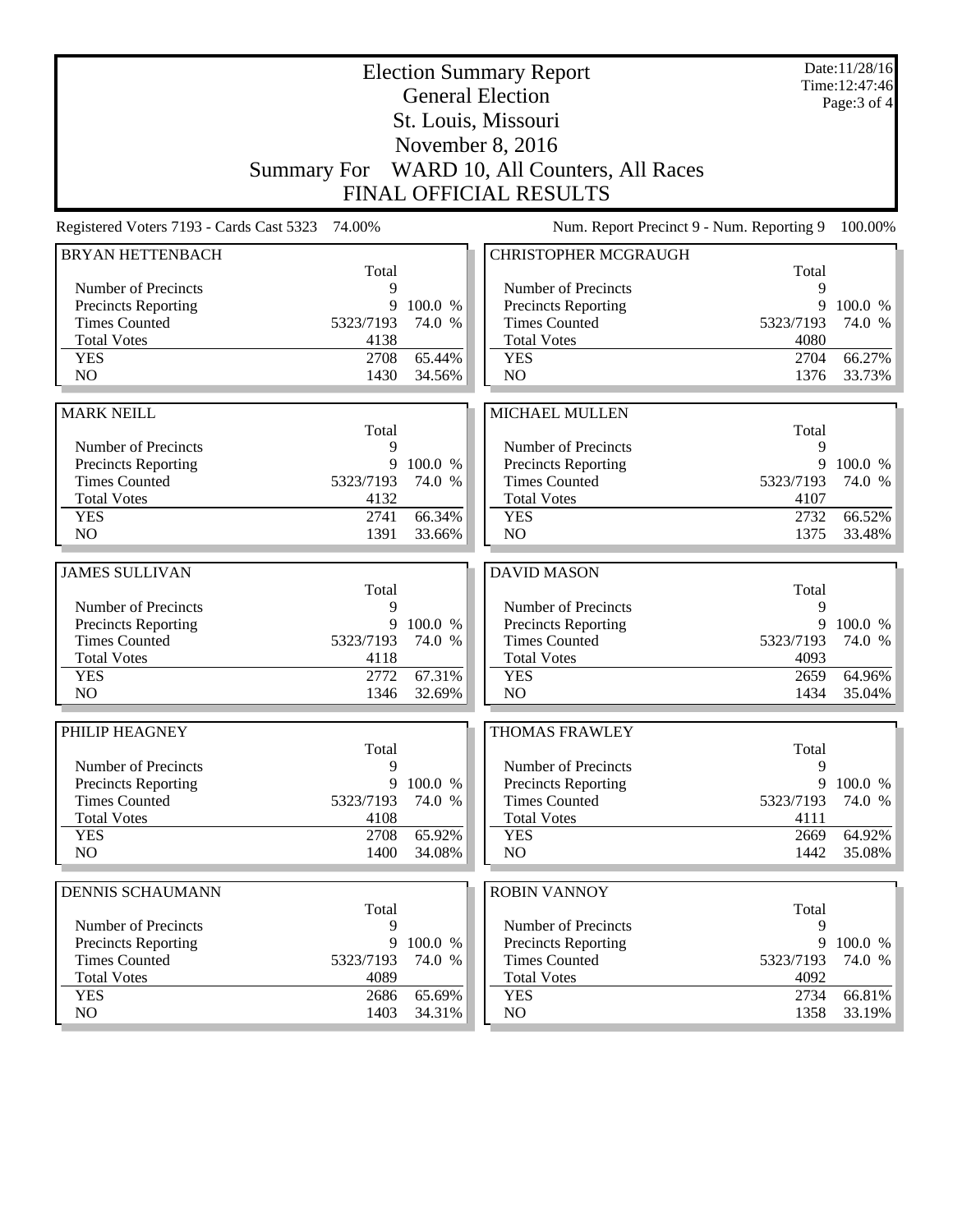|                                             |                    |                  | <b>Election Summary Report</b>                     |                | Date:11/28/16<br>Time: 12:47:46 |
|---------------------------------------------|--------------------|------------------|----------------------------------------------------|----------------|---------------------------------|
|                                             |                    |                  | <b>General Election</b>                            |                | Page:4 of 4                     |
|                                             |                    |                  | St. Louis, Missouri                                |                |                                 |
|                                             |                    |                  | November 8, 2016                                   |                |                                 |
|                                             |                    |                  | WARD 10, All Counters, All Races                   |                |                                 |
|                                             | <b>Summary For</b> |                  |                                                    |                |                                 |
|                                             |                    |                  | <b>FINAL OFFICIAL RESULTS</b>                      |                |                                 |
| Registered Voters 7193 - Cards Cast 5323    | 74.00%             |                  | Num. Report Precinct 9 - Num. Reporting 9          |                | 100.00%                         |
| <b>THOMAS CLARK</b>                         |                    |                  | <b>CON AMEND 3</b>                                 |                |                                 |
|                                             | Total              |                  |                                                    | Total          |                                 |
| Number of Precincts                         | 9                  | 100.0 %          | Number of Precincts                                | 9              |                                 |
| Precincts Reporting<br><b>Times Counted</b> | 9<br>5323/7193     | 74.0 %           | <b>Precincts Reporting</b><br><b>Times Counted</b> | 9<br>5323/7193 | 100.0 %                         |
| <b>Total Votes</b>                          | 4079               |                  | <b>Total Votes</b>                                 | 5159           | 74.0 %                          |
|                                             |                    | 66.02%           |                                                    |                |                                 |
| <b>YES</b><br>NO                            | 2693<br>1386       | 33.98%           | <b>YES</b><br>NO                                   | 2377<br>2782   | 46.07%<br>53.93%                |
|                                             |                    |                  |                                                    |                |                                 |
| NICOLE COLBERT-BOTCHWAY                     |                    |                  | <b>CON AMEND 4</b>                                 |                |                                 |
|                                             | Total              |                  |                                                    | Total          |                                 |
| Number of Precincts                         | 9                  |                  | Number of Precincts                                | 9              |                                 |
| <b>Precincts Reporting</b>                  | 9                  | 100.0 %          | <b>Precincts Reporting</b>                         | 9              | 100.0 %                         |
| <b>Times Counted</b>                        | 5323/7193          | 74.0 %           | <b>Times Counted</b>                               | 5323/7193      | 74.0 %                          |
| <b>Total Votes</b>                          | 4076               |                  | <b>Total Votes</b>                                 | 4983           |                                 |
| <b>YES</b>                                  | 2735               | 67.10%           | <b>YES</b>                                         | 2260           | 45.35%                          |
| NO                                          | 1341               | 32.90%           | N <sub>O</sub>                                     | 2723           | 54.65%                          |
|                                             |                    |                  |                                                    |                |                                 |
|                                             |                    |                  |                                                    |                |                                 |
| <b>CALEA STOVALL-REID</b>                   |                    |                  | CON AMEND 6                                        |                |                                 |
|                                             | Total              |                  |                                                    | Total          |                                 |
| Number of Precincts                         | 9                  |                  | Number of Precincts                                | 9              |                                 |
| Precincts Reporting                         | 9                  | 100.0 %          | Precincts Reporting                                | 9              | 100.0 %                         |
| <b>Times Counted</b>                        | 5323/7193          | 74.0 %           | <b>Times Counted</b>                               | 5323/7193      | 74.0 %                          |
| <b>Total Votes</b>                          | 4095               |                  | <b>Total Votes</b>                                 | 5051           |                                 |
| <b>YES</b>                                  | 2711               | 66.20%           | <b>YES</b>                                         | 2225           | 44.05%                          |
| N <sub>O</sub>                              | 1384               | 33.80%           | N <sub>O</sub>                                     | 2826           |                                 |
| <b>CON AMEND 1</b>                          |                    |                  | <b>PROPA</b>                                       |                | 55.95%                          |
|                                             | Total              |                  |                                                    | Total          |                                 |
| Number of Precincts                         | 9                  |                  | Number of Precincts                                | 9              |                                 |
| <b>Precincts Reporting</b>                  | 9                  | 100.0 %          | <b>Precincts Reporting</b>                         | 9              | 100.0 %                         |
| <b>Times Counted</b>                        | 5323/7193          | 74.0 %           | <b>Times Counted</b>                               | 5323/7193      | 74.0 %                          |
| <b>Total Votes</b>                          | 5026               |                  | <b>Total Votes</b>                                 | 5083           |                                 |
| <b>YES</b>                                  | 4354               | 86.63%           | <b>YES</b>                                         | 2630           | 51.74%                          |
| NO                                          | 672                | 13.37%           | N <sub>O</sub>                                     | 2453           |                                 |
|                                             |                    |                  |                                                    |                |                                 |
| <b>CON AMEND 2</b>                          |                    |                  | <b>PROPS</b>                                       |                |                                 |
|                                             | Total              |                  |                                                    | Total          |                                 |
| Number of Precincts                         | 9                  |                  | Number of Precincts                                | 9              | 48.26%                          |
| <b>Precincts Reporting</b>                  | 9                  | 100.0 %          | Precincts Reporting                                | 9              | 100.0 %                         |
| <b>Times Counted</b>                        | 5323/7193          | 74.0 %           | <b>Times Counted</b>                               | 5323/7193      | 74.0 %                          |
| <b>Total Votes</b>                          | 5031               |                  | <b>Total Votes</b>                                 | 5049           |                                 |
| <b>YES</b><br>NO                            | 3849<br>1182       | 76.51%<br>23.49% | <b>YES</b><br>NO                                   | 2831<br>2218   | 56.07%<br>43.93%                |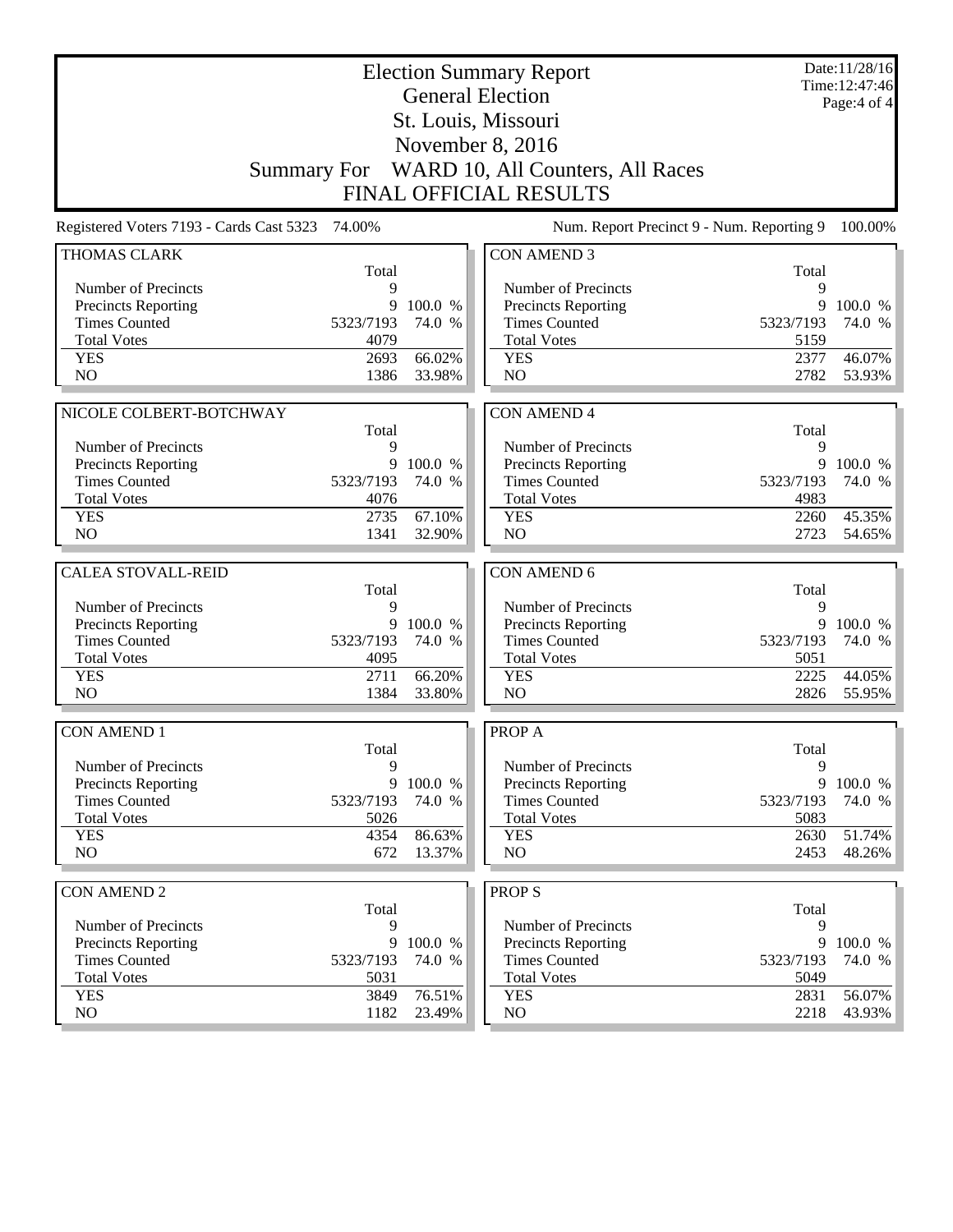|                                            |                   |                  | <b>Election Summary Report</b><br><b>General Election</b> |              | Date:11/28/16<br>Time: 12:47:51 |
|--------------------------------------------|-------------------|------------------|-----------------------------------------------------------|--------------|---------------------------------|
|                                            |                   |                  | St. Louis, Missouri                                       |              | Page:1 of 4                     |
|                                            |                   |                  |                                                           |              |                                 |
|                                            |                   |                  | November 8, 2016                                          |              |                                 |
| <b>Summary For</b>                         |                   |                  | WARD 11, All Counters, All Races                          |              |                                 |
|                                            |                   |                  | <b>FINAL OFFICIAL RESULTS</b>                             |              |                                 |
| Registered Voters 6143 - Cards Cast 4091   | 66.60%            |                  | Num. Report Precinct 6 - Num. Reporting 6                 |              | 100.00%                         |
| <b>PRESIDENT</b>                           |                   |                  | <b>SECR OF STATE</b>                                      |              |                                 |
|                                            | Total             |                  |                                                           | Total        |                                 |
| Number of Precincts                        | 6                 |                  | Number of Precincts                                       | 6            |                                 |
| <b>Precincts Reporting</b>                 | 6                 | 100.0 %          | Precincts Reporting                                       | 6            | 100.0 %                         |
| <b>Times Counted</b>                       | 4091/6143         | 66.6 %           | <b>Times Counted</b>                                      | 4091/6143    | 66.6 %                          |
| <b>Total Votes</b>                         | 4054              |                  | <b>Total Votes</b>                                        | 3943         |                                 |
| <b>CLINTON/KAINE</b><br><b>TRUMP/PENCE</b> | 2700<br>1085      | 66.60%<br>26.76% | <b>ROBIN SMITH</b><br><b>JOHN ASHCROFT</b>                | 2727<br>1032 | 69.16%<br>26.17%                |
| JOHNSON/WELD                               | 125               | 3.08%            | <b>CHRIS MORRILL</b>                                      | 178          | 4.51%                           |
| <b>CASTLE/BRADLEY</b>                      | 12                | 0.30%            | Write-in Votes                                            | 6            | 0.15%                           |
| <b>STEIN/BARAKA</b>                        | 76                | 1.87%            |                                                           |              |                                 |
| Write-in Votes                             | 56                | 1.38%            | <b>STATE TREAS</b>                                        |              |                                 |
|                                            |                   |                  |                                                           | Total        |                                 |
| <b>US SENATOR</b>                          |                   |                  | Number of Precincts                                       | 6            |                                 |
|                                            | Total             |                  | Precincts Reporting                                       | 6            | 100.0 %                         |
| Number of Precincts                        | 6                 |                  | <b>Times Counted</b>                                      | 4091/6143    | 66.6 %                          |
| <b>Precincts Reporting</b>                 | 6                 | 100.0 %          | <b>Total Votes</b>                                        | 3920         |                                 |
| <b>Times Counted</b>                       | 4091/6143         | 66.6 %           | <b>JUDY BAKER</b>                                         | 2659         | 67.83%                          |
| <b>Total Votes</b>                         | 3996              |                  | <b>ERIC SCHMITT</b>                                       | 1004         | 25.61%                          |
| <b>JASON KANDER</b>                        | 2958              | 74.02%           | <b>SEAN O'TOOLE</b>                                       | 157          | 4.01%                           |
| <b>ROY BLUNT</b>                           | 862               | 21.57%           | <b>CAROL HEXEM</b>                                        | 93           | 2.37%                           |
| <b>JONATHAN DINE</b>                       | 77                | 1.93%            | Write-in Votes                                            | 7            | 0.18%                           |
| <b>FRED RYMAN</b>                          | 28                | 0.70%            |                                                           |              |                                 |
| JOHNATHAN MCFARLAND                        | 62                | 1.55%            | <b>ATTY GENERAL</b>                                       |              |                                 |
| Write-in Votes                             | 9                 | 0.23%            |                                                           | Total        |                                 |
|                                            |                   |                  | Number of Precincts                                       | 6            |                                 |
| <b>GOVERNOR</b>                            |                   |                  | <b>Precincts Reporting</b>                                | 6            | 100.0 %                         |
|                                            | Total             |                  | <b>Times Counted</b>                                      | 4091/6143    | 66.6 %                          |
| Number of Precincts                        | 6                 |                  | <b>Total Votes</b>                                        | 3921         |                                 |
| <b>Precincts Reporting</b>                 |                   | 6 100.0 %        | <b>TERESA HENSLEY</b>                                     | 2755         | 70.26%                          |
| <b>Times Counted</b>                       | 4091/6143         | 66.6 %           | <b>JOSH HAWLEY</b>                                        | 1150         | 29.33%                          |
| <b>Total Votes</b>                         | 3993              |                  | Write-in Votes                                            | 16           | 0.41%                           |
| <b>CHRIS KOSTER</b>                        | 2825              | 70.75%           |                                                           |              |                                 |
| <b>ERIC GREITENS</b>                       | 980               | 24.54%           | <b>US REP DIST 1</b>                                      |              |                                 |
| <b>CISSE SPRAGINS</b>                      | 87                | 2.18%            |                                                           | Total        |                                 |
| <b>DON FITZ</b>                            | 55                | 1.38%            | Number of Precincts                                       | 6            |                                 |
| <b>LESTER TURILLI</b>                      | 40                | 1.00%            | Precincts Reporting                                       | 6            | 100.0 %                         |
| Write-in Votes                             | 6                 | 0.15%            | <b>Times Counted</b>                                      | 4091/6143    | 66.6 %                          |
|                                            |                   |                  | <b>Total Votes</b>                                        | 3917         |                                 |
| LT GOVERNOR                                |                   |                  | <b>LACY CLAY</b>                                          | 2625         | 67.02%                          |
|                                            | Total             |                  | <b>STEVEN BAILEY</b>                                      | 1005         | 25.66%                          |
| Number of Precincts                        | 6                 |                  | ROBB CUNNINGHAM                                           | 271          | 6.92%                           |
| <b>Precincts Reporting</b>                 |                   | 6 100.0 %        | Write-in Votes                                            | 16           | 0.41%                           |
| <b>Times Counted</b><br><b>Total Votes</b> | 4091/6143<br>3966 | 66.6 %           |                                                           |              |                                 |
| <b>RUSS CARNAHAN</b>                       |                   | 70.80%           |                                                           |              |                                 |
| <b>MIKE PARSON</b>                         | 2808<br>876       | 22.09%           |                                                           |              |                                 |
| <b>STEVEN HEDRICK</b>                      | 127               | 3.20%            |                                                           |              |                                 |
| <b>JENNIFER LEACH</b>                      | 148               | 3.73%            |                                                           |              |                                 |
| Write-in Votes                             | 7                 | 0.18%            |                                                           |              |                                 |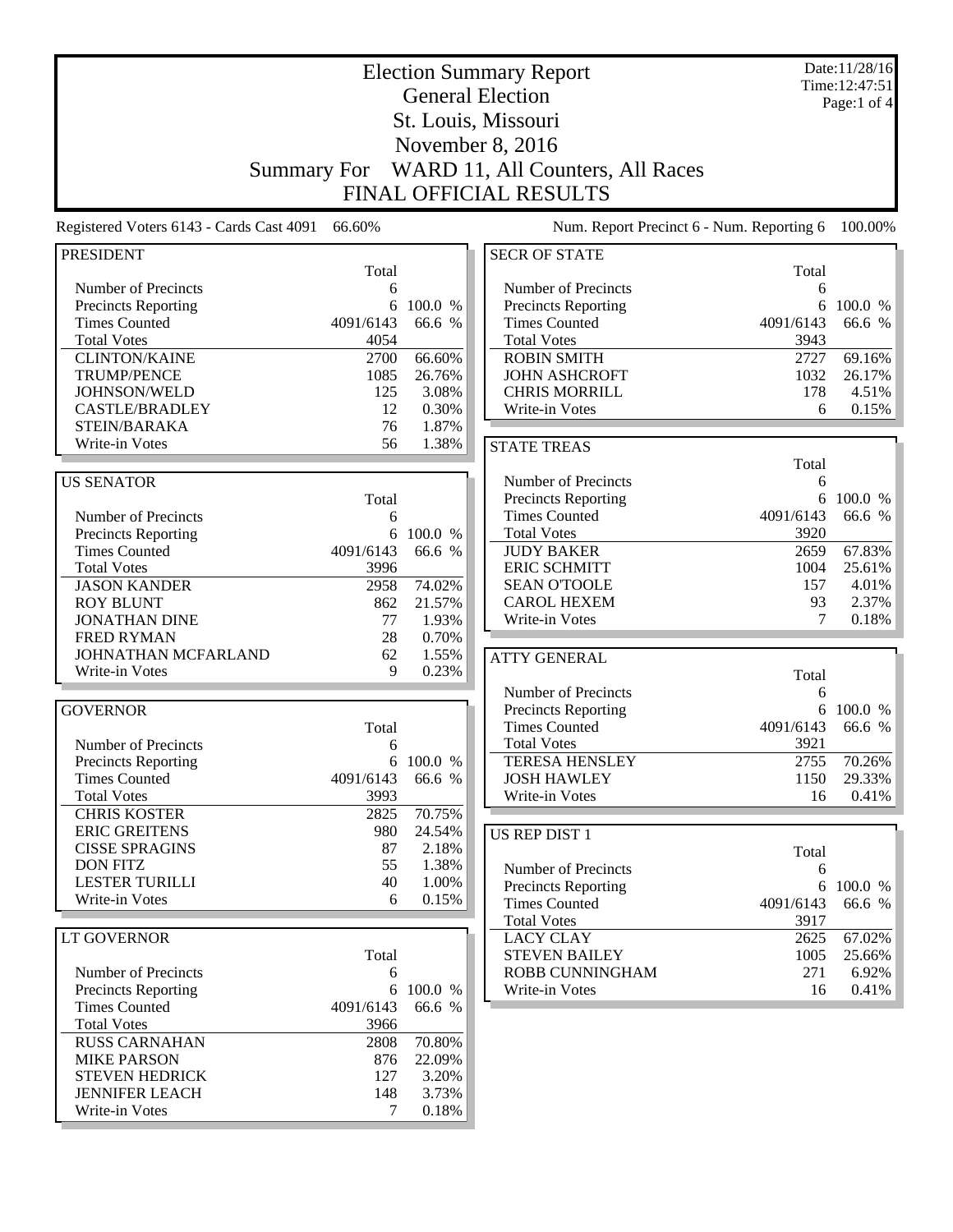## Election Summary Report General Election St. Louis, Missouri November 8, 2016 Summary For WARD 11, All Counters, All Races FINAL OFFICIAL RESULTS

Date:11/28/16 Time:12:47:51 Page:2 of 4

Registered Voters 6143 - Cards Cast 4091 66.60% Num. Report Precinct 6 - Num. Reporting 6 100.00%

| Total<br>Total<br>Number of Precincts<br>Number of Precincts<br>6<br><b>Precincts Reporting</b><br>$\mathbf{1}$<br>100.0 %<br>Precincts Reporting<br>6<br>100.0 %<br>80.3 %<br><b>Times Counted</b><br><b>Times Counted</b><br>908/1131<br>4091/6143<br>66.6 %<br>872<br><b>Total Votes</b><br><b>Total Votes</b><br>3818<br>71.33%<br><b>VERNON BETTS</b><br><b>JACOB HUMMEL</b><br>622<br>2720<br>71.24%<br><b>JOHN CASTELLANO</b><br><b>BRYAN YOUNG</b><br>206<br>23.62%<br>1075<br>28.16%<br>4.59%<br>23<br>0.60%<br><b>MICHAEL LEWIS</b><br>40<br>Write-in Votes<br>Write-in Votes<br>$\overline{4}$<br>0.46%<br><b>TREASURER</b><br>ST SEN DIST 5<br>Total<br>Total<br>Number of Precincts<br>6<br>Number of Precincts<br><b>Precincts Reporting</b><br>100.0 %<br>5<br>6<br>5<br>100.0 %<br><b>Times Counted</b><br><b>Precincts Reporting</b><br>4091/6143<br>66.6 %<br>3183/5012<br><b>Times Counted</b><br>63.5 %<br><b>Total Votes</b><br>3830<br><b>Total Votes</b><br>2915<br><b>TISHAURA JONES</b><br>66.24%<br>2537<br><b>JAMILAH NASHEED</b><br>70.26%<br>2048<br><b>DARREN GRANT</b><br>1013<br>26.45%<br><b>STEPHEN SCHAPER</b><br>843<br>28.92%<br><b>JEROME BAUER</b><br>270<br>7.05%<br>24<br>0.82%<br>Write-in Votes<br>Write-in Votes<br>10<br>0.26%<br>ST REP DIST 81<br><b>RICHARD TEITELMAN</b><br>Total<br>Total<br>Number of Precincts<br>4<br>Number of Precincts<br>6<br><b>Precincts Reporting</b><br>4 100.0 %<br>Precincts Reporting<br>6 100.0 %<br>3156/4577<br><b>Times Counted</b><br><b>Times Counted</b><br>69.0 %<br>4091/6143<br>66.6 %<br><b>Total Votes</b><br>2701<br><b>Total Votes</b><br>3496<br><b>ALFRED WESSELS</b><br>2602<br>96.33%<br><b>YES</b><br>2143<br>61.30%<br>NO<br>Write-in Votes<br>99<br>1353<br>38.70%<br>3.67%<br>ST REP DIST 93<br>PHILIP HESS<br>Total<br>Total<br>Number of Precincts<br>2<br>Number of Precincts<br>6<br>$\overline{2}$<br><b>Precincts Reporting</b><br>100.0 %<br>Precincts Reporting<br>6<br>100.0 %<br><b>Times Counted</b><br>4091/6143<br><b>Times Counted</b><br>935/1566<br>59.7 %<br>66.6 %<br><b>Total Votes</b><br>869<br><b>Total Votes</b><br>3484<br>75.14%<br>60.62%<br><b>BOB BURNS</b><br>653<br><b>YES</b><br>2112<br><b>LANDREY SORBEL</b><br>213<br>24.51%<br>N <sub>O</sub><br>1372<br>39.38%<br>3<br>Write-in Votes<br>0.35%<br><b>JAMES DOWD</b><br><b>CIRC ATTY</b><br>Total<br>Total<br>Number of Precincts<br>6<br>Number of Precincts<br><b>Precincts Reporting</b><br>6 100.0 %<br>6<br><b>Precincts Reporting</b><br>6<br>100.0 %<br><b>Times Counted</b><br>4091/6143<br>66.6 %<br>4091/6143<br><b>Total Votes</b><br><b>Times Counted</b><br>66.6 %<br>3514<br><b>Total Votes</b><br>3437<br><b>YES</b><br>2230<br>63.46%<br><b>KIMBERLY GARDNER</b><br>97.27%<br>NO<br>3343<br>1284<br>36.54%<br>Write-in Votes<br>94<br>2.73% | ST SEN DIST 4 |  | <b>SHERIFF</b> |  |
|------------------------------------------------------------------------------------------------------------------------------------------------------------------------------------------------------------------------------------------------------------------------------------------------------------------------------------------------------------------------------------------------------------------------------------------------------------------------------------------------------------------------------------------------------------------------------------------------------------------------------------------------------------------------------------------------------------------------------------------------------------------------------------------------------------------------------------------------------------------------------------------------------------------------------------------------------------------------------------------------------------------------------------------------------------------------------------------------------------------------------------------------------------------------------------------------------------------------------------------------------------------------------------------------------------------------------------------------------------------------------------------------------------------------------------------------------------------------------------------------------------------------------------------------------------------------------------------------------------------------------------------------------------------------------------------------------------------------------------------------------------------------------------------------------------------------------------------------------------------------------------------------------------------------------------------------------------------------------------------------------------------------------------------------------------------------------------------------------------------------------------------------------------------------------------------------------------------------------------------------------------------------------------------------------------------------------------------------------------------------------------------------------------------------------------------------------------------------------------------------------------------------------------------------------------------------------------------------------------------------------------------------------------------------------------------------------------------------------------------------------------------------------------------------------------------------------------------------------|---------------|--|----------------|--|
|                                                                                                                                                                                                                                                                                                                                                                                                                                                                                                                                                                                                                                                                                                                                                                                                                                                                                                                                                                                                                                                                                                                                                                                                                                                                                                                                                                                                                                                                                                                                                                                                                                                                                                                                                                                                                                                                                                                                                                                                                                                                                                                                                                                                                                                                                                                                                                                                                                                                                                                                                                                                                                                                                                                                                                                                                                                      |               |  |                |  |
|                                                                                                                                                                                                                                                                                                                                                                                                                                                                                                                                                                                                                                                                                                                                                                                                                                                                                                                                                                                                                                                                                                                                                                                                                                                                                                                                                                                                                                                                                                                                                                                                                                                                                                                                                                                                                                                                                                                                                                                                                                                                                                                                                                                                                                                                                                                                                                                                                                                                                                                                                                                                                                                                                                                                                                                                                                                      |               |  |                |  |
|                                                                                                                                                                                                                                                                                                                                                                                                                                                                                                                                                                                                                                                                                                                                                                                                                                                                                                                                                                                                                                                                                                                                                                                                                                                                                                                                                                                                                                                                                                                                                                                                                                                                                                                                                                                                                                                                                                                                                                                                                                                                                                                                                                                                                                                                                                                                                                                                                                                                                                                                                                                                                                                                                                                                                                                                                                                      |               |  |                |  |
|                                                                                                                                                                                                                                                                                                                                                                                                                                                                                                                                                                                                                                                                                                                                                                                                                                                                                                                                                                                                                                                                                                                                                                                                                                                                                                                                                                                                                                                                                                                                                                                                                                                                                                                                                                                                                                                                                                                                                                                                                                                                                                                                                                                                                                                                                                                                                                                                                                                                                                                                                                                                                                                                                                                                                                                                                                                      |               |  |                |  |
|                                                                                                                                                                                                                                                                                                                                                                                                                                                                                                                                                                                                                                                                                                                                                                                                                                                                                                                                                                                                                                                                                                                                                                                                                                                                                                                                                                                                                                                                                                                                                                                                                                                                                                                                                                                                                                                                                                                                                                                                                                                                                                                                                                                                                                                                                                                                                                                                                                                                                                                                                                                                                                                                                                                                                                                                                                                      |               |  |                |  |
|                                                                                                                                                                                                                                                                                                                                                                                                                                                                                                                                                                                                                                                                                                                                                                                                                                                                                                                                                                                                                                                                                                                                                                                                                                                                                                                                                                                                                                                                                                                                                                                                                                                                                                                                                                                                                                                                                                                                                                                                                                                                                                                                                                                                                                                                                                                                                                                                                                                                                                                                                                                                                                                                                                                                                                                                                                                      |               |  |                |  |
|                                                                                                                                                                                                                                                                                                                                                                                                                                                                                                                                                                                                                                                                                                                                                                                                                                                                                                                                                                                                                                                                                                                                                                                                                                                                                                                                                                                                                                                                                                                                                                                                                                                                                                                                                                                                                                                                                                                                                                                                                                                                                                                                                                                                                                                                                                                                                                                                                                                                                                                                                                                                                                                                                                                                                                                                                                                      |               |  |                |  |
|                                                                                                                                                                                                                                                                                                                                                                                                                                                                                                                                                                                                                                                                                                                                                                                                                                                                                                                                                                                                                                                                                                                                                                                                                                                                                                                                                                                                                                                                                                                                                                                                                                                                                                                                                                                                                                                                                                                                                                                                                                                                                                                                                                                                                                                                                                                                                                                                                                                                                                                                                                                                                                                                                                                                                                                                                                                      |               |  |                |  |
|                                                                                                                                                                                                                                                                                                                                                                                                                                                                                                                                                                                                                                                                                                                                                                                                                                                                                                                                                                                                                                                                                                                                                                                                                                                                                                                                                                                                                                                                                                                                                                                                                                                                                                                                                                                                                                                                                                                                                                                                                                                                                                                                                                                                                                                                                                                                                                                                                                                                                                                                                                                                                                                                                                                                                                                                                                                      |               |  |                |  |
|                                                                                                                                                                                                                                                                                                                                                                                                                                                                                                                                                                                                                                                                                                                                                                                                                                                                                                                                                                                                                                                                                                                                                                                                                                                                                                                                                                                                                                                                                                                                                                                                                                                                                                                                                                                                                                                                                                                                                                                                                                                                                                                                                                                                                                                                                                                                                                                                                                                                                                                                                                                                                                                                                                                                                                                                                                                      |               |  |                |  |
|                                                                                                                                                                                                                                                                                                                                                                                                                                                                                                                                                                                                                                                                                                                                                                                                                                                                                                                                                                                                                                                                                                                                                                                                                                                                                                                                                                                                                                                                                                                                                                                                                                                                                                                                                                                                                                                                                                                                                                                                                                                                                                                                                                                                                                                                                                                                                                                                                                                                                                                                                                                                                                                                                                                                                                                                                                                      |               |  |                |  |
|                                                                                                                                                                                                                                                                                                                                                                                                                                                                                                                                                                                                                                                                                                                                                                                                                                                                                                                                                                                                                                                                                                                                                                                                                                                                                                                                                                                                                                                                                                                                                                                                                                                                                                                                                                                                                                                                                                                                                                                                                                                                                                                                                                                                                                                                                                                                                                                                                                                                                                                                                                                                                                                                                                                                                                                                                                                      |               |  |                |  |
|                                                                                                                                                                                                                                                                                                                                                                                                                                                                                                                                                                                                                                                                                                                                                                                                                                                                                                                                                                                                                                                                                                                                                                                                                                                                                                                                                                                                                                                                                                                                                                                                                                                                                                                                                                                                                                                                                                                                                                                                                                                                                                                                                                                                                                                                                                                                                                                                                                                                                                                                                                                                                                                                                                                                                                                                                                                      |               |  |                |  |
|                                                                                                                                                                                                                                                                                                                                                                                                                                                                                                                                                                                                                                                                                                                                                                                                                                                                                                                                                                                                                                                                                                                                                                                                                                                                                                                                                                                                                                                                                                                                                                                                                                                                                                                                                                                                                                                                                                                                                                                                                                                                                                                                                                                                                                                                                                                                                                                                                                                                                                                                                                                                                                                                                                                                                                                                                                                      |               |  |                |  |
|                                                                                                                                                                                                                                                                                                                                                                                                                                                                                                                                                                                                                                                                                                                                                                                                                                                                                                                                                                                                                                                                                                                                                                                                                                                                                                                                                                                                                                                                                                                                                                                                                                                                                                                                                                                                                                                                                                                                                                                                                                                                                                                                                                                                                                                                                                                                                                                                                                                                                                                                                                                                                                                                                                                                                                                                                                                      |               |  |                |  |
|                                                                                                                                                                                                                                                                                                                                                                                                                                                                                                                                                                                                                                                                                                                                                                                                                                                                                                                                                                                                                                                                                                                                                                                                                                                                                                                                                                                                                                                                                                                                                                                                                                                                                                                                                                                                                                                                                                                                                                                                                                                                                                                                                                                                                                                                                                                                                                                                                                                                                                                                                                                                                                                                                                                                                                                                                                                      |               |  |                |  |
|                                                                                                                                                                                                                                                                                                                                                                                                                                                                                                                                                                                                                                                                                                                                                                                                                                                                                                                                                                                                                                                                                                                                                                                                                                                                                                                                                                                                                                                                                                                                                                                                                                                                                                                                                                                                                                                                                                                                                                                                                                                                                                                                                                                                                                                                                                                                                                                                                                                                                                                                                                                                                                                                                                                                                                                                                                                      |               |  |                |  |
|                                                                                                                                                                                                                                                                                                                                                                                                                                                                                                                                                                                                                                                                                                                                                                                                                                                                                                                                                                                                                                                                                                                                                                                                                                                                                                                                                                                                                                                                                                                                                                                                                                                                                                                                                                                                                                                                                                                                                                                                                                                                                                                                                                                                                                                                                                                                                                                                                                                                                                                                                                                                                                                                                                                                                                                                                                                      |               |  |                |  |
|                                                                                                                                                                                                                                                                                                                                                                                                                                                                                                                                                                                                                                                                                                                                                                                                                                                                                                                                                                                                                                                                                                                                                                                                                                                                                                                                                                                                                                                                                                                                                                                                                                                                                                                                                                                                                                                                                                                                                                                                                                                                                                                                                                                                                                                                                                                                                                                                                                                                                                                                                                                                                                                                                                                                                                                                                                                      |               |  |                |  |
|                                                                                                                                                                                                                                                                                                                                                                                                                                                                                                                                                                                                                                                                                                                                                                                                                                                                                                                                                                                                                                                                                                                                                                                                                                                                                                                                                                                                                                                                                                                                                                                                                                                                                                                                                                                                                                                                                                                                                                                                                                                                                                                                                                                                                                                                                                                                                                                                                                                                                                                                                                                                                                                                                                                                                                                                                                                      |               |  |                |  |
|                                                                                                                                                                                                                                                                                                                                                                                                                                                                                                                                                                                                                                                                                                                                                                                                                                                                                                                                                                                                                                                                                                                                                                                                                                                                                                                                                                                                                                                                                                                                                                                                                                                                                                                                                                                                                                                                                                                                                                                                                                                                                                                                                                                                                                                                                                                                                                                                                                                                                                                                                                                                                                                                                                                                                                                                                                                      |               |  |                |  |
|                                                                                                                                                                                                                                                                                                                                                                                                                                                                                                                                                                                                                                                                                                                                                                                                                                                                                                                                                                                                                                                                                                                                                                                                                                                                                                                                                                                                                                                                                                                                                                                                                                                                                                                                                                                                                                                                                                                                                                                                                                                                                                                                                                                                                                                                                                                                                                                                                                                                                                                                                                                                                                                                                                                                                                                                                                                      |               |  |                |  |
|                                                                                                                                                                                                                                                                                                                                                                                                                                                                                                                                                                                                                                                                                                                                                                                                                                                                                                                                                                                                                                                                                                                                                                                                                                                                                                                                                                                                                                                                                                                                                                                                                                                                                                                                                                                                                                                                                                                                                                                                                                                                                                                                                                                                                                                                                                                                                                                                                                                                                                                                                                                                                                                                                                                                                                                                                                                      |               |  |                |  |
|                                                                                                                                                                                                                                                                                                                                                                                                                                                                                                                                                                                                                                                                                                                                                                                                                                                                                                                                                                                                                                                                                                                                                                                                                                                                                                                                                                                                                                                                                                                                                                                                                                                                                                                                                                                                                                                                                                                                                                                                                                                                                                                                                                                                                                                                                                                                                                                                                                                                                                                                                                                                                                                                                                                                                                                                                                                      |               |  |                |  |
|                                                                                                                                                                                                                                                                                                                                                                                                                                                                                                                                                                                                                                                                                                                                                                                                                                                                                                                                                                                                                                                                                                                                                                                                                                                                                                                                                                                                                                                                                                                                                                                                                                                                                                                                                                                                                                                                                                                                                                                                                                                                                                                                                                                                                                                                                                                                                                                                                                                                                                                                                                                                                                                                                                                                                                                                                                                      |               |  |                |  |
|                                                                                                                                                                                                                                                                                                                                                                                                                                                                                                                                                                                                                                                                                                                                                                                                                                                                                                                                                                                                                                                                                                                                                                                                                                                                                                                                                                                                                                                                                                                                                                                                                                                                                                                                                                                                                                                                                                                                                                                                                                                                                                                                                                                                                                                                                                                                                                                                                                                                                                                                                                                                                                                                                                                                                                                                                                                      |               |  |                |  |
|                                                                                                                                                                                                                                                                                                                                                                                                                                                                                                                                                                                                                                                                                                                                                                                                                                                                                                                                                                                                                                                                                                                                                                                                                                                                                                                                                                                                                                                                                                                                                                                                                                                                                                                                                                                                                                                                                                                                                                                                                                                                                                                                                                                                                                                                                                                                                                                                                                                                                                                                                                                                                                                                                                                                                                                                                                                      |               |  |                |  |
|                                                                                                                                                                                                                                                                                                                                                                                                                                                                                                                                                                                                                                                                                                                                                                                                                                                                                                                                                                                                                                                                                                                                                                                                                                                                                                                                                                                                                                                                                                                                                                                                                                                                                                                                                                                                                                                                                                                                                                                                                                                                                                                                                                                                                                                                                                                                                                                                                                                                                                                                                                                                                                                                                                                                                                                                                                                      |               |  |                |  |
|                                                                                                                                                                                                                                                                                                                                                                                                                                                                                                                                                                                                                                                                                                                                                                                                                                                                                                                                                                                                                                                                                                                                                                                                                                                                                                                                                                                                                                                                                                                                                                                                                                                                                                                                                                                                                                                                                                                                                                                                                                                                                                                                                                                                                                                                                                                                                                                                                                                                                                                                                                                                                                                                                                                                                                                                                                                      |               |  |                |  |
|                                                                                                                                                                                                                                                                                                                                                                                                                                                                                                                                                                                                                                                                                                                                                                                                                                                                                                                                                                                                                                                                                                                                                                                                                                                                                                                                                                                                                                                                                                                                                                                                                                                                                                                                                                                                                                                                                                                                                                                                                                                                                                                                                                                                                                                                                                                                                                                                                                                                                                                                                                                                                                                                                                                                                                                                                                                      |               |  |                |  |
|                                                                                                                                                                                                                                                                                                                                                                                                                                                                                                                                                                                                                                                                                                                                                                                                                                                                                                                                                                                                                                                                                                                                                                                                                                                                                                                                                                                                                                                                                                                                                                                                                                                                                                                                                                                                                                                                                                                                                                                                                                                                                                                                                                                                                                                                                                                                                                                                                                                                                                                                                                                                                                                                                                                                                                                                                                                      |               |  |                |  |
|                                                                                                                                                                                                                                                                                                                                                                                                                                                                                                                                                                                                                                                                                                                                                                                                                                                                                                                                                                                                                                                                                                                                                                                                                                                                                                                                                                                                                                                                                                                                                                                                                                                                                                                                                                                                                                                                                                                                                                                                                                                                                                                                                                                                                                                                                                                                                                                                                                                                                                                                                                                                                                                                                                                                                                                                                                                      |               |  |                |  |
|                                                                                                                                                                                                                                                                                                                                                                                                                                                                                                                                                                                                                                                                                                                                                                                                                                                                                                                                                                                                                                                                                                                                                                                                                                                                                                                                                                                                                                                                                                                                                                                                                                                                                                                                                                                                                                                                                                                                                                                                                                                                                                                                                                                                                                                                                                                                                                                                                                                                                                                                                                                                                                                                                                                                                                                                                                                      |               |  |                |  |
|                                                                                                                                                                                                                                                                                                                                                                                                                                                                                                                                                                                                                                                                                                                                                                                                                                                                                                                                                                                                                                                                                                                                                                                                                                                                                                                                                                                                                                                                                                                                                                                                                                                                                                                                                                                                                                                                                                                                                                                                                                                                                                                                                                                                                                                                                                                                                                                                                                                                                                                                                                                                                                                                                                                                                                                                                                                      |               |  |                |  |
|                                                                                                                                                                                                                                                                                                                                                                                                                                                                                                                                                                                                                                                                                                                                                                                                                                                                                                                                                                                                                                                                                                                                                                                                                                                                                                                                                                                                                                                                                                                                                                                                                                                                                                                                                                                                                                                                                                                                                                                                                                                                                                                                                                                                                                                                                                                                                                                                                                                                                                                                                                                                                                                                                                                                                                                                                                                      |               |  |                |  |
|                                                                                                                                                                                                                                                                                                                                                                                                                                                                                                                                                                                                                                                                                                                                                                                                                                                                                                                                                                                                                                                                                                                                                                                                                                                                                                                                                                                                                                                                                                                                                                                                                                                                                                                                                                                                                                                                                                                                                                                                                                                                                                                                                                                                                                                                                                                                                                                                                                                                                                                                                                                                                                                                                                                                                                                                                                                      |               |  |                |  |
|                                                                                                                                                                                                                                                                                                                                                                                                                                                                                                                                                                                                                                                                                                                                                                                                                                                                                                                                                                                                                                                                                                                                                                                                                                                                                                                                                                                                                                                                                                                                                                                                                                                                                                                                                                                                                                                                                                                                                                                                                                                                                                                                                                                                                                                                                                                                                                                                                                                                                                                                                                                                                                                                                                                                                                                                                                                      |               |  |                |  |
|                                                                                                                                                                                                                                                                                                                                                                                                                                                                                                                                                                                                                                                                                                                                                                                                                                                                                                                                                                                                                                                                                                                                                                                                                                                                                                                                                                                                                                                                                                                                                                                                                                                                                                                                                                                                                                                                                                                                                                                                                                                                                                                                                                                                                                                                                                                                                                                                                                                                                                                                                                                                                                                                                                                                                                                                                                                      |               |  |                |  |
|                                                                                                                                                                                                                                                                                                                                                                                                                                                                                                                                                                                                                                                                                                                                                                                                                                                                                                                                                                                                                                                                                                                                                                                                                                                                                                                                                                                                                                                                                                                                                                                                                                                                                                                                                                                                                                                                                                                                                                                                                                                                                                                                                                                                                                                                                                                                                                                                                                                                                                                                                                                                                                                                                                                                                                                                                                                      |               |  |                |  |
|                                                                                                                                                                                                                                                                                                                                                                                                                                                                                                                                                                                                                                                                                                                                                                                                                                                                                                                                                                                                                                                                                                                                                                                                                                                                                                                                                                                                                                                                                                                                                                                                                                                                                                                                                                                                                                                                                                                                                                                                                                                                                                                                                                                                                                                                                                                                                                                                                                                                                                                                                                                                                                                                                                                                                                                                                                                      |               |  |                |  |
|                                                                                                                                                                                                                                                                                                                                                                                                                                                                                                                                                                                                                                                                                                                                                                                                                                                                                                                                                                                                                                                                                                                                                                                                                                                                                                                                                                                                                                                                                                                                                                                                                                                                                                                                                                                                                                                                                                                                                                                                                                                                                                                                                                                                                                                                                                                                                                                                                                                                                                                                                                                                                                                                                                                                                                                                                                                      |               |  |                |  |
|                                                                                                                                                                                                                                                                                                                                                                                                                                                                                                                                                                                                                                                                                                                                                                                                                                                                                                                                                                                                                                                                                                                                                                                                                                                                                                                                                                                                                                                                                                                                                                                                                                                                                                                                                                                                                                                                                                                                                                                                                                                                                                                                                                                                                                                                                                                                                                                                                                                                                                                                                                                                                                                                                                                                                                                                                                                      |               |  |                |  |
|                                                                                                                                                                                                                                                                                                                                                                                                                                                                                                                                                                                                                                                                                                                                                                                                                                                                                                                                                                                                                                                                                                                                                                                                                                                                                                                                                                                                                                                                                                                                                                                                                                                                                                                                                                                                                                                                                                                                                                                                                                                                                                                                                                                                                                                                                                                                                                                                                                                                                                                                                                                                                                                                                                                                                                                                                                                      |               |  |                |  |
|                                                                                                                                                                                                                                                                                                                                                                                                                                                                                                                                                                                                                                                                                                                                                                                                                                                                                                                                                                                                                                                                                                                                                                                                                                                                                                                                                                                                                                                                                                                                                                                                                                                                                                                                                                                                                                                                                                                                                                                                                                                                                                                                                                                                                                                                                                                                                                                                                                                                                                                                                                                                                                                                                                                                                                                                                                                      |               |  |                |  |
|                                                                                                                                                                                                                                                                                                                                                                                                                                                                                                                                                                                                                                                                                                                                                                                                                                                                                                                                                                                                                                                                                                                                                                                                                                                                                                                                                                                                                                                                                                                                                                                                                                                                                                                                                                                                                                                                                                                                                                                                                                                                                                                                                                                                                                                                                                                                                                                                                                                                                                                                                                                                                                                                                                                                                                                                                                                      |               |  |                |  |
|                                                                                                                                                                                                                                                                                                                                                                                                                                                                                                                                                                                                                                                                                                                                                                                                                                                                                                                                                                                                                                                                                                                                                                                                                                                                                                                                                                                                                                                                                                                                                                                                                                                                                                                                                                                                                                                                                                                                                                                                                                                                                                                                                                                                                                                                                                                                                                                                                                                                                                                                                                                                                                                                                                                                                                                                                                                      |               |  |                |  |
|                                                                                                                                                                                                                                                                                                                                                                                                                                                                                                                                                                                                                                                                                                                                                                                                                                                                                                                                                                                                                                                                                                                                                                                                                                                                                                                                                                                                                                                                                                                                                                                                                                                                                                                                                                                                                                                                                                                                                                                                                                                                                                                                                                                                                                                                                                                                                                                                                                                                                                                                                                                                                                                                                                                                                                                                                                                      |               |  |                |  |
|                                                                                                                                                                                                                                                                                                                                                                                                                                                                                                                                                                                                                                                                                                                                                                                                                                                                                                                                                                                                                                                                                                                                                                                                                                                                                                                                                                                                                                                                                                                                                                                                                                                                                                                                                                                                                                                                                                                                                                                                                                                                                                                                                                                                                                                                                                                                                                                                                                                                                                                                                                                                                                                                                                                                                                                                                                                      |               |  |                |  |
|                                                                                                                                                                                                                                                                                                                                                                                                                                                                                                                                                                                                                                                                                                                                                                                                                                                                                                                                                                                                                                                                                                                                                                                                                                                                                                                                                                                                                                                                                                                                                                                                                                                                                                                                                                                                                                                                                                                                                                                                                                                                                                                                                                                                                                                                                                                                                                                                                                                                                                                                                                                                                                                                                                                                                                                                                                                      |               |  |                |  |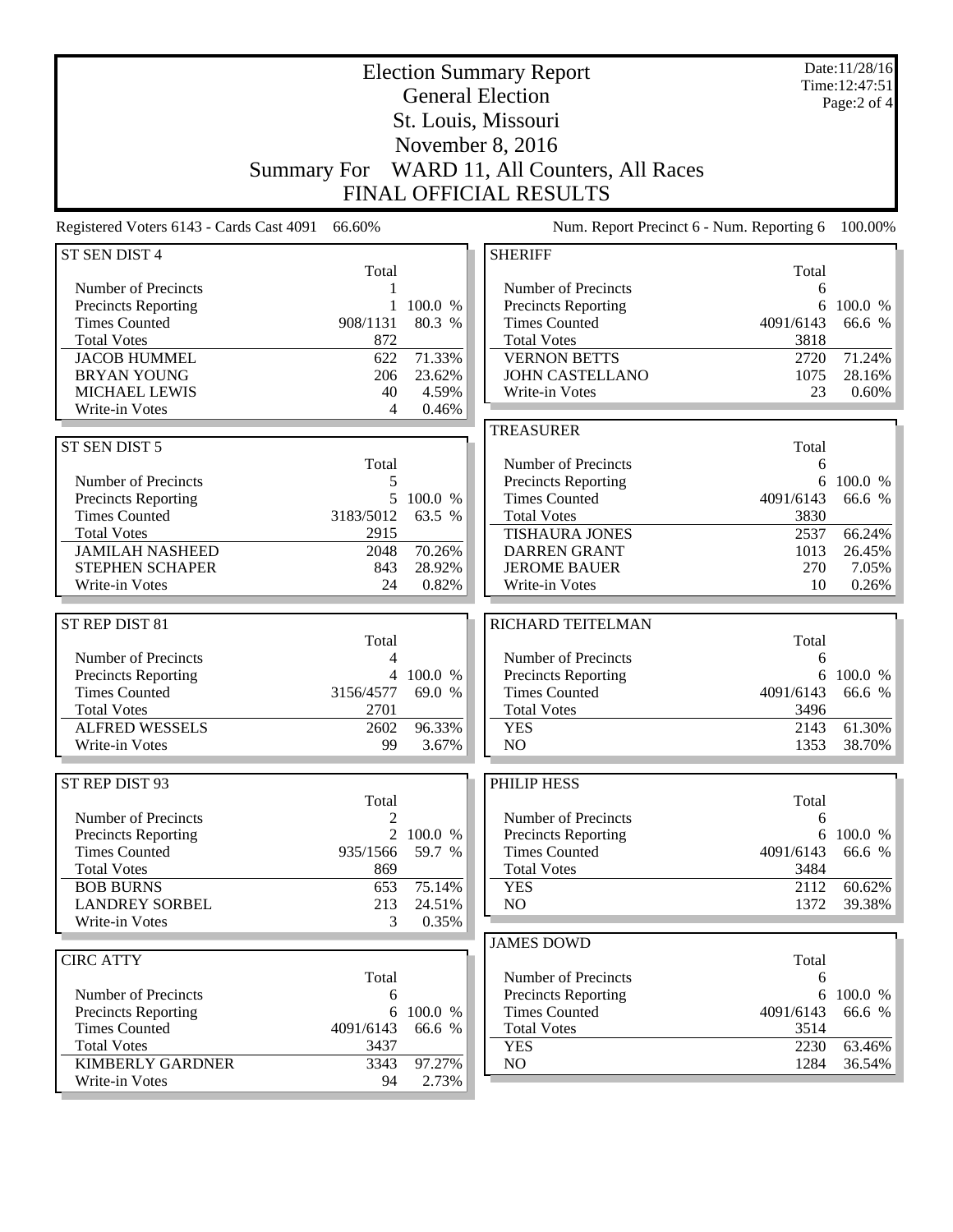| <b>General Election</b><br>Page: 3 of 4<br>St. Louis, Missouri<br>November 8, 2016<br>Summary For WARD 11, All Counters, All Races<br><b>FINAL OFFICIAL RESULTS</b><br>Num. Report Precinct 6 - Num. Reporting 6<br>Registered Voters 6143 - Cards Cast 4091<br>66.60%<br><b>BRYAN HETTENBACH</b><br><b>CHRISTOPHER MCGRAUGH</b><br>Total<br>Total<br>Number of Precincts<br>Number of Precincts<br>6<br>6<br>Precincts Reporting<br>100.0 %<br><b>Precincts Reporting</b><br>100.0 %<br>6<br>6<br><b>Times Counted</b><br><b>Times Counted</b><br>4091/6143<br>66.6 %<br>4091/6143<br>66.6 %<br><b>Total Votes</b><br>3338<br><b>Total Votes</b><br>3300<br>59.68%<br>60.88%<br><b>YES</b><br>1992<br><b>YES</b><br>2009<br>NO<br>NO<br>1346<br>40.32%<br>1291<br><b>MARK NEILL</b><br><b>MICHAEL MULLEN</b><br>Total<br>Total<br>Number of Precincts<br>Number of Precincts<br>6<br>6<br>Precincts Reporting<br>100.0 %<br><b>Precincts Reporting</b><br>6<br>100.0 %<br>6<br><b>Times Counted</b><br><b>Times Counted</b><br>4091/6143<br>66.6 %<br>4091/6143<br>66.6 %<br><b>Total Votes</b><br>3331<br><b>Total Votes</b><br>3307<br><b>YES</b><br>2033<br>61.03%<br><b>YES</b><br>61.08%<br>2020<br>NO<br>NO<br>1298<br>38.97%<br>1287<br><b>JAMES SULLIVAN</b><br><b>DAVID MASON</b><br>Total<br>Total<br>Number of Precincts<br>Number of Precincts<br>6<br>6<br>Precincts Reporting<br>6 100.0 %<br>Precincts Reporting<br>6<br>100.0 %<br><b>Times Counted</b><br>4091/6143<br>66.6 %<br><b>Times Counted</b><br>4091/6143<br>66.6 %<br><b>Total Votes</b><br>3315<br><b>Total Votes</b><br>3294<br>61.33%<br>60.08%<br><b>YES</b><br>2033<br><b>YES</b><br>1979<br>1282<br>NO<br>N <sub>O</sub><br>38.67%<br>1315<br>PHILIP HEAGNEY<br><b>THOMAS FRAWLEY</b><br>Total<br>Total<br>Number of Precincts<br>Number of Precincts<br>6<br>6<br>Precincts Reporting<br>100.0 %<br>Precincts Reporting<br>6<br>6<br><b>Times Counted</b><br>66.6 %<br><b>Times Counted</b><br>4091/6143<br>4091/6143<br><b>Total Votes</b><br><b>Total Votes</b><br>3304<br>3323<br>1970<br>59.62%<br><b>YES</b><br><b>YES</b><br>59.04%<br>1962<br>NO.<br>1334<br>NO<br>40.38%<br>1361<br><b>ROBIN VANNOY</b><br><b>DENNIS SCHAUMANN</b><br>Total<br>Total<br>Number of Precincts<br>Number of Precincts<br>6<br>6<br>Precincts Reporting<br>100.0 %<br><b>Precincts Reporting</b><br>6<br>6<br>100.0 %<br><b>Times Counted</b><br><b>Times Counted</b><br>4091/6143<br>66.6 %<br>4091/6143<br>66.6 %<br><b>Total Votes</b><br><b>Total Votes</b><br>3308<br>3316<br><b>YES</b><br>1976<br>59.73%<br><b>YES</b><br>2077<br>62.64%<br>NO<br>NO<br>1332<br>40.27%<br>1239 |  | <b>Election Summary Report</b> | Date:11/28/16<br>Time: 12:47:51 |
|--------------------------------------------------------------------------------------------------------------------------------------------------------------------------------------------------------------------------------------------------------------------------------------------------------------------------------------------------------------------------------------------------------------------------------------------------------------------------------------------------------------------------------------------------------------------------------------------------------------------------------------------------------------------------------------------------------------------------------------------------------------------------------------------------------------------------------------------------------------------------------------------------------------------------------------------------------------------------------------------------------------------------------------------------------------------------------------------------------------------------------------------------------------------------------------------------------------------------------------------------------------------------------------------------------------------------------------------------------------------------------------------------------------------------------------------------------------------------------------------------------------------------------------------------------------------------------------------------------------------------------------------------------------------------------------------------------------------------------------------------------------------------------------------------------------------------------------------------------------------------------------------------------------------------------------------------------------------------------------------------------------------------------------------------------------------------------------------------------------------------------------------------------------------------------------------------------------------------------------------------------------------------------------------------------------------------------------------------------------------------------------------------------------------------------------------------------------------------------------------------------------------------------------------------------------------------------------------------------------------------------------------------------------|--|--------------------------------|---------------------------------|
|                                                                                                                                                                                                                                                                                                                                                                                                                                                                                                                                                                                                                                                                                                                                                                                                                                                                                                                                                                                                                                                                                                                                                                                                                                                                                                                                                                                                                                                                                                                                                                                                                                                                                                                                                                                                                                                                                                                                                                                                                                                                                                                                                                                                                                                                                                                                                                                                                                                                                                                                                                                                                                                              |  |                                |                                 |
|                                                                                                                                                                                                                                                                                                                                                                                                                                                                                                                                                                                                                                                                                                                                                                                                                                                                                                                                                                                                                                                                                                                                                                                                                                                                                                                                                                                                                                                                                                                                                                                                                                                                                                                                                                                                                                                                                                                                                                                                                                                                                                                                                                                                                                                                                                                                                                                                                                                                                                                                                                                                                                                              |  |                                |                                 |
|                                                                                                                                                                                                                                                                                                                                                                                                                                                                                                                                                                                                                                                                                                                                                                                                                                                                                                                                                                                                                                                                                                                                                                                                                                                                                                                                                                                                                                                                                                                                                                                                                                                                                                                                                                                                                                                                                                                                                                                                                                                                                                                                                                                                                                                                                                                                                                                                                                                                                                                                                                                                                                                              |  |                                |                                 |
| 100.00%<br>39.12%<br>39.92%                                                                                                                                                                                                                                                                                                                                                                                                                                                                                                                                                                                                                                                                                                                                                                                                                                                                                                                                                                                                                                                                                                                                                                                                                                                                                                                                                                                                                                                                                                                                                                                                                                                                                                                                                                                                                                                                                                                                                                                                                                                                                                                                                                                                                                                                                                                                                                                                                                                                                                                                                                                                                                  |  |                                |                                 |
|                                                                                                                                                                                                                                                                                                                                                                                                                                                                                                                                                                                                                                                                                                                                                                                                                                                                                                                                                                                                                                                                                                                                                                                                                                                                                                                                                                                                                                                                                                                                                                                                                                                                                                                                                                                                                                                                                                                                                                                                                                                                                                                                                                                                                                                                                                                                                                                                                                                                                                                                                                                                                                                              |  |                                |                                 |
|                                                                                                                                                                                                                                                                                                                                                                                                                                                                                                                                                                                                                                                                                                                                                                                                                                                                                                                                                                                                                                                                                                                                                                                                                                                                                                                                                                                                                                                                                                                                                                                                                                                                                                                                                                                                                                                                                                                                                                                                                                                                                                                                                                                                                                                                                                                                                                                                                                                                                                                                                                                                                                                              |  |                                |                                 |
|                                                                                                                                                                                                                                                                                                                                                                                                                                                                                                                                                                                                                                                                                                                                                                                                                                                                                                                                                                                                                                                                                                                                                                                                                                                                                                                                                                                                                                                                                                                                                                                                                                                                                                                                                                                                                                                                                                                                                                                                                                                                                                                                                                                                                                                                                                                                                                                                                                                                                                                                                                                                                                                              |  |                                |                                 |
|                                                                                                                                                                                                                                                                                                                                                                                                                                                                                                                                                                                                                                                                                                                                                                                                                                                                                                                                                                                                                                                                                                                                                                                                                                                                                                                                                                                                                                                                                                                                                                                                                                                                                                                                                                                                                                                                                                                                                                                                                                                                                                                                                                                                                                                                                                                                                                                                                                                                                                                                                                                                                                                              |  |                                |                                 |
|                                                                                                                                                                                                                                                                                                                                                                                                                                                                                                                                                                                                                                                                                                                                                                                                                                                                                                                                                                                                                                                                                                                                                                                                                                                                                                                                                                                                                                                                                                                                                                                                                                                                                                                                                                                                                                                                                                                                                                                                                                                                                                                                                                                                                                                                                                                                                                                                                                                                                                                                                                                                                                                              |  |                                |                                 |
|                                                                                                                                                                                                                                                                                                                                                                                                                                                                                                                                                                                                                                                                                                                                                                                                                                                                                                                                                                                                                                                                                                                                                                                                                                                                                                                                                                                                                                                                                                                                                                                                                                                                                                                                                                                                                                                                                                                                                                                                                                                                                                                                                                                                                                                                                                                                                                                                                                                                                                                                                                                                                                                              |  |                                |                                 |
|                                                                                                                                                                                                                                                                                                                                                                                                                                                                                                                                                                                                                                                                                                                                                                                                                                                                                                                                                                                                                                                                                                                                                                                                                                                                                                                                                                                                                                                                                                                                                                                                                                                                                                                                                                                                                                                                                                                                                                                                                                                                                                                                                                                                                                                                                                                                                                                                                                                                                                                                                                                                                                                              |  |                                |                                 |
|                                                                                                                                                                                                                                                                                                                                                                                                                                                                                                                                                                                                                                                                                                                                                                                                                                                                                                                                                                                                                                                                                                                                                                                                                                                                                                                                                                                                                                                                                                                                                                                                                                                                                                                                                                                                                                                                                                                                                                                                                                                                                                                                                                                                                                                                                                                                                                                                                                                                                                                                                                                                                                                              |  |                                |                                 |
|                                                                                                                                                                                                                                                                                                                                                                                                                                                                                                                                                                                                                                                                                                                                                                                                                                                                                                                                                                                                                                                                                                                                                                                                                                                                                                                                                                                                                                                                                                                                                                                                                                                                                                                                                                                                                                                                                                                                                                                                                                                                                                                                                                                                                                                                                                                                                                                                                                                                                                                                                                                                                                                              |  |                                |                                 |
| 38.92%                                                                                                                                                                                                                                                                                                                                                                                                                                                                                                                                                                                                                                                                                                                                                                                                                                                                                                                                                                                                                                                                                                                                                                                                                                                                                                                                                                                                                                                                                                                                                                                                                                                                                                                                                                                                                                                                                                                                                                                                                                                                                                                                                                                                                                                                                                                                                                                                                                                                                                                                                                                                                                                       |  |                                |                                 |
|                                                                                                                                                                                                                                                                                                                                                                                                                                                                                                                                                                                                                                                                                                                                                                                                                                                                                                                                                                                                                                                                                                                                                                                                                                                                                                                                                                                                                                                                                                                                                                                                                                                                                                                                                                                                                                                                                                                                                                                                                                                                                                                                                                                                                                                                                                                                                                                                                                                                                                                                                                                                                                                              |  |                                |                                 |
|                                                                                                                                                                                                                                                                                                                                                                                                                                                                                                                                                                                                                                                                                                                                                                                                                                                                                                                                                                                                                                                                                                                                                                                                                                                                                                                                                                                                                                                                                                                                                                                                                                                                                                                                                                                                                                                                                                                                                                                                                                                                                                                                                                                                                                                                                                                                                                                                                                                                                                                                                                                                                                                              |  |                                |                                 |
|                                                                                                                                                                                                                                                                                                                                                                                                                                                                                                                                                                                                                                                                                                                                                                                                                                                                                                                                                                                                                                                                                                                                                                                                                                                                                                                                                                                                                                                                                                                                                                                                                                                                                                                                                                                                                                                                                                                                                                                                                                                                                                                                                                                                                                                                                                                                                                                                                                                                                                                                                                                                                                                              |  |                                |                                 |
|                                                                                                                                                                                                                                                                                                                                                                                                                                                                                                                                                                                                                                                                                                                                                                                                                                                                                                                                                                                                                                                                                                                                                                                                                                                                                                                                                                                                                                                                                                                                                                                                                                                                                                                                                                                                                                                                                                                                                                                                                                                                                                                                                                                                                                                                                                                                                                                                                                                                                                                                                                                                                                                              |  |                                |                                 |
|                                                                                                                                                                                                                                                                                                                                                                                                                                                                                                                                                                                                                                                                                                                                                                                                                                                                                                                                                                                                                                                                                                                                                                                                                                                                                                                                                                                                                                                                                                                                                                                                                                                                                                                                                                                                                                                                                                                                                                                                                                                                                                                                                                                                                                                                                                                                                                                                                                                                                                                                                                                                                                                              |  |                                |                                 |
|                                                                                                                                                                                                                                                                                                                                                                                                                                                                                                                                                                                                                                                                                                                                                                                                                                                                                                                                                                                                                                                                                                                                                                                                                                                                                                                                                                                                                                                                                                                                                                                                                                                                                                                                                                                                                                                                                                                                                                                                                                                                                                                                                                                                                                                                                                                                                                                                                                                                                                                                                                                                                                                              |  |                                |                                 |
|                                                                                                                                                                                                                                                                                                                                                                                                                                                                                                                                                                                                                                                                                                                                                                                                                                                                                                                                                                                                                                                                                                                                                                                                                                                                                                                                                                                                                                                                                                                                                                                                                                                                                                                                                                                                                                                                                                                                                                                                                                                                                                                                                                                                                                                                                                                                                                                                                                                                                                                                                                                                                                                              |  |                                |                                 |
|                                                                                                                                                                                                                                                                                                                                                                                                                                                                                                                                                                                                                                                                                                                                                                                                                                                                                                                                                                                                                                                                                                                                                                                                                                                                                                                                                                                                                                                                                                                                                                                                                                                                                                                                                                                                                                                                                                                                                                                                                                                                                                                                                                                                                                                                                                                                                                                                                                                                                                                                                                                                                                                              |  |                                |                                 |
| 100.0 %<br>66.6 %<br>40.96%<br>37.36%                                                                                                                                                                                                                                                                                                                                                                                                                                                                                                                                                                                                                                                                                                                                                                                                                                                                                                                                                                                                                                                                                                                                                                                                                                                                                                                                                                                                                                                                                                                                                                                                                                                                                                                                                                                                                                                                                                                                                                                                                                                                                                                                                                                                                                                                                                                                                                                                                                                                                                                                                                                                                        |  |                                |                                 |
|                                                                                                                                                                                                                                                                                                                                                                                                                                                                                                                                                                                                                                                                                                                                                                                                                                                                                                                                                                                                                                                                                                                                                                                                                                                                                                                                                                                                                                                                                                                                                                                                                                                                                                                                                                                                                                                                                                                                                                                                                                                                                                                                                                                                                                                                                                                                                                                                                                                                                                                                                                                                                                                              |  |                                |                                 |
|                                                                                                                                                                                                                                                                                                                                                                                                                                                                                                                                                                                                                                                                                                                                                                                                                                                                                                                                                                                                                                                                                                                                                                                                                                                                                                                                                                                                                                                                                                                                                                                                                                                                                                                                                                                                                                                                                                                                                                                                                                                                                                                                                                                                                                                                                                                                                                                                                                                                                                                                                                                                                                                              |  |                                |                                 |
|                                                                                                                                                                                                                                                                                                                                                                                                                                                                                                                                                                                                                                                                                                                                                                                                                                                                                                                                                                                                                                                                                                                                                                                                                                                                                                                                                                                                                                                                                                                                                                                                                                                                                                                                                                                                                                                                                                                                                                                                                                                                                                                                                                                                                                                                                                                                                                                                                                                                                                                                                                                                                                                              |  |                                |                                 |
|                                                                                                                                                                                                                                                                                                                                                                                                                                                                                                                                                                                                                                                                                                                                                                                                                                                                                                                                                                                                                                                                                                                                                                                                                                                                                                                                                                                                                                                                                                                                                                                                                                                                                                                                                                                                                                                                                                                                                                                                                                                                                                                                                                                                                                                                                                                                                                                                                                                                                                                                                                                                                                                              |  |                                |                                 |
|                                                                                                                                                                                                                                                                                                                                                                                                                                                                                                                                                                                                                                                                                                                                                                                                                                                                                                                                                                                                                                                                                                                                                                                                                                                                                                                                                                                                                                                                                                                                                                                                                                                                                                                                                                                                                                                                                                                                                                                                                                                                                                                                                                                                                                                                                                                                                                                                                                                                                                                                                                                                                                                              |  |                                |                                 |
|                                                                                                                                                                                                                                                                                                                                                                                                                                                                                                                                                                                                                                                                                                                                                                                                                                                                                                                                                                                                                                                                                                                                                                                                                                                                                                                                                                                                                                                                                                                                                                                                                                                                                                                                                                                                                                                                                                                                                                                                                                                                                                                                                                                                                                                                                                                                                                                                                                                                                                                                                                                                                                                              |  |                                |                                 |
|                                                                                                                                                                                                                                                                                                                                                                                                                                                                                                                                                                                                                                                                                                                                                                                                                                                                                                                                                                                                                                                                                                                                                                                                                                                                                                                                                                                                                                                                                                                                                                                                                                                                                                                                                                                                                                                                                                                                                                                                                                                                                                                                                                                                                                                                                                                                                                                                                                                                                                                                                                                                                                                              |  |                                |                                 |
|                                                                                                                                                                                                                                                                                                                                                                                                                                                                                                                                                                                                                                                                                                                                                                                                                                                                                                                                                                                                                                                                                                                                                                                                                                                                                                                                                                                                                                                                                                                                                                                                                                                                                                                                                                                                                                                                                                                                                                                                                                                                                                                                                                                                                                                                                                                                                                                                                                                                                                                                                                                                                                                              |  |                                |                                 |
|                                                                                                                                                                                                                                                                                                                                                                                                                                                                                                                                                                                                                                                                                                                                                                                                                                                                                                                                                                                                                                                                                                                                                                                                                                                                                                                                                                                                                                                                                                                                                                                                                                                                                                                                                                                                                                                                                                                                                                                                                                                                                                                                                                                                                                                                                                                                                                                                                                                                                                                                                                                                                                                              |  |                                |                                 |
|                                                                                                                                                                                                                                                                                                                                                                                                                                                                                                                                                                                                                                                                                                                                                                                                                                                                                                                                                                                                                                                                                                                                                                                                                                                                                                                                                                                                                                                                                                                                                                                                                                                                                                                                                                                                                                                                                                                                                                                                                                                                                                                                                                                                                                                                                                                                                                                                                                                                                                                                                                                                                                                              |  |                                |                                 |
|                                                                                                                                                                                                                                                                                                                                                                                                                                                                                                                                                                                                                                                                                                                                                                                                                                                                                                                                                                                                                                                                                                                                                                                                                                                                                                                                                                                                                                                                                                                                                                                                                                                                                                                                                                                                                                                                                                                                                                                                                                                                                                                                                                                                                                                                                                                                                                                                                                                                                                                                                                                                                                                              |  |                                |                                 |
|                                                                                                                                                                                                                                                                                                                                                                                                                                                                                                                                                                                                                                                                                                                                                                                                                                                                                                                                                                                                                                                                                                                                                                                                                                                                                                                                                                                                                                                                                                                                                                                                                                                                                                                                                                                                                                                                                                                                                                                                                                                                                                                                                                                                                                                                                                                                                                                                                                                                                                                                                                                                                                                              |  |                                |                                 |
|                                                                                                                                                                                                                                                                                                                                                                                                                                                                                                                                                                                                                                                                                                                                                                                                                                                                                                                                                                                                                                                                                                                                                                                                                                                                                                                                                                                                                                                                                                                                                                                                                                                                                                                                                                                                                                                                                                                                                                                                                                                                                                                                                                                                                                                                                                                                                                                                                                                                                                                                                                                                                                                              |  |                                |                                 |
|                                                                                                                                                                                                                                                                                                                                                                                                                                                                                                                                                                                                                                                                                                                                                                                                                                                                                                                                                                                                                                                                                                                                                                                                                                                                                                                                                                                                                                                                                                                                                                                                                                                                                                                                                                                                                                                                                                                                                                                                                                                                                                                                                                                                                                                                                                                                                                                                                                                                                                                                                                                                                                                              |  |                                |                                 |
|                                                                                                                                                                                                                                                                                                                                                                                                                                                                                                                                                                                                                                                                                                                                                                                                                                                                                                                                                                                                                                                                                                                                                                                                                                                                                                                                                                                                                                                                                                                                                                                                                                                                                                                                                                                                                                                                                                                                                                                                                                                                                                                                                                                                                                                                                                                                                                                                                                                                                                                                                                                                                                                              |  |                                |                                 |
|                                                                                                                                                                                                                                                                                                                                                                                                                                                                                                                                                                                                                                                                                                                                                                                                                                                                                                                                                                                                                                                                                                                                                                                                                                                                                                                                                                                                                                                                                                                                                                                                                                                                                                                                                                                                                                                                                                                                                                                                                                                                                                                                                                                                                                                                                                                                                                                                                                                                                                                                                                                                                                                              |  |                                |                                 |
|                                                                                                                                                                                                                                                                                                                                                                                                                                                                                                                                                                                                                                                                                                                                                                                                                                                                                                                                                                                                                                                                                                                                                                                                                                                                                                                                                                                                                                                                                                                                                                                                                                                                                                                                                                                                                                                                                                                                                                                                                                                                                                                                                                                                                                                                                                                                                                                                                                                                                                                                                                                                                                                              |  |                                |                                 |
|                                                                                                                                                                                                                                                                                                                                                                                                                                                                                                                                                                                                                                                                                                                                                                                                                                                                                                                                                                                                                                                                                                                                                                                                                                                                                                                                                                                                                                                                                                                                                                                                                                                                                                                                                                                                                                                                                                                                                                                                                                                                                                                                                                                                                                                                                                                                                                                                                                                                                                                                                                                                                                                              |  |                                |                                 |
|                                                                                                                                                                                                                                                                                                                                                                                                                                                                                                                                                                                                                                                                                                                                                                                                                                                                                                                                                                                                                                                                                                                                                                                                                                                                                                                                                                                                                                                                                                                                                                                                                                                                                                                                                                                                                                                                                                                                                                                                                                                                                                                                                                                                                                                                                                                                                                                                                                                                                                                                                                                                                                                              |  |                                |                                 |
|                                                                                                                                                                                                                                                                                                                                                                                                                                                                                                                                                                                                                                                                                                                                                                                                                                                                                                                                                                                                                                                                                                                                                                                                                                                                                                                                                                                                                                                                                                                                                                                                                                                                                                                                                                                                                                                                                                                                                                                                                                                                                                                                                                                                                                                                                                                                                                                                                                                                                                                                                                                                                                                              |  |                                |                                 |
|                                                                                                                                                                                                                                                                                                                                                                                                                                                                                                                                                                                                                                                                                                                                                                                                                                                                                                                                                                                                                                                                                                                                                                                                                                                                                                                                                                                                                                                                                                                                                                                                                                                                                                                                                                                                                                                                                                                                                                                                                                                                                                                                                                                                                                                                                                                                                                                                                                                                                                                                                                                                                                                              |  |                                |                                 |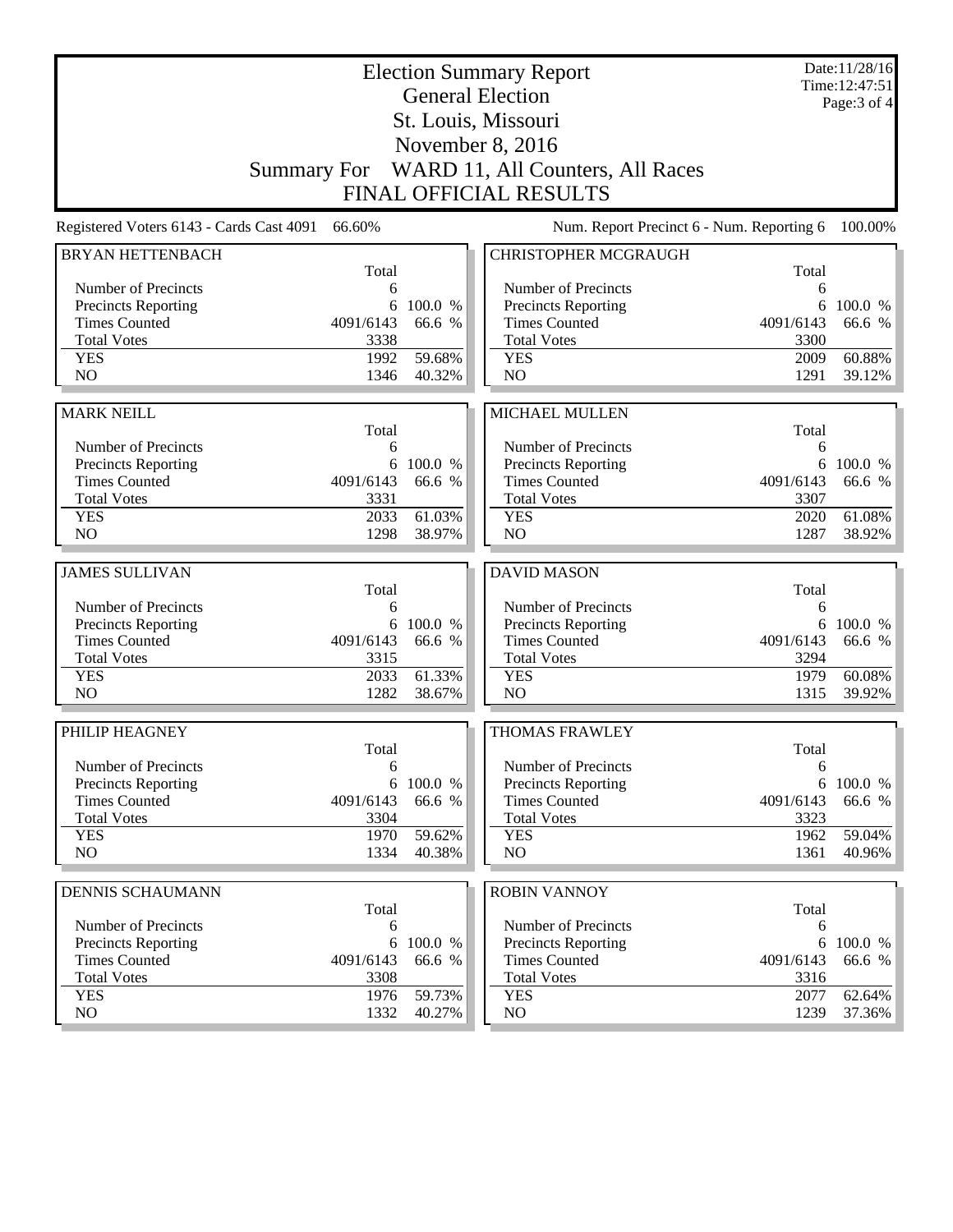|                                                   |              |                  | <b>Election Summary Report</b>              |              | Date:11/28/16<br>Time: 12:47:52 |
|---------------------------------------------------|--------------|------------------|---------------------------------------------|--------------|---------------------------------|
|                                                   |              |                  | <b>General Election</b>                     |              | Page:4 of 4                     |
|                                                   |              |                  | St. Louis, Missouri                         |              |                                 |
|                                                   |              |                  | November 8, 2016                            |              |                                 |
|                                                   |              |                  |                                             |              |                                 |
|                                                   | Summary For  |                  | WARD 11, All Counters, All Races            |              |                                 |
|                                                   |              |                  | <b>FINAL OFFICIAL RESULTS</b>               |              |                                 |
| Registered Voters 6143 - Cards Cast 4091          | 66.60%       |                  | Num. Report Precinct 6 - Num. Reporting 6   |              | 100.00%                         |
| <b>THOMAS CLARK</b>                               |              |                  | <b>CON AMEND 3</b>                          |              |                                 |
| Number of Precincts                               | Total        |                  | Number of Precincts                         | Total        |                                 |
| <b>Precincts Reporting</b>                        | 6<br>6       | 100.0 %          | <b>Precincts Reporting</b>                  | 6<br>6       | 100.0 %                         |
| <b>Times Counted</b>                              | 4091/6143    | 66.6 %           | <b>Times Counted</b>                        | 4091/6143    | 66.6 %                          |
| <b>Total Votes</b>                                | 3309         |                  | <b>Total Votes</b>                          | 3940         |                                 |
| <b>YES</b>                                        | 2011         | 60.77%           | <b>YES</b>                                  | 1569         | 39.82%                          |
| N <sub>O</sub>                                    | 1298         | 39.23%           | N <sub>O</sub>                              | 2371         | 60.18%                          |
|                                                   |              |                  |                                             |              |                                 |
| NICOLE COLBERT-BOTCHWAY                           |              |                  | <b>CON AMEND 4</b>                          |              |                                 |
|                                                   | Total        |                  |                                             | Total        |                                 |
| Number of Precincts                               | 6            | 6 100.0 %        | Number of Precincts                         | 6<br>6       | 100.0 %                         |
| Precincts Reporting<br><b>Times Counted</b>       | 4091/6143    | 66.6 %           | Precincts Reporting<br><b>Times Counted</b> | 4091/6143    | 66.6 %                          |
| <b>Total Votes</b>                                | 3305         |                  | <b>Total Votes</b>                          | 3784         |                                 |
| <b>YES</b>                                        | 2092         | 63.30%           | <b>YES</b>                                  | 1648         | 43.55%                          |
| N <sub>O</sub>                                    | 1213         | 36.70%           | N <sub>O</sub>                              | 2136         | 56.45%                          |
|                                                   |              |                  |                                             |              |                                 |
| <b>CALEA STOVALL-REID</b>                         |              |                  | CON AMEND 6                                 |              |                                 |
| Number of Precincts                               | Total<br>6   |                  | Number of Precincts                         | Total<br>6   |                                 |
| <b>Precincts Reporting</b>                        | 6            | 100.0 %          | Precincts Reporting                         | 6            | 100.0 %                         |
| <b>Times Counted</b>                              | 4091/6143    | 66.6 %           | <b>Times Counted</b>                        | 4091/6143    | 66.6 %                          |
| <b>Total Votes</b>                                | 3306         |                  | <b>Total Votes</b>                          | 3841         |                                 |
| <b>YES</b>                                        | 2067         | 62.52%           | <b>YES</b>                                  |              |                                 |
| N <sub>O</sub>                                    | 1239         |                  |                                             | 1766         | 45.98%                          |
|                                                   |              | 37.48%           | N <sub>O</sub>                              | 2075         | 54.02%                          |
|                                                   |              |                  |                                             |              |                                 |
| <b>CON AMEND 1</b>                                |              |                  | <b>PROPA</b>                                |              |                                 |
|                                                   | Total<br>6   |                  |                                             | Total<br>6   |                                 |
| Number of Precincts<br><b>Precincts Reporting</b> | 6            | 100.0 %          | Number of Precincts<br>Precincts Reporting  | 6            | 100.0 %                         |
| <b>Times Counted</b>                              | 4091/6143    | 66.6 %           | <b>Times Counted</b>                        | 4091/6143    | 66.6 %                          |
| <b>Total Votes</b>                                | 3788         |                  | <b>Total Votes</b>                          | 3866         |                                 |
| <b>YES</b>                                        | 3007         | 79.38%           | <b>YES</b>                                  | 1775         | 45.91%                          |
| NO                                                | 781          | 20.62%           | NO                                          | 2091         | 54.09%                          |
|                                                   |              |                  |                                             |              |                                 |
| <b>CON AMEND 2</b>                                | Total        |                  | <b>PROPS</b>                                | Total        |                                 |
| Number of Precincts                               | 6            |                  | Number of Precincts                         | 6            |                                 |
| Precincts Reporting                               | 6            | 100.0 %          | Precincts Reporting                         | 6            | 100.0 %                         |
| <b>Times Counted</b>                              | 4091/6143    | 66.6 %           | <b>Times Counted</b>                        | 4091/6143    | 66.6 %                          |
| <b>Total Votes</b>                                | 3823         |                  | <b>Total Votes</b>                          | 3850         |                                 |
| <b>YES</b><br>NO                                  | 2630<br>1193 | 68.79%<br>31.21% | <b>YES</b><br>NO                            | 2019<br>1831 | 52.44%<br>47.56%                |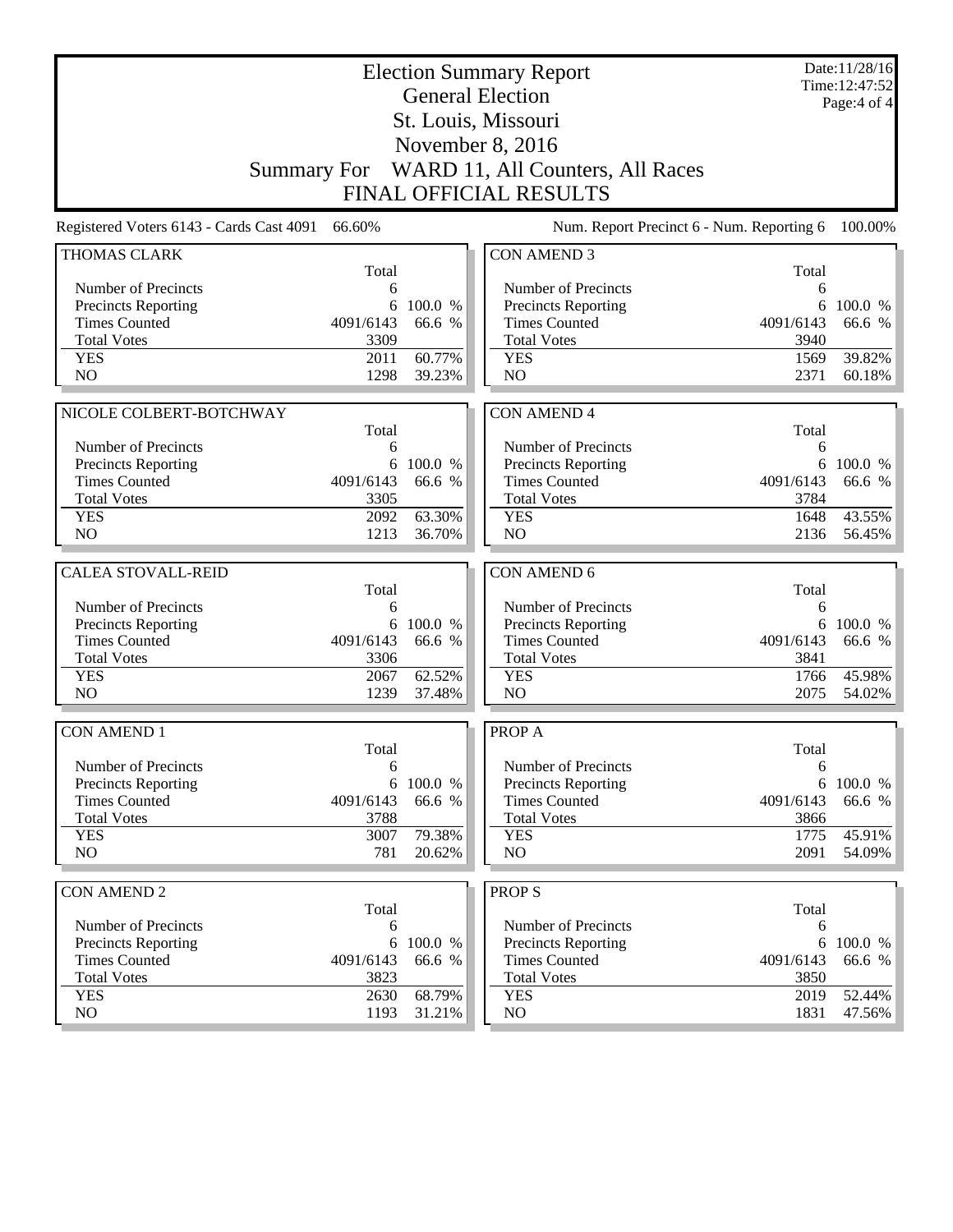|                                                 |                    |                 | <b>Election Summary Report</b>               |             | Date:11/28/16<br>Time: 12:47:57 |
|-------------------------------------------------|--------------------|-----------------|----------------------------------------------|-------------|---------------------------------|
|                                                 |                    |                 | <b>General Election</b>                      |             | Page:1 of $5$                   |
|                                                 |                    |                 | St. Louis, Missouri                          |             |                                 |
|                                                 |                    |                 | November 8, 2016                             |             |                                 |
|                                                 | <b>Summary For</b> |                 | WARD 12, All Counters, All Races             |             |                                 |
|                                                 |                    |                 | <b>FINAL OFFICIAL RESULTS</b>                |             |                                 |
| Registered Voters 7868 - Cards Cast 6038 76.74% |                    |                 | Num. Report Precinct 8 - Num. Reporting 8    |             | 100.00%                         |
| <b>PRESIDENT</b>                                |                    |                 | <b>SECR OF STATE</b>                         |             |                                 |
|                                                 | Total              |                 |                                              | Total       |                                 |
| Number of Precincts                             | 8                  |                 | Number of Precincts                          | 8           |                                 |
| Precincts Reporting                             | 8                  | 100.0 %         | <b>Precincts Reporting</b>                   | 8           | 100.0 %                         |
| <b>Times Counted</b>                            | 6038/7868          | 76.7 %          | <b>Times Counted</b>                         | 6038/7868   | 76.7 %                          |
| <b>Total Votes</b>                              | 5978               |                 | <b>Total Votes</b>                           | 5859        |                                 |
| <b>CLINTON/KAINE</b>                            | 3240               | 54.20%          | <b>ROBIN SMITH</b>                           | 3190        | 54.45%                          |
| <b>TRUMP/PENCE</b><br>JOHNSON/WELD              | 2325<br>261        | 38.89%<br>4.37% | <b>JOHN ASHCROFT</b><br><b>CHRIS MORRILL</b> | 2426<br>235 | 41.41%<br>4.01%                 |
| <b>CASTLE/BRADLEY</b>                           | 15                 | 0.25%           | Write-in Votes                               | 8           | 0.14%                           |
| STEIN/BARAKA                                    | 71                 | 1.19%           |                                              |             |                                 |
| Write-in Votes                                  | 66                 | 1.10%           |                                              |             |                                 |
|                                                 |                    |                 | <b>STATE TREAS</b>                           | Total       |                                 |
| <b>US SENATOR</b>                               |                    |                 | Number of Precincts                          | 8           |                                 |
|                                                 | Total              |                 | <b>Precincts Reporting</b>                   | 8           | 100.0 %                         |
| Number of Precincts                             | 8                  |                 | <b>Times Counted</b>                         | 6038/7868   | 76.7 %                          |
| Precincts Reporting                             | 8                  | 100.0 %         | <b>Total Votes</b>                           | 5781        |                                 |
| <b>Times Counted</b>                            | 6038/7868          | 76.7 %          | <b>JUDY BAKER</b>                            | 3179        | 54.99%                          |
| <b>Total Votes</b>                              | 5943               |                 | <b>ERIC SCHMITT</b>                          | 2255        | 39.01%                          |
| <b>JASON KANDER</b>                             | 3809               | 64.09%          | <b>SEAN O'TOOLE</b>                          | 247         | 4.27%                           |
| <b>ROY BLUNT</b>                                | 1902               | 32.00%          | <b>CAROL HEXEM</b>                           | 94          | 1.63%                           |
| <b>JONATHAN DINE</b>                            | 138                | 2.32%           | Write-in Votes                               | 6           | 0.10%                           |
| <b>FRED RYMAN</b>                               | 28                 | 0.47%           |                                              |             |                                 |
| JOHNATHAN MCFARLAND                             | 59                 | 0.99%           | <b>ATTY GENERAL</b>                          |             |                                 |
| Write-in Votes                                  | 7                  | 0.12%           |                                              | Total       |                                 |
|                                                 |                    |                 | Number of Precincts                          | 8           |                                 |
| <b>GOVERNOR</b>                                 |                    |                 | Precincts Reporting                          | 8           | 100.0 %                         |
|                                                 | Total              |                 | <b>Times Counted</b>                         | 6038/7868   | 76.7 %                          |
| Number of Precincts                             | 8                  |                 | <b>Total Votes</b>                           | 5821        |                                 |
| Precincts Reporting                             |                    | 8 100.0 %       | <b>TERESA HENSLEY</b>                        | 3316        | 56.97%                          |
| <b>Times Counted</b>                            | 6038/7868          | 76.7 %          | <b>JOSH HAWLEY</b>                           | 2494        | 42.84%                          |
| <b>Total Votes</b><br><b>CHRIS KOSTER</b>       | 5952<br>3793       | 63.73%          | Write-in Votes                               | 11          | 0.19%                           |
| <b>ERIC GREITENS</b>                            | 1963               | 32.98%          |                                              |             |                                 |
| <b>CISSE SPRAGINS</b>                           | 106                | 1.78%           | US REP DIST 1                                |             |                                 |
| <b>DON FITZ</b>                                 | 45                 | 0.76%           | Number of Precincts                          | Total<br>8  |                                 |
| <b>LESTER TURILLI</b>                           | 37                 | 0.62%           | Precincts Reporting                          | 8           | 100.0 %                         |
| Write-in Votes                                  | 8                  | 0.13%           | <b>Times Counted</b>                         | 6038/7868   | 76.7 %                          |
|                                                 |                    |                 | <b>Total Votes</b>                           | 5738        |                                 |
| LT GOVERNOR                                     |                    |                 | <b>LACY CLAY</b>                             | 3110        | 54.20%                          |
|                                                 | Total              |                 | <b>STEVEN BAILEY</b>                         | 2258        | 39.35%                          |
| Number of Precincts                             | 8                  |                 | ROBB CUNNINGHAM                              | 356         | 6.20%                           |
| <b>Precincts Reporting</b>                      | 8                  | 100.0 %         | Write-in Votes                               | 14          | 0.24%                           |
| <b>Times Counted</b>                            | 6038/7868          | 76.7 %          |                                              |             |                                 |
| <b>Total Votes</b>                              | 5862               |                 |                                              |             |                                 |
| <b>RUSS CARNAHAN</b>                            | 3581               | 61.09%          |                                              |             |                                 |
| <b>MIKE PARSON</b>                              | 1944               | 33.16%          |                                              |             |                                 |
| <b>STEVEN HEDRICK</b>                           | 157                | 2.68%           |                                              |             |                                 |
| <b>JENNIFER LEACH</b>                           | 174                | 2.97%           |                                              |             |                                 |
| Write-in Votes                                  | 6                  | 0.10%           |                                              |             |                                 |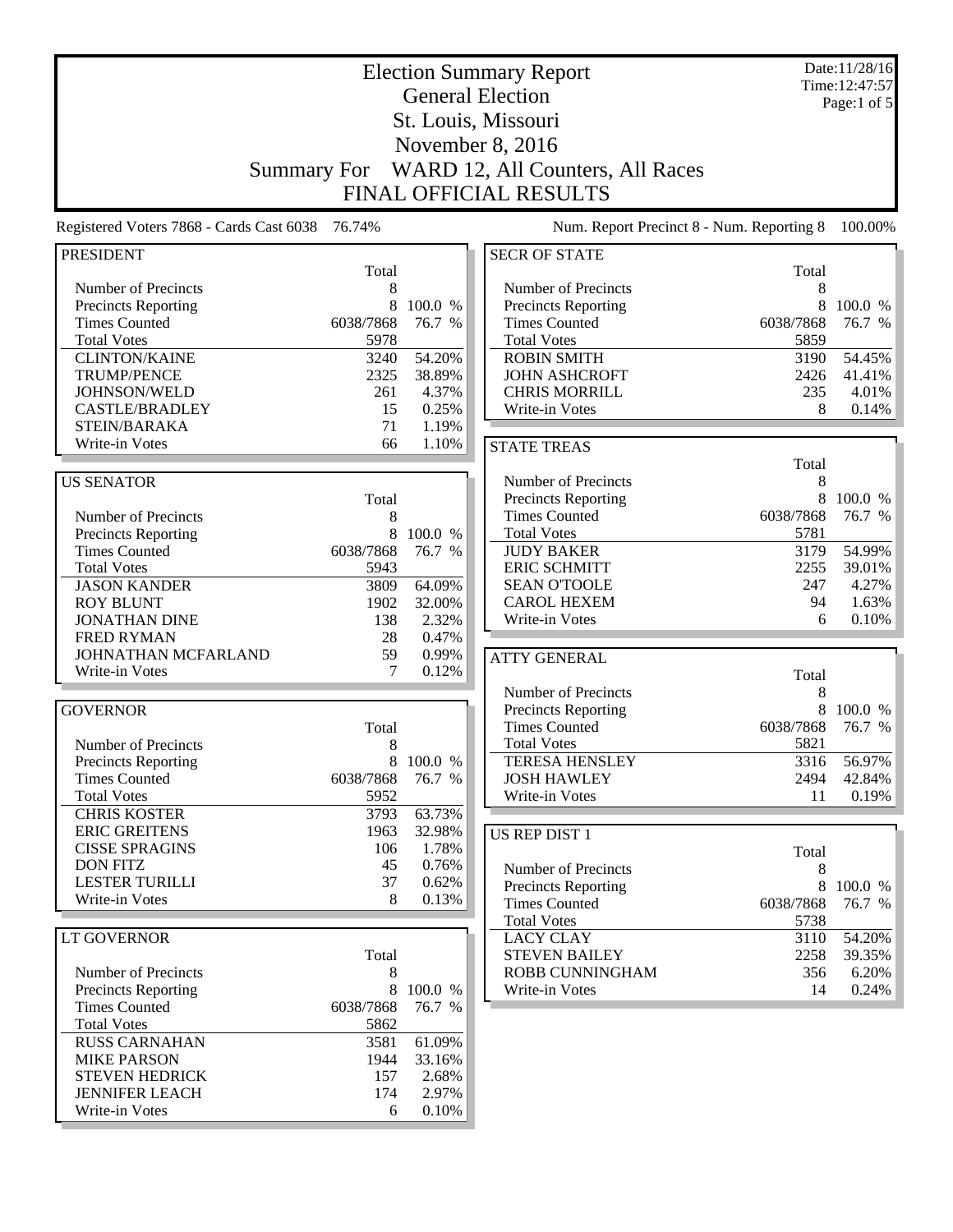| <b>General Election</b><br>Page:2 of 5<br>St. Louis, Missouri<br>November 8, 2016<br>WARD 12, All Counters, All Races<br><b>Summary For</b><br><b>FINAL OFFICIAL RESULTS</b><br>76.74%<br>Num. Report Precinct 8 - Num. Reporting 8<br>Registered Voters 7868 - Cards Cast 6038<br>100.00%<br><b>CIRC ATTY</b><br>ST SEN DIST 4<br>Total<br>Total<br>Number of Precincts<br>Number of Precincts<br>8<br>6<br>100.0 %<br>8<br>6<br>100.0 %<br><b>Precincts Reporting</b><br>Precincts Reporting<br>5947/7735<br>6038/7868<br><b>Times Counted</b><br>76.9 %<br><b>Times Counted</b><br>76.7 %<br><b>Total Votes</b><br>5588<br><b>Total Votes</b><br>4734<br>62.47%<br><b>KIMBERLY GARDNER</b><br><b>JACOB HUMMEL</b><br>3491<br>4552<br>96.16%<br>1879<br><b>BRYAN YOUNG</b><br>33.63%<br>182<br>3.84%<br>Write-in Votes<br><b>MICHAEL LEWIS</b><br>210<br>3.76%<br>8<br>Write-in Votes<br>0.14%<br><b>SHERIFF</b><br>Total<br>ST SEN DIST 5<br>Number of Precincts<br>8<br>8<br><b>Precincts Reporting</b><br>100.0 %<br>Total<br>Number of Precincts<br>2<br><b>Times Counted</b><br>6038/7868<br>76.7 %<br><b>Precincts Reporting</b><br>$\overline{2}$<br>100.0 %<br><b>Total Votes</b><br>5651<br>91/133<br>68.4 %<br><b>Times Counted</b><br><b>VERNON BETTS</b><br>3173<br>56.15%<br><b>Total Votes</b><br>84<br><b>JOHN CASTELLANO</b><br>2464<br>43.60%<br>41<br>48.81%<br><b>JAMILAH NASHEED</b><br>Write-in Votes<br>14<br>0.25%<br>STEPHEN SCHAPER<br>42<br>50.00%<br>Write-in Votes<br>1<br>1.19%<br><b>TREASURER</b><br>Total<br>ST REP DIST 81<br>Number of Precincts<br>8<br>8<br>100.0 %<br>Total<br><b>Precincts Reporting</b><br><b>Times Counted</b><br>Number of Precincts<br>2<br>6038/7868<br>76.7 %<br>2 100.0 %<br><b>Precincts Reporting</b><br><b>Total Votes</b><br>5595<br><b>Times Counted</b><br>1123/1435<br>78.3 %<br><b>TISHAURA JONES</b><br>2956<br>52.83%<br><b>Total Votes</b><br>930<br><b>DARREN GRANT</b><br>2278<br>40.71%<br><b>ALFRED WESSELS</b><br>893<br>96.02%<br><b>JEROME BAUER</b><br>345<br>6.17%<br>37<br>3.98%<br>0.29%<br>Write-in Votes<br>Write-in Votes<br>16<br>ST REP DIST 82<br>RICHARD TEITELMAN<br>Total<br>Total<br>Number of Precincts<br>Number of Precincts<br>8<br>3<br>3 100.0 %<br>8<br>Precincts Reporting<br>Precincts Reporting<br>100.0 %<br><b>Times Counted</b><br><b>Times Counted</b><br>3136/4058<br>77.3 %<br>6038/7868<br>76.7 %<br><b>Total Votes</b><br><b>Total Votes</b><br>2974<br>5096<br>69.54%<br><b>DONNA BARINGER</b><br>63.34%<br>2068<br><b>YES</b><br>3228<br>NO<br><b>ROBERT CRUMP</b><br>896<br>30.13%<br>1868<br>36.66%<br>Write-in Votes<br>10<br>0.34%<br>PHILIP HESS<br>ST REP DIST 93<br>Total<br>Number of Precincts<br>Total<br>8<br>8<br>Number of Precincts<br>100.0 %<br>3<br><b>Precincts Reporting</b><br>3<br><b>Times Counted</b><br><b>Precincts Reporting</b><br>100.0 %<br>6038/7868<br>76.7 %<br><b>Times Counted</b><br>1779/2375<br>74.9 %<br><b>Total Votes</b><br>5073<br><b>Total Votes</b><br>1654<br>62.37%<br><b>YES</b><br>3164<br>65.30%<br><b>BOB BURNS</b><br>1080<br>NO<br>1909<br>37.63%<br><b>LANDREY SORBEL</b><br>34.58%<br>572<br>Write-in Votes<br>2<br>0.12% |  |  | <b>Election Summary Report</b> |  | Date:11/28/16<br>Time: 12:47:57 |  |  |  |
|----------------------------------------------------------------------------------------------------------------------------------------------------------------------------------------------------------------------------------------------------------------------------------------------------------------------------------------------------------------------------------------------------------------------------------------------------------------------------------------------------------------------------------------------------------------------------------------------------------------------------------------------------------------------------------------------------------------------------------------------------------------------------------------------------------------------------------------------------------------------------------------------------------------------------------------------------------------------------------------------------------------------------------------------------------------------------------------------------------------------------------------------------------------------------------------------------------------------------------------------------------------------------------------------------------------------------------------------------------------------------------------------------------------------------------------------------------------------------------------------------------------------------------------------------------------------------------------------------------------------------------------------------------------------------------------------------------------------------------------------------------------------------------------------------------------------------------------------------------------------------------------------------------------------------------------------------------------------------------------------------------------------------------------------------------------------------------------------------------------------------------------------------------------------------------------------------------------------------------------------------------------------------------------------------------------------------------------------------------------------------------------------------------------------------------------------------------------------------------------------------------------------------------------------------------------------------------------------------------------------------------------------------------------------------------------------------------------------------------------------------------------------------------------------------------------------------------------------------------------------------------------------------------------------------------------------------------------------------------------------------------------------------------------------------------------------------------------------------------------------------------------------------------------------------------------------------|--|--|--------------------------------|--|---------------------------------|--|--|--|
|                                                                                                                                                                                                                                                                                                                                                                                                                                                                                                                                                                                                                                                                                                                                                                                                                                                                                                                                                                                                                                                                                                                                                                                                                                                                                                                                                                                                                                                                                                                                                                                                                                                                                                                                                                                                                                                                                                                                                                                                                                                                                                                                                                                                                                                                                                                                                                                                                                                                                                                                                                                                                                                                                                                                                                                                                                                                                                                                                                                                                                                                                                                                                                                                    |  |  |                                |  |                                 |  |  |  |
|                                                                                                                                                                                                                                                                                                                                                                                                                                                                                                                                                                                                                                                                                                                                                                                                                                                                                                                                                                                                                                                                                                                                                                                                                                                                                                                                                                                                                                                                                                                                                                                                                                                                                                                                                                                                                                                                                                                                                                                                                                                                                                                                                                                                                                                                                                                                                                                                                                                                                                                                                                                                                                                                                                                                                                                                                                                                                                                                                                                                                                                                                                                                                                                                    |  |  |                                |  |                                 |  |  |  |
|                                                                                                                                                                                                                                                                                                                                                                                                                                                                                                                                                                                                                                                                                                                                                                                                                                                                                                                                                                                                                                                                                                                                                                                                                                                                                                                                                                                                                                                                                                                                                                                                                                                                                                                                                                                                                                                                                                                                                                                                                                                                                                                                                                                                                                                                                                                                                                                                                                                                                                                                                                                                                                                                                                                                                                                                                                                                                                                                                                                                                                                                                                                                                                                                    |  |  |                                |  |                                 |  |  |  |
|                                                                                                                                                                                                                                                                                                                                                                                                                                                                                                                                                                                                                                                                                                                                                                                                                                                                                                                                                                                                                                                                                                                                                                                                                                                                                                                                                                                                                                                                                                                                                                                                                                                                                                                                                                                                                                                                                                                                                                                                                                                                                                                                                                                                                                                                                                                                                                                                                                                                                                                                                                                                                                                                                                                                                                                                                                                                                                                                                                                                                                                                                                                                                                                                    |  |  |                                |  |                                 |  |  |  |
|                                                                                                                                                                                                                                                                                                                                                                                                                                                                                                                                                                                                                                                                                                                                                                                                                                                                                                                                                                                                                                                                                                                                                                                                                                                                                                                                                                                                                                                                                                                                                                                                                                                                                                                                                                                                                                                                                                                                                                                                                                                                                                                                                                                                                                                                                                                                                                                                                                                                                                                                                                                                                                                                                                                                                                                                                                                                                                                                                                                                                                                                                                                                                                                                    |  |  |                                |  |                                 |  |  |  |
|                                                                                                                                                                                                                                                                                                                                                                                                                                                                                                                                                                                                                                                                                                                                                                                                                                                                                                                                                                                                                                                                                                                                                                                                                                                                                                                                                                                                                                                                                                                                                                                                                                                                                                                                                                                                                                                                                                                                                                                                                                                                                                                                                                                                                                                                                                                                                                                                                                                                                                                                                                                                                                                                                                                                                                                                                                                                                                                                                                                                                                                                                                                                                                                                    |  |  |                                |  |                                 |  |  |  |
|                                                                                                                                                                                                                                                                                                                                                                                                                                                                                                                                                                                                                                                                                                                                                                                                                                                                                                                                                                                                                                                                                                                                                                                                                                                                                                                                                                                                                                                                                                                                                                                                                                                                                                                                                                                                                                                                                                                                                                                                                                                                                                                                                                                                                                                                                                                                                                                                                                                                                                                                                                                                                                                                                                                                                                                                                                                                                                                                                                                                                                                                                                                                                                                                    |  |  |                                |  |                                 |  |  |  |
|                                                                                                                                                                                                                                                                                                                                                                                                                                                                                                                                                                                                                                                                                                                                                                                                                                                                                                                                                                                                                                                                                                                                                                                                                                                                                                                                                                                                                                                                                                                                                                                                                                                                                                                                                                                                                                                                                                                                                                                                                                                                                                                                                                                                                                                                                                                                                                                                                                                                                                                                                                                                                                                                                                                                                                                                                                                                                                                                                                                                                                                                                                                                                                                                    |  |  |                                |  |                                 |  |  |  |
|                                                                                                                                                                                                                                                                                                                                                                                                                                                                                                                                                                                                                                                                                                                                                                                                                                                                                                                                                                                                                                                                                                                                                                                                                                                                                                                                                                                                                                                                                                                                                                                                                                                                                                                                                                                                                                                                                                                                                                                                                                                                                                                                                                                                                                                                                                                                                                                                                                                                                                                                                                                                                                                                                                                                                                                                                                                                                                                                                                                                                                                                                                                                                                                                    |  |  |                                |  |                                 |  |  |  |
|                                                                                                                                                                                                                                                                                                                                                                                                                                                                                                                                                                                                                                                                                                                                                                                                                                                                                                                                                                                                                                                                                                                                                                                                                                                                                                                                                                                                                                                                                                                                                                                                                                                                                                                                                                                                                                                                                                                                                                                                                                                                                                                                                                                                                                                                                                                                                                                                                                                                                                                                                                                                                                                                                                                                                                                                                                                                                                                                                                                                                                                                                                                                                                                                    |  |  |                                |  |                                 |  |  |  |
|                                                                                                                                                                                                                                                                                                                                                                                                                                                                                                                                                                                                                                                                                                                                                                                                                                                                                                                                                                                                                                                                                                                                                                                                                                                                                                                                                                                                                                                                                                                                                                                                                                                                                                                                                                                                                                                                                                                                                                                                                                                                                                                                                                                                                                                                                                                                                                                                                                                                                                                                                                                                                                                                                                                                                                                                                                                                                                                                                                                                                                                                                                                                                                                                    |  |  |                                |  |                                 |  |  |  |
|                                                                                                                                                                                                                                                                                                                                                                                                                                                                                                                                                                                                                                                                                                                                                                                                                                                                                                                                                                                                                                                                                                                                                                                                                                                                                                                                                                                                                                                                                                                                                                                                                                                                                                                                                                                                                                                                                                                                                                                                                                                                                                                                                                                                                                                                                                                                                                                                                                                                                                                                                                                                                                                                                                                                                                                                                                                                                                                                                                                                                                                                                                                                                                                                    |  |  |                                |  |                                 |  |  |  |
|                                                                                                                                                                                                                                                                                                                                                                                                                                                                                                                                                                                                                                                                                                                                                                                                                                                                                                                                                                                                                                                                                                                                                                                                                                                                                                                                                                                                                                                                                                                                                                                                                                                                                                                                                                                                                                                                                                                                                                                                                                                                                                                                                                                                                                                                                                                                                                                                                                                                                                                                                                                                                                                                                                                                                                                                                                                                                                                                                                                                                                                                                                                                                                                                    |  |  |                                |  |                                 |  |  |  |
|                                                                                                                                                                                                                                                                                                                                                                                                                                                                                                                                                                                                                                                                                                                                                                                                                                                                                                                                                                                                                                                                                                                                                                                                                                                                                                                                                                                                                                                                                                                                                                                                                                                                                                                                                                                                                                                                                                                                                                                                                                                                                                                                                                                                                                                                                                                                                                                                                                                                                                                                                                                                                                                                                                                                                                                                                                                                                                                                                                                                                                                                                                                                                                                                    |  |  |                                |  |                                 |  |  |  |
|                                                                                                                                                                                                                                                                                                                                                                                                                                                                                                                                                                                                                                                                                                                                                                                                                                                                                                                                                                                                                                                                                                                                                                                                                                                                                                                                                                                                                                                                                                                                                                                                                                                                                                                                                                                                                                                                                                                                                                                                                                                                                                                                                                                                                                                                                                                                                                                                                                                                                                                                                                                                                                                                                                                                                                                                                                                                                                                                                                                                                                                                                                                                                                                                    |  |  |                                |  |                                 |  |  |  |
|                                                                                                                                                                                                                                                                                                                                                                                                                                                                                                                                                                                                                                                                                                                                                                                                                                                                                                                                                                                                                                                                                                                                                                                                                                                                                                                                                                                                                                                                                                                                                                                                                                                                                                                                                                                                                                                                                                                                                                                                                                                                                                                                                                                                                                                                                                                                                                                                                                                                                                                                                                                                                                                                                                                                                                                                                                                                                                                                                                                                                                                                                                                                                                                                    |  |  |                                |  |                                 |  |  |  |
|                                                                                                                                                                                                                                                                                                                                                                                                                                                                                                                                                                                                                                                                                                                                                                                                                                                                                                                                                                                                                                                                                                                                                                                                                                                                                                                                                                                                                                                                                                                                                                                                                                                                                                                                                                                                                                                                                                                                                                                                                                                                                                                                                                                                                                                                                                                                                                                                                                                                                                                                                                                                                                                                                                                                                                                                                                                                                                                                                                                                                                                                                                                                                                                                    |  |  |                                |  |                                 |  |  |  |
|                                                                                                                                                                                                                                                                                                                                                                                                                                                                                                                                                                                                                                                                                                                                                                                                                                                                                                                                                                                                                                                                                                                                                                                                                                                                                                                                                                                                                                                                                                                                                                                                                                                                                                                                                                                                                                                                                                                                                                                                                                                                                                                                                                                                                                                                                                                                                                                                                                                                                                                                                                                                                                                                                                                                                                                                                                                                                                                                                                                                                                                                                                                                                                                                    |  |  |                                |  |                                 |  |  |  |
|                                                                                                                                                                                                                                                                                                                                                                                                                                                                                                                                                                                                                                                                                                                                                                                                                                                                                                                                                                                                                                                                                                                                                                                                                                                                                                                                                                                                                                                                                                                                                                                                                                                                                                                                                                                                                                                                                                                                                                                                                                                                                                                                                                                                                                                                                                                                                                                                                                                                                                                                                                                                                                                                                                                                                                                                                                                                                                                                                                                                                                                                                                                                                                                                    |  |  |                                |  |                                 |  |  |  |
|                                                                                                                                                                                                                                                                                                                                                                                                                                                                                                                                                                                                                                                                                                                                                                                                                                                                                                                                                                                                                                                                                                                                                                                                                                                                                                                                                                                                                                                                                                                                                                                                                                                                                                                                                                                                                                                                                                                                                                                                                                                                                                                                                                                                                                                                                                                                                                                                                                                                                                                                                                                                                                                                                                                                                                                                                                                                                                                                                                                                                                                                                                                                                                                                    |  |  |                                |  |                                 |  |  |  |
|                                                                                                                                                                                                                                                                                                                                                                                                                                                                                                                                                                                                                                                                                                                                                                                                                                                                                                                                                                                                                                                                                                                                                                                                                                                                                                                                                                                                                                                                                                                                                                                                                                                                                                                                                                                                                                                                                                                                                                                                                                                                                                                                                                                                                                                                                                                                                                                                                                                                                                                                                                                                                                                                                                                                                                                                                                                                                                                                                                                                                                                                                                                                                                                                    |  |  |                                |  |                                 |  |  |  |
|                                                                                                                                                                                                                                                                                                                                                                                                                                                                                                                                                                                                                                                                                                                                                                                                                                                                                                                                                                                                                                                                                                                                                                                                                                                                                                                                                                                                                                                                                                                                                                                                                                                                                                                                                                                                                                                                                                                                                                                                                                                                                                                                                                                                                                                                                                                                                                                                                                                                                                                                                                                                                                                                                                                                                                                                                                                                                                                                                                                                                                                                                                                                                                                                    |  |  |                                |  |                                 |  |  |  |
|                                                                                                                                                                                                                                                                                                                                                                                                                                                                                                                                                                                                                                                                                                                                                                                                                                                                                                                                                                                                                                                                                                                                                                                                                                                                                                                                                                                                                                                                                                                                                                                                                                                                                                                                                                                                                                                                                                                                                                                                                                                                                                                                                                                                                                                                                                                                                                                                                                                                                                                                                                                                                                                                                                                                                                                                                                                                                                                                                                                                                                                                                                                                                                                                    |  |  |                                |  |                                 |  |  |  |
|                                                                                                                                                                                                                                                                                                                                                                                                                                                                                                                                                                                                                                                                                                                                                                                                                                                                                                                                                                                                                                                                                                                                                                                                                                                                                                                                                                                                                                                                                                                                                                                                                                                                                                                                                                                                                                                                                                                                                                                                                                                                                                                                                                                                                                                                                                                                                                                                                                                                                                                                                                                                                                                                                                                                                                                                                                                                                                                                                                                                                                                                                                                                                                                                    |  |  |                                |  |                                 |  |  |  |
|                                                                                                                                                                                                                                                                                                                                                                                                                                                                                                                                                                                                                                                                                                                                                                                                                                                                                                                                                                                                                                                                                                                                                                                                                                                                                                                                                                                                                                                                                                                                                                                                                                                                                                                                                                                                                                                                                                                                                                                                                                                                                                                                                                                                                                                                                                                                                                                                                                                                                                                                                                                                                                                                                                                                                                                                                                                                                                                                                                                                                                                                                                                                                                                                    |  |  |                                |  |                                 |  |  |  |
|                                                                                                                                                                                                                                                                                                                                                                                                                                                                                                                                                                                                                                                                                                                                                                                                                                                                                                                                                                                                                                                                                                                                                                                                                                                                                                                                                                                                                                                                                                                                                                                                                                                                                                                                                                                                                                                                                                                                                                                                                                                                                                                                                                                                                                                                                                                                                                                                                                                                                                                                                                                                                                                                                                                                                                                                                                                                                                                                                                                                                                                                                                                                                                                                    |  |  |                                |  |                                 |  |  |  |
|                                                                                                                                                                                                                                                                                                                                                                                                                                                                                                                                                                                                                                                                                                                                                                                                                                                                                                                                                                                                                                                                                                                                                                                                                                                                                                                                                                                                                                                                                                                                                                                                                                                                                                                                                                                                                                                                                                                                                                                                                                                                                                                                                                                                                                                                                                                                                                                                                                                                                                                                                                                                                                                                                                                                                                                                                                                                                                                                                                                                                                                                                                                                                                                                    |  |  |                                |  |                                 |  |  |  |
|                                                                                                                                                                                                                                                                                                                                                                                                                                                                                                                                                                                                                                                                                                                                                                                                                                                                                                                                                                                                                                                                                                                                                                                                                                                                                                                                                                                                                                                                                                                                                                                                                                                                                                                                                                                                                                                                                                                                                                                                                                                                                                                                                                                                                                                                                                                                                                                                                                                                                                                                                                                                                                                                                                                                                                                                                                                                                                                                                                                                                                                                                                                                                                                                    |  |  |                                |  |                                 |  |  |  |
|                                                                                                                                                                                                                                                                                                                                                                                                                                                                                                                                                                                                                                                                                                                                                                                                                                                                                                                                                                                                                                                                                                                                                                                                                                                                                                                                                                                                                                                                                                                                                                                                                                                                                                                                                                                                                                                                                                                                                                                                                                                                                                                                                                                                                                                                                                                                                                                                                                                                                                                                                                                                                                                                                                                                                                                                                                                                                                                                                                                                                                                                                                                                                                                                    |  |  |                                |  |                                 |  |  |  |
|                                                                                                                                                                                                                                                                                                                                                                                                                                                                                                                                                                                                                                                                                                                                                                                                                                                                                                                                                                                                                                                                                                                                                                                                                                                                                                                                                                                                                                                                                                                                                                                                                                                                                                                                                                                                                                                                                                                                                                                                                                                                                                                                                                                                                                                                                                                                                                                                                                                                                                                                                                                                                                                                                                                                                                                                                                                                                                                                                                                                                                                                                                                                                                                                    |  |  |                                |  |                                 |  |  |  |
|                                                                                                                                                                                                                                                                                                                                                                                                                                                                                                                                                                                                                                                                                                                                                                                                                                                                                                                                                                                                                                                                                                                                                                                                                                                                                                                                                                                                                                                                                                                                                                                                                                                                                                                                                                                                                                                                                                                                                                                                                                                                                                                                                                                                                                                                                                                                                                                                                                                                                                                                                                                                                                                                                                                                                                                                                                                                                                                                                                                                                                                                                                                                                                                                    |  |  |                                |  |                                 |  |  |  |
|                                                                                                                                                                                                                                                                                                                                                                                                                                                                                                                                                                                                                                                                                                                                                                                                                                                                                                                                                                                                                                                                                                                                                                                                                                                                                                                                                                                                                                                                                                                                                                                                                                                                                                                                                                                                                                                                                                                                                                                                                                                                                                                                                                                                                                                                                                                                                                                                                                                                                                                                                                                                                                                                                                                                                                                                                                                                                                                                                                                                                                                                                                                                                                                                    |  |  |                                |  |                                 |  |  |  |
|                                                                                                                                                                                                                                                                                                                                                                                                                                                                                                                                                                                                                                                                                                                                                                                                                                                                                                                                                                                                                                                                                                                                                                                                                                                                                                                                                                                                                                                                                                                                                                                                                                                                                                                                                                                                                                                                                                                                                                                                                                                                                                                                                                                                                                                                                                                                                                                                                                                                                                                                                                                                                                                                                                                                                                                                                                                                                                                                                                                                                                                                                                                                                                                                    |  |  |                                |  |                                 |  |  |  |
|                                                                                                                                                                                                                                                                                                                                                                                                                                                                                                                                                                                                                                                                                                                                                                                                                                                                                                                                                                                                                                                                                                                                                                                                                                                                                                                                                                                                                                                                                                                                                                                                                                                                                                                                                                                                                                                                                                                                                                                                                                                                                                                                                                                                                                                                                                                                                                                                                                                                                                                                                                                                                                                                                                                                                                                                                                                                                                                                                                                                                                                                                                                                                                                                    |  |  |                                |  |                                 |  |  |  |
|                                                                                                                                                                                                                                                                                                                                                                                                                                                                                                                                                                                                                                                                                                                                                                                                                                                                                                                                                                                                                                                                                                                                                                                                                                                                                                                                                                                                                                                                                                                                                                                                                                                                                                                                                                                                                                                                                                                                                                                                                                                                                                                                                                                                                                                                                                                                                                                                                                                                                                                                                                                                                                                                                                                                                                                                                                                                                                                                                                                                                                                                                                                                                                                                    |  |  |                                |  |                                 |  |  |  |
|                                                                                                                                                                                                                                                                                                                                                                                                                                                                                                                                                                                                                                                                                                                                                                                                                                                                                                                                                                                                                                                                                                                                                                                                                                                                                                                                                                                                                                                                                                                                                                                                                                                                                                                                                                                                                                                                                                                                                                                                                                                                                                                                                                                                                                                                                                                                                                                                                                                                                                                                                                                                                                                                                                                                                                                                                                                                                                                                                                                                                                                                                                                                                                                                    |  |  |                                |  |                                 |  |  |  |
|                                                                                                                                                                                                                                                                                                                                                                                                                                                                                                                                                                                                                                                                                                                                                                                                                                                                                                                                                                                                                                                                                                                                                                                                                                                                                                                                                                                                                                                                                                                                                                                                                                                                                                                                                                                                                                                                                                                                                                                                                                                                                                                                                                                                                                                                                                                                                                                                                                                                                                                                                                                                                                                                                                                                                                                                                                                                                                                                                                                                                                                                                                                                                                                                    |  |  |                                |  |                                 |  |  |  |
|                                                                                                                                                                                                                                                                                                                                                                                                                                                                                                                                                                                                                                                                                                                                                                                                                                                                                                                                                                                                                                                                                                                                                                                                                                                                                                                                                                                                                                                                                                                                                                                                                                                                                                                                                                                                                                                                                                                                                                                                                                                                                                                                                                                                                                                                                                                                                                                                                                                                                                                                                                                                                                                                                                                                                                                                                                                                                                                                                                                                                                                                                                                                                                                                    |  |  |                                |  |                                 |  |  |  |
|                                                                                                                                                                                                                                                                                                                                                                                                                                                                                                                                                                                                                                                                                                                                                                                                                                                                                                                                                                                                                                                                                                                                                                                                                                                                                                                                                                                                                                                                                                                                                                                                                                                                                                                                                                                                                                                                                                                                                                                                                                                                                                                                                                                                                                                                                                                                                                                                                                                                                                                                                                                                                                                                                                                                                                                                                                                                                                                                                                                                                                                                                                                                                                                                    |  |  |                                |  |                                 |  |  |  |
|                                                                                                                                                                                                                                                                                                                                                                                                                                                                                                                                                                                                                                                                                                                                                                                                                                                                                                                                                                                                                                                                                                                                                                                                                                                                                                                                                                                                                                                                                                                                                                                                                                                                                                                                                                                                                                                                                                                                                                                                                                                                                                                                                                                                                                                                                                                                                                                                                                                                                                                                                                                                                                                                                                                                                                                                                                                                                                                                                                                                                                                                                                                                                                                                    |  |  |                                |  |                                 |  |  |  |
|                                                                                                                                                                                                                                                                                                                                                                                                                                                                                                                                                                                                                                                                                                                                                                                                                                                                                                                                                                                                                                                                                                                                                                                                                                                                                                                                                                                                                                                                                                                                                                                                                                                                                                                                                                                                                                                                                                                                                                                                                                                                                                                                                                                                                                                                                                                                                                                                                                                                                                                                                                                                                                                                                                                                                                                                                                                                                                                                                                                                                                                                                                                                                                                                    |  |  |                                |  |                                 |  |  |  |
|                                                                                                                                                                                                                                                                                                                                                                                                                                                                                                                                                                                                                                                                                                                                                                                                                                                                                                                                                                                                                                                                                                                                                                                                                                                                                                                                                                                                                                                                                                                                                                                                                                                                                                                                                                                                                                                                                                                                                                                                                                                                                                                                                                                                                                                                                                                                                                                                                                                                                                                                                                                                                                                                                                                                                                                                                                                                                                                                                                                                                                                                                                                                                                                                    |  |  |                                |  |                                 |  |  |  |
|                                                                                                                                                                                                                                                                                                                                                                                                                                                                                                                                                                                                                                                                                                                                                                                                                                                                                                                                                                                                                                                                                                                                                                                                                                                                                                                                                                                                                                                                                                                                                                                                                                                                                                                                                                                                                                                                                                                                                                                                                                                                                                                                                                                                                                                                                                                                                                                                                                                                                                                                                                                                                                                                                                                                                                                                                                                                                                                                                                                                                                                                                                                                                                                                    |  |  |                                |  |                                 |  |  |  |
|                                                                                                                                                                                                                                                                                                                                                                                                                                                                                                                                                                                                                                                                                                                                                                                                                                                                                                                                                                                                                                                                                                                                                                                                                                                                                                                                                                                                                                                                                                                                                                                                                                                                                                                                                                                                                                                                                                                                                                                                                                                                                                                                                                                                                                                                                                                                                                                                                                                                                                                                                                                                                                                                                                                                                                                                                                                                                                                                                                                                                                                                                                                                                                                                    |  |  |                                |  |                                 |  |  |  |
|                                                                                                                                                                                                                                                                                                                                                                                                                                                                                                                                                                                                                                                                                                                                                                                                                                                                                                                                                                                                                                                                                                                                                                                                                                                                                                                                                                                                                                                                                                                                                                                                                                                                                                                                                                                                                                                                                                                                                                                                                                                                                                                                                                                                                                                                                                                                                                                                                                                                                                                                                                                                                                                                                                                                                                                                                                                                                                                                                                                                                                                                                                                                                                                                    |  |  |                                |  |                                 |  |  |  |
|                                                                                                                                                                                                                                                                                                                                                                                                                                                                                                                                                                                                                                                                                                                                                                                                                                                                                                                                                                                                                                                                                                                                                                                                                                                                                                                                                                                                                                                                                                                                                                                                                                                                                                                                                                                                                                                                                                                                                                                                                                                                                                                                                                                                                                                                                                                                                                                                                                                                                                                                                                                                                                                                                                                                                                                                                                                                                                                                                                                                                                                                                                                                                                                                    |  |  |                                |  |                                 |  |  |  |
|                                                                                                                                                                                                                                                                                                                                                                                                                                                                                                                                                                                                                                                                                                                                                                                                                                                                                                                                                                                                                                                                                                                                                                                                                                                                                                                                                                                                                                                                                                                                                                                                                                                                                                                                                                                                                                                                                                                                                                                                                                                                                                                                                                                                                                                                                                                                                                                                                                                                                                                                                                                                                                                                                                                                                                                                                                                                                                                                                                                                                                                                                                                                                                                                    |  |  |                                |  |                                 |  |  |  |
|                                                                                                                                                                                                                                                                                                                                                                                                                                                                                                                                                                                                                                                                                                                                                                                                                                                                                                                                                                                                                                                                                                                                                                                                                                                                                                                                                                                                                                                                                                                                                                                                                                                                                                                                                                                                                                                                                                                                                                                                                                                                                                                                                                                                                                                                                                                                                                                                                                                                                                                                                                                                                                                                                                                                                                                                                                                                                                                                                                                                                                                                                                                                                                                                    |  |  |                                |  |                                 |  |  |  |
|                                                                                                                                                                                                                                                                                                                                                                                                                                                                                                                                                                                                                                                                                                                                                                                                                                                                                                                                                                                                                                                                                                                                                                                                                                                                                                                                                                                                                                                                                                                                                                                                                                                                                                                                                                                                                                                                                                                                                                                                                                                                                                                                                                                                                                                                                                                                                                                                                                                                                                                                                                                                                                                                                                                                                                                                                                                                                                                                                                                                                                                                                                                                                                                                    |  |  |                                |  |                                 |  |  |  |
|                                                                                                                                                                                                                                                                                                                                                                                                                                                                                                                                                                                                                                                                                                                                                                                                                                                                                                                                                                                                                                                                                                                                                                                                                                                                                                                                                                                                                                                                                                                                                                                                                                                                                                                                                                                                                                                                                                                                                                                                                                                                                                                                                                                                                                                                                                                                                                                                                                                                                                                                                                                                                                                                                                                                                                                                                                                                                                                                                                                                                                                                                                                                                                                                    |  |  |                                |  |                                 |  |  |  |
|                                                                                                                                                                                                                                                                                                                                                                                                                                                                                                                                                                                                                                                                                                                                                                                                                                                                                                                                                                                                                                                                                                                                                                                                                                                                                                                                                                                                                                                                                                                                                                                                                                                                                                                                                                                                                                                                                                                                                                                                                                                                                                                                                                                                                                                                                                                                                                                                                                                                                                                                                                                                                                                                                                                                                                                                                                                                                                                                                                                                                                                                                                                                                                                                    |  |  |                                |  |                                 |  |  |  |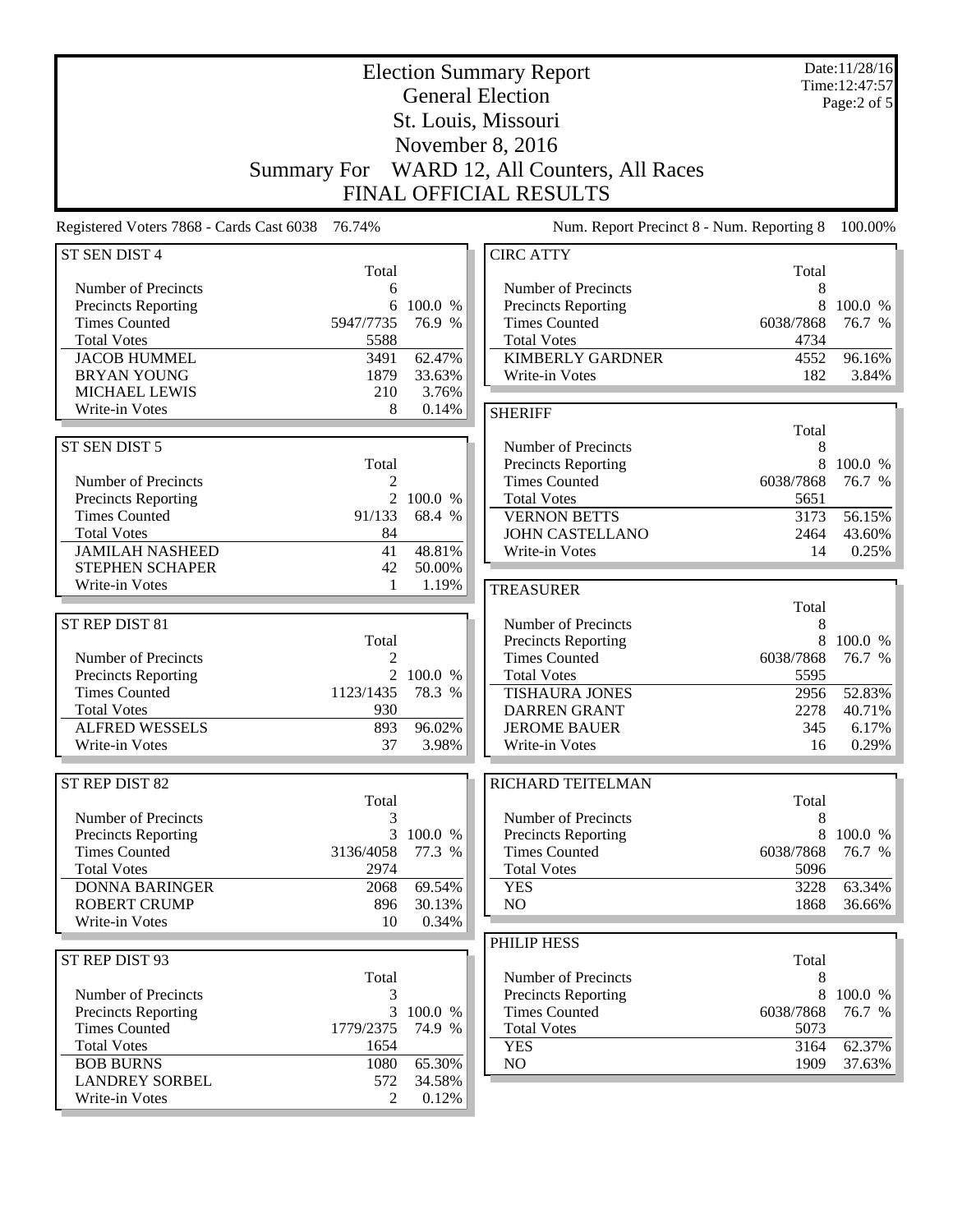| <b>Election Summary Report</b><br><b>General Election</b>                                                                                                    | Date:11/28/16<br>Time: 12:47:57 |
|--------------------------------------------------------------------------------------------------------------------------------------------------------------|---------------------------------|
| St. Louis, Missouri                                                                                                                                          | Page: 3 of 5                    |
| November 8, 2016                                                                                                                                             |                                 |
| Summary For WARD 12, All Counters, All Races                                                                                                                 |                                 |
| <b>FINAL OFFICIAL RESULTS</b>                                                                                                                                |                                 |
| Num. Report Precinct 8 - Num. Reporting 8<br>Registered Voters 7868 - Cards Cast 6038<br>76.74%                                                              | 100.00%                         |
| <b>JAMES DOWD</b><br><b>DENNIS SCHAUMANN</b>                                                                                                                 |                                 |
| Total<br>Total                                                                                                                                               |                                 |
| Number of Precincts<br>8<br>Number of Precincts                                                                                                              | 8                               |
| Precincts Reporting<br>8<br>100.0 %<br>Precincts Reporting<br><b>Times Counted</b><br><b>Times Counted</b><br>6038/7868<br>76.7 %<br>6038/7868               | 8<br>100.0 %<br>76.7 %          |
| <b>Total Votes</b><br><b>Total Votes</b><br>4797<br>5158                                                                                                     |                                 |
| <b>YES</b><br>3450<br>66.89%<br><b>YES</b><br>2963                                                                                                           | 61.77%                          |
| NO<br>NO<br>1708<br>33.11%<br>1834                                                                                                                           | 38.23%                          |
|                                                                                                                                                              |                                 |
| <b>BRYAN HETTENBACH</b><br><b>CHRISTOPHER MCGRAUGH</b><br>Total<br>Total                                                                                     |                                 |
| Number of Precincts<br>Number of Precincts<br>8                                                                                                              | 8                               |
| <b>Precincts Reporting</b><br>8<br>100.0 %<br><b>Precincts Reporting</b>                                                                                     | 8<br>100.0 %                    |
| <b>Times Counted</b><br><b>Times Counted</b><br>6038/7868<br>76.7 %<br>6038/7868                                                                             | 76.7 %                          |
| <b>Total Votes</b><br>4853<br><b>Total Votes</b><br>4795                                                                                                     |                                 |
| 61.59%<br><b>YES</b><br>2989<br>2965<br><b>YES</b>                                                                                                           | 61.84%                          |
| NO<br>NO<br>1864<br>38.41%<br>1830                                                                                                                           | 38.16%                          |
| <b>MARK NEILL</b><br><b>MICHAEL MULLEN</b>                                                                                                                   |                                 |
| Total<br>Total                                                                                                                                               |                                 |
| Number of Precincts<br>8<br>Number of Precincts                                                                                                              | 8                               |
| Precincts Reporting<br>8<br>100.0 %<br>Precincts Reporting                                                                                                   | 8<br>100.0 %                    |
| <b>Times Counted</b><br>6038/7868<br>76.7 %<br><b>Times Counted</b><br>6038/7868                                                                             | 76.7 %                          |
| <b>Total Votes</b><br>4857<br><b>Total Votes</b><br>4834                                                                                                     |                                 |
| 63.50%<br><b>YES</b><br>3084<br><b>YES</b><br>3014                                                                                                           | 62.35%                          |
| N <sub>O</sub><br>NO<br>1820<br>1773<br>36.50%                                                                                                               | 37.65%                          |
| <b>JAMES SULLIVAN</b><br><b>DAVID MASON</b>                                                                                                                  |                                 |
| Total<br>Total                                                                                                                                               |                                 |
| Number of Precincts<br>Number of Precincts<br>8                                                                                                              | 8                               |
| 8<br>100.0 %<br><b>Precincts Reporting</b><br><b>Precincts Reporting</b><br><b>Times Counted</b><br>6038/7868<br>6038/7868<br>76.7 %                         | 8<br>100.0 %                    |
| <b>Times Counted</b><br><b>Total Votes</b><br><b>Total Votes</b><br>4820<br>4807                                                                             | 76.7 %                          |
| <b>YES</b><br>3038<br>63.03%<br><b>YES</b><br>2890                                                                                                           | 60.12%                          |
| NO<br>1782<br>NO<br>1917<br>36.97%                                                                                                                           | 39.88%                          |
|                                                                                                                                                              |                                 |
| PHILIP HEAGNEY<br><b>THOMAS FRAWLEY</b>                                                                                                                      |                                 |
|                                                                                                                                                              |                                 |
| Total<br>Total                                                                                                                                               |                                 |
| Number of Precincts<br>Number of Precincts<br>8                                                                                                              | 8                               |
| 8<br>100.0 %<br><b>Precincts Reporting</b><br><b>Precincts Reporting</b><br><b>Times Counted</b><br><b>Times Counted</b><br>6038/7868<br>76.7 %<br>6038/7868 | 8<br>100.0 %                    |
| <b>Total Votes</b><br><b>Total Votes</b><br>4808<br>4817                                                                                                     | 76.7 %                          |
| 61.31%<br><b>YES</b><br>2948<br>2934<br><b>YES</b><br>NO<br>1860<br>38.69%<br>NO<br>1883                                                                     | 60.91%<br>39.09%                |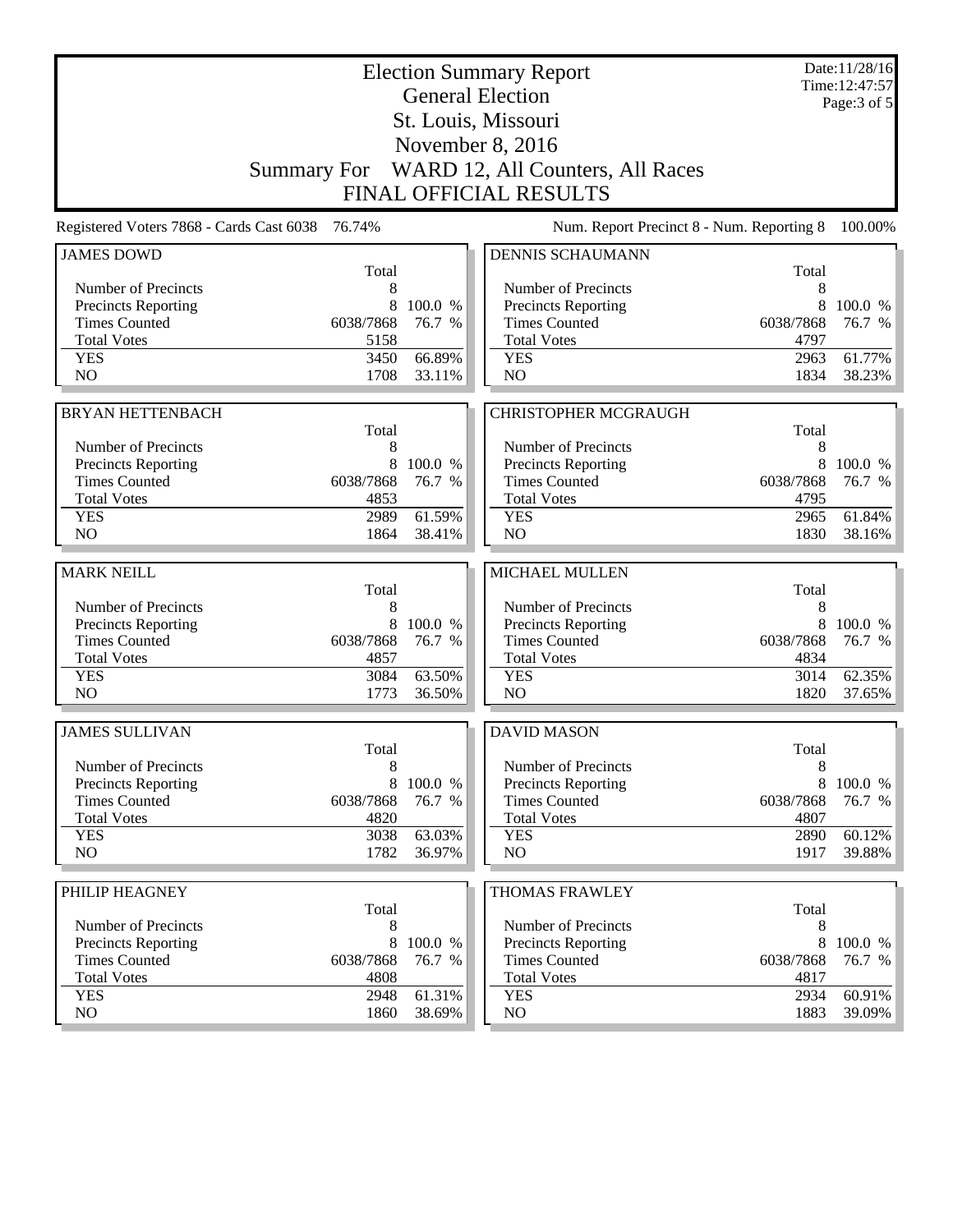| <b>Election Summary Report</b><br><b>General Election</b><br>St. Louis, Missouri<br>November 8, 2016 |                                                                               |                  |                                           |              | Date:11/28/16<br>Time: 12:47:57<br>Page:4 of 5 |  |  |
|------------------------------------------------------------------------------------------------------|-------------------------------------------------------------------------------|------------------|-------------------------------------------|--------------|------------------------------------------------|--|--|
|                                                                                                      | Summary For WARD 12, All Counters, All Races<br><b>FINAL OFFICIAL RESULTS</b> |                  |                                           |              |                                                |  |  |
| Registered Voters 7868 - Cards Cast 6038                                                             | 76.74%                                                                        |                  | Num. Report Precinct 8 - Num. Reporting 8 |              | 100.00%                                        |  |  |
| <b>ROBIN VANNOY</b>                                                                                  | Total                                                                         |                  | <b>CON AMEND 2</b>                        | Total        |                                                |  |  |
| Number of Precincts                                                                                  | 8                                                                             |                  | Number of Precincts                       | 8            |                                                |  |  |
| Precincts Reporting                                                                                  | 8                                                                             | 100.0 %          | Precincts Reporting                       | 8            | 100.0 %                                        |  |  |
| <b>Times Counted</b>                                                                                 | 6038/7868                                                                     | 76.7 %           | <b>Times Counted</b>                      | 6038/7868    | 76.7 %                                         |  |  |
| <b>Total Votes</b>                                                                                   | 4782                                                                          |                  | <b>Total Votes</b>                        | 5729         |                                                |  |  |
| <b>YES</b>                                                                                           | 2950                                                                          | 61.69%           | <b>YES</b>                                | 4386         | 76.56%                                         |  |  |
| N <sub>O</sub>                                                                                       | 1832                                                                          | 38.31%           | N <sub>O</sub>                            | 1343         | 23.44%                                         |  |  |
|                                                                                                      |                                                                               |                  |                                           |              |                                                |  |  |
| <b>THOMAS CLARK</b>                                                                                  |                                                                               |                  | <b>CON AMEND 3</b>                        |              |                                                |  |  |
|                                                                                                      | Total                                                                         |                  |                                           | Total        |                                                |  |  |
| Number of Precincts                                                                                  | 8                                                                             |                  | Number of Precincts                       | 8            |                                                |  |  |
| Precincts Reporting                                                                                  | 8                                                                             | 100.0 %          | Precincts Reporting                       | 8            | 100.0 %                                        |  |  |
| <b>Times Counted</b>                                                                                 | 6038/7868                                                                     | 76.7 %           | <b>Times Counted</b>                      | 6038/7868    | 76.7 %                                         |  |  |
| <b>Total Votes</b>                                                                                   | 4776                                                                          |                  | <b>Total Votes</b>                        | 5854         |                                                |  |  |
| <b>YES</b>                                                                                           | 2976                                                                          | 62.31%           | <b>YES</b>                                | 2504         | 42.77%                                         |  |  |
| N <sub>O</sub>                                                                                       | 1800                                                                          | 37.69%           | N <sub>O</sub>                            | 3350         | 57.23%                                         |  |  |
|                                                                                                      |                                                                               |                  |                                           |              |                                                |  |  |
|                                                                                                      |                                                                               |                  |                                           |              |                                                |  |  |
| NICOLE COLBERT-BOTCHWAY                                                                              |                                                                               |                  | <b>CON AMEND 4</b>                        |              |                                                |  |  |
|                                                                                                      | Total                                                                         |                  |                                           | Total        |                                                |  |  |
| Number of Precincts                                                                                  | 8                                                                             |                  | Number of Precincts                       | 8            |                                                |  |  |
| Precincts Reporting                                                                                  | 8                                                                             | 100.0 %          | Precincts Reporting                       | 8            | 100.0 %                                        |  |  |
| <b>Times Counted</b>                                                                                 | 6038/7868                                                                     | 76.7 %           | <b>Times Counted</b>                      | 6038/7868    | 76.7 %                                         |  |  |
| <b>Total Votes</b>                                                                                   | 4777                                                                          |                  | <b>Total Votes</b>                        | 5659         |                                                |  |  |
| <b>YES</b>                                                                                           | 2988                                                                          | 62.55%           | <b>YES</b>                                | 2858         | 50.50%                                         |  |  |
| NO                                                                                                   | 1789                                                                          | 37.45%           | NO                                        | 2801         | 49.50%                                         |  |  |
| <b>CALEA STOVALL-REID</b>                                                                            |                                                                               |                  | <b>CON AMEND 6</b>                        |              |                                                |  |  |
|                                                                                                      | Total                                                                         |                  |                                           | Total        |                                                |  |  |
| Number of Precincts                                                                                  | 8                                                                             |                  | Number of Precincts                       | 8            |                                                |  |  |
| <b>Precincts Reporting</b>                                                                           | 8                                                                             | 100.0 %          | Precincts Reporting                       | 8            | 100.0 %                                        |  |  |
| <b>Times Counted</b>                                                                                 | 6038/7868                                                                     | 76.7 %           | <b>Times Counted</b>                      | 6038/7868    | 76.7 %                                         |  |  |
| <b>Total Votes</b>                                                                                   | 4792                                                                          |                  | <b>Total Votes</b>                        | 5756         |                                                |  |  |
| <b>YES</b>                                                                                           | 2867                                                                          | 59.83%           | <b>YES</b>                                | 3080         | 53.51%                                         |  |  |
| NO                                                                                                   | 1925                                                                          | 40.17%           | NO                                        | 2676         | 46.49%                                         |  |  |
|                                                                                                      |                                                                               |                  |                                           |              |                                                |  |  |
| <b>CON AMEND 1</b>                                                                                   |                                                                               |                  | PROP A                                    |              |                                                |  |  |
|                                                                                                      | Total                                                                         |                  |                                           | Total        |                                                |  |  |
| Number of Precincts                                                                                  | 8                                                                             |                  | Number of Precincts                       | 8            |                                                |  |  |
| Precincts Reporting                                                                                  | 8                                                                             | 100.0 %          | <b>Precincts Reporting</b>                | 8            | 100.0 %                                        |  |  |
| <b>Times Counted</b>                                                                                 | 6038/7868                                                                     | 76.7 %           | <b>Times Counted</b>                      | 6038/7868    | 76.7 %                                         |  |  |
| <b>Total Votes</b>                                                                                   | 5676                                                                          |                  | <b>Total Votes</b>                        | 5756         |                                                |  |  |
| <b>YES</b><br>NO                                                                                     | 4918<br>758                                                                   | 86.65%<br>13.35% | <b>YES</b><br>NO                          | 2919<br>2837 | 50.71%<br>49.29%                               |  |  |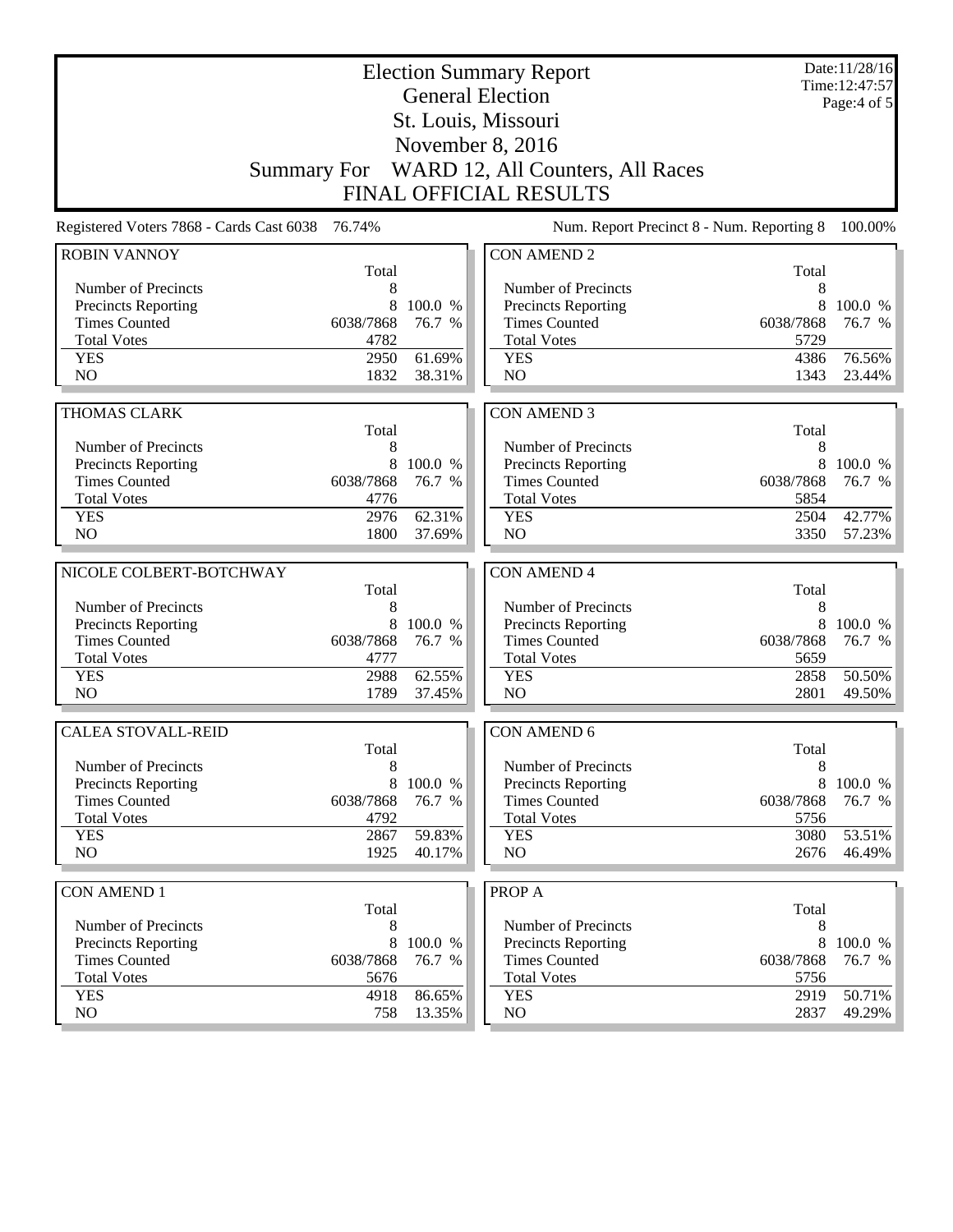Date:11/28/16 Time:12:47:57 Page:5 of 5

# Election Summary Report General Election St. Louis, Missouri November 8, 2016 Summary For WARD 12, All Counters, All Races FINAL OFFICIAL RESULTS

| Total            |           |
|------------------|-----------|
| x                |           |
| 8                | $100.0\%$ |
| 6038/7868 76.7 % |           |
| 5745             |           |
| 2914             | 50.72%    |
| 2831             | 49.28%    |
|                  |           |

Registered Voters 7868 - Cards Cast 6038 76.74% Num. Report Precinct 8 - Num. Reporting 8 100.00%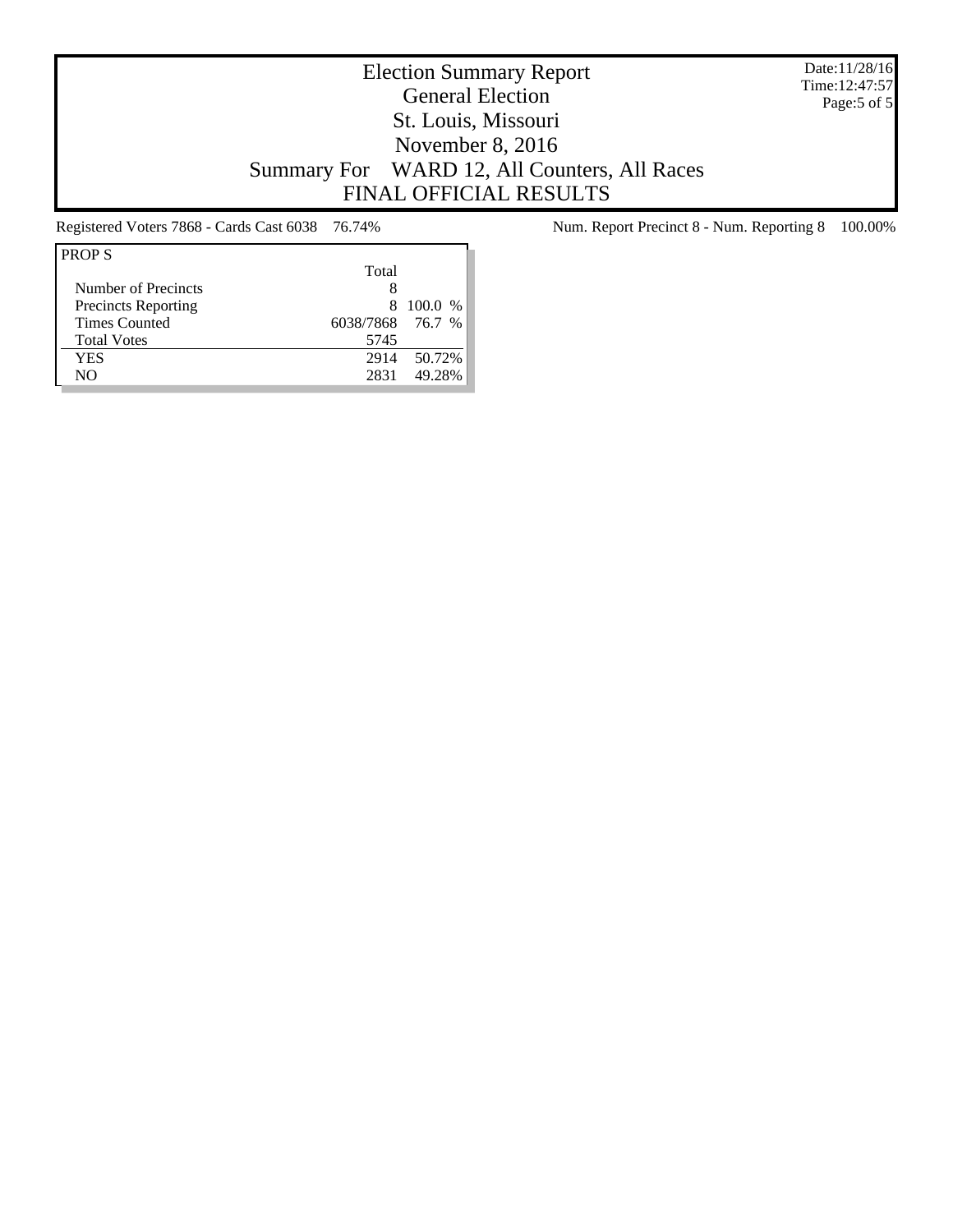| <b>General Election</b><br>St. Louis, Missouri<br>November 8, 2016<br>WARD 13, All Counters, All Races<br><b>Summary For</b><br><b>FINAL OFFICIAL RESULTS</b><br>Registered Voters 7064 - Cards Cast 4999<br>70.77%<br>Num. Report Precinct 6 - Num. Reporting 6<br><b>SECR OF STATE</b><br><b>PRESIDENT</b><br>Total<br>Total<br>Number of Precincts<br>Number of Precincts<br>6<br>6<br>100.0 %<br>6<br>Precincts Reporting<br>100.0 %<br><b>Precincts Reporting</b><br>6<br><b>Times Counted</b><br><b>Times Counted</b><br>4999/7064<br>70.8 %<br>4999/7064<br>70.8 %<br><b>Total Votes</b><br>4964<br><b>Total Votes</b><br>4848<br>62.75%<br><b>CLINTON/KAINE</b><br>3115<br><b>ROBIN SMITH</b><br>3048<br>62.87%<br>1576<br><b>TRUMP/PENCE</b><br>1483<br>29.88%<br><b>JOHN ASHCROFT</b><br>32.51%<br>JOHNSON/WELD<br>173<br>3.49%<br><b>CHRIS MORRILL</b><br>4.46%<br>216<br>8<br><b>CASTLE/BRADLEY</b><br>20<br>0.40%<br>Write-in Votes<br>0.17%<br>STEIN/BARAKA<br>106<br>2.14%<br>1.35%<br>Write-in Votes<br>67<br><b>STATE TREAS</b><br>Total<br><b>US SENATOR</b><br>Number of Precincts<br>6<br>Precincts Reporting<br>6<br>100.0 %<br>Total<br>70.8 %<br><b>Times Counted</b><br>4999/7064<br>Number of Precincts<br>6<br><b>Total Votes</b><br>4806<br>Precincts Reporting<br>6<br>100.0 %<br>62.71%<br>4999/7064<br><b>Times Counted</b><br>70.8 %<br><b>JUDY BAKER</b><br>3014<br><b>ERIC SCHMITT</b><br>1461<br>30.40%<br><b>Total Votes</b><br>4911<br>3.87%<br>71.21%<br><b>SEAN O'TOOLE</b><br><b>JASON KANDER</b><br>3497<br>186<br><b>CAROL HEXEM</b><br>138<br>2.87%<br><b>ROY BLUNT</b><br>1188<br>24.19%<br>7<br><b>JONATHAN DINE</b><br>Write-in Votes<br>0.15%<br>107<br>2.18%<br><b>FRED RYMAN</b><br>30<br>0.61%<br>80<br>JOHNATHAN MCFARLAND<br>1.63%<br><b>ATTY GENERAL</b><br>9<br>Write-in Votes<br>0.18%<br>Total<br>Number of Precincts<br>6<br>Precincts Reporting<br>6 100.0 %<br><b>GOVERNOR</b><br><b>Times Counted</b><br>4999/7064<br>70.8 %<br>Total<br><b>Total Votes</b><br>4801<br>Number of Precincts<br>6<br><b>Precincts Reporting</b><br>6 100.0 %<br><b>TERESA HENSLEY</b><br>3187<br>66.38%<br><b>Times Counted</b><br>4999/7064<br>70.8 %<br><b>JOSH HAWLEY</b><br>1600<br>33.33%<br>Write-in Votes<br>0.29%<br><b>Total Votes</b><br>4918<br>14<br>69.09%<br><b>CHRIS KOSTER</b><br>3398<br><b>ERIC GREITENS</b><br>1331<br>27.06%<br><b>US REP DIST 1</b><br><b>CISSE SPRAGINS</b><br>79<br>1.61%<br>Total<br><b>DON FITZ</b><br>73<br>1.48%<br>Number of Precincts<br>6<br><b>LESTER TURILLI</b><br>32<br>0.65%<br>Precincts Reporting<br>6 100.0 % |                |   |       | <b>Election Summary Report</b> |           | Date:11/28/16<br>Time: 12:48:02 |
|--------------------------------------------------------------------------------------------------------------------------------------------------------------------------------------------------------------------------------------------------------------------------------------------------------------------------------------------------------------------------------------------------------------------------------------------------------------------------------------------------------------------------------------------------------------------------------------------------------------------------------------------------------------------------------------------------------------------------------------------------------------------------------------------------------------------------------------------------------------------------------------------------------------------------------------------------------------------------------------------------------------------------------------------------------------------------------------------------------------------------------------------------------------------------------------------------------------------------------------------------------------------------------------------------------------------------------------------------------------------------------------------------------------------------------------------------------------------------------------------------------------------------------------------------------------------------------------------------------------------------------------------------------------------------------------------------------------------------------------------------------------------------------------------------------------------------------------------------------------------------------------------------------------------------------------------------------------------------------------------------------------------------------------------------------------------------------------------------------------------------------------------------------------------------------------------------------------------------------------------------------------------------------------------------------------------------------------------------------------------------------------------------------------------------------------------------------------------------------------------------------------------------------------------------------------------------------------------------------------|----------------|---|-------|--------------------------------|-----------|---------------------------------|
|                                                                                                                                                                                                                                                                                                                                                                                                                                                                                                                                                                                                                                                                                                                                                                                                                                                                                                                                                                                                                                                                                                                                                                                                                                                                                                                                                                                                                                                                                                                                                                                                                                                                                                                                                                                                                                                                                                                                                                                                                                                                                                                                                                                                                                                                                                                                                                                                                                                                                                                                                                                                              |                |   |       |                                |           | Page:1 of 4                     |
|                                                                                                                                                                                                                                                                                                                                                                                                                                                                                                                                                                                                                                                                                                                                                                                                                                                                                                                                                                                                                                                                                                                                                                                                                                                                                                                                                                                                                                                                                                                                                                                                                                                                                                                                                                                                                                                                                                                                                                                                                                                                                                                                                                                                                                                                                                                                                                                                                                                                                                                                                                                                              |                |   |       |                                |           |                                 |
|                                                                                                                                                                                                                                                                                                                                                                                                                                                                                                                                                                                                                                                                                                                                                                                                                                                                                                                                                                                                                                                                                                                                                                                                                                                                                                                                                                                                                                                                                                                                                                                                                                                                                                                                                                                                                                                                                                                                                                                                                                                                                                                                                                                                                                                                                                                                                                                                                                                                                                                                                                                                              |                |   |       |                                |           |                                 |
|                                                                                                                                                                                                                                                                                                                                                                                                                                                                                                                                                                                                                                                                                                                                                                                                                                                                                                                                                                                                                                                                                                                                                                                                                                                                                                                                                                                                                                                                                                                                                                                                                                                                                                                                                                                                                                                                                                                                                                                                                                                                                                                                                                                                                                                                                                                                                                                                                                                                                                                                                                                                              |                |   |       |                                |           |                                 |
|                                                                                                                                                                                                                                                                                                                                                                                                                                                                                                                                                                                                                                                                                                                                                                                                                                                                                                                                                                                                                                                                                                                                                                                                                                                                                                                                                                                                                                                                                                                                                                                                                                                                                                                                                                                                                                                                                                                                                                                                                                                                                                                                                                                                                                                                                                                                                                                                                                                                                                                                                                                                              |                |   |       |                                |           |                                 |
|                                                                                                                                                                                                                                                                                                                                                                                                                                                                                                                                                                                                                                                                                                                                                                                                                                                                                                                                                                                                                                                                                                                                                                                                                                                                                                                                                                                                                                                                                                                                                                                                                                                                                                                                                                                                                                                                                                                                                                                                                                                                                                                                                                                                                                                                                                                                                                                                                                                                                                                                                                                                              |                |   |       |                                |           | 100.00%                         |
|                                                                                                                                                                                                                                                                                                                                                                                                                                                                                                                                                                                                                                                                                                                                                                                                                                                                                                                                                                                                                                                                                                                                                                                                                                                                                                                                                                                                                                                                                                                                                                                                                                                                                                                                                                                                                                                                                                                                                                                                                                                                                                                                                                                                                                                                                                                                                                                                                                                                                                                                                                                                              |                |   |       |                                |           |                                 |
|                                                                                                                                                                                                                                                                                                                                                                                                                                                                                                                                                                                                                                                                                                                                                                                                                                                                                                                                                                                                                                                                                                                                                                                                                                                                                                                                                                                                                                                                                                                                                                                                                                                                                                                                                                                                                                                                                                                                                                                                                                                                                                                                                                                                                                                                                                                                                                                                                                                                                                                                                                                                              |                |   |       |                                |           |                                 |
|                                                                                                                                                                                                                                                                                                                                                                                                                                                                                                                                                                                                                                                                                                                                                                                                                                                                                                                                                                                                                                                                                                                                                                                                                                                                                                                                                                                                                                                                                                                                                                                                                                                                                                                                                                                                                                                                                                                                                                                                                                                                                                                                                                                                                                                                                                                                                                                                                                                                                                                                                                                                              |                |   |       |                                |           |                                 |
|                                                                                                                                                                                                                                                                                                                                                                                                                                                                                                                                                                                                                                                                                                                                                                                                                                                                                                                                                                                                                                                                                                                                                                                                                                                                                                                                                                                                                                                                                                                                                                                                                                                                                                                                                                                                                                                                                                                                                                                                                                                                                                                                                                                                                                                                                                                                                                                                                                                                                                                                                                                                              |                |   |       |                                |           |                                 |
|                                                                                                                                                                                                                                                                                                                                                                                                                                                                                                                                                                                                                                                                                                                                                                                                                                                                                                                                                                                                                                                                                                                                                                                                                                                                                                                                                                                                                                                                                                                                                                                                                                                                                                                                                                                                                                                                                                                                                                                                                                                                                                                                                                                                                                                                                                                                                                                                                                                                                                                                                                                                              |                |   |       |                                |           |                                 |
|                                                                                                                                                                                                                                                                                                                                                                                                                                                                                                                                                                                                                                                                                                                                                                                                                                                                                                                                                                                                                                                                                                                                                                                                                                                                                                                                                                                                                                                                                                                                                                                                                                                                                                                                                                                                                                                                                                                                                                                                                                                                                                                                                                                                                                                                                                                                                                                                                                                                                                                                                                                                              |                |   |       |                                |           |                                 |
|                                                                                                                                                                                                                                                                                                                                                                                                                                                                                                                                                                                                                                                                                                                                                                                                                                                                                                                                                                                                                                                                                                                                                                                                                                                                                                                                                                                                                                                                                                                                                                                                                                                                                                                                                                                                                                                                                                                                                                                                                                                                                                                                                                                                                                                                                                                                                                                                                                                                                                                                                                                                              |                |   |       |                                |           |                                 |
|                                                                                                                                                                                                                                                                                                                                                                                                                                                                                                                                                                                                                                                                                                                                                                                                                                                                                                                                                                                                                                                                                                                                                                                                                                                                                                                                                                                                                                                                                                                                                                                                                                                                                                                                                                                                                                                                                                                                                                                                                                                                                                                                                                                                                                                                                                                                                                                                                                                                                                                                                                                                              |                |   |       |                                |           |                                 |
|                                                                                                                                                                                                                                                                                                                                                                                                                                                                                                                                                                                                                                                                                                                                                                                                                                                                                                                                                                                                                                                                                                                                                                                                                                                                                                                                                                                                                                                                                                                                                                                                                                                                                                                                                                                                                                                                                                                                                                                                                                                                                                                                                                                                                                                                                                                                                                                                                                                                                                                                                                                                              |                |   |       |                                |           |                                 |
|                                                                                                                                                                                                                                                                                                                                                                                                                                                                                                                                                                                                                                                                                                                                                                                                                                                                                                                                                                                                                                                                                                                                                                                                                                                                                                                                                                                                                                                                                                                                                                                                                                                                                                                                                                                                                                                                                                                                                                                                                                                                                                                                                                                                                                                                                                                                                                                                                                                                                                                                                                                                              |                |   |       |                                |           |                                 |
|                                                                                                                                                                                                                                                                                                                                                                                                                                                                                                                                                                                                                                                                                                                                                                                                                                                                                                                                                                                                                                                                                                                                                                                                                                                                                                                                                                                                                                                                                                                                                                                                                                                                                                                                                                                                                                                                                                                                                                                                                                                                                                                                                                                                                                                                                                                                                                                                                                                                                                                                                                                                              |                |   |       |                                |           |                                 |
|                                                                                                                                                                                                                                                                                                                                                                                                                                                                                                                                                                                                                                                                                                                                                                                                                                                                                                                                                                                                                                                                                                                                                                                                                                                                                                                                                                                                                                                                                                                                                                                                                                                                                                                                                                                                                                                                                                                                                                                                                                                                                                                                                                                                                                                                                                                                                                                                                                                                                                                                                                                                              |                |   |       |                                |           |                                 |
|                                                                                                                                                                                                                                                                                                                                                                                                                                                                                                                                                                                                                                                                                                                                                                                                                                                                                                                                                                                                                                                                                                                                                                                                                                                                                                                                                                                                                                                                                                                                                                                                                                                                                                                                                                                                                                                                                                                                                                                                                                                                                                                                                                                                                                                                                                                                                                                                                                                                                                                                                                                                              |                |   |       |                                |           |                                 |
|                                                                                                                                                                                                                                                                                                                                                                                                                                                                                                                                                                                                                                                                                                                                                                                                                                                                                                                                                                                                                                                                                                                                                                                                                                                                                                                                                                                                                                                                                                                                                                                                                                                                                                                                                                                                                                                                                                                                                                                                                                                                                                                                                                                                                                                                                                                                                                                                                                                                                                                                                                                                              |                |   |       |                                |           |                                 |
|                                                                                                                                                                                                                                                                                                                                                                                                                                                                                                                                                                                                                                                                                                                                                                                                                                                                                                                                                                                                                                                                                                                                                                                                                                                                                                                                                                                                                                                                                                                                                                                                                                                                                                                                                                                                                                                                                                                                                                                                                                                                                                                                                                                                                                                                                                                                                                                                                                                                                                                                                                                                              |                |   |       |                                |           |                                 |
|                                                                                                                                                                                                                                                                                                                                                                                                                                                                                                                                                                                                                                                                                                                                                                                                                                                                                                                                                                                                                                                                                                                                                                                                                                                                                                                                                                                                                                                                                                                                                                                                                                                                                                                                                                                                                                                                                                                                                                                                                                                                                                                                                                                                                                                                                                                                                                                                                                                                                                                                                                                                              |                |   |       |                                |           |                                 |
|                                                                                                                                                                                                                                                                                                                                                                                                                                                                                                                                                                                                                                                                                                                                                                                                                                                                                                                                                                                                                                                                                                                                                                                                                                                                                                                                                                                                                                                                                                                                                                                                                                                                                                                                                                                                                                                                                                                                                                                                                                                                                                                                                                                                                                                                                                                                                                                                                                                                                                                                                                                                              |                |   |       |                                |           |                                 |
|                                                                                                                                                                                                                                                                                                                                                                                                                                                                                                                                                                                                                                                                                                                                                                                                                                                                                                                                                                                                                                                                                                                                                                                                                                                                                                                                                                                                                                                                                                                                                                                                                                                                                                                                                                                                                                                                                                                                                                                                                                                                                                                                                                                                                                                                                                                                                                                                                                                                                                                                                                                                              |                |   |       |                                |           |                                 |
|                                                                                                                                                                                                                                                                                                                                                                                                                                                                                                                                                                                                                                                                                                                                                                                                                                                                                                                                                                                                                                                                                                                                                                                                                                                                                                                                                                                                                                                                                                                                                                                                                                                                                                                                                                                                                                                                                                                                                                                                                                                                                                                                                                                                                                                                                                                                                                                                                                                                                                                                                                                                              |                |   |       |                                |           |                                 |
|                                                                                                                                                                                                                                                                                                                                                                                                                                                                                                                                                                                                                                                                                                                                                                                                                                                                                                                                                                                                                                                                                                                                                                                                                                                                                                                                                                                                                                                                                                                                                                                                                                                                                                                                                                                                                                                                                                                                                                                                                                                                                                                                                                                                                                                                                                                                                                                                                                                                                                                                                                                                              |                |   |       |                                |           |                                 |
|                                                                                                                                                                                                                                                                                                                                                                                                                                                                                                                                                                                                                                                                                                                                                                                                                                                                                                                                                                                                                                                                                                                                                                                                                                                                                                                                                                                                                                                                                                                                                                                                                                                                                                                                                                                                                                                                                                                                                                                                                                                                                                                                                                                                                                                                                                                                                                                                                                                                                                                                                                                                              |                |   |       |                                |           |                                 |
|                                                                                                                                                                                                                                                                                                                                                                                                                                                                                                                                                                                                                                                                                                                                                                                                                                                                                                                                                                                                                                                                                                                                                                                                                                                                                                                                                                                                                                                                                                                                                                                                                                                                                                                                                                                                                                                                                                                                                                                                                                                                                                                                                                                                                                                                                                                                                                                                                                                                                                                                                                                                              |                |   |       |                                |           |                                 |
|                                                                                                                                                                                                                                                                                                                                                                                                                                                                                                                                                                                                                                                                                                                                                                                                                                                                                                                                                                                                                                                                                                                                                                                                                                                                                                                                                                                                                                                                                                                                                                                                                                                                                                                                                                                                                                                                                                                                                                                                                                                                                                                                                                                                                                                                                                                                                                                                                                                                                                                                                                                                              |                |   |       |                                |           |                                 |
|                                                                                                                                                                                                                                                                                                                                                                                                                                                                                                                                                                                                                                                                                                                                                                                                                                                                                                                                                                                                                                                                                                                                                                                                                                                                                                                                                                                                                                                                                                                                                                                                                                                                                                                                                                                                                                                                                                                                                                                                                                                                                                                                                                                                                                                                                                                                                                                                                                                                                                                                                                                                              |                |   |       |                                |           |                                 |
|                                                                                                                                                                                                                                                                                                                                                                                                                                                                                                                                                                                                                                                                                                                                                                                                                                                                                                                                                                                                                                                                                                                                                                                                                                                                                                                                                                                                                                                                                                                                                                                                                                                                                                                                                                                                                                                                                                                                                                                                                                                                                                                                                                                                                                                                                                                                                                                                                                                                                                                                                                                                              |                |   |       |                                |           |                                 |
|                                                                                                                                                                                                                                                                                                                                                                                                                                                                                                                                                                                                                                                                                                                                                                                                                                                                                                                                                                                                                                                                                                                                                                                                                                                                                                                                                                                                                                                                                                                                                                                                                                                                                                                                                                                                                                                                                                                                                                                                                                                                                                                                                                                                                                                                                                                                                                                                                                                                                                                                                                                                              |                |   |       |                                |           |                                 |
|                                                                                                                                                                                                                                                                                                                                                                                                                                                                                                                                                                                                                                                                                                                                                                                                                                                                                                                                                                                                                                                                                                                                                                                                                                                                                                                                                                                                                                                                                                                                                                                                                                                                                                                                                                                                                                                                                                                                                                                                                                                                                                                                                                                                                                                                                                                                                                                                                                                                                                                                                                                                              |                |   |       |                                |           |                                 |
|                                                                                                                                                                                                                                                                                                                                                                                                                                                                                                                                                                                                                                                                                                                                                                                                                                                                                                                                                                                                                                                                                                                                                                                                                                                                                                                                                                                                                                                                                                                                                                                                                                                                                                                                                                                                                                                                                                                                                                                                                                                                                                                                                                                                                                                                                                                                                                                                                                                                                                                                                                                                              |                |   |       |                                |           |                                 |
|                                                                                                                                                                                                                                                                                                                                                                                                                                                                                                                                                                                                                                                                                                                                                                                                                                                                                                                                                                                                                                                                                                                                                                                                                                                                                                                                                                                                                                                                                                                                                                                                                                                                                                                                                                                                                                                                                                                                                                                                                                                                                                                                                                                                                                                                                                                                                                                                                                                                                                                                                                                                              |                |   |       |                                |           |                                 |
|                                                                                                                                                                                                                                                                                                                                                                                                                                                                                                                                                                                                                                                                                                                                                                                                                                                                                                                                                                                                                                                                                                                                                                                                                                                                                                                                                                                                                                                                                                                                                                                                                                                                                                                                                                                                                                                                                                                                                                                                                                                                                                                                                                                                                                                                                                                                                                                                                                                                                                                                                                                                              |                |   |       |                                |           |                                 |
|                                                                                                                                                                                                                                                                                                                                                                                                                                                                                                                                                                                                                                                                                                                                                                                                                                                                                                                                                                                                                                                                                                                                                                                                                                                                                                                                                                                                                                                                                                                                                                                                                                                                                                                                                                                                                                                                                                                                                                                                                                                                                                                                                                                                                                                                                                                                                                                                                                                                                                                                                                                                              |                |   |       |                                |           |                                 |
|                                                                                                                                                                                                                                                                                                                                                                                                                                                                                                                                                                                                                                                                                                                                                                                                                                                                                                                                                                                                                                                                                                                                                                                                                                                                                                                                                                                                                                                                                                                                                                                                                                                                                                                                                                                                                                                                                                                                                                                                                                                                                                                                                                                                                                                                                                                                                                                                                                                                                                                                                                                                              |                |   |       |                                |           |                                 |
|                                                                                                                                                                                                                                                                                                                                                                                                                                                                                                                                                                                                                                                                                                                                                                                                                                                                                                                                                                                                                                                                                                                                                                                                                                                                                                                                                                                                                                                                                                                                                                                                                                                                                                                                                                                                                                                                                                                                                                                                                                                                                                                                                                                                                                                                                                                                                                                                                                                                                                                                                                                                              |                |   |       |                                |           |                                 |
|                                                                                                                                                                                                                                                                                                                                                                                                                                                                                                                                                                                                                                                                                                                                                                                                                                                                                                                                                                                                                                                                                                                                                                                                                                                                                                                                                                                                                                                                                                                                                                                                                                                                                                                                                                                                                                                                                                                                                                                                                                                                                                                                                                                                                                                                                                                                                                                                                                                                                                                                                                                                              |                |   |       |                                |           |                                 |
|                                                                                                                                                                                                                                                                                                                                                                                                                                                                                                                                                                                                                                                                                                                                                                                                                                                                                                                                                                                                                                                                                                                                                                                                                                                                                                                                                                                                                                                                                                                                                                                                                                                                                                                                                                                                                                                                                                                                                                                                                                                                                                                                                                                                                                                                                                                                                                                                                                                                                                                                                                                                              |                |   |       |                                |           |                                 |
|                                                                                                                                                                                                                                                                                                                                                                                                                                                                                                                                                                                                                                                                                                                                                                                                                                                                                                                                                                                                                                                                                                                                                                                                                                                                                                                                                                                                                                                                                                                                                                                                                                                                                                                                                                                                                                                                                                                                                                                                                                                                                                                                                                                                                                                                                                                                                                                                                                                                                                                                                                                                              |                |   |       |                                |           |                                 |
|                                                                                                                                                                                                                                                                                                                                                                                                                                                                                                                                                                                                                                                                                                                                                                                                                                                                                                                                                                                                                                                                                                                                                                                                                                                                                                                                                                                                                                                                                                                                                                                                                                                                                                                                                                                                                                                                                                                                                                                                                                                                                                                                                                                                                                                                                                                                                                                                                                                                                                                                                                                                              | Write-in Votes | 5 | 0.10% | <b>Times Counted</b>           | 4999/7064 | 70.8 %                          |
| <b>Total Votes</b><br>4788                                                                                                                                                                                                                                                                                                                                                                                                                                                                                                                                                                                                                                                                                                                                                                                                                                                                                                                                                                                                                                                                                                                                                                                                                                                                                                                                                                                                                                                                                                                                                                                                                                                                                                                                                                                                                                                                                                                                                                                                                                                                                                                                                                                                                                                                                                                                                                                                                                                                                                                                                                                   |                |   |       |                                |           |                                 |
| LT GOVERNOR<br>2984<br><b>LACY CLAY</b>                                                                                                                                                                                                                                                                                                                                                                                                                                                                                                                                                                                                                                                                                                                                                                                                                                                                                                                                                                                                                                                                                                                                                                                                                                                                                                                                                                                                                                                                                                                                                                                                                                                                                                                                                                                                                                                                                                                                                                                                                                                                                                                                                                                                                                                                                                                                                                                                                                                                                                                                                                      |                |   |       |                                |           | 62.32%                          |
| Total<br><b>STEVEN BAILEY</b><br>1497                                                                                                                                                                                                                                                                                                                                                                                                                                                                                                                                                                                                                                                                                                                                                                                                                                                                                                                                                                                                                                                                                                                                                                                                                                                                                                                                                                                                                                                                                                                                                                                                                                                                                                                                                                                                                                                                                                                                                                                                                                                                                                                                                                                                                                                                                                                                                                                                                                                                                                                                                                        |                |   |       |                                |           | 31.27%                          |
| Number of Precincts<br>ROBB CUNNINGHAM<br>290<br>6                                                                                                                                                                                                                                                                                                                                                                                                                                                                                                                                                                                                                                                                                                                                                                                                                                                                                                                                                                                                                                                                                                                                                                                                                                                                                                                                                                                                                                                                                                                                                                                                                                                                                                                                                                                                                                                                                                                                                                                                                                                                                                                                                                                                                                                                                                                                                                                                                                                                                                                                                           |                |   |       |                                |           | 6.06%                           |
| <b>Precincts Reporting</b><br>6<br>100.0 %<br>Write-in Votes<br>17                                                                                                                                                                                                                                                                                                                                                                                                                                                                                                                                                                                                                                                                                                                                                                                                                                                                                                                                                                                                                                                                                                                                                                                                                                                                                                                                                                                                                                                                                                                                                                                                                                                                                                                                                                                                                                                                                                                                                                                                                                                                                                                                                                                                                                                                                                                                                                                                                                                                                                                                           |                |   |       |                                |           | 0.36%                           |
| <b>Times Counted</b><br>4999/7064<br>70.8 %                                                                                                                                                                                                                                                                                                                                                                                                                                                                                                                                                                                                                                                                                                                                                                                                                                                                                                                                                                                                                                                                                                                                                                                                                                                                                                                                                                                                                                                                                                                                                                                                                                                                                                                                                                                                                                                                                                                                                                                                                                                                                                                                                                                                                                                                                                                                                                                                                                                                                                                                                                  |                |   |       |                                |           |                                 |
| <b>Total Votes</b><br>4869                                                                                                                                                                                                                                                                                                                                                                                                                                                                                                                                                                                                                                                                                                                                                                                                                                                                                                                                                                                                                                                                                                                                                                                                                                                                                                                                                                                                                                                                                                                                                                                                                                                                                                                                                                                                                                                                                                                                                                                                                                                                                                                                                                                                                                                                                                                                                                                                                                                                                                                                                                                   |                |   |       |                                |           |                                 |
| <b>RUSS CARNAHAN</b><br>3220<br>66.13%                                                                                                                                                                                                                                                                                                                                                                                                                                                                                                                                                                                                                                                                                                                                                                                                                                                                                                                                                                                                                                                                                                                                                                                                                                                                                                                                                                                                                                                                                                                                                                                                                                                                                                                                                                                                                                                                                                                                                                                                                                                                                                                                                                                                                                                                                                                                                                                                                                                                                                                                                                       |                |   |       |                                |           |                                 |
| <b>MIKE PARSON</b><br>1288<br>26.45%                                                                                                                                                                                                                                                                                                                                                                                                                                                                                                                                                                                                                                                                                                                                                                                                                                                                                                                                                                                                                                                                                                                                                                                                                                                                                                                                                                                                                                                                                                                                                                                                                                                                                                                                                                                                                                                                                                                                                                                                                                                                                                                                                                                                                                                                                                                                                                                                                                                                                                                                                                         |                |   |       |                                |           |                                 |
| <b>STEVEN HEDRICK</b><br>2.75%<br>134                                                                                                                                                                                                                                                                                                                                                                                                                                                                                                                                                                                                                                                                                                                                                                                                                                                                                                                                                                                                                                                                                                                                                                                                                                                                                                                                                                                                                                                                                                                                                                                                                                                                                                                                                                                                                                                                                                                                                                                                                                                                                                                                                                                                                                                                                                                                                                                                                                                                                                                                                                        |                |   |       |                                |           |                                 |
| <b>JENNIFER LEACH</b><br>224<br>4.60%                                                                                                                                                                                                                                                                                                                                                                                                                                                                                                                                                                                                                                                                                                                                                                                                                                                                                                                                                                                                                                                                                                                                                                                                                                                                                                                                                                                                                                                                                                                                                                                                                                                                                                                                                                                                                                                                                                                                                                                                                                                                                                                                                                                                                                                                                                                                                                                                                                                                                                                                                                        |                |   |       |                                |           |                                 |
| Write-in Votes<br>3<br>0.06%                                                                                                                                                                                                                                                                                                                                                                                                                                                                                                                                                                                                                                                                                                                                                                                                                                                                                                                                                                                                                                                                                                                                                                                                                                                                                                                                                                                                                                                                                                                                                                                                                                                                                                                                                                                                                                                                                                                                                                                                                                                                                                                                                                                                                                                                                                                                                                                                                                                                                                                                                                                 |                |   |       |                                |           |                                 |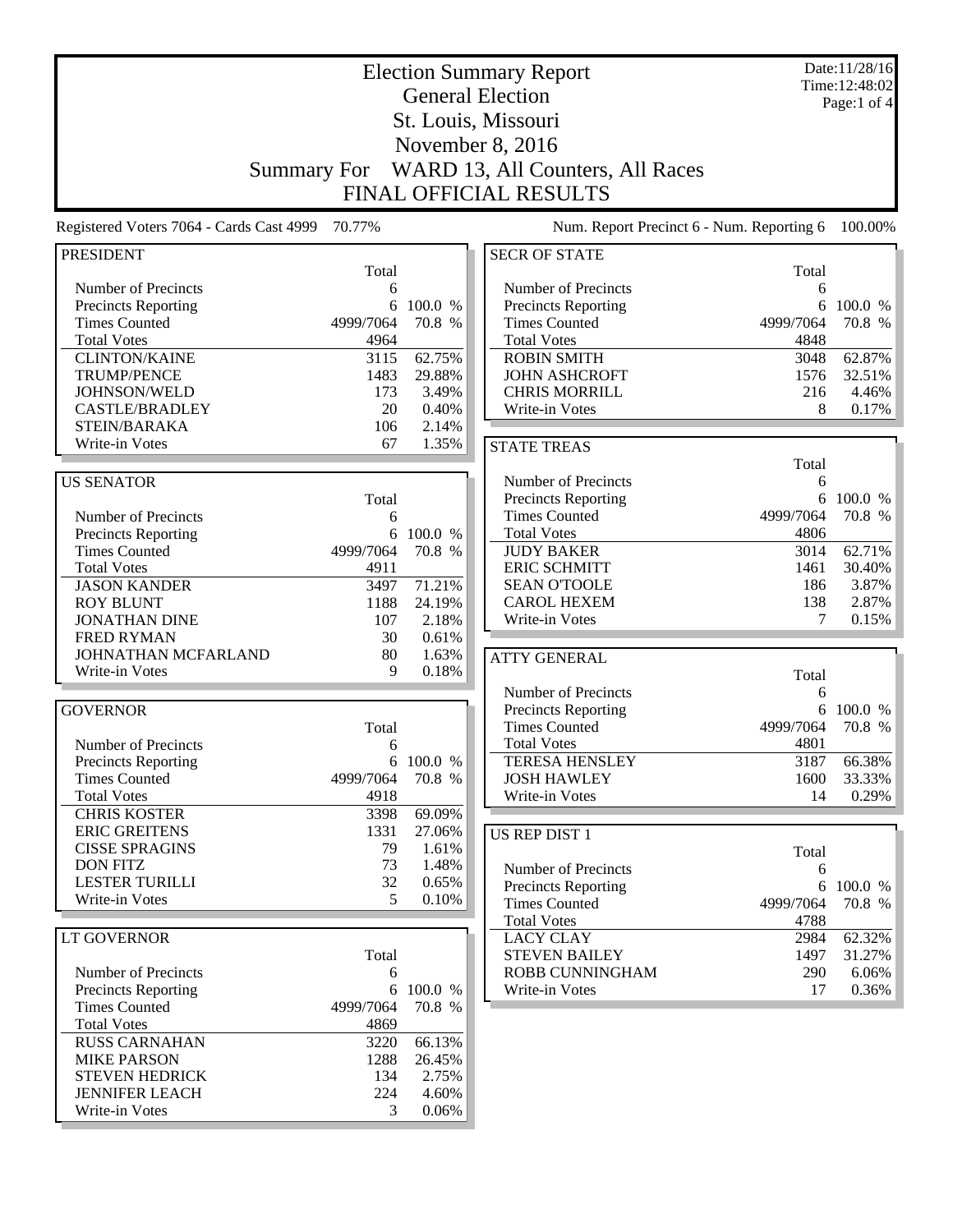| <b>Summary For</b>                              |                          |         | <b>Election Summary Report</b><br><b>General Election</b><br>St. Louis, Missouri<br>November 8, 2016<br>WARD 13, All Counters, All Races<br><b>FINAL OFFICIAL RESULTS</b> |           | Date:11/28/16<br>Time:12:48:02<br>Page:2 of 4 |
|-------------------------------------------------|--------------------------|---------|---------------------------------------------------------------------------------------------------------------------------------------------------------------------------|-----------|-----------------------------------------------|
| Registered Voters 7064 - Cards Cast 4999 70.77% |                          |         | Num. Report Precinct 6 - Num. Reporting 6                                                                                                                                 |           | 100.00%                                       |
| ST SEN DIST 4                                   |                          |         | <b>SHERIFF</b>                                                                                                                                                            |           |                                               |
|                                                 | Total                    |         |                                                                                                                                                                           | Total     |                                               |
| Number of Precincts                             | $\overline{\mathcal{L}}$ |         | Number of Precincts                                                                                                                                                       | 6         |                                               |
| Precincts Reporting                             | 4                        | 100.0 % | <b>Precincts Reporting</b>                                                                                                                                                | 6         | 100.0 %                                       |
| <b>Times Counted</b>                            | 4232/5834                | 72.5 %  | <b>Times Counted</b>                                                                                                                                                      | 4999/7064 | 70.8 %                                        |
| <b>Total Votes</b>                              | 4031                     |         | <b>Total Votes</b>                                                                                                                                                        | 4652      |                                               |
| <b>JACOB HUMMEL</b>                             | 2778                     | 68.92%  | <b>VERNON BETTS</b>                                                                                                                                                       | 2988      | 64.23%                                        |
| <b>BRYAN YOUNG</b>                              | 1084                     | 26.89%  | <b>JOHN CASTELLANO</b>                                                                                                                                                    | 1650      | 35.47%                                        |
| <b>MICHAEL LEWIS</b>                            | 162                      | 4.02%   | Write-in Votes                                                                                                                                                            | 14        | 0.30%                                         |
| Write-in Votes                                  | $\tau$                   | 0.17%   |                                                                                                                                                                           |           |                                               |
|                                                 |                          |         | <b>TREASURER</b>                                                                                                                                                          |           |                                               |
| ST SEN DIST 5                                   |                          |         |                                                                                                                                                                           | Total     |                                               |
|                                                 | Total                    |         | Number of Precincts                                                                                                                                                       | 6         |                                               |
| Number of Precincts                             | $\overline{2}$           |         | <b>Precincts Reporting</b>                                                                                                                                                | 6         | 100.0 %                                       |
| <b>Precincts Reporting</b>                      | $\mathfrak{D}$           | 100.0 % | <b>Times Counted</b>                                                                                                                                                      | 4999/7064 | 70.8 %                                        |
| <b>Times Counted</b>                            | 767/1230                 | 62.4 %  | <b>Total Votes</b>                                                                                                                                                        | 4654      |                                               |
| <b>Total Votes</b>                              | 714                      |         | <b>TISHAURA JONES</b>                                                                                                                                                     | 2839      | 61.00%                                        |
| <b>JAMILAH NASHEED</b>                          | 526                      | 73.67%  | <b>DARREN GRANT</b>                                                                                                                                                       | 1473      | 31.65%                                        |
| STEPHEN SCHAPER                                 | 175                      | 24.51%  | <b>JEROME BAUER</b>                                                                                                                                                       | 330       | 7.09%                                         |
| Write-in Votes                                  | 13                       | 1.82%   | Write-in Votes                                                                                                                                                            | 12        | 0.26%                                         |
|                                                 |                          |         |                                                                                                                                                                           |           |                                               |
| ST REP DIST 81                                  |                          |         | RICHARD TEITELMAN                                                                                                                                                         |           |                                               |
|                                                 | Total                    |         |                                                                                                                                                                           | Total     |                                               |
| Number of Precincts                             | 5                        |         | Number of Precincts                                                                                                                                                       | 6         |                                               |
| <b>Precincts Reporting</b>                      | 5                        | 100.0 % | <b>Precincts Reporting</b>                                                                                                                                                | 6         | 100.0 %                                       |
| <b>Times Counted</b>                            | 3808/5309                | 71.7 %  | <b>Times Counted</b>                                                                                                                                                      | 4999/7064 | 70.8 %                                        |
| <b>Total Votes</b>                              | 3247                     |         | <b>Total Votes</b>                                                                                                                                                        | 4270      |                                               |
| <b>ALFRED WESSELS</b>                           | 3109                     | 95.75%  | <b>YES</b>                                                                                                                                                                | 2681      | 62.79%                                        |
| Write-in Votes                                  | 138                      | 4.25%   | N <sub>O</sub>                                                                                                                                                            | 1589      | 37.21%                                        |
|                                                 |                          |         |                                                                                                                                                                           |           |                                               |
| ST REP DIST 82                                  |                          |         | PHILIP HESS                                                                                                                                                               |           |                                               |
|                                                 | Total                    |         |                                                                                                                                                                           | Total     |                                               |
| Number of Precincts                             | 1                        |         | Number of Precincts                                                                                                                                                       | 6         |                                               |
| Precincts Reporting                             |                          | 100.0%  | Precincts Reporting                                                                                                                                                       | 6         | 100.0 %                                       |

| <b>Precincts Reporting</b> |                  | $1\,100.0\%$ |
|----------------------------|------------------|--------------|
| <b>Times Counted</b>       | 1191/1755 67.9 % |              |
| <b>Total Votes</b>         | 1118             |              |
| DONNA BARINGER             |                  | 849 75.94%   |
| ROBERT CRUMP               |                  | 265 23.70%   |
| Write-in Votes             |                  | $0.36\%$     |
|                            |                  |              |

| <b>CIRC ATTY</b>           |                  |             |
|----------------------------|------------------|-------------|
|                            | Total            |             |
| Number of Precincts        |                  |             |
| <b>Precincts Reporting</b> |                  | 6 100.0 $%$ |
| <b>Times Counted</b>       | 4999/7064 70.8 % |             |
| <b>Total Votes</b>         | 4077             |             |
| KIMBERLY GARDNER           | 3973             | 97.45%      |
| Write-in Votes             | 104              | 2.55%       |

| Number of Precincts  |                  |             |
|----------------------|------------------|-------------|
| Precincts Reporting  |                  | 6 100.0 $%$ |
| <b>Times Counted</b> | 4999/7064 70.8 % |             |
| <b>Total Votes</b>   | 4252             |             |
| <b>YES</b>           | 2608             | 61.34%      |
| NO.                  | 1644             | 38.66%      |
|                      |                  |             |
| JAMES DOWD           |                  |             |

| JAMES DUWD                 |           |           |
|----------------------------|-----------|-----------|
|                            | Total     |           |
| Number of Precincts        |           |           |
| <b>Precincts Reporting</b> |           | 6 100.0 % |
| <b>Times Counted</b>       | 4999/7064 | 70.8 %    |
| <b>Total Votes</b>         | 4346      |           |
| YES                        | 2888      | 66.45%    |
| NΩ                         | 1458      | 33.55%    |
|                            |           |           |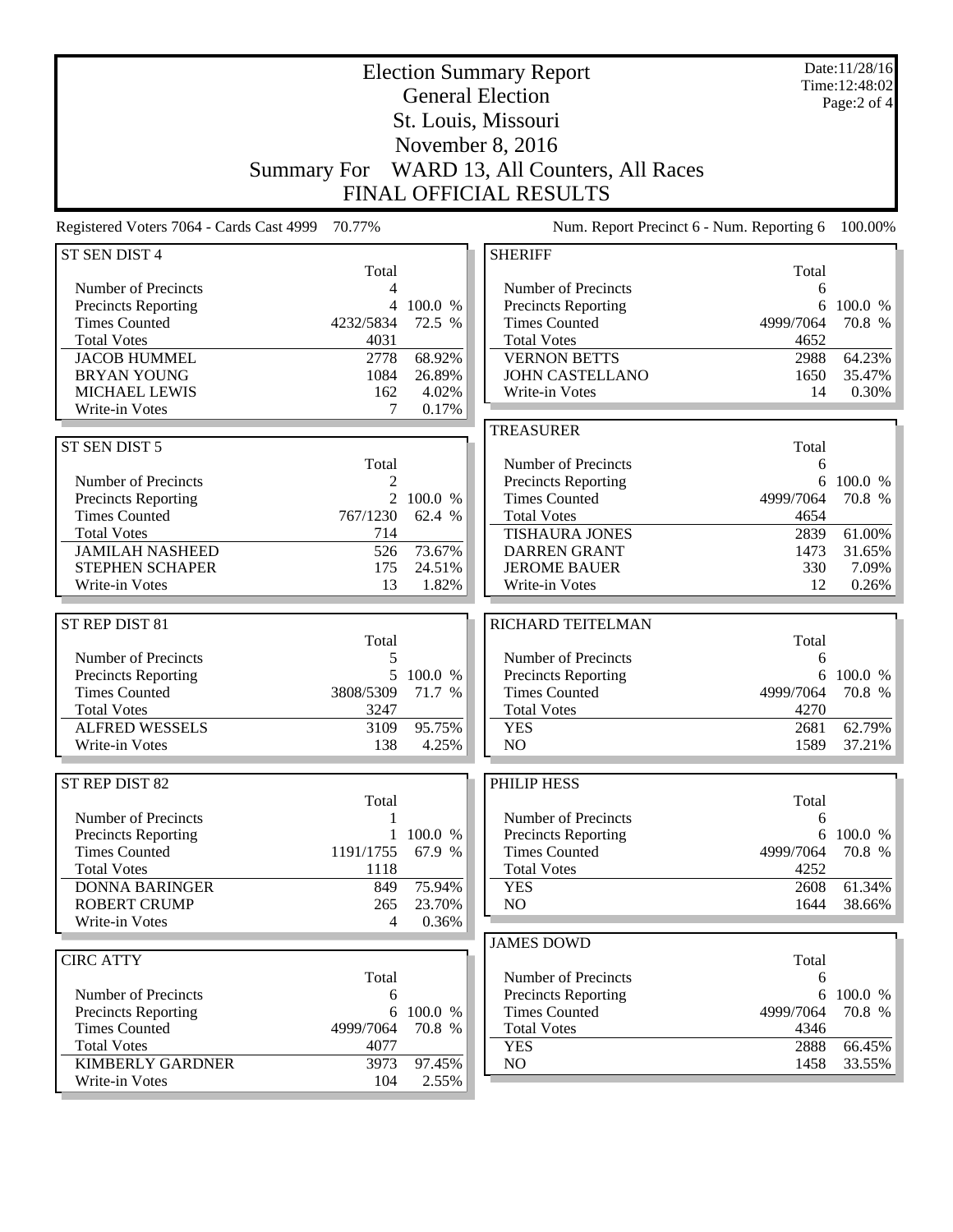|                                            |                   |                  | <b>Election Summary Report</b><br><b>General Election</b> |                   | Date:11/28/16<br>Time: 12:48:02 |
|--------------------------------------------|-------------------|------------------|-----------------------------------------------------------|-------------------|---------------------------------|
|                                            |                   |                  |                                                           |                   | Page: 3 of 4                    |
|                                            |                   |                  | St. Louis, Missouri                                       |                   |                                 |
|                                            |                   |                  | November 8, 2016                                          |                   |                                 |
|                                            |                   |                  | Summary For WARD 13, All Counters, All Races              |                   |                                 |
|                                            |                   |                  | <b>FINAL OFFICIAL RESULTS</b>                             |                   |                                 |
| Registered Voters 7064 - Cards Cast 4999   | 70.77%            |                  | Num. Report Precinct 6 - Num. Reporting 6                 |                   | 100.00%                         |
| <b>BRYAN HETTENBACH</b>                    | Total             |                  | <b>CHRISTOPHER MCGRAUGH</b>                               |                   |                                 |
| Number of Precincts                        | 6                 |                  | Number of Precincts                                       | Total<br>6        |                                 |
| Precincts Reporting                        | 6                 | 100.0 %          | <b>Precincts Reporting</b>                                | 6                 | 100.0 %                         |
| <b>Times Counted</b>                       | 4999/7064         | 70.8 %           | <b>Times Counted</b>                                      | 4999/7064         | 70.8 %                          |
| <b>Total Votes</b>                         | 4058              |                  | <b>Total Votes</b>                                        | 4016              |                                 |
| <b>YES</b>                                 | 2443              | 60.20%           | <b>YES</b>                                                | 2497              | 62.18%                          |
| N <sub>O</sub>                             | 1615              | 39.80%           | N <sub>O</sub>                                            | 1519              | 37.82%                          |
| <b>MARK NEILL</b>                          |                   |                  | <b>MICHAEL MULLEN</b>                                     |                   |                                 |
|                                            | Total             |                  |                                                           | Total             |                                 |
| Number of Precincts                        | 6                 |                  | Number of Precincts                                       | 6                 |                                 |
| <b>Precincts Reporting</b>                 | 6                 | 100.0 %          | <b>Precincts Reporting</b>                                | 6                 | 100.0 %                         |
| <b>Times Counted</b>                       | 4999/7064         | 70.8 %           | <b>Times Counted</b>                                      | 4999/7064         | 70.8 %                          |
| <b>Total Votes</b>                         | 4044              |                  | <b>Total Votes</b>                                        | 4039              |                                 |
| <b>YES</b>                                 | 2558              | 63.25%           | <b>YES</b>                                                | 2488              | 61.60%                          |
| N <sub>O</sub>                             | 1486              | 36.75%           | N <sub>O</sub>                                            | 1551              | 38.40%                          |
| <b>JAMES SULLIVAN</b>                      |                   |                  | <b>DAVID MASON</b>                                        |                   |                                 |
|                                            | Total             |                  |                                                           | Total             |                                 |
| Number of Precincts                        | 6                 |                  | Number of Precincts                                       | 6                 |                                 |
| Precincts Reporting                        | 6                 | 100.0 %          | Precincts Reporting                                       | 6                 | 100.0 %                         |
| <b>Times Counted</b>                       | 4999/7064         | 70.8 %           | <b>Times Counted</b>                                      | 4999/7064         | 70.8 %                          |
| <b>Total Votes</b>                         | 4040              |                  | <b>Total Votes</b>                                        | 4023              |                                 |
| <b>YES</b>                                 | 2523              | 62.45%           | <b>YES</b>                                                | 2466              | 61.30%                          |
| N <sub>O</sub>                             | 1517              | 37.55%           | N <sub>O</sub>                                            | 1557              | 38.70%                          |
| PHILIP HEAGNEY                             |                   |                  | <b>THOMAS FRAWLEY</b>                                     |                   |                                 |
|                                            | Total             |                  |                                                           | Total             |                                 |
| Number of Precincts                        | 6                 |                  | Number of Precincts                                       | 6                 |                                 |
| Precincts Reporting                        | 6                 | 100.0 %          | Precincts Reporting                                       | 6                 | 100.0 %                         |
| <b>Times Counted</b><br><b>Total Votes</b> | 4999/7064         | 70.8 %           | <b>Times Counted</b><br><b>Total Votes</b>                | 4999/7064         | 70.8 %                          |
| <b>YES</b>                                 | 4039<br>2476      | 61.30%           | <b>YES</b>                                                | 4052<br>2441      | 60.24%                          |
| N <sub>O</sub>                             | 1563              | 38.70%           | NO                                                        | 1611              | 39.76%                          |
|                                            |                   |                  |                                                           |                   |                                 |
| <b>DENNIS SCHAUMANN</b>                    |                   |                  | <b>ROBIN VANNOY</b>                                       |                   |                                 |
|                                            | Total             |                  |                                                           | Total             |                                 |
| Number of Precincts                        | 6                 |                  | Number of Precincts                                       | 6                 |                                 |
| Precincts Reporting                        | 6                 | 100.0 %          | Precincts Reporting                                       | 6                 | 100.0 %                         |
| <b>Times Counted</b><br><b>Total Votes</b> | 4999/7064<br>4035 | 70.8 %           | <b>Times Counted</b><br><b>Total Votes</b>                | 4999/7064<br>4028 | 70.8 %                          |
| <b>YES</b>                                 |                   |                  |                                                           |                   |                                 |
|                                            |                   |                  |                                                           |                   |                                 |
| NO.                                        | 2443<br>1592      | 60.55%<br>39.45% | <b>YES</b><br>NO                                          | 2543<br>1485      | 63.13%<br>36.87%                |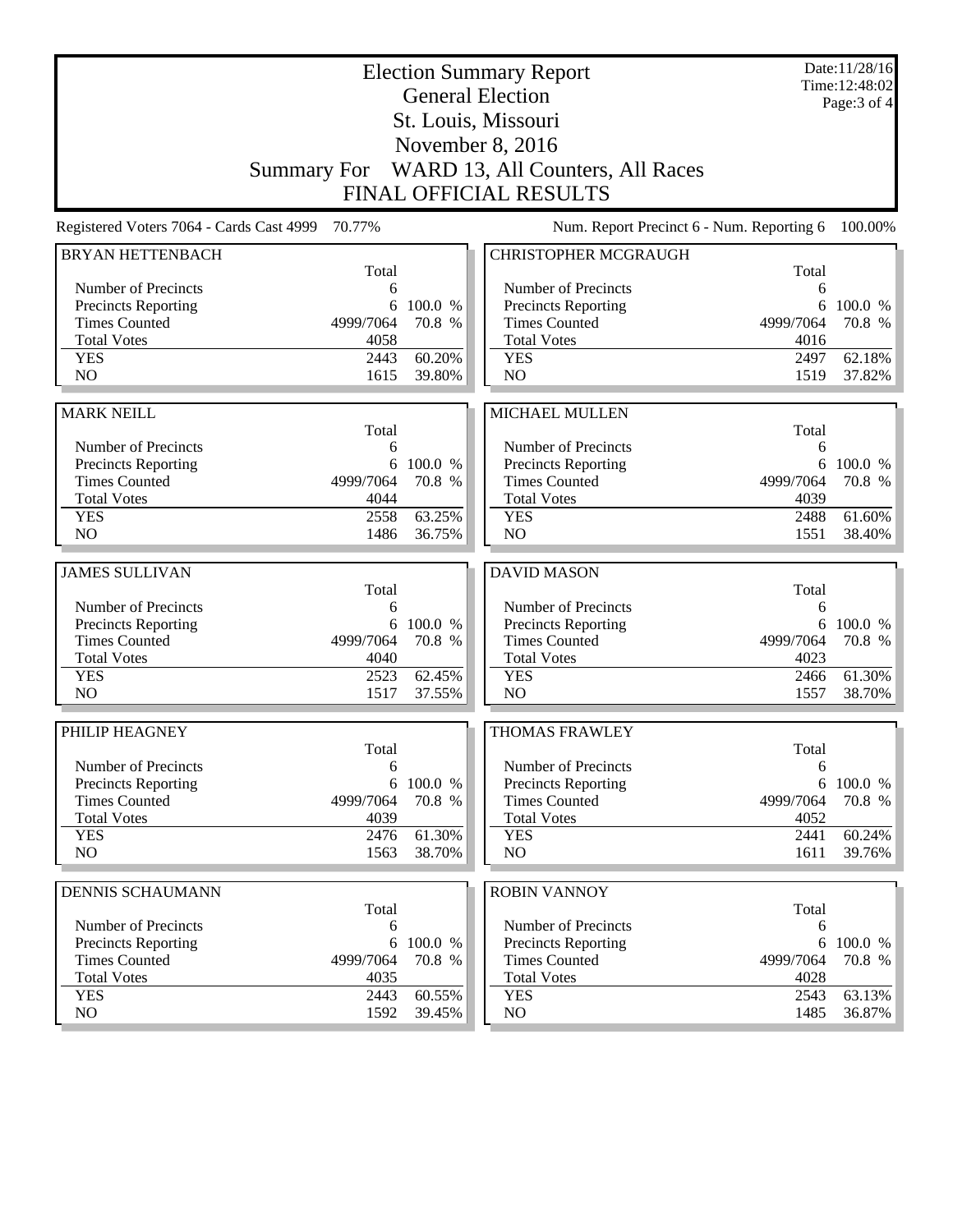|                                             |              | Date:11/28/16<br>Time: 12:48:02<br>Page:4 of 4 |                                                                               |              |         |
|---------------------------------------------|--------------|------------------------------------------------|-------------------------------------------------------------------------------|--------------|---------|
|                                             |              |                                                | Summary For WARD 13, All Counters, All Races<br><b>FINAL OFFICIAL RESULTS</b> |              |         |
| Registered Voters 7064 - Cards Cast 4999    | 70.77%       |                                                | Num. Report Precinct 6 - Num. Reporting 6                                     |              | 100.00% |
| THOMAS CLARK                                | Total        |                                                | <b>CON AMEND 3</b>                                                            | Total        |         |
| Number of Precincts                         | 6            |                                                | Number of Precincts                                                           | 6            |         |
| Precincts Reporting                         | 6            | 100.0 %                                        | <b>Precincts Reporting</b>                                                    | 6            | 100.0 % |
| <b>Times Counted</b>                        | 4999/7064    | 70.8 %                                         | <b>Times Counted</b>                                                          | 4999/7064    | 70.8 %  |
| <b>Total Votes</b>                          | 4020         |                                                | <b>Total Votes</b>                                                            | 4862         |         |
| <b>YES</b>                                  | 2516         | 62.59%                                         | <b>YES</b>                                                                    | 1947         | 40.05%  |
| N <sub>O</sub>                              | 1504         | 37.41%                                         | N <sub>O</sub>                                                                | 2915         | 59.95%  |
|                                             |              |                                                |                                                                               |              |         |
| NICOLE COLBERT-BOTCHWAY                     |              |                                                | <b>CON AMEND 4</b>                                                            |              |         |
|                                             | Total        |                                                |                                                                               | Total        |         |
| Number of Precincts                         | 6<br>6       | 100.0 %                                        | Number of Precincts                                                           | 6<br>6       | 100.0 % |
| Precincts Reporting<br><b>Times Counted</b> | 4999/7064    | 70.8 %                                         | Precincts Reporting<br><b>Times Counted</b>                                   | 4999/7064    | 70.8 %  |
| <b>Total Votes</b>                          | 4025         |                                                | <b>Total Votes</b>                                                            | 4727         |         |
| <b>YES</b>                                  | 2595         | 64.47%                                         | <b>YES</b>                                                                    | 2126         | 44.98%  |
| NO                                          | 1430         | 35.53%                                         | NO                                                                            | 2601         | 55.02%  |
|                                             |              |                                                |                                                                               |              |         |
| <b>CALEA STOVALL-REID</b>                   |              |                                                | CON AMEND 6                                                                   |              |         |
|                                             | Total        |                                                |                                                                               | Total        |         |
| Number of Precincts                         | 6            |                                                | Number of Precincts                                                           | 6            |         |
| Precincts Reporting                         | 6            | 100.0 %                                        | Precincts Reporting                                                           | 6            | 100.0 % |
| <b>Times Counted</b>                        | 4999/7064    | 70.8 %                                         | <b>Times Counted</b>                                                          | 4999/7064    | 70.8 %  |
| <b>Total Votes</b>                          | 4017         |                                                | <b>Total Votes</b>                                                            | 4772         |         |
| <b>YES</b>                                  | 2517         | 62.66%                                         | <b>YES</b>                                                                    | 2271         | 47.59%  |
| NO                                          | 1500         | 37.34%                                         | NO                                                                            | 2501         | 52.41%  |
|                                             |              |                                                |                                                                               |              |         |
| <b>CON AMEND 1</b>                          |              |                                                | PROP A                                                                        |              |         |
| Number of Precincts                         | Total<br>6   |                                                | Number of Precincts                                                           | Total<br>6   |         |
| <b>Precincts Reporting</b>                  | 6            | 100.0 %                                        | Precincts Reporting                                                           | 6            | 100.0 % |
| <b>Times Counted</b>                        | 4999/7064    | 70.8 %                                         | <b>Times Counted</b>                                                          | 4999/7064    | 70.8 %  |
| <b>Total Votes</b>                          | 4749         |                                                | <b>Total Votes</b>                                                            | 4783         |         |
| <b>YES</b>                                  | 4054         | 85.37%                                         | <b>YES</b>                                                                    | 2351         | 49.15%  |
| NO                                          | 695          | 14.63%                                         | NO                                                                            | 2432         | 50.85%  |
|                                             |              |                                                |                                                                               |              |         |
| <b>CON AMEND 2</b>                          |              |                                                | <b>PROPS</b>                                                                  |              |         |
|                                             | Total        |                                                |                                                                               | Total        |         |
| Number of Precincts                         | 6            |                                                | Number of Precincts                                                           | 6            |         |
| <b>Precincts Reporting</b>                  | 6            | 100.0 %                                        | <b>Precincts Reporting</b>                                                    | 6            | 100.0 % |
| <b>Times Counted</b>                        | 4999/7064    | 70.8 %                                         | <b>Times Counted</b>                                                          | 4999/7064    | 70.8 %  |
| <b>Total Votes</b>                          | 4773<br>3606 |                                                | <b>Total Votes</b>                                                            | 4772         | 54.78%  |
| <b>YES</b><br>NO                            | 1167         | 75.55%<br>24.45%                               | <b>YES</b><br>NO                                                              | 2614<br>2158 | 45.22%  |
|                                             |              |                                                |                                                                               |              |         |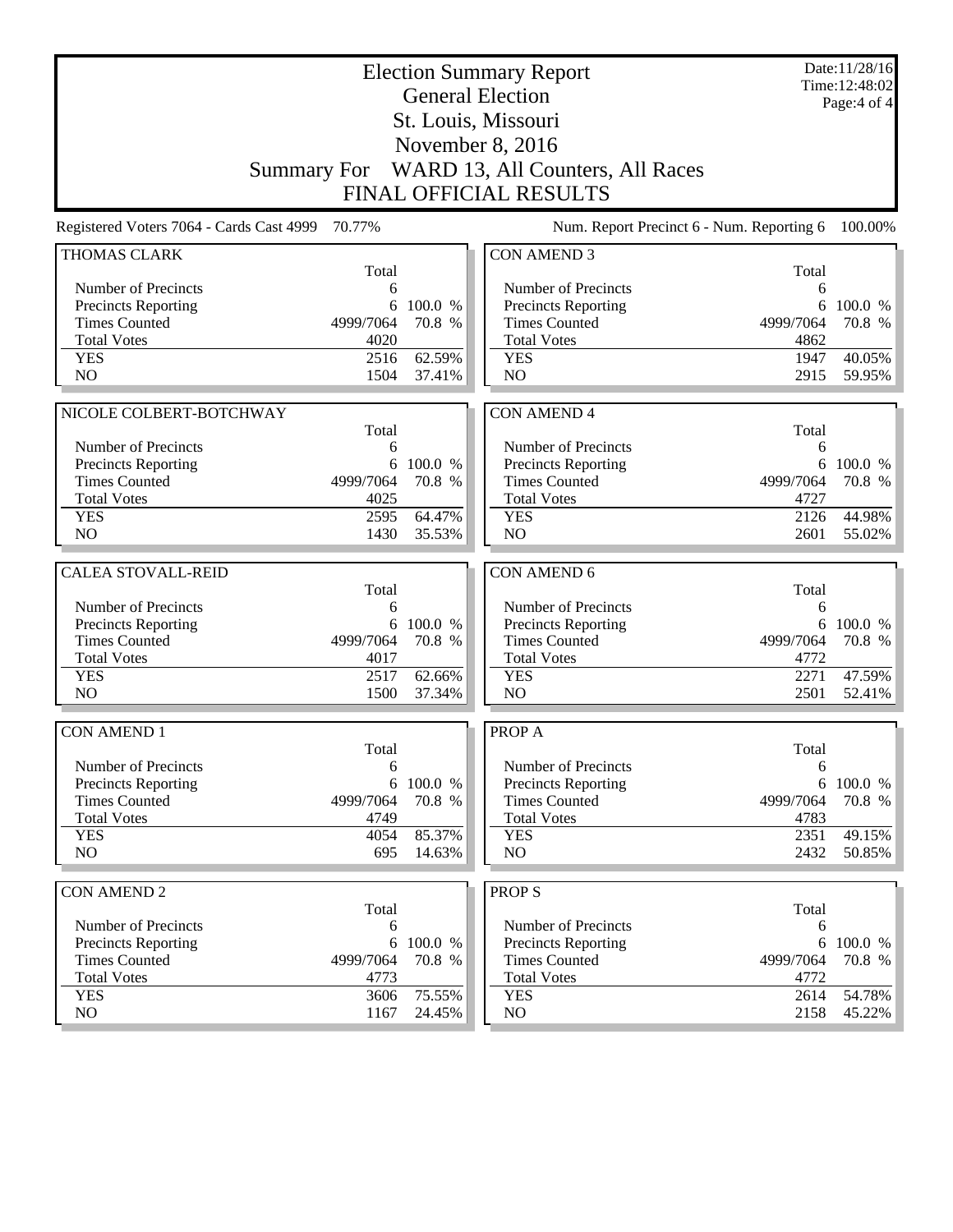|                                          | <b>Election Summary Report</b> |           |                                           |           |             |  |
|------------------------------------------|--------------------------------|-----------|-------------------------------------------|-----------|-------------|--|
|                                          | <b>General Election</b>        |           |                                           |           |             |  |
|                                          |                                |           | St. Louis, Missouri                       |           | Page:1 of 4 |  |
|                                          |                                |           | November 8, 2016                          |           |             |  |
|                                          | <b>Summary For</b>             |           | WARD 14, All Counters, All Races          |           |             |  |
|                                          |                                |           | <b>FINAL OFFICIAL RESULTS</b>             |           |             |  |
| Registered Voters 6248 - Cards Cast 4371 | 69.96%                         |           | Num. Report Precinct 9 - Num. Reporting 9 |           | 100.00%     |  |
|                                          |                                |           |                                           |           |             |  |
| <b>PRESIDENT</b>                         | Total                          |           | <b>SECR OF STATE</b>                      | Total     |             |  |
| Number of Precincts                      | 9                              |           | Number of Precincts                       | 9         |             |  |
| Precincts Reporting                      | 9                              | 100.0 %   | Precincts Reporting                       | 9         | 100.0 %     |  |
| <b>Times Counted</b>                     | 4371/6248                      | 70.0 %    | <b>Times Counted</b>                      | 4371/6248 | 70.0 %      |  |
| <b>Total Votes</b>                       | 4343                           |           | <b>Total Votes</b>                        | 4200      |             |  |
| <b>CLINTON/KAINE</b>                     | 2995                           | 68.96%    | <b>ROBIN SMITH</b>                        | 2882      | 68.62%      |  |
| <b>TRUMP/PENCE</b>                       | 1012                           | 23.30%    | <b>JOHN ASHCROFT</b>                      | 1115      | 26.55%      |  |
| JOHNSON/WELD                             | 175                            | 4.03%     | <b>CHRIS MORRILL</b>                      | 197       | 4.69%       |  |
| <b>CASTLE/BRADLEY</b>                    | 7                              | 0.16%     | Write-in Votes                            | 6         | 0.14%       |  |
| STEIN/BARAKA                             | 91                             | 2.10%     |                                           |           |             |  |
| Write-in Votes                           | 63                             | 1.45%     | <b>STATE TREAS</b>                        |           |             |  |
|                                          |                                |           |                                           | Total     |             |  |
| <b>US SENATOR</b>                        |                                |           | Number of Precincts                       | 9         |             |  |
|                                          | Total                          |           | <b>Precincts Reporting</b>                | 9         | 100.0 %     |  |
| Number of Precincts                      | 9                              |           | <b>Times Counted</b>                      | 4371/6248 | 70.0 %      |  |
| Precincts Reporting                      | 9                              | 100.0 %   | <b>Total Votes</b>                        | 4168      |             |  |
| <b>Times Counted</b>                     | 4371/6248                      | 70.0 %    | <b>JUDY BAKER</b>                         | 2797      | 67.11%      |  |
| <b>Total Votes</b>                       | 4275                           |           | <b>ERIC SCHMITT</b>                       | 1065      | 25.55%      |  |
| <b>JASON KANDER</b>                      | 3217                           | 75.25%    | <b>SEAN O'TOOLE</b>                       | 173       | 4.15%       |  |
| <b>ROY BLUNT</b>                         | 839                            | 19.63%    | <b>CAROL HEXEM</b>                        | 126       | 3.02%       |  |
| <b>JONATHAN DINE</b>                     | 109                            | 2.55%     | Write-in Votes                            | 7         | 0.17%       |  |
| <b>FRED RYMAN</b>                        | 20                             | 0.47%     |                                           |           |             |  |
| JOHNATHAN MCFARLAND                      | 83                             | 1.94%     | <b>ATTY GENERAL</b>                       |           |             |  |
| Write-in Votes                           | 7                              | 0.16%     |                                           | Total     |             |  |
|                                          |                                |           | Number of Precincts                       | 9         |             |  |
| <b>GOVERNOR</b>                          |                                |           | Precincts Reporting                       | 9         | 100.0 %     |  |
|                                          | Total                          |           | <b>Times Counted</b>                      | 4371/6248 | 70.0 %      |  |
| Number of Precincts                      | 9                              |           | <b>Total Votes</b>                        | 4178      |             |  |
| <b>Precincts Reporting</b>               |                                | 9 100.0 % | <b>TERESA HENSLEY</b>                     | 3002      | 71.85%      |  |
| <b>Times Counted</b>                     | 4371/6248                      | 70.0 %    | <b>JOSH HAWLEY</b>                        | 1169      | 27.98%      |  |
| <b>Total Votes</b>                       | 4268                           |           | Write-in Votes                            | 7         | 0.17%       |  |
| <b>CHRIS KOSTER</b>                      | 3100                           | 72.63%    |                                           |           |             |  |
| <b>ERIC GREITENS</b>                     | 958                            | 22.45%    | US REP DIST 1                             |           |             |  |
| <b>CISSE SPRAGINS</b>                    | 92                             | 2.16%     |                                           | Total     |             |  |
| <b>DON FITZ</b>                          | 71                             | 1.66%     | Number of Precincts                       | 9         |             |  |
| <b>LESTER TURILLI</b>                    | 39                             | 0.91%     | Precincts Reporting                       |           | 9 100.0 %   |  |
| Write-in Votes                           | 8                              | 0.19%     | <b>Times Counted</b>                      | 4371/6248 | 70.0 %      |  |
|                                          |                                |           | <b>Total Votes</b>                        | 4147      |             |  |
| LT GOVERNOR                              |                                |           | <b>LACY CLAY</b>                          | 2826      | 68.15%      |  |
|                                          | Total                          |           | <b>STEVEN BAILEY</b>                      | 1061      | 25.58%      |  |
| Number of Precincts                      | 9                              |           | ROBB CUNNINGHAM                           | 249       | 6.00%       |  |
| <b>Precincts Reporting</b>               | 9                              | 100.0 %   | Write-in Votes                            | 11        | 0.27%       |  |
| <b>Times Counted</b>                     | 4371/6248                      | 70.0 %    |                                           |           |             |  |
| <b>Total Votes</b>                       | 4213                           |           |                                           |           |             |  |
| <b>RUSS CARNAHAN</b>                     | 2993                           | 71.04%    |                                           |           |             |  |
| <b>MIKE PARSON</b>                       | 920                            | 21.84%    |                                           |           |             |  |
| <b>STEVEN HEDRICK</b>                    | 133                            | 3.16%     |                                           |           |             |  |
| <b>JENNIFER LEACH</b>                    | 162                            | 3.85%     |                                           |           |             |  |
| Write-in Votes                           | 5                              | 0.12%     |                                           |           |             |  |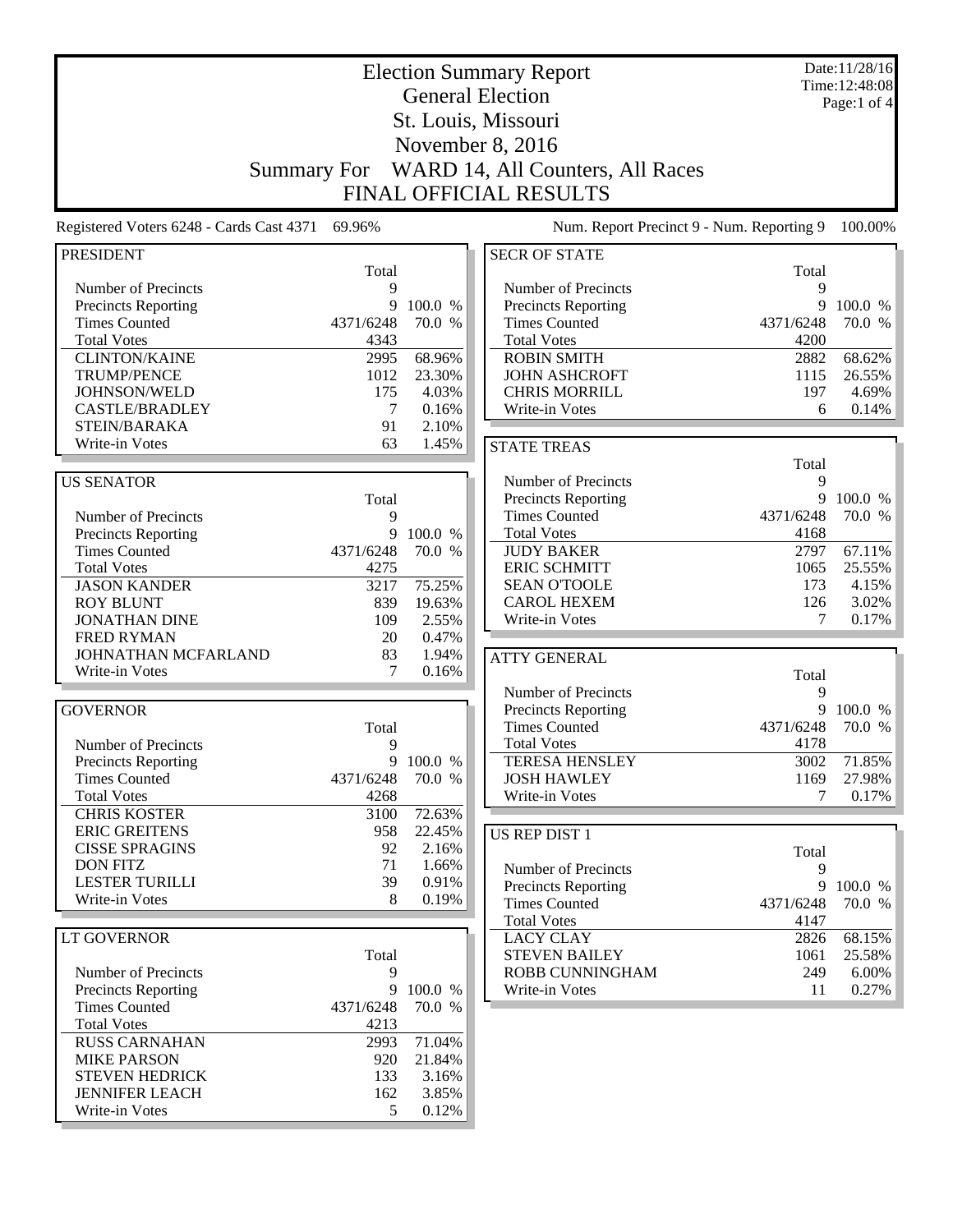## Election Summary Report General Election St. Louis, Missouri November 8, 2016 Summary For WARD 14, All Counters, All Races FINAL OFFICIAL RESULTS

Date:11/28/16 Time:12:48:08 Page:2 of 4

Registered Voters 6248 - Cards Cast 4371 69.96% Num. Report Precinct 9 - Num. Reporting 9 100.00%

| ST SEN DIST 4              |                |         | <b>SHERIFF</b>             |           |           |
|----------------------------|----------------|---------|----------------------------|-----------|-----------|
|                            | Total          |         |                            | Total     |           |
| Number of Precincts        | 5              |         | Number of Precincts        | 9         |           |
| Precincts Reporting        | 5 <sup>5</sup> | 100.0 % | Precincts Reporting        | 9         | 100.0 %   |
| <b>Times Counted</b>       | 3120/4216      | 74.0 %  | <b>Times Counted</b>       | 4371/6248 | 70.0 %    |
| <b>Total Votes</b>         | 2918           |         | <b>Total Votes</b>         | 4053      |           |
| <b>JACOB HUMMEL</b>        | 2060           | 70.60%  | <b>VERNON BETTS</b>        | 2831      | 69.85%    |
| <b>BRYAN YOUNG</b>         | 723            | 24.78%  | <b>JOHN CASTELLANO</b>     | 1211      | 29.88%    |
| <b>MICHAEL LEWIS</b>       | 129            | 4.42%   | Write-in Votes             | 11        | 0.27%     |
| Write-in Votes             | 6              | 0.21%   |                            |           |           |
|                            |                |         |                            |           |           |
|                            |                |         | <b>TREASURER</b>           |           |           |
| ST SEN DIST 5              |                |         |                            | Total     |           |
|                            | Total          |         | Number of Precincts        | 9         |           |
| Number of Precincts        | 4              |         | Precincts Reporting        | 9         | 100.0 %   |
| <b>Precincts Reporting</b> | 4              | 100.0 % | <b>Times Counted</b>       | 4371/6248 | 70.0 %    |
| <b>Times Counted</b>       | 1251/2032      | 61.6 %  | <b>Total Votes</b>         | 4058      |           |
| <b>Total Votes</b>         | 1153           |         | <b>TISHAURA JONES</b>      | 2683      | 66.12%    |
| <b>JAMILAH NASHEED</b>     | 825            | 71.55%  | <b>DARREN GRANT</b>        | 1081      | 26.64%    |
| <b>STEPHEN SCHAPER</b>     | 320            | 27.75%  | <b>JEROME BAUER</b>        | 286       | 7.05%     |
| Write-in Votes             | 8              | 0.69%   | Write-in Votes             | 8         | 0.20%     |
|                            |                |         |                            |           |           |
| ST REP DIST 81             |                |         | <b>RICHARD TEITELMAN</b>   |           |           |
|                            | Total          |         |                            | Total     |           |
| Number of Precincts        | 3              |         | Number of Precincts        | 9         |           |
| <b>Precincts Reporting</b> | 3              | 100.0 % | <b>Precincts Reporting</b> |           | 9 100.0 % |
| <b>Times Counted</b>       | 784/1182       | 66.3 %  | <b>Times Counted</b>       | 4371/6248 | 70.0 %    |
| <b>Total Votes</b>         | 668            |         | <b>Total Votes</b>         | 3690      |           |
| <b>ALFRED WESSELS</b>      | 649            | 97.16%  | <b>YES</b>                 | 2387      | 64.69%    |
|                            |                |         | NO                         |           |           |
| Write-in Votes             | 19             | 2.84%   |                            | 1303      | 35.31%    |
|                            |                |         |                            |           |           |
| ST REP DIST 82             |                |         | PHILIP HESS                |           |           |
|                            | Total          |         |                            | Total     |           |
| Number of Precincts        | 6              |         | Number of Precincts        | 9         |           |
| <b>Precincts Reporting</b> | 6              | 100.0 % | Precincts Reporting        | 9         | 100.0 %   |
| <b>Times Counted</b>       | 3587/5066      | 70.8 %  | <b>Times Counted</b>       | 4371/6248 | 70.0 %    |
| <b>Total Votes</b>         | 3358           |         | <b>Total Votes</b>         | 3647      |           |
| <b>DONNA BARINGER</b>      | 2581           | 76.86%  | <b>YES</b>                 | 2320      | 63.61%    |
| <b>ROBERT CRUMP</b>        | 771            | 22.96%  | NO                         | 1327      | 36.39%    |
| Write-in Votes             | 6              | 0.18%   |                            |           |           |
|                            |                |         | JAMES DOWD                 |           |           |
| <b>CIRC ATTY</b>           |                |         |                            | Total     |           |
|                            | Total          |         | Number of Precincts        | 9         |           |
| Number of Precincts        | 9              |         | <b>Precincts Reporting</b> |           | 9 100.0 % |
| <b>Precincts Reporting</b> | 9              | 100.0 % | <b>Times Counted</b>       |           | 70.0 %    |
|                            |                |         |                            | 4371/6248 |           |
| <b>Times Counted</b>       | 4371/6248      | 70.0 %  | <b>Total Votes</b>         | 3676      |           |
| <b>Total Votes</b>         | 3666           |         | <b>YES</b>                 | 2466      | 67.08%    |
| <b>KIMBERLY GARDNER</b>    | 3594           | 98.04%  | NO                         | 1210      | 32.92%    |
| Write-in Votes             | 72             | 1.96%   |                            |           |           |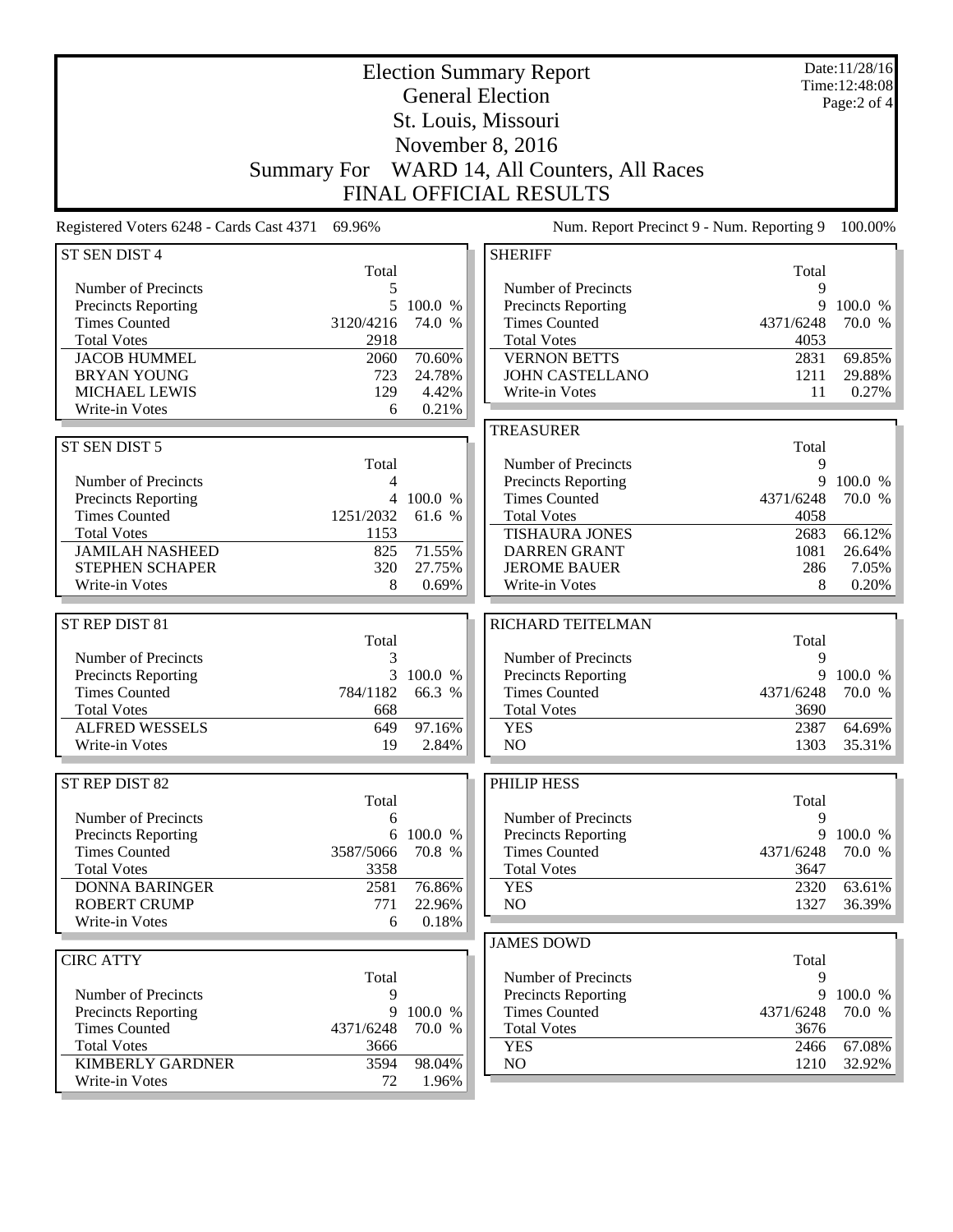|                                                    |                | Date:11/28/16<br>Time:12:48:08 |                                                    |                |                   |
|----------------------------------------------------|----------------|--------------------------------|----------------------------------------------------|----------------|-------------------|
|                                                    |                |                                | <b>General Election</b><br>St. Louis, Missouri     |                | Page: 3 of 4      |
|                                                    |                |                                |                                                    |                |                   |
|                                                    |                |                                | November 8, 2016                                   |                |                   |
|                                                    |                |                                | Summary For WARD 14, All Counters, All Races       |                |                   |
|                                                    |                |                                | <b>FINAL OFFICIAL RESULTS</b>                      |                |                   |
| Registered Voters 6248 - Cards Cast 4371           | 69.96%         |                                | Num. Report Precinct 9 - Num. Reporting 9          |                | 100.00%           |
| <b>BRYAN HETTENBACH</b>                            |                |                                | <b>CHRISTOPHER MCGRAUGH</b>                        |                |                   |
|                                                    | Total          |                                |                                                    | Total          |                   |
| Number of Precincts                                | 9              |                                | Number of Precincts                                | 9              |                   |
| <b>Precincts Reporting</b><br><b>Times Counted</b> | 9<br>4371/6248 | 100.0 %<br>70.0 %              | <b>Precincts Reporting</b><br><b>Times Counted</b> | 9<br>4371/6248 | 100.0 %<br>70.0 % |
| <b>Total Votes</b>                                 | 3456           |                                | <b>Total Votes</b>                                 | 3414           |                   |
| <b>YES</b>                                         | 2212           | 64.00%                         | <b>YES</b>                                         | 2176           | 63.74%            |
| NO                                                 | 1244           | 36.00%                         | NO                                                 | 1238           | 36.26%            |
|                                                    |                |                                |                                                    |                |                   |
| <b>MARK NEILL</b>                                  |                |                                | <b>MICHAEL MULLEN</b>                              |                |                   |
|                                                    | Total          |                                |                                                    | Total          |                   |
| Number of Precincts                                | 9              |                                | Number of Precincts                                | 9              |                   |
| Precincts Reporting                                | 9              | 100.0 %                        | Precincts Reporting                                | 9              | 100.0 %           |
| <b>Times Counted</b>                               | 4371/6248      | 70.0 %                         | <b>Times Counted</b>                               | 4371/6248      | 70.0 %            |
| <b>Total Votes</b>                                 | 3442           |                                | <b>Total Votes</b>                                 | 3421           |                   |
| <b>YES</b>                                         | 2215           | 64.35%                         | <b>YES</b>                                         | 2239           | 65.45%            |
| N <sub>O</sub>                                     | 1227           | 35.65%                         | NO                                                 | 1182           | 34.55%            |
|                                                    |                |                                | <b>DAVID MASON</b>                                 |                |                   |
| <b>JAMES SULLIVAN</b>                              | Total          |                                |                                                    | Total          |                   |
| Number of Precincts                                | 9              |                                | Number of Precincts                                | 9              |                   |
| Precincts Reporting                                | 9              | 100.0 %                        | Precincts Reporting                                | 9              | 100.0 %           |
| <b>Times Counted</b>                               | 4371/6248      | 70.0 %                         | <b>Times Counted</b>                               | 4371/6248      | 70.0 %            |
| <b>Total Votes</b>                                 | 3430           |                                | <b>Total Votes</b>                                 |                |                   |
| <b>YES</b>                                         |                |                                |                                                    | 3414           |                   |
|                                                    | 2225           | 64.87%                         | <b>YES</b>                                         | 2154           | 63.09%            |
| N <sub>O</sub>                                     | 1205           | 35.13%                         | NO                                                 | 1260           | 36.91%            |
| PHILIP HEAGNEY                                     |                |                                | <b>THOMAS FRAWLEY</b>                              |                |                   |
|                                                    | Total          |                                |                                                    | Total          |                   |
| Number of Precincts                                | 9              |                                | Number of Precincts                                | 9              |                   |
| Precincts Reporting                                | 9              | 100.0 %                        | <b>Precincts Reporting</b>                         | 9              | 100.0 %           |
| <b>Times Counted</b>                               | 4371/6248      | 70.0 %                         | <b>Times Counted</b>                               | 4371/6248      | 70.0 %            |
| <b>Total Votes</b>                                 | 3428           |                                | <b>Total Votes</b>                                 | 3430           |                   |
| <b>YES</b>                                         | 2187           | 63.80%                         | <b>YES</b>                                         | 2150           | 62.68%            |
| N <sub>O</sub>                                     | 1241           | 36.20%                         | NO                                                 | 1280           | 37.32%            |
|                                                    |                |                                |                                                    |                |                   |
| <b>DENNIS SCHAUMANN</b>                            |                |                                | <b>ROBIN VANNOY</b>                                |                |                   |
| Number of Precincts                                | Total<br>9     |                                | Number of Precincts                                | Total<br>9     |                   |
| Precincts Reporting                                | 9              | 100.0 %                        | Precincts Reporting                                | 9              |                   |
| <b>Times Counted</b>                               | 4371/6248      | 70.0 %                         | <b>Times Counted</b>                               | 4371/6248      | 100.0 %<br>70.0 % |
| <b>Total Votes</b>                                 | 3412           |                                | <b>Total Votes</b>                                 | 3420           |                   |
| <b>YES</b><br>NO.                                  | 2155<br>1257   | 63.16%<br>36.84%               | <b>YES</b><br>NO                                   | 2223<br>1197   | 65.00%<br>35.00%  |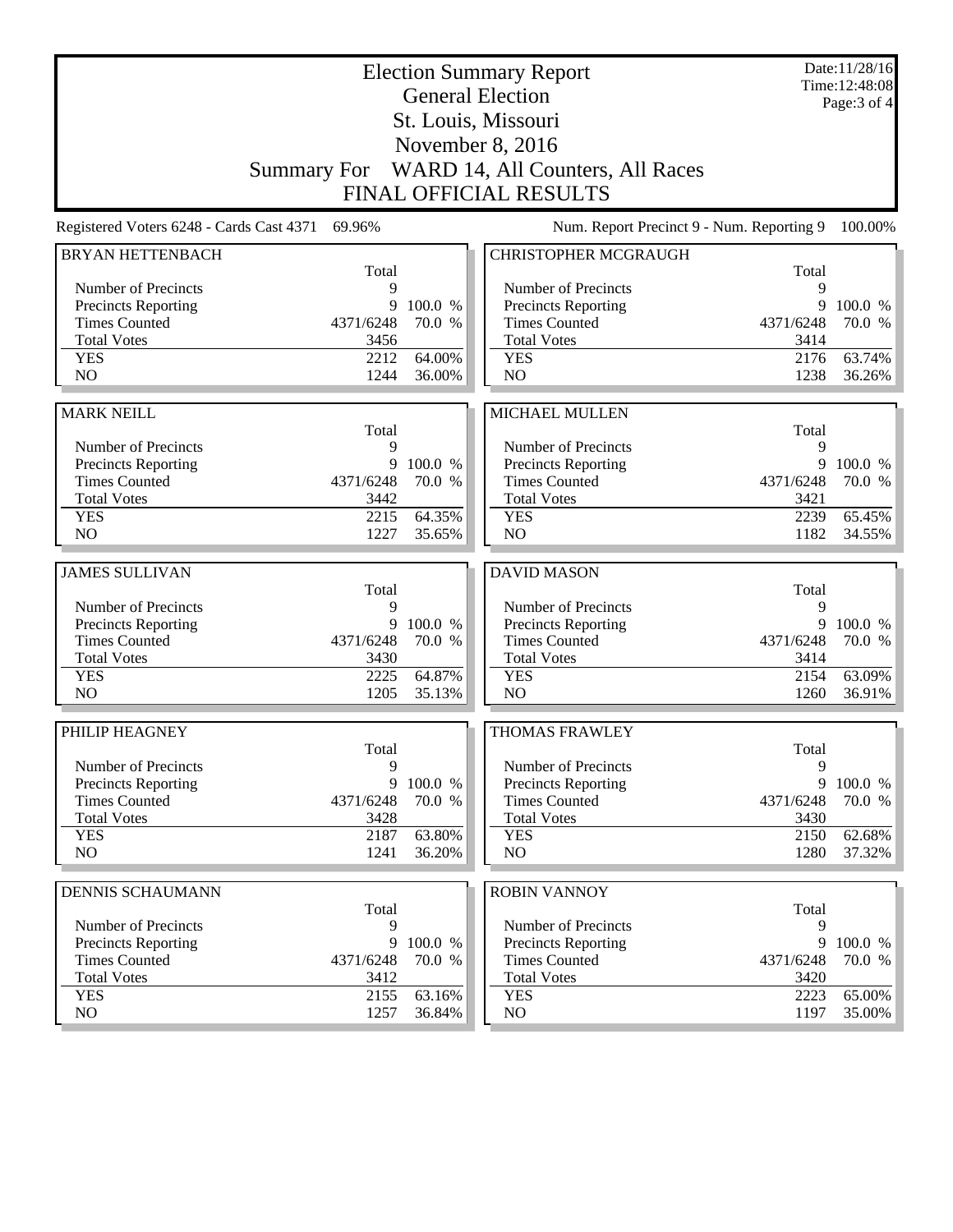|                                                    | <b>Election Summary Report</b><br><b>General Election</b> |                                    |                                             |                |                   |  |
|----------------------------------------------------|-----------------------------------------------------------|------------------------------------|---------------------------------------------|----------------|-------------------|--|
|                                                    |                                                           | Time: 12:48:08<br>Page: $4$ of $4$ |                                             |                |                   |  |
|                                                    |                                                           |                                    | St. Louis, Missouri                         |                |                   |  |
|                                                    |                                                           |                                    | November 8, 2016                            |                |                   |  |
|                                                    | <b>Summary For</b>                                        |                                    | WARD 14, All Counters, All Races            |                |                   |  |
|                                                    |                                                           |                                    |                                             |                |                   |  |
|                                                    |                                                           |                                    | <b>FINAL OFFICIAL RESULTS</b>               |                |                   |  |
| Registered Voters 6248 - Cards Cast 4371           | 69.96%                                                    |                                    | Num. Report Precinct 9 - Num. Reporting 9   |                | 100.00%           |  |
| <b>THOMAS CLARK</b>                                |                                                           |                                    | <b>CON AMEND 3</b>                          |                |                   |  |
|                                                    | Total                                                     |                                    |                                             | Total          |                   |  |
| Number of Precincts                                | 9                                                         | 100.0 %                            | Number of Precincts                         | 9              |                   |  |
| <b>Precincts Reporting</b><br><b>Times Counted</b> | 9<br>4371/6248                                            | 70.0 %                             | Precincts Reporting<br><b>Times Counted</b> | 9<br>4371/6248 | 100.0 %<br>70.0 % |  |
| <b>Total Votes</b>                                 | 3421                                                      |                                    | <b>Total Votes</b>                          | 4128           |                   |  |
| <b>YES</b>                                         | 2227                                                      | 65.10%                             | <b>YES</b>                                  | 1841           | 44.60%            |  |
| NO                                                 | 1194                                                      | 34.90%                             | NO                                          | 2287           | 55.40%            |  |
|                                                    |                                                           |                                    |                                             |                |                   |  |
| NICOLE COLBERT-BOTCHWAY                            |                                                           |                                    | <b>CON AMEND 4</b>                          |                |                   |  |
|                                                    | Total                                                     |                                    |                                             | Total          |                   |  |
| Number of Precincts                                | 9                                                         |                                    | Number of Precincts                         | 9              |                   |  |
| <b>Precincts Reporting</b><br><b>Times Counted</b> | 9<br>4371/6248                                            | 100.0 %<br>70.0 %                  | Precincts Reporting<br><b>Times Counted</b> | 9<br>4371/6248 | 100.0 %<br>70.0 % |  |
| <b>Total Votes</b>                                 | 3415                                                      |                                    | <b>Total Votes</b>                          | 3979           |                   |  |
| <b>YES</b>                                         | 2246                                                      | 65.77%                             | <b>YES</b>                                  | 1874           | 47.10%            |  |
| NO                                                 | 1169                                                      | 34.23%                             | NO                                          | 2105           | 52.90%            |  |
|                                                    |                                                           |                                    |                                             |                |                   |  |
|                                                    |                                                           |                                    |                                             |                |                   |  |
| <b>CALEA STOVALL-REID</b>                          |                                                           |                                    | CON AMEND 6                                 |                |                   |  |
|                                                    | Total<br>9                                                |                                    |                                             | Total<br>9     |                   |  |
| Number of Precincts                                | 9                                                         | 100.0 %                            | Number of Precincts                         | 9              | 100.0 %           |  |
| Precincts Reporting<br><b>Times Counted</b>        | 4371/6248                                                 | 70.0 %                             | Precincts Reporting<br><b>Times Counted</b> | 4371/6248      | 70.0 %            |  |
| <b>Total Votes</b>                                 | 3428                                                      |                                    | <b>Total Votes</b>                          | 4051           |                   |  |
| <b>YES</b>                                         | 2196                                                      | 64.06%                             | <b>YES</b>                                  | 1844           | 45.52%            |  |
| N <sub>O</sub>                                     | 1232                                                      | 35.94%                             | N <sub>O</sub>                              | 2207           | 54.48%            |  |
| <b>CON AMEND 1</b>                                 |                                                           |                                    |                                             |                |                   |  |
|                                                    | Total                                                     |                                    | PROP A                                      | Total          |                   |  |
| Number of Precincts                                | 9                                                         |                                    | Number of Precincts                         | 9              |                   |  |
| <b>Precincts Reporting</b>                         | 9                                                         | 100.0 %                            | Precincts Reporting                         | 9              | 100.0 %           |  |
| <b>Times Counted</b>                               | 4371/6248                                                 | 70.0 %                             | <b>Times Counted</b>                        | 4371/6248      | 70.0 %            |  |
| <b>Total Votes</b>                                 | 4011                                                      |                                    | <b>Total Votes</b>                          | 4073           |                   |  |
| <b>YES</b>                                         | 3410                                                      | 85.02%                             | <b>YES</b>                                  | 2002           | 49.15%            |  |
| NO                                                 | 601                                                       | 14.98%                             | N <sub>O</sub>                              | 2071           | 50.85%            |  |
| <b>CON AMEND 2</b>                                 |                                                           |                                    | <b>PROPS</b>                                |                |                   |  |
|                                                    | Total                                                     |                                    |                                             | Total          |                   |  |
| Number of Precincts                                | 9                                                         |                                    | Number of Precincts                         | 9              |                   |  |
| <b>Precincts Reporting</b>                         | 9                                                         | 100.0 %                            | Precincts Reporting                         | 9              | 100.0 %           |  |
| <b>Times Counted</b>                               | 4371/6248                                                 | 70.0 %                             | <b>Times Counted</b>                        | 4371/6248      | 70.0 %            |  |
| <b>Total Votes</b>                                 | 4040                                                      |                                    | <b>Total Votes</b>                          | 4056           |                   |  |
| <b>YES</b><br>NO                                   | 3002<br>1038                                              | 74.31%<br>25.69%                   | <b>YES</b><br>$\rm NO$                      | 2215<br>1841   | 54.61%<br>45.39%  |  |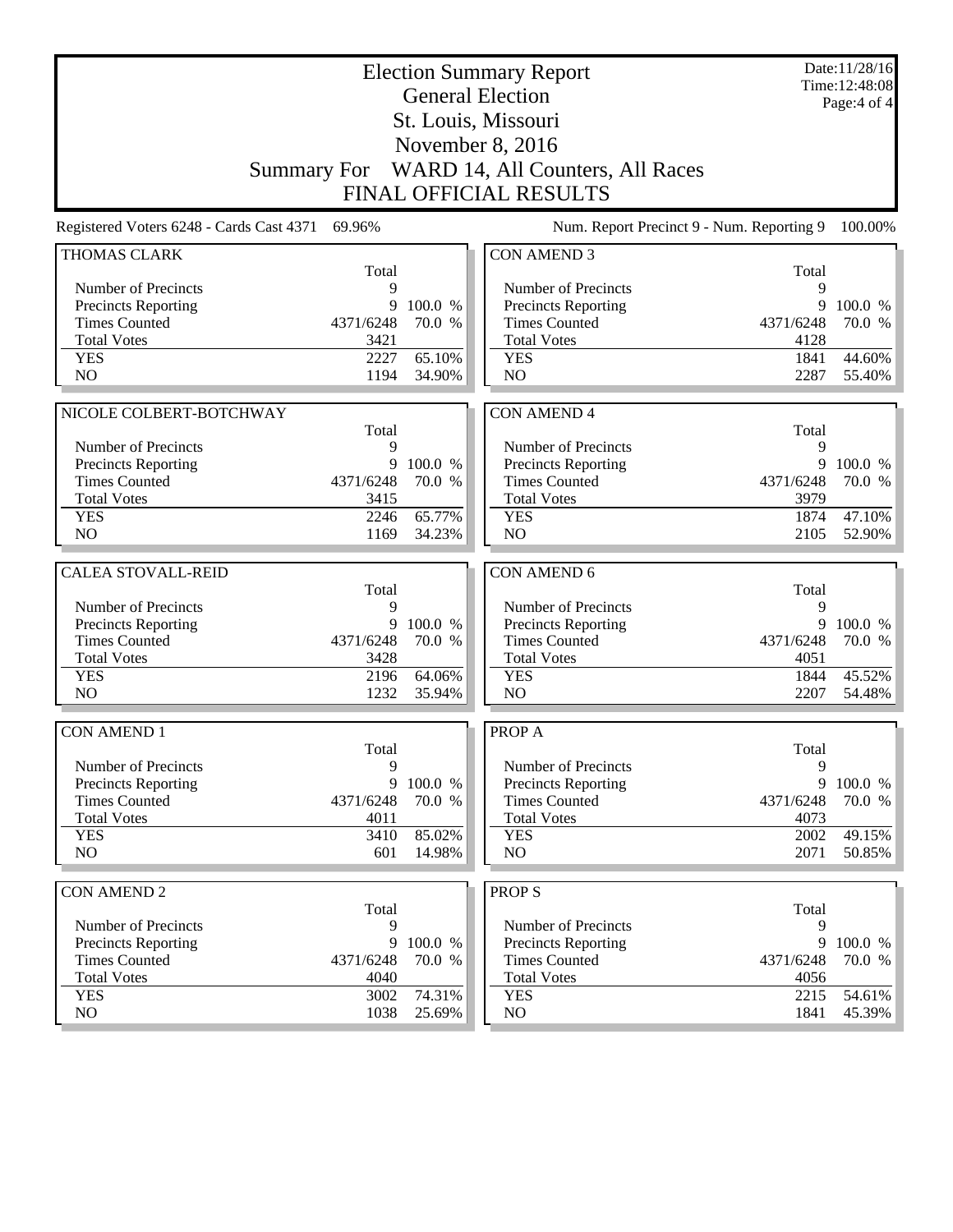|                                                 |                                         |                | <b>Election Summary Report</b><br><b>General Election</b> |                   | Date:11/28/16<br>Time: 12:48:14 |  |  |
|-------------------------------------------------|-----------------------------------------|----------------|-----------------------------------------------------------|-------------------|---------------------------------|--|--|
|                                                 |                                         | Page:1 of 4    |                                                           |                   |                                 |  |  |
|                                                 |                                         |                |                                                           |                   |                                 |  |  |
|                                                 | St. Louis, Missouri<br>November 8, 2016 |                |                                                           |                   |                                 |  |  |
|                                                 |                                         |                |                                                           |                   |                                 |  |  |
|                                                 | <b>Summary For</b>                      |                | WARD 15, All Counters, All Races                          |                   |                                 |  |  |
|                                                 |                                         |                | <b>FINAL OFFICIAL RESULTS</b>                             |                   |                                 |  |  |
| Registered Voters 7224 - Cards Cast 5257 72.77% |                                         |                | Num. Report Precinct 7 - Num. Reporting 7                 |                   | 100.00%                         |  |  |
| <b>PRESIDENT</b>                                |                                         |                | <b>SECR OF STATE</b>                                      |                   |                                 |  |  |
|                                                 | Total                                   |                |                                                           | Total             |                                 |  |  |
| Number of Precincts                             |                                         |                | Number of Precincts                                       |                   |                                 |  |  |
| <b>Precincts Reporting</b>                      | 7 <sup>1</sup>                          | 100.0 %        | Precincts Reporting                                       |                   | 7 100.0 %                       |  |  |
| <b>Times Counted</b><br><b>Total Votes</b>      | 5257/7224<br>5232                       | 72.8 %         | <b>Times Counted</b><br><b>Total Votes</b>                | 5257/7224<br>5114 | 72.8 %                          |  |  |
| <b>CLINTON/KAINE</b>                            | 4215                                    | 80.56%         | <b>ROBIN SMITH</b>                                        | 4057              | 79.33%                          |  |  |
| <b>TRUMP/PENCE</b>                              | 654                                     | 12.50%         | <b>JOHN ASHCROFT</b>                                      | 832               | 16.27%                          |  |  |
| JOHNSON/WELD                                    | 156                                     | 2.98%          | <b>CHRIS MORRILL</b>                                      | 219               | 4.28%                           |  |  |
| <b>CASTLE/BRADLEY</b>                           | 5                                       | 0.10%          | Write-in Votes                                            | 6                 | 0.12%                           |  |  |
| STEIN/BARAKA                                    | 119                                     | 2.27%          |                                                           |                   |                                 |  |  |
| Write-in Votes                                  | 83                                      | 1.59%          | <b>STATE TREAS</b>                                        |                   |                                 |  |  |
|                                                 |                                         |                |                                                           | Total             |                                 |  |  |
| <b>US SENATOR</b>                               |                                         |                | Number of Precincts                                       | 7                 |                                 |  |  |
|                                                 | Total                                   |                | Precincts Reporting                                       | 7                 | 100.0 %                         |  |  |
| Number of Precincts                             | 7                                       |                | <b>Times Counted</b>                                      | 5257/7224         | 72.8 %                          |  |  |
| <b>Precincts Reporting</b>                      |                                         | 7 100.0 %      | <b>Total Votes</b>                                        | 5079              |                                 |  |  |
| <b>Times Counted</b>                            | 5257/7224                               | 72.8 %         | <b>JUDY BAKER</b>                                         | 3997              | 78.70%                          |  |  |
| <b>Total Votes</b>                              | 5196                                    |                | <b>ERIC SCHMITT</b>                                       | 796               | 15.67%                          |  |  |
| <b>JASON KANDER</b>                             | 4379                                    | 84.28%         | <b>SEAN O'TOOLE</b>                                       | 145               | 2.85%                           |  |  |
| <b>ROY BLUNT</b><br><b>JONATHAN DINE</b>        | 633                                     | 12.18%         | <b>CAROL HEXEM</b>                                        | 136<br>5          | 2.68%<br>0.10%                  |  |  |
| <b>FRED RYMAN</b>                               | 80<br>13                                | 1.54%<br>0.25% | Write-in Votes                                            |                   |                                 |  |  |
| JOHNATHAN MCFARLAND                             | 81                                      | 1.56%          |                                                           |                   |                                 |  |  |
| Write-in Votes                                  | 10                                      | 0.19%          | <b>ATTY GENERAL</b>                                       | Total             |                                 |  |  |
|                                                 |                                         |                | Number of Precincts                                       | 7                 |                                 |  |  |
| <b>GOVERNOR</b>                                 |                                         |                | <b>Precincts Reporting</b>                                |                   | 100.0 %                         |  |  |
|                                                 | Total                                   |                | <b>Times Counted</b>                                      | 5257/7224         | 72.8 %                          |  |  |
| Number of Precincts                             | 7                                       |                | <b>Total Votes</b>                                        | 5078              |                                 |  |  |
| Precincts Reporting                             |                                         | 7 100.0 %      | <b>TERESA HENSLEY</b>                                     | 4210              | 82.91%                          |  |  |
| <b>Times Counted</b>                            | 5257/7224                               | 72.8 %         | <b>JOSH HAWLEY</b>                                        | 861               | 16.96%                          |  |  |
| <b>Total Votes</b>                              | 5187                                    |                | Write-in Votes                                            | 7                 | $0.14\%$                        |  |  |
| <b>CHRIS KOSTER</b>                             | 4291                                    | 82.73%         |                                                           |                   |                                 |  |  |
| <b>ERIC GREITENS</b>                            | 684                                     | 13.19%         | <b>US REP DIST 1</b>                                      |                   |                                 |  |  |
| <b>CISSE SPRAGINS</b>                           | 85                                      | 1.64%          |                                                           | Total             |                                 |  |  |
| <b>DON FITZ</b>                                 | 94                                      | 1.81%          | Number of Precincts                                       | 7                 |                                 |  |  |
| <b>LESTER TURILLI</b>                           | 30                                      | 0.58%          | <b>Precincts Reporting</b>                                |                   | 7 100.0 %                       |  |  |
| Write-in Votes                                  | 3                                       | 0.06%          | <b>Times Counted</b>                                      | 5257/7224         | 72.8 %                          |  |  |
|                                                 |                                         |                | <b>Total Votes</b>                                        | 5063              |                                 |  |  |
| <b>LT GOVERNOR</b>                              | Total                                   |                | <b>LACY CLAY</b><br><b>STEVEN BAILEY</b>                  | 4009              | 79.18%                          |  |  |
| Number of Precincts                             | 7                                       |                | ROBB CUNNINGHAM                                           | 762<br>274        | 15.05%<br>$5.41\%$              |  |  |
| <b>Precincts Reporting</b>                      | $7\overline{ }$                         | 100.0 %        | Write-in Votes                                            | 18                | $0.36\%$                        |  |  |
| <b>Times Counted</b>                            | 5257/7224                               | 72.8 %         |                                                           |                   |                                 |  |  |
| <b>Total Votes</b>                              | 5129                                    |                |                                                           |                   |                                 |  |  |
| <b>RUSS CARNAHAN</b>                            | 4084                                    | 79.63%         |                                                           |                   |                                 |  |  |
| <b>MIKE PARSON</b>                              | 684                                     | 13.34%         |                                                           |                   |                                 |  |  |
| <b>STEVEN HEDRICK</b>                           | 129                                     | 2.52%          |                                                           |                   |                                 |  |  |
| <b>JENNIFER LEACH</b>                           | 229                                     | 4.46%          |                                                           |                   |                                 |  |  |
| Write-in Votes                                  | 3                                       | 0.06%          |                                                           |                   |                                 |  |  |
|                                                 |                                         |                |                                                           |                   |                                 |  |  |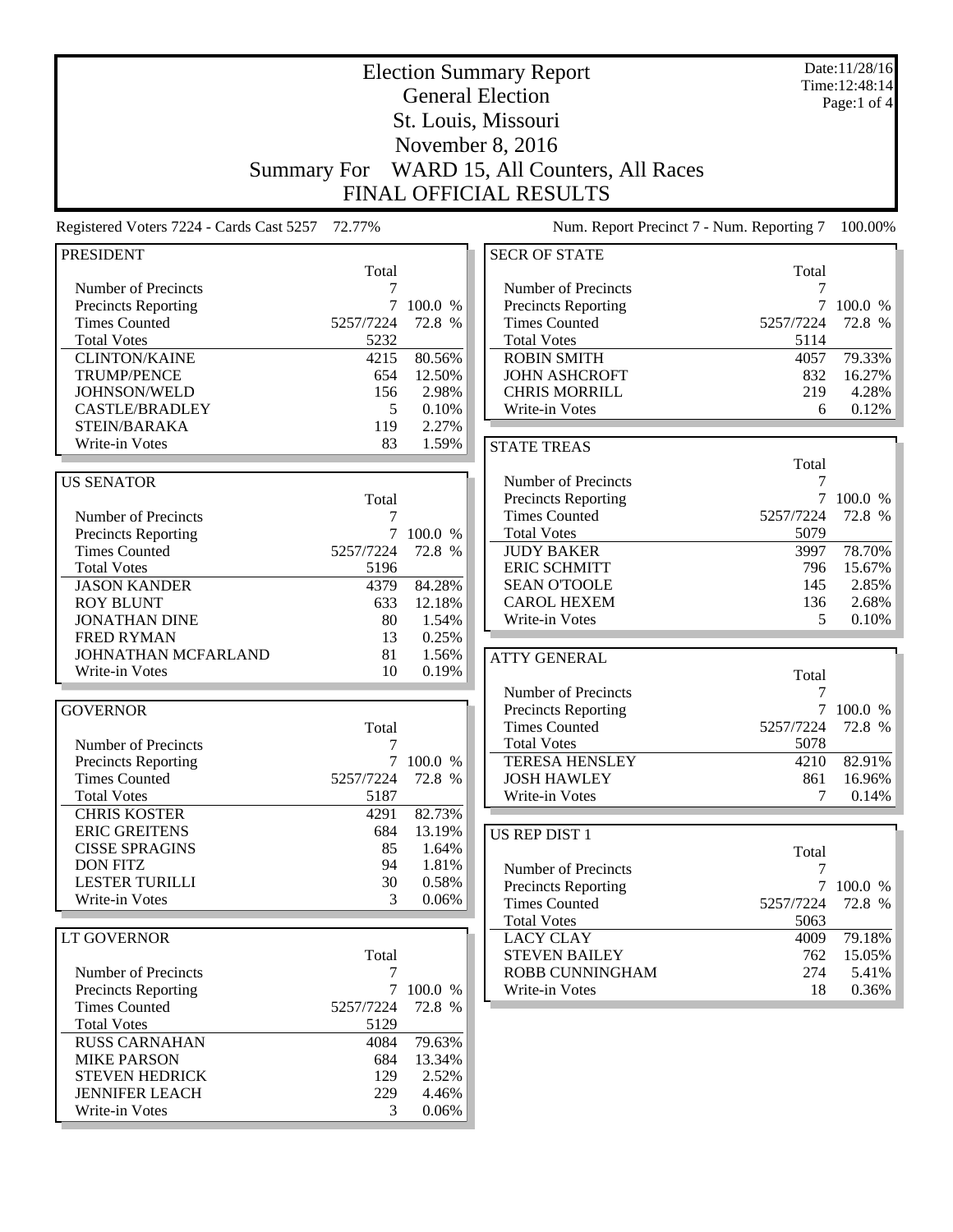|                                                    |                         |                   | <b>Election Summary Report</b>              |                   | Date:11/28/16<br>Time: 12:48:14<br>Page:2 of 4 |  |
|----------------------------------------------------|-------------------------|-------------------|---------------------------------------------|-------------------|------------------------------------------------|--|
|                                                    | <b>General Election</b> |                   |                                             |                   |                                                |  |
|                                                    |                         |                   | St. Louis, Missouri<br>November 8, 2016     |                   |                                                |  |
|                                                    |                         |                   |                                             |                   |                                                |  |
|                                                    | <b>Summary For</b>      |                   | WARD 15, All Counters, All Races            |                   |                                                |  |
|                                                    |                         |                   | <b>FINAL OFFICIAL RESULTS</b>               |                   |                                                |  |
| Registered Voters 7224 - Cards Cast 5257 72.77%    |                         |                   | Num. Report Precinct 7 - Num. Reporting 7   |                   | 100.00%                                        |  |
| ST SEN DIST 4                                      | Total                   |                   | <b>TREASURER</b>                            | Total             |                                                |  |
| Number of Precincts                                |                         |                   | Number of Precincts                         |                   |                                                |  |
| <b>Precincts Reporting</b><br><b>Times Counted</b> | 1<br>2/4                | 100.0 %<br>50.0 % | Precincts Reporting<br><b>Times Counted</b> | 5257/7224         | 7 100.0 %<br>72.8 %                            |  |
| <b>Total Votes</b>                                 | $\overline{c}$          |                   | <b>Total Votes</b>                          | 4954              |                                                |  |
| <b>JACOB HUMMEL</b>                                | $\overline{2}$          | 100.00%           | <b>TISHAURA JONES</b>                       | 3839              | 77.49%                                         |  |
| <b>BRYAN YOUNG</b>                                 | $\mathbf{0}$            | 0.00%             | <b>DARREN GRANT</b>                         | 786               | 15.87%                                         |  |
| <b>MICHAEL LEWIS</b><br>Write-in Votes             | $\theta$<br>$\Omega$    | 0.00%<br>$0.00\%$ | <b>JEROME BAUER</b><br>Write-in Votes       | 319<br>10         | 6.44%<br>0.20%                                 |  |
|                                                    |                         |                   |                                             |                   |                                                |  |
| ST SEN DIST 5                                      |                         |                   | RICHARD TEITELMAN                           |                   |                                                |  |
|                                                    | Total                   |                   |                                             | Total             |                                                |  |
| Number of Precincts                                | 6                       | 100.0 %           | Number of Precincts                         | 7                 |                                                |  |
| Precincts Reporting<br><b>Times Counted</b>        | 6<br>5255/7220          | 72.8 %            | Precincts Reporting<br><b>Times Counted</b> | 5257/7224         | 100.0 %<br>72.8 %                              |  |
| <b>Total Votes</b>                                 | 4909                    |                   | <b>Total Votes</b>                          | 4215              |                                                |  |
| <b>JAMILAH NASHEED</b>                             | 3993                    | 81.34%            | <b>YES</b>                                  | 2929              | 69.49%                                         |  |
| <b>STEPHEN SCHAPER</b>                             | 892                     | 18.17%            | N <sub>O</sub>                              | 1286              | 30.51%                                         |  |
| Write-in Votes                                     | 24                      | 0.49%             | PHILIP HESS                                 |                   |                                                |  |
| ST REP DIST 80                                     |                         |                   |                                             | Total             |                                                |  |
|                                                    | Total                   |                   | Number of Precincts                         | 7                 |                                                |  |
| Number of Precincts                                | 7                       |                   | Precincts Reporting                         |                   | 100.0 %                                        |  |
| <b>Precincts Reporting</b>                         |                         | 100.0 %           | <b>Times Counted</b>                        | 5257/7224         | 72.8 %                                         |  |
| <b>Times Counted</b><br><b>Total Votes</b>         | 5257/7224<br>4849       | 72.8 %            | <b>Total Votes</b><br><b>YES</b>            | 4161<br>2836      | 68.16%                                         |  |
| PETER MERIDETH                                     | 4154                    | 85.67%            | NO                                          | 1325              | 31.84%                                         |  |
| <b>TERESSA EZELL</b>                               | 676                     | 13.94%            |                                             |                   |                                                |  |
| Write-in Votes                                     | 19                      | 0.39%             | <b>JAMES DOWD</b>                           |                   |                                                |  |
| <b>CIRC ATTY</b>                                   |                         |                   |                                             | Total             |                                                |  |
|                                                    | Total                   |                   | Number of Precincts<br>Precincts Reporting  | 7<br>$\tau$       | 100.0 %                                        |  |
| Number of Precincts                                | 7                       |                   | <b>Times Counted</b>                        | 5257/7224         | 72.8 %                                         |  |
| Precincts Reporting                                |                         | 7 100.0 %         | <b>Total Votes</b>                          | 4190              |                                                |  |
| <b>Times Counted</b>                               | 5257/7224               | 72.8 %            | <b>YES</b>                                  | 2912              | 69.50%                                         |  |
| <b>Total Votes</b><br><b>KIMBERLY GARDNER</b>      | 4621<br>4544            | 98.33%            | NO                                          | 1278              | 30.50%                                         |  |
| Write-in Votes                                     | 77                      | 1.67%             | <b>BRYAN HETTENBACH</b>                     |                   |                                                |  |
|                                                    |                         |                   |                                             | Total             |                                                |  |
| <b>SHERIFF</b>                                     |                         |                   | Number of Precincts                         | 7                 |                                                |  |
|                                                    | Total                   |                   | Precincts Reporting                         |                   | 7 100.0 %                                      |  |
| Number of Precincts<br>Precincts Reporting         | 7<br>7                  | 100.0 %           | <b>Times Counted</b><br><b>Total Votes</b>  | 5257/7224<br>3948 | 72.8 %                                         |  |
| <b>Times Counted</b>                               | 5257/7224               | 72.8 %            | <b>YES</b>                                  | 2688              | 68.09%                                         |  |
| <b>Total Votes</b>                                 | 4923                    |                   | NO                                          | 1260              | $31.91\%$                                      |  |
| <b>VERNON BETTS</b>                                | 4043                    | 82.12%            |                                             |                   |                                                |  |
| <b>JOHN CASTELLANO</b>                             | 863                     | 17.53%            |                                             |                   |                                                |  |
| Write-in Votes                                     | 17                      | 0.35%             |                                             |                   |                                                |  |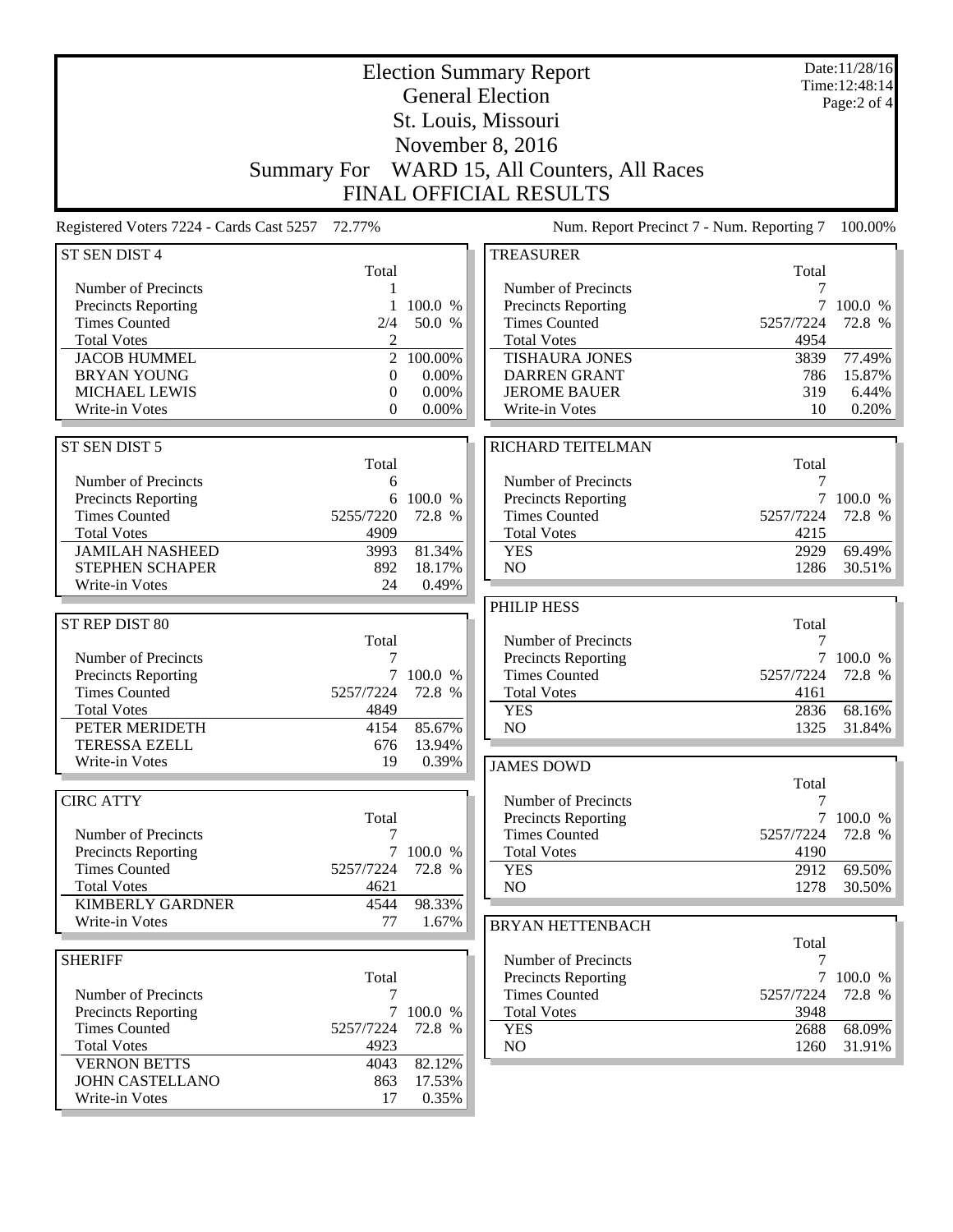|                                                    |                                         | Date:11/28/16<br>Time: 12:48:14 |                                                    |                   |                   |
|----------------------------------------------------|-----------------------------------------|---------------------------------|----------------------------------------------------|-------------------|-------------------|
|                                                    |                                         | Page: 3 of 4                    |                                                    |                   |                   |
|                                                    | St. Louis, Missouri<br>November 8, 2016 |                                 |                                                    |                   |                   |
|                                                    |                                         |                                 |                                                    |                   |                   |
|                                                    |                                         |                                 | Summary For WARD 15, All Counters, All Races       |                   |                   |
|                                                    |                                         |                                 | <b>FINAL OFFICIAL RESULTS</b>                      |                   |                   |
| Registered Voters 7224 - Cards Cast 5257 72.77%    |                                         |                                 | Num. Report Precinct 7 - Num. Reporting 7          |                   | 100.00%           |
| <b>MARK NEILL</b>                                  | Total                                   |                                 | MICHAEL MULLEN                                     | Total             |                   |
| Number of Precincts                                | 7                                       |                                 | Number of Precincts                                | 7                 |                   |
| <b>Precincts Reporting</b>                         | 7                                       | 100.0 %                         | <b>Precincts Reporting</b>                         | 7                 | 100.0 %           |
| <b>Times Counted</b>                               | 5257/7224                               | 72.8 %                          | <b>Times Counted</b>                               | 5257/7224         | 72.8 %            |
| <b>Total Votes</b>                                 | 3927                                    |                                 | <b>Total Votes</b>                                 | 3904              |                   |
| <b>YES</b>                                         | 2665                                    | 67.86%                          | <b>YES</b>                                         | 2654              | 67.98%            |
| NO                                                 | 1262                                    | 32.14%                          | NO                                                 | 1250              | 32.02%            |
|                                                    |                                         |                                 |                                                    |                   |                   |
| <b>JAMES SULLIVAN</b>                              | Total                                   |                                 | <b>DAVID MASON</b>                                 | Total             |                   |
| Number of Precincts                                | 7                                       |                                 | Number of Precincts                                | 7                 |                   |
| Precincts Reporting                                | 7                                       | 100.0 %                         | Precincts Reporting                                | 7                 | 100.0 %           |
| <b>Times Counted</b>                               | 5257/7224                               | 72.8 %                          | <b>Times Counted</b>                               | 5257/7224         | 72.8 %            |
| <b>Total Votes</b>                                 | 3923                                    |                                 | <b>Total Votes</b>                                 | 3923              |                   |
| <b>YES</b>                                         | 2686                                    | 68.47%                          | <b>YES</b>                                         | 2545              | 64.87%            |
| NO                                                 | 1237                                    | 31.53%                          | NO                                                 | 1378              | 35.13%            |
|                                                    |                                         |                                 |                                                    |                   |                   |
| PHILIP HEAGNEY                                     | Total                                   |                                 | <b>THOMAS FRAWLEY</b>                              | Total             |                   |
| Number of Precincts                                | 7                                       |                                 | Number of Precincts                                | 7                 |                   |
| <b>Precincts Reporting</b>                         |                                         | 7 100.0 %                       | Precincts Reporting                                |                   | 7 100.0 %         |
| <b>Times Counted</b>                               | 5257/7224                               | 72.8 %                          | <b>Times Counted</b>                               | 5257/7224         | 72.8 %            |
| <b>Total Votes</b>                                 | 3925                                    |                                 | <b>Total Votes</b>                                 | 3930              |                   |
| <b>YES</b>                                         | 2671                                    | 68.05%                          | <b>YES</b>                                         | 2483              | 63.18%            |
| N <sub>O</sub>                                     | 1254                                    | 31.95%                          | NO                                                 | 1447              | 36.82%            |
| <b>DENNIS SCHAUMANN</b>                            |                                         |                                 | <b>ROBIN VANNOY</b>                                |                   |                   |
|                                                    | Total                                   |                                 |                                                    | Total             |                   |
| Number of Precincts                                | 7                                       |                                 | Number of Precincts                                | 7                 |                   |
| <b>Precincts Reporting</b>                         |                                         | 7 100.0 %                       | Precincts Reporting                                |                   | 7 100.0 %         |
| <b>Times Counted</b><br><b>Total Votes</b>         | 5257/7224<br>3903                       | 72.8 %                          | <b>Times Counted</b><br><b>Total Votes</b>         | 5257/7224<br>3909 | 72.8 %            |
| <b>YES</b>                                         | 2635                                    | 67.51%                          | <b>YES</b>                                         | 2772              | 70.91%            |
| NO                                                 | 1268                                    | 32.49%                          | NO                                                 | 1137              | 29.09%            |
|                                                    |                                         |                                 |                                                    |                   |                   |
| CHRISTOPHER MCGRAUGH                               |                                         |                                 | <b>THOMAS CLARK</b>                                |                   |                   |
|                                                    | Total                                   |                                 |                                                    | Total             |                   |
| Number of Precincts                                | 7                                       |                                 | Number of Precincts                                | 7                 |                   |
| <b>Precincts Reporting</b><br><b>Times Counted</b> | 7<br>5257/7224                          | 100.0 %<br>72.8 %               | <b>Precincts Reporting</b><br><b>Times Counted</b> | 5257/7224         | 100.0 %<br>72.8 % |
| <b>Total Votes</b>                                 | 3893                                    |                                 | <b>Total Votes</b>                                 | 3883              |                   |
| <b>YES</b>                                         | 2668                                    | 68.53%                          | <b>YES</b>                                         | 2624              | 67.58%            |
| NO                                                 | 1225                                    | 31.47%                          | NO                                                 | 1259              | 32.42%            |
|                                                    |                                         |                                 |                                                    |                   |                   |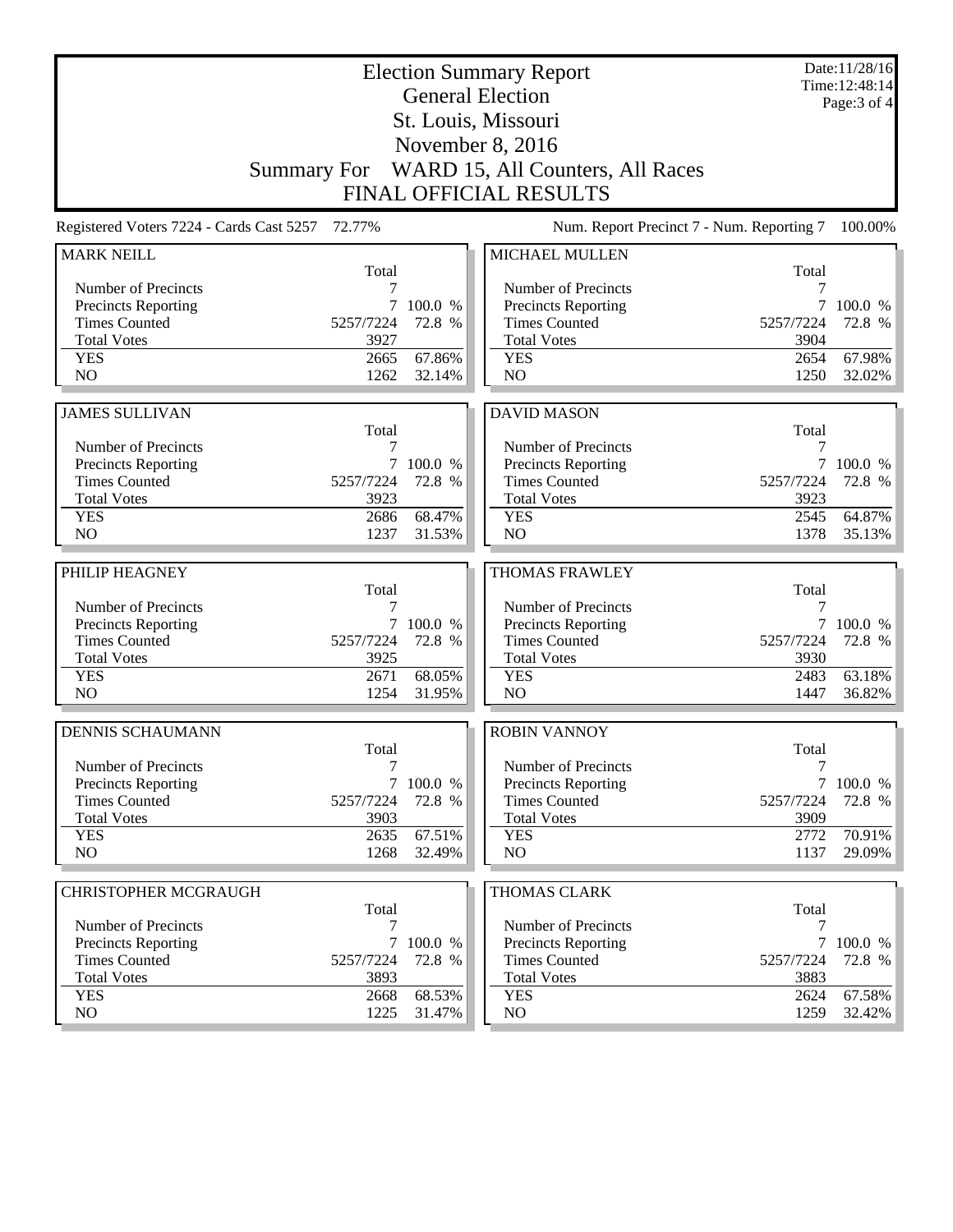|                                                 |              |                  | <b>Election Summary Report</b>               |              | Date:11/28/16<br>Time: 12:48:14 |  |
|-------------------------------------------------|--------------|------------------|----------------------------------------------|--------------|---------------------------------|--|
| <b>General Election</b>                         |              |                  |                                              |              |                                 |  |
|                                                 |              |                  | St. Louis, Missouri                          |              |                                 |  |
|                                                 |              |                  | November 8, 2016                             |              |                                 |  |
|                                                 |              |                  | Summary For WARD 15, All Counters, All Races |              |                                 |  |
|                                                 |              |                  | <b>FINAL OFFICIAL RESULTS</b>                |              |                                 |  |
|                                                 |              |                  |                                              |              |                                 |  |
| Registered Voters 7224 - Cards Cast 5257 72.77% |              |                  | Num. Report Precinct 7 - Num. Reporting 7    |              | 100.00%                         |  |
| NICOLE COLBERT-BOTCHWAY                         |              |                  | <b>CON AMEND 4</b>                           |              |                                 |  |
|                                                 | Total        |                  |                                              | Total        |                                 |  |
| Number of Precincts                             | 7<br>$\tau$  | 100.0 %          | Number of Precincts                          |              | 7 100.0 %                       |  |
| Precincts Reporting<br><b>Times Counted</b>     | 5257/7224    | 72.8 %           | Precincts Reporting<br><b>Times Counted</b>  | 5257/7224    | 72.8 %                          |  |
| <b>Total Votes</b>                              | 3910         |                  | <b>Total Votes</b>                           | 4980         |                                 |  |
| <b>YES</b>                                      | 2805         | 71.74%           | <b>YES</b>                                   | 1411         | 28.33%                          |  |
| N <sub>O</sub>                                  | 1105         | 28.26%           | N <sub>O</sub>                               | 3569         | 71.67%                          |  |
|                                                 |              |                  |                                              |              |                                 |  |
| <b>CALEA STOVALL-REID</b>                       |              |                  | <b>CON AMEND 6</b>                           |              |                                 |  |
|                                                 | Total        |                  |                                              | Total        |                                 |  |
| Number of Precincts                             | 7            |                  | Number of Precincts                          | 7            |                                 |  |
| Precincts Reporting                             |              | 7 100.0 %        | <b>Precincts Reporting</b>                   |              | 7 100.0 %                       |  |
| <b>Times Counted</b>                            | 5257/7224    | 72.8 %           | <b>Times Counted</b>                         | 5257/7224    | 72.8 %                          |  |
| <b>Total Votes</b>                              | 3918         |                  | <b>Total Votes</b>                           | 5060         |                                 |  |
| <b>YES</b>                                      | 2795         | 71.34%           | <b>YES</b>                                   | 1272         | 25.14%                          |  |
| NO                                              | 1123         | 28.66%           | N <sub>O</sub>                               | 3788         | 74.86%                          |  |
|                                                 |              |                  |                                              |              |                                 |  |
|                                                 |              |                  |                                              |              |                                 |  |
| <b>CON AMEND 1</b>                              |              |                  | PROP A                                       |              |                                 |  |
|                                                 | Total        |                  |                                              | Total        |                                 |  |
| Number of Precincts                             | 7            |                  | Number of Precincts                          | 7            |                                 |  |
| Precincts Reporting                             | $\tau$       | 100.0 %          | Precincts Reporting                          |              | 7 100.0 %                       |  |
| <b>Times Counted</b>                            | 5257/7224    | 72.8 %           | <b>Times Counted</b>                         | 5257/7224    | 72.8 %                          |  |
| <b>Total Votes</b>                              | 5034         |                  | <b>Total Votes</b>                           | 5041         |                                 |  |
| <b>YES</b><br>N <sub>O</sub>                    | 4548<br>486  | 90.35%<br>9.65%  | <b>YES</b><br>NO                             | 1916<br>3125 | 38.01%<br>61.99%                |  |
|                                                 |              |                  |                                              |              |                                 |  |
| <b>CON AMEND 2</b>                              |              |                  | <b>PROPS</b>                                 |              |                                 |  |
|                                                 | Total        |                  |                                              | Total        |                                 |  |
| Number of Precincts                             | 7            |                  | Number of Precincts                          | 7            |                                 |  |
| Precincts Reporting                             |              | 7 100.0 %        | <b>Precincts Reporting</b>                   |              | 7 100.0 %                       |  |
| <b>Times Counted</b>                            | 5257/7224    | 72.8 %           | <b>Times Counted</b>                         | 5257/7224    | 72.8 %                          |  |
| <b>Total Votes</b>                              | 5051         |                  | <b>Total Votes</b>                           | 5027         |                                 |  |
| <b>YES</b>                                      | 4192         | 82.99%           | <b>YES</b>                                   | 3493         | 69.48%                          |  |
| NO                                              | 859          | 17.01%           | NO                                           | 1534         | 30.52%                          |  |
|                                                 |              |                  |                                              |              |                                 |  |
| <b>CON AMEND 3</b>                              | Total        |                  |                                              |              |                                 |  |
| Number of Precincts                             | 7            |                  |                                              |              |                                 |  |
| Precincts Reporting                             |              | 7 100.0 %        |                                              |              |                                 |  |
| <b>Times Counted</b>                            | 5257/7224    | 72.8 %           |                                              |              |                                 |  |
| <b>Total Votes</b>                              | 5106         |                  |                                              |              |                                 |  |
| <b>YES</b><br>NO                                | 1911<br>3195 | 37.43%<br>62.57% |                                              |              |                                 |  |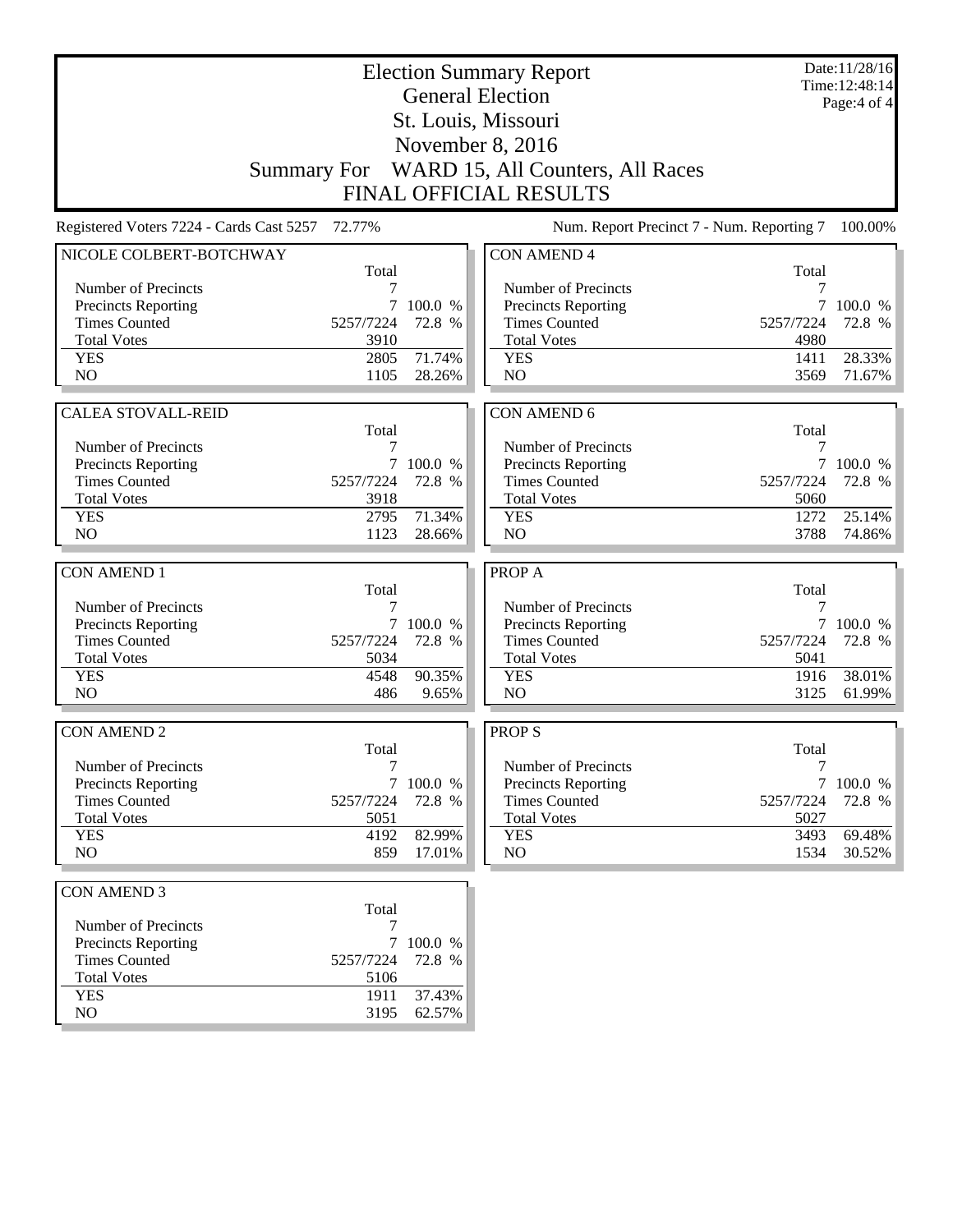|                                                    | <b>Election Summary Report</b> |                |                                                    |                | Date:11/28/16<br>Time: 12:48:19 |
|----------------------------------------------------|--------------------------------|----------------|----------------------------------------------------|----------------|---------------------------------|
|                                                    |                                |                | <b>General Election</b>                            |                | Page:1 of 4                     |
|                                                    |                                |                | St. Louis, Missouri                                |                |                                 |
|                                                    |                                |                | November 8, 2016                                   |                |                                 |
|                                                    |                                |                |                                                    |                |                                 |
|                                                    | <b>Summary For</b>             |                | WARD 16, All Counters, All Races                   |                |                                 |
|                                                    |                                |                | <b>FINAL OFFICIAL RESULTS</b>                      |                |                                 |
| Registered Voters 8502 - Cards Cast 7192 84.59%    |                                |                | Num. Report Precinct 8 - Num. Reporting 8          |                | 100.00%                         |
| <b>PRESIDENT</b>                                   | Total                          |                | <b>SECR OF STATE</b>                               | Total          |                                 |
| Number of Precincts                                | 8                              |                | Number of Precincts                                | 8              |                                 |
| <b>Precincts Reporting</b>                         | 8                              | 100.0 %        | Precincts Reporting                                | 8              | 100.0 %                         |
| <b>Times Counted</b>                               | 7192/8502                      | 84.6 %         | <b>Times Counted</b>                               | 7192/8502      | 84.6 %                          |
| <b>Total Votes</b>                                 | 7112                           |                | <b>Total Votes</b>                                 | 6959           |                                 |
| <b>CLINTON/KAINE</b>                               | 4104                           | 57.71%         | <b>ROBIN SMITH</b>                                 | 3781           | 54.33%                          |
| <b>TRUMP/PENCE</b>                                 | 2531                           | 35.59%         | <b>JOHN ASHCROFT</b>                               | 2901           | 41.69%                          |
| JOHNSON/WELD                                       | 265                            | 3.73%          | <b>CHRIS MORRILL</b>                               | 269            | 3.87%                           |
| <b>CASTLE/BRADLEY</b>                              | 24                             | 0.34%          | Write-in Votes                                     | 8              | 0.11%                           |
| STEIN/BARAKA                                       | 85                             | 1.20%<br>1.45% |                                                    |                |                                 |
| Write-in Votes                                     | 103                            |                | <b>STATE TREAS</b>                                 |                |                                 |
|                                                    |                                |                |                                                    | Total          |                                 |
| <b>US SENATOR</b>                                  |                                |                | Number of Precincts                                | 8              |                                 |
|                                                    | Total                          |                | <b>Precincts Reporting</b><br><b>Times Counted</b> | 8<br>7192/8502 | 100.0 %<br>84.6 %               |
| Number of Precincts                                | 8<br>8                         | 100.0 %        | <b>Total Votes</b>                                 | 6876           |                                 |
| <b>Precincts Reporting</b><br><b>Times Counted</b> | 7192/8502                      | 84.6 %         | <b>JUDY BAKER</b>                                  | 3702           | 53.84%                          |
| <b>Total Votes</b>                                 | 7082                           |                | <b>ERIC SCHMITT</b>                                | 2865           | 41.67%                          |
| <b>JASON KANDER</b>                                | 4536                           | 64.05%         | <b>SEAN O'TOOLE</b>                                | 210            | 3.05%                           |
| <b>ROY BLUNT</b>                                   | 2341                           | 33.06%         | <b>CAROL HEXEM</b>                                 | 93             | 1.35%                           |
| <b>JONATHAN DINE</b>                               | 108                            | 1.52%          | Write-in Votes                                     | 6              | 0.09%                           |
| <b>FRED RYMAN</b>                                  | 27                             | 0.38%          |                                                    |                |                                 |
| JOHNATHAN MCFARLAND                                | 63                             | 0.89%          | <b>ATTY GENERAL</b>                                |                |                                 |
| Write-in Votes                                     | 7                              | 0.10%          |                                                    | Total          |                                 |
|                                                    |                                |                | Number of Precincts                                | 8              |                                 |
| <b>GOVERNOR</b>                                    |                                |                | <b>Precincts Reporting</b>                         | 8              | 100.0 %                         |
|                                                    | Total                          |                | <b>Times Counted</b>                               | 7192/8502      | 84.6 %                          |
| Number of Precincts                                | 8                              |                | <b>Total Votes</b>                                 | 6919           |                                 |
| <b>Precincts Reporting</b>                         |                                | 8 100.0 %      | <b>TERESA HENSLEY</b>                              | 3950           | 57.09%                          |
| <b>Times Counted</b>                               | 7192/8502                      | 84.6 %         | <b>JOSH HAWLEY</b>                                 | 2956           | 42.72%                          |
| <b>Total Votes</b>                                 | 7087                           |                | Write-in Votes                                     | 13             | 0.19%                           |
| <b>CHRIS KOSTER</b>                                | 4440                           | 62.65%         |                                                    |                |                                 |
| <b>ERIC GREITENS</b>                               | 2458                           | 34.68%         | <b>US REP DIST 1</b>                               |                |                                 |
| <b>CISSE SPRAGINS</b>                              | 85                             | 1.20%          |                                                    | Total          |                                 |
| <b>DON FITZ</b>                                    | 56                             | 0.79%          | Number of Precincts                                | 8              |                                 |
| <b>LESTER TURILLI</b>                              | 43                             | 0.61%          | Precincts Reporting                                | 8              | 100.0 %                         |
| Write-in Votes                                     | 5                              | 0.07%          | <b>Times Counted</b>                               | 7192/8502      | 84.6 %                          |
|                                                    |                                |                | <b>Total Votes</b>                                 | 6823           |                                 |
| LT GOVERNOR                                        |                                |                | <b>LACY CLAY</b>                                   | 3760           | 55.11%                          |
|                                                    | Total                          |                | <b>STEVEN BAILEY</b>                               | 2713           | 39.76%                          |
| Number of Precincts                                | 8                              |                | ROBB CUNNINGHAM                                    | 336            | 4.92%                           |
| <b>Precincts Reporting</b>                         | 8                              | 100.0 %        | Write-in Votes                                     | 14             | 0.21%                           |
| <b>Times Counted</b><br><b>Total Votes</b>         | 7192/8502<br>6979              | 84.6 %         |                                                    |                |                                 |
| <b>RUSS CARNAHAN</b>                               | 4245                           | 60.83%         |                                                    |                |                                 |
| <b>MIKE PARSON</b>                                 | 2442                           | 34.99%         |                                                    |                |                                 |
| <b>STEVEN HEDRICK</b>                              | 131                            | 1.88%          |                                                    |                |                                 |
| <b>JENNIFER LEACH</b>                              | 157                            | 2.25%          |                                                    |                |                                 |
| Write-in Votes                                     | 4                              | 0.06%          |                                                    |                |                                 |
|                                                    |                                |                |                                                    |                |                                 |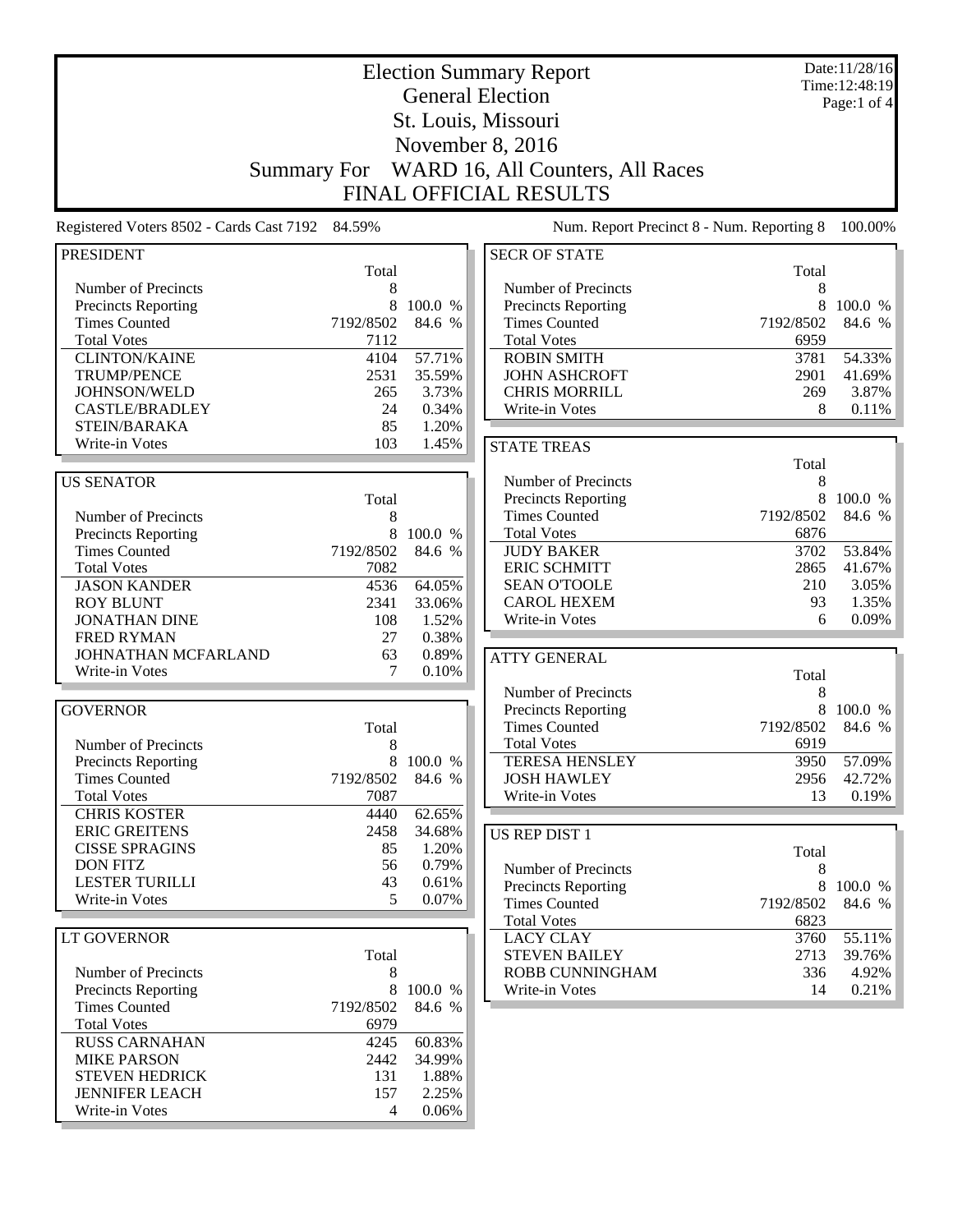|                                                 | <b>Election Summary Report</b><br><b>General Election</b> |          |                                                   |            | Date:11/28/16<br>Time: 12:48:19 |
|-------------------------------------------------|-----------------------------------------------------------|----------|---------------------------------------------------|------------|---------------------------------|
|                                                 |                                                           |          |                                                   |            | Page:2 of 4                     |
|                                                 |                                                           |          | St. Louis, Missouri                               |            |                                 |
|                                                 |                                                           |          | November 8, 2016                                  |            |                                 |
|                                                 | <b>Summary For</b>                                        |          | WARD 16, All Counters, All Races                  |            |                                 |
|                                                 |                                                           |          | <b>FINAL OFFICIAL RESULTS</b>                     |            |                                 |
| Registered Voters 8502 - Cards Cast 7192 84.59% |                                                           |          | Num. Report Precinct 8 - Num. Reporting 8         |            | 100.00%                         |
| ST SEN DIST 4                                   |                                                           |          | <b>TREASURER</b>                                  |            |                                 |
| Number of Precincts                             | Total<br>8                                                |          | Number of Precincts                               | Total<br>8 |                                 |
| Precincts Reporting                             | 8                                                         | 100.0 %  | <b>Precincts Reporting</b>                        | 8          | 100.0 %                         |
| <b>Times Counted</b>                            | 7192/8502                                                 | 84.6 %   | <b>Times Counted</b>                              | 7192/8502  | 84.6 %                          |
| <b>Total Votes</b>                              | 6657                                                      |          | <b>Total Votes</b>                                | 6588       |                                 |
| <b>JACOB HUMMEL</b>                             | 3898                                                      | 58.55%   | <b>TISHAURA JONES</b>                             | 3461       | 52.53%                          |
| <b>BRYAN YOUNG</b>                              | 2535                                                      | 38.08%   | <b>DARREN GRANT</b>                               | 2754       | 41.80%                          |
| <b>MICHAEL LEWIS</b>                            | 213                                                       | 3.20%    | <b>JEROME BAUER</b>                               | 360        | 5.46%                           |
| Write-in Votes                                  | 11                                                        | 0.17%    | Write-in Votes                                    | 13         | 0.20%                           |
| ST REP DIST 82                                  |                                                           |          | RICHARD TEITELMAN                                 |            |                                 |
|                                                 | Total                                                     |          |                                                   | Total      |                                 |
| Number of Precincts                             | 7                                                         |          | Number of Precincts                               | 8          |                                 |
| Precincts Reporting                             | 7                                                         | 100.0 %  | <b>Precincts Reporting</b>                        | 8          | 100.0 %                         |
| <b>Times Counted</b>                            | 6795/7992                                                 | 85.0 %   | <b>Times Counted</b>                              | 7192/8502  | 84.6 %                          |
| <b>Total Votes</b>                              | 6454                                                      |          | <b>Total Votes</b>                                | 5903       |                                 |
| <b>DONNA BARINGER</b>                           | 4435                                                      | 68.72%   | <b>YES</b>                                        | 4058       | 68.74%                          |
| <b>ROBERT CRUMP</b>                             | 1998                                                      | 30.96%   | N <sub>O</sub>                                    | 1845       | 31.26%                          |
| Write-in Votes                                  | 21                                                        | 0.33%    | PHILIP HESS                                       |            |                                 |
| ST REP DIST 91                                  |                                                           |          |                                                   | Total      |                                 |
|                                                 | Total                                                     |          | Number of Precincts                               | 8          |                                 |
| Number of Precincts                             |                                                           |          | <b>Precincts Reporting</b>                        | 8          | 100.0 %                         |
| <b>Precincts Reporting</b>                      |                                                           | 100.0 %  | <b>Times Counted</b>                              | 7192/8502  | 84.6 %                          |
| <b>Times Counted</b>                            | 397/510                                                   | 77.8 %   | <b>Total Votes</b>                                | 5876       |                                 |
| <b>Total Votes</b>                              | 373                                                       |          | <b>YES</b>                                        | 4002       | 68.11%                          |
| <b>SARAH UNSICKER</b>                           | 240                                                       | 64.34%   | N <sub>O</sub>                                    | 1874       | 31.89%                          |
| <b>GREG MUELLER</b>                             | 133                                                       | 35.66%   |                                                   |            |                                 |
| Write-in Votes                                  | $\boldsymbol{0}$                                          | $0.00\%$ | <b>JAMES DOWD</b>                                 |            |                                 |
| <b>CIRC ATTY</b>                                |                                                           |          | Number of Precincts                               | Total<br>8 |                                 |
|                                                 | Total                                                     |          | <b>Precincts Reporting</b>                        | 8          | 100.0 %                         |
| Number of Precincts                             | 8                                                         |          | <b>Times Counted</b>                              | 7192/8502  | 84.6 %                          |
| <b>Precincts Reporting</b>                      | 8                                                         | 100.0 %  | <b>Total Votes</b>                                | 6044       |                                 |
| <b>Times Counted</b>                            | 7192/8502                                                 | 84.6 %   | <b>YES</b>                                        | 4452       | 73.66%                          |
| <b>Total Votes</b>                              | 5422                                                      |          | NO.                                               | 1592       | 26.34%                          |
| <b>KIMBERLY GARDNER</b>                         | 5203                                                      | 95.96%   |                                                   |            |                                 |
| Write-in Votes                                  | 219                                                       | 4.04%    | <b>BRYAN HETTENBACH</b>                           |            |                                 |
|                                                 |                                                           |          |                                                   | Total      |                                 |
| <b>SHERIFF</b>                                  | Total                                                     |          | Number of Precincts<br><b>Precincts Reporting</b> | 8<br>8     | 100.0 %                         |
| Number of Precincts                             | 8                                                         |          | <b>Times Counted</b>                              | 7192/8502  | 84.6 %                          |
| <b>Precincts Reporting</b>                      | 8                                                         | 100.0 %  | <b>Total Votes</b>                                | 5544       |                                 |
| <b>Times Counted</b>                            | 7192/8502                                                 | 84.6 %   | <b>YES</b>                                        | 3778       | 68.15%                          |
| <b>Total Votes</b>                              | 6595                                                      |          | NO                                                | 1766       | 31.85%                          |
| <b>VERNON BETTS</b>                             | 3641                                                      | 55.21%   |                                                   |            |                                 |
| <b>JOHN CASTELLANO</b>                          | 2940                                                      | 44.58%   |                                                   |            |                                 |
| Write-in Votes                                  |                                                           | 0.21%    |                                                   |            |                                 |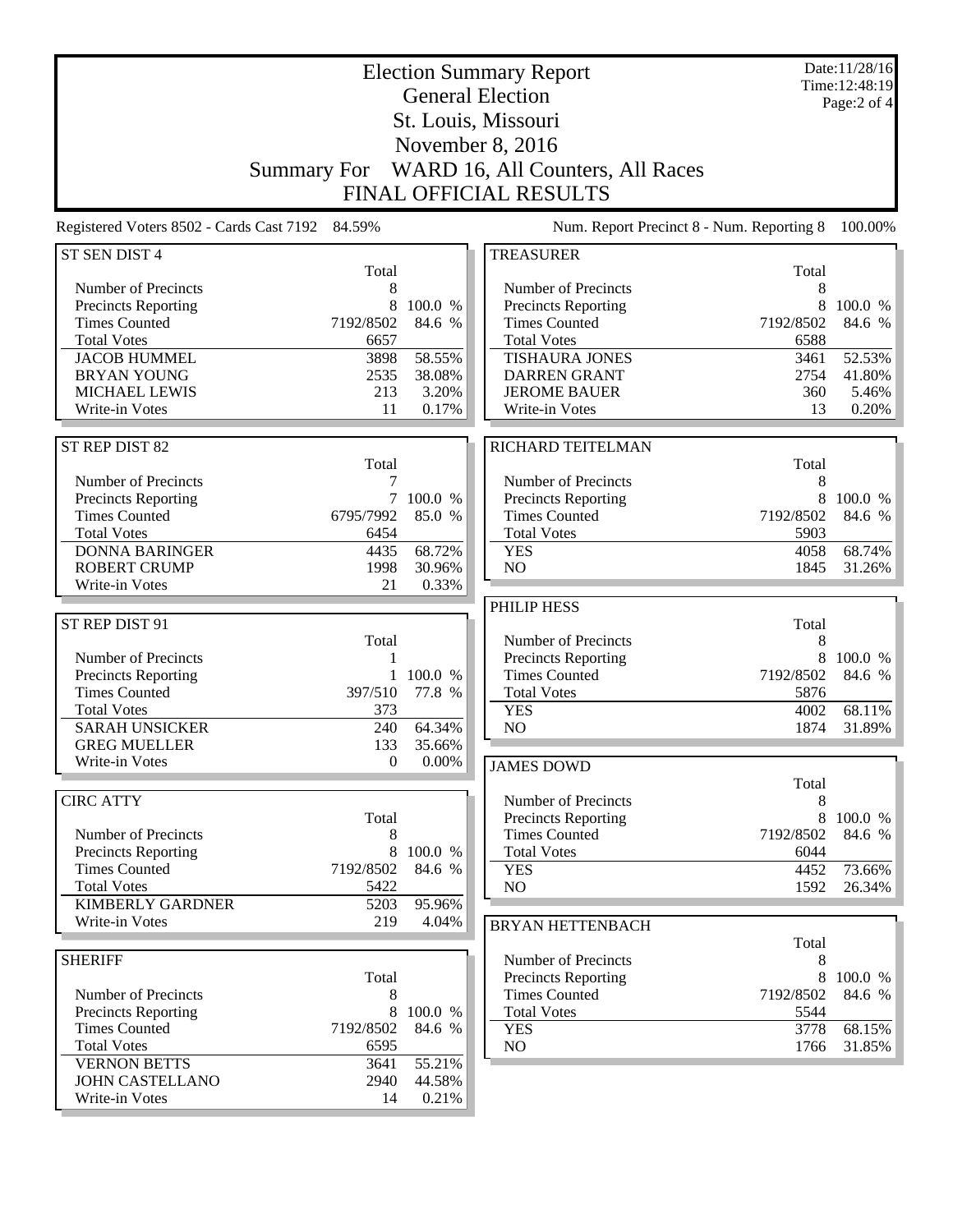|                                                 |              | Date:11/28/16<br>Time: 12:48:19<br>Page: 3 of 4 |                                                    |              |                   |
|-------------------------------------------------|--------------|-------------------------------------------------|----------------------------------------------------|--------------|-------------------|
|                                                 |              |                                                 |                                                    |              |                   |
|                                                 |              |                                                 | St. Louis, Missouri<br>November 8, 2016            |              |                   |
|                                                 |              |                                                 | Summary For WARD 16, All Counters, All Races       |              |                   |
|                                                 |              |                                                 | <b>FINAL OFFICIAL RESULTS</b>                      |              |                   |
| Registered Voters 8502 - Cards Cast 7192 84.59% |              |                                                 | Num. Report Precinct 8 - Num. Reporting 8          |              | 100.00%           |
| <b>MARK NEILL</b>                               |              |                                                 | MICHAEL MULLEN                                     |              |                   |
|                                                 | Total        |                                                 |                                                    | Total        |                   |
| Number of Precincts                             | 8<br>8       | 100.0 %                                         | Number of Precincts                                | 8<br>8       |                   |
| Precincts Reporting<br><b>Times Counted</b>     | 7192/8502    | 84.6 %                                          | <b>Precincts Reporting</b><br><b>Times Counted</b> | 7192/8502    | 100.0 %<br>84.6 % |
| <b>Total Votes</b>                              | 5607         |                                                 | <b>Total Votes</b>                                 | 5632         |                   |
| <b>YES</b>                                      | 3952         | 70.48%                                          | <b>YES</b>                                         | 4026         | 71.48%            |
| N <sub>O</sub>                                  | 1655         | 29.52%                                          | NO                                                 | 1606         | 28.52%            |
|                                                 |              |                                                 |                                                    |              |                   |
| <b>JAMES SULLIVAN</b>                           | Total        |                                                 | <b>DAVID MASON</b>                                 | Total        |                   |
| Number of Precincts                             | 8            |                                                 | Number of Precincts                                | 8            |                   |
| Precincts Reporting                             | 8            | 100.0 %                                         | Precincts Reporting                                | 8            | 100.0 %           |
| <b>Times Counted</b>                            | 7192/8502    | 84.6 %                                          | <b>Times Counted</b>                               | 7192/8502    | 84.6 %            |
| <b>Total Votes</b>                              | 5557         |                                                 | <b>Total Votes</b>                                 | 5503         |                   |
| <b>YES</b>                                      | 3916         | 70.47%                                          | <b>YES</b>                                         | 3671         | 66.71%            |
| NO                                              | 1641         | 29.53%                                          | N <sub>O</sub>                                     | 1832         | 33.29%            |
| PHILIP HEAGNEY                                  |              |                                                 | <b>THOMAS FRAWLEY</b>                              |              |                   |
|                                                 | Total        |                                                 |                                                    | Total        |                   |
| Number of Precincts                             | 8            |                                                 | Number of Precincts                                | 8            |                   |
| Precincts Reporting                             | 8            | 100.0 %                                         | <b>Precincts Reporting</b>                         | 8            | 100.0 %           |
| <b>Times Counted</b>                            | 7192/8502    | 84.6 %                                          | <b>Times Counted</b>                               | 7192/8502    | 84.6 %            |
| <b>Total Votes</b><br><b>YES</b>                | 5520<br>3788 | 68.62%                                          | <b>Total Votes</b><br><b>YES</b>                   | 5533<br>3764 | 68.03%            |
| NO                                              | 1732         | 31.38%                                          | NO                                                 | 1769         | 31.97%            |
|                                                 |              |                                                 |                                                    |              |                   |
| <b>DENNIS SCHAUMANN</b>                         | Total        |                                                 | <b>ROBIN VANNOY</b>                                | Total        |                   |
| Number of Precincts                             | 8            |                                                 | Number of Precincts                                | 8            |                   |
| Precincts Reporting                             |              | 8 100.0 %                                       | Precincts Reporting                                | 8            | 100.0 %           |
| <b>Times Counted</b>                            | 7192/8502    | 84.6 %                                          | <b>Times Counted</b>                               | 7192/8502    | 84.6 %            |
| <b>Total Votes</b>                              | 5504         |                                                 | <b>Total Votes</b>                                 | 5486         |                   |
| <b>YES</b>                                      | 3815         | 69.31%                                          | <b>YES</b>                                         | 3723         | 67.86%            |
| NO                                              | 1689         | 30.69%                                          | NO                                                 | 1763         | $32.14\%$         |
| <b>CHRISTOPHER MCGRAUGH</b>                     |              |                                                 | THOMAS CLARK                                       |              |                   |
|                                                 | Total        |                                                 |                                                    | Total        |                   |
| Number of Precincts                             | 8            |                                                 | Number of Precincts                                | 8            |                   |
| <b>Precincts Reporting</b>                      | 8            | 100.0 %                                         | <b>Precincts Reporting</b>                         | 8            | 100.0 %           |
| <b>Times Counted</b>                            | 7192/8502    | 84.6 %                                          | <b>Times Counted</b>                               | 7192/8502    | 84.6 %            |
| <b>Total Votes</b><br><b>YES</b>                | 5524<br>3809 | 68.95%                                          | <b>Total Votes</b><br><b>YES</b>                   | 5462<br>3735 | 68.38%            |
|                                                 |              |                                                 |                                                    |              |                   |
| $\rm NO$                                        | 1715         | 31.05%                                          | NO.                                                | 1727         | $31.62\%$         |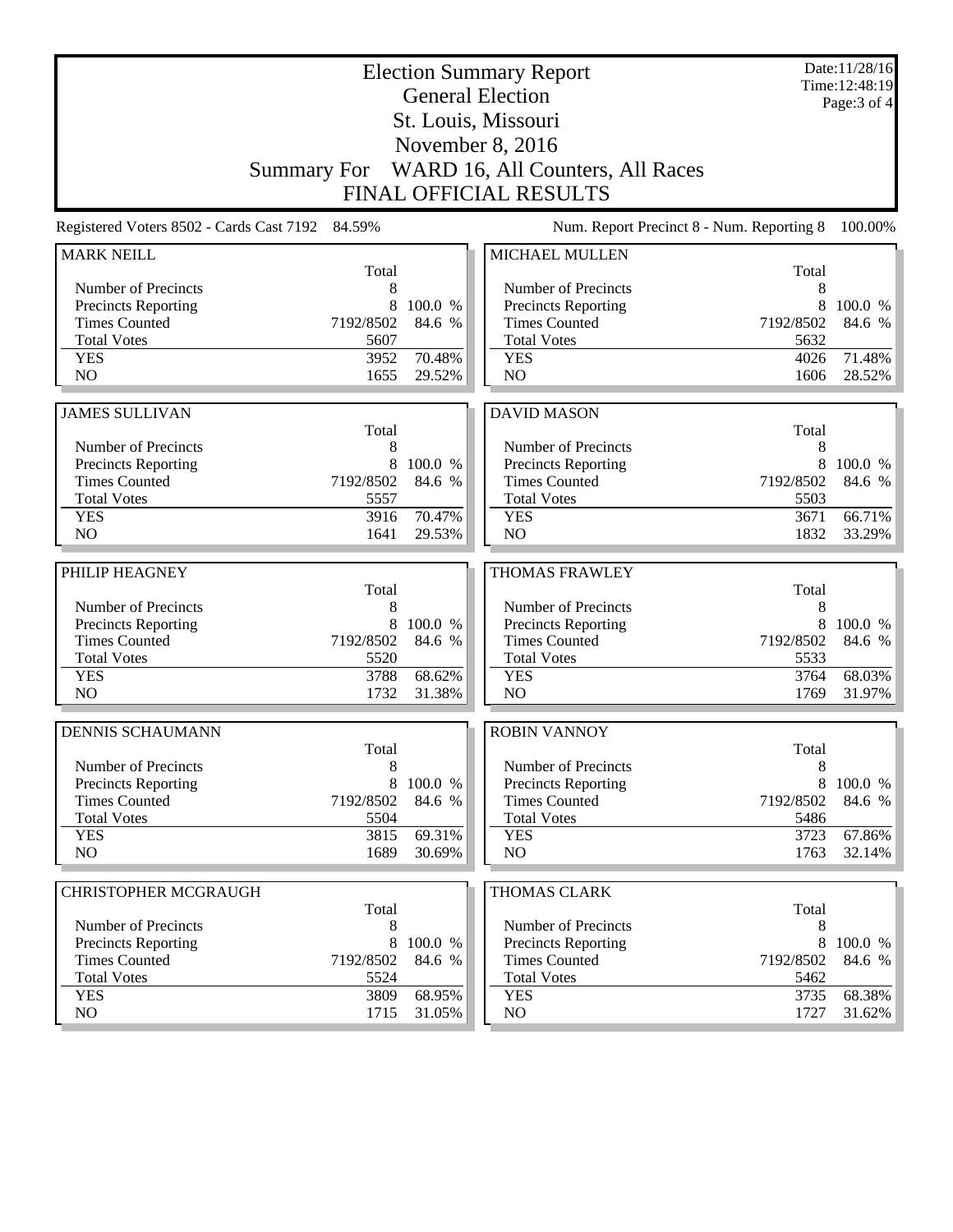| <b>Election Summary Report</b><br><b>General Election</b> |                                              |                  |                                                   |              | Date:11/28/16<br>Time: 12:48:19 |  |  |
|-----------------------------------------------------------|----------------------------------------------|------------------|---------------------------------------------------|--------------|---------------------------------|--|--|
|                                                           |                                              |                  |                                                   |              | Page:4 of 4                     |  |  |
|                                                           | St. Louis, Missouri                          |                  |                                                   |              |                                 |  |  |
|                                                           | November 8, 2016                             |                  |                                                   |              |                                 |  |  |
|                                                           | Summary For WARD 16, All Counters, All Races |                  |                                                   |              |                                 |  |  |
|                                                           |                                              |                  | FINAL OFFICIAL RESULTS                            |              |                                 |  |  |
| Registered Voters 8502 - Cards Cast 7192 84.59%           |                                              |                  | Num. Report Precinct 8 - Num. Reporting 8         |              | 100.00%                         |  |  |
| NICOLE COLBERT-BOTCHWAY                                   | Total                                        |                  | <b>CON AMEND 4</b>                                | Total        |                                 |  |  |
| Number of Precincts                                       | 8                                            |                  | Number of Precincts                               | 8            |                                 |  |  |
| Precincts Reporting                                       | 8                                            | 100.0 %          | Precincts Reporting                               | 8            | 100.0 %                         |  |  |
| <b>Times Counted</b>                                      | 7192/8502                                    | 84.6 %           | <b>Times Counted</b>                              | 7192/8502    | 84.6 %                          |  |  |
| <b>Total Votes</b>                                        | 5468                                         |                  | <b>Total Votes</b>                                | 6714         |                                 |  |  |
| <b>YES</b>                                                | 3714                                         | 67.92%           | <b>YES</b>                                        | 3286         | 48.94%                          |  |  |
| N <sub>O</sub>                                            | 1754                                         | 32.08%           | N <sub>O</sub>                                    | 3428         | 51.06%                          |  |  |
|                                                           |                                              |                  |                                                   |              |                                 |  |  |
| <b>CALEA STOVALL-REID</b>                                 |                                              |                  | <b>CON AMEND 6</b>                                |              |                                 |  |  |
|                                                           | Total                                        |                  |                                                   | Total        |                                 |  |  |
| Number of Precincts<br>Precincts Reporting                | 8<br>8                                       | 100.0 %          | Number of Precincts<br><b>Precincts Reporting</b> | 8            | 8 100.0 %                       |  |  |
| <b>Times Counted</b>                                      | 7192/8502                                    | 84.6 %           | <b>Times Counted</b>                              | 7192/8502    | 84.6 %                          |  |  |
| <b>Total Votes</b>                                        | 5495                                         |                  | <b>Total Votes</b>                                | 6860         |                                 |  |  |
| <b>YES</b>                                                | 3587                                         | 65.28%           | <b>YES</b>                                        | 3505         | 51.09%                          |  |  |
| NO                                                        | 1908                                         | 34.72%           | N <sub>O</sub>                                    | 3355         | 48.91%                          |  |  |
|                                                           |                                              |                  |                                                   |              |                                 |  |  |
| <b>CON AMEND 1</b>                                        | Total                                        |                  | PROP A                                            | Total        |                                 |  |  |
| Number of Precincts                                       | 8                                            |                  | Number of Precincts                               | 8            |                                 |  |  |
| Precincts Reporting                                       | 8                                            | 100.0 %          | Precincts Reporting                               | 8            | 100.0 %                         |  |  |
| <b>Times Counted</b>                                      | 7192/8502                                    | 84.6 %           | <b>Times Counted</b>                              | 7192/8502    | 84.6 %                          |  |  |
| <b>Total Votes</b>                                        | 6837                                         |                  | <b>Total Votes</b>                                | 6878         |                                 |  |  |
| <b>YES</b>                                                | 6009                                         | 87.89%           | <b>YES</b>                                        | 3739         | 54.36%                          |  |  |
| N <sub>O</sub>                                            | 828                                          | 12.11%           | N <sub>O</sub>                                    | 3139         | 45.64%                          |  |  |
| <b>CON AMEND 2</b>                                        |                                              |                  | <b>PROPS</b>                                      |              |                                 |  |  |
|                                                           | Total                                        |                  |                                                   | Total        |                                 |  |  |
| Number of Precincts                                       | 8                                            |                  | Number of Precincts                               | 8            |                                 |  |  |
| <b>Precincts Reporting</b>                                | 8                                            | 100.0 %          | <b>Precincts Reporting</b>                        | 8            | 100.0 %                         |  |  |
| <b>Times Counted</b>                                      | 7192/8502                                    | 84.6 %           | <b>Times Counted</b>                              | 7192/8502    | 84.6 %                          |  |  |
| <b>Total Votes</b>                                        | 6836                                         |                  | <b>Total Votes</b>                                | 6837         |                                 |  |  |
| <b>YES</b><br>NO                                          | 5324<br>1512                                 | 77.88%<br>22.12% | <b>YES</b><br>$\rm NO$                            | 3451<br>3386 | 50.48%<br>49.52%                |  |  |
|                                                           |                                              |                  |                                                   |              |                                 |  |  |
| <b>CON AMEND 3</b>                                        |                                              |                  |                                                   |              |                                 |  |  |
|                                                           | Total                                        |                  |                                                   |              |                                 |  |  |
| Number of Precincts                                       | 8                                            |                  |                                                   |              |                                 |  |  |
| Precincts Reporting                                       | 8                                            | 100.0 %          |                                                   |              |                                 |  |  |
| <b>Times Counted</b>                                      | 7192/8502                                    | 84.6 %           |                                                   |              |                                 |  |  |
| <b>Total Votes</b><br><b>YES</b>                          | 6996                                         |                  |                                                   |              |                                 |  |  |
|                                                           |                                              |                  |                                                   |              |                                 |  |  |
| NO                                                        | 3256<br>3740                                 | 46.54%<br>53.46% |                                                   |              |                                 |  |  |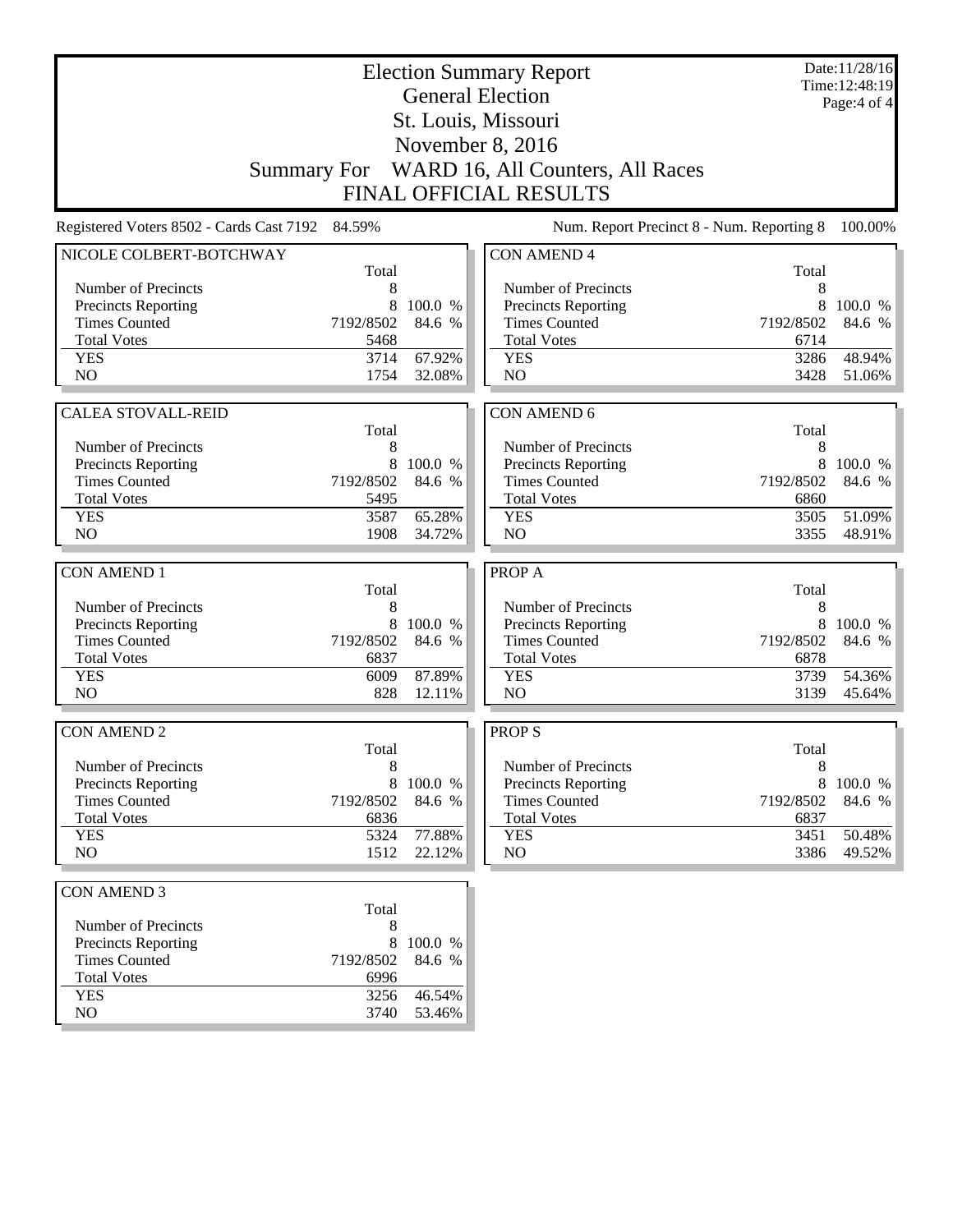| Page:1 of 5<br>St. Louis, Missouri<br>November 8, 2016<br>Summary For WARD 17, All Counters, All Races<br><b>FINAL OFFICIAL RESULTS</b><br>Num. Report Precinct 8 - Num. Reporting 8<br>Registered Voters 7249 - Cards Cast 5244 72.34%<br>100.00%<br><b>SECR OF STATE</b><br><b>PRESIDENT</b><br>Total<br>Total<br>Number of Precincts<br>Number of Precincts<br>8<br>8<br>8<br>100.0 %<br>8<br>100.0 %<br>Precincts Reporting<br>Precincts Reporting<br>72.3 %<br><b>Times Counted</b><br>5244/7249<br>72.3 %<br><b>Times Counted</b><br>5244/7249<br><b>Total Votes</b><br>5220<br><b>Total Votes</b><br>5042<br>83.87%<br><b>CLINTON/KAINE</b><br>4378<br><b>ROBIN SMITH</b><br>79.45%<br>4006<br><b>TRUMP/PENCE</b><br>553<br>10.59%<br><b>JOHN ASHCROFT</b><br>872<br>17.29%<br>JOHNSON/WELD<br>151<br>2.89%<br><b>CHRIS MORRILL</b><br>160<br>3.17%<br><b>CASTLE/BRADLEY</b><br>0.11%<br>Write-in Votes<br>4<br>0.08%<br>6<br>1.38%<br>STEIN/BARAKA<br>72<br>60<br>Write-in Votes<br>1.15%<br><b>STATE TREAS</b><br>Total<br>Number of Precincts<br>8<br><b>US SENATOR</b><br><b>Precincts Reporting</b><br>8<br>100.0 %<br>Total<br><b>Times Counted</b><br>5244/7249<br>72.3 %<br>Number of Precincts<br>8<br><b>Total Votes</b><br>5003<br>8<br>100.0 %<br>Precincts Reporting<br>78.35%<br><b>Times Counted</b><br>5244/7249<br>72.3 %<br><b>JUDY BAKER</b><br>3920<br>17.29%<br><b>Total Votes</b><br>5147<br><b>ERIC SCHMITT</b><br>865<br>2.24%<br>83.25%<br><b>SEAN O'TOOLE</b><br>112<br>4285<br><b>JASON KANDER</b><br>2.02%<br><b>CAROL HEXEM</b><br>101<br>13.91%<br><b>ROY BLUNT</b><br>716<br>5<br>0.10%<br><b>JONATHAN DINE</b><br>1.28%<br>Write-in Votes<br>66<br><b>FRED RYMAN</b><br>13<br>0.25%<br>JOHNATHAN MCFARLAND<br>1.19%<br>61<br><b>ATTY GENERAL</b><br>Write-in Votes<br>0.12%<br>6<br>Total<br>Number of Precincts<br>8<br>Precincts Reporting<br>8<br><b>GOVERNOR</b><br>100.0 %<br><b>Times Counted</b><br>5244/7249<br>72.3 %<br>Total<br>4996<br><b>Total Votes</b><br>Number of Precincts<br>8<br>8 100.0 %<br><b>TERESA HENSLEY</b><br>Precincts Reporting<br>82.33%<br>4113<br><b>Times Counted</b><br>72.3 %<br><b>JOSH HAWLEY</b><br>876<br>17.53%<br>5244/7249<br><b>Total Votes</b><br>5119<br>Write-in Votes<br>0.14%<br>7<br><b>CHRIS KOSTER</b><br>82.56%<br>4226<br><b>ERIC GREITENS</b><br>751<br>14.67%<br><b>US REP DIST 1</b><br><b>CISSE SPRAGINS</b><br>1.09%<br>56<br>Total<br><b>DON FITZ</b><br>57<br>1.11%<br>Number of Precincts<br>8<br><b>LESTER TURILLI</b><br>24<br>0.47%<br>Precincts Reporting<br>8 100.0 %<br>0.10%<br>Write-in Votes<br>5<br><b>Times Counted</b><br>5244/7249<br>72.3 %<br><b>Total Votes</b><br>5006<br>LT GOVERNOR<br>80.48%<br><b>LACY CLAY</b><br>4029<br>Total<br><b>STEVEN BAILEY</b><br>775<br>15.48%<br>3.80%<br>Number of Precincts<br>ROBB CUNNINGHAM<br>190<br>8<br><b>Precincts Reporting</b><br>8<br>100.0 %<br>Write-in Votes<br>12<br>0.24%<br><b>Times Counted</b><br>5244/7249<br>72.3 %<br><b>Total Votes</b><br>5050<br><b>RUSS CARNAHAN</b><br>79.84%<br>4032<br><b>MIKE PARSON</b><br>746<br>14.77%<br><b>STEVEN HEDRICK</b><br>2.12%<br>107<br><b>JENNIFER LEACH</b><br>162<br>3.21%<br>Write-in Votes<br>0.06%<br>3 | <b>Election Summary Report</b> |  |  |  |  | Date:11/28/16<br>Time: 12:48:25 |  |
|------------------------------------------------------------------------------------------------------------------------------------------------------------------------------------------------------------------------------------------------------------------------------------------------------------------------------------------------------------------------------------------------------------------------------------------------------------------------------------------------------------------------------------------------------------------------------------------------------------------------------------------------------------------------------------------------------------------------------------------------------------------------------------------------------------------------------------------------------------------------------------------------------------------------------------------------------------------------------------------------------------------------------------------------------------------------------------------------------------------------------------------------------------------------------------------------------------------------------------------------------------------------------------------------------------------------------------------------------------------------------------------------------------------------------------------------------------------------------------------------------------------------------------------------------------------------------------------------------------------------------------------------------------------------------------------------------------------------------------------------------------------------------------------------------------------------------------------------------------------------------------------------------------------------------------------------------------------------------------------------------------------------------------------------------------------------------------------------------------------------------------------------------------------------------------------------------------------------------------------------------------------------------------------------------------------------------------------------------------------------------------------------------------------------------------------------------------------------------------------------------------------------------------------------------------------------------------------------------------------------------------------------------------------------------------------------------------------------------------------------------------------------------------------------------------------------------------------------------------------------------------------------------------------------------------------------------------------------------------------------------------------------------------------------------------------------------------------------------------------------------------------------------------------------------------------------------------------------------------|--------------------------------|--|--|--|--|---------------------------------|--|
|                                                                                                                                                                                                                                                                                                                                                                                                                                                                                                                                                                                                                                                                                                                                                                                                                                                                                                                                                                                                                                                                                                                                                                                                                                                                                                                                                                                                                                                                                                                                                                                                                                                                                                                                                                                                                                                                                                                                                                                                                                                                                                                                                                                                                                                                                                                                                                                                                                                                                                                                                                                                                                                                                                                                                                                                                                                                                                                                                                                                                                                                                                                                                                                                                                    | <b>General Election</b>        |  |  |  |  |                                 |  |
|                                                                                                                                                                                                                                                                                                                                                                                                                                                                                                                                                                                                                                                                                                                                                                                                                                                                                                                                                                                                                                                                                                                                                                                                                                                                                                                                                                                                                                                                                                                                                                                                                                                                                                                                                                                                                                                                                                                                                                                                                                                                                                                                                                                                                                                                                                                                                                                                                                                                                                                                                                                                                                                                                                                                                                                                                                                                                                                                                                                                                                                                                                                                                                                                                                    |                                |  |  |  |  |                                 |  |
|                                                                                                                                                                                                                                                                                                                                                                                                                                                                                                                                                                                                                                                                                                                                                                                                                                                                                                                                                                                                                                                                                                                                                                                                                                                                                                                                                                                                                                                                                                                                                                                                                                                                                                                                                                                                                                                                                                                                                                                                                                                                                                                                                                                                                                                                                                                                                                                                                                                                                                                                                                                                                                                                                                                                                                                                                                                                                                                                                                                                                                                                                                                                                                                                                                    |                                |  |  |  |  |                                 |  |
|                                                                                                                                                                                                                                                                                                                                                                                                                                                                                                                                                                                                                                                                                                                                                                                                                                                                                                                                                                                                                                                                                                                                                                                                                                                                                                                                                                                                                                                                                                                                                                                                                                                                                                                                                                                                                                                                                                                                                                                                                                                                                                                                                                                                                                                                                                                                                                                                                                                                                                                                                                                                                                                                                                                                                                                                                                                                                                                                                                                                                                                                                                                                                                                                                                    |                                |  |  |  |  |                                 |  |
|                                                                                                                                                                                                                                                                                                                                                                                                                                                                                                                                                                                                                                                                                                                                                                                                                                                                                                                                                                                                                                                                                                                                                                                                                                                                                                                                                                                                                                                                                                                                                                                                                                                                                                                                                                                                                                                                                                                                                                                                                                                                                                                                                                                                                                                                                                                                                                                                                                                                                                                                                                                                                                                                                                                                                                                                                                                                                                                                                                                                                                                                                                                                                                                                                                    |                                |  |  |  |  |                                 |  |
|                                                                                                                                                                                                                                                                                                                                                                                                                                                                                                                                                                                                                                                                                                                                                                                                                                                                                                                                                                                                                                                                                                                                                                                                                                                                                                                                                                                                                                                                                                                                                                                                                                                                                                                                                                                                                                                                                                                                                                                                                                                                                                                                                                                                                                                                                                                                                                                                                                                                                                                                                                                                                                                                                                                                                                                                                                                                                                                                                                                                                                                                                                                                                                                                                                    |                                |  |  |  |  |                                 |  |
|                                                                                                                                                                                                                                                                                                                                                                                                                                                                                                                                                                                                                                                                                                                                                                                                                                                                                                                                                                                                                                                                                                                                                                                                                                                                                                                                                                                                                                                                                                                                                                                                                                                                                                                                                                                                                                                                                                                                                                                                                                                                                                                                                                                                                                                                                                                                                                                                                                                                                                                                                                                                                                                                                                                                                                                                                                                                                                                                                                                                                                                                                                                                                                                                                                    |                                |  |  |  |  |                                 |  |
|                                                                                                                                                                                                                                                                                                                                                                                                                                                                                                                                                                                                                                                                                                                                                                                                                                                                                                                                                                                                                                                                                                                                                                                                                                                                                                                                                                                                                                                                                                                                                                                                                                                                                                                                                                                                                                                                                                                                                                                                                                                                                                                                                                                                                                                                                                                                                                                                                                                                                                                                                                                                                                                                                                                                                                                                                                                                                                                                                                                                                                                                                                                                                                                                                                    |                                |  |  |  |  |                                 |  |
|                                                                                                                                                                                                                                                                                                                                                                                                                                                                                                                                                                                                                                                                                                                                                                                                                                                                                                                                                                                                                                                                                                                                                                                                                                                                                                                                                                                                                                                                                                                                                                                                                                                                                                                                                                                                                                                                                                                                                                                                                                                                                                                                                                                                                                                                                                                                                                                                                                                                                                                                                                                                                                                                                                                                                                                                                                                                                                                                                                                                                                                                                                                                                                                                                                    |                                |  |  |  |  |                                 |  |
|                                                                                                                                                                                                                                                                                                                                                                                                                                                                                                                                                                                                                                                                                                                                                                                                                                                                                                                                                                                                                                                                                                                                                                                                                                                                                                                                                                                                                                                                                                                                                                                                                                                                                                                                                                                                                                                                                                                                                                                                                                                                                                                                                                                                                                                                                                                                                                                                                                                                                                                                                                                                                                                                                                                                                                                                                                                                                                                                                                                                                                                                                                                                                                                                                                    |                                |  |  |  |  |                                 |  |
|                                                                                                                                                                                                                                                                                                                                                                                                                                                                                                                                                                                                                                                                                                                                                                                                                                                                                                                                                                                                                                                                                                                                                                                                                                                                                                                                                                                                                                                                                                                                                                                                                                                                                                                                                                                                                                                                                                                                                                                                                                                                                                                                                                                                                                                                                                                                                                                                                                                                                                                                                                                                                                                                                                                                                                                                                                                                                                                                                                                                                                                                                                                                                                                                                                    |                                |  |  |  |  |                                 |  |
|                                                                                                                                                                                                                                                                                                                                                                                                                                                                                                                                                                                                                                                                                                                                                                                                                                                                                                                                                                                                                                                                                                                                                                                                                                                                                                                                                                                                                                                                                                                                                                                                                                                                                                                                                                                                                                                                                                                                                                                                                                                                                                                                                                                                                                                                                                                                                                                                                                                                                                                                                                                                                                                                                                                                                                                                                                                                                                                                                                                                                                                                                                                                                                                                                                    |                                |  |  |  |  |                                 |  |
|                                                                                                                                                                                                                                                                                                                                                                                                                                                                                                                                                                                                                                                                                                                                                                                                                                                                                                                                                                                                                                                                                                                                                                                                                                                                                                                                                                                                                                                                                                                                                                                                                                                                                                                                                                                                                                                                                                                                                                                                                                                                                                                                                                                                                                                                                                                                                                                                                                                                                                                                                                                                                                                                                                                                                                                                                                                                                                                                                                                                                                                                                                                                                                                                                                    |                                |  |  |  |  |                                 |  |
|                                                                                                                                                                                                                                                                                                                                                                                                                                                                                                                                                                                                                                                                                                                                                                                                                                                                                                                                                                                                                                                                                                                                                                                                                                                                                                                                                                                                                                                                                                                                                                                                                                                                                                                                                                                                                                                                                                                                                                                                                                                                                                                                                                                                                                                                                                                                                                                                                                                                                                                                                                                                                                                                                                                                                                                                                                                                                                                                                                                                                                                                                                                                                                                                                                    |                                |  |  |  |  |                                 |  |
|                                                                                                                                                                                                                                                                                                                                                                                                                                                                                                                                                                                                                                                                                                                                                                                                                                                                                                                                                                                                                                                                                                                                                                                                                                                                                                                                                                                                                                                                                                                                                                                                                                                                                                                                                                                                                                                                                                                                                                                                                                                                                                                                                                                                                                                                                                                                                                                                                                                                                                                                                                                                                                                                                                                                                                                                                                                                                                                                                                                                                                                                                                                                                                                                                                    |                                |  |  |  |  |                                 |  |
|                                                                                                                                                                                                                                                                                                                                                                                                                                                                                                                                                                                                                                                                                                                                                                                                                                                                                                                                                                                                                                                                                                                                                                                                                                                                                                                                                                                                                                                                                                                                                                                                                                                                                                                                                                                                                                                                                                                                                                                                                                                                                                                                                                                                                                                                                                                                                                                                                                                                                                                                                                                                                                                                                                                                                                                                                                                                                                                                                                                                                                                                                                                                                                                                                                    |                                |  |  |  |  |                                 |  |
|                                                                                                                                                                                                                                                                                                                                                                                                                                                                                                                                                                                                                                                                                                                                                                                                                                                                                                                                                                                                                                                                                                                                                                                                                                                                                                                                                                                                                                                                                                                                                                                                                                                                                                                                                                                                                                                                                                                                                                                                                                                                                                                                                                                                                                                                                                                                                                                                                                                                                                                                                                                                                                                                                                                                                                                                                                                                                                                                                                                                                                                                                                                                                                                                                                    |                                |  |  |  |  |                                 |  |
|                                                                                                                                                                                                                                                                                                                                                                                                                                                                                                                                                                                                                                                                                                                                                                                                                                                                                                                                                                                                                                                                                                                                                                                                                                                                                                                                                                                                                                                                                                                                                                                                                                                                                                                                                                                                                                                                                                                                                                                                                                                                                                                                                                                                                                                                                                                                                                                                                                                                                                                                                                                                                                                                                                                                                                                                                                                                                                                                                                                                                                                                                                                                                                                                                                    |                                |  |  |  |  |                                 |  |
|                                                                                                                                                                                                                                                                                                                                                                                                                                                                                                                                                                                                                                                                                                                                                                                                                                                                                                                                                                                                                                                                                                                                                                                                                                                                                                                                                                                                                                                                                                                                                                                                                                                                                                                                                                                                                                                                                                                                                                                                                                                                                                                                                                                                                                                                                                                                                                                                                                                                                                                                                                                                                                                                                                                                                                                                                                                                                                                                                                                                                                                                                                                                                                                                                                    |                                |  |  |  |  |                                 |  |
|                                                                                                                                                                                                                                                                                                                                                                                                                                                                                                                                                                                                                                                                                                                                                                                                                                                                                                                                                                                                                                                                                                                                                                                                                                                                                                                                                                                                                                                                                                                                                                                                                                                                                                                                                                                                                                                                                                                                                                                                                                                                                                                                                                                                                                                                                                                                                                                                                                                                                                                                                                                                                                                                                                                                                                                                                                                                                                                                                                                                                                                                                                                                                                                                                                    |                                |  |  |  |  |                                 |  |
|                                                                                                                                                                                                                                                                                                                                                                                                                                                                                                                                                                                                                                                                                                                                                                                                                                                                                                                                                                                                                                                                                                                                                                                                                                                                                                                                                                                                                                                                                                                                                                                                                                                                                                                                                                                                                                                                                                                                                                                                                                                                                                                                                                                                                                                                                                                                                                                                                                                                                                                                                                                                                                                                                                                                                                                                                                                                                                                                                                                                                                                                                                                                                                                                                                    |                                |  |  |  |  |                                 |  |
|                                                                                                                                                                                                                                                                                                                                                                                                                                                                                                                                                                                                                                                                                                                                                                                                                                                                                                                                                                                                                                                                                                                                                                                                                                                                                                                                                                                                                                                                                                                                                                                                                                                                                                                                                                                                                                                                                                                                                                                                                                                                                                                                                                                                                                                                                                                                                                                                                                                                                                                                                                                                                                                                                                                                                                                                                                                                                                                                                                                                                                                                                                                                                                                                                                    |                                |  |  |  |  |                                 |  |
|                                                                                                                                                                                                                                                                                                                                                                                                                                                                                                                                                                                                                                                                                                                                                                                                                                                                                                                                                                                                                                                                                                                                                                                                                                                                                                                                                                                                                                                                                                                                                                                                                                                                                                                                                                                                                                                                                                                                                                                                                                                                                                                                                                                                                                                                                                                                                                                                                                                                                                                                                                                                                                                                                                                                                                                                                                                                                                                                                                                                                                                                                                                                                                                                                                    |                                |  |  |  |  |                                 |  |
|                                                                                                                                                                                                                                                                                                                                                                                                                                                                                                                                                                                                                                                                                                                                                                                                                                                                                                                                                                                                                                                                                                                                                                                                                                                                                                                                                                                                                                                                                                                                                                                                                                                                                                                                                                                                                                                                                                                                                                                                                                                                                                                                                                                                                                                                                                                                                                                                                                                                                                                                                                                                                                                                                                                                                                                                                                                                                                                                                                                                                                                                                                                                                                                                                                    |                                |  |  |  |  |                                 |  |
|                                                                                                                                                                                                                                                                                                                                                                                                                                                                                                                                                                                                                                                                                                                                                                                                                                                                                                                                                                                                                                                                                                                                                                                                                                                                                                                                                                                                                                                                                                                                                                                                                                                                                                                                                                                                                                                                                                                                                                                                                                                                                                                                                                                                                                                                                                                                                                                                                                                                                                                                                                                                                                                                                                                                                                                                                                                                                                                                                                                                                                                                                                                                                                                                                                    |                                |  |  |  |  |                                 |  |
|                                                                                                                                                                                                                                                                                                                                                                                                                                                                                                                                                                                                                                                                                                                                                                                                                                                                                                                                                                                                                                                                                                                                                                                                                                                                                                                                                                                                                                                                                                                                                                                                                                                                                                                                                                                                                                                                                                                                                                                                                                                                                                                                                                                                                                                                                                                                                                                                                                                                                                                                                                                                                                                                                                                                                                                                                                                                                                                                                                                                                                                                                                                                                                                                                                    |                                |  |  |  |  |                                 |  |
|                                                                                                                                                                                                                                                                                                                                                                                                                                                                                                                                                                                                                                                                                                                                                                                                                                                                                                                                                                                                                                                                                                                                                                                                                                                                                                                                                                                                                                                                                                                                                                                                                                                                                                                                                                                                                                                                                                                                                                                                                                                                                                                                                                                                                                                                                                                                                                                                                                                                                                                                                                                                                                                                                                                                                                                                                                                                                                                                                                                                                                                                                                                                                                                                                                    |                                |  |  |  |  |                                 |  |
|                                                                                                                                                                                                                                                                                                                                                                                                                                                                                                                                                                                                                                                                                                                                                                                                                                                                                                                                                                                                                                                                                                                                                                                                                                                                                                                                                                                                                                                                                                                                                                                                                                                                                                                                                                                                                                                                                                                                                                                                                                                                                                                                                                                                                                                                                                                                                                                                                                                                                                                                                                                                                                                                                                                                                                                                                                                                                                                                                                                                                                                                                                                                                                                                                                    |                                |  |  |  |  |                                 |  |
|                                                                                                                                                                                                                                                                                                                                                                                                                                                                                                                                                                                                                                                                                                                                                                                                                                                                                                                                                                                                                                                                                                                                                                                                                                                                                                                                                                                                                                                                                                                                                                                                                                                                                                                                                                                                                                                                                                                                                                                                                                                                                                                                                                                                                                                                                                                                                                                                                                                                                                                                                                                                                                                                                                                                                                                                                                                                                                                                                                                                                                                                                                                                                                                                                                    |                                |  |  |  |  |                                 |  |
|                                                                                                                                                                                                                                                                                                                                                                                                                                                                                                                                                                                                                                                                                                                                                                                                                                                                                                                                                                                                                                                                                                                                                                                                                                                                                                                                                                                                                                                                                                                                                                                                                                                                                                                                                                                                                                                                                                                                                                                                                                                                                                                                                                                                                                                                                                                                                                                                                                                                                                                                                                                                                                                                                                                                                                                                                                                                                                                                                                                                                                                                                                                                                                                                                                    |                                |  |  |  |  |                                 |  |
|                                                                                                                                                                                                                                                                                                                                                                                                                                                                                                                                                                                                                                                                                                                                                                                                                                                                                                                                                                                                                                                                                                                                                                                                                                                                                                                                                                                                                                                                                                                                                                                                                                                                                                                                                                                                                                                                                                                                                                                                                                                                                                                                                                                                                                                                                                                                                                                                                                                                                                                                                                                                                                                                                                                                                                                                                                                                                                                                                                                                                                                                                                                                                                                                                                    |                                |  |  |  |  |                                 |  |
|                                                                                                                                                                                                                                                                                                                                                                                                                                                                                                                                                                                                                                                                                                                                                                                                                                                                                                                                                                                                                                                                                                                                                                                                                                                                                                                                                                                                                                                                                                                                                                                                                                                                                                                                                                                                                                                                                                                                                                                                                                                                                                                                                                                                                                                                                                                                                                                                                                                                                                                                                                                                                                                                                                                                                                                                                                                                                                                                                                                                                                                                                                                                                                                                                                    |                                |  |  |  |  |                                 |  |
|                                                                                                                                                                                                                                                                                                                                                                                                                                                                                                                                                                                                                                                                                                                                                                                                                                                                                                                                                                                                                                                                                                                                                                                                                                                                                                                                                                                                                                                                                                                                                                                                                                                                                                                                                                                                                                                                                                                                                                                                                                                                                                                                                                                                                                                                                                                                                                                                                                                                                                                                                                                                                                                                                                                                                                                                                                                                                                                                                                                                                                                                                                                                                                                                                                    |                                |  |  |  |  |                                 |  |
|                                                                                                                                                                                                                                                                                                                                                                                                                                                                                                                                                                                                                                                                                                                                                                                                                                                                                                                                                                                                                                                                                                                                                                                                                                                                                                                                                                                                                                                                                                                                                                                                                                                                                                                                                                                                                                                                                                                                                                                                                                                                                                                                                                                                                                                                                                                                                                                                                                                                                                                                                                                                                                                                                                                                                                                                                                                                                                                                                                                                                                                                                                                                                                                                                                    |                                |  |  |  |  |                                 |  |
|                                                                                                                                                                                                                                                                                                                                                                                                                                                                                                                                                                                                                                                                                                                                                                                                                                                                                                                                                                                                                                                                                                                                                                                                                                                                                                                                                                                                                                                                                                                                                                                                                                                                                                                                                                                                                                                                                                                                                                                                                                                                                                                                                                                                                                                                                                                                                                                                                                                                                                                                                                                                                                                                                                                                                                                                                                                                                                                                                                                                                                                                                                                                                                                                                                    |                                |  |  |  |  |                                 |  |
|                                                                                                                                                                                                                                                                                                                                                                                                                                                                                                                                                                                                                                                                                                                                                                                                                                                                                                                                                                                                                                                                                                                                                                                                                                                                                                                                                                                                                                                                                                                                                                                                                                                                                                                                                                                                                                                                                                                                                                                                                                                                                                                                                                                                                                                                                                                                                                                                                                                                                                                                                                                                                                                                                                                                                                                                                                                                                                                                                                                                                                                                                                                                                                                                                                    |                                |  |  |  |  |                                 |  |
|                                                                                                                                                                                                                                                                                                                                                                                                                                                                                                                                                                                                                                                                                                                                                                                                                                                                                                                                                                                                                                                                                                                                                                                                                                                                                                                                                                                                                                                                                                                                                                                                                                                                                                                                                                                                                                                                                                                                                                                                                                                                                                                                                                                                                                                                                                                                                                                                                                                                                                                                                                                                                                                                                                                                                                                                                                                                                                                                                                                                                                                                                                                                                                                                                                    |                                |  |  |  |  |                                 |  |
|                                                                                                                                                                                                                                                                                                                                                                                                                                                                                                                                                                                                                                                                                                                                                                                                                                                                                                                                                                                                                                                                                                                                                                                                                                                                                                                                                                                                                                                                                                                                                                                                                                                                                                                                                                                                                                                                                                                                                                                                                                                                                                                                                                                                                                                                                                                                                                                                                                                                                                                                                                                                                                                                                                                                                                                                                                                                                                                                                                                                                                                                                                                                                                                                                                    |                                |  |  |  |  |                                 |  |
|                                                                                                                                                                                                                                                                                                                                                                                                                                                                                                                                                                                                                                                                                                                                                                                                                                                                                                                                                                                                                                                                                                                                                                                                                                                                                                                                                                                                                                                                                                                                                                                                                                                                                                                                                                                                                                                                                                                                                                                                                                                                                                                                                                                                                                                                                                                                                                                                                                                                                                                                                                                                                                                                                                                                                                                                                                                                                                                                                                                                                                                                                                                                                                                                                                    |                                |  |  |  |  |                                 |  |
|                                                                                                                                                                                                                                                                                                                                                                                                                                                                                                                                                                                                                                                                                                                                                                                                                                                                                                                                                                                                                                                                                                                                                                                                                                                                                                                                                                                                                                                                                                                                                                                                                                                                                                                                                                                                                                                                                                                                                                                                                                                                                                                                                                                                                                                                                                                                                                                                                                                                                                                                                                                                                                                                                                                                                                                                                                                                                                                                                                                                                                                                                                                                                                                                                                    |                                |  |  |  |  |                                 |  |
|                                                                                                                                                                                                                                                                                                                                                                                                                                                                                                                                                                                                                                                                                                                                                                                                                                                                                                                                                                                                                                                                                                                                                                                                                                                                                                                                                                                                                                                                                                                                                                                                                                                                                                                                                                                                                                                                                                                                                                                                                                                                                                                                                                                                                                                                                                                                                                                                                                                                                                                                                                                                                                                                                                                                                                                                                                                                                                                                                                                                                                                                                                                                                                                                                                    |                                |  |  |  |  |                                 |  |
|                                                                                                                                                                                                                                                                                                                                                                                                                                                                                                                                                                                                                                                                                                                                                                                                                                                                                                                                                                                                                                                                                                                                                                                                                                                                                                                                                                                                                                                                                                                                                                                                                                                                                                                                                                                                                                                                                                                                                                                                                                                                                                                                                                                                                                                                                                                                                                                                                                                                                                                                                                                                                                                                                                                                                                                                                                                                                                                                                                                                                                                                                                                                                                                                                                    |                                |  |  |  |  |                                 |  |
|                                                                                                                                                                                                                                                                                                                                                                                                                                                                                                                                                                                                                                                                                                                                                                                                                                                                                                                                                                                                                                                                                                                                                                                                                                                                                                                                                                                                                                                                                                                                                                                                                                                                                                                                                                                                                                                                                                                                                                                                                                                                                                                                                                                                                                                                                                                                                                                                                                                                                                                                                                                                                                                                                                                                                                                                                                                                                                                                                                                                                                                                                                                                                                                                                                    |                                |  |  |  |  |                                 |  |
|                                                                                                                                                                                                                                                                                                                                                                                                                                                                                                                                                                                                                                                                                                                                                                                                                                                                                                                                                                                                                                                                                                                                                                                                                                                                                                                                                                                                                                                                                                                                                                                                                                                                                                                                                                                                                                                                                                                                                                                                                                                                                                                                                                                                                                                                                                                                                                                                                                                                                                                                                                                                                                                                                                                                                                                                                                                                                                                                                                                                                                                                                                                                                                                                                                    |                                |  |  |  |  |                                 |  |
|                                                                                                                                                                                                                                                                                                                                                                                                                                                                                                                                                                                                                                                                                                                                                                                                                                                                                                                                                                                                                                                                                                                                                                                                                                                                                                                                                                                                                                                                                                                                                                                                                                                                                                                                                                                                                                                                                                                                                                                                                                                                                                                                                                                                                                                                                                                                                                                                                                                                                                                                                                                                                                                                                                                                                                                                                                                                                                                                                                                                                                                                                                                                                                                                                                    |                                |  |  |  |  |                                 |  |
|                                                                                                                                                                                                                                                                                                                                                                                                                                                                                                                                                                                                                                                                                                                                                                                                                                                                                                                                                                                                                                                                                                                                                                                                                                                                                                                                                                                                                                                                                                                                                                                                                                                                                                                                                                                                                                                                                                                                                                                                                                                                                                                                                                                                                                                                                                                                                                                                                                                                                                                                                                                                                                                                                                                                                                                                                                                                                                                                                                                                                                                                                                                                                                                                                                    |                                |  |  |  |  |                                 |  |
|                                                                                                                                                                                                                                                                                                                                                                                                                                                                                                                                                                                                                                                                                                                                                                                                                                                                                                                                                                                                                                                                                                                                                                                                                                                                                                                                                                                                                                                                                                                                                                                                                                                                                                                                                                                                                                                                                                                                                                                                                                                                                                                                                                                                                                                                                                                                                                                                                                                                                                                                                                                                                                                                                                                                                                                                                                                                                                                                                                                                                                                                                                                                                                                                                                    |                                |  |  |  |  |                                 |  |
|                                                                                                                                                                                                                                                                                                                                                                                                                                                                                                                                                                                                                                                                                                                                                                                                                                                                                                                                                                                                                                                                                                                                                                                                                                                                                                                                                                                                                                                                                                                                                                                                                                                                                                                                                                                                                                                                                                                                                                                                                                                                                                                                                                                                                                                                                                                                                                                                                                                                                                                                                                                                                                                                                                                                                                                                                                                                                                                                                                                                                                                                                                                                                                                                                                    |                                |  |  |  |  |                                 |  |
|                                                                                                                                                                                                                                                                                                                                                                                                                                                                                                                                                                                                                                                                                                                                                                                                                                                                                                                                                                                                                                                                                                                                                                                                                                                                                                                                                                                                                                                                                                                                                                                                                                                                                                                                                                                                                                                                                                                                                                                                                                                                                                                                                                                                                                                                                                                                                                                                                                                                                                                                                                                                                                                                                                                                                                                                                                                                                                                                                                                                                                                                                                                                                                                                                                    |                                |  |  |  |  |                                 |  |
|                                                                                                                                                                                                                                                                                                                                                                                                                                                                                                                                                                                                                                                                                                                                                                                                                                                                                                                                                                                                                                                                                                                                                                                                                                                                                                                                                                                                                                                                                                                                                                                                                                                                                                                                                                                                                                                                                                                                                                                                                                                                                                                                                                                                                                                                                                                                                                                                                                                                                                                                                                                                                                                                                                                                                                                                                                                                                                                                                                                                                                                                                                                                                                                                                                    |                                |  |  |  |  |                                 |  |
|                                                                                                                                                                                                                                                                                                                                                                                                                                                                                                                                                                                                                                                                                                                                                                                                                                                                                                                                                                                                                                                                                                                                                                                                                                                                                                                                                                                                                                                                                                                                                                                                                                                                                                                                                                                                                                                                                                                                                                                                                                                                                                                                                                                                                                                                                                                                                                                                                                                                                                                                                                                                                                                                                                                                                                                                                                                                                                                                                                                                                                                                                                                                                                                                                                    |                                |  |  |  |  |                                 |  |
|                                                                                                                                                                                                                                                                                                                                                                                                                                                                                                                                                                                                                                                                                                                                                                                                                                                                                                                                                                                                                                                                                                                                                                                                                                                                                                                                                                                                                                                                                                                                                                                                                                                                                                                                                                                                                                                                                                                                                                                                                                                                                                                                                                                                                                                                                                                                                                                                                                                                                                                                                                                                                                                                                                                                                                                                                                                                                                                                                                                                                                                                                                                                                                                                                                    |                                |  |  |  |  |                                 |  |
|                                                                                                                                                                                                                                                                                                                                                                                                                                                                                                                                                                                                                                                                                                                                                                                                                                                                                                                                                                                                                                                                                                                                                                                                                                                                                                                                                                                                                                                                                                                                                                                                                                                                                                                                                                                                                                                                                                                                                                                                                                                                                                                                                                                                                                                                                                                                                                                                                                                                                                                                                                                                                                                                                                                                                                                                                                                                                                                                                                                                                                                                                                                                                                                                                                    |                                |  |  |  |  |                                 |  |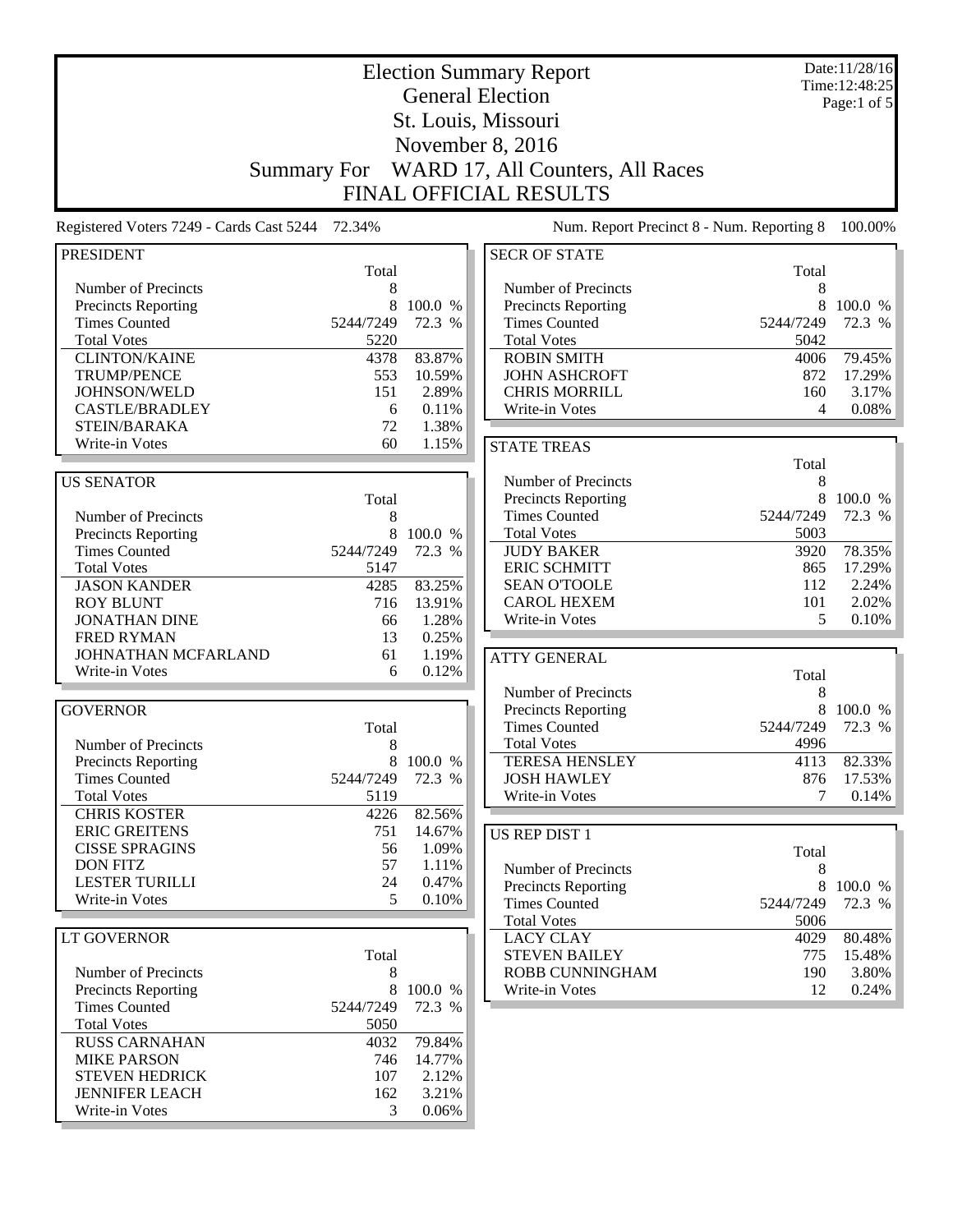|                                                    | <b>Election Summary Report</b><br><b>General Election</b> | Date:11/28/16<br>Time: 12:48:25 |                                              |              |                     |
|----------------------------------------------------|-----------------------------------------------------------|---------------------------------|----------------------------------------------|--------------|---------------------|
|                                                    |                                                           | Page: $2$ of $5$                |                                              |              |                     |
|                                                    |                                                           |                                 | St. Louis, Missouri                          |              |                     |
|                                                    |                                                           |                                 | November 8, 2016                             |              |                     |
|                                                    | <b>Summary For</b>                                        |                                 | WARD 17, All Counters, All Races             |              |                     |
|                                                    |                                                           |                                 | <b>FINAL OFFICIAL RESULTS</b>                |              |                     |
| Registered Voters 7249 - Cards Cast 5244 72.34%    |                                                           |                                 | Num. Report Precinct 8 - Num. Reporting 8    |              | 100.00%             |
| ST SEN DIST 4                                      | Total                                                     |                                 | <b>CIRC ATTY</b>                             |              |                     |
| Number of Precincts                                | 2                                                         |                                 | Number of Precincts                          | Total<br>8   |                     |
| <b>Precincts Reporting</b>                         | $\overline{2}$                                            | 100.0 %                         | Precincts Reporting                          | 8            | 100.0 %             |
| <b>Times Counted</b>                               | 1038/1520                                                 | 68.3 %                          | <b>Times Counted</b>                         | 5244/7249    | 72.3 %              |
| <b>Total Votes</b>                                 | 967                                                       |                                 | <b>Total Votes</b>                           | 4518         |                     |
| <b>JACOB HUMMEL</b>                                | 801                                                       | 82.83%                          | <b>KIMBERLY GARDNER</b>                      | 4459         | 98.69%              |
| <b>BRYAN YOUNG</b>                                 | 134                                                       | 13.86%                          | Write-in Votes                               | 59           | 1.31%               |
| <b>MICHAEL LEWIS</b>                               | 31                                                        | 3.21%                           |                                              |              |                     |
| Write-in Votes                                     | 1                                                         | 0.10%                           | <b>SHERIFF</b>                               |              |                     |
|                                                    |                                                           |                                 |                                              | Total        |                     |
| ST SEN DIST 5                                      |                                                           |                                 | Number of Precincts                          | 8<br>8       | 100.0 %             |
| Number of Precincts                                | Total<br>6                                                |                                 | Precincts Reporting<br><b>Times Counted</b>  | 5244/7249    | 72.3 %              |
| Precincts Reporting                                | 6                                                         | 100.0 %                         | <b>Total Votes</b>                           | 4784         |                     |
| <b>Times Counted</b>                               | 4206/5729                                                 | 73.4 %                          | <b>VERNON BETTS</b>                          | 3897         | 81.46%              |
| <b>Total Votes</b>                                 | 3831                                                      |                                 | <b>JOHN CASTELLANO</b>                       | 874          | 18.27%              |
| <b>JAMILAH NASHEED</b>                             | 3219                                                      | 84.03%                          | Write-in Votes                               | 13           | 0.27%               |
| STEPHEN SCHAPER                                    | 591                                                       | 15.43%                          |                                              |              |                     |
| Write-in Votes                                     | 21                                                        | 0.55%                           | <b>TREASURER</b>                             |              |                     |
|                                                    |                                                           |                                 |                                              | Total        |                     |
| ST REP DIST 77                                     |                                                           |                                 | Number of Precincts                          | 8            |                     |
|                                                    | Total                                                     |                                 | <b>Precincts Reporting</b>                   | 8            | 100.0 %             |
| Number of Precincts                                | 4                                                         |                                 | <b>Times Counted</b>                         | 5244/7249    | 72.3 %              |
| Precincts Reporting<br><b>Times Counted</b>        | 4                                                         | 100.0 %                         | <b>Total Votes</b>                           | 4861         |                     |
| <b>Total Votes</b>                                 | 4316/5882<br>3542                                         | 73.4 %                          | <b>TISHAURA JONES</b><br><b>DARREN GRANT</b> | 3837<br>788  | 78.93%<br>16.21%    |
| <b>STEVE ROBERTS</b>                               | 3422                                                      | 96.61%                          | <b>JEROME BAUER</b>                          | 226          | 4.65%               |
| Write-in Votes                                     | 120                                                       | 3.39%                           | Write-in Votes                               | 10           | 0.21%               |
|                                                    |                                                           |                                 |                                              |              |                     |
| ST REP DIST 79                                     |                                                           |                                 | RICHARD TEITELMAN                            |              |                     |
|                                                    | Total                                                     |                                 |                                              | Total        |                     |
| Number of Precincts                                | 2                                                         |                                 | Number of Precincts                          | 8            |                     |
| <b>Precincts Reporting</b><br><b>Times Counted</b> | 828/1277                                                  | 2 100.0 %<br>64.8 %             | Precincts Reporting<br><b>Times Counted</b>  | 5244/7249    | 8 100.0 %<br>72.3 % |
| <b>Total Votes</b>                                 | 742                                                       |                                 | <b>Total Votes</b>                           | 4156         |                     |
| <b>MICHAEL BUTLER</b>                              | 643                                                       | 86.66%                          | <b>YES</b>                                   | 3125         | 75.19%              |
| <b>DAN ELDER</b>                                   | 95                                                        | 12.80%                          | NO                                           | 1031         | 24.81%              |
| Write-in Votes                                     | 4                                                         | 0.54%                           |                                              |              |                     |
|                                                    |                                                           |                                 | PHILIP HESS                                  |              |                     |
| ST REP DIST 80                                     |                                                           |                                 |                                              | Total        |                     |
|                                                    | Total                                                     |                                 | Number of Precincts                          | 8            |                     |
| Number of Precincts                                | 2                                                         |                                 | <b>Precincts Reporting</b>                   | 8            | 100.0 %             |
| <b>Precincts Reporting</b>                         |                                                           | 2 100.0 %                       | <b>Times Counted</b>                         | 5244/7249    | 72.3 %              |
| <b>Times Counted</b>                               |                                                           | 100/90 111.1 %                  | <b>Total Votes</b>                           | 4079         |                     |
| <b>Total Votes</b><br>PETER MERIDETH               | 90<br>78                                                  | 86.67%                          | <b>YES</b><br>NO                             | 3000<br>1079 | 73.55%<br>26.45%    |
| <b>TERESSA EZELL</b>                               | 12                                                        | 13.33%                          |                                              |              |                     |
| Write-in Votes                                     | $\Omega$                                                  | 0.00%                           |                                              |              |                     |
|                                                    |                                                           |                                 |                                              |              |                     |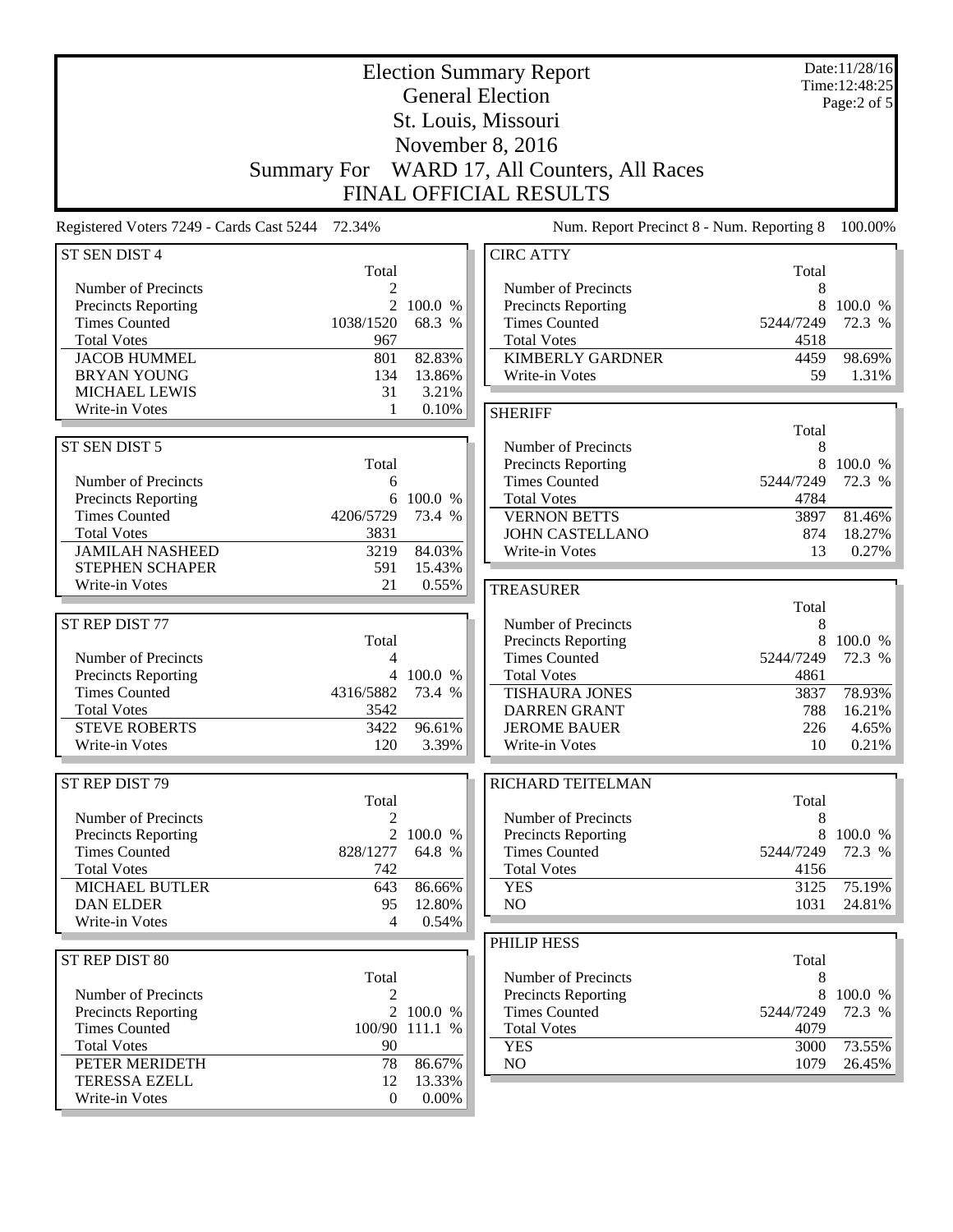| <b>Election Summary Report</b><br><b>General Election</b> |                   |         |                                              | Date:11/28/16<br>Time: 12:48:25 |                  |  |
|-----------------------------------------------------------|-------------------|---------|----------------------------------------------|---------------------------------|------------------|--|
| St. Louis, Missouri                                       |                   |         |                                              |                                 | Page: $3$ of $5$ |  |
| November 8, 2016                                          |                   |         |                                              |                                 |                  |  |
|                                                           |                   |         |                                              |                                 |                  |  |
|                                                           |                   |         | Summary For WARD 17, All Counters, All Races |                                 |                  |  |
|                                                           |                   |         | <b>FINAL OFFICIAL RESULTS</b>                |                                 |                  |  |
| Registered Voters 7249 - Cards Cast 5244 72.34%           |                   |         | Num. Report Precinct 8 - Num. Reporting 8    |                                 | 100.00%          |  |
| <b>JAMES DOWD</b>                                         | Total             |         | <b>DENNIS SCHAUMANN</b>                      | Total                           |                  |  |
| Number of Precincts                                       | 8                 |         | Number of Precincts                          | 8                               |                  |  |
| Precincts Reporting                                       | 8                 | 100.0 % | <b>Precincts Reporting</b>                   | 8                               | 100.0 %          |  |
| <b>Times Counted</b>                                      | 5244/7249         | 72.3 %  | <b>Times Counted</b>                         | 5244/7249                       | 72.3 %           |  |
| <b>Total Votes</b>                                        | 4099              |         | <b>Total Votes</b>                           | 3741                            |                  |  |
| <b>YES</b>                                                | 3026              | 73.82%  | <b>YES</b>                                   | 2741                            | 73.27%           |  |
| NO                                                        | 1073              | 26.18%  | NO                                           | 1000                            | 26.73%           |  |
| <b>BRYAN HETTENBACH</b>                                   |                   |         |                                              |                                 |                  |  |
|                                                           | Total             |         | <b>CHRISTOPHER MCGRAUGH</b>                  | Total                           |                  |  |
| Number of Precincts                                       | 8                 |         | Number of Precincts                          | 8                               |                  |  |
| Precincts Reporting                                       | 8                 | 100.0 % | Precincts Reporting                          | 8                               | 100.0 %          |  |
| <b>Times Counted</b>                                      | 5244/7249         | 72.3 %  | <b>Times Counted</b>                         | 5244/7249                       | 72.3 %           |  |
| <b>Total Votes</b>                                        | 3798              |         | <b>Total Votes</b>                           | 3748                            |                  |  |
| <b>YES</b>                                                | 2786              | 73.35%  | <b>YES</b>                                   | 2742                            | 73.16%           |  |
| NO                                                        | 1012              | 26.65%  | N <sub>O</sub>                               | 1006                            | 26.84%           |  |
| <b>MARK NEILL</b>                                         |                   |         | <b>MICHAEL MULLEN</b>                        |                                 |                  |  |
|                                                           | Total             |         |                                              | Total                           |                  |  |
| Number of Precincts                                       | 8                 |         | Number of Precincts                          | 8                               |                  |  |
| <b>Precincts Reporting</b>                                | 8                 | 100.0 % | Precincts Reporting                          | 8                               | 100.0 %          |  |
| <b>Times Counted</b>                                      | 5244/7249         | 72.3 %  | <b>Times Counted</b>                         | 5244/7249                       | 72.3 %           |  |
| <b>Total Votes</b>                                        | 3787              |         | <b>Total Votes</b>                           | 3763                            |                  |  |
| <b>YES</b>                                                | 2805              | 74.07%  | <b>YES</b>                                   | 2785                            | 74.01%           |  |
| N <sub>O</sub>                                            | 982               | 25.93%  | NO                                           | 978                             | 25.99%           |  |
| <b>JAMES SULLIVAN</b>                                     |                   |         | <b>DAVID MASON</b>                           |                                 |                  |  |
|                                                           | Total             |         |                                              | Total                           |                  |  |
| Number of Precincts                                       | 8                 |         | Number of Precincts                          | 8                               |                  |  |
| <b>Precincts Reporting</b>                                | 8                 | 100.0 % | Precincts Reporting                          | 8                               | 100.0 %          |  |
| <b>Times Counted</b><br><b>Total Votes</b>                | 5244/7249<br>3762 | 72.3 %  | <b>Times Counted</b><br><b>Total Votes</b>   | 5244/7249<br>3776               | 72.3 %           |  |
| <b>YES</b>                                                | 2822              | 75.01%  | <b>YES</b>                                   | 2763                            | 73.17%           |  |
| NO                                                        | 940               | 24.99%  | NO                                           | 1013                            | 26.83%           |  |
|                                                           |                   |         |                                              |                                 |                  |  |
| PHILIP HEAGNEY                                            |                   |         | <b>THOMAS FRAWLEY</b>                        |                                 |                  |  |
| Number of Precincts                                       | Total<br>8        |         | Number of Precincts                          | Total<br>8                      |                  |  |
| <b>Precincts Reporting</b>                                | 8                 | 100.0 % | <b>Precincts Reporting</b>                   | 8                               | 100.0 %          |  |
| <b>Times Counted</b>                                      | 5244/7249         | 72.3 %  | <b>Times Counted</b>                         | 5244/7249                       | 72.3 %           |  |
| <b>Total Votes</b>                                        | 3810              |         | <b>Total Votes</b>                           | 3773                            |                  |  |
| <b>YES</b>                                                | 2831              | 74.30%  | <b>YES</b>                                   | 2709                            | 71.80%           |  |
| NO                                                        |                   |         |                                              |                                 |                  |  |
|                                                           | 979               | 25.70%  | NO.                                          | 1064                            | 28.20%           |  |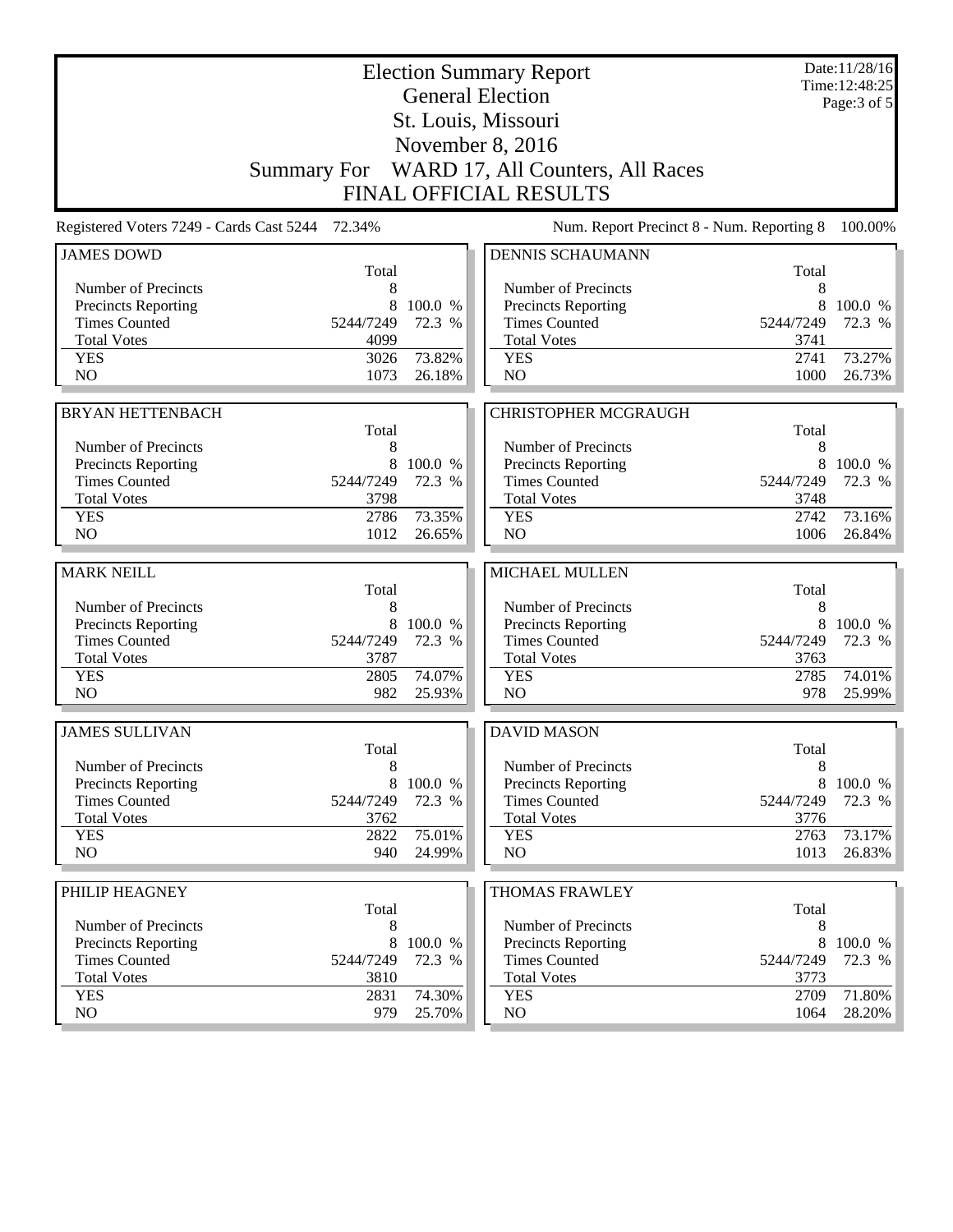| <b>Election Summary Report</b><br><b>General Election</b><br>St. Louis, Missouri |                  |         |                                           |            | Date:11/28/16<br>Time: 12:48:25<br>Page:4 of 5 |  |  |
|----------------------------------------------------------------------------------|------------------|---------|-------------------------------------------|------------|------------------------------------------------|--|--|
|                                                                                  | November 8, 2016 |         |                                           |            |                                                |  |  |
| Summary For WARD 17, All Counters, All Races                                     |                  |         |                                           |            |                                                |  |  |
|                                                                                  |                  |         | <b>FINAL OFFICIAL RESULTS</b>             |            |                                                |  |  |
|                                                                                  |                  |         |                                           |            |                                                |  |  |
| Registered Voters 7249 - Cards Cast 5244 72.34%                                  |                  |         | Num. Report Precinct 8 - Num. Reporting 8 |            | 100.00%                                        |  |  |
| <b>ROBIN VANNOY</b>                                                              |                  |         | <b>CON AMEND 2</b>                        |            |                                                |  |  |
| Number of Precincts                                                              | Total            |         | Number of Precincts                       | Total<br>8 |                                                |  |  |
| Precincts Reporting                                                              | 8<br>8           | 100.0 % | Precincts Reporting                       | 8          | 100.0 %                                        |  |  |
| <b>Times Counted</b>                                                             | 5244/7249        | 72.3 %  | <b>Times Counted</b>                      | 5244/7249  | 72.3 %                                         |  |  |
| <b>Total Votes</b>                                                               | 3753             |         | <b>Total Votes</b>                        | 4903       |                                                |  |  |
| <b>YES</b>                                                                       | 2843             | 75.75%  | <b>YES</b>                                | 3988       | 81.34%                                         |  |  |
| N <sub>O</sub>                                                                   | 910              | 24.25%  | N <sub>O</sub>                            | 915        | 18.66%                                         |  |  |
|                                                                                  |                  |         |                                           |            |                                                |  |  |
| <b>THOMAS CLARK</b>                                                              |                  |         | <b>CON AMEND 3</b>                        |            |                                                |  |  |
|                                                                                  | Total            |         |                                           | Total      |                                                |  |  |
| Number of Precincts                                                              | 8                |         | Number of Precincts                       | 8          |                                                |  |  |
| Precincts Reporting                                                              | 8                | 100.0 % | Precincts Reporting                       | 8          | 100.0 %                                        |  |  |
| <b>Times Counted</b>                                                             | 5244/7249        | 72.3 %  | <b>Times Counted</b>                      | 5244/7249  | 72.3 %                                         |  |  |
| <b>Total Votes</b>                                                               | 3744             |         | <b>Total Votes</b>                        | 5042       |                                                |  |  |
| <b>YES</b>                                                                       | 2784             | 74.36%  | <b>YES</b>                                | 2537       | 50.32%                                         |  |  |
| N <sub>O</sub>                                                                   | 960              | 25.64%  | N <sub>O</sub>                            | 2505       | 49.68%                                         |  |  |
| NICOLE COLBERT-BOTCHWAY                                                          |                  |         |                                           |            |                                                |  |  |
|                                                                                  | Total            |         | <b>CON AMEND 4</b>                        | Total      |                                                |  |  |
| Number of Precincts                                                              | 8                |         | Number of Precincts                       | 8          |                                                |  |  |
| Precincts Reporting                                                              | 8                | 100.0 % | Precincts Reporting                       | 8          | 100.0 %                                        |  |  |
| <b>Times Counted</b>                                                             | 5244/7249        | 72.3 %  | <b>Times Counted</b>                      | 5244/7249  | 72.3 %                                         |  |  |
| <b>Total Votes</b>                                                               | 3764             |         | <b>Total Votes</b>                        | 4773       |                                                |  |  |
| <b>YES</b>                                                                       | 2890             | 76.78%  | <b>YES</b>                                | 1948       | 40.81%                                         |  |  |
| NO                                                                               | 874              | 23.22%  | N <sub>O</sub>                            | 2825       | 59.19%                                         |  |  |
|                                                                                  |                  |         |                                           |            |                                                |  |  |
| <b>CALEA STOVALL-REID</b>                                                        | Total            |         | <b>CON AMEND 6</b>                        | Total      |                                                |  |  |
| Number of Precincts                                                              | 8                |         | Number of Precincts                       | 8          |                                                |  |  |
| <b>Precincts Reporting</b>                                                       | 8                | 100.0 % | Precincts Reporting                       | 8          | 100.0 %                                        |  |  |
| <b>Times Counted</b>                                                             | 5244/7249        | 72.3 %  | <b>Times Counted</b>                      | 5244/7249  | 72.3 %                                         |  |  |
| <b>Total Votes</b>                                                               | 3766             |         | <b>Total Votes</b>                        | 4945       |                                                |  |  |
| <b>YES</b>                                                                       | 2893             | 76.82%  | <b>YES</b>                                | 1469       | 29.71%                                         |  |  |
| NO                                                                               | 873              | 23.18%  | NO                                        | 3476       | 70.29%                                         |  |  |
|                                                                                  |                  |         |                                           |            |                                                |  |  |
| <b>CON AMEND 1</b>                                                               |                  |         | PROP A                                    |            |                                                |  |  |
| Number of Precincts                                                              | Total<br>8       |         | Number of Precincts                       | Total<br>8 |                                                |  |  |
| <b>Precincts Reporting</b>                                                       | 8                | 100.0 % | <b>Precincts Reporting</b>                | 8          | 100.0 %                                        |  |  |
| <b>Times Counted</b>                                                             | 5244/7249        | 72.3 %  | <b>Times Counted</b>                      | 5244/7249  | 72.3 %                                         |  |  |
| <b>Total Votes</b>                                                               | 4883             |         | <b>Total Votes</b>                        | 4935       |                                                |  |  |
| <b>YES</b>                                                                       | 4310             | 88.27%  | <b>YES</b>                                | 2721       | 55.14%                                         |  |  |
| NO                                                                               | 573              | 11.73%  | NO                                        | 2214       | 44.86%                                         |  |  |
|                                                                                  |                  |         |                                           |            |                                                |  |  |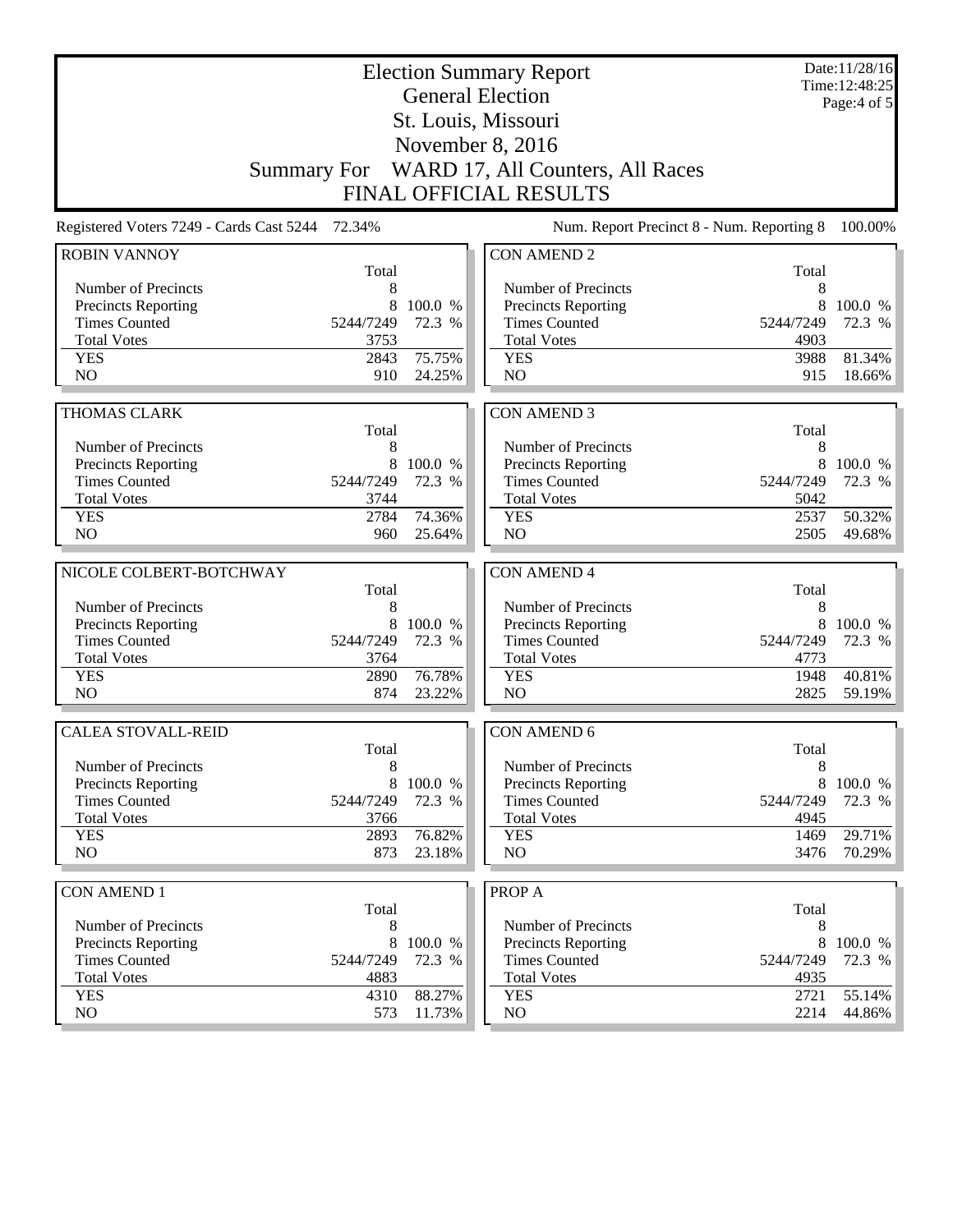Date:11/28/16 Time:12:48:25 Page:5 of 5

## Election Summary Report General Election St. Louis, Missouri November 8, 2016 Summary For WARD 17, All Counters, All Races FINAL OFFICIAL RESULTS

| Total<br>Number of Precincts<br>Precincts Reporting<br>100.0 %<br>8<br>5244/7249 72.3 %<br><b>Times Counted</b><br><b>Total Votes</b><br>4901<br>YES<br>65.15%<br>3193<br>34.85%<br>NO<br>1708 | <b>PROPS</b> |  |
|------------------------------------------------------------------------------------------------------------------------------------------------------------------------------------------------|--------------|--|
|                                                                                                                                                                                                |              |  |
|                                                                                                                                                                                                |              |  |
|                                                                                                                                                                                                |              |  |
|                                                                                                                                                                                                |              |  |
|                                                                                                                                                                                                |              |  |
|                                                                                                                                                                                                |              |  |
|                                                                                                                                                                                                |              |  |

Registered Voters 7249 - Cards Cast 5244 72.34% Num. Report Precinct 8 - Num. Reporting 8 100.00%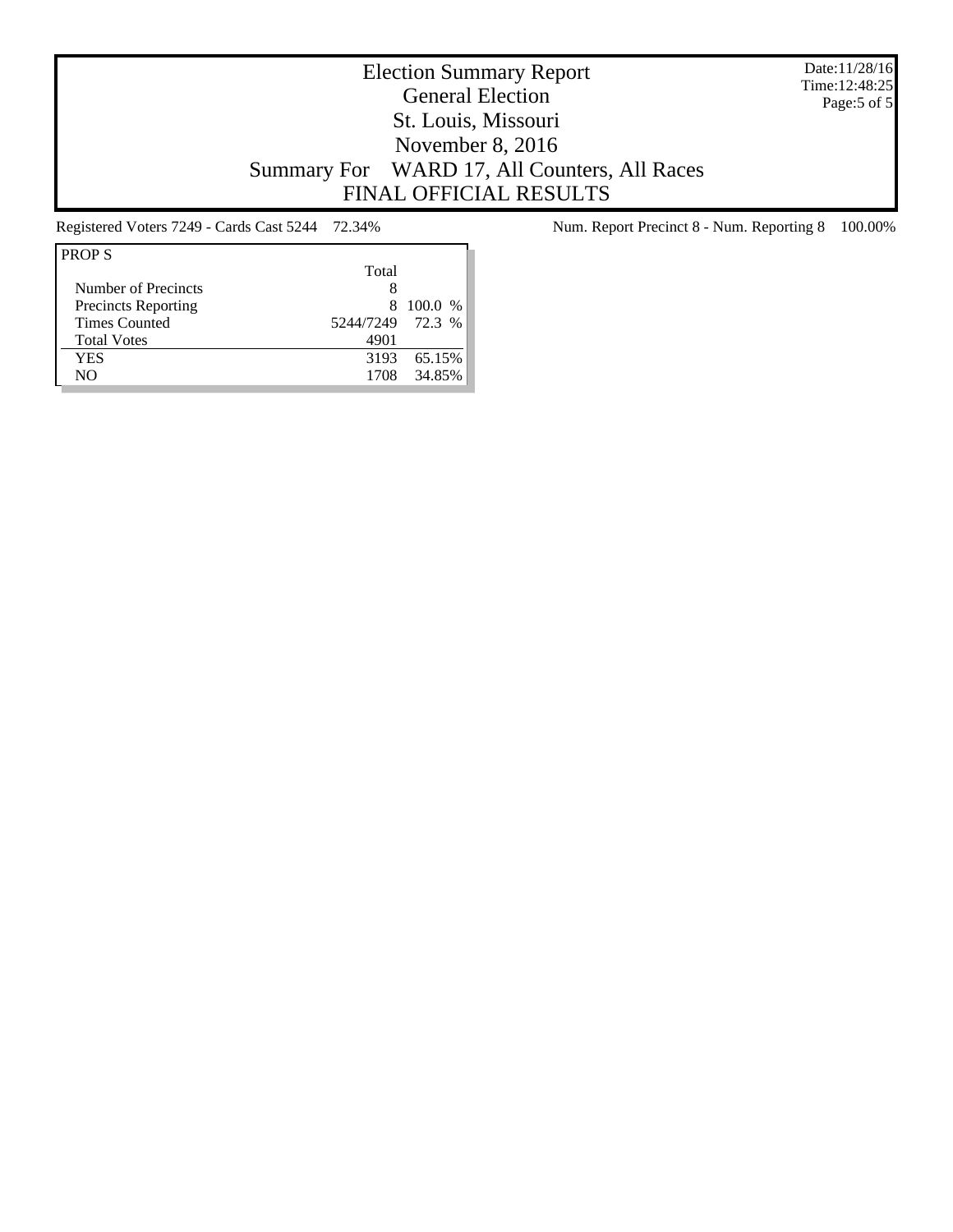| <b>Election Summary Report</b>                  |                    |           |                                           |           | Date:11/28/16<br>Time: 12:48:30 |
|-------------------------------------------------|--------------------|-----------|-------------------------------------------|-----------|---------------------------------|
|                                                 |                    |           | <b>General Election</b>                   |           | Page:1 of 5                     |
|                                                 |                    |           | St. Louis, Missouri                       |           |                                 |
|                                                 |                    |           | November 8, 2016                          |           |                                 |
|                                                 |                    |           |                                           |           |                                 |
|                                                 | <b>Summary For</b> |           | WARD 18, All Counters, All Races          |           |                                 |
|                                                 |                    |           | <b>FINAL OFFICIAL RESULTS</b>             |           |                                 |
| Registered Voters 5618 - Cards Cast 3792 67.50% |                    |           | Num. Report Precinct 6 - Num. Reporting 6 |           | 100.00%                         |
| <b>PRESIDENT</b>                                |                    |           | <b>SECR OF STATE</b>                      |           |                                 |
|                                                 | Total              |           |                                           | Total     |                                 |
| Number of Precincts                             | 6                  |           | Number of Precincts                       | 6         |                                 |
| <b>Precincts Reporting</b>                      | 6                  | 100.0 %   | Precincts Reporting                       | 6         | 100.0 %                         |
| <b>Times Counted</b>                            | 3792/5618          | 67.5 %    | <b>Times Counted</b>                      | 3792/5618 | 67.5 %                          |
| <b>Total Votes</b>                              | 3772               |           | <b>Total Votes</b>                        | 3696      |                                 |
| <b>CLINTON/KAINE</b>                            | 3443               | 91.28%    | <b>ROBIN SMITH</b>                        | 3342      | 90.42%                          |
| <b>TRUMP/PENCE</b>                              | 216                | 5.73%     | <b>JOHN ASHCROFT</b>                      | 273       | 7.39%                           |
| JOHNSON/WELD                                    | 42                 | 1.11%     | <b>CHRIS MORRILL</b>                      | 75        | 2.03%                           |
| <b>CASTLE/BRADLEY</b>                           | 5                  | 0.13%     | Write-in Votes                            | 6         | 0.16%                           |
| STEIN/BARAKA                                    | 34                 | 0.90%     |                                           |           |                                 |
| Write-in Votes                                  | 32                 | 0.85%     | <b>STATE TREAS</b>                        |           |                                 |
|                                                 |                    |           |                                           | Total     |                                 |
| <b>US SENATOR</b>                               |                    |           | Number of Precincts                       | 6         |                                 |
|                                                 | Total              |           | <b>Precincts Reporting</b>                | 6         | 100.0 %                         |
| Number of Precincts                             | 6                  |           | <b>Times Counted</b>                      | 3792/5618 | 67.5 %                          |
| Precincts Reporting                             | 6                  | 100.0 %   | <b>Total Votes</b>                        | 3688      |                                 |
| <b>Times Counted</b>                            | 3792/5618          | 67.5 %    | <b>JUDY BAKER</b>                         | 3312      | 89.80%                          |
| <b>Total Votes</b>                              | 3729               |           | <b>ERIC SCHMITT</b>                       | 253       | 6.86%                           |
| <b>JASON KANDER</b>                             | 3403               | 91.26%    | <b>SEAN O'TOOLE</b>                       | 65        | 1.76%                           |
| <b>ROY BLUNT</b>                                | 226                | 6.06%     | <b>CAROL HEXEM</b>                        | 48        | 1.30%                           |
| <b>JONATHAN DINE</b>                            | 37                 | 0.99%     | Write-in Votes                            | 10        | 0.27%                           |
| <b>FRED RYMAN</b>                               | 12                 | 0.32%     |                                           |           |                                 |
| JOHNATHAN MCFARLAND                             | 42                 | 1.13%     | <b>ATTY GENERAL</b>                       |           |                                 |
| Write-in Votes                                  | 9                  | 0.24%     |                                           | Total     |                                 |
|                                                 |                    |           | Number of Precincts                       | 6         |                                 |
| <b>GOVERNOR</b>                                 |                    |           | Precincts Reporting                       | 6         | 100.0 %                         |
|                                                 | Total              |           | <b>Times Counted</b>                      | 3792/5618 | 67.5 %                          |
| Number of Precincts                             | 6                  |           | <b>Total Votes</b>                        | 3670      |                                 |
| <b>Precincts Reporting</b>                      |                    | 6 100.0 % | <b>TERESA HENSLEY</b>                     | 3359      | 91.53%                          |
| <b>Times Counted</b>                            | 3792/5618          | 67.5 %    | <b>JOSH HAWLEY</b>                        | 301       | 8.20%                           |
| <b>Total Votes</b>                              | 3724               |           | Write-in Votes                            | 10        | 0.27%                           |
| <b>CHRIS KOSTER</b>                             | 3357               | 90.15%    |                                           |           |                                 |
| <b>ERIC GREITENS</b>                            | 267                | 7.17%     | US REP DIST 1                             |           |                                 |
| <b>CISSE SPRAGINS</b>                           | 44                 | 1.18%     |                                           | Total     |                                 |
| <b>DON FITZ</b>                                 | 27                 | 0.73%     | Number of Precincts                       | 6         |                                 |
| <b>LESTER TURILLI</b>                           | 21                 | 0.56%     | Precincts Reporting                       |           | 6 100.0 %                       |
| Write-in Votes                                  | 8                  | 0.21%     | <b>Times Counted</b>                      | 3792/5618 | 67.5 %                          |
|                                                 |                    |           | <b>Total Votes</b>                        | 3691      |                                 |
| LT GOVERNOR                                     |                    |           | <b>LACY CLAY</b>                          | 3318      | 89.89%                          |
|                                                 | Total              |           | <b>STEVEN BAILEY</b>                      | 237       | 6.42%                           |
| Number of Precincts                             | 6                  |           | ROBB CUNNINGHAM                           | 123       | 3.33%                           |
| <b>Precincts Reporting</b>                      | 6                  | 100.0 %   | Write-in Votes                            | 13        | 0.35%                           |
| <b>Times Counted</b>                            | 3792/5618          | 67.5 %    |                                           |           |                                 |
| <b>Total Votes</b>                              | 3710               |           |                                           |           |                                 |
| <b>RUSS CARNAHAN</b>                            | 3307               | 89.14%    |                                           |           |                                 |
| <b>MIKE PARSON</b>                              | 246                | 6.63%     |                                           |           |                                 |
| <b>STEVEN HEDRICK</b>                           | 61                 | 1.64%     |                                           |           |                                 |
| <b>JENNIFER LEACH</b>                           | 89                 | 2.40%     |                                           |           |                                 |
| Write-in Votes                                  | 7                  | 0.19%     |                                           |           |                                 |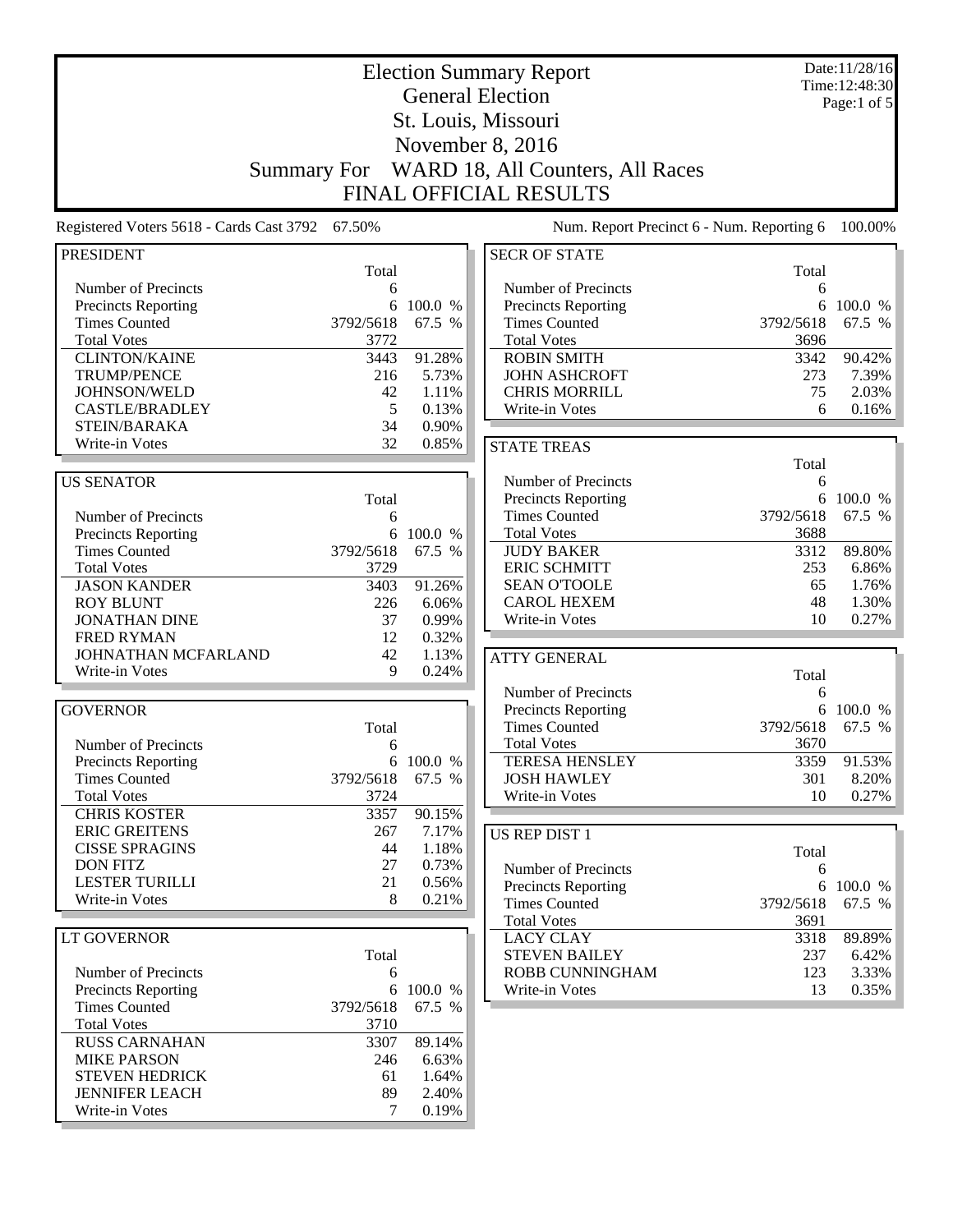|                                                        | <b>Election Summary Report</b><br><b>General Election</b> |                   |                                                   |                   | Date:11/28/16<br>Time: 12:48:30<br>Page:2 of 5 |  |
|--------------------------------------------------------|-----------------------------------------------------------|-------------------|---------------------------------------------------|-------------------|------------------------------------------------|--|
|                                                        |                                                           |                   |                                                   |                   |                                                |  |
| St. Louis, Missouri<br>November 8, 2016                |                                                           |                   |                                                   |                   |                                                |  |
| WARD 18, All Counters, All Races<br><b>Summary For</b> |                                                           |                   |                                                   |                   |                                                |  |
|                                                        |                                                           |                   | FINAL OFFICIAL RESULTS                            |                   |                                                |  |
| Registered Voters 5618 - Cards Cast 3792               | 67.50%                                                    |                   | Num. Report Precinct 6 - Num. Reporting 6         |                   | 100.00%                                        |  |
| ST SEN DIST 4                                          |                                                           |                   | <b>CIRC ATTY</b>                                  |                   |                                                |  |
|                                                        | Total                                                     |                   |                                                   | Total             |                                                |  |
| Number of Precincts                                    | 3                                                         |                   | Number of Precincts                               | 6                 |                                                |  |
| Precincts Reporting                                    | 3                                                         | 100.0 %           | Precincts Reporting                               | 6                 | 100.0 %                                        |  |
| <b>Times Counted</b><br><b>Total Votes</b>             | 1822/2812<br>1744                                         | 64.8 %            | <b>Times Counted</b><br><b>Total Votes</b>        | 3792/5618<br>3525 | 67.5 %                                         |  |
| <b>JACOB HUMMEL</b>                                    | 1616                                                      | 92.66%            | <b>KIMBERLY GARDNER</b>                           | 3496              | 99.18%                                         |  |
| <b>BRYAN YOUNG</b>                                     | 62                                                        | 3.56%             | Write-in Votes                                    | 29                | 0.82%                                          |  |
| <b>MICHAEL LEWIS</b>                                   | 61                                                        | 3.50%             |                                                   |                   |                                                |  |
| Write-in Votes                                         | 5                                                         | 0.29%             | <b>SHERIFF</b>                                    |                   |                                                |  |
|                                                        |                                                           |                   |                                                   | Total             |                                                |  |
| ST SEN DIST 5                                          |                                                           |                   | Number of Precincts                               | 6                 |                                                |  |
|                                                        | Total                                                     |                   | <b>Precincts Reporting</b>                        | 6                 | 100.0 %                                        |  |
| Number of Precincts                                    | 3<br>3                                                    | 100.0 %           | <b>Times Counted</b><br><b>Total Votes</b>        | 3792/5618         | 67.5 %                                         |  |
| Precincts Reporting<br><b>Times Counted</b>            | 1970/2806                                                 | 70.2 %            | <b>VERNON BETTS</b>                               | 3616<br>3332      | 92.15%                                         |  |
| <b>Total Votes</b>                                     | 1874                                                      |                   | <b>JOHN CASTELLANO</b>                            | 274               | 7.58%                                          |  |
| <b>JAMILAH NASHEED</b>                                 | 1667                                                      | 88.95%            | Write-in Votes                                    | 10                | 0.28%                                          |  |
| STEPHEN SCHAPER                                        | 193                                                       | 10.30%            |                                                   |                   |                                                |  |
| Write-in Votes                                         | 14                                                        | 0.75%             | <b>TREASURER</b>                                  |                   |                                                |  |
|                                                        |                                                           |                   |                                                   | Total             |                                                |  |
| ST REP DIST 77                                         |                                                           |                   | Number of Precincts                               | 6                 |                                                |  |
|                                                        | Total                                                     |                   | Precincts Reporting                               | 6                 | 100.0 %                                        |  |
| Number of Precincts                                    | 3                                                         |                   | <b>Times Counted</b>                              | 3792/5618         | 67.5 %                                         |  |
| <b>Precincts Reporting</b><br><b>Times Counted</b>     | 3<br>2437/3467                                            | 100.0 %<br>70.3 % | <b>Total Votes</b><br><b>TISHAURA JONES</b>       | 3642<br>3261      | 89.54%                                         |  |
| <b>Total Votes</b>                                     | 2153                                                      |                   | <b>DARREN GRANT</b>                               | 270               | 7.41%                                          |  |
| <b>STEVE ROBERTS</b>                                   | 2081                                                      | 96.66%            | <b>JEROME BAUER</b>                               | 100               | 2.75%                                          |  |
| Write-in Votes                                         | 72                                                        | 3.34%             | Write-in Votes                                    | 11                | 0.30%                                          |  |
|                                                        |                                                           |                   |                                                   |                   |                                                |  |
| ST REP DIST 79                                         |                                                           |                   | RICHARD TEITELMAN                                 |                   |                                                |  |
|                                                        | Total                                                     |                   |                                                   | Total             |                                                |  |
| Number of Precincts                                    | 1                                                         |                   | Number of Precincts                               | 6                 |                                                |  |
| <b>Precincts Reporting</b><br><b>Times Counted</b>     | $\mathbf{1}$<br>155/230                                   | 100.0 %<br>67.4 % | Precincts Reporting<br><b>Times Counted</b>       | 3792/5618         | 6 100.0 %<br>67.5 %                            |  |
| <b>Total Votes</b>                                     | 146                                                       |                   | <b>Total Votes</b>                                | 3307              |                                                |  |
| MICHAEL BUTLER                                         | 142                                                       | 97.26%            | <b>YES</b>                                        | 2012              | 60.84%                                         |  |
| <b>DAN ELDER</b>                                       | 3                                                         | 2.05%             | NO                                                | 1295              | 39.16%                                         |  |
| Write-in Votes                                         | 1                                                         | 0.68%             |                                                   |                   |                                                |  |
|                                                        |                                                           |                   | PHILIP HESS                                       |                   |                                                |  |
| ST REP DIST 84                                         |                                                           |                   |                                                   | Total             |                                                |  |
| Number of Precincts                                    | Total<br>2                                                |                   | Number of Precincts<br><b>Precincts Reporting</b> | 6<br>6            | 100.0 %                                        |  |
| <b>Precincts Reporting</b>                             | 2                                                         | 100.0 %           | <b>Times Counted</b>                              | 3792/5618         | 67.5 %                                         |  |
| <b>Times Counted</b>                                   | 1200/1921                                                 | 62.5 %            | <b>Total Votes</b>                                | 3266              |                                                |  |
| <b>Total Votes</b>                                     | 1140                                                      |                   | <b>YES</b>                                        | 2022              | 61.91%                                         |  |
| <b>KARLA MAY</b>                                       | 1136                                                      | 99.65%            | NO                                                | 1244              | 38.09%                                         |  |
| Write-in Votes                                         | $\overline{4}$                                            | 0.35%             |                                                   |                   |                                                |  |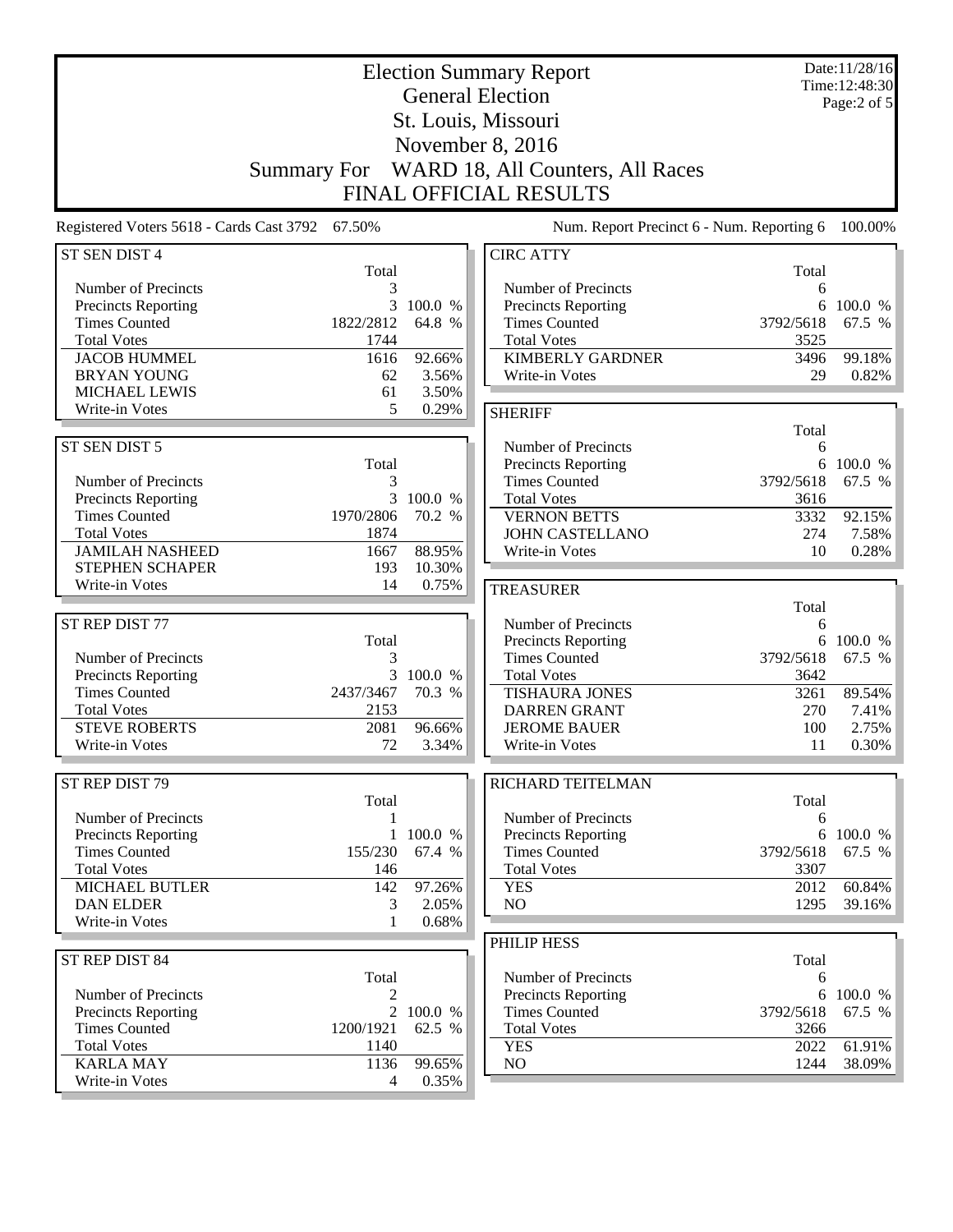| <b>Election Summary Report</b><br><b>General Election</b> |           |           |                                              |           | Date:11/28/16<br>Time: 12:48:30 |  |  |  |
|-----------------------------------------------------------|-----------|-----------|----------------------------------------------|-----------|---------------------------------|--|--|--|
|                                                           |           |           | St. Louis, Missouri                          |           | Page: 3 of 5                    |  |  |  |
|                                                           |           |           | November 8, 2016                             |           |                                 |  |  |  |
|                                                           |           |           | Summary For WARD 18, All Counters, All Races |           |                                 |  |  |  |
|                                                           |           |           |                                              |           |                                 |  |  |  |
| <b>FINAL OFFICIAL RESULTS</b>                             |           |           |                                              |           |                                 |  |  |  |
| Registered Voters 5618 - Cards Cast 3792 67.50%           |           |           | Num. Report Precinct 6 - Num. Reporting 6    |           | 100.00%                         |  |  |  |
| <b>JAMES DOWD</b>                                         | Total     |           | <b>DENNIS SCHAUMANN</b>                      | Total     |                                 |  |  |  |
| Number of Precincts                                       | 6         |           | Number of Precincts                          | 6         |                                 |  |  |  |
| Precincts Reporting                                       | 6         | 100.0 %   | Precincts Reporting                          | 6         | 100.0 %                         |  |  |  |
| <b>Times Counted</b>                                      | 3792/5618 | 67.5 %    | <b>Times Counted</b>                         | 3792/5618 | 67.5 %                          |  |  |  |
| <b>Total Votes</b>                                        | 3290      |           | <b>Total Votes</b>                           | 3116      |                                 |  |  |  |
| <b>YES</b>                                                | 2040      | 62.01%    | <b>YES</b>                                   | 1903      | 61.07%                          |  |  |  |
| N <sub>O</sub>                                            | 1250      | 37.99%    | NO                                           | 1213      | 38.93%                          |  |  |  |
|                                                           |           |           |                                              |           |                                 |  |  |  |
| <b>BRYAN HETTENBACH</b>                                   | Total     |           | <b>CHRISTOPHER MCGRAUGH</b>                  | Total     |                                 |  |  |  |
| Number of Precincts                                       | 6         |           | Number of Precincts                          | 6         |                                 |  |  |  |
| <b>Precincts Reporting</b>                                | 6         | 100.0 %   | Precincts Reporting                          | 6         | 100.0 %                         |  |  |  |
| <b>Times Counted</b>                                      | 3792/5618 | 67.5 %    | <b>Times Counted</b>                         | 3792/5618 | 67.5 %                          |  |  |  |
| <b>Total Votes</b>                                        | 3163      |           | <b>Total Votes</b>                           | 3104      |                                 |  |  |  |
| <b>YES</b>                                                | 2008      | 63.48%    | <b>YES</b>                                   | 1916      | 61.73%                          |  |  |  |
| NO                                                        | 1155      | 36.52%    | NO                                           | 1188      | 38.27%                          |  |  |  |
|                                                           |           |           |                                              |           |                                 |  |  |  |
| <b>MARK NEILL</b>                                         | Total     |           | <b>MICHAEL MULLEN</b>                        | Total     |                                 |  |  |  |
| Number of Precincts                                       | 6         |           | Number of Precincts                          | 6         |                                 |  |  |  |
| Precincts Reporting                                       | 6         | 100.0 %   | Precincts Reporting                          | 6         | 100.0 %                         |  |  |  |
| <b>Times Counted</b>                                      | 3792/5618 | 67.5 %    | <b>Times Counted</b>                         | 3792/5618 | 67.5 %                          |  |  |  |
| <b>Total Votes</b>                                        | 3148      |           | <b>Total Votes</b>                           | 3121      |                                 |  |  |  |
| <b>YES</b>                                                | 1959      | 62.23%    | <b>YES</b>                                   | 2015      | 64.56%                          |  |  |  |
| N <sub>O</sub>                                            | 1189      | 37.77%    | NO                                           | 1106      | 35.44%                          |  |  |  |
| <b>JAMES SULLIVAN</b>                                     |           |           | <b>DAVID MASON</b>                           |           |                                 |  |  |  |
|                                                           | Total     |           |                                              | Total     |                                 |  |  |  |
| Number of Precincts                                       | 6         |           | Number of Precincts                          | 6         |                                 |  |  |  |
| Precincts Reporting                                       |           | 6 100.0 % | <b>Precincts Reporting</b>                   |           | 6 100.0 %                       |  |  |  |
| <b>Times Counted</b>                                      | 3792/5618 | 67.5 %    | <b>Times Counted</b>                         | 3792/5618 | 67.5 %                          |  |  |  |
| <b>Total Votes</b>                                        | 3138      |           | <b>Total Votes</b>                           | 3135      |                                 |  |  |  |
| <b>YES</b>                                                | 1993      | 63.51%    | <b>YES</b>                                   | 2026      | 64.63%                          |  |  |  |
| NO                                                        | 1145      | 36.49%    | NO                                           | 1109      | 35.37%                          |  |  |  |
| PHILIP HEAGNEY                                            |           |           | <b>THOMAS FRAWLEY</b>                        |           |                                 |  |  |  |
|                                                           | Total     |           |                                              | Total     |                                 |  |  |  |
| Number of Precincts                                       | 6         |           | Number of Precincts                          | 6         |                                 |  |  |  |
| <b>Precincts Reporting</b>                                | 6         | 100.0 %   | <b>Precincts Reporting</b>                   | 6         | 100.0 %                         |  |  |  |
| <b>Times Counted</b>                                      | 3792/5618 | 67.5 %    | <b>Times Counted</b>                         | 3792/5618 | 67.5 %                          |  |  |  |
| <b>Total Votes</b>                                        | 3132      |           | <b>Total Votes</b>                           | 3124      |                                 |  |  |  |
| <b>YES</b>                                                | 1873      | 59.80%    | <b>YES</b>                                   | 1901      | 60.85%                          |  |  |  |
| NO                                                        | 1259      | 40.20%    | NO                                           | 1223      | 39.15%                          |  |  |  |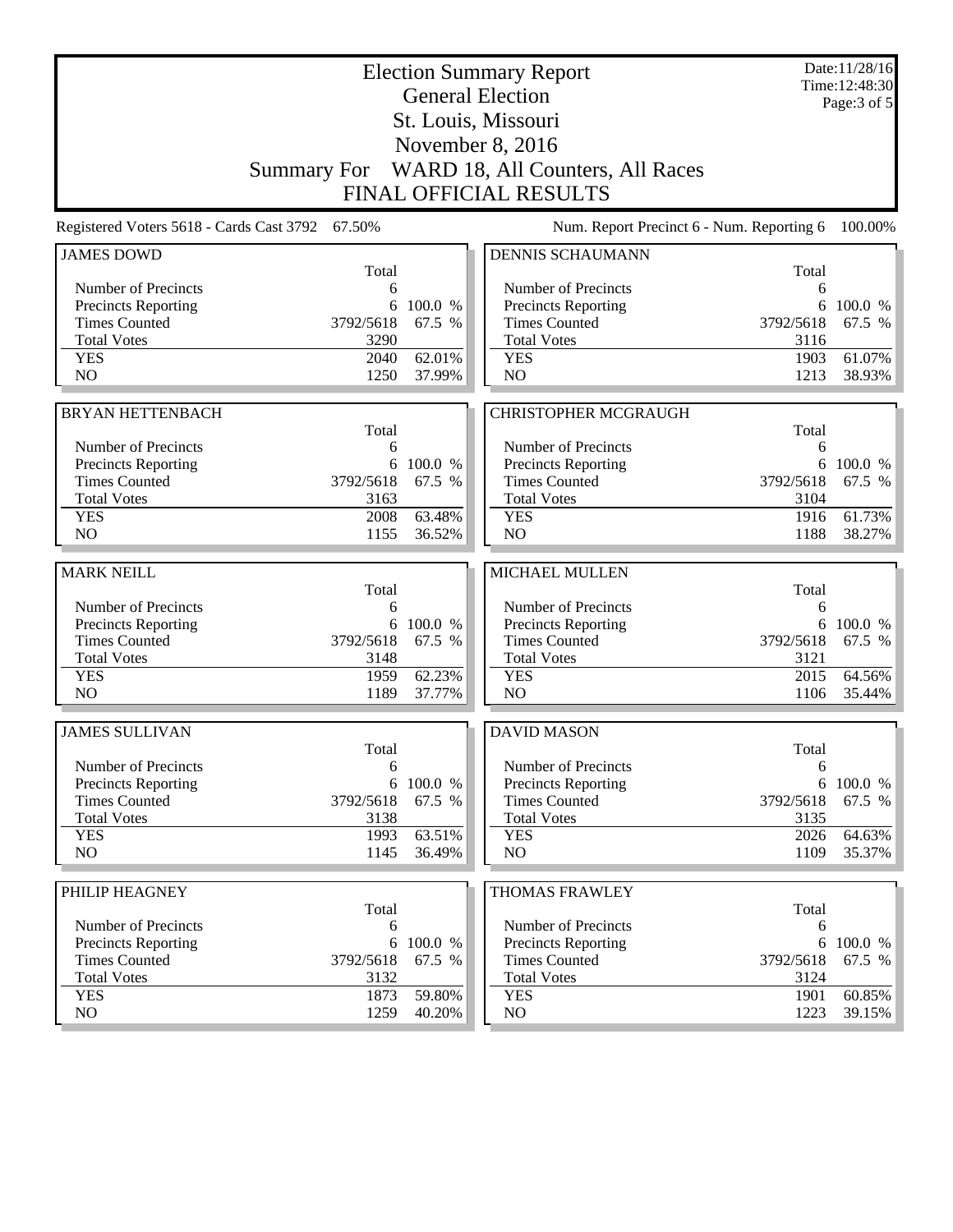| <b>Election Summary Report</b><br><b>General Election</b><br>St. Louis, Missouri |                |                   |                                             |                | Date:11/28/16<br>Time: 12:48:30<br>Page:4 of 5 |  |
|----------------------------------------------------------------------------------|----------------|-------------------|---------------------------------------------|----------------|------------------------------------------------|--|
| November 8, 2016<br>Summary For WARD 18, All Counters, All Races                 |                |                   |                                             |                |                                                |  |
| <b>FINAL OFFICIAL RESULTS</b>                                                    |                |                   |                                             |                |                                                |  |
| Registered Voters 5618 - Cards Cast 3792 67.50%                                  |                |                   | Num. Report Precinct 6 - Num. Reporting 6   |                | 100.00%                                        |  |
| <b>ROBIN VANNOY</b>                                                              |                |                   | <b>CON AMEND 2</b>                          |                |                                                |  |
|                                                                                  | Total          |                   |                                             | Total          |                                                |  |
| Number of Precincts                                                              | 6              |                   | Number of Precincts                         | 6              |                                                |  |
| Precincts Reporting<br><b>Times Counted</b>                                      | 6<br>3792/5618 | 100.0 %<br>67.5 % | Precincts Reporting<br><b>Times Counted</b> | 6<br>3792/5618 | 100.0 %                                        |  |
| <b>Total Votes</b>                                                               | 3123           |                   | <b>Total Votes</b>                          | 3573           | 67.5 %                                         |  |
| <b>YES</b>                                                                       | 2071           | 66.31%            | <b>YES</b>                                  | 2530           | 70.81%                                         |  |
| N <sub>O</sub>                                                                   | 1052           | 33.69%            | N <sub>O</sub>                              | 1043           | 29.19%                                         |  |
|                                                                                  |                |                   |                                             |                |                                                |  |
| <b>THOMAS CLARK</b>                                                              |                |                   | <b>CON AMEND 3</b>                          |                |                                                |  |
|                                                                                  | Total          |                   |                                             | Total          |                                                |  |
| Number of Precincts                                                              | 6              |                   | Number of Precincts                         | 6              |                                                |  |
| Precincts Reporting                                                              | 6              | 100.0 %           | Precincts Reporting                         | 6              | 100.0 %                                        |  |
| <b>Times Counted</b>                                                             | 3792/5618      | 67.5 %            | <b>Times Counted</b>                        | 3792/5618      | 67.5 %                                         |  |
| <b>Total Votes</b>                                                               | 3121           |                   | <b>Total Votes</b>                          | 3662           |                                                |  |
| <b>YES</b>                                                                       | 2023           | 64.82%            | <b>YES</b>                                  | 1680           | 45.88%                                         |  |
| N <sub>O</sub>                                                                   | 1098           | 35.18%            | N <sub>O</sub>                              | 1982           | 54.12%                                         |  |
|                                                                                  |                |                   |                                             |                |                                                |  |
| NICOLE COLBERT-BOTCHWAY                                                          |                |                   | <b>CON AMEND 4</b>                          |                |                                                |  |
|                                                                                  |                |                   |                                             |                |                                                |  |
|                                                                                  |                |                   |                                             |                |                                                |  |
|                                                                                  | Total          |                   |                                             | Total          |                                                |  |
| Number of Precincts                                                              | 6              |                   | Number of Precincts                         | 6              |                                                |  |
| Precincts Reporting                                                              | 6              | 100.0 %           | Precincts Reporting                         | 6              | 100.0 %                                        |  |
| <b>Times Counted</b>                                                             | 3792/5618      | 67.5 %            | <b>Times Counted</b>                        | 3792/5618      | 67.5 %                                         |  |
| <b>Total Votes</b>                                                               | 3134           |                   | <b>Total Votes</b>                          | 3539           |                                                |  |
| <b>YES</b><br>NO                                                                 | 2109<br>1025   | 67.29%            | <b>YES</b><br>N <sub>O</sub>                | 1715<br>1824   | 48.46%                                         |  |
|                                                                                  |                | 32.71%            |                                             |                | 51.54%                                         |  |
| <b>CALEA STOVALL-REID</b>                                                        |                |                   | <b>CON AMEND 6</b>                          |                |                                                |  |
|                                                                                  | Total          |                   |                                             | Total          |                                                |  |
| Number of Precincts                                                              | 6              |                   | Number of Precincts                         | 6              |                                                |  |
| <b>Precincts Reporting</b>                                                       |                | 6 100.0 %         | Precincts Reporting                         | 6              | 100.0 %                                        |  |
| <b>Times Counted</b>                                                             | 3792/5618      | 67.5 %            | <b>Times Counted</b>                        | 3792/5618      | 67.5 %                                         |  |
| <b>Total Votes</b>                                                               | 3143           |                   | <b>Total Votes</b>                          | 3590           |                                                |  |
| <b>YES</b>                                                                       | 2165           | 68.88%            | <b>YES</b>                                  | 993            | 27.66%                                         |  |
| NO                                                                               | 978            | 31.12%            | NO                                          | 2597           |                                                |  |
|                                                                                  |                |                   |                                             |                | 72.34%                                         |  |
| <b>CON AMEND 1</b>                                                               |                |                   | PROP A                                      |                |                                                |  |
|                                                                                  | Total          |                   |                                             | Total          |                                                |  |
| Number of Precincts                                                              | 6              |                   | Number of Precincts                         | 6              |                                                |  |
| <b>Precincts Reporting</b>                                                       | 6              | 100.0 %           | <b>Precincts Reporting</b>                  | 6              | 100.0 %                                        |  |
| <b>Times Counted</b>                                                             | 3792/5618      | 67.5 %            | <b>Times Counted</b>                        | 3792/5618      | 67.5 %                                         |  |
| <b>Total Votes</b>                                                               | 3521           |                   | <b>Total Votes</b>                          | 3602           |                                                |  |
| <b>YES</b><br>NO                                                                 | 2146<br>1375   | 60.95%<br>39.05%  | <b>YES</b><br>NO                            | 1492<br>2110   | 41.42%<br>58.58%                               |  |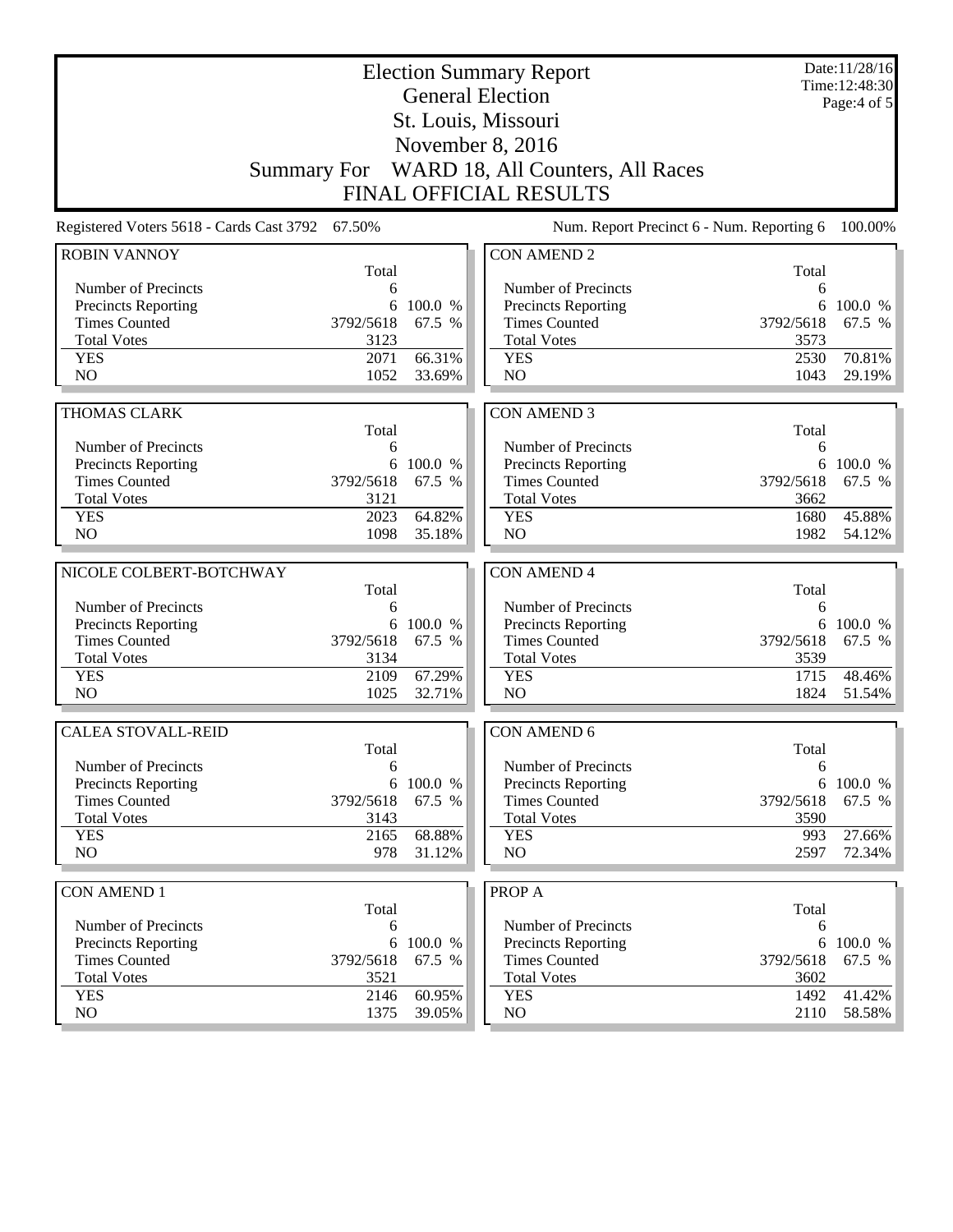Date:11/28/16 Time:12:48:30 Page:5 of 5

## Election Summary Report General Election St. Louis, Missouri November 8, 2016 Summary For WARD 18, All Counters, All Races FINAL OFFICIAL RESULTS

| <b>PROPS</b>               |                  |                 |
|----------------------------|------------------|-----------------|
|                            | Total            |                 |
| Number of Precincts        | 6                |                 |
| <b>Precincts Reporting</b> |                  | $6\quad100.0\%$ |
| <b>Times Counted</b>       | 3792/5618 67.5 % |                 |
| <b>Total Votes</b>         | 3597             |                 |
| <b>YES</b>                 | 1629             | 45.29%          |
| NΟ                         | 1968             | 54.71%          |
|                            |                  |                 |

Registered Voters 5618 - Cards Cast 3792 67.50% Num. Report Precinct 6 - Num. Reporting 6 100.00%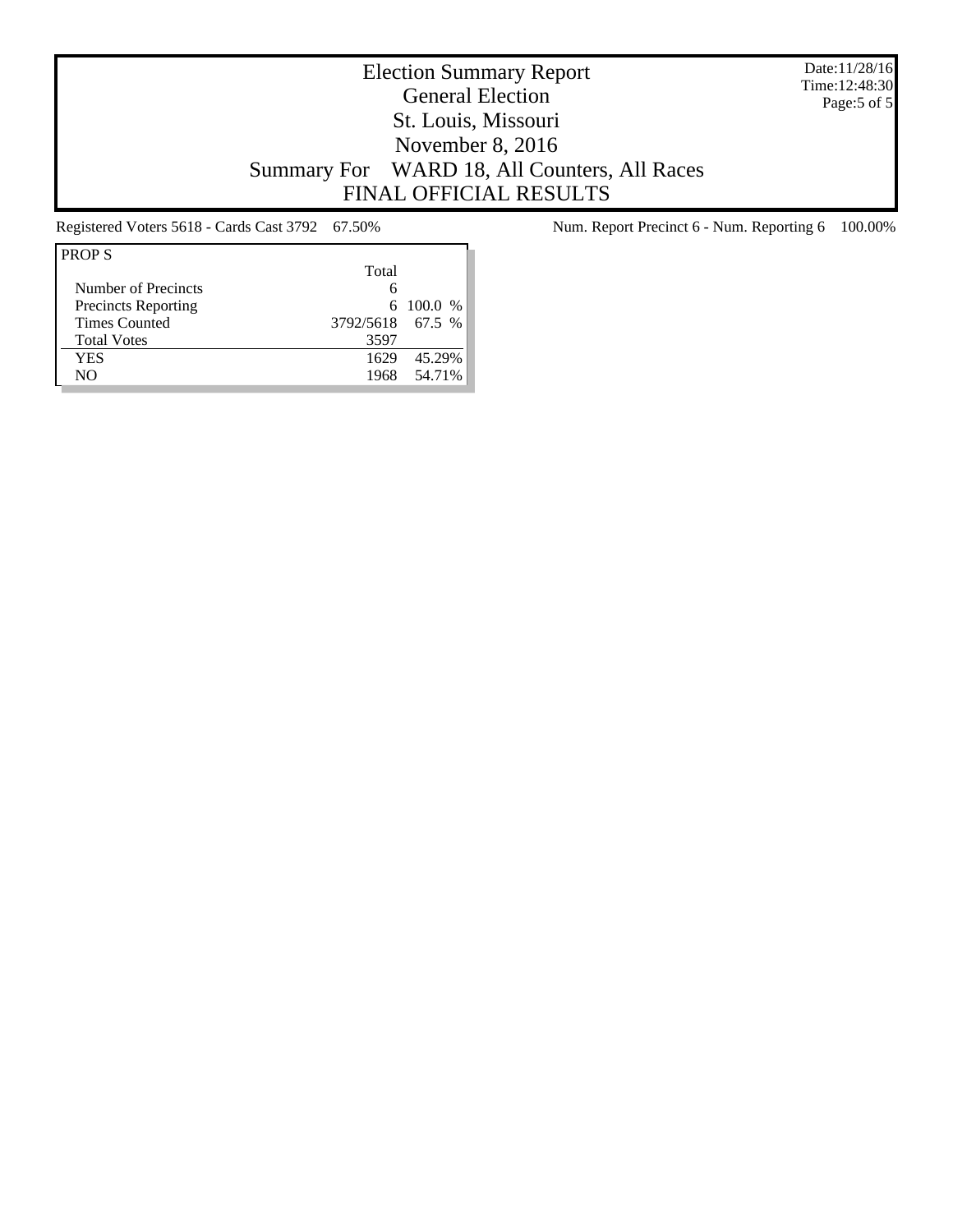| <b>Election Summary Report</b>                     |                         |                   |                                             |                | Date:11/28/16<br>Time: 12:48:36 |
|----------------------------------------------------|-------------------------|-------------------|---------------------------------------------|----------------|---------------------------------|
|                                                    | <b>General Election</b> |                   |                                             |                |                                 |
|                                                    |                         |                   | St. Louis, Missouri                         |                | Page:1 of 4                     |
|                                                    |                         |                   | November 8, 2016                            |                |                                 |
|                                                    |                         |                   |                                             |                |                                 |
|                                                    | <b>Summary For</b>      |                   | WARD 19, All Counters, All Races            |                |                                 |
|                                                    |                         |                   | <b>FINAL OFFICIAL RESULTS</b>               |                |                                 |
| Registered Voters 5467 - Cards Cast 3615 66.12%    |                         |                   | Num. Report Precinct 9 - Num. Reporting 9   |                | 100.00%                         |
| <b>PRESIDENT</b>                                   |                         |                   | <b>SECR OF STATE</b>                        |                |                                 |
|                                                    | Total                   |                   |                                             | Total          |                                 |
| Number of Precincts                                | 9                       |                   | Number of Precincts                         | 9              |                                 |
| <b>Precincts Reporting</b><br><b>Times Counted</b> | 9<br>3615/5467          | 100.0 %<br>66.1 % | Precincts Reporting<br><b>Times Counted</b> | 9<br>3615/5467 | 100.0 %<br>66.1 %               |
| <b>Total Votes</b>                                 | 3598                    |                   | <b>Total Votes</b>                          | 3493           |                                 |
| <b>CLINTON/KAINE</b>                               | 3214                    | 89.33%            | <b>ROBIN SMITH</b>                          | 3060           | 87.60%                          |
| <b>TRUMP/PENCE</b>                                 | 243                     | 6.75%             | <b>JOHN ASHCROFT</b>                        | 340            | 9.73%                           |
| JOHNSON/WELD                                       | 60                      | 1.67%             | <b>CHRIS MORRILL</b>                        | 90             | 2.58%                           |
| <b>CASTLE/BRADLEY</b>                              | 11                      | 0.31%             | Write-in Votes                              | 3              | 0.09%                           |
| STEIN/BARAKA                                       | 37                      | 1.03%             |                                             |                |                                 |
| Write-in Votes                                     | 33                      | 0.92%             | <b>STATE TREAS</b>                          |                |                                 |
|                                                    |                         |                   |                                             | Total          |                                 |
| <b>US SENATOR</b>                                  |                         |                   | Number of Precincts                         | 9              |                                 |
|                                                    | Total                   |                   | <b>Precincts Reporting</b>                  | 9              | 100.0 %                         |
| Number of Precincts                                | 9                       |                   | <b>Times Counted</b>                        | 3615/5467      | 66.1 %                          |
| <b>Precincts Reporting</b><br><b>Times Counted</b> | 9<br>3615/5467          | 100.0 %<br>66.1 % | <b>Total Votes</b><br><b>JUDY BAKER</b>     | 3460<br>2982   | 86.18%                          |
| <b>Total Votes</b>                                 | 3524                    |                   | <b>ERIC SCHMITT</b>                         | 350            | 10.12%                          |
| <b>JASON KANDER</b>                                | 3129                    | 88.79%            | <b>SEAN O'TOOLE</b>                         | 64             | 1.85%                           |
| <b>ROY BLUNT</b>                                   | 282                     | 8.00%             | <b>CAROL HEXEM</b>                          | 61             | 1.76%                           |
| <b>JONATHAN DINE</b>                               | 54                      | 1.53%             | Write-in Votes                              | 3              | 0.09%                           |
| <b>FRED RYMAN</b>                                  | 14                      | 0.40%             |                                             |                |                                 |
| JOHNATHAN MCFARLAND                                | 40                      | 1.14%             | <b>ATTY GENERAL</b>                         |                |                                 |
| Write-in Votes                                     | 5                       | 0.14%             |                                             | Total          |                                 |
|                                                    |                         |                   | Number of Precincts                         | 9              |                                 |
| <b>GOVERNOR</b>                                    |                         |                   | Precincts Reporting                         | 9              | 100.0 %                         |
|                                                    | Total                   |                   | <b>Times Counted</b>                        | 3615/5467      | 66.1 %                          |
| Number of Precincts                                | 9                       |                   | <b>Total Votes</b>                          | 3440           |                                 |
| <b>Precincts Reporting</b>                         |                         | 9 100.0 %         | <b>TERESA HENSLEY</b>                       | 3079           | 89.51%                          |
| <b>Times Counted</b>                               | 3615/5467               | 66.1 %            | <b>JOSH HAWLEY</b>                          | 356            | 10.35%                          |
| <b>Total Votes</b><br><b>CHRIS KOSTER</b>          | 3514<br>3092            | 87.99%            | Write-in Votes                              | 5              | 0.15%                           |
| <b>ERIC GREITENS</b>                               | 319                     | 9.08%             |                                             |                |                                 |
| <b>CISSE SPRAGINS</b>                              | 37                      | 1.05%             | <b>US REP DIST 1</b>                        |                |                                 |
| <b>DON FITZ</b>                                    | 45                      | 1.28%             | Number of Precincts                         | Total<br>9     |                                 |
| <b>LESTER TURILLI</b>                              | 15                      | 0.43%             | Precincts Reporting                         |                | 9 100.0 %                       |
| Write-in Votes                                     | 6                       | 0.17%             | <b>Times Counted</b>                        | 3615/5467      | 66.1 %                          |
|                                                    |                         |                   | <b>Total Votes</b>                          | 3480           |                                 |
| LT GOVERNOR                                        |                         |                   | <b>LACY CLAY</b>                            | 3048           | 87.59%                          |
|                                                    | Total                   |                   | <b>STEVEN BAILEY</b>                        | 305            | 8.76%                           |
| Number of Precincts                                | 9                       |                   | ROBB CUNNINGHAM                             | 121            | 3.48%                           |
| <b>Precincts Reporting</b>                         | 9                       | 100.0 %           | Write-in Votes                              | 6              | 0.17%                           |
| <b>Times Counted</b>                               | 3615/5467               | 66.1 %            |                                             |                |                                 |
| <b>Total Votes</b>                                 | 3476                    |                   |                                             |                |                                 |
| <b>RUSS CARNAHAN</b>                               | 2971                    | 85.47%            |                                             |                |                                 |
| <b>MIKE PARSON</b><br><b>STEVEN HEDRICK</b>        | 314<br>69               | 9.03%<br>1.99%    |                                             |                |                                 |
| <b>JENNIFER LEACH</b>                              | 119                     | 3.42%             |                                             |                |                                 |
| Write-in Votes                                     | 3                       | 0.09%             |                                             |                |                                 |
|                                                    |                         |                   |                                             |                |                                 |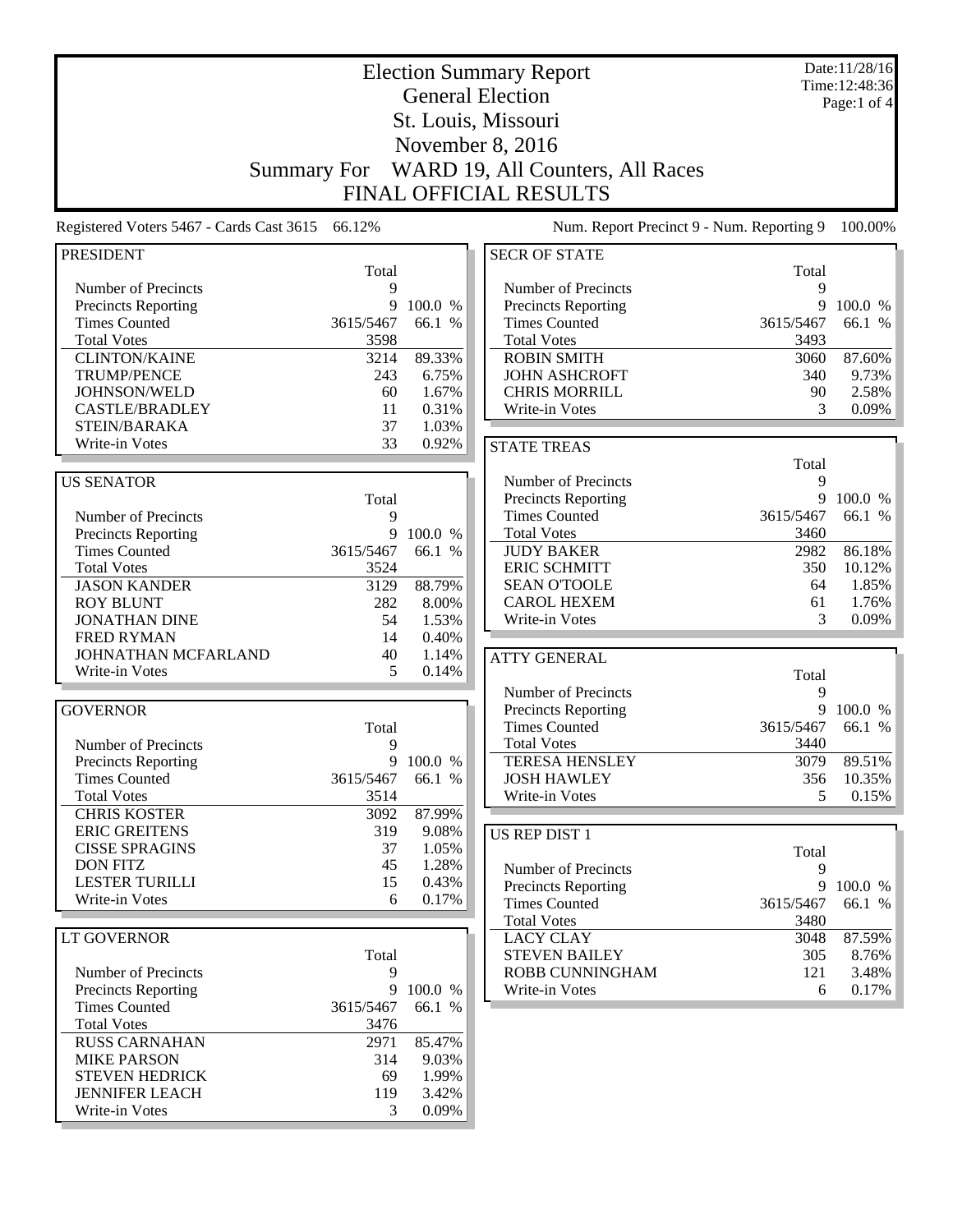| <b>Election Summary Report</b><br><b>General Election</b> |                     |                   |                                             |                   | Date:11/28/16<br>Time: 12:48:36 |  |  |
|-----------------------------------------------------------|---------------------|-------------------|---------------------------------------------|-------------------|---------------------------------|--|--|
|                                                           |                     |                   |                                             |                   | Page:2 of 4                     |  |  |
|                                                           |                     |                   | St. Louis, Missouri                         |                   |                                 |  |  |
| November 8, 2016                                          |                     |                   |                                             |                   |                                 |  |  |
|                                                           | <b>Summary For</b>  |                   | WARD 19, All Counters, All Races            |                   |                                 |  |  |
|                                                           |                     |                   | <b>FINAL OFFICIAL RESULTS</b>               |                   |                                 |  |  |
| Registered Voters 5467 - Cards Cast 3615 66.12%           |                     |                   | Num. Report Precinct 9 - Num. Reporting 9   |                   | 100.00%                         |  |  |
| ST SEN DIST 5                                             |                     |                   | <b>SHERIFF</b>                              |                   |                                 |  |  |
|                                                           | Total               |                   |                                             | Total             |                                 |  |  |
| Number of Precincts                                       | 9                   |                   | Number of Precincts                         | 9                 |                                 |  |  |
| Precincts Reporting                                       | 9                   | 100.0 %           | <b>Precincts Reporting</b>                  | 9                 | 100.0 %                         |  |  |
| <b>Times Counted</b><br><b>Total Votes</b>                | 3615/5467<br>3400   | 66.1 %            | <b>Times Counted</b><br><b>Total Votes</b>  | 3615/5467<br>3379 | 66.1 %                          |  |  |
| <b>JAMILAH NASHEED</b>                                    | 3068                | 90.24%            | <b>VERNON BETTS</b>                         | 3010              | 89.08%                          |  |  |
| <b>STEPHEN SCHAPER</b>                                    | 322                 | 9.47%             | <b>JOHN CASTELLANO</b>                      | 364               | 10.77%                          |  |  |
| Write-in Votes                                            | 10                  | 0.29%             | Write-in Votes                              | 5                 | 0.15%                           |  |  |
|                                                           |                     |                   |                                             |                   |                                 |  |  |
| ST REP DIST 77                                            |                     |                   | <b>TREASURER</b>                            |                   |                                 |  |  |
|                                                           | Total               |                   |                                             | Total             |                                 |  |  |
| Number of Precincts                                       | 1<br>$\mathbf{1}$   | 100.0 %           | Number of Precincts                         | 9<br>9            | 100.0 %                         |  |  |
| <b>Precincts Reporting</b><br><b>Times Counted</b>        | 149/197             | 75.6 %            | Precincts Reporting<br><b>Times Counted</b> | 3615/5467         | 66.1 %                          |  |  |
| <b>Total Votes</b>                                        | 112                 |                   | <b>Total Votes</b>                          | 3413              |                                 |  |  |
| <b>STEVE ROBERTS</b>                                      | 110                 | 98.21%            | <b>TISHAURA JONES</b>                       | 2957              | 86.64%                          |  |  |
| Write-in Votes                                            | 2                   | 1.79%             | <b>DARREN GRANT</b>                         | 331               | 9.70%                           |  |  |
|                                                           |                     |                   | <b>JEROME BAUER</b>                         | 118               | 3.46%                           |  |  |
| ST REP DIST 79                                            |                     |                   | Write-in Votes                              | 7                 | 0.21%                           |  |  |
|                                                           | Total               |                   |                                             |                   |                                 |  |  |
| Number of Precincts                                       | 7                   |                   | RICHARD TEITELMAN                           |                   |                                 |  |  |
| Precincts Reporting<br><b>Times Counted</b>               | $\tau$<br>3435/5210 | 100.0 %<br>65.9 % | Number of Precincts                         | Total<br>9        |                                 |  |  |
| <b>Total Votes</b>                                        | 3172                |                   | <b>Precincts Reporting</b>                  | 9                 | 100.0 %                         |  |  |
| MICHAEL BUTLER                                            | 2920                | 92.06%            | <b>Times Counted</b>                        | 3615/5467         | 66.1 %                          |  |  |
| <b>DAN ELDER</b>                                          | 243                 | 7.66%             | <b>Total Votes</b>                          | 2998              |                                 |  |  |
| Write-in Votes                                            | 9                   | 0.28%             | <b>YES</b>                                  | 1867              | 62.27%                          |  |  |
|                                                           |                     |                   | NO                                          | 1131              | 37.73%                          |  |  |
| ST REP DIST 80                                            |                     |                   | PHILIP HESS                                 |                   |                                 |  |  |
| Number of Precincts                                       | Total<br>1          |                   |                                             | Total             |                                 |  |  |
| Precincts Reporting                                       | $\mathbf{1}$        | 100.0 %           | Number of Precincts                         | 9                 |                                 |  |  |
| <b>Times Counted</b>                                      | 31/60               | 51.7 %            | Precincts Reporting                         | 9                 | 100.0 %                         |  |  |
| <b>Total Votes</b>                                        | 28                  |                   | <b>Times Counted</b>                        | 3615/5467         | 66.1 %                          |  |  |
| PETER MERIDETH                                            | 22                  | 78.57%            | <b>Total Votes</b>                          | 2989              |                                 |  |  |
| <b>TERESSA EZELL</b>                                      | 6                   | 21.43%            | <b>YES</b>                                  | 1851              | 61.93%                          |  |  |
| Write-in Votes                                            | $\overline{0}$      | 0.00%             | NO                                          | 1138              | 38.07%                          |  |  |
| <b>CIRC ATTY</b>                                          |                     |                   | <b>JAMES DOWD</b>                           |                   |                                 |  |  |
|                                                           | Total               |                   |                                             | Total             |                                 |  |  |
| Number of Precincts                                       | 9                   |                   | Number of Precincts                         | 9                 |                                 |  |  |
| Precincts Reporting                                       | 9                   | 100.0 %           | <b>Precincts Reporting</b>                  | 9                 | 100.0 %                         |  |  |
| <b>Times Counted</b>                                      | 3615/5467           | 66.1 %            | <b>Times Counted</b>                        | 3615/5467         | 66.1 %                          |  |  |
| <b>Total Votes</b>                                        | 3278                |                   | <b>Total Votes</b>                          | 2983              |                                 |  |  |
| <b>KIMBERLY GARDNER</b>                                   | 3259                | 99.42%            | <b>YES</b>                                  | 1910              | 64.03%                          |  |  |
| Write-in Votes                                            | 19                  | 0.58%             | NO                                          | 1073              | 35.97%                          |  |  |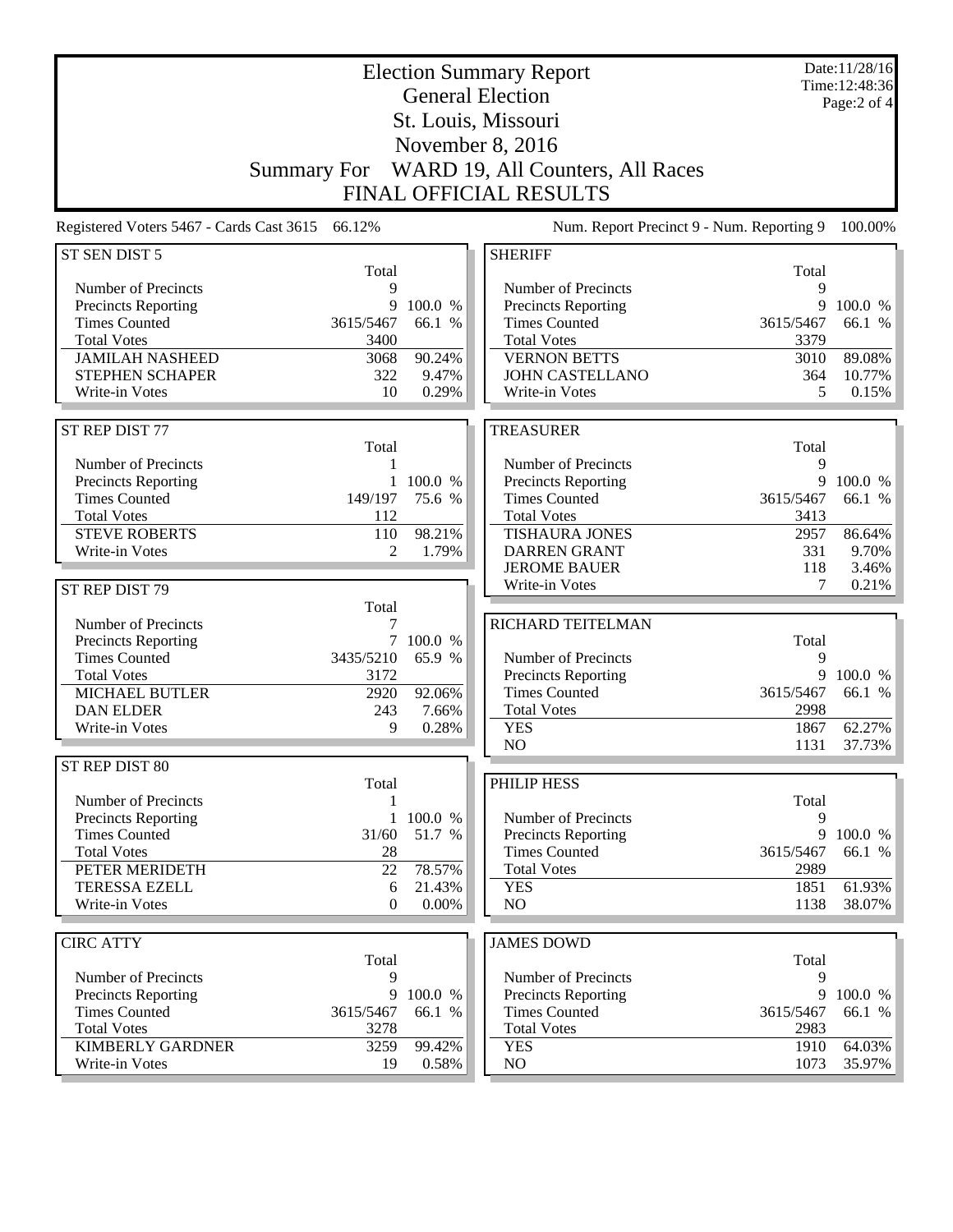|                                                                                                                                                       |             | Date:11/28/16<br>Time: 12:48:36 |  |  |  |  |
|-------------------------------------------------------------------------------------------------------------------------------------------------------|-------------|---------------------------------|--|--|--|--|
| <b>General Election</b>                                                                                                                               |             | Page: 3 of 4                    |  |  |  |  |
| St. Louis, Missouri                                                                                                                                   |             |                                 |  |  |  |  |
| November 8, 2016                                                                                                                                      |             |                                 |  |  |  |  |
| Summary For WARD 19, All Counters, All Races                                                                                                          |             |                                 |  |  |  |  |
| <b>FINAL OFFICIAL RESULTS</b>                                                                                                                         |             |                                 |  |  |  |  |
|                                                                                                                                                       |             |                                 |  |  |  |  |
| Num. Report Precinct 9 - Num. Reporting 9<br>Registered Voters 5467 - Cards Cast 3615 66.12%                                                          |             | 100.00%                         |  |  |  |  |
| <b>CHRISTOPHER MCGRAUGH</b><br><b>BRYAN HETTENBACH</b><br>Total                                                                                       |             |                                 |  |  |  |  |
| Number of Precincts<br>9<br>Number of Precincts                                                                                                       | Total<br>9  |                                 |  |  |  |  |
| 9<br>100.0 %<br>Precincts Reporting<br>Precincts Reporting                                                                                            | 9           | 100.0 %                         |  |  |  |  |
| <b>Times Counted</b><br><b>Times Counted</b><br>66.1 %<br>3615/5467                                                                                   | 3615/5467   | 66.1 %                          |  |  |  |  |
| <b>Total Votes</b><br>2879<br><b>Total Votes</b>                                                                                                      | 2852        |                                 |  |  |  |  |
| 63.04%<br><b>YES</b><br>1815<br><b>YES</b>                                                                                                            | 1804        | 63.25%                          |  |  |  |  |
| NO<br>NO<br>1064<br>36.96%                                                                                                                            | 1048        | 36.75%                          |  |  |  |  |
|                                                                                                                                                       |             |                                 |  |  |  |  |
| <b>MARK NEILL</b><br><b>MICHAEL MULLEN</b>                                                                                                            |             |                                 |  |  |  |  |
| Total                                                                                                                                                 | Total       |                                 |  |  |  |  |
| Number of Precincts<br>9<br>Number of Precincts<br>Precincts Reporting<br>9<br>100.0 %<br>Precincts Reporting                                         | 9<br>9      | 100.0 %                         |  |  |  |  |
| <b>Times Counted</b><br><b>Times Counted</b><br>66.1 %<br>3615/5467                                                                                   | 3615/5467   | 66.1 %                          |  |  |  |  |
| <b>Total Votes</b><br>2867<br><b>Total Votes</b>                                                                                                      | 2867        |                                 |  |  |  |  |
| <b>YES</b><br>1848<br>64.46%<br><b>YES</b>                                                                                                            | 1874        | 65.36%                          |  |  |  |  |
| NO<br>1019<br>NO<br>35.54%                                                                                                                            | 993         | 34.64%                          |  |  |  |  |
|                                                                                                                                                       |             |                                 |  |  |  |  |
| <b>JAMES SULLIVAN</b><br><b>DAVID MASON</b>                                                                                                           |             |                                 |  |  |  |  |
| Total<br>Number of Precincts<br>9<br>Number of Precincts                                                                                              | Total<br>9  |                                 |  |  |  |  |
| Precincts Reporting<br>9 100.0 %<br>Precincts Reporting                                                                                               | 9           | 100.0 %                         |  |  |  |  |
| <b>Times Counted</b><br><b>Times Counted</b><br>3615/5467<br>66.1 %                                                                                   | 3615/5467   | 66.1 %                          |  |  |  |  |
| <b>Total Votes</b><br><b>Total Votes</b><br>2863                                                                                                      | 2858        |                                 |  |  |  |  |
| 65.60%<br><b>YES</b><br>1878<br><b>YES</b>                                                                                                            | 1866        |                                 |  |  |  |  |
| N <sub>O</sub><br>985<br>N <sub>O</sub><br>34.40%                                                                                                     |             |                                 |  |  |  |  |
|                                                                                                                                                       | 992         | 65.29%<br>34.71%                |  |  |  |  |
|                                                                                                                                                       |             |                                 |  |  |  |  |
| PHILIP HEAGNEY<br><b>THOMAS FRAWLEY</b>                                                                                                               |             |                                 |  |  |  |  |
| Total                                                                                                                                                 | Total       |                                 |  |  |  |  |
| Number of Precincts<br>9<br>Number of Precincts                                                                                                       | 9           |                                 |  |  |  |  |
| Precincts Reporting<br>9<br>100.0 %<br><b>Precincts Reporting</b><br><b>Times Counted</b><br>3615/5467<br>66.1 %<br><b>Times Counted</b><br>3615/5467 | 9           | 100.0 %                         |  |  |  |  |
| <b>Total Votes</b><br><b>Total Votes</b><br>2843                                                                                                      | 2853        | 66.1 %                          |  |  |  |  |
| 1783<br><b>YES</b><br>62.72%<br><b>YES</b>                                                                                                            | 1761        | 61.72%                          |  |  |  |  |
| NO.<br>1060<br>NO<br>37.28%                                                                                                                           | 1092        | 38.28%                          |  |  |  |  |
|                                                                                                                                                       |             |                                 |  |  |  |  |
| <b>ROBIN VANNOY</b><br><b>DENNIS SCHAUMANN</b>                                                                                                        |             |                                 |  |  |  |  |
| Total<br>9                                                                                                                                            | Total<br>9  |                                 |  |  |  |  |
| Number of Precincts<br>Number of Precincts<br>9<br>100.0 %<br><b>Precincts Reporting</b>                                                              | 9           | 100.0 %                         |  |  |  |  |
| <b>Precincts Reporting</b><br><b>Times Counted</b><br><b>Times Counted</b><br>3615/5467<br>66.1 %<br>3615/5467                                        |             | 66.1 %                          |  |  |  |  |
| <b>Total Votes</b><br><b>Total Votes</b><br>2846                                                                                                      | 2867        |                                 |  |  |  |  |
| <b>YES</b><br>1756<br>61.70%<br><b>YES</b><br>NO<br>1090<br>38.30%<br>NO                                                                              | 1890<br>977 | 65.92%<br>34.08%                |  |  |  |  |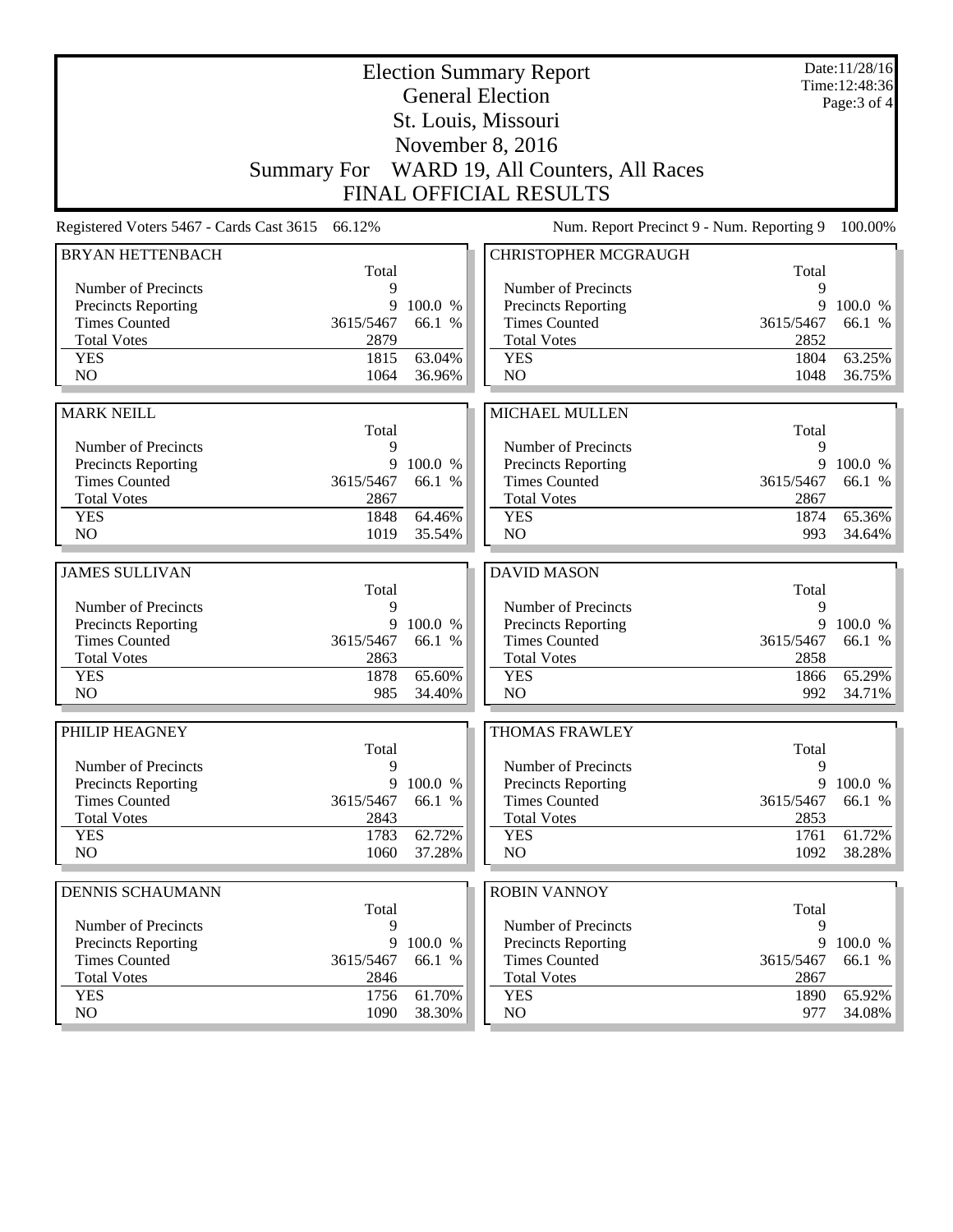| <b>Election Summary Report</b><br><b>General Election</b><br>St. Louis, Missouri |                   |                  |                                            |                   | Date:11/28/16<br>Time: 12:48:36<br>Page: 4 of 4 |
|----------------------------------------------------------------------------------|-------------------|------------------|--------------------------------------------|-------------------|-------------------------------------------------|
|                                                                                  |                   |                  | November 8, 2016                           |                   |                                                 |
| Summary For WARD 19, All Counters, All Races                                     |                   |                  |                                            |                   |                                                 |
| <b>FINAL OFFICIAL RESULTS</b>                                                    |                   |                  |                                            |                   |                                                 |
| Registered Voters 5467 - Cards Cast 3615                                         | 66.12%            |                  | Num. Report Precinct 9 - Num. Reporting 9  |                   | 100.00%                                         |
| THOMAS CLARK                                                                     | Total             |                  | <b>CON AMEND 3</b>                         | Total             |                                                 |
| Number of Precincts                                                              | 9                 |                  | Number of Precincts                        | 9                 |                                                 |
| <b>Precincts Reporting</b>                                                       | 9                 | 100.0 %          | Precincts Reporting                        | 9                 | 100.0 %                                         |
| <b>Times Counted</b>                                                             | 3615/5467         | 66.1 %           | <b>Times Counted</b>                       | 3615/5467         | 66.1 %                                          |
| <b>Total Votes</b>                                                               | 2857              |                  | <b>Total Votes</b>                         | 3432              |                                                 |
| <b>YES</b>                                                                       | 1911              | 66.89%           | <b>YES</b>                                 | 1837              | 53.53%                                          |
| N <sub>O</sub>                                                                   | 946               | 33.11%           | N <sub>O</sub>                             | 1595              | 46.47%                                          |
| NICOLE COLBERT-BOTCHWAY                                                          |                   |                  | <b>CON AMEND 4</b>                         |                   |                                                 |
|                                                                                  | Total             |                  |                                            | Total             |                                                 |
| Number of Precincts                                                              | 9                 |                  | Number of Precincts                        | 9                 |                                                 |
| <b>Precincts Reporting</b>                                                       | 9                 | 100.0 %          | Precincts Reporting                        | 9                 | 100.0 %                                         |
| <b>Times Counted</b>                                                             | 3615/5467         | 66.1 %           | <b>Times Counted</b>                       | 3615/5467         | 66.1 %                                          |
| <b>Total Votes</b>                                                               | 2871              |                  | <b>Total Votes</b>                         | 3263              |                                                 |
| <b>YES</b>                                                                       | 1954              | 68.06%           | <b>YES</b>                                 | 1126              | 34.51%                                          |
| N <sub>O</sub>                                                                   | 917               | 31.94%           | N <sub>O</sub>                             | 2137              | 65.49%                                          |
| <b>CALEA STOVALL-REID</b>                                                        |                   |                  | CON AMEND 6                                |                   |                                                 |
|                                                                                  | Total             |                  |                                            | Total             |                                                 |
| Number of Precincts                                                              | 9                 |                  | Number of Precincts                        | 9                 |                                                 |
| Precincts Reporting                                                              | 9                 | 100.0 %          | Precincts Reporting                        | 9                 | 100.0 %                                         |
| <b>Times Counted</b>                                                             | 3615/5467         | 66.1 %           | <b>Times Counted</b>                       |                   |                                                 |
|                                                                                  |                   |                  |                                            | 3615/5467         | 66.1 %                                          |
| <b>Total Votes</b>                                                               | 2879              |                  | <b>Total Votes</b>                         | 3349              |                                                 |
| <b>YES</b>                                                                       | 1993              | 69.23%           | <b>YES</b>                                 | 1108              | 33.08%                                          |
| NO                                                                               | 886               | 30.77%           | NO                                         | 2241              | 66.92%                                          |
| <b>CON AMEND 1</b>                                                               |                   |                  | PROP A                                     |                   |                                                 |
|                                                                                  | Total             |                  |                                            | Total             |                                                 |
| Number of Precincts                                                              | 9                 |                  | Number of Precincts                        | 9                 |                                                 |
| <b>Precincts Reporting</b>                                                       | 9                 | 100.0 %          | Precincts Reporting                        | 9                 | 100.0 %                                         |
| <b>Times Counted</b>                                                             | 3615/5467         | 66.1 %           | <b>Times Counted</b>                       | 3615/5467         | 66.1 %                                          |
| <b>Total Votes</b>                                                               | 3256              |                  | <b>Total Votes</b>                         | 3342              |                                                 |
| <b>YES</b><br>NO                                                                 | 2286<br>970       | 70.21%<br>29.79% | <b>YES</b><br>NO                           | 1643<br>1699      | 49.16%<br>$50.84\%$                             |
|                                                                                  |                   |                  |                                            |                   |                                                 |
| <b>CON AMEND 2</b>                                                               |                   |                  | <b>PROPS</b>                               |                   |                                                 |
|                                                                                  | Total             |                  |                                            | Total             |                                                 |
| Number of Precincts                                                              | 9                 |                  | Number of Precincts                        | 9                 |                                                 |
| <b>Precincts Reporting</b>                                                       | 9                 | 100.0 %          | <b>Precincts Reporting</b>                 | 9                 | 100.0 %                                         |
| <b>Times Counted</b><br><b>Total Votes</b>                                       | 3615/5467<br>3321 | 66.1 %           | <b>Times Counted</b><br><b>Total Votes</b> | 3615/5467<br>3329 | 66.1 %                                          |
| <b>YES</b><br>NO                                                                 | 1972<br>1349      | 59.38%           | <b>YES</b><br>NO                           | 1739<br>1590      | 52.24%                                          |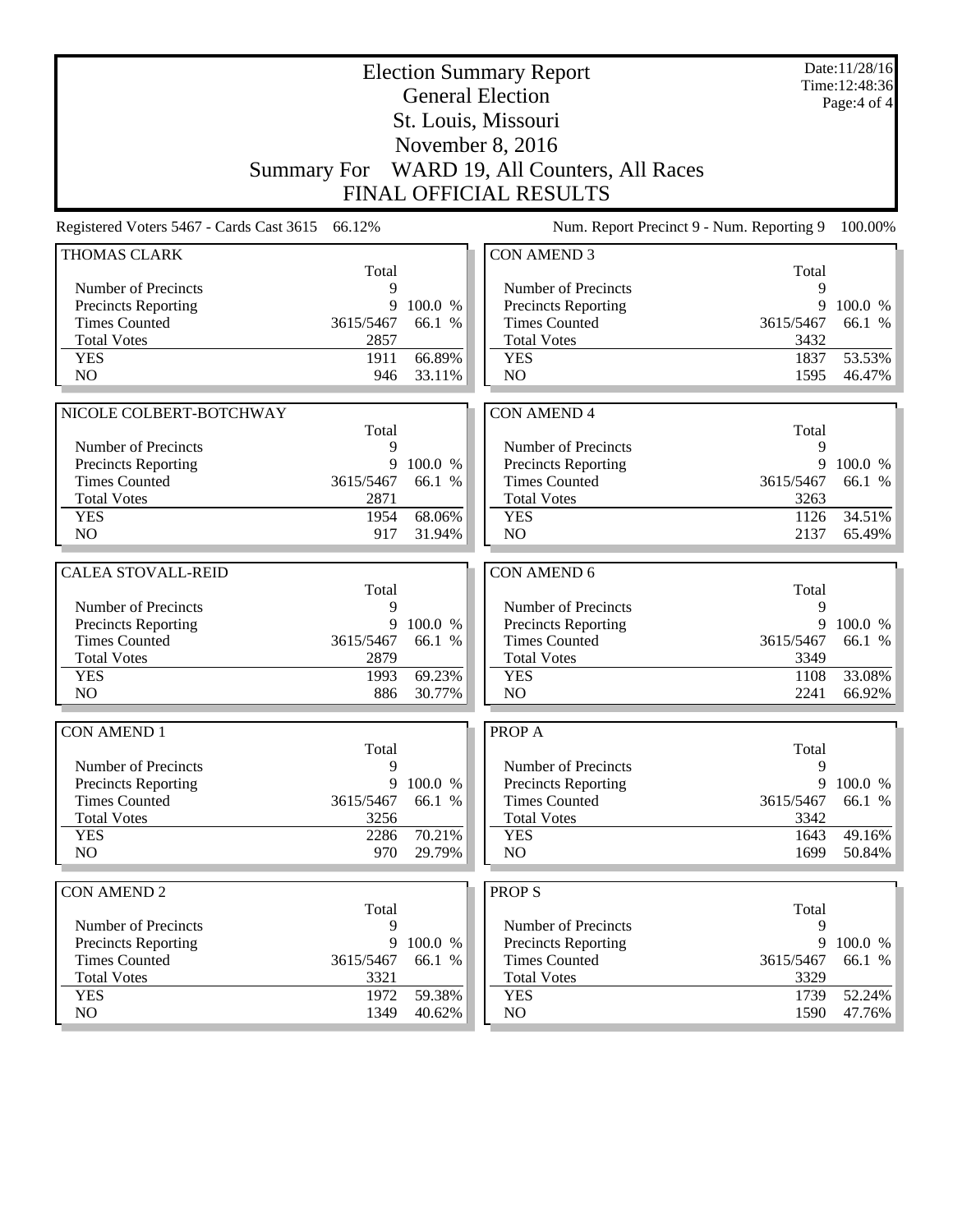| <b>Election Summary Report</b>                  |                    |           |                                                                   |                | Date:11/28/16<br>Time: 12:48:42 |
|-------------------------------------------------|--------------------|-----------|-------------------------------------------------------------------|----------------|---------------------------------|
|                                                 |                    |           | <b>General Election</b>                                           |                | Page:1 of 4                     |
|                                                 |                    |           | St. Louis, Missouri                                               |                |                                 |
|                                                 |                    |           | November 8, 2016                                                  |                |                                 |
|                                                 |                    |           |                                                                   |                |                                 |
|                                                 | <b>Summary For</b> |           | WARD 20, All Counters, All Races<br><b>FINAL OFFICIAL RESULTS</b> |                |                                 |
|                                                 |                    |           |                                                                   |                |                                 |
| Registered Voters 5466 - Cards Cast 3313 60.61% |                    |           | Num. Report Precinct 7 - Num. Reporting 7                         |                | 100.00%                         |
| <b>PRESIDENT</b>                                | Total              |           | <b>SECR OF STATE</b>                                              | Total          |                                 |
| Number of Precincts                             | 7                  |           | Number of Precincts                                               | 7              |                                 |
| Precincts Reporting                             | 7                  | 100.0 %   | <b>Precincts Reporting</b>                                        | $\overline{7}$ | 100.0 %                         |
| <b>Times Counted</b>                            | 3313/5466          | 60.6 %    | <b>Times Counted</b>                                              | 3313/5466      | 60.6 %                          |
| <b>Total Votes</b>                              | 3296               |           | <b>Total Votes</b>                                                | 3229           |                                 |
| <b>CLINTON/KAINE</b>                            | 2844               | 86.29%    | <b>ROBIN SMITH</b>                                                | 2786           | 86.28%                          |
| <b>TRUMP/PENCE</b>                              | 304                | 9.22%     | <b>JOHN ASHCROFT</b>                                              | 321            | 9.94%                           |
| JOHNSON/WELD                                    | 40                 | 1.21%     | <b>CHRIS MORRILL</b>                                              | 116            | 3.59%                           |
| <b>CASTLE/BRADLEY</b>                           | 9                  | 0.27%     | Write-in Votes                                                    | 6              | 0.19%                           |
| STEIN/BARAKA                                    | 59                 | 1.79%     |                                                                   |                |                                 |
| Write-in Votes                                  | 40                 | 1.21%     | <b>STATE TREAS</b>                                                |                |                                 |
|                                                 |                    |           |                                                                   | Total          |                                 |
| <b>US SENATOR</b>                               |                    |           | Number of Precincts                                               | 7              |                                 |
|                                                 | Total              |           | <b>Precincts Reporting</b>                                        | $\tau$         | 100.0%                          |
| Number of Precincts                             | 7                  |           | <b>Times Counted</b>                                              | 3313/5466      | 60.6 %                          |
| Precincts Reporting                             | $\tau$             | 100.0 %   | <b>Total Votes</b>                                                | 3209           |                                 |
| <b>Times Counted</b>                            | 3313/5466          | 60.6 %    | <b>JUDY BAKER</b>                                                 | 2725           | 84.92%                          |
| <b>Total Votes</b>                              | 3242               |           | <b>ERIC SCHMITT</b>                                               | 316            | 9.85%                           |
| <b>JASON KANDER</b>                             | 2837               | 87.51%    | <b>SEAN O'TOOLE</b>                                               | 64             | 1.99%                           |
| <b>ROY BLUNT</b>                                | 271                | 8.36%     | <b>CAROL HEXEM</b>                                                | 100            | 3.12%                           |
| <b>JONATHAN DINE</b>                            | 50                 | 1.54%     | Write-in Votes                                                    | 4              | 0.12%                           |
| <b>FRED RYMAN</b>                               | 22                 | 0.68%     |                                                                   |                |                                 |
| JOHNATHAN MCFARLAND                             | 57                 | 1.76%     | <b>ATTY GENERAL</b>                                               |                |                                 |
| Write-in Votes                                  | 5                  | 0.15%     |                                                                   | Total          |                                 |
|                                                 |                    |           | Number of Precincts                                               | 7              |                                 |
| <b>GOVERNOR</b>                                 |                    |           | Precincts Reporting                                               | $\tau$         | 100.0 %                         |
|                                                 | Total              |           | <b>Times Counted</b>                                              | 3313/5466      | 60.6 %                          |
| Number of Precincts                             | 7                  |           | <b>Total Votes</b>                                                | 3194           |                                 |
| Precincts Reporting                             |                    | 7 100.0 % | <b>TERESA HENSLEY</b>                                             | 2798           | 87.60%                          |
| <b>Times Counted</b>                            | 3313/5466          | 60.6 %    | <b>JOSH HAWLEY</b>                                                | 385            | 12.05%                          |
| <b>Total Votes</b>                              | 3255               |           | Write-in Votes                                                    | 11             | 0.34%                           |
| <b>CHRIS KOSTER</b>                             | 2788               | 85.65%    |                                                                   |                |                                 |
| <b>ERIC GREITENS</b>                            | 325                | 9.98%     | US REP DIST 1                                                     |                |                                 |
| <b>CISSE SPRAGINS</b>                           | 48                 | 1.47%     |                                                                   | Total          |                                 |
| <b>DON FITZ</b>                                 | 51                 | 1.57%     | Number of Precincts                                               | 7              |                                 |
| <b>LESTER TURILLI</b>                           | 37                 | 1.14%     | Precincts Reporting                                               |                | 7 100.0 %                       |
| Write-in Votes                                  | 6                  | 0.18%     | <b>Times Counted</b>                                              | 3313/5466      | 60.6 %                          |
|                                                 |                    |           | <b>Total Votes</b>                                                | 3205           |                                 |
| LT GOVERNOR                                     |                    |           | <b>LACY CLAY</b>                                                  | 2724           | 84.99%                          |
|                                                 | Total              |           | <b>STEVEN BAILEY</b>                                              | 301            | 9.39%                           |
| Number of Precincts                             | 7                  |           | ROBB CUNNINGHAM                                                   | 168            | 5.24%                           |
| <b>Precincts Reporting</b>                      | $\tau$             | 100.0 %   | Write-in Votes                                                    | 12             | 0.37%                           |
| <b>Times Counted</b>                            | 3313/5466          | 60.6 %    |                                                                   |                |                                 |
| <b>Total Votes</b>                              | 3244               |           |                                                                   |                |                                 |
| <b>RUSS CARNAHAN</b>                            | 2748               | 84.71%    |                                                                   |                |                                 |
| <b>MIKE PARSON</b>                              | 286                | 8.82%     |                                                                   |                |                                 |
| <b>STEVEN HEDRICK</b>                           | 69                 | 2.13%     |                                                                   |                |                                 |
| <b>JENNIFER LEACH</b>                           | 135                | 4.16%     |                                                                   |                |                                 |
| Write-in Votes                                  | 6                  | 0.18%     |                                                                   |                |                                 |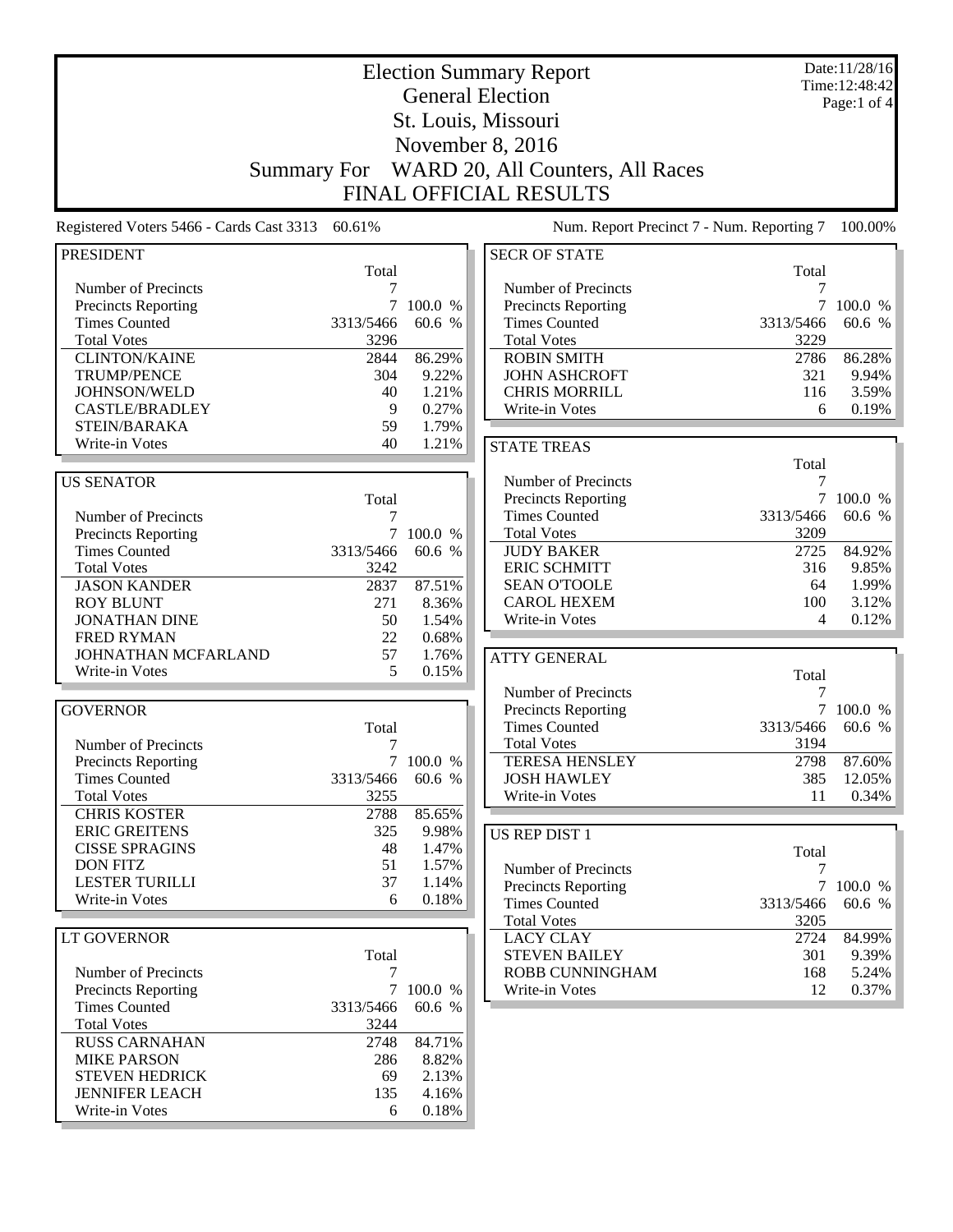| <b>Election Summary Report</b><br><b>General Election</b> |                    |         |                                           |           | Date:11/28/16<br>Time: 12:48:42<br>Page:2 of 4 |
|-----------------------------------------------------------|--------------------|---------|-------------------------------------------|-----------|------------------------------------------------|
|                                                           |                    |         | St. Louis, Missouri                       |           |                                                |
|                                                           |                    |         | November 8, 2016                          |           |                                                |
|                                                           | <b>Summary For</b> |         | WARD 20, All Counters, All Races          |           |                                                |
|                                                           |                    |         |                                           |           |                                                |
|                                                           |                    |         | <b>FINAL OFFICIAL RESULTS</b>             |           |                                                |
| Registered Voters 5466 - Cards Cast 3313                  | 60.61%             |         | Num. Report Precinct 7 - Num. Reporting 7 |           | 100.00%                                        |
| ST SEN DIST 5                                             | Total              |         | <b>SHERIFF</b>                            | Total     |                                                |
| Number of Precincts                                       | 7                  |         | Number of Precincts                       | 7         |                                                |
| Precincts Reporting                                       | $\tau$             | 100.0 % | Precincts Reporting                       | 7         | 100.0 %                                        |
| <b>Times Counted</b>                                      | 3313/5466          | 60.6 %  | <b>Times Counted</b>                      | 3313/5466 | 60.6 %                                         |
| <b>Total Votes</b>                                        | 3158               |         | <b>Total Votes</b>                        | 3154      |                                                |
| <b>JAMILAH NASHEED</b>                                    | 2775               | 87.87%  | <b>VERNON BETTS</b>                       | 2763      | 87.60%                                         |
| STEPHEN SCHAPER                                           | 369                | 11.68%  | <b>JOHN CASTELLANO</b>                    | 378       | 11.98%                                         |
| Write-in Votes                                            | 14                 | 0.44%   | Write-in Votes                            | 13        | 0.41%                                          |
| ST REP DIST 78                                            |                    |         | <b>TREASURER</b>                          |           |                                                |
|                                                           | Total              |         |                                           | Total     |                                                |
| Number of Precincts                                       | 4                  |         | Number of Precincts                       | 7         |                                                |
| Precincts Reporting                                       | $\overline{4}$     | 100.0 % | Precincts Reporting                       |           | 7 100.0 %                                      |
| <b>Times Counted</b>                                      | 2264/3831          | 59.1 %  | <b>Times Counted</b>                      | 3313/5466 | 60.6 %                                         |
| <b>Total Votes</b>                                        | 2140               |         | <b>Total Votes</b>                        | 3170      |                                                |
| <b>BRUCE FRANKS</b>                                       | 1946               | 90.93%  | <b>TISHAURA JONES</b>                     | 2686      | 84.73%                                         |
| <b>ERIK SHELQUIST</b>                                     | 186                | 8.69%   | <b>DARREN GRANT</b>                       | 323       | 10.19%                                         |
| Write-in Votes                                            | 8                  | 0.37%   | <b>JEROME BAUER</b>                       | 151       | 4.76%                                          |
|                                                           |                    |         | Write-in Votes                            | 10        | 0.32%                                          |
| ST REP DIST 80                                            | Total              |         | RICHARD TEITELMAN                         |           |                                                |
| Number of Precincts                                       | 1                  |         |                                           | Total     |                                                |
| <b>Precincts Reporting</b>                                | $\mathbf{1}$       | 100.0 % | Number of Precincts                       | 7         |                                                |
| <b>Times Counted</b>                                      | 224/343            | 65.3 %  | <b>Precincts Reporting</b>                |           | 100.0 %                                        |
| <b>Total Votes</b>                                        | 208                |         | <b>Times Counted</b>                      | 3313/5466 | 60.6 %                                         |
| PETER MERIDETH                                            | 184                | 88.46%  | <b>Total Votes</b>                        | 2922      |                                                |
| <b>TERESSA EZELL</b>                                      | 23                 | 11.06%  | <b>YES</b>                                | 1661      | 56.84%                                         |
| Write-in Votes                                            | 1                  | 0.48%   | NO                                        | 1261      | 43.16%                                         |
|                                                           |                    |         |                                           |           |                                                |
| ST REP DIST 81                                            | Total              |         | <b>PHILIP HESS</b>                        | Total     |                                                |
| Number of Precincts                                       | 2                  |         | Number of Precincts                       | 7         |                                                |
| Precincts Reporting                                       | 2                  | 100.0 % | Precincts Reporting                       | $\tau$    | 100.0 %                                        |
| <b>Times Counted</b>                                      | 825/1292           | 63.9 %  | <b>Times Counted</b>                      | 3313/5466 | 60.6 %                                         |
| <b>Total Votes</b>                                        | 734                |         | <b>Total Votes</b>                        | 2924      |                                                |
| <b>ALFRED WESSELS</b>                                     | 714                | 97.28%  | <b>YES</b>                                | 1613      | 55.16%                                         |
| Write-in Votes                                            | 20                 | 2.72%   | NO                                        | 1311      | 44.84%                                         |
|                                                           |                    |         |                                           |           |                                                |
| <b>CIRC ATTY</b>                                          | Total              |         | <b>JAMES DOWD</b>                         | Total     |                                                |
| Number of Precincts                                       | 7                  |         | Number of Precincts                       | 7         |                                                |
| Precincts Reporting                                       | $7\overline{ }$    | 100.0 % | Precincts Reporting                       |           | 7 100.0 %                                      |
| <b>Times Counted</b>                                      | 3313/5466          | 60.6 %  | <b>Times Counted</b>                      | 3313/5466 | 60.6 %                                         |
| <b>Total Votes</b>                                        | 3014               |         | <b>Total Votes</b>                        | 2924      |                                                |
| <b>KIMBERLY GARDNER</b>                                   | 2975               | 98.71%  | <b>YES</b>                                | 1676      | 57.32%                                         |
| Write-in Votes                                            | 39                 | 1.29%   | NO                                        | 1248      | 42.68%                                         |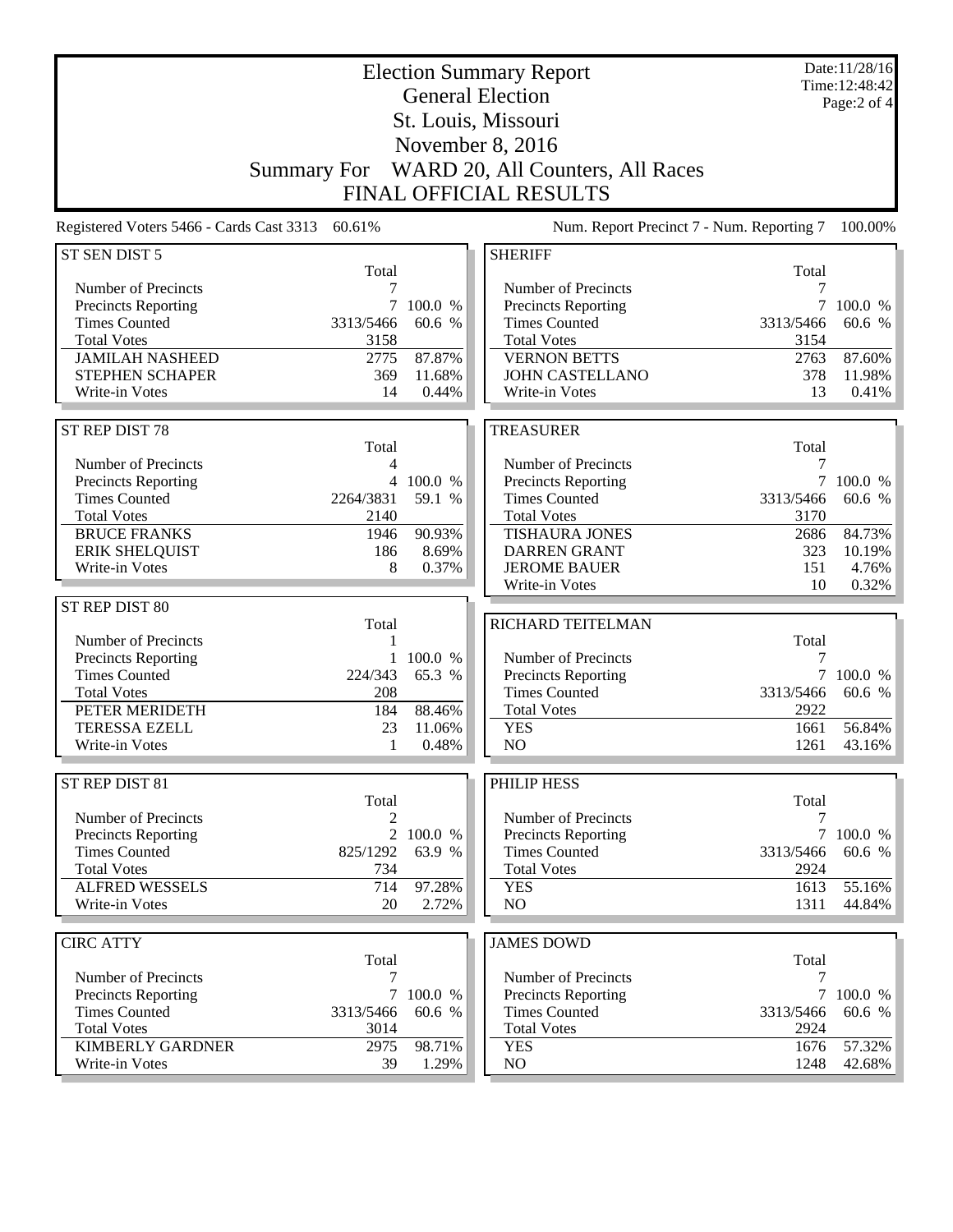|                                            |              | Date:11/28/16<br>Time: 12:48:42 |                                              |              |                  |
|--------------------------------------------|--------------|---------------------------------|----------------------------------------------|--------------|------------------|
|                                            |              |                                 | <b>General Election</b>                      |              | Page: $3$ of $4$ |
|                                            |              |                                 | St. Louis, Missouri                          |              |                  |
|                                            |              |                                 | November 8, 2016                             |              |                  |
|                                            |              |                                 | Summary For WARD 20, All Counters, All Races |              |                  |
|                                            |              |                                 | <b>FINAL OFFICIAL RESULTS</b>                |              |                  |
| Registered Voters 5466 - Cards Cast 3313   | 60.61%       |                                 | Num. Report Precinct 7 - Num. Reporting 7    |              | 100.00%          |
| <b>BRYAN HETTENBACH</b>                    |              |                                 | <b>CHRISTOPHER MCGRAUGH</b>                  |              |                  |
|                                            | Total<br>7   |                                 |                                              | Total        |                  |
| Number of Precincts<br>Precincts Reporting | 7            | 100.0 %                         | Number of Precincts<br>Precincts Reporting   | 7            | 7 100.0 %        |
| <b>Times Counted</b>                       | 3313/5466    | 60.6 %                          | <b>Times Counted</b>                         | 3313/5466    | 60.6 %           |
| <b>Total Votes</b>                         | 2841         |                                 | <b>Total Votes</b>                           | 2812         |                  |
| <b>YES</b>                                 | 1611         | 56.71%                          | <b>YES</b>                                   | 1558         | 55.41%           |
| N <sub>O</sub>                             | 1230         | 43.29%                          | NO                                           | 1254         | 44.59%           |
|                                            |              |                                 |                                              |              |                  |
| <b>MARK NEILL</b>                          |              |                                 | <b>MICHAEL MULLEN</b>                        |              |                  |
|                                            | Total        |                                 |                                              | Total        |                  |
| Number of Precincts                        | 7            |                                 | Number of Precincts                          | 7            |                  |
| Precincts Reporting                        | $\tau$       | 100.0 %                         | Precincts Reporting                          |              | 7 100.0 %        |
| <b>Times Counted</b>                       | 3313/5466    | 60.6 %                          | <b>Times Counted</b>                         | 3313/5466    | 60.6 %           |
| <b>Total Votes</b>                         | 2823         |                                 | <b>Total Votes</b>                           | 2816         |                  |
| <b>YES</b><br>N <sub>O</sub>               | 1629<br>1194 | 57.70%<br>42.30%                | <b>YES</b><br>NO                             | 1609<br>1207 | 57.14%<br>42.86% |
|                                            |              |                                 |                                              |              |                  |
| <b>JAMES SULLIVAN</b>                      |              |                                 | <b>DAVID MASON</b>                           |              |                  |
|                                            | Total        |                                 |                                              | Total        |                  |
| Number of Precincts                        | 7            |                                 | Number of Precincts                          | 7            |                  |
| Precincts Reporting                        |              | 7 100.0 %                       | <b>Precincts Reporting</b>                   |              | 7 100.0 %        |
| <b>Times Counted</b>                       | 3313/5466    | 60.6 %                          | <b>Times Counted</b>                         | 3313/5466    | 60.6 %           |
| <b>Total Votes</b>                         | 2821         |                                 | <b>Total Votes</b>                           | 2814         |                  |
| <b>YES</b>                                 | 1642         | 58.21%                          | <b>YES</b>                                   | 1583         | 56.25%           |
| N <sub>O</sub>                             | 1179         | 41.79%                          | N <sub>O</sub>                               | 1231         | 43.75%           |
| PHILIP HEAGNEY                             |              |                                 | <b>THOMAS FRAWLEY</b>                        |              |                  |
|                                            | Total        |                                 |                                              | Total        |                  |
| Number of Precincts                        | 7            |                                 | Number of Precincts                          | 7            |                  |
| Precincts Reporting                        |              | 7 100.0 %                       | Precincts Reporting                          |              | 7 100.0 %        |
| <b>Times Counted</b>                       | 3313/5466    | 60.6 %                          | <b>Times Counted</b>                         | 3313/5466    | 60.6 %           |
| <b>Total Votes</b>                         |              |                                 | <b>Total Votes</b>                           | 2813         |                  |
|                                            | 2818         |                                 |                                              |              |                  |
| <b>YES</b>                                 | 1570         | 55.71%                          | <b>YES</b>                                   | 1512         | 53.75%           |
| NO.                                        | 1248         | 44.29%                          | NO                                           | 1301         | 46.25%           |
|                                            |              |                                 | <b>ROBIN VANNOY</b>                          |              |                  |
| <b>DENNIS SCHAUMANN</b>                    | Total        |                                 |                                              | Total        |                  |
| Number of Precincts                        | 7            |                                 | Number of Precincts                          | 7            |                  |
| Precincts Reporting                        | 7            | 100.0 %                         | <b>Precincts Reporting</b>                   | 7            | 100.0 %          |
| <b>Times Counted</b>                       | 3313/5466    | 60.6 %                          | <b>Times Counted</b>                         | 3313/5466    | 60.6 %           |
| <b>Total Votes</b>                         | 2808         |                                 | <b>Total Votes</b>                           | 2812         |                  |
| <b>YES</b><br>NO.                          | 1566<br>1242 | 55.77%<br>44.23%                | <b>YES</b><br>NO                             | 1656<br>1156 | 58.89%<br>41.11% |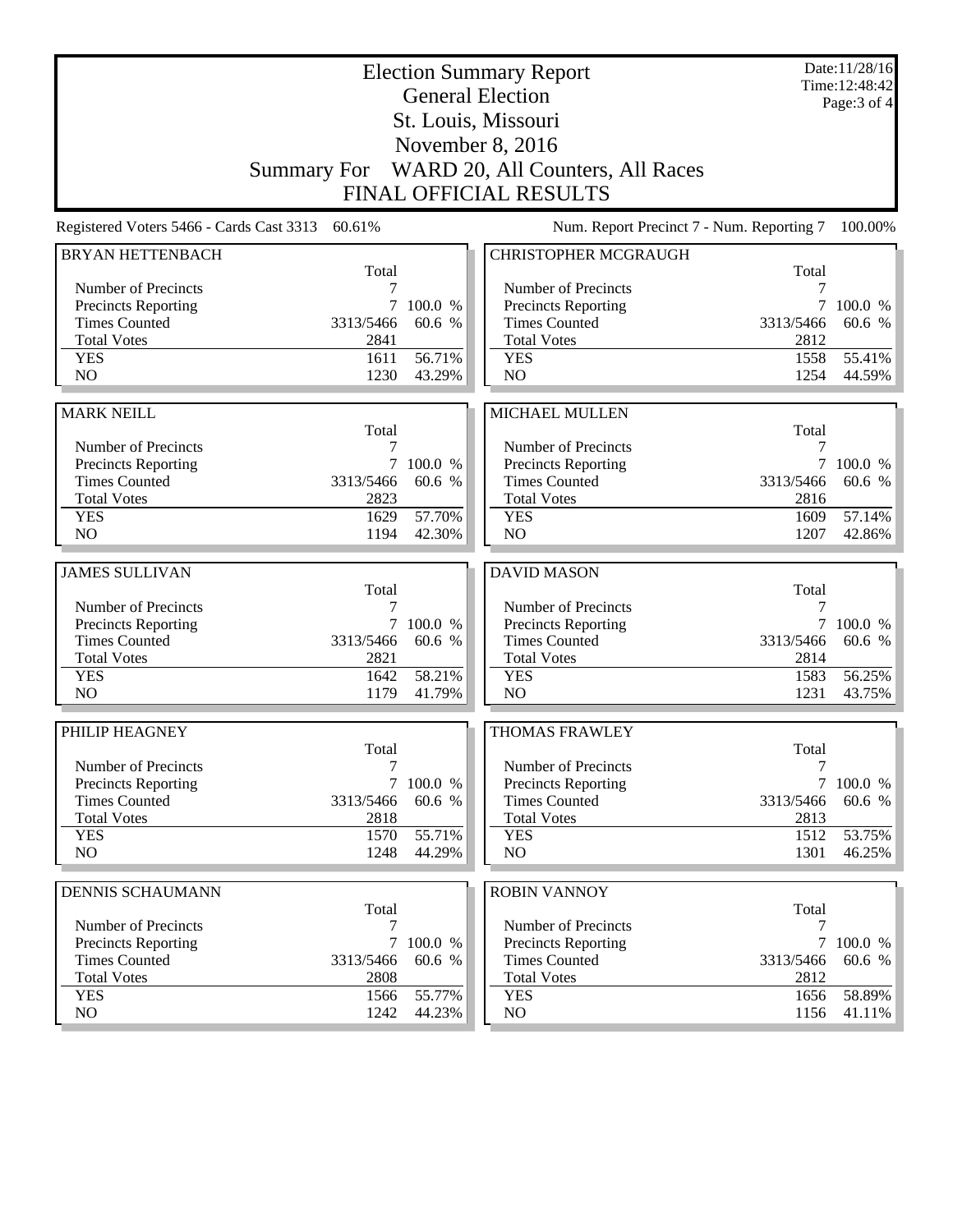|                                                 |                 |              | <b>Election Summary Report</b><br><b>General Election</b>        | Date:11/28/16<br>Time: 12:48:42 |           |  |  |
|-------------------------------------------------|-----------------|--------------|------------------------------------------------------------------|---------------------------------|-----------|--|--|
|                                                 |                 | Page: 4 of 4 |                                                                  |                                 |           |  |  |
|                                                 |                 |              | St. Louis, Missouri                                              |                                 |           |  |  |
|                                                 |                 |              |                                                                  |                                 |           |  |  |
|                                                 |                 |              | November 8, 2016<br>Summary For WARD 20, All Counters, All Races |                                 |           |  |  |
|                                                 |                 |              |                                                                  |                                 |           |  |  |
| <b>FINAL OFFICIAL RESULTS</b>                   |                 |              |                                                                  |                                 |           |  |  |
| Registered Voters 5466 - Cards Cast 3313 60.61% |                 |              | Num. Report Precinct 7 - Num. Reporting 7                        |                                 | 100.00%   |  |  |
| <b>THOMAS CLARK</b>                             |                 |              | <b>CON AMEND 3</b>                                               |                                 |           |  |  |
| Number of Precincts                             | Total           |              | Number of Precincts                                              | Total<br>7                      |           |  |  |
| <b>Precincts Reporting</b>                      | 7               | 100.0 %      | Precincts Reporting                                              | 7                               | 100.0 %   |  |  |
| <b>Times Counted</b>                            | 3313/5466       | 60.6 %       | <b>Times Counted</b>                                             | 3313/5466                       | 60.6 %    |  |  |
| <b>Total Votes</b>                              | 2810            |              | <b>Total Votes</b>                                               | 3178                            |           |  |  |
| <b>YES</b>                                      | 1648            | 58.65%       | <b>YES</b>                                                       | 1441                            | 45.34%    |  |  |
| N <sub>O</sub>                                  | 1162            | 41.35%       | N <sub>O</sub>                                                   | 1737                            | 54.66%    |  |  |
|                                                 |                 |              |                                                                  |                                 |           |  |  |
| NICOLE COLBERT-BOTCHWAY                         |                 |              | <b>CON AMEND 4</b>                                               |                                 |           |  |  |
|                                                 | Total           |              |                                                                  | Total                           |           |  |  |
| Number of Precincts<br>Precincts Reporting      | 7               | 7 100.0 %    | Number of Precincts<br>Precincts Reporting                       | 7                               | 7 100.0 % |  |  |
| <b>Times Counted</b>                            | 3313/5466       | 60.6 %       | <b>Times Counted</b>                                             | 3313/5466                       | 60.6 %    |  |  |
| <b>Total Votes</b>                              | 2810            |              | <b>Total Votes</b>                                               | 3086                            |           |  |  |
| <b>YES</b>                                      | 1708            | 60.78%       | <b>YES</b>                                                       | 1224                            | 39.66%    |  |  |
| N <sub>O</sub>                                  | 1102            | 39.22%       | N <sub>O</sub>                                                   | 1862                            | 60.34%    |  |  |
|                                                 |                 |              |                                                                  |                                 |           |  |  |
| <b>CALEA STOVALL-REID</b>                       | Total           |              | CON AMEND 6                                                      | Total                           |           |  |  |
| Number of Precincts                             | 7               |              | Number of Precincts                                              | 7                               |           |  |  |
| Precincts Reporting                             | 7               | 100.0 %      | Precincts Reporting                                              |                                 | 100.0 %   |  |  |
| <b>Times Counted</b>                            | 3313/5466       | 60.6 %       | <b>Times Counted</b>                                             | 3313/5466                       | 60.6 %    |  |  |
| <b>Total Votes</b>                              | 2814            |              | <b>Total Votes</b>                                               | 3131                            |           |  |  |
| <b>YES</b>                                      | 1709            | 60.73%       | <b>YES</b>                                                       | 1192                            | 38.07%    |  |  |
| N <sub>O</sub>                                  | 1105            | 39.27%       | NO                                                               | 1939                            | 61.93%    |  |  |
| <b>CON AMEND 1</b>                              |                 |              | <b>PROPA</b>                                                     |                                 |           |  |  |
|                                                 | Total           |              |                                                                  | Total                           |           |  |  |
| Number of Precincts                             | 7               |              | Number of Precincts                                              | 7                               |           |  |  |
| <b>Precincts Reporting</b>                      | $7\overline{ }$ | 100.0 %      | Precincts Reporting                                              |                                 | 7 100.0 % |  |  |
| <b>Times Counted</b>                            | 3313/5466       | 60.6 %       | <b>Times Counted</b>                                             | 3313/5466                       | 60.6 %    |  |  |
| <b>Total Votes</b>                              | 3090            |              | <b>Total Votes</b>                                               | 3127                            |           |  |  |
| <b>YES</b>                                      | 2231            | 72.20%       | <b>YES</b>                                                       | 1323                            | 42.31%    |  |  |
| NO                                              | 859             | 27.80%       | N <sub>O</sub>                                                   | 1804                            | 57.69%    |  |  |
| <b>CON AMEND 2</b>                              |                 |              | <b>PROPS</b>                                                     |                                 |           |  |  |
|                                                 | Total           |              |                                                                  | Total                           |           |  |  |
| Number of Precincts                             | 7               |              | Number of Precincts                                              | 7                               |           |  |  |
| <b>Precincts Reporting</b>                      | 7               | 100.0 %      | Precincts Reporting                                              | 7                               | 100.0 %   |  |  |
| <b>Times Counted</b>                            | 3313/5466       | 60.6 %       | <b>Times Counted</b>                                             | 3313/5466                       | 60.6 %    |  |  |
| <b>Total Votes</b>                              | 3092            |              | <b>Total Votes</b>                                               | 3118                            |           |  |  |
| <b>YES</b>                                      | 1894            | 61.25%       | <b>YES</b>                                                       | 1673                            | 53.66%    |  |  |
| NO                                              | 1198            | 38.75%       | NO                                                               | 1445                            | 46.34%    |  |  |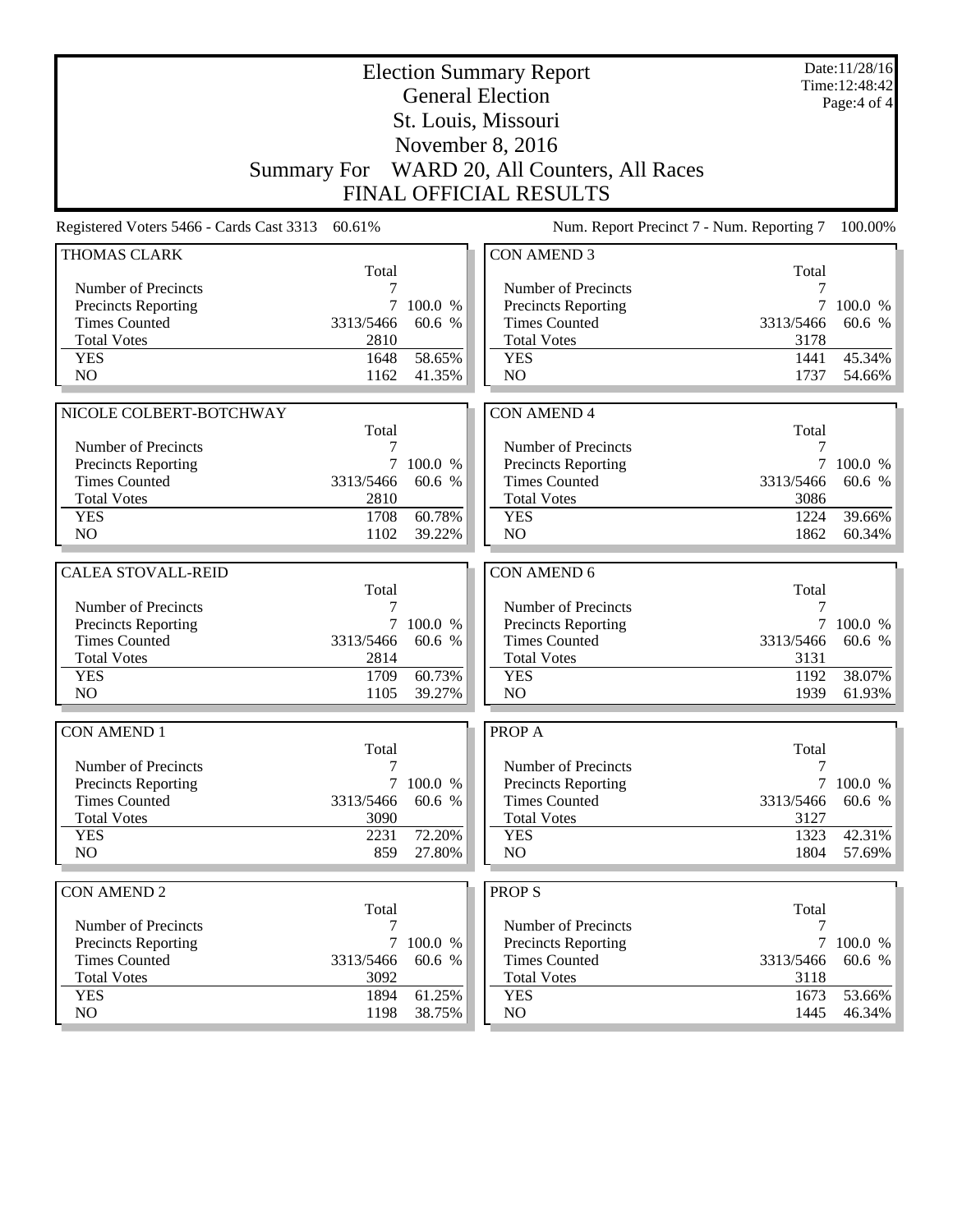|                                                 | <b>Election Summary Report</b> |                |                                             |            | Date:11/28/16<br>Time: 12:48:51 |
|-------------------------------------------------|--------------------------------|----------------|---------------------------------------------|------------|---------------------------------|
|                                                 |                                |                | <b>General Election</b>                     |            | Page:1 of 4                     |
|                                                 |                                |                | St. Louis, Missouri                         |            |                                 |
|                                                 |                                |                | November 8, 2016                            |            |                                 |
|                                                 |                                |                |                                             |            |                                 |
|                                                 | <b>Summary For</b>             |                | WARD 21, All Counters, All Races            |            |                                 |
|                                                 |                                |                | <b>FINAL OFFICIAL RESULTS</b>               |            |                                 |
| Registered Voters 6902 - Cards Cast 4293 62.20% |                                |                | Num. Report Precinct 9 - Num. Reporting 9   |            | 100.00%                         |
| <b>PRESIDENT</b>                                |                                |                | <b>SECR OF STATE</b>                        |            |                                 |
|                                                 | Total                          |                |                                             | Total      |                                 |
| Number of Precincts                             | 9                              |                | Number of Precincts                         | 9          |                                 |
| <b>Precincts Reporting</b>                      | 9                              | 100.0 %        | Precincts Reporting                         | 9          | 100.0 %                         |
| <b>Times Counted</b>                            | 4293/6902                      | 62.2 %         | <b>Times Counted</b>                        | 4293/6902  | 62.2 %                          |
| <b>Total Votes</b>                              | 4261                           |                | <b>Total Votes</b>                          | 4237       |                                 |
| <b>CLINTON/KAINE</b>                            | 4071                           | 95.54%         | <b>ROBIN SMITH</b>                          | 4007       | 94.57%                          |
| <b>TRUMP/PENCE</b>                              | 80                             | 1.88%          | <b>JOHN ASHCROFT</b>                        | 142        | 3.35%                           |
| JOHNSON/WELD                                    | 27                             | 0.63%          | <b>CHRIS MORRILL</b>                        | 80         | 1.89%                           |
| <b>CASTLE/BRADLEY</b><br>STEIN/BARAKA           | 8<br>46                        | 0.19%<br>1.08% | Write-in Votes                              | 8          | 0.19%                           |
| Write-in Votes                                  | 29                             | 0.68%          |                                             |            |                                 |
|                                                 |                                |                | <b>STATE TREAS</b>                          |            |                                 |
|                                                 |                                |                | Number of Precincts                         | Total<br>9 |                                 |
| <b>US SENATOR</b>                               |                                |                |                                             | 9          |                                 |
| Number of Precincts                             | Total                          |                | Precincts Reporting<br><b>Times Counted</b> | 4293/6902  | 100.0 %<br>62.2 %               |
| <b>Precincts Reporting</b>                      | 9<br>9                         | 100.0 %        | <b>Total Votes</b>                          | 4180       |                                 |
| <b>Times Counted</b>                            | 4293/6902                      | 62.2 %         | <b>JUDY BAKER</b>                           | 3965       | 94.86%                          |
| <b>Total Votes</b>                              | 4208                           |                | <b>ERIC SCHMITT</b>                         | 103        | 2.46%                           |
| <b>JASON KANDER</b>                             | 3959                           | 94.08%         | <b>SEAN O'TOOLE</b>                         | 44         | 1.05%                           |
| <b>ROY BLUNT</b>                                | 138                            | 3.28%          | <b>CAROL HEXEM</b>                          | 61         | 1.46%                           |
| <b>JONATHAN DINE</b>                            | 40                             | 0.95%          | Write-in Votes                              | 7          | 0.17%                           |
| <b>FRED RYMAN</b>                               | 12                             | 0.29%          |                                             |            |                                 |
| JOHNATHAN MCFARLAND                             | 51                             | 1.21%          | <b>ATTY GENERAL</b>                         |            |                                 |
| Write-in Votes                                  | 8                              | 0.19%          |                                             | Total      |                                 |
|                                                 |                                |                | Number of Precincts                         | 9          |                                 |
| <b>GOVERNOR</b>                                 |                                |                | Precincts Reporting                         |            | 9 100.0 %                       |
|                                                 | Total                          |                | <b>Times Counted</b>                        | 4293/6902  | 62.2 %                          |
| Number of Precincts                             | 9                              |                | <b>Total Votes</b>                          | 4163       |                                 |
| <b>Precincts Reporting</b>                      |                                | 9 100.0 %      | <b>TERESA HENSLEY</b>                       | 3992       | 95.89%                          |
| <b>Times Counted</b>                            | 4293/6902                      | 62.2 %         | <b>JOSH HAWLEY</b>                          | 158        | 3.80%                           |
| <b>Total Votes</b>                              | 4222                           |                | Write-in Votes                              | 13         | 0.31%                           |
| <b>CHRIS KOSTER</b>                             | 3986                           | 94.41%         |                                             |            |                                 |
| <b>ERIC GREITENS</b>                            | 127                            | 3.01%          | <b>US REP DIST 1</b>                        |            |                                 |
| <b>CISSE SPRAGINS</b>                           | 37                             | 0.88%          |                                             | Total      |                                 |
| <b>DON FITZ</b>                                 | 43                             | 1.02%          | Number of Precincts                         | 9          |                                 |
| <b>LESTER TURILLI</b>                           | 23                             | 0.54%          | Precincts Reporting                         |            | 9 100.0 %                       |
| Write-in Votes                                  | 6                              | 0.14%          | <b>Times Counted</b>                        | 4293/6902  | 62.2 %                          |
|                                                 |                                |                | <b>Total Votes</b>                          | 4220       |                                 |
| LT GOVERNOR                                     |                                |                | <b>LACY CLAY</b>                            | 3987       | 94.48%                          |
|                                                 | Total                          |                | <b>STEVEN BAILEY</b>                        | 99         | 2.35%                           |
| Number of Precincts                             | 9                              |                | ROBB CUNNINGHAM                             | 122        | 2.89%                           |
| <b>Precincts Reporting</b>                      |                                | 9 100.0 %      | Write-in Votes                              | 12         | 0.28%                           |
| <b>Times Counted</b>                            | 4293/6902                      | 62.2 %         |                                             |            |                                 |
| <b>Total Votes</b>                              | 4210                           |                |                                             |            |                                 |
| <b>RUSS CARNAHAN</b>                            | 3949                           | 93.80%         |                                             |            |                                 |
| <b>MIKE PARSON</b>                              | 83                             | 1.97%          |                                             |            |                                 |
| <b>STEVEN HEDRICK</b>                           | 49                             | 1.16%          |                                             |            |                                 |
| <b>JENNIFER LEACH</b>                           | 123                            | 2.92%          |                                             |            |                                 |
| Write-in Votes                                  | 6                              | 0.14%          |                                             |            |                                 |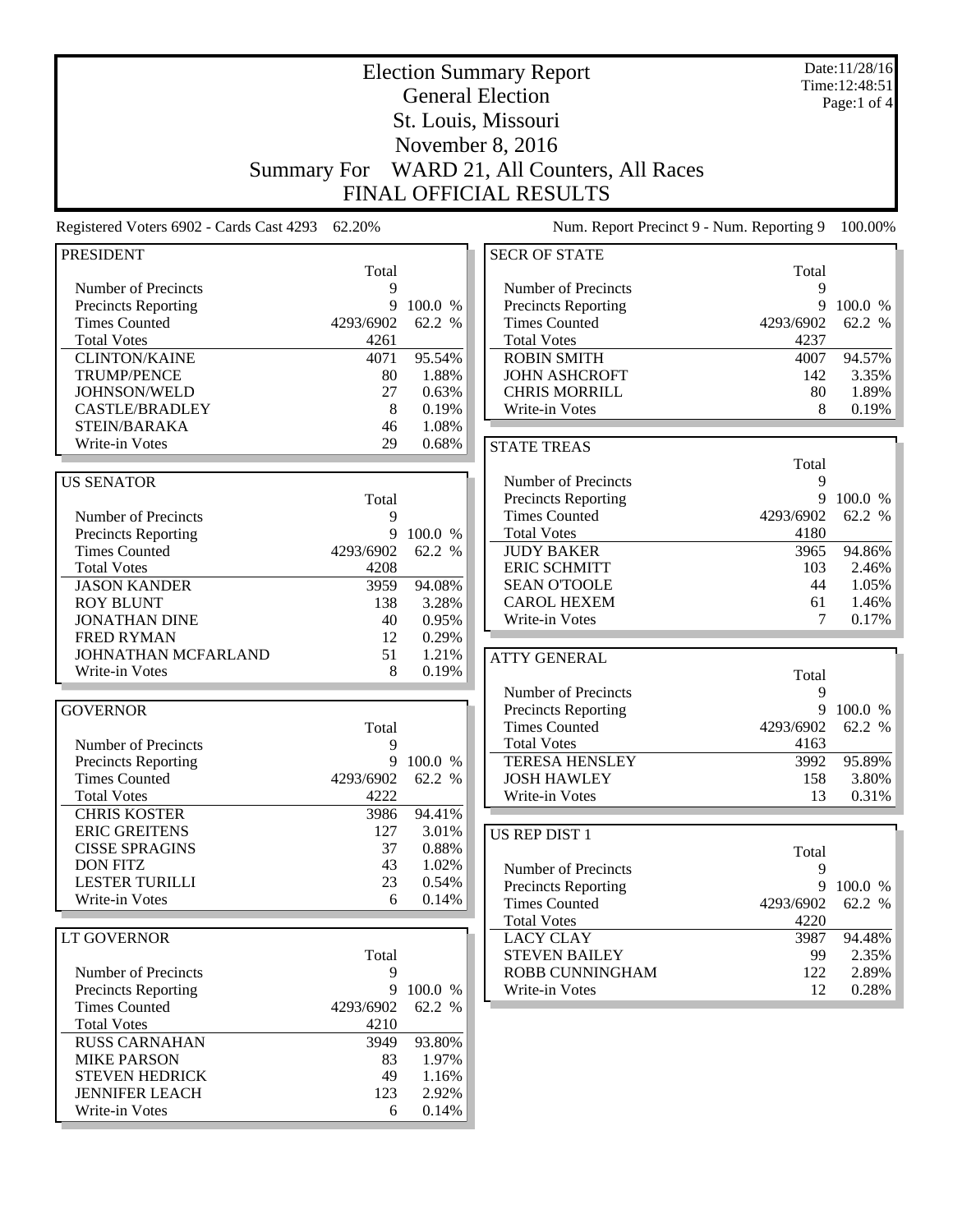## Election Summary Report General Election St. Louis, Missouri November 8, 2016 Summary For WARD 21, All Counters, All Races FINAL OFFICIAL RESULTS

Registered Voters 6902 - Cards Cast 4293 62.20% Num. Report Precinct 9 - Num. Reporting 9 100.00%

| ST SEN DIST 4              |           |           | <b>SHERIFF</b>             |           |           |
|----------------------------|-----------|-----------|----------------------------|-----------|-----------|
|                            | Total     |           |                            | Total     |           |
| Number of Precincts        |           |           | Number of Precincts        | 9         |           |
| Precincts Reporting        | 1         | 100.0 %   | Precincts Reporting        | 9         | 100.0 %   |
| <b>Times Counted</b>       | 410/694   | 59.1 %    | <b>Times Counted</b>       | 4293/6902 | 62.2 %    |
| <b>Total Votes</b>         | 391       |           | <b>Total Votes</b>         | 4130      |           |
| <b>JACOB HUMMEL</b>        | 362       | 92.58%    | <b>VERNON BETTS</b>        | 4002      | 96.90%    |
| <b>BRYAN YOUNG</b>         | 15        | 3.84%     | JOHN CASTELLANO            | 118       | 2.86%     |
| <b>MICHAEL LEWIS</b>       | 14        | 3.58%     | Write-in Votes             | 10        | 0.24%     |
| Write-in Votes             | $\theta$  | $0.00\%$  |                            |           |           |
|                            |           |           | <b>TREASURER</b>           |           |           |
| ST SEN DIST 5              |           |           |                            | Total     |           |
|                            | Total     |           | Number of Precincts        | 9         |           |
| Number of Precincts        | 8         |           | Precincts Reporting        | 9         | 100.0 %   |
| <b>Precincts Reporting</b> | 8         | 100.0 %   | <b>Times Counted</b>       | 4293/6902 | 62.2 %    |
| <b>Times Counted</b>       | 3883/6208 | 62.5 %    | <b>Total Votes</b>         | 4148      |           |
| <b>Total Votes</b>         | 3782      |           | <b>TISHAURA JONES</b>      | 3947      | 95.15%    |
| <b>JAMILAH NASHEED</b>     | 3623      | 95.80%    | <b>DARREN GRANT</b>        | 93        | 2.24%     |
| <b>STEPHEN SCHAPER</b>     | 146       | 3.86%     | <b>JEROME BAUER</b>        | 97        | 2.34%     |
| Write-in Votes             | 13        | 0.34%     | Write-in Votes             | 11        | 0.27%     |
|                            |           |           |                            |           |           |
|                            |           |           |                            |           |           |
| ST REP DIST 76             |           |           | RICHARD TEITELMAN          |           |           |
|                            | Total     |           |                            | Total     |           |
| Number of Precincts        | 4         |           | Number of Precincts        | 9         |           |
| <b>Precincts Reporting</b> |           | 4 100.0 % | Precincts Reporting        | 9         | 100.0 %   |
| <b>Times Counted</b>       | 1755/2812 | 62.4 %    | <b>Times Counted</b>       | 4293/6902 | 62.2 %    |
| <b>Total Votes</b>         | 1641      |           | <b>Total Votes</b>         | 3799      |           |
| <b>JOSHUA PETERS</b>       | 1634      | 99.57%    | <b>YES</b>                 | 2255      | 59.36%    |
| Write-in Votes             | 7         | 0.43%     | NO                         | 1544      | 40.64%    |
|                            |           |           |                            |           |           |
| ST REP DIST 77             |           |           | PHILIP HESS                |           |           |
|                            | Total     |           |                            | Total     |           |
| Number of Precincts        | 5         |           | Number of Precincts        | 9         |           |
| Precincts Reporting        |           | 5 100.0 % | Precincts Reporting        | 9         | 100.0 %   |
| <b>Times Counted</b>       | 2538/4090 | 62.1 %    | <b>Times Counted</b>       | 4293/6902 | 62.2 %    |
| <b>Total Votes</b>         | 2381      |           | <b>Total Votes</b>         | 3773      |           |
| <b>STEVE ROBERTS</b>       | 2360      | 99.12%    | <b>YES</b>                 | 2184      | 57.88%    |
| Write-in Votes             | 21        | 0.88%     | NO                         | 1589      | 42.12%    |
|                            |           |           |                            |           |           |
| <b>CIRC ATTY</b>           |           |           | <b>JAMES DOWD</b>          |           |           |
|                            | Total     |           |                            | Total     |           |
| Number of Precincts        | 9         |           | Number of Precincts        | 9         |           |
| <b>Precincts Reporting</b> | 9         | 100.0 %   | <b>Precincts Reporting</b> | 9         | 100.0 %   |
| <b>Times Counted</b>       | 4293/6902 | 62.2 %    | <b>Times Counted</b>       | 4293/6902 | 62.2 %    |
| <b>Total Votes</b>         | 4110      |           | <b>Total Votes</b>         | 3760      |           |
| <b>KIMBERLY GARDNER</b>    | 4097      | 99.68%    | <b>YES</b>                 | 2256      | 60.00%    |
| Write-in Votes             | 13        | 0.32%     | NO                         | 1504      | $40.00\%$ |
|                            |           |           |                            |           |           |

Date:11/28/16 Time:12:48:51 Page:2 of 4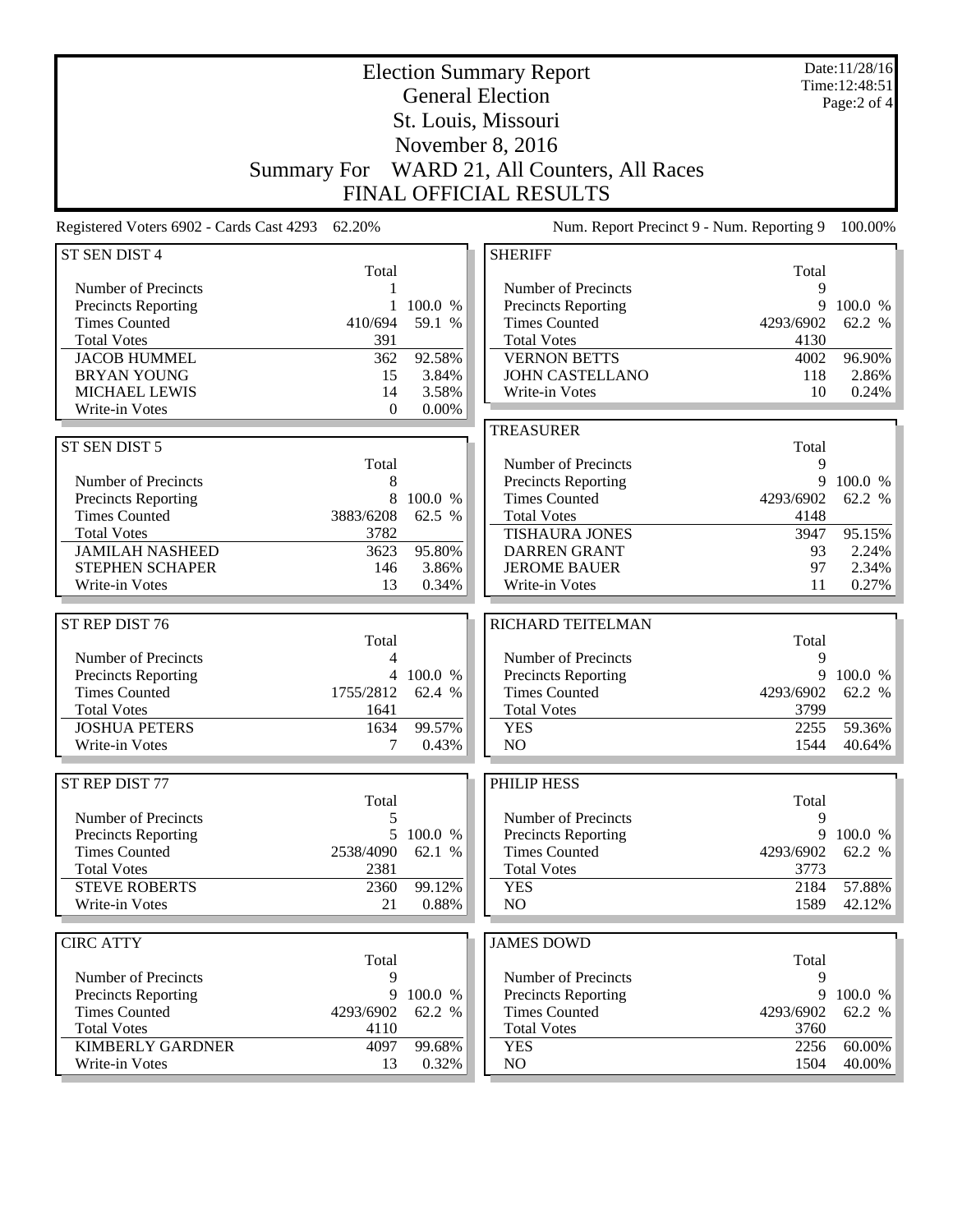|                                          | <b>Election Summary Report</b><br><b>General Election</b> |                  |                                              |              |                  |
|------------------------------------------|-----------------------------------------------------------|------------------|----------------------------------------------|--------------|------------------|
|                                          |                                                           |                  |                                              |              | Page: 3 of 4     |
|                                          |                                                           |                  | St. Louis, Missouri                          |              |                  |
|                                          |                                                           |                  | November 8, 2016                             |              |                  |
|                                          |                                                           |                  | Summary For WARD 21, All Counters, All Races |              |                  |
|                                          |                                                           |                  | <b>FINAL OFFICIAL RESULTS</b>                |              |                  |
| Registered Voters 6902 - Cards Cast 4293 | 62.20%                                                    |                  | Num. Report Precinct 9 - Num. Reporting 9    |              | 100.00%          |
| <b>BRYAN HETTENBACH</b>                  |                                                           |                  | <b>CHRISTOPHER MCGRAUGH</b>                  |              |                  |
| Number of Precincts                      | Total<br>9                                                |                  | Number of Precincts                          | Total<br>9   |                  |
| Precincts Reporting                      | 9                                                         | 100.0 %          | Precincts Reporting                          | 9            | 100.0 %          |
| <b>Times Counted</b>                     | 4293/6902                                                 | 62.2 %           | <b>Times Counted</b>                         | 4293/6902    | 62.2 %           |
| <b>Total Votes</b>                       | 3682                                                      |                  | <b>Total Votes</b>                           | 3639         |                  |
| <b>YES</b>                               | 2182                                                      | 59.26%           | <b>YES</b>                                   | 2119         | 58.23%           |
| NO                                       | 1500                                                      | 40.74%           | NO                                           | 1520         | 41.77%           |
|                                          |                                                           |                  |                                              |              |                  |
| <b>MARK NEILL</b>                        |                                                           |                  | <b>MICHAEL MULLEN</b>                        |              |                  |
| Number of Precincts                      | Total<br>9                                                |                  | Number of Precincts                          | Total<br>9   |                  |
| Precincts Reporting                      |                                                           | 9 100.0 %        | Precincts Reporting                          | 9            | 100.0 %          |
| <b>Times Counted</b>                     | 4293/6902                                                 | 62.2 %           | <b>Times Counted</b>                         | 4293/6902    | 62.2 %           |
| <b>Total Votes</b>                       | 3662                                                      |                  | <b>Total Votes</b>                           | 3658         |                  |
| <b>YES</b>                               | 2225                                                      | 60.76%           | <b>YES</b>                                   | 2254         | 61.62%           |
| NO                                       | 1437                                                      | 39.24%           | NO                                           | 1404         | 38.38%           |
|                                          |                                                           |                  |                                              |              |                  |
| <b>JAMES SULLIVAN</b>                    |                                                           |                  | <b>DAVID MASON</b>                           |              |                  |
| Number of Precincts                      | Total<br>9                                                |                  | Number of Precincts                          | Total<br>9   |                  |
| Precincts Reporting                      |                                                           | 9 100.0 %        | Precincts Reporting                          | 9            | 100.0 %          |
| <b>Times Counted</b>                     | 4293/6902                                                 | 62.2 %           | <b>Times Counted</b>                         |              |                  |
| <b>Total Votes</b>                       | 3656                                                      |                  |                                              |              |                  |
|                                          |                                                           |                  |                                              | 4293/6902    | 62.2 %           |
|                                          |                                                           |                  | <b>Total Votes</b>                           | 3667         |                  |
| <b>YES</b><br>N <sub>O</sub>             | 2316<br>1340                                              | 63.35%<br>36.65% | <b>YES</b><br>NO                             | 2304<br>1363 | 62.83%           |
|                                          |                                                           |                  |                                              |              |                  |
| PHILIP HEAGNEY                           |                                                           |                  | <b>THOMAS FRAWLEY</b>                        |              |                  |
| Number of Precincts                      | Total<br>9                                                |                  |                                              | Total<br>9   |                  |
| Precincts Reporting                      |                                                           | 9 100.0 %        | Number of Precincts<br>Precincts Reporting   | 9            | 100.0 %          |
| <b>Times Counted</b>                     | 4293/6902                                                 | 62.2 %           | <b>Times Counted</b>                         | 4293/6902    | 62.2 %           |
| <b>Total Votes</b>                       | 3653                                                      |                  | <b>Total Votes</b>                           | 3646         |                  |
| <b>YES</b>                               | 2134                                                      | 58.42%           | <b>YES</b>                                   | 2131         | 58.45%           |
| NO.                                      | 1519                                                      | 41.58%           | NO                                           | 1515         | 37.17%<br>41.55% |
|                                          |                                                           |                  |                                              |              |                  |
| <b>DENNIS SCHAUMANN</b>                  | Total                                                     |                  | <b>ROBIN VANNOY</b>                          | Total        |                  |
| Number of Precincts                      | 9                                                         |                  | Number of Precincts                          | 9            |                  |
| <b>Precincts Reporting</b>               | 9                                                         | 100.0 %          | <b>Precincts Reporting</b>                   | 9            | 100.0 %          |
| <b>Times Counted</b>                     | 4293/6902                                                 | 62.2 %           | <b>Times Counted</b>                         | 4293/6902    | 62.2 %           |
| <b>Total Votes</b>                       | 3643                                                      |                  | <b>Total Votes</b>                           | 3657         |                  |
| <b>YES</b><br>NO                         | 2109<br>1534                                              | 57.89%<br>42.11% | <b>YES</b><br>NO                             | 2288<br>1369 | 62.56%<br>37.44% |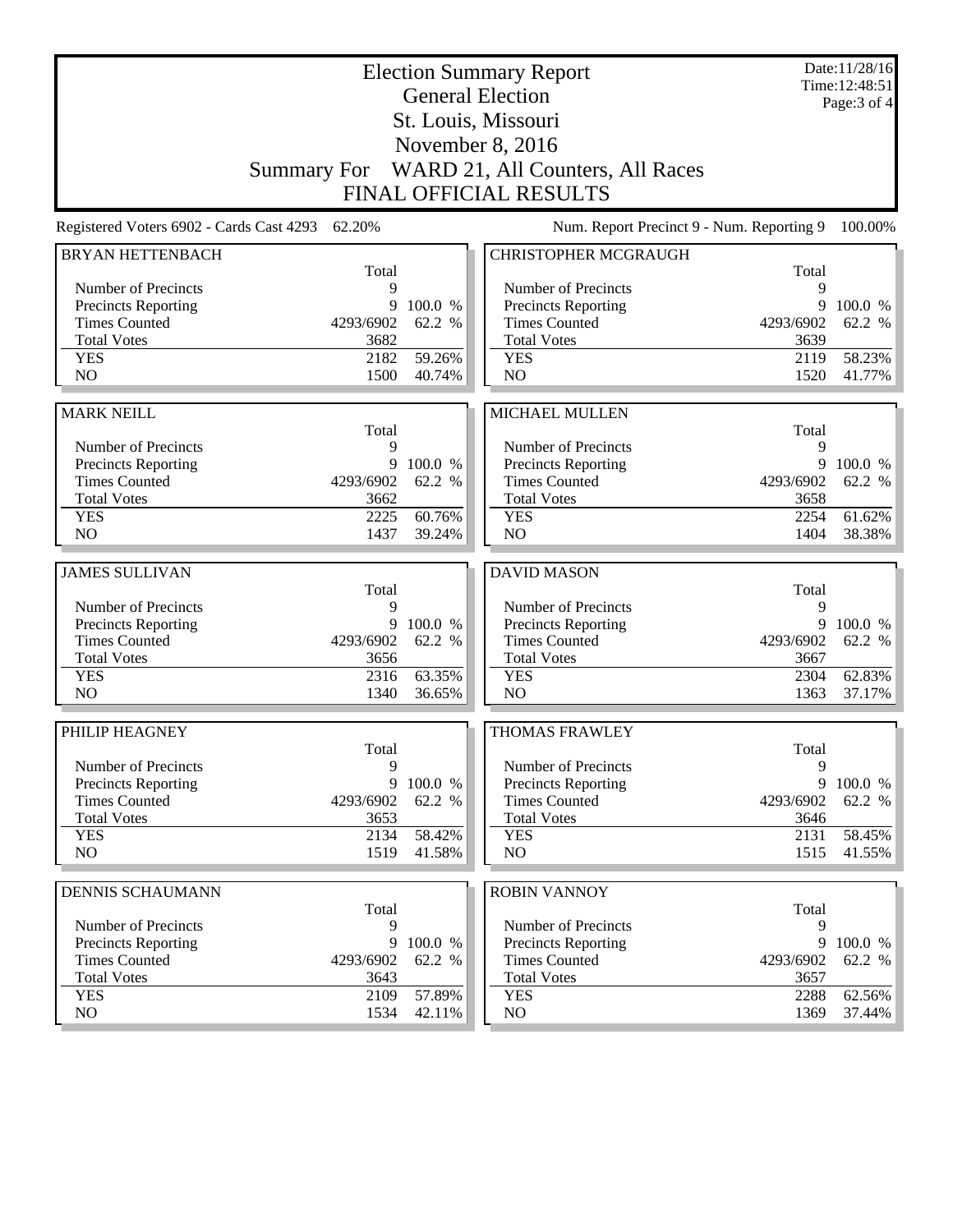|                                                 | <b>Election Summary Report</b> |                  |                                              |              |                                |  |
|-------------------------------------------------|--------------------------------|------------------|----------------------------------------------|--------------|--------------------------------|--|
|                                                 |                                |                  | <b>General Election</b>                      |              | Time: 12:48:51<br>Page: 4 of 4 |  |
|                                                 |                                |                  | St. Louis, Missouri                          |              |                                |  |
| November 8, 2016                                |                                |                  |                                              |              |                                |  |
|                                                 |                                |                  | Summary For WARD 21, All Counters, All Races |              |                                |  |
|                                                 |                                |                  | <b>FINAL OFFICIAL RESULTS</b>                |              |                                |  |
| Registered Voters 6902 - Cards Cast 4293 62.20% |                                |                  | Num. Report Precinct 9 - Num. Reporting 9    |              | 100.00%                        |  |
| THOMAS CLARK                                    |                                |                  | <b>CON AMEND 3</b>                           |              |                                |  |
|                                                 | Total                          |                  |                                              | Total        |                                |  |
| Number of Precincts                             | 9                              |                  | Number of Precincts                          | 9            |                                |  |
| Precincts Reporting                             | 9                              | 100.0 %          | <b>Precincts Reporting</b>                   | 9            | 100.0 %                        |  |
| <b>Times Counted</b>                            | 4293/6902                      | 62.2 %           | <b>Times Counted</b>                         | 4293/6902    | 62.2 %                         |  |
| <b>Total Votes</b>                              | 3660                           |                  | <b>Total Votes</b>                           | 4115         |                                |  |
| <b>YES</b>                                      | 2336                           | 63.83%           | <b>YES</b>                                   | 2056         | 49.96%                         |  |
| N <sub>O</sub>                                  | 1324                           | 36.17%           | N <sub>O</sub>                               | 2059         | 50.04%                         |  |
| NICOLE COLBERT-BOTCHWAY                         |                                |                  | <b>CON AMEND 4</b>                           |              |                                |  |
|                                                 | Total                          |                  |                                              | Total        |                                |  |
| Number of Precincts                             | 9                              |                  | Number of Precincts                          | 9            |                                |  |
| <b>Precincts Reporting</b>                      |                                | 9 100.0 %        | Precincts Reporting                          |              | 9 100.0 %                      |  |
| <b>Times Counted</b>                            | 4293/6902                      | 62.2 %           | <b>Times Counted</b>                         | 4293/6902    | 62.2 %                         |  |
| <b>Total Votes</b>                              | 3656                           |                  | <b>Total Votes</b>                           | 3972         |                                |  |
| <b>YES</b>                                      | 2350                           | 64.28%           | <b>YES</b>                                   | 1356         | 34.14%                         |  |
| N <sub>O</sub>                                  | 1306                           | 35.72%           | N <sub>O</sub>                               | 2616         | 65.86%                         |  |
|                                                 |                                |                  |                                              |              |                                |  |
|                                                 |                                |                  |                                              |              |                                |  |
| <b>CALEA STOVALL-REID</b>                       |                                |                  | CON AMEND 6                                  |              |                                |  |
|                                                 | Total                          |                  |                                              | Total        |                                |  |
| Number of Precincts                             | 9                              |                  | Number of Precincts                          | 9            |                                |  |
| Precincts Reporting                             | 9                              | 100.0 %          | Precincts Reporting                          | 9            | 100.0 %                        |  |
| <b>Times Counted</b>                            | 4293/6902                      | 62.2 %           | <b>Times Counted</b>                         | 4293/6902    | 62.2 %                         |  |
| <b>Total Votes</b><br><b>YES</b>                | 3668<br>2421                   | 66.00%           | <b>Total Votes</b><br><b>YES</b>             | 4018<br>1194 | 29.72%                         |  |
| N <sub>O</sub>                                  | 1247                           | 34.00%           | NO                                           | 2824         | 70.28%                         |  |
|                                                 |                                |                  |                                              |              |                                |  |
| <b>CON AMEND 1</b>                              |                                |                  | <b>PROPA</b>                                 |              |                                |  |
|                                                 | Total                          |                  |                                              | Total        |                                |  |
| Number of Precincts                             | 9                              |                  | Number of Precincts                          | 9            |                                |  |
| Precincts Reporting                             | 9                              | 100.0 %          | Precincts Reporting                          | 9            | 100.0 %                        |  |
| <b>Times Counted</b>                            | 4293/6902                      | 62.2 %           | <b>Times Counted</b>                         | 4293/6902    |                                |  |
| <b>Total Votes</b>                              | 3886                           |                  | <b>Total Votes</b>                           | 4008         | 62.2 %                         |  |
| <b>YES</b>                                      | 2661                           | 68.48%           | <b>YES</b>                                   | 1730         | 43.16%                         |  |
| NO                                              | 1225                           | 31.52%           | N <sub>O</sub>                               | 2278         | 56.84%                         |  |
|                                                 |                                |                  |                                              |              |                                |  |
| <b>CON AMEND 2</b>                              | Total                          |                  | <b>PROPS</b>                                 | Total        |                                |  |
| Number of Precincts                             | 9                              |                  | Number of Precincts                          | 9            |                                |  |
| Precincts Reporting                             | 9                              | 100.0 %          | Precincts Reporting                          | 9            | 100.0 %                        |  |
| <b>Times Counted</b>                            | 4293/6902                      | 62.2 %           | <b>Times Counted</b>                         | 4293/6902    | 62.2 %                         |  |
| <b>Total Votes</b>                              | 3964                           |                  | <b>Total Votes</b>                           | 4043         |                                |  |
| <b>YES</b><br>NO                                | 2336<br>1628                   | 58.93%<br>41.07% | <b>YES</b><br>NO                             | 2257<br>1786 | 55.82%<br>44.18%               |  |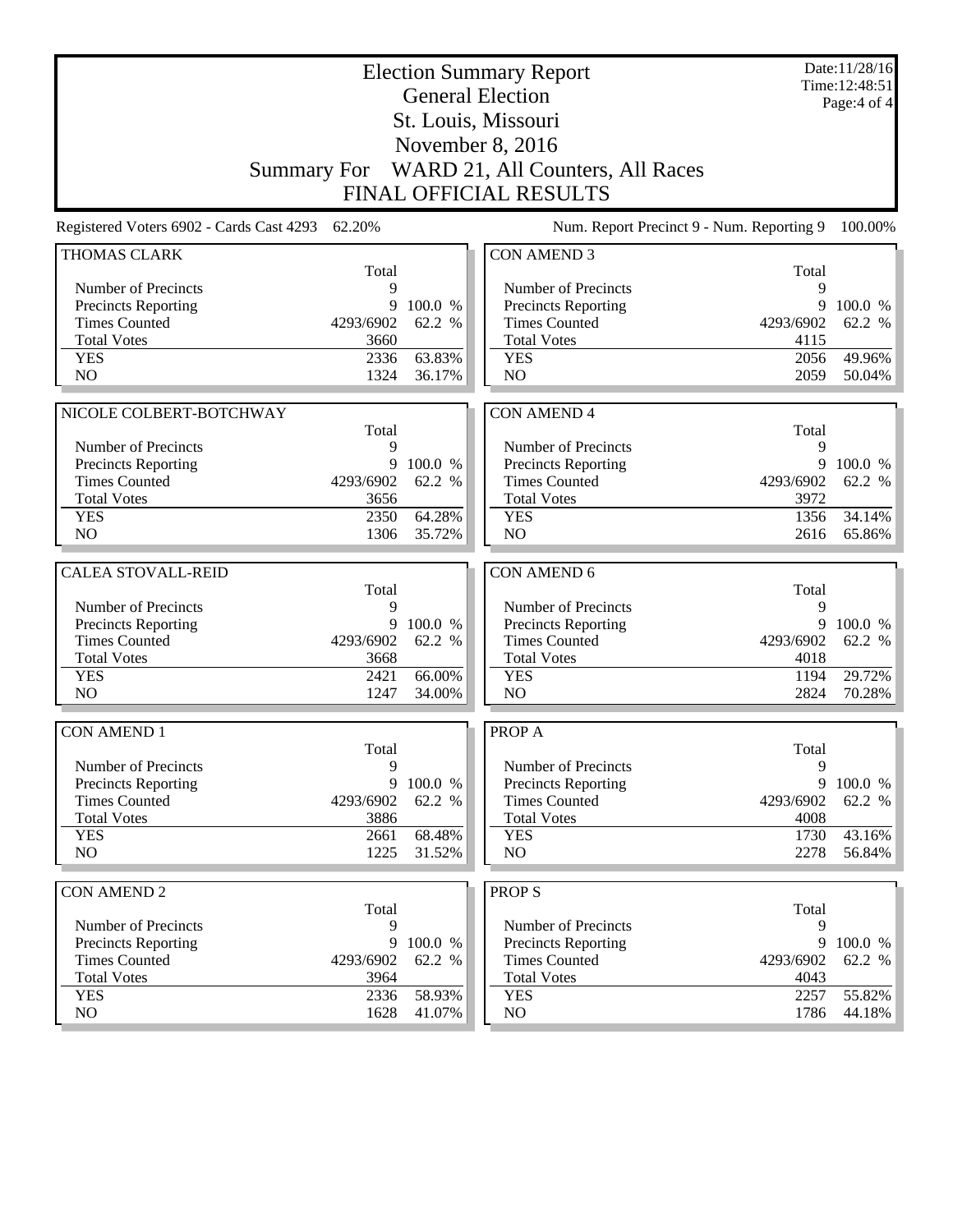| <b>Election Summary Report</b>                  |                    |                 |                                            |             | Date:11/28/16<br>Time: 12:48:56 |
|-------------------------------------------------|--------------------|-----------------|--------------------------------------------|-------------|---------------------------------|
|                                                 |                    |                 | <b>General Election</b>                    |             | Page:1 of 4                     |
|                                                 |                    |                 | St. Louis, Missouri                        |             |                                 |
|                                                 |                    |                 | November 8, 2016                           |             |                                 |
|                                                 |                    |                 |                                            |             |                                 |
|                                                 | <b>Summary For</b> |                 | WARD 22, All Counters, All Races           |             |                                 |
|                                                 |                    |                 | <b>FINAL OFFICIAL RESULTS</b>              |             |                                 |
| Registered Voters 6066 - Cards Cast 3634 59.91% |                    |                 | Num. Report Precinct 8 - Num. Reporting 8  |             | 100.00%                         |
| <b>PRESIDENT</b>                                |                    |                 | <b>SECR OF STATE</b>                       |             |                                 |
|                                                 | Total              |                 |                                            | Total       |                                 |
| Number of Precincts                             | 8                  |                 | Number of Precincts                        | 8           |                                 |
| <b>Precincts Reporting</b>                      | 8                  | 100.0 %         | <b>Precincts Reporting</b>                 | 8           | 100.0 %                         |
| <b>Times Counted</b>                            | 3634/6066          | 59.9 %          | <b>Times Counted</b>                       | 3634/6066   | 59.9 %                          |
| <b>Total Votes</b>                              | 3618               |                 | <b>Total Votes</b>                         | 3575        |                                 |
| <b>CLINTON/KAINE</b><br><b>TRUMP/PENCE</b>      | 3491<br>57         | 96.49%<br>1.58% | <b>ROBIN SMITH</b><br><b>JOHN ASHCROFT</b> | 3419<br>100 | 95.64%<br>2.80%                 |
| JOHNSON/WELD                                    | 15                 | 0.41%           | <b>CHRIS MORRILL</b>                       | 53          | 1.48%                           |
| <b>CASTLE/BRADLEY</b>                           | 6                  | 0.17%           | Write-in Votes                             | 3           | 0.08%                           |
| STEIN/BARAKA                                    | 29                 | 0.80%           |                                            |             |                                 |
| Write-in Votes                                  | 20                 | 0.55%           | <b>STATE TREAS</b>                         |             |                                 |
|                                                 |                    |                 |                                            | Total       |                                 |
| <b>US SENATOR</b>                               |                    |                 | Number of Precincts                        | 8           |                                 |
|                                                 | Total              |                 | Precincts Reporting                        | 8           | 100.0 %                         |
| Number of Precincts                             | 8                  |                 | <b>Times Counted</b>                       | 3634/6066   | 59.9 %                          |
| Precincts Reporting                             | 8                  | 100.0 %         | <b>Total Votes</b>                         | 3537        |                                 |
| <b>Times Counted</b>                            | 3634/6066          | 59.9 %          | <b>JUDY BAKER</b>                          | 3383        | 95.65%                          |
| <b>Total Votes</b>                              | 3578               |                 | <b>ERIC SCHMITT</b>                        | 72          | 2.04%                           |
| <b>JASON KANDER</b>                             | 3405               | 95.16%          | <b>SEAN O'TOOLE</b>                        | 37          | 1.05%                           |
| <b>ROY BLUNT</b>                                | 98                 | 2.74%           | <b>CAROL HEXEM</b>                         | 39          | 1.10%                           |
| <b>JONATHAN DINE</b>                            | 37                 | 1.03%           | Write-in Votes                             | 6           | 0.17%                           |
| <b>FRED RYMAN</b>                               | 10                 | 0.28%           |                                            |             |                                 |
| JOHNATHAN MCFARLAND                             | 26                 | 0.73%           | <b>ATTY GENERAL</b>                        |             |                                 |
| Write-in Votes                                  | 2                  | 0.06%           |                                            | Total       |                                 |
|                                                 |                    |                 | Number of Precincts                        | 8           |                                 |
| <b>GOVERNOR</b>                                 |                    |                 | <b>Precincts Reporting</b>                 | 8           | 100.0 %                         |
|                                                 | Total              |                 | <b>Times Counted</b>                       | 3634/6066   | 59.9 %                          |
| Number of Precincts                             | 8                  |                 | <b>Total Votes</b>                         | 3535        |                                 |
| <b>Precincts Reporting</b>                      |                    | 8 100.0 %       | <b>TERESA HENSLEY</b>                      | 3425        | 96.89%                          |
| <b>Times Counted</b>                            | 3634/6066          | 59.9 %          | <b>JOSH HAWLEY</b>                         | 104         | 2.94%                           |
| <b>Total Votes</b><br><b>CHRIS KOSTER</b>       | 3566<br>3400       | 95.34%          | Write-in Votes                             | 6           | 0.17%                           |
| <b>ERIC GREITENS</b>                            | 84                 | 2.36%           |                                            |             |                                 |
| <b>CISSE SPRAGINS</b>                           | 39                 | 1.09%           | US REP DIST 1                              | Total       |                                 |
| <b>DON FITZ</b>                                 | 22                 | 0.62%           | Number of Precincts                        | 8           |                                 |
| <b>LESTER TURILLI</b>                           | 18                 | 0.50%           | Precincts Reporting                        |             | 8 100.0 %                       |
| Write-in Votes                                  | 3                  | 0.08%           | <b>Times Counted</b>                       | 3634/6066   | 59.9 %                          |
|                                                 |                    |                 | <b>Total Votes</b>                         | 3579        |                                 |
| LT GOVERNOR                                     |                    |                 | <b>LACY CLAY</b>                           | 3417        | 95.47%                          |
|                                                 | Total              |                 | <b>STEVEN BAILEY</b>                       | 60          | 1.68%                           |
| Number of Precincts                             | 8                  |                 | ROBB CUNNINGHAM                            | 92          | 2.57%                           |
| <b>Precincts Reporting</b>                      | 8                  | 100.0 %         | Write-in Votes                             | 10          | 0.28%                           |
| <b>Times Counted</b>                            | 3634/6066          | 59.9 %          |                                            |             |                                 |
| <b>Total Votes</b>                              | 3564               |                 |                                            |             |                                 |
| <b>RUSS CARNAHAN</b>                            | 3345               | 93.86%          |                                            |             |                                 |
| <b>MIKE PARSON</b>                              | 73                 | 2.05%           |                                            |             |                                 |
| <b>STEVEN HEDRICK</b>                           | 51                 | 1.43%           |                                            |             |                                 |
| <b>JENNIFER LEACH</b>                           | 88                 | 2.47%           |                                            |             |                                 |
| Write-in Votes                                  | 7                  | 0.20%           |                                            |             |                                 |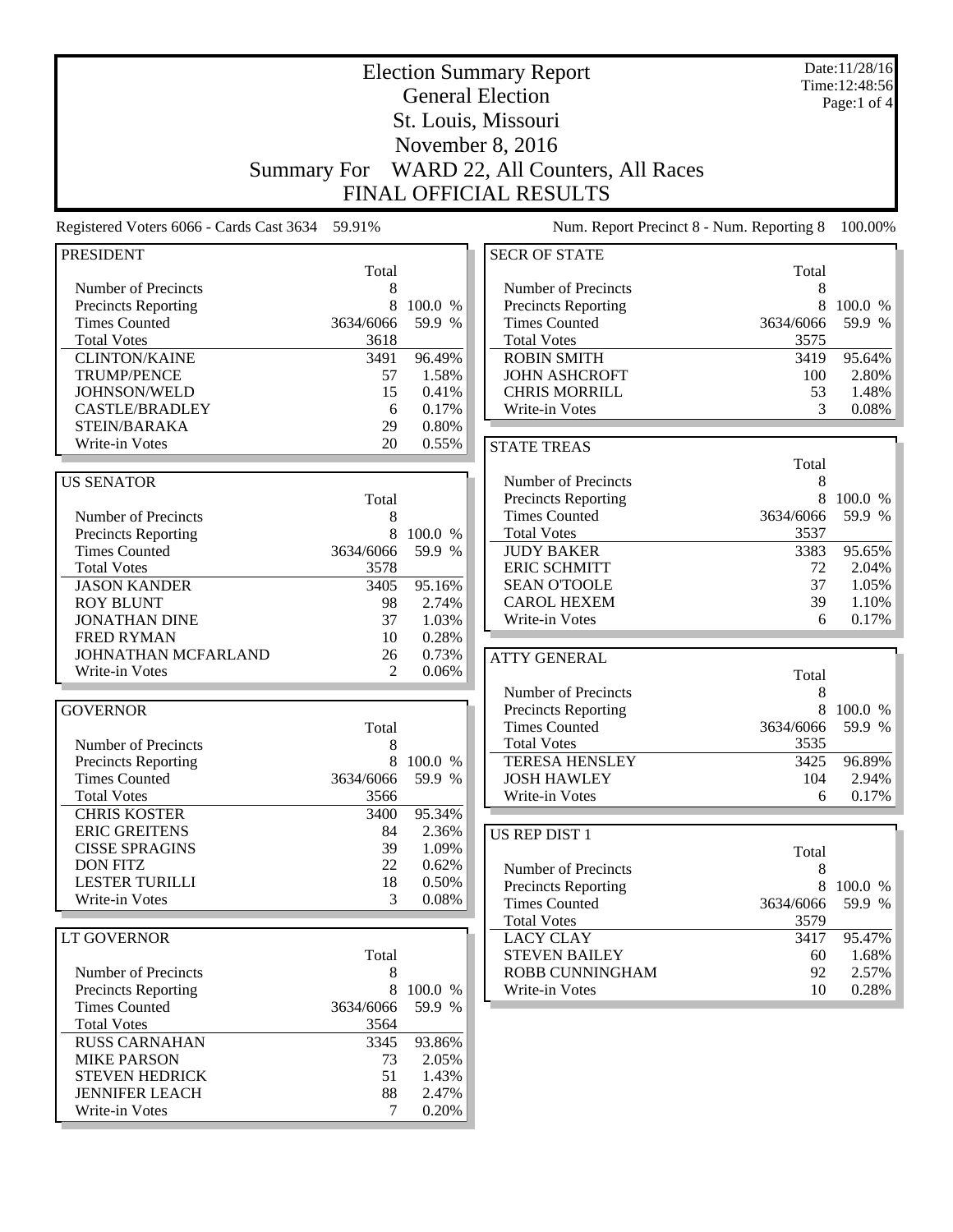| <b>Election Summary Report</b><br><b>General Election</b><br>St. Louis, Missouri<br>November 8, 2016 |                    |                   |                                                                   |                                           | Date:11/28/16<br>Time: 12:48:56<br>Page:2 of 4 |
|------------------------------------------------------------------------------------------------------|--------------------|-------------------|-------------------------------------------------------------------|-------------------------------------------|------------------------------------------------|
|                                                                                                      | <b>Summary For</b> |                   | WARD 22, All Counters, All Races<br><b>FINAL OFFICIAL RESULTS</b> |                                           |                                                |
| Registered Voters 6066 - Cards Cast 3634 59.91%                                                      |                    |                   |                                                                   | Num. Report Precinct 8 - Num. Reporting 8 | 100.00%                                        |
| ST SEN DIST 4                                                                                        |                    |                   | <b>TREASURER</b>                                                  |                                           |                                                |
| Number of Precincts                                                                                  | Total<br>8         |                   | Number of Precincts                                               | Total<br>8                                |                                                |
| <b>Precincts Reporting</b>                                                                           | 8                  | 100.0 %           | <b>Precincts Reporting</b>                                        | 8                                         | 100.0 %                                        |
| <b>Times Counted</b>                                                                                 | 3634/6066          | 59.9 %            | <b>Times Counted</b>                                              | 3634/6066                                 | 59.9 %                                         |
| <b>Total Votes</b>                                                                                   | 3503               |                   | <b>Total Votes</b>                                                | 3528                                      |                                                |
| <b>JACOB HUMMEL</b>                                                                                  | 3329               | 95.03%            | <b>TISHAURA JONES</b>                                             | 3368                                      | 95.46%                                         |
| <b>BRYAN YOUNG</b>                                                                                   | 78                 | 2.23%             | <b>DARREN GRANT</b>                                               | 80                                        | 2.27%                                          |
| <b>MICHAEL LEWIS</b>                                                                                 | 90                 | 2.57%             | <b>JEROME BAUER</b>                                               | 72                                        | 2.04%                                          |
| <b>Write-in Votes</b>                                                                                | 6                  | 0.17%             | Write-in Votes                                                    | 8                                         | 0.23%                                          |
| ST REP DIST 76                                                                                       |                    |                   | <b>RICHARD TEITELMAN</b>                                          |                                           |                                                |
|                                                                                                      | Total              |                   |                                                                   | Total                                     |                                                |
| Number of Precincts                                                                                  | 3                  |                   | Number of Precincts                                               | 8                                         |                                                |
| <b>Precincts Reporting</b>                                                                           | 3                  | 100.0 %           | Precincts Reporting                                               | 8                                         | 100.0 %                                        |
| <b>Times Counted</b>                                                                                 | 1388/2368          | 58.6 %            | <b>Times Counted</b>                                              | 3634/6066                                 | 59.9 %                                         |
| <b>Total Votes</b><br><b>JOSHUA PETERS</b>                                                           | 1323<br>1316       | 99.47%            | <b>Total Votes</b><br><b>YES</b>                                  | 3227<br>1766                              | 54.73%                                         |
| Write-in Votes                                                                                       | 7                  | 0.53%             | NO                                                                | 1461                                      | 45.27%                                         |
|                                                                                                      |                    |                   |                                                                   |                                           |                                                |
| ST REP DIST 84                                                                                       |                    |                   | PHILIP HESS                                                       |                                           |                                                |
|                                                                                                      | Total              |                   |                                                                   | Total                                     |                                                |
| Number of Precincts                                                                                  | 5                  |                   | Number of Precincts                                               | 8                                         |                                                |
| Precincts Reporting<br><b>Times Counted</b>                                                          | 5<br>2246/3698     | 100.0 %<br>60.7 % | Precincts Reporting<br><b>Times Counted</b>                       | 8<br>3634/6066                            | 100.0 %<br>59.9 %                              |
| <b>Total Votes</b>                                                                                   | 2157               |                   | <b>Total Votes</b>                                                | 3233                                      |                                                |
| <b>KARLA MAY</b>                                                                                     | 2145               | 99.44%            | <b>YES</b>                                                        | 1841                                      | 56.94%                                         |
| Write-in Votes                                                                                       | 12                 | 0.56%             | N <sub>O</sub>                                                    | 1392                                      | 43.06%                                         |
|                                                                                                      |                    |                   |                                                                   |                                           |                                                |
| <b>CIRC ATTY</b>                                                                                     |                    |                   | <b>JAMES DOWD</b>                                                 |                                           |                                                |
|                                                                                                      | Total              |                   |                                                                   | Total                                     |                                                |
| Number of Precincts<br><b>Precincts Reporting</b>                                                    | 8<br>8             | 100.0 %           | Number of Precincts<br>Precincts Reporting                        | 8<br>8                                    | 100.0 %                                        |
| <b>Times Counted</b>                                                                                 | 3634/6066          | 59.9 %            | <b>Times Counted</b>                                              | 3634/6066                                 | 59.9 %                                         |
| <b>Total Votes</b>                                                                                   | 3459               |                   | <b>Total Votes</b>                                                | 3241                                      |                                                |
| <b>KIMBERLY GARDNER</b>                                                                              | 3448               | 99.68%            | <b>YES</b>                                                        | 1817                                      | 56.06%                                         |
| <b>Write-in Votes</b>                                                                                | 11                 | 0.32%             | NO                                                                | 1424                                      | 43.94%                                         |
|                                                                                                      |                    |                   |                                                                   |                                           |                                                |
| <b>SHERIFF</b>                                                                                       | Total              |                   | <b>BRYAN HETTENBACH</b>                                           | Total                                     |                                                |
| Number of Precincts                                                                                  | 8                  |                   | Number of Precincts                                               | 8                                         |                                                |
| <b>Precincts Reporting</b>                                                                           | $\,8\,$            | 100.0 %           | Precincts Reporting                                               |                                           | 8 100.0 %                                      |
| <b>Times Counted</b>                                                                                 | 3634/6066          | 59.9 %            | <b>Times Counted</b>                                              | 3634/6066                                 | 59.9 %                                         |
| <b>Total Votes</b>                                                                                   | 3518               |                   | <b>Total Votes</b>                                                | 3166                                      |                                                |
| <b>VERNON BETTS</b>                                                                                  | 3433               | 97.58%            | <b>YES</b>                                                        | 1758                                      | 55.53%                                         |
| <b>JOHN CASTELLANO</b><br>Write-in Votes                                                             | 80<br>5            | 2.27%<br>0.14%    | NO.                                                               | 1408                                      | 44.47%                                         |
|                                                                                                      |                    |                   |                                                                   |                                           |                                                |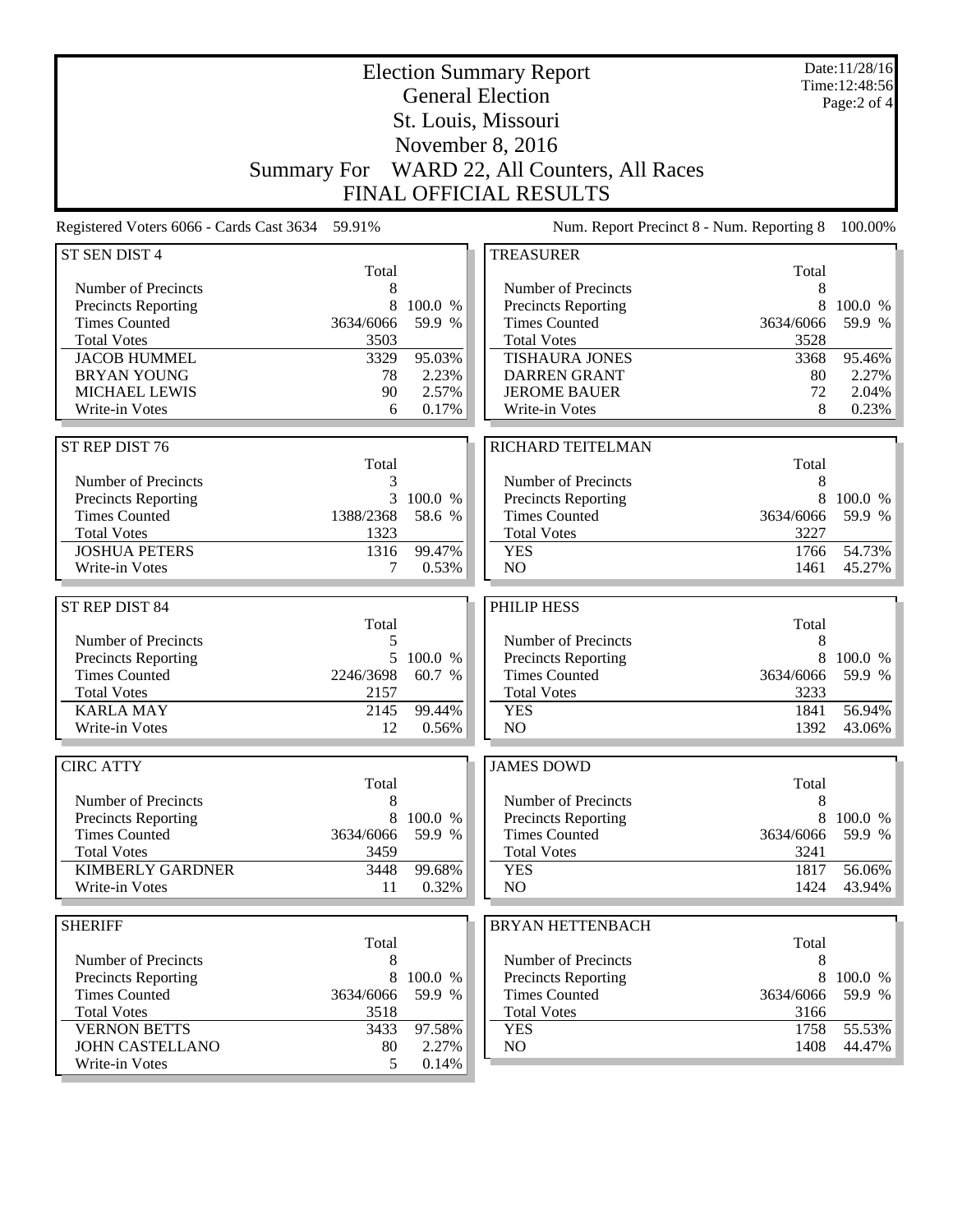| <b>Election Summary Report</b><br><b>General Election</b> |                |                   |                                                   |              | Date:11/28/16<br>Time:12:48:56<br>Page: 3 of 4 |
|-----------------------------------------------------------|----------------|-------------------|---------------------------------------------------|--------------|------------------------------------------------|
|                                                           |                |                   | St. Louis, Missouri                               |              |                                                |
|                                                           |                |                   | November 8, 2016                                  |              |                                                |
|                                                           |                |                   | Summary For WARD 22, All Counters, All Races      |              |                                                |
|                                                           |                |                   | <b>FINAL OFFICIAL RESULTS</b>                     |              |                                                |
| Registered Voters 6066 - Cards Cast 3634 59.91%           |                |                   | Num. Report Precinct 8 - Num. Reporting 8         |              | 100.00%                                        |
| <b>MARK NEILL</b>                                         |                |                   | <b>MICHAEL MULLEN</b>                             |              |                                                |
|                                                           | Total          |                   |                                                   | Total        |                                                |
| Number of Precincts<br>Precincts Reporting                | 8<br>8         | 100.0 %           | Number of Precincts<br>Precincts Reporting        | 8<br>8       | 100.0 %                                        |
| <b>Times Counted</b>                                      | 3634/6066      | 59.9 %            | <b>Times Counted</b>                              | 3634/6066    | 59.9 %                                         |
| <b>Total Votes</b>                                        | 3142           |                   | <b>Total Votes</b>                                | 3141         |                                                |
| <b>YES</b>                                                | 1773           | 56.43%            | <b>YES</b>                                        | 1820         | 57.94%                                         |
| NO                                                        | 1369           | 43.57%            | NO                                                | 1321         | 42.06%                                         |
|                                                           |                |                   |                                                   |              |                                                |
| <b>JAMES SULLIVAN</b>                                     | Total          |                   | <b>DAVID MASON</b>                                | Total        |                                                |
| Number of Precincts                                       | 8              |                   | Number of Precincts                               | 8            |                                                |
| <b>Precincts Reporting</b>                                | 8              | 100.0 %           | Precincts Reporting                               | 8            | 100.0 %                                        |
| <b>Times Counted</b>                                      | 3634/6066      | 59.9 %            | <b>Times Counted</b>                              | 3634/6066    | 59.9 %                                         |
| <b>Total Votes</b>                                        | 3141           |                   | <b>Total Votes</b>                                | 3134         |                                                |
| <b>YES</b>                                                | 1849           | 58.87%            | <b>YES</b>                                        | 1792         | 57.18%                                         |
| NO                                                        | 1292           | 41.13%            | NO                                                | 1342         | 42.82%                                         |
| PHILIP HEAGNEY                                            |                |                   | <b>THOMAS FRAWLEY</b>                             |              |                                                |
|                                                           | Total          |                   |                                                   | Total        |                                                |
| Number of Precincts                                       | 8              |                   | Number of Precincts                               | 8            |                                                |
| Precincts Reporting                                       | 8              | 100.0 %           | Precincts Reporting                               | 8            | 100.0 %                                        |
| <b>Times Counted</b>                                      | 3634/6066      | 59.9 %            | <b>Times Counted</b>                              | 3634/6066    | 59.9 %                                         |
| <b>Total Votes</b>                                        | 3120           |                   | <b>Total Votes</b>                                | 3126         |                                                |
| <b>YES</b>                                                | 1664           | 53.33%            | <b>YES</b>                                        | 1700         | 54.38%                                         |
| NO                                                        | 1456           | 46.67%            | NO                                                | 1426         | 45.62%                                         |
| <b>DENNIS SCHAUMANN</b>                                   |                |                   | <b>ROBIN VANNOY</b>                               |              |                                                |
|                                                           | Total          |                   |                                                   | Total        |                                                |
| Number of Precincts                                       | 8              |                   | Number of Precincts                               | 8            |                                                |
| <b>Precincts Reporting</b>                                | 8              | 100.0 %           | <b>Precincts Reporting</b>                        | 8            | 100.0 %                                        |
| <b>Times Counted</b>                                      | 3634/6066      | 59.9 %            | <b>Times Counted</b>                              | 3634/6066    | 59.9 %                                         |
| <b>Total Votes</b><br><b>YES</b>                          | 3121<br>1719   | 55.08%            | <b>Total Votes</b><br><b>YES</b>                  | 3143<br>1860 | 59.18%                                         |
| NO                                                        | 1402           | 44.92%            | NO                                                | 1283         | 40.82%                                         |
|                                                           |                |                   |                                                   |              |                                                |
| <b>CHRISTOPHER MCGRAUGH</b>                               |                |                   | THOMAS CLARK                                      |              |                                                |
|                                                           | Total          |                   |                                                   | Total        |                                                |
| Number of Precincts                                       | 8              |                   | Number of Precincts<br><b>Precincts Reporting</b> | 8<br>8       |                                                |
| <b>Precincts Reporting</b><br><b>Times Counted</b>        | 8<br>3634/6066 | 100.0 %<br>59.9 % | <b>Times Counted</b>                              | 3634/6066    | 100.0 %<br>59.9 %                              |
| <b>Total Votes</b>                                        | 3124           |                   | <b>Total Votes</b>                                | 3136         |                                                |
| <b>YES</b>                                                | 1720           | 55.06%            | <b>YES</b>                                        | 1870         | 59.63%                                         |
| NO                                                        | 1404           | 44.94%            | NO                                                | 1266         | 40.37%                                         |
|                                                           |                |                   |                                                   |              |                                                |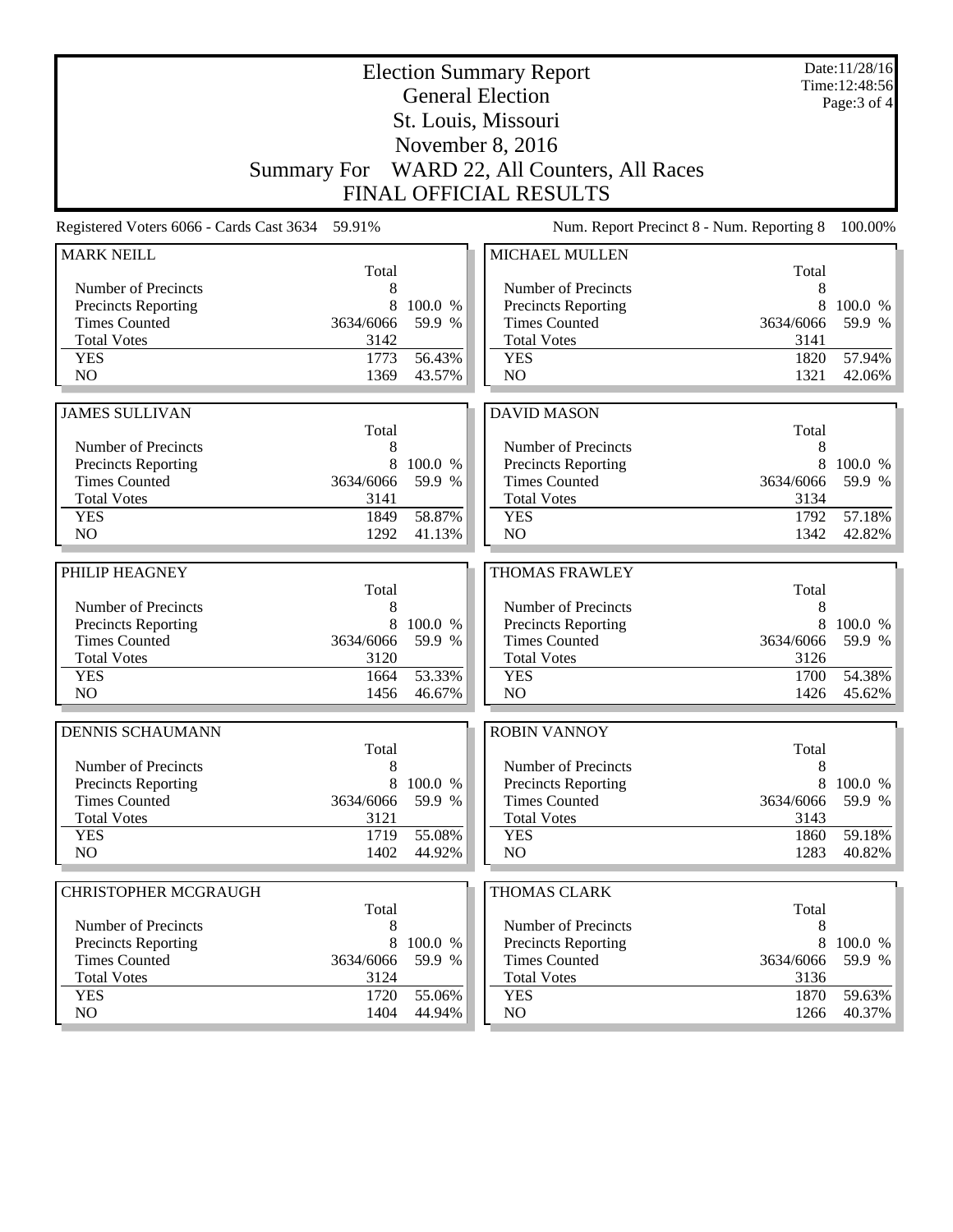|                                                    | Date:11/28/16<br>Time: 12:48:56<br>Page:4 of 4 |                   |                                                    |                   |                   |  |
|----------------------------------------------------|------------------------------------------------|-------------------|----------------------------------------------------|-------------------|-------------------|--|
|                                                    |                                                |                   | St. Louis, Missouri                                |                   |                   |  |
|                                                    | November 8, 2016                               |                   |                                                    |                   |                   |  |
| <b>Summary For</b>                                 |                                                |                   | WARD 22, All Counters, All Races                   |                   |                   |  |
| <b>FINAL OFFICIAL RESULTS</b>                      |                                                |                   |                                                    |                   |                   |  |
| Registered Voters 6066 - Cards Cast 3634 59.91%    |                                                |                   | Num. Report Precinct 8 - Num. Reporting 8          |                   | 100.00%           |  |
| NICOLE COLBERT-BOTCHWAY                            |                                                |                   | <b>CON AMEND 4</b>                                 |                   |                   |  |
| Number of Precincts                                | Total<br>8                                     |                   | Number of Precincts                                | Total<br>8        |                   |  |
| Precincts Reporting                                | 8                                              | 100.0 %           | <b>Precincts Reporting</b>                         | 8                 | 100.0 %           |  |
| <b>Times Counted</b>                               | 3634/6066                                      | 59.9 %            | <b>Times Counted</b>                               | 3634/6066         | 59.9 %            |  |
| <b>Total Votes</b>                                 | 3142                                           |                   | <b>Total Votes</b>                                 | 3426              |                   |  |
| <b>YES</b>                                         | 1914                                           | 60.92%            | <b>YES</b>                                         | 1777              | 51.87%            |  |
| N <sub>O</sub>                                     | 1228                                           | 39.08%            | N <sub>O</sub>                                     | 1649              | 48.13%            |  |
| <b>CALEA STOVALL-REID</b>                          |                                                |                   | <b>CON AMEND 6</b>                                 |                   |                   |  |
|                                                    | Total                                          |                   |                                                    | Total             |                   |  |
| Number of Precincts                                | 8                                              |                   | Number of Precincts                                | 8                 |                   |  |
| Precincts Reporting                                | 8                                              | 100.0 %           | Precincts Reporting                                | 8                 | 100.0 %           |  |
| <b>Times Counted</b>                               | 3634/6066                                      | 59.9 %            | <b>Times Counted</b>                               | 3634/6066         | 59.9 %            |  |
| <b>Total Votes</b>                                 | 3152                                           |                   | <b>Total Votes</b>                                 | 3452              |                   |  |
| <b>YES</b>                                         | 1943                                           | 61.64%            | <b>YES</b>                                         | 780               | 22.60%            |  |
| NO                                                 | 1209                                           | 38.36%            | NO                                                 | 2672              | 77.40%            |  |
|                                                    |                                                |                   |                                                    |                   |                   |  |
| <b>CON AMEND 1</b>                                 | Total                                          |                   | PROP A                                             | Total             |                   |  |
| Number of Precincts                                | 8                                              |                   | Number of Precincts                                | 8                 |                   |  |
| Precincts Reporting                                | 8                                              | 100.0 %           | Precincts Reporting                                | 8                 | 100.0 %           |  |
| <b>Times Counted</b>                               | 3634/6066                                      | 59.9 %            | <b>Times Counted</b>                               | 3634/6066         | 59.9 %            |  |
| <b>Total Votes</b>                                 | 3361                                           |                   | <b>Total Votes</b>                                 | 3469              |                   |  |
| <b>YES</b>                                         | 1547                                           | 46.03%            | <b>YES</b>                                         | 1061              | 30.59%            |  |
| NO                                                 | 1814                                           | 53.97%            | NO                                                 | 2408              | 69.41%            |  |
| <b>CON AMEND 2</b>                                 |                                                |                   | <b>PROPS</b>                                       |                   |                   |  |
|                                                    | Total                                          |                   |                                                    | Total             |                   |  |
| Number of Precincts                                | 8                                              |                   | Number of Precincts                                | 8                 |                   |  |
| <b>Precincts Reporting</b><br><b>Times Counted</b> | 8                                              | 100.0 %<br>59.9 % | <b>Precincts Reporting</b><br><b>Times Counted</b> | 8                 | 100.0 %<br>59.9 % |  |
| <b>Total Votes</b>                                 | 3634/6066<br>3404                              |                   | <b>Total Votes</b>                                 | 3634/6066<br>3464 |                   |  |
| <b>YES</b>                                         | 2172                                           | 63.81%            | <b>YES</b>                                         | 1304              | 37.64%            |  |
| NO                                                 | 1232                                           | 36.19%            | $\rm NO$                                           | 2160              | 62.36%            |  |
|                                                    |                                                |                   |                                                    |                   |                   |  |
| <b>CON AMEND 3</b>                                 | Total                                          |                   |                                                    |                   |                   |  |
| Number of Precincts                                | 8                                              |                   |                                                    |                   |                   |  |
| <b>Precincts Reporting</b>                         | 8                                              | 100.0 %           |                                                    |                   |                   |  |
| <b>Times Counted</b>                               | 3634/6066                                      | 59.9 %            |                                                    |                   |                   |  |
| <b>Total Votes</b>                                 | 3486                                           |                   |                                                    |                   |                   |  |
| <b>YES</b>                                         | 1386                                           | 39.76%            |                                                    |                   |                   |  |
| NO                                                 | 2100                                           | 60.24%            |                                                    |                   |                   |  |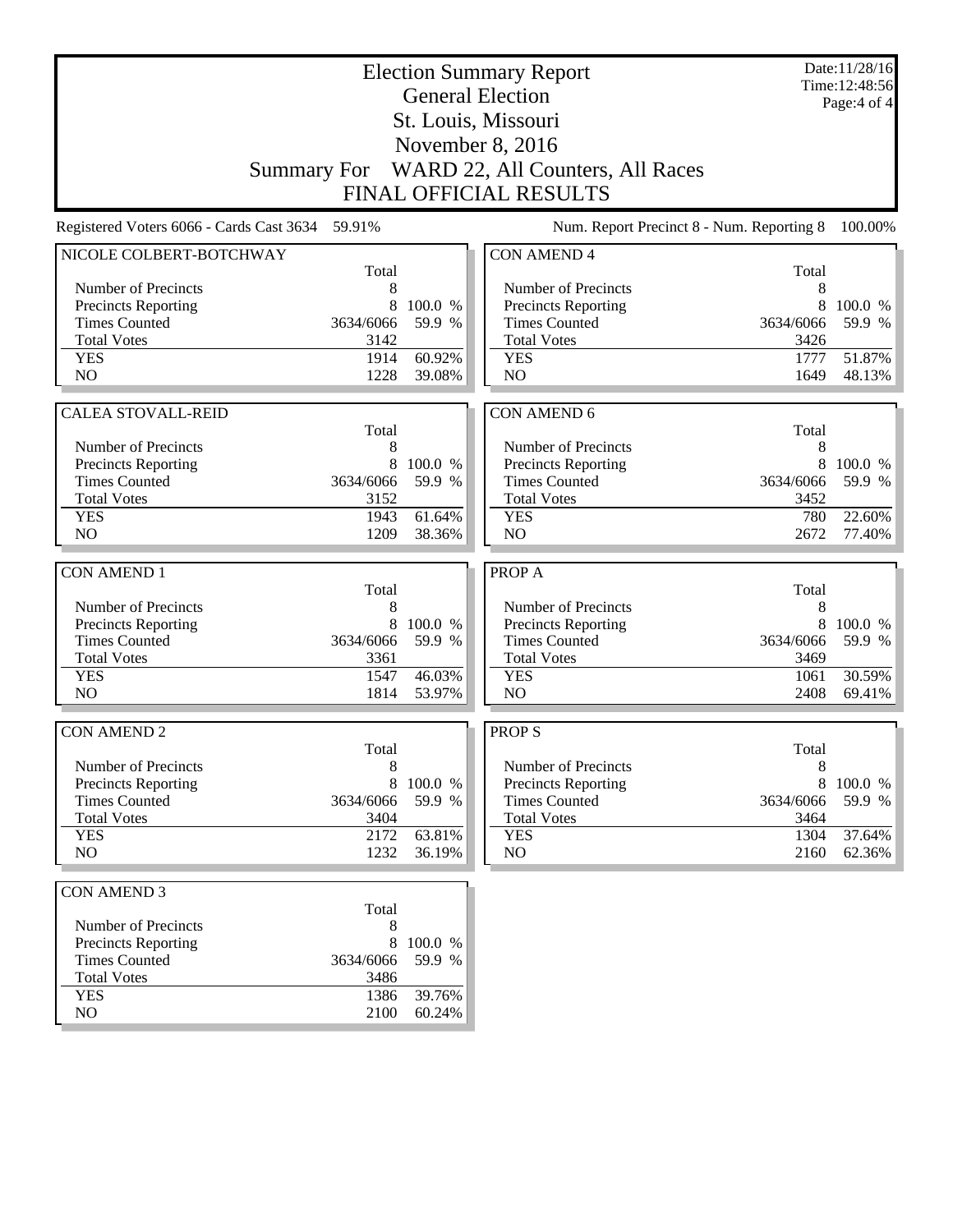| <b>Election Summary Report</b><br><b>General Election</b> |                    |         |                                           | Date:11/28/16<br>Time: 12:49:02 |             |
|-----------------------------------------------------------|--------------------|---------|-------------------------------------------|---------------------------------|-------------|
|                                                           |                    |         |                                           |                                 | Page:1 of 5 |
|                                                           |                    |         | St. Louis, Missouri                       |                                 |             |
|                                                           |                    |         | November 8, 2016                          |                                 |             |
|                                                           | <b>Summary For</b> |         | WARD 23, All Counters, All Races          |                                 |             |
|                                                           |                    |         | <b>FINAL OFFICIAL RESULTS</b>             |                                 |             |
| Registered Voters 8550 - Cards Cast 6789                  | 79.40%             |         | Num. Report Precinct 9 - Num. Reporting 9 |                                 | 100.00%     |
| <b>PRESIDENT</b>                                          |                    |         | <b>SECR OF STATE</b>                      |                                 |             |
|                                                           | Total              |         |                                           | Total                           |             |
| Number of Precincts                                       | 9                  |         | Number of Precincts                       | 9                               |             |
| Precincts Reporting                                       | 9                  | 100.0 % | <b>Precincts Reporting</b>                | 9                               | 100.0 %     |
| <b>Times Counted</b>                                      | 6789/8550          | 79.4 %  | <b>Times Counted</b>                      | 6789/8550                       | 79.4 %      |
| <b>Total Votes</b>                                        | 6737               |         | <b>Total Votes</b>                        | 6535                            |             |
| <b>CLINTON/KAINE</b>                                      | 4020               | 59.67%  | <b>ROBIN SMITH</b>                        | 3739                            | 57.21%      |
| <b>TRUMP/PENCE</b>                                        | 2179               | 32.34%  | <b>JOHN ASHCROFT</b>                      | 2472                            | 37.83%      |
| JOHNSON/WELD                                              | 319                | 4.74%   | <b>CHRIS MORRILL</b>                      | 316                             | 4.84%       |
| <b>CASTLE/BRADLEY</b>                                     | 18                 | 0.27%   | Write-in Votes                            | 8                               | 0.12%       |
| STEIN/BARAKA                                              | 96                 | 1.42%   |                                           |                                 |             |
| Write-in Votes                                            | 105                | 1.56%   | <b>STATE TREAS</b>                        |                                 |             |
|                                                           |                    |         |                                           | Total                           |             |
| <b>US SENATOR</b>                                         |                    |         | Number of Precincts                       | 9                               |             |
|                                                           | Total              |         | <b>Precincts Reporting</b>                | 9                               | 100.0 %     |
| Number of Precincts                                       | 9                  |         | <b>Times Counted</b>                      | 6789/8550                       | 79.4 %      |
| Precincts Reporting                                       | 9                  | 100.0 % | <b>Total Votes</b>                        | 6451                            |             |
| <b>Times Counted</b>                                      | 6789/8550          | 79.4 %  | <b>JUDY BAKER</b>                         | 3687                            | 57.15%      |
| <b>Total Votes</b>                                        | 6682               |         | <b>ERIC SCHMITT</b>                       | 2392                            | 37.08%      |
| <b>JASON KANDER</b>                                       | 4481               | 67.06%  | <b>SEAN O'TOOLE</b>                       | 223                             | 3.46%       |
| <b>ROY BLUNT</b>                                          | 1954               | 29.24%  | <b>CAROL HEXEM</b>                        | 145                             | 2.25%       |
| <b>JONATHAN DINE</b>                                      | 150                | 2.24%   | Write-in Votes                            | 4                               | 0.06%       |
| <b>FRED RYMAN</b>                                         | 24                 | 0.36%   |                                           |                                 |             |
| JOHNATHAN MCFARLAND                                       | 71                 | 1.06%   | <b>ATTY GENERAL</b>                       |                                 |             |
| Write-in Votes                                            | 2                  | 0.03%   |                                           | Total                           |             |
|                                                           |                    |         | Number of Precincts                       | 9                               |             |
| <b>GOVERNOR</b>                                           |                    |         | <b>Precincts Reporting</b>                | 9                               | 100.0 %     |
|                                                           | Total              |         | <b>Times Counted</b>                      | 6789/8550                       | 79.4 %      |
| Number of Precincts                                       | 9                  |         | <b>Total Votes</b>                        | 6479                            |             |
| <b>Precincts Reporting</b>                                | 9                  | 100.0 % | <b>TERESA HENSLEY</b>                     | 3903                            | 60.24%      |
| <b>Times Counted</b>                                      | 6789/8550          | 79.4 %  | <b>JOSH HAWLEY</b>                        | 2566                            | 39.60%      |
| <b>Total Votes</b>                                        | 6670               |         | Write-in Votes                            | 10                              | 0.15%       |
| <b>CHRIS KOSTER</b>                                       | 4356               | 65.31%  |                                           |                                 |             |
| <b>ERIC GREITENS</b>                                      | 2077               | 31.14%  | <b>US REP DIST 1</b>                      |                                 |             |
| <b>CISSE SPRAGINS</b>                                     | 108                | 1.62%   |                                           | Total                           |             |
| <b>DON FITZ</b>                                           | 72                 | 1.08%   | Number of Precincts                       | 9                               |             |
| <b>LESTER TURILLI</b>                                     | 52                 | 0.78%   | <b>Precincts Reporting</b>                |                                 | 9 100.0 %   |
| Write-in Votes                                            | 5                  | 0.07%   | <b>Times Counted</b>                      | 6789/8550                       | 79.4 %      |
|                                                           |                    |         | <b>Total Votes</b>                        | 6421                            |             |
| <b>LT GOVERNOR</b>                                        |                    |         | <b>LACY CLAY</b>                          | 3686                            | 57.41%      |
|                                                           | Total              |         | <b>STEVEN BAILEY</b>                      | 2353                            | 36.65%      |
| Number of Precincts                                       | 9                  |         | ROBB CUNNINGHAM                           | 365                             | 5.68%       |
| <b>Precincts Reporting</b>                                | 9                  | 100.0 % | Write-in Votes                            | 17                              | 0.26%       |
| <b>Times Counted</b>                                      | 6789/8550          | 79.4 %  |                                           |                                 |             |
| <b>Total Votes</b>                                        | 6568               |         |                                           |                                 |             |
| <b>RUSS CARNAHAN</b>                                      | 4119               | 62.71%  |                                           |                                 |             |
| <b>MIKE PARSON</b>                                        | 2056               | 31.30%  |                                           |                                 |             |
| <b>STEVEN HEDRICK</b>                                     | 170                | 2.59%   |                                           |                                 |             |
| <b>JENNIFER LEACH</b>                                     | 219                | 3.33%   |                                           |                                 |             |
| Write-in Votes                                            | $\overline{4}$     | 0.06%   |                                           |                                 |             |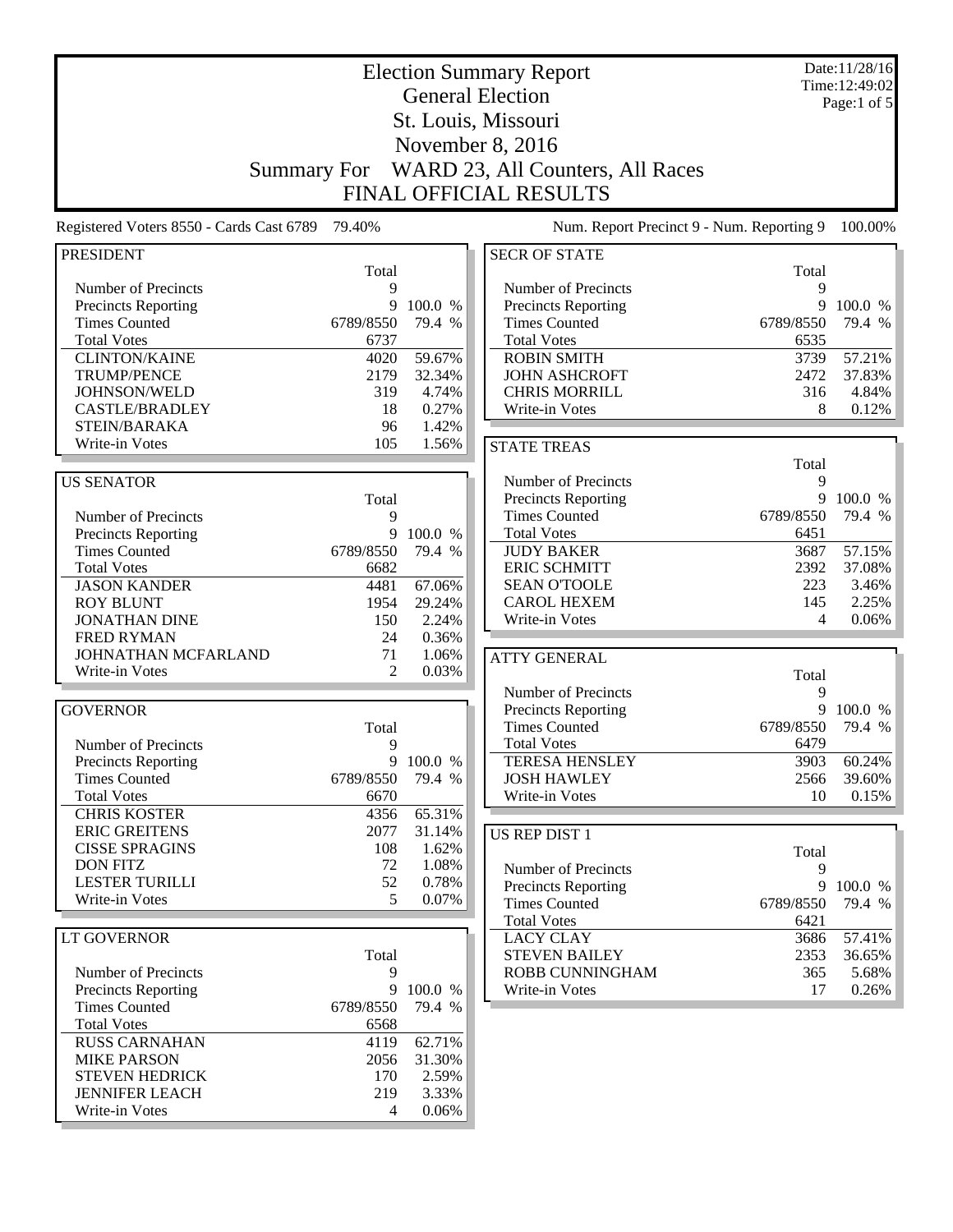|                                                 | <b>Election Summary Report</b><br><b>General Election</b> |                 |                                                    |                   |                               |
|-------------------------------------------------|-----------------------------------------------------------|-----------------|----------------------------------------------------|-------------------|-------------------------------|
|                                                 |                                                           |                 |                                                    |                   | Time: 12:49:02<br>Page:2 of 5 |
|                                                 |                                                           |                 | St. Louis, Missouri                                |                   |                               |
|                                                 |                                                           |                 | November 8, 2016                                   |                   |                               |
|                                                 | <b>Summary For</b>                                        |                 | WARD 23, All Counters, All Races                   |                   |                               |
|                                                 |                                                           |                 | <b>FINAL OFFICIAL RESULTS</b>                      |                   |                               |
| Registered Voters 8550 - Cards Cast 6789 79.40% |                                                           |                 | Num. Report Precinct 9 - Num. Reporting 9          |                   | 100.00%                       |
| ST SEN DIST 4                                   |                                                           |                 | <b>CIRC ATTY</b>                                   |                   |                               |
|                                                 | Total                                                     |                 |                                                    | Total             |                               |
| Number of Precincts                             | 9                                                         |                 | Number of Precincts                                | 9                 |                               |
| <b>Precincts Reporting</b>                      | 9                                                         | 100.0 %         | <b>Precincts Reporting</b>                         | 9                 | 100.0 %                       |
| <b>Times Counted</b><br><b>Total Votes</b>      | 6789/8550<br>6307                                         | 79.4 %          | <b>Times Counted</b><br><b>Total Votes</b>         | 6789/8550<br>5297 | 79.4 %                        |
| <b>JACOB HUMMEL</b>                             | 3819                                                      | 60.55%          | <b>KIMBERLY GARDNER</b>                            | 5131              | 96.87%                        |
| <b>BRYAN YOUNG</b>                              | 2202                                                      | 34.91%          | Write-in Votes                                     | 166               | 3.13%                         |
| <b>MICHAEL LEWIS</b>                            | 281                                                       | 4.46%           |                                                    |                   |                               |
| Write-in Votes                                  | 5                                                         | 0.08%           | <b>SHERIFF</b>                                     |                   |                               |
|                                                 |                                                           |                 |                                                    | Total             |                               |
| ST REP DIST 80                                  |                                                           |                 | Number of Precincts                                | 9                 |                               |
|                                                 | Total                                                     |                 | Precincts Reporting                                |                   | 9 100.0 %                     |
| Number of Precincts                             | 1                                                         |                 | <b>Times Counted</b>                               | 6789/8550         | 79.4 %                        |
| Precincts Reporting                             | 1                                                         | 100.0 %         | <b>Total Votes</b>                                 | 6235              |                               |
| <b>Times Counted</b>                            | 730/898                                                   | 81.3 %          | <b>VERNON BETTS</b>                                | 3560              | 57.10%                        |
| <b>Total Votes</b>                              | 651                                                       |                 | <b>JOHN CASTELLANO</b>                             | 2653              | 42.55%                        |
| PETER MERIDETH                                  | 524                                                       | 80.49%          | Write-in Votes                                     | 22                | 0.35%                         |
| <b>TERESSA EZELL</b>                            | 122                                                       | 18.74%          |                                                    |                   |                               |
| Write-in Votes                                  | 5                                                         | 0.77%           | <b>TREASURER</b>                                   |                   |                               |
|                                                 |                                                           |                 |                                                    | Total             |                               |
| ST REP DIST 82                                  |                                                           |                 | Number of Precincts                                | 9                 |                               |
| Number of Precincts                             | Total                                                     |                 | <b>Precincts Reporting</b><br><b>Times Counted</b> | 9<br>6789/8550    | 100.0 %<br>79.4 %             |
| <b>Precincts Reporting</b>                      | 6<br>6                                                    | 100.0 %         | <b>Total Votes</b>                                 | 6243              |                               |
| <b>Times Counted</b>                            | 4676/5850                                                 | 79.9 %          | <b>TISHAURA JONES</b>                              | 3473              | 55.63%                        |
| <b>Total Votes</b>                              | 4366                                                      |                 | <b>DARREN GRANT</b>                                | 2338              | 37.45%                        |
| <b>DONNA BARINGER</b>                           | 2907                                                      | 66.58%          | <b>JEROME BAUER</b>                                | 416               | 6.66%                         |
| <b>ROBERT CRUMP</b>                             | 1452                                                      | 33.26%          | Write-in Votes                                     | 16                | 0.26%                         |
| Write-in Votes                                  | 7                                                         | 0.16%           |                                                    |                   |                               |
|                                                 |                                                           |                 | RICHARD TEITELMAN                                  |                   |                               |
| ST REP DIST 83                                  |                                                           |                 |                                                    | Total             |                               |
|                                                 | Total                                                     |                 | Number of Precincts                                | 9                 |                               |
| <b>Number of Precincts</b>                      |                                                           |                 | Precincts Reporting                                | 9                 | 100.0 %                       |
| <b>Precincts Reporting</b>                      |                                                           | 1 100.0 %       | <b>Times Counted</b>                               | 6789/8550         | 79.4 %                        |
| <b>Times Counted</b>                            | 1169/1517                                                 | 77.1 %          | <b>Total Votes</b>                                 | 5547              |                               |
| <b>Total Votes</b>                              | 1019                                                      |                 | <b>YES</b>                                         | 3655              | 65.89%                        |
| <b>GINA MITTEN</b>                              | 786                                                       | 77.13%          | NO                                                 | 1892              | 34.11%                        |
| <b>ANDREW BOLIN</b><br>Write-in Votes           | 232<br>1                                                  | 22.77%<br>0.10% |                                                    |                   |                               |
|                                                 |                                                           |                 | PHILIP HESS                                        |                   |                               |
| ST REP DIST 91                                  |                                                           |                 | Number of Precincts                                | Total<br>9        |                               |
|                                                 | Total                                                     |                 | Precincts Reporting                                | 9                 | 100.0 %                       |
| Number of Precincts                             |                                                           |                 | <b>Times Counted</b>                               | 6789/8550         | 79.4 %                        |
| Precincts Reporting                             | 1                                                         | 100.0 %         | <b>Total Votes</b>                                 | 5491              |                               |
| <b>Times Counted</b>                            | 214/285                                                   | 75.1 %          | <b>YES</b>                                         | 3575              | 65.11%                        |
| <b>Total Votes</b>                              | 197                                                       |                 | NO                                                 | 1916              | 34.89%                        |
| <b>SARAH UNSICKER</b>                           | 99                                                        | 50.25%          |                                                    |                   |                               |
| <b>GREG MUELLER</b>                             | 98                                                        | 49.75%          |                                                    |                   |                               |
| Write-in Votes                                  | $\Omega$                                                  | $0.00\%$        |                                                    |                   |                               |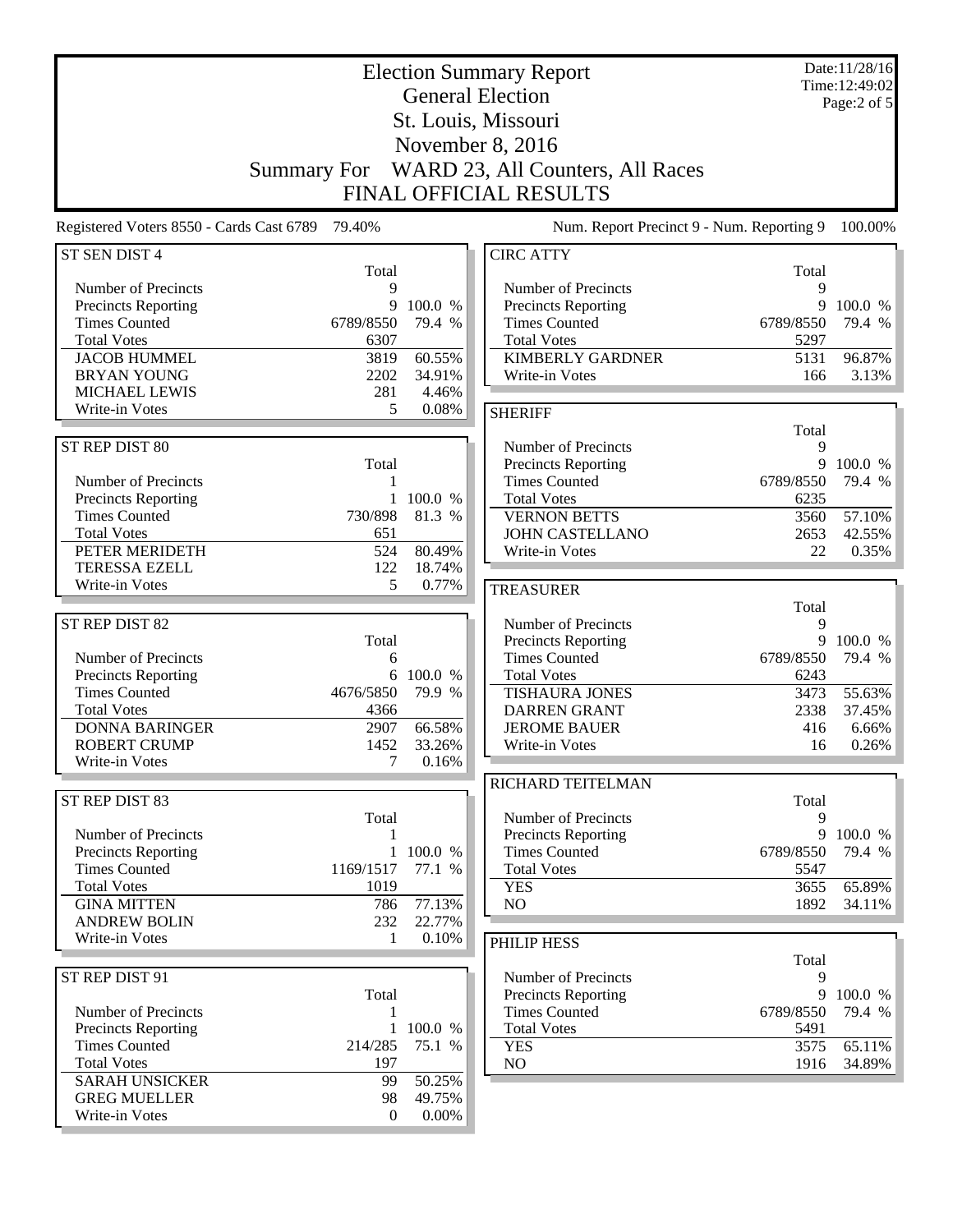|                                                    |                |                   | <b>Election Summary Report</b><br><b>General Election</b> |                | Date:11/28/16<br>Time: 12:49:02 |
|----------------------------------------------------|----------------|-------------------|-----------------------------------------------------------|----------------|---------------------------------|
|                                                    |                |                   | St. Louis, Missouri                                       |                | Page: 3 of 5                    |
|                                                    |                |                   |                                                           |                |                                 |
|                                                    |                |                   | November 8, 2016                                          |                |                                 |
|                                                    |                |                   | Summary For WARD 23, All Counters, All Races              |                |                                 |
|                                                    |                |                   | <b>FINAL OFFICIAL RESULTS</b>                             |                |                                 |
| Registered Voters 8550 - Cards Cast 6789           | 79.40%         |                   | Num. Report Precinct 9 - Num. Reporting 9                 |                | 100.00%                         |
| <b>JAMES DOWD</b>                                  |                |                   | <b>DENNIS SCHAUMANN</b>                                   |                |                                 |
|                                                    | Total          |                   |                                                           | Total          |                                 |
| Number of Precincts<br><b>Precincts Reporting</b>  | 9<br>9         | 100.0 %           | Number of Precincts<br><b>Precincts Reporting</b>         | 9<br>9         | 100.0 %                         |
| <b>Times Counted</b>                               | 6789/8550      | 79.4 %            | <b>Times Counted</b>                                      | 6789/8550      | 79.4 %                          |
| <b>Total Votes</b>                                 | 5606           |                   | <b>Total Votes</b>                                        | 5186           |                                 |
| <b>YES</b>                                         | 3878           | 69.18%            | <b>YES</b>                                                | 3375           | 65.08%                          |
| N <sub>O</sub>                                     | 1728           | 30.82%            | NO                                                        | 1811           | 34.92%                          |
|                                                    |                |                   |                                                           |                |                                 |
| <b>BRYAN HETTENBACH</b>                            |                |                   | <b>CHRISTOPHER MCGRAUGH</b>                               |                |                                 |
|                                                    | Total          |                   |                                                           | Total          |                                 |
| Number of Precincts                                | 9              |                   | Number of Precincts                                       | 9              |                                 |
| <b>Precincts Reporting</b><br><b>Times Counted</b> | 9<br>6789/8550 | 100.0 %<br>79.4 % | Precincts Reporting<br><b>Times Counted</b>               | 9<br>6789/8550 | 100.0 %<br>79.4 %               |
| <b>Total Votes</b>                                 | 5253           |                   | <b>Total Votes</b>                                        | 5201           |                                 |
| <b>YES</b>                                         | 3472           | 66.10%            | <b>YES</b>                                                | 3442           | 66.18%                          |
| NO                                                 | 1781           | 33.90%            | NO                                                        | 1759           | 33.82%                          |
|                                                    |                |                   |                                                           |                |                                 |
| <b>MARK NEILL</b>                                  |                |                   | MICHAEL MULLEN                                            |                |                                 |
|                                                    | Total          |                   |                                                           | Total          |                                 |
| Number of Precincts                                | 9              |                   | Number of Precincts                                       | 9              |                                 |
| Precincts Reporting<br><b>Times Counted</b>        | 9<br>6789/8550 | 100.0 %<br>79.4 % | Precincts Reporting<br><b>Times Counted</b>               | 9<br>6789/8550 | 100.0 %<br>79.4 %               |
| <b>Total Votes</b>                                 | 5278           |                   | <b>Total Votes</b>                                        | 5235           |                                 |
| <b>YES</b>                                         | 3517           | 66.64%            | <b>YES</b>                                                | 3507           | 66.99%                          |
| N <sub>O</sub>                                     | 1761           | 33.36%            | NO                                                        | 1728           | 33.01%                          |
|                                                    |                |                   |                                                           |                |                                 |
| <b>JAMES SULLIVAN</b>                              | Total          |                   | <b>DAVID MASON</b>                                        | Total          |                                 |
| Number of Precincts                                | 9              |                   | Number of Precincts                                       | 9              |                                 |
| Precincts Reporting                                | 9              | 100.0 %           | <b>Precincts Reporting</b>                                | 9              | 100.0 %                         |
| <b>Times Counted</b>                               | 6789/8550      | 79.4 %            | <b>Times Counted</b>                                      | 6789/8550      | 79.4 %                          |
| <b>Total Votes</b>                                 | 5208           |                   | <b>Total Votes</b>                                        | 5187           |                                 |
| <b>YES</b>                                         | 3444           | 66.13%            | <b>YES</b>                                                | 3313           | 63.87%                          |
| NO                                                 | 1764           | 33.87%            | NO                                                        | 1874           | 36.13%                          |
|                                                    |                |                   |                                                           |                |                                 |
| PHILIP HEAGNEY                                     | Total          |                   | <b>THOMAS FRAWLEY</b>                                     | Total          |                                 |
| Number of Precincts                                | 9              |                   | Number of Precincts                                       | 9              |                                 |
| <b>Precincts Reporting</b>                         | 9              | 100.0 %           | <b>Precincts Reporting</b>                                | 9              | 100.0 %                         |
| <b>Times Counted</b>                               | 6789/8550      | 79.4 %            | <b>Times Counted</b>                                      | 6789/8550      | 79.4 %                          |
| <b>Total Votes</b>                                 | 5237           |                   | <b>Total Votes</b>                                        | 5229           |                                 |
| <b>YES</b>                                         | 3436           | 65.61%            | <b>YES</b>                                                | 3371           | 64.47%                          |
| NO                                                 | 1801           | 34.39%            | NO                                                        | 1858           | 35.53%                          |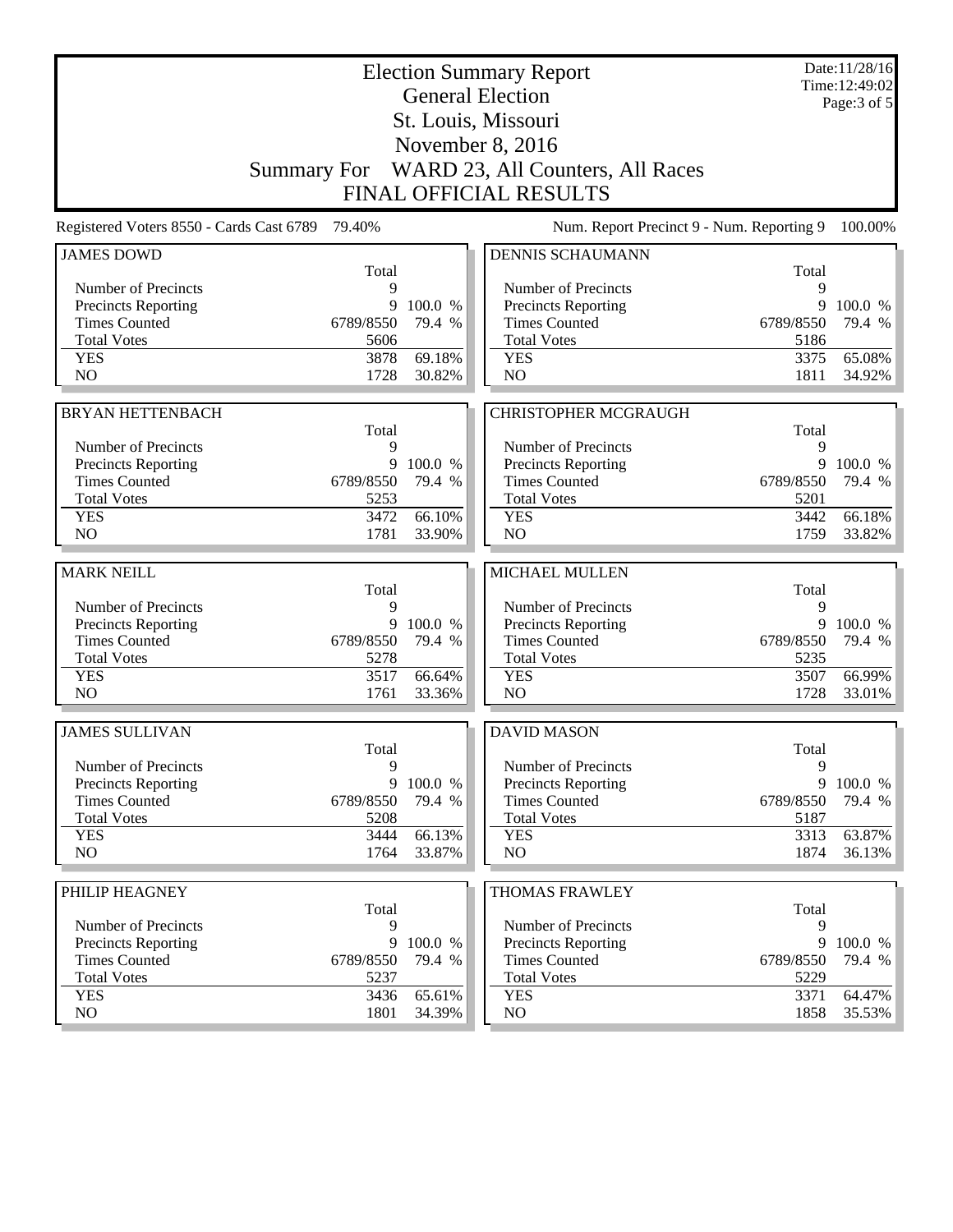|                                                 |             |                   | <b>Election Summary Report</b><br><b>General Election</b> |              | Date:11/28/16<br>Time:12:49:02<br>Page:4 of 5 |
|-------------------------------------------------|-------------|-------------------|-----------------------------------------------------------|--------------|-----------------------------------------------|
|                                                 |             |                   | St. Louis, Missouri<br>November 8, 2016                   |              |                                               |
|                                                 |             |                   |                                                           |              |                                               |
|                                                 |             |                   | Summary For WARD 23, All Counters, All Races              |              |                                               |
|                                                 |             |                   | <b>FINAL OFFICIAL RESULTS</b>                             |              |                                               |
| Registered Voters 8550 - Cards Cast 6789 79.40% |             |                   | Num. Report Precinct 9 - Num. Reporting 9                 |              | 100.00%                                       |
| <b>ROBIN VANNOY</b>                             | Total       |                   | <b>CON AMEND 2</b>                                        | Total        |                                               |
| Number of Precincts                             | 9           |                   | Number of Precincts                                       | 9            |                                               |
| <b>Precincts Reporting</b>                      | 9           | 100.0 %           | Precincts Reporting                                       | 9            | 100.0 %                                       |
| <b>Times Counted</b>                            | 6789/8550   | 79.4 %            | <b>Times Counted</b>                                      | 6789/8550    | 79.4 %                                        |
| <b>Total Votes</b>                              | 5188        |                   | <b>Total Votes</b>                                        | 6464         |                                               |
| <b>YES</b>                                      | 3384        | 65.23%            | <b>YES</b>                                                | 5078         | 78.56%                                        |
| N <sub>O</sub>                                  | 1804        | 34.77%            | N <sub>O</sub>                                            | 1386         | 21.44%                                        |
|                                                 |             |                   |                                                           |              |                                               |
| <b>THOMAS CLARK</b>                             |             |                   | <b>CON AMEND 3</b>                                        |              |                                               |
| Number of Precincts                             | Total<br>9  |                   | Number of Precincts                                       | Total<br>9   |                                               |
| Precincts Reporting                             | 9           | 100.0 %           | Precincts Reporting                                       | 9            | 100.0 %                                       |
| <b>Times Counted</b>                            | 6789/8550   | 79.4 %            | <b>Times Counted</b>                                      | 6789/8550    | 79.4 %                                        |
| <b>Total Votes</b>                              | 5181        |                   | <b>Total Votes</b>                                        | 6606         |                                               |
| <b>YES</b>                                      | 3405        | 65.72%            | <b>YES</b>                                                | 2953         | 44.70%                                        |
| N <sub>O</sub>                                  | 1776        | 34.28%            | N <sub>O</sub>                                            | 3653         | 55.30%                                        |
|                                                 |             |                   |                                                           |              |                                               |
|                                                 |             |                   |                                                           |              |                                               |
| NICOLE COLBERT-BOTCHWAY                         |             |                   | <b>CON AMEND 4</b>                                        |              |                                               |
|                                                 | Total       |                   |                                                           | Total        |                                               |
| Number of Precincts                             | 9<br>9      |                   | Number of Precincts                                       | 9<br>9       |                                               |
| Precincts Reporting<br><b>Times Counted</b>     | 6789/8550   | 100.0 %<br>79.4 % | Precincts Reporting<br><b>Times Counted</b>               | 6789/8550    | 100.0 %<br>79.4 %                             |
| <b>Total Votes</b>                              | 5193        |                   | <b>Total Votes</b>                                        | 6370         |                                               |
| <b>YES</b>                                      | 3398        | 65.43%            | <b>YES</b>                                                | 3065         | 48.12%                                        |
| NO                                              | 1795        | 34.57%            | NO                                                        | 3305         | 51.88%                                        |
| <b>CALEA STOVALL-REID</b>                       |             |                   | <b>CON AMEND 6</b>                                        |              |                                               |
|                                                 | Total       |                   |                                                           | Total        |                                               |
| Number of Precincts                             | 9           |                   | Number of Precincts                                       | 9            |                                               |
| Precincts Reporting                             | 9           | 100.0 %           | Precincts Reporting                                       | 9            | 100.0 %                                       |
| <b>Times Counted</b>                            | 6789/8550   | 79.4 %            | <b>Times Counted</b>                                      | 6789/8550    | 79.4 %                                        |
| <b>Total Votes</b>                              | 5194        |                   | <b>Total Votes</b>                                        | 6504         |                                               |
| <b>YES</b>                                      | 3282        | 63.19%            | <b>YES</b>                                                | 3174         | 48.80%                                        |
| NO                                              | 1912        | 36.81%            | NO                                                        | 3330         | 51.20%                                        |
| <b>CON AMEND 1</b>                              |             |                   | <b>PROPA</b>                                              |              |                                               |
|                                                 | Total       |                   |                                                           | Total        |                                               |
| Number of Precincts                             | 9           |                   | Number of Precincts                                       | 9            |                                               |
| <b>Precincts Reporting</b>                      | 9           | 100.0 %           | <b>Precincts Reporting</b>                                | 9            | 100.0 %                                       |
| <b>Times Counted</b>                            | 6789/8550   | 79.4 %            | <b>Times Counted</b>                                      | 6789/8550    | 79.4 %                                        |
| <b>Total Votes</b>                              | 6470        |                   | <b>Total Votes</b>                                        | 6540         |                                               |
| <b>YES</b><br>NO                                | 5787<br>683 | 89.44%<br>10.56%  | <b>YES</b><br>NO                                          | 3490<br>3050 | 53.36%<br>$46.64\%$                           |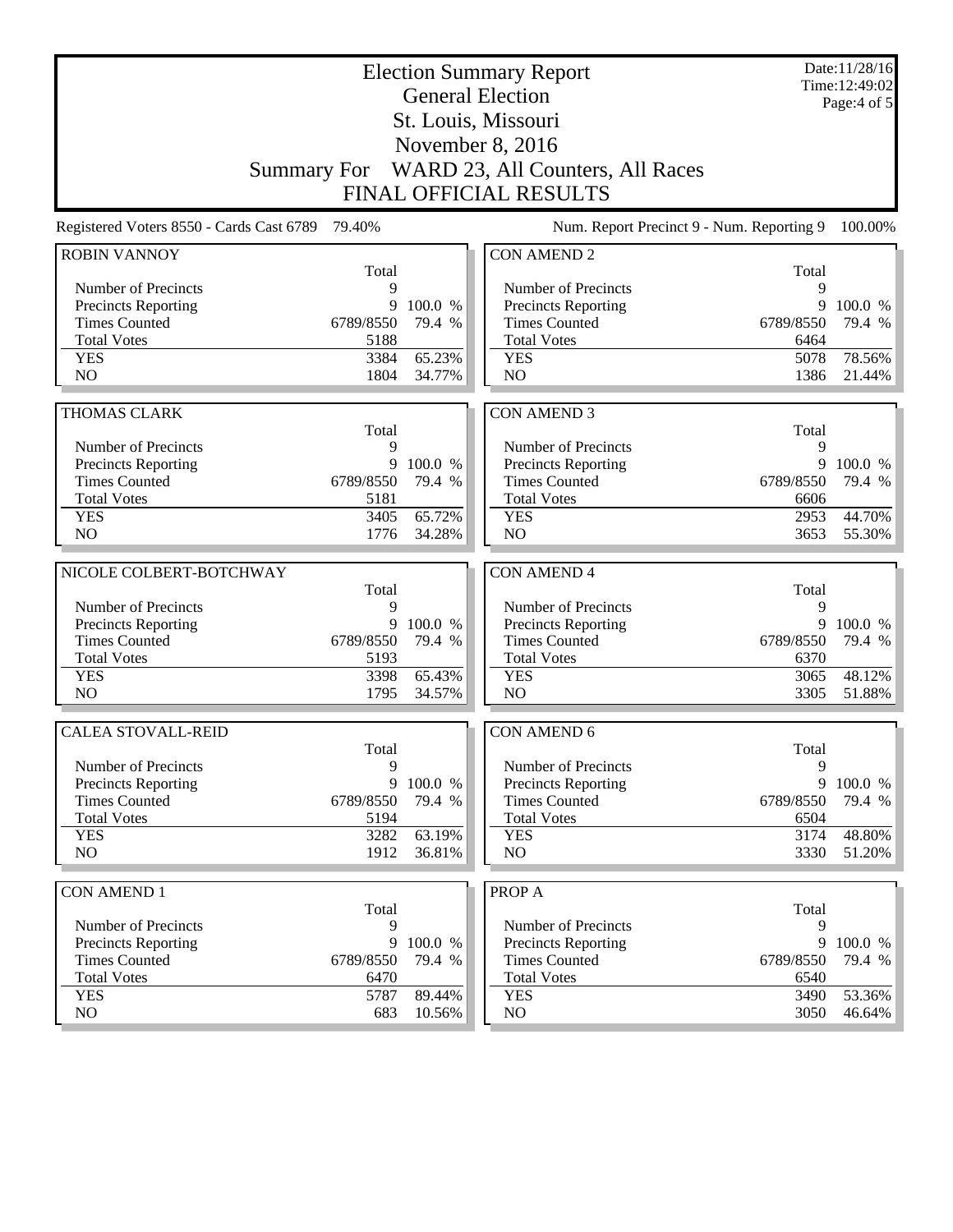Date:11/28/16 Time:12:49:02 Page:5 of 5

## Election Summary Report General Election St. Louis, Missouri November 8, 2016 Summary For WARD 23, All Counters, All Races FINAL OFFICIAL RESULTS

| <b>PROPS</b>               |                  |             |
|----------------------------|------------------|-------------|
|                            | Total            |             |
| Number of Precincts        | g                |             |
| <b>Precincts Reporting</b> | 9                | 100.0 %     |
| <b>Times Counted</b>       | 6789/8550 79.4 % |             |
| <b>Total Votes</b>         | 6474             |             |
| YES                        |                  | 3332 51.47% |
| NO.                        | 3142             | 48.53%      |

Registered Voters 8550 - Cards Cast 6789 79.40% Num. Report Precinct 9 - Num. Reporting 9 100.00%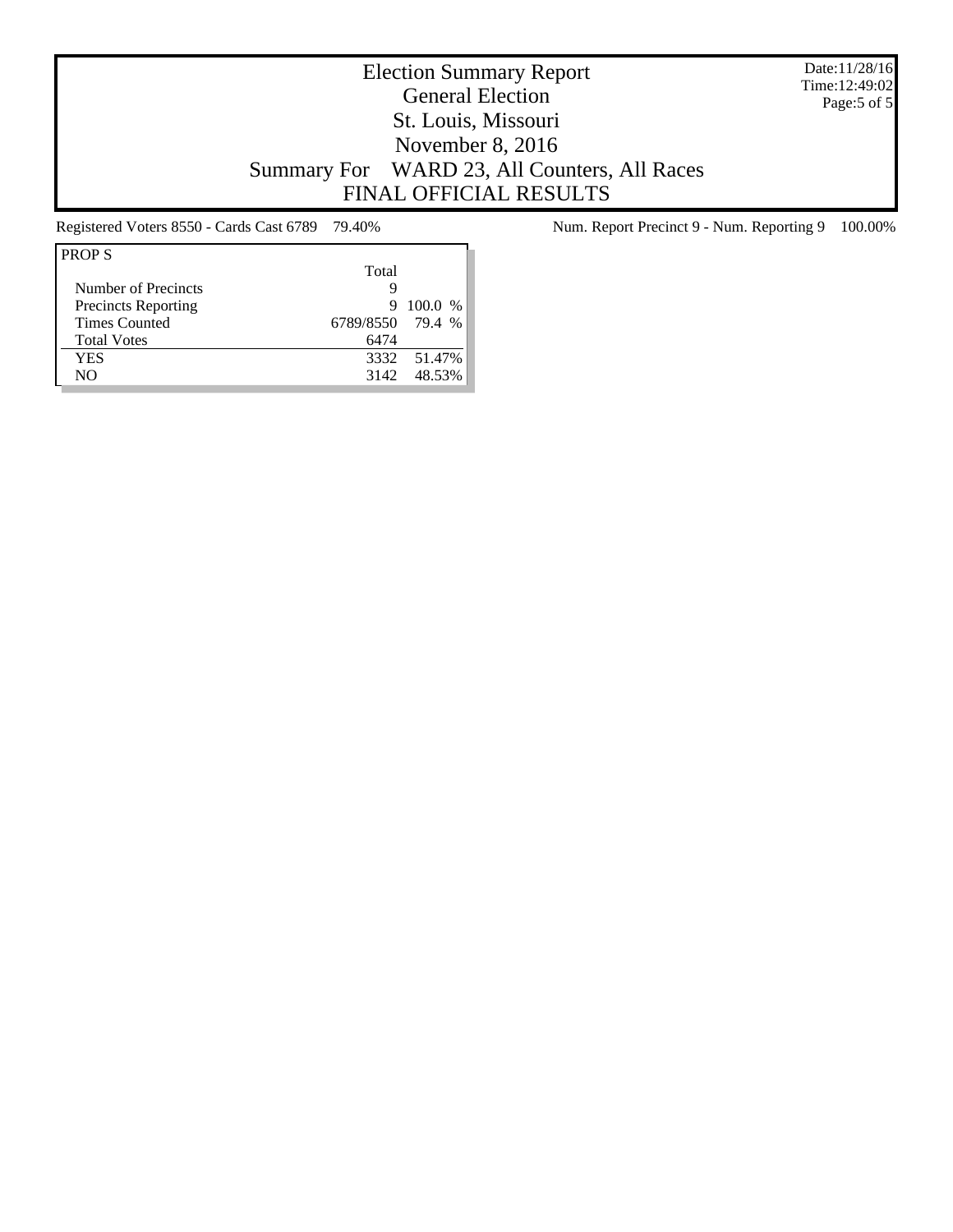|                                          |                    |           | <b>Election Summary Report</b>   |                                           | Date:11/28/16<br>Time: 12:49:07 |
|------------------------------------------|--------------------|-----------|----------------------------------|-------------------------------------------|---------------------------------|
|                                          |                    |           | <b>General Election</b>          |                                           | Page:1 of 4                     |
|                                          |                    |           | St. Louis, Missouri              |                                           |                                 |
|                                          |                    |           | November 8, 2016                 |                                           |                                 |
|                                          | <b>Summary For</b> |           | WARD 24, All Counters, All Races |                                           |                                 |
|                                          |                    |           | FINAL OFFICIAL RESULTS           |                                           |                                 |
| Registered Voters 7637 - Cards Cast 5803 | 75.99%             |           |                                  | Num. Report Precinct 8 - Num. Reporting 8 | 100.00%                         |
|                                          |                    |           |                                  |                                           |                                 |
| <b>PRESIDENT</b>                         | Total              |           | <b>SECR OF STATE</b>             | Total                                     |                                 |
| Number of Precincts                      | 8                  |           | Number of Precincts              | 8                                         |                                 |
| <b>Precincts Reporting</b>               | 8                  | 100.0 %   | Precincts Reporting              | 8                                         | 100.0 %                         |
| <b>Times Counted</b>                     | 5803/7637          | 76.0 %    | <b>Times Counted</b>             | 5803/7637                                 | 76.0 %                          |
| <b>Total Votes</b>                       | 5758               |           | <b>Total Votes</b>               | 5628                                      |                                 |
| <b>CLINTON/KAINE</b>                     | 3658               | 63.53%    | <b>ROBIN SMITH</b>               | 3561                                      | 63.27%                          |
| <b>TRUMP/PENCE</b>                       | 1605               | 27.87%    | <b>JOHN ASHCROFT</b>             | 1768                                      | 31.41%                          |
| JOHNSON/WELD                             | 272                | 4.72%     | <b>CHRIS MORRILL</b>             | 292                                       | 5.19%                           |
| <b>CASTLE/BRADLEY</b>                    | 14                 | 0.24%     | Write-in Votes                   | 7                                         | 0.12%                           |
| <b>STEIN/BARAKA</b>                      | 114                | 1.98%     |                                  |                                           |                                 |
| Write-in Votes                           | 95                 | 1.65%     | <b>STATE TREAS</b>               |                                           |                                 |
|                                          |                    |           |                                  | Total                                     |                                 |
| <b>US SENATOR</b>                        |                    |           | Number of Precincts              | 8                                         |                                 |
|                                          | Total              |           | Precincts Reporting              | 8                                         | 100.0 %                         |
| Number of Precincts                      | 8                  |           | <b>Times Counted</b>             | 5803/7637                                 | 76.0 %                          |
| <b>Precincts Reporting</b>               | 8                  | 100.0 %   | <b>Total Votes</b>               | 5546                                      |                                 |
| <b>Times Counted</b>                     | 5803/7637          | 76.0 %    | <b>JUDY BAKER</b>                | 3418                                      | 61.63%                          |
| <b>Total Votes</b>                       | 5718               |           | <b>ERIC SCHMITT</b>              | 1725                                      | 31.10%                          |
| <b>JASON KANDER</b>                      | 4045               | 70.74%    | <b>SEAN O'TOOLE</b>              | 242                                       | 4.36%                           |
| <b>ROY BLUNT</b>                         | 1398               | 24.45%    | <b>CAROL HEXEM</b>               | 158                                       | 2.85%                           |
| <b>JONATHAN DINE</b>                     | 157                | 2.75%     | Write-in Votes                   | 3                                         | 0.05%                           |
| <b>FRED RYMAN</b>                        | 22                 | 0.38%     |                                  |                                           |                                 |
| JOHNATHAN MCFARLAND                      | 92                 | 1.61%     | <b>ATTY GENERAL</b>              |                                           |                                 |
| Write-in Votes                           | 4                  | 0.07%     |                                  | Total                                     |                                 |
|                                          |                    |           | Number of Precincts              | 8                                         |                                 |
| <b>GOVERNOR</b>                          |                    |           | Precincts Reporting              | 8                                         | 100.0 %                         |
|                                          | Total              |           | <b>Times Counted</b>             | 5803/7637                                 | 76.0 %                          |
| Number of Precincts                      | 8                  |           | <b>Total Votes</b>               | 5552                                      |                                 |
| <b>Precincts Reporting</b>               |                    | 8 100.0 % | <b>TERESA HENSLEY</b>            | 3672                                      | 66.14%                          |
| <b>Times Counted</b>                     | 5803/7637          | 76.0 %    | <b>JOSH HAWLEY</b>               | 1869                                      | 33.66%                          |
| <b>Total Votes</b>                       | 5720               |           | Write-in Votes                   | 11                                        | 0.20%                           |
| <b>CHRIS KOSTER</b>                      | 3870               | 67.66%    |                                  |                                           |                                 |
| <b>ERIC GREITENS</b>                     | 1609               | 28.13%    | US REP DIST 1                    |                                           |                                 |
| <b>CISSE SPRAGINS</b>                    | 110                | 1.92%     |                                  | Total                                     |                                 |
| <b>DON FITZ</b>                          | 92                 | 1.61%     | Number of Precincts              | 8                                         |                                 |
| <b>LESTER TURILLI</b>                    | 36                 | 0.63%     | Precincts Reporting              | 8                                         | 100.0 %                         |
| Write-in Votes                           | 3                  | 0.05%     | <b>Times Counted</b>             | 5803/7637                                 | 76.0 %                          |
|                                          |                    |           | <b>Total Votes</b>               | 5526                                      |                                 |
| LT GOVERNOR                              |                    |           | <b>LACY CLAY</b>                 | 3405                                      | 61.62%                          |
|                                          | Total              |           | <b>STEVEN BAILEY</b>             | 1690                                      | 30.58%                          |
| Number of Precincts                      | 8                  |           | ROBB CUNNINGHAM                  | 420                                       | 7.60%                           |
| <b>Precincts Reporting</b>               | 8                  | 100.0 %   | Write-in Votes                   | 11                                        | 0.20%                           |
| <b>Times Counted</b>                     | 5803/7637          | 76.0 %    |                                  |                                           |                                 |
| <b>Total Votes</b>                       | 5634               |           |                                  |                                           |                                 |
| <b>RUSS CARNAHAN</b>                     | 3673               | 65.19%    |                                  |                                           |                                 |
| <b>MIKE PARSON</b>                       | 1561               | 27.71%    |                                  |                                           |                                 |
| STEVEN HEDRICK                           | 170                | 3.02%     |                                  |                                           |                                 |
| <b>JENNIFER LEACH</b>                    | 228                | 4.05%     |                                  |                                           |                                 |
| Write-in Votes                           | 2                  | 0.04%     |                                  |                                           |                                 |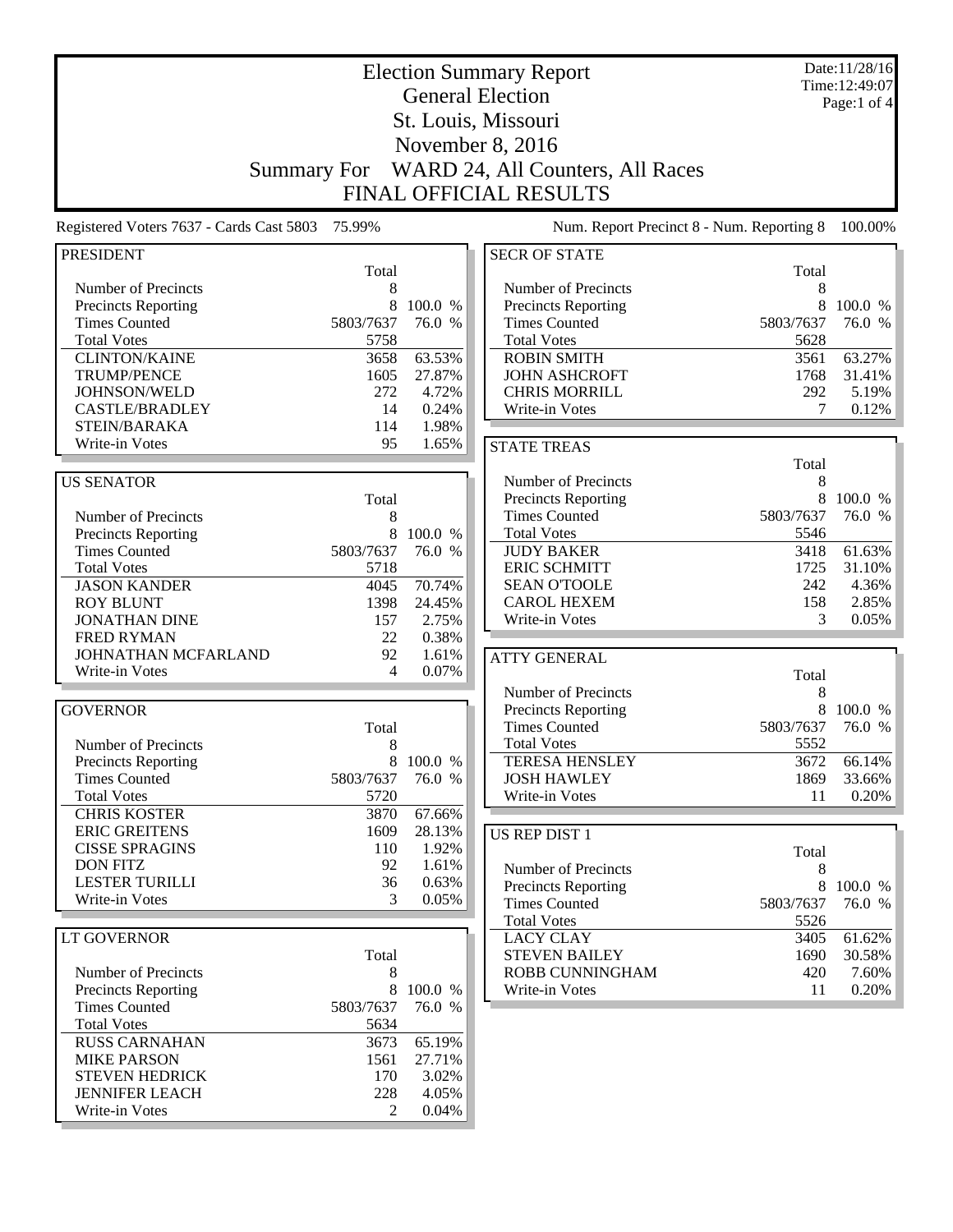|                                                                                                                                                                                 |                                                         |                                                         | <b>Election Summary Report</b><br><b>General Election</b><br>St. Louis, Missouri                                                                                                  |                                                          | Date:11/28/16<br>Time: 12:49:07<br>Page:2 of 4          |
|---------------------------------------------------------------------------------------------------------------------------------------------------------------------------------|---------------------------------------------------------|---------------------------------------------------------|-----------------------------------------------------------------------------------------------------------------------------------------------------------------------------------|----------------------------------------------------------|---------------------------------------------------------|
|                                                                                                                                                                                 | <b>Summary For</b>                                      |                                                         | November 8, 2016<br>WARD 24, All Counters, All Races<br><b>FINAL OFFICIAL RESULTS</b>                                                                                             |                                                          |                                                         |
| Registered Voters 7637 - Cards Cast 5803 75.99%                                                                                                                                 |                                                         |                                                         | Num. Report Precinct 8 - Num. Reporting 8                                                                                                                                         |                                                          | 100.00%                                                 |
| ST SEN DIST 4                                                                                                                                                                   | Total                                                   |                                                         | <b>TREASURER</b>                                                                                                                                                                  | Total                                                    |                                                         |
| Number of Precincts<br>Precincts Reporting<br><b>Times Counted</b><br><b>Total Votes</b><br><b>JACOB HUMMEL</b><br><b>BRYAN YOUNG</b><br><b>MICHAEL LEWIS</b><br>Write-in Votes | 8<br>8<br>5803/7637<br>5426<br>3504<br>1613<br>303<br>6 | 100.0 %<br>76.0 %<br>64.58%<br>29.73%<br>5.58%<br>0.11% | Number of Precincts<br>Precincts Reporting<br><b>Times Counted</b><br><b>Total Votes</b><br><b>TISHAURA JONES</b><br><b>DARREN GRANT</b><br><b>JEROME BAUER</b><br>Write-in Votes | 8<br>8<br>5803/7637<br>5363<br>3228<br>1666<br>458<br>11 | 100.0 %<br>76.0 %<br>60.19%<br>31.06%<br>8.54%<br>0.21% |
| ST REP DIST 83                                                                                                                                                                  | Total                                                   |                                                         | RICHARD TEITELMAN                                                                                                                                                                 | Total                                                    |                                                         |
| Number of Precincts<br><b>Precincts Reporting</b><br><b>Times Counted</b><br><b>Total Votes</b><br><b>GINA MITTEN</b><br><b>ANDREW BOLIN</b>                                    | 4<br>3247/4320<br>2904<br>2214<br>673                   | 4 100.0 %<br>75.2 %<br>76.24%<br>23.17%                 | Number of Precincts<br>Precincts Reporting<br><b>Times Counted</b><br><b>Total Votes</b><br><b>YES</b><br>N <sub>O</sub>                                                          | 8<br>8<br>5803/7637<br>4766<br>3124<br>1642              | 100.0 %<br>76.0 %<br>65.55%<br>34.45%                   |
| Write-in Votes                                                                                                                                                                  | 17                                                      | 0.59%                                                   | PHILIP HESS                                                                                                                                                                       |                                                          |                                                         |
| ST REP DIST 84<br>Number of Precincts<br><b>Precincts Reporting</b><br><b>Times Counted</b><br><b>Total Votes</b>                                                               | Total<br>4<br>2556/3317<br>2049                         | 4 100.0 %<br>77.1 %                                     | Number of Precincts<br>Precincts Reporting<br><b>Times Counted</b><br><b>Total Votes</b><br><b>YES</b>                                                                            | Total<br>8<br>8<br>5803/7637<br>4731<br>3038             | 100.0 %<br>76.0 %<br>64.21%                             |
| <b>KARLA MAY</b><br>Write-in Votes                                                                                                                                              | 1983<br>66                                              | 96.78%<br>3.22%                                         | N <sub>O</sub>                                                                                                                                                                    | 1693                                                     | 35.79%                                                  |
| <b>CIRC ATTY</b>                                                                                                                                                                | Total                                                   |                                                         | <b>JAMES DOWD</b><br>Number of Precincts                                                                                                                                          | Total<br>8                                               |                                                         |
| Number of Precincts<br><b>Precincts Reporting</b><br><b>Times Counted</b><br><b>Total Votes</b>                                                                                 | 8<br>8<br>5803/7637<br>4659                             | 100.0 %<br>76.0 %                                       | Precincts Reporting<br><b>Times Counted</b><br><b>Total Votes</b><br><b>YES</b>                                                                                                   | 8<br>5803/7637<br>4790<br>3190                           | 100.0 %<br>76.0 %<br>66.60%                             |
| <b>KIMBERLY GARDNER</b><br>Write-in Votes                                                                                                                                       | 4524<br>135                                             | 97.10%<br>2.90%                                         | NO                                                                                                                                                                                | 1600                                                     | 33.40%                                                  |
| <b>SHERIFF</b>                                                                                                                                                                  | Total                                                   |                                                         | <b>BRYAN HETTENBACH</b><br>Number of Precincts                                                                                                                                    | Total<br>8                                               |                                                         |
| Number of Precincts<br><b>Precincts Reporting</b><br><b>Times Counted</b><br><b>Total Votes</b>                                                                                 | 8<br>8<br>5803/7637<br>5319                             | 100.0 %<br>76.0 %                                       | Precincts Reporting<br><b>Times Counted</b><br><b>Total Votes</b><br><b>YES</b>                                                                                                   | 8<br>5803/7637<br>4473<br>2901                           | 100.0 %<br>76.0 %<br>64.86%                             |
| <b>VERNON BETTS</b><br><b>JOHN CASTELLANO</b><br>Write-in Votes                                                                                                                 | 3434<br>1867<br>18                                      | 64.56%<br>35.10%<br>0.34%                               | NO                                                                                                                                                                                | 1572                                                     | 35.14%                                                  |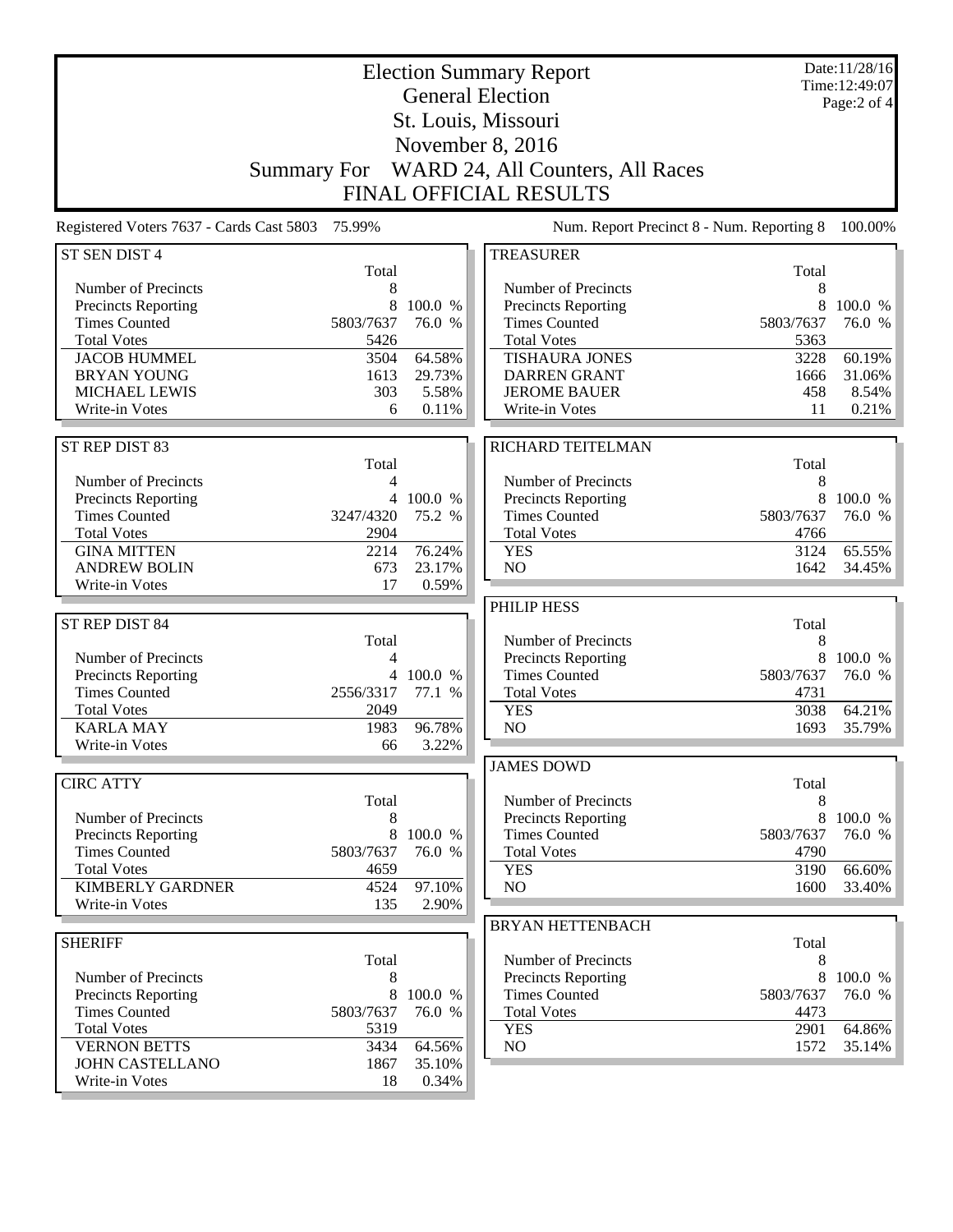| <b>Election Summary Report</b><br><b>General Election</b> |            |           |                                                   |            | Date:11/28/16<br>Time: 12:49:07<br>Page: 3 of 4 |
|-----------------------------------------------------------|------------|-----------|---------------------------------------------------|------------|-------------------------------------------------|
|                                                           |            |           | St. Louis, Missouri                               |            |                                                 |
|                                                           |            |           | November 8, 2016                                  |            |                                                 |
|                                                           |            |           | Summary For WARD 24, All Counters, All Races      |            |                                                 |
|                                                           |            |           | <b>FINAL OFFICIAL RESULTS</b>                     |            |                                                 |
| Registered Voters 7637 - Cards Cast 5803                  | 75.99%     |           | Num. Report Precinct 8 - Num. Reporting 8         |            | 100.00%                                         |
| <b>MARK NEILL</b>                                         |            |           | <b>MICHAEL MULLEN</b>                             |            |                                                 |
|                                                           | Total      |           |                                                   | Total      |                                                 |
| Number of Precincts                                       | 8          |           | Number of Precincts                               | 8          |                                                 |
| <b>Precincts Reporting</b>                                | 8          | 100.0 %   | <b>Precincts Reporting</b>                        | 8          | 100.0 %                                         |
| <b>Times Counted</b>                                      | 5803/7637  | 76.0 %    | <b>Times Counted</b>                              | 5803/7637  | 76.0 %                                          |
| <b>Total Votes</b>                                        | 4490       |           | <b>Total Votes</b>                                | 4428       |                                                 |
| <b>YES</b>                                                | 2917       | 64.97%    | <b>YES</b>                                        | 2873       | 64.88%                                          |
| NO                                                        | 1573       | 35.03%    | NO                                                | 1555       | 35.12%                                          |
|                                                           |            |           |                                                   |            |                                                 |
| <b>JAMES SULLIVAN</b>                                     | Total      |           | <b>DAVID MASON</b>                                | Total      |                                                 |
| Number of Precincts                                       | 8          |           | Number of Precincts                               | 8          |                                                 |
| <b>Precincts Reporting</b>                                | 8          | 100.0 %   | Precincts Reporting                               | 8          | 100.0 %                                         |
| <b>Times Counted</b>                                      | 5803/7637  | 76.0 %    | <b>Times Counted</b>                              | 5803/7637  | 76.0 %                                          |
| <b>Total Votes</b>                                        | 4447       |           | <b>Total Votes</b>                                | 4432       |                                                 |
| <b>YES</b>                                                | 2868       | 64.49%    | <b>YES</b>                                        | 2797       | 63.11%                                          |
| NO                                                        | 1579       | 35.51%    | NO                                                | 1635       | 36.89%                                          |
|                                                           |            |           |                                                   |            |                                                 |
| PHILIP HEAGNEY                                            |            |           | <b>THOMAS FRAWLEY</b>                             |            |                                                 |
| Number of Precincts                                       | Total<br>8 |           | Number of Precincts                               | Total<br>8 |                                                 |
| Precincts Reporting                                       | 8          | 100.0 %   | <b>Precincts Reporting</b>                        | 8          | 100.0 %                                         |
| <b>Times Counted</b>                                      | 5803/7637  | 76.0 %    | <b>Times Counted</b>                              | 5803/7637  | 76.0 %                                          |
| <b>Total Votes</b>                                        | 4453       |           | <b>Total Votes</b>                                | 4444       |                                                 |
| <b>YES</b>                                                | 2864       | 64.32%    | <b>YES</b>                                        | 2800       | 63.01%                                          |
| NO                                                        | 1589       | 35.68%    | N <sub>O</sub>                                    | 1644       | 36.99%                                          |
|                                                           |            |           |                                                   |            |                                                 |
| <b>DENNIS SCHAUMANN</b>                                   |            |           | <b>ROBIN VANNOY</b>                               |            |                                                 |
|                                                           | Total      |           |                                                   | Total      |                                                 |
| Number of Precincts<br><b>Precincts Reporting</b>         | 8          | 8 100.0 % | Number of Precincts<br><b>Precincts Reporting</b> | 8<br>8     | 100.0 %                                         |
| <b>Times Counted</b>                                      | 5803/7637  | 76.0 %    | <b>Times Counted</b>                              | 5803/7637  | 76.0 %                                          |
| <b>Total Votes</b>                                        | 4427       |           | <b>Total Votes</b>                                | 4436       |                                                 |
| <b>YES</b>                                                | 2807       | 63.41%    | <b>YES</b>                                        | 2911       | 65.62%                                          |
| NO                                                        | 1620       | 36.59%    | NO.                                               | 1525       | 34.38%                                          |
|                                                           |            |           |                                                   |            |                                                 |
| <b>CHRISTOPHER MCGRAUGH</b>                               | Total      |           | <b>THOMAS CLARK</b>                               | Total      |                                                 |
| Number of Precincts                                       | 8          |           | Number of Precincts                               | 8          |                                                 |
| <b>Precincts Reporting</b>                                | 8          | 100.0 %   | <b>Precincts Reporting</b>                        | 8          | 100.0 %                                         |
| <b>Times Counted</b>                                      | 5803/7637  | 76.0 %    | <b>Times Counted</b>                              | 5803/7637  | 76.0 %                                          |
| <b>Total Votes</b>                                        | 4415       |           | <b>Total Votes</b>                                | 4426       |                                                 |
| <b>YES</b>                                                | 2836       | 64.24%    | <b>YES</b>                                        | 2855       | 64.51%                                          |
| NO                                                        | 1579       | 35.76%    | NO.                                               | 1571       | 35.49%                                          |
|                                                           |            |           |                                                   |            |                                                 |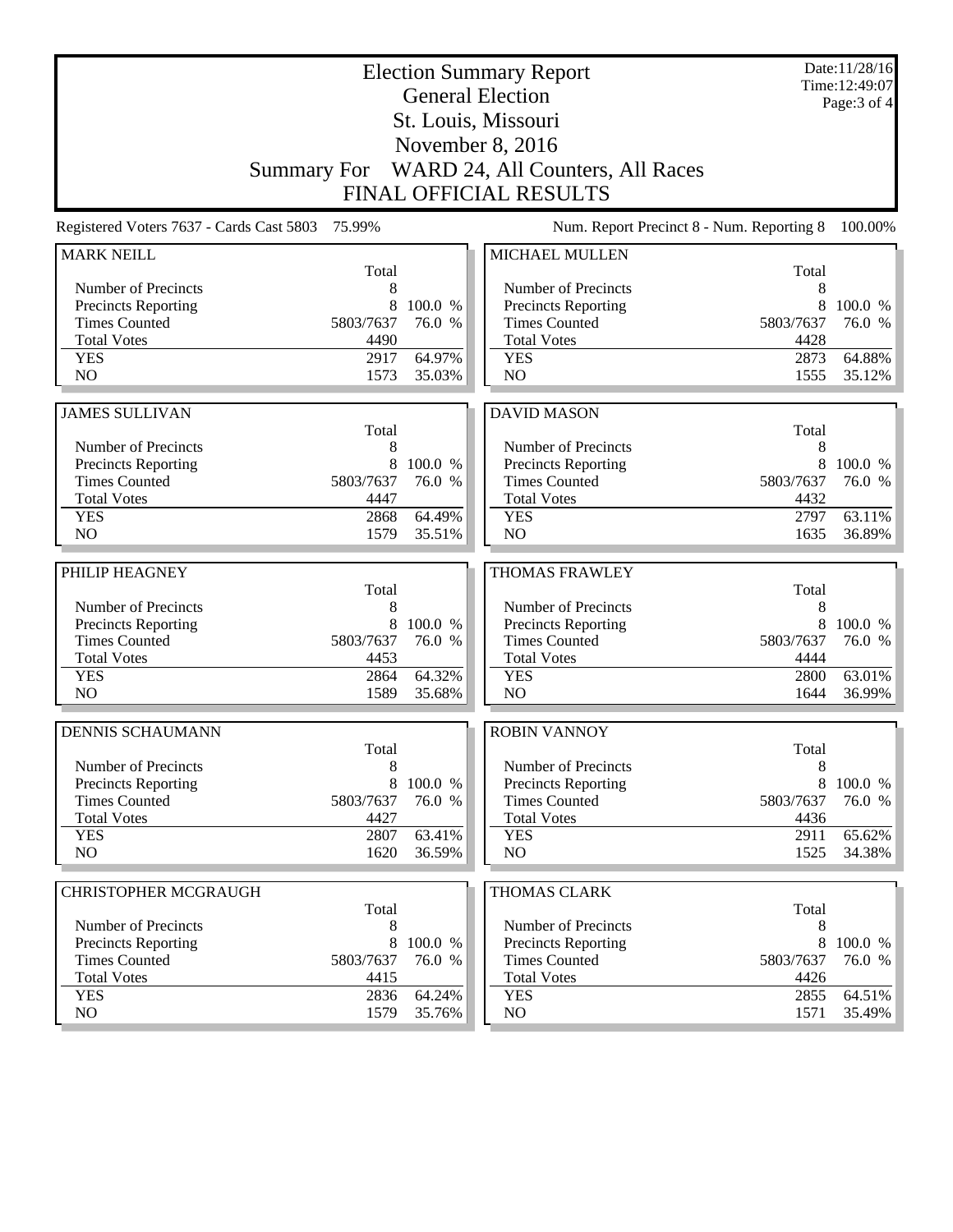|                                             |              |                  | <b>Election Summary Report</b><br><b>General Election</b> |              | Date:11/28/16<br>Time:12:49:07<br>Page:4 of 4 |
|---------------------------------------------|--------------|------------------|-----------------------------------------------------------|--------------|-----------------------------------------------|
|                                             |              |                  | St. Louis, Missouri                                       |              |                                               |
|                                             |              |                  | November 8, 2016                                          |              |                                               |
|                                             |              |                  | Summary For WARD 24, All Counters, All Races              |              |                                               |
|                                             |              |                  | <b>FINAL OFFICIAL RESULTS</b>                             |              |                                               |
| Registered Voters 7637 - Cards Cast 5803    | 75.99%       |                  | Num. Report Precinct 8 - Num. Reporting 8                 |              | 100.00%                                       |
| NICOLE COLBERT-BOTCHWAY                     |              |                  | <b>CON AMEND 4</b>                                        |              |                                               |
| Number of Precincts                         | Total<br>8   |                  | Number of Precincts                                       | Total<br>8   |                                               |
| Precincts Reporting                         | 8            | 100.0 %          | Precincts Reporting                                       | 8            | 100.0 %                                       |
| <b>Times Counted</b>                        | 5803/7637    | 76.0 %           | <b>Times Counted</b>                                      | 5803/7637    | 76.0 %                                        |
| <b>Total Votes</b>                          | 4435         |                  | <b>Total Votes</b>                                        | 5460         |                                               |
| <b>YES</b>                                  | 2953         | 66.58%           | <b>YES</b>                                                | 2455         | 44.96%                                        |
| N <sub>O</sub>                              | 1482         | 33.42%           | N <sub>O</sub>                                            | 3005         | 55.04%                                        |
|                                             |              |                  |                                                           |              |                                               |
| <b>CALEA STOVALL-REID</b>                   |              |                  | <b>CON AMEND 6</b>                                        |              |                                               |
|                                             | Total        |                  |                                                           | Total        |                                               |
| Number of Precincts                         | 8<br>8       | 100.0 %          | Number of Precincts<br><b>Precincts Reporting</b>         | 8            | 8 100.0 %                                     |
| Precincts Reporting<br><b>Times Counted</b> | 5803/7637    | 76.0 %           | <b>Times Counted</b>                                      | 5803/7637    | 76.0 %                                        |
| <b>Total Votes</b>                          | 4434         |                  | <b>Total Votes</b>                                        | 5554         |                                               |
| <b>YES</b>                                  | 2878         | 64.91%           | <b>YES</b>                                                | 2406         | 43.32%                                        |
| NO                                          | 1556         | 35.09%           | N <sub>O</sub>                                            | 3148         | 56.68%                                        |
|                                             |              |                  |                                                           |              |                                               |
| <b>CON AMEND 1</b>                          | Total        |                  | PROP A                                                    | Total        |                                               |
| Number of Precincts                         | 8            |                  | Number of Precincts                                       | 8            |                                               |
| Precincts Reporting                         | 8            | 100.0 %          | Precincts Reporting                                       | 8            | 100.0 %                                       |
| <b>Times Counted</b>                        | 5803/7637    | 76.0 %           | <b>Times Counted</b>                                      | 5803/7637    | 76.0 %                                        |
| <b>Total Votes</b>                          | 5533         |                  | <b>Total Votes</b>                                        | 5563         |                                               |
| <b>YES</b>                                  | 4876         | 88.13%           | <b>YES</b>                                                | 2691         | 48.37%                                        |
| N <sub>O</sub>                              | 657          | 11.87%           | N <sub>O</sub>                                            | 2872         | 51.63%                                        |
| <b>CON AMEND 2</b>                          |              |                  | <b>PROPS</b>                                              |              |                                               |
|                                             | Total        |                  |                                                           | Total        |                                               |
| Number of Precincts                         | 8            |                  | Number of Precincts                                       | 8            |                                               |
| <b>Precincts Reporting</b>                  | 8            | 100.0 %          | <b>Precincts Reporting</b>                                | 8            | 100.0 %                                       |
| <b>Times Counted</b>                        | 5803/7637    | 76.0 %           | <b>Times Counted</b>                                      | 5803/7637    | 76.0 %                                        |
| <b>Total Votes</b>                          | 5550         |                  | <b>Total Votes</b>                                        | 5537         |                                               |
| <b>YES</b><br>NO                            | 4366<br>1184 | 78.67%<br>21.33% | <b>YES</b><br>$\rm NO$                                    | 3069<br>2468 | 55.43%<br>44.57%                              |
|                                             |              |                  |                                                           |              |                                               |
| <b>CON AMEND 3</b>                          |              |                  |                                                           |              |                                               |
|                                             | Total        |                  |                                                           |              |                                               |
| Number of Precincts                         | 8            |                  |                                                           |              |                                               |
| <b>Precincts Reporting</b>                  | 8            | 100.0 %          |                                                           |              |                                               |
| <b>Times Counted</b>                        | 5803/7637    | 76.0 %           |                                                           |              |                                               |
| <b>Total Votes</b>                          | 5667         |                  |                                                           |              |                                               |
| <b>YES</b><br>NO                            | 2323<br>3344 | 40.99%<br>59.01% |                                                           |              |                                               |
|                                             |              |                  |                                                           |              |                                               |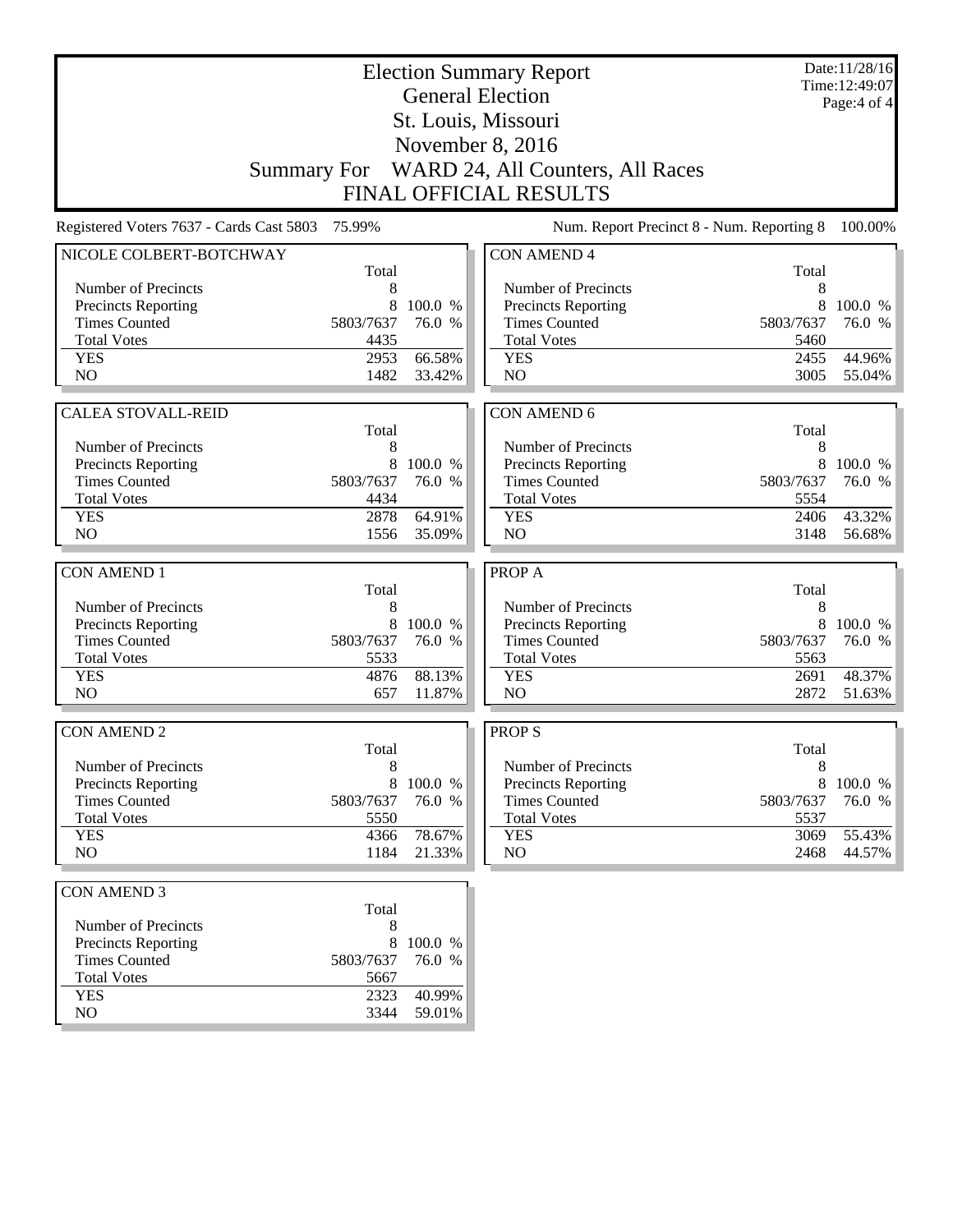|                                                 |                    |                     | <b>Election Summary Report</b>               |                | Date:11/28/16<br>Time: 12:49:13 |
|-------------------------------------------------|--------------------|---------------------|----------------------------------------------|----------------|---------------------------------|
|                                                 |                    |                     | <b>General Election</b>                      |                | Page:1 of 4                     |
|                                                 |                    |                     | St. Louis, Missouri                          |                |                                 |
|                                                 |                    |                     | November 8, 2016                             |                |                                 |
|                                                 |                    |                     |                                              |                |                                 |
|                                                 | <b>Summary For</b> |                     | WARD 25, All Counters, All Races             |                |                                 |
|                                                 |                    |                     | <b>FINAL OFFICIAL RESULTS</b>                |                |                                 |
| Registered Voters 5529 - Cards Cast 3385 61.22% |                    |                     | Num. Report Precinct 6 - Num. Reporting 6    |                | 100.00%                         |
| <b>PRESIDENT</b>                                |                    |                     | <b>SECR OF STATE</b>                         |                |                                 |
|                                                 | Total              |                     |                                              | Total          |                                 |
| Number of Precincts                             | 6                  |                     | Number of Precincts                          | 6              |                                 |
| <b>Precincts Reporting</b>                      | 6                  | 100.0 %             | <b>Precincts Reporting</b>                   |                | 6 100.0 %                       |
| <b>Times Counted</b>                            | 3385/5529          | 61.2 %              | <b>Times Counted</b>                         | 3385/5529      | 61.2 %                          |
| <b>Total Votes</b>                              | 3357               |                     | <b>Total Votes</b>                           | 3317           |                                 |
| <b>CLINTON/KAINE</b><br><b>TRUMP/PENCE</b>      | 2660               | 79.24%              | <b>ROBIN SMITH</b>                           | 2622           | 79.05%                          |
| JOHNSON/WELD                                    | 541<br>53          | 16.12%<br>1.58%     | <b>JOHN ASHCROFT</b><br><b>CHRIS MORRILL</b> | 566<br>123     | 17.06%<br>3.71%                 |
| <b>CASTLE/BRADLEY</b>                           | 13                 | 0.39%               | Write-in Votes                               | 6              | 0.18%                           |
| STEIN/BARAKA                                    | 57                 | 1.70%               |                                              |                |                                 |
| Write-in Votes                                  | 33                 | 0.98%               | <b>STATE TREAS</b>                           |                |                                 |
|                                                 |                    |                     |                                              | Total          |                                 |
| <b>US SENATOR</b>                               |                    |                     | Number of Precincts                          | 6              |                                 |
|                                                 | Total              |                     | Precincts Reporting                          | 6              | 100.0 %                         |
| Number of Precincts                             | 6                  |                     | <b>Times Counted</b>                         | 3385/5529      | 61.2 %                          |
| Precincts Reporting                             | 6                  | 100.0 %             | <b>Total Votes</b>                           | 3289           |                                 |
| <b>Times Counted</b>                            | 3385/5529          | 61.2 %              | <b>JUDY BAKER</b>                            | 2571           | 78.17%                          |
| <b>Total Votes</b>                              | 3328               |                     | <b>ERIC SCHMITT</b>                          | 551            | 16.75%                          |
| <b>JASON KANDER</b>                             | 2732               | 82.09%              | <b>SEAN O'TOOLE</b>                          | 89             | 2.71%                           |
| <b>ROY BLUNT</b>                                | 463                | 13.91%              | <b>CAROL HEXEM</b>                           | 73             | 2.22%                           |
| <b>JONATHAN DINE</b>                            | 66                 | 1.98%               | Write-in Votes                               | 5              | 0.15%                           |
| <b>FRED RYMAN</b>                               | 17                 | 0.51%               |                                              |                |                                 |
| JOHNATHAN MCFARLAND                             | 47                 | 1.41%               | <b>ATTY GENERAL</b>                          |                |                                 |
| Write-in Votes                                  | 3                  | 0.09%               |                                              | Total          |                                 |
|                                                 |                    |                     | Number of Precincts                          | 6              |                                 |
| <b>GOVERNOR</b>                                 |                    |                     | <b>Precincts Reporting</b>                   | 6              | 100.0 %                         |
|                                                 | Total              |                     | <b>Times Counted</b>                         | 3385/5529      | 61.2 %                          |
| Number of Precincts                             | 6                  |                     | <b>Total Votes</b><br><b>TERESA HENSLEY</b>  | 3277           |                                 |
| Precincts Reporting<br><b>Times Counted</b>     | 3385/5529          | 6 100.0 %<br>61.2 % | <b>JOSH HAWLEY</b>                           | 2651<br>615    | 80.90%<br>18.77%                |
| <b>Total Votes</b>                              | 3325               |                     | Write-in Votes                               | 11             | 0.34%                           |
| <b>CHRIS KOSTER</b>                             | 2694               | 81.02%              |                                              |                |                                 |
| <b>ERIC GREITENS</b>                            | 505                | 15.19%              | <b>US REP DIST 1</b>                         |                |                                 |
| <b>CISSE SPRAGINS</b>                           | 55                 | 1.65%               |                                              | Total          |                                 |
| <b>DON FITZ</b>                                 | 40                 | 1.20%               | Number of Precincts                          | 6              |                                 |
| <b>LESTER TURILLI</b>                           | 28                 | 0.84%               | Precincts Reporting                          |                | 6 100.0 %                       |
| Write-in Votes                                  | 3                  | 0.09%               | <b>Times Counted</b>                         | 3385/5529      | 61.2 %                          |
|                                                 |                    |                     | <b>Total Votes</b>                           | 3288           |                                 |
| LT GOVERNOR                                     |                    |                     | <b>LACY CLAY</b>                             | 2572           | 78.22%                          |
|                                                 | Total              |                     | <b>STEVEN BAILEY</b>                         | 539            | 16.39%                          |
| Number of Precincts                             | 6                  |                     | ROBB CUNNINGHAM                              | 173            | 5.26%                           |
| <b>Precincts Reporting</b>                      | 6                  | 100.0 %             | Write-in Votes                               | $\overline{4}$ | 0.12%                           |
| <b>Times Counted</b>                            | 3385/5529          | 61.2 %              |                                              |                |                                 |
| <b>Total Votes</b>                              | 3307               |                     |                                              |                |                                 |
| <b>RUSS CARNAHAN</b>                            | 2619               | 79.20%              |                                              |                |                                 |
| <b>MIKE PARSON</b>                              | 473                | 14.30%              |                                              |                |                                 |
| <b>STEVEN HEDRICK</b>                           | 79                 | 2.39%<br>3.96%      |                                              |                |                                 |
| <b>JENNIFER LEACH</b><br>Write-in Votes         | 131<br>5           | 0.15%               |                                              |                |                                 |
|                                                 |                    |                     |                                              |                |                                 |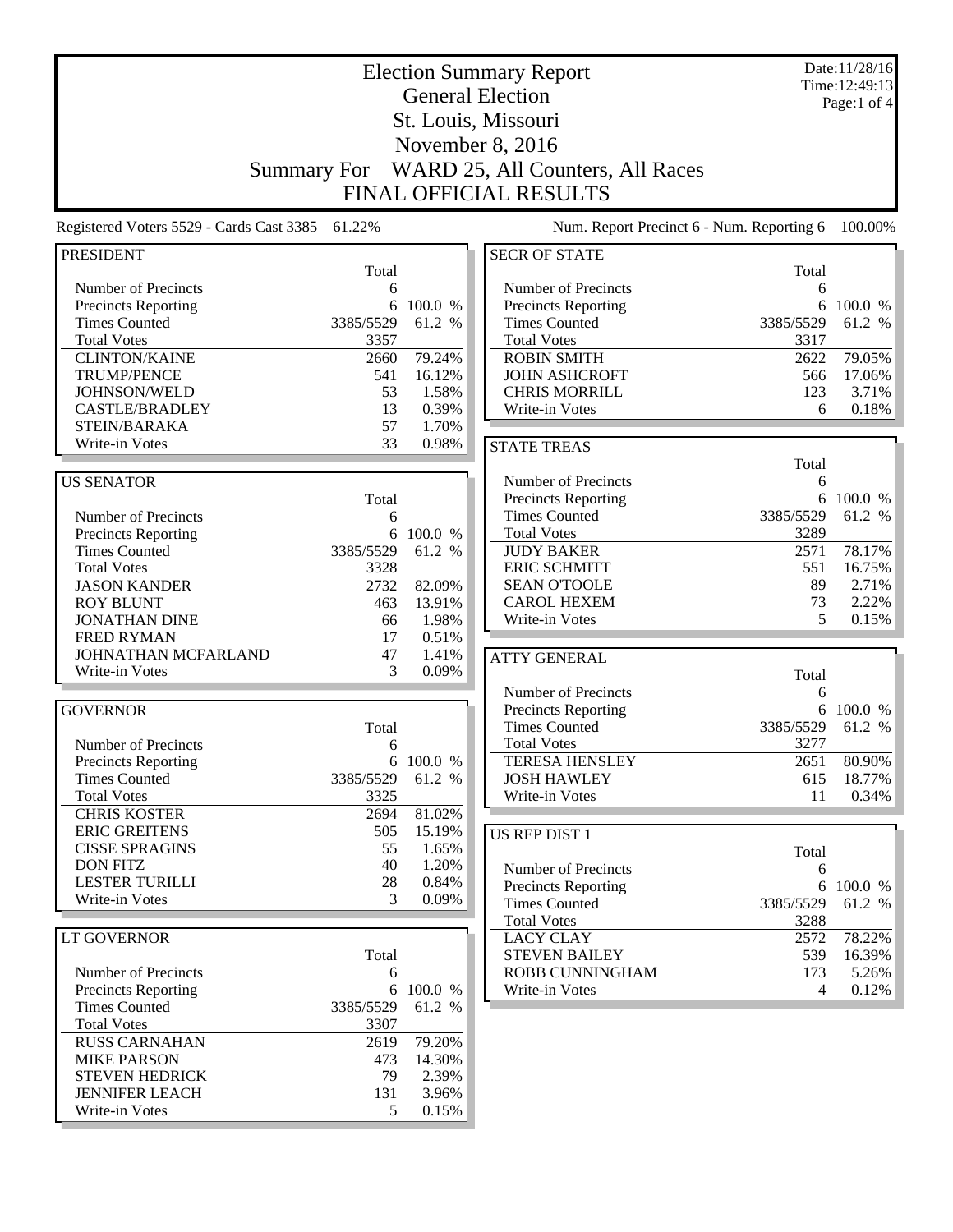| <b>Election Summary Report</b><br><b>General Election</b><br>St. Louis, Missouri |                    |                 |                                            |           | Date:11/28/16<br>Time:12:49:13<br>Page:2 of 4 |
|----------------------------------------------------------------------------------|--------------------|-----------------|--------------------------------------------|-----------|-----------------------------------------------|
|                                                                                  |                    |                 | November 8, 2016                           |           |                                               |
|                                                                                  | <b>Summary For</b> |                 | WARD 25, All Counters, All Races           |           |                                               |
|                                                                                  |                    |                 | <b>FINAL OFFICIAL RESULTS</b>              |           |                                               |
|                                                                                  |                    |                 |                                            |           |                                               |
| Registered Voters 5529 - Cards Cast 3385 61.22%                                  |                    |                 | Num. Report Precinct 6 - Num. Reporting 6  |           | 100.00%                                       |
| ST SEN DIST 5                                                                    | Total              |                 | <b>SHERIFF</b>                             | Total     |                                               |
| Number of Precincts                                                              | 6                  |                 | Number of Precincts                        | 6         |                                               |
| Precincts Reporting                                                              | 6                  | 100.0 %         | Precincts Reporting                        | 6         | 100.0 %                                       |
| <b>Times Counted</b>                                                             | 3385/5529          | 61.2 %          | <b>Times Counted</b>                       | 3385/5529 | 61.2 %                                        |
| <b>Total Votes</b>                                                               | 3184               |                 | <b>Total Votes</b>                         | 3197      |                                               |
| <b>JAMILAH NASHEED</b>                                                           | 2570               | 80.72%          | <b>VERNON BETTS</b>                        | 2588      | 80.95%                                        |
| STEPHEN SCHAPER<br>Write-in Votes                                                | 591<br>23          | 18.56%<br>0.72% | <b>JOHN CASTELLANO</b><br>Write-in Votes   | 596<br>13 | 18.64%<br>0.41%                               |
|                                                                                  |                    |                 |                                            |           |                                               |
| ST REP DIST 78                                                                   |                    |                 | <b>TREASURER</b>                           |           |                                               |
|                                                                                  | Total              |                 |                                            | Total     |                                               |
| Number of Precincts                                                              | 1                  |                 | Number of Precincts                        | 6         |                                               |
| Precincts Reporting                                                              |                    | 1 100.0 %       | Precincts Reporting                        | 6         | 100.0 %                                       |
| <b>Times Counted</b>                                                             | 3/24               | 12.5 %          | <b>Times Counted</b>                       | 3385/5529 | 61.2 %                                        |
| <b>Total Votes</b>                                                               | 3                  |                 | <b>Total Votes</b>                         | 3234      |                                               |
| <b>BRUCE FRANKS</b>                                                              | 3                  | 100.00%         | <b>TISHAURA JONES</b>                      | 2493      | 77.09%                                        |
| <b>ERIK SHELQUIST</b>                                                            | $\overline{0}$     | 0.00%           | <b>DARREN GRANT</b>                        | 550       | 17.01%                                        |
| Write-in Votes                                                                   | $\overline{0}$     | 0.00%           | <b>JEROME BAUER</b>                        | 184<br>7  | 5.69%                                         |
|                                                                                  |                    |                 | Write-in Votes                             |           | 0.22%                                         |
| ST REP DIST 80                                                                   | Total              |                 | RICHARD TEITELMAN                          |           |                                               |
| Number of Precincts                                                              | 2                  |                 |                                            | Total     |                                               |
| Precincts Reporting                                                              | $\overline{2}$     | 100.0 %         | Number of Precincts                        | 6         |                                               |
| <b>Times Counted</b>                                                             | 838/1374           | 61.0 %          | <b>Precincts Reporting</b>                 | 6         | 100.0 %                                       |
| <b>Total Votes</b>                                                               | 767                |                 | <b>Times Counted</b>                       | 3385/5529 | 61.2 %                                        |
| PETER MERIDETH                                                                   | 637                | 83.05%          | <b>Total Votes</b>                         | 2953      |                                               |
| <b>TERESSA EZELL</b>                                                             | 121                | 15.78%          | <b>YES</b>                                 | 1796      | 60.82%                                        |
| Write-in Votes                                                                   | 9                  | 1.17%           | NO                                         | 1157      | 39.18%                                        |
|                                                                                  |                    |                 |                                            |           |                                               |
| ST REP DIST 81                                                                   | Total              |                 | PHILIP HESS                                | Total     |                                               |
| Number of Precincts                                                              | 3                  |                 | Number of Precincts                        | 6         |                                               |
| Precincts Reporting                                                              | 3                  | 100.0 %         | Precincts Reporting                        | 6         | 100.0 %                                       |
| <b>Times Counted</b>                                                             | 2544/4131          | 61.6 %          | <b>Times Counted</b>                       | 3385/5529 | 61.2 %                                        |
| <b>Total Votes</b>                                                               | 2249               |                 | <b>Total Votes</b>                         | 2945      |                                               |
| <b>ALFRED WESSELS</b>                                                            | 2203               | 97.95%          | <b>YES</b>                                 | 1765      | 59.93%                                        |
| Write-in Votes                                                                   | 46                 | 2.05%           | NO                                         | 1180      | 40.07%                                        |
|                                                                                  |                    |                 |                                            |           |                                               |
| <b>CIRC ATTY</b>                                                                 |                    |                 | <b>JAMES DOWD</b>                          |           |                                               |
|                                                                                  | Total              |                 |                                            | Total     |                                               |
| Number of Precincts<br><b>Precincts Reporting</b>                                | 6                  | 6 100.0 %       | Number of Precincts<br>Precincts Reporting | 6         | 6 100.0 %                                     |
| <b>Times Counted</b>                                                             | 3385/5529          | 61.2 %          | <b>Times Counted</b>                       | 3385/5529 | 61.2 %                                        |
| <b>Total Votes</b>                                                               | 2994               |                 | <b>Total Votes</b>                         | 2969      |                                               |
| <b>KIMBERLY GARDNER</b>                                                          | 2934               | 98.00%          | <b>YES</b>                                 | 1851      | 62.34%                                        |
| Write-in Votes                                                                   | 60                 | 2.00%           | NO                                         | 1118      | 37.66%                                        |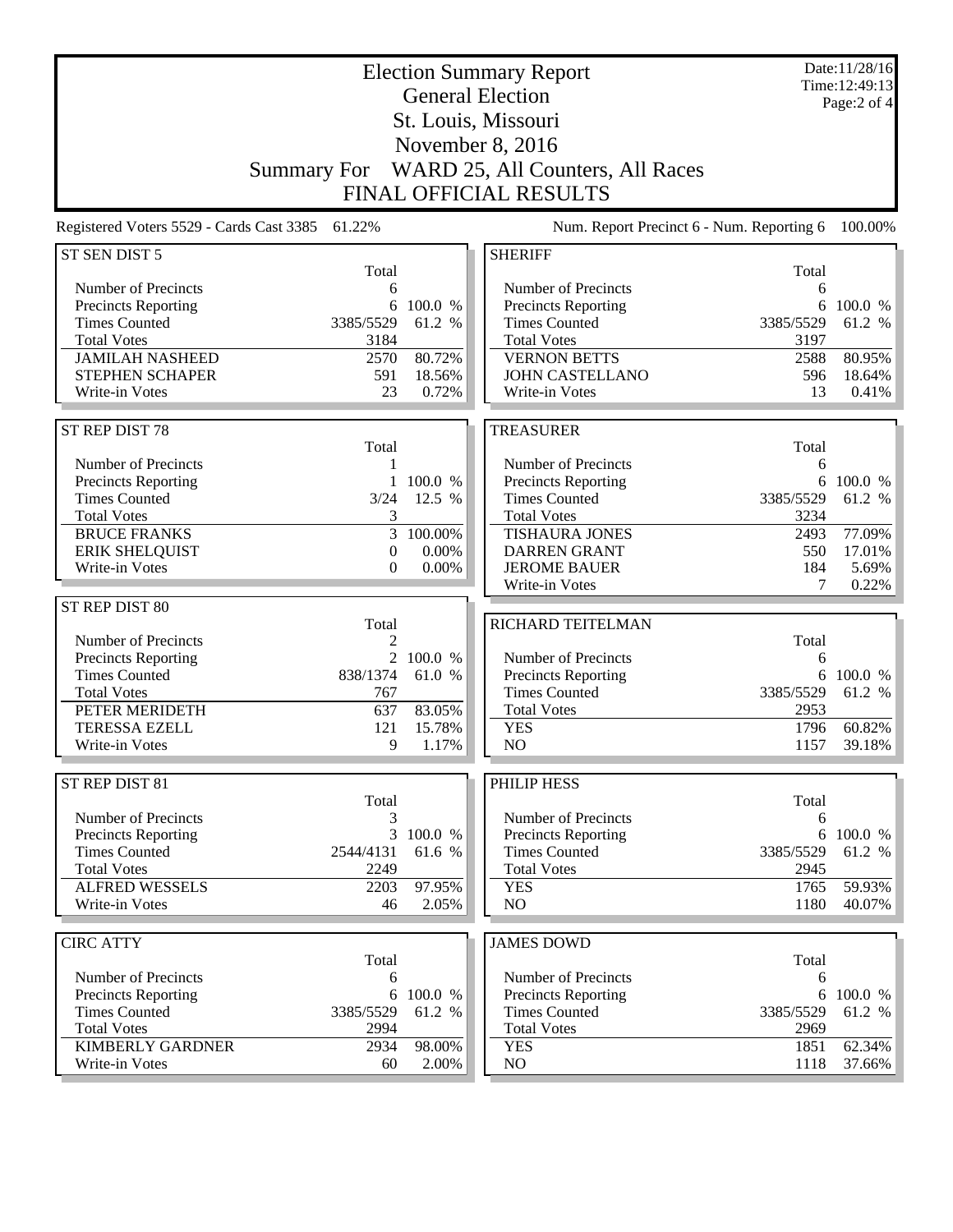|                                                   |              |                  | <b>Election Summary Report</b>               |              | Date:11/28/16<br>Time: 12:49:13 |
|---------------------------------------------------|--------------|------------------|----------------------------------------------|--------------|---------------------------------|
|                                                   |              |                  | <b>General Election</b>                      |              | Page: $3$ of $4$                |
|                                                   |              |                  | St. Louis, Missouri                          |              |                                 |
|                                                   |              |                  | November 8, 2016                             |              |                                 |
|                                                   |              |                  | Summary For WARD 25, All Counters, All Races |              |                                 |
|                                                   |              |                  | <b>FINAL OFFICIAL RESULTS</b>                |              |                                 |
| Registered Voters 5529 - Cards Cast 3385 61.22%   |              |                  | Num. Report Precinct 6 - Num. Reporting 6    |              | 100.00%                         |
| <b>BRYAN HETTENBACH</b>                           |              |                  | <b>CHRISTOPHER MCGRAUGH</b>                  |              |                                 |
|                                                   | Total        |                  |                                              | Total        |                                 |
| Number of Precincts                               | 6            |                  | Number of Precincts                          | 6            |                                 |
| Precincts Reporting                               |              | 6 100.0 %        | Precincts Reporting                          | 6            | 100.0 %                         |
| <b>Times Counted</b>                              | 3385/5529    | 61.2 %           | <b>Times Counted</b>                         | 3385/5529    | 61.2 %                          |
| <b>Total Votes</b>                                | 2841         |                  | <b>Total Votes</b>                           | 2807         |                                 |
| <b>YES</b>                                        | 1711         | 60.23%           | <b>YES</b>                                   | 1678         | 59.78%                          |
| NO                                                | 1130         | 39.77%           | NO                                           | 1129         | 40.22%                          |
|                                                   |              |                  |                                              |              |                                 |
| <b>MARK NEILL</b>                                 |              |                  | <b>MICHAEL MULLEN</b>                        |              |                                 |
|                                                   | Total        |                  |                                              | Total        |                                 |
| Number of Precincts<br><b>Precincts Reporting</b> | 6            | 6 100.0 %        | Number of Precincts<br>Precincts Reporting   | 6<br>6       | 100.0 %                         |
| <b>Times Counted</b>                              | 3385/5529    | 61.2 %           | <b>Times Counted</b>                         | 3385/5529    | 61.2 %                          |
| <b>Total Votes</b>                                | 2835         |                  | <b>Total Votes</b>                           | 2824         |                                 |
| <b>YES</b>                                        | 1691         | 59.65%           | <b>YES</b>                                   | 1717         | 60.80%                          |
| N <sub>O</sub>                                    | 1144         | 40.35%           | NO                                           | 1107         | 39.20%                          |
|                                                   |              |                  |                                              |              |                                 |
| <b>JAMES SULLIVAN</b>                             |              |                  | <b>DAVID MASON</b>                           |              |                                 |
|                                                   | Total        |                  |                                              | Total        |                                 |
| Number of Precincts                               | 6            |                  | Number of Precincts                          | 6            |                                 |
| Precincts Reporting                               |              | 6 100.0 %        | Precincts Reporting                          |              | 6 100.0 %                       |
| <b>Times Counted</b>                              | 3385/5529    | 61.2 %           | <b>Times Counted</b>                         | 3385/5529    | 61.2 %                          |
| <b>Total Votes</b>                                | 2834         |                  | <b>Total Votes</b>                           | 2820         |                                 |
| <b>YES</b><br>N <sub>O</sub>                      | 1733<br>1101 | 61.15%<br>38.85% | <b>YES</b><br>N <sub>O</sub>                 | 1690<br>1130 | 59.93%<br>40.07%                |
|                                                   |              |                  |                                              |              |                                 |
| PHILIP HEAGNEY                                    |              |                  | <b>THOMAS FRAWLEY</b>                        |              |                                 |
|                                                   | Total        |                  |                                              | Total        |                                 |
| Number of Precincts                               | 6            |                  | Number of Precincts                          | 6            |                                 |
| <b>Precincts Reporting</b>                        | 6            | 100.0 %          | Precincts Reporting                          | 6            | 100.0 %                         |
| <b>Times Counted</b>                              | 3385/5529    | 61.2 %           | <b>Times Counted</b>                         | 3385/5529    | 61.2 %                          |
| <b>Total Votes</b><br><b>YES</b>                  | 2820<br>1658 | 58.79%           | <b>Total Votes</b><br><b>YES</b>             | 2825<br>1631 | 57.73%                          |
| NO.                                               | 1162         | 41.21%           | NO                                           | 1194         | 42.27%                          |
|                                                   |              |                  |                                              |              |                                 |
| <b>DENNIS SCHAUMANN</b>                           |              |                  | <b>ROBIN VANNOY</b>                          |              |                                 |
|                                                   | Total        |                  |                                              | Total        |                                 |
| Number of Precincts                               | 6            |                  | Number of Precincts                          | 6            |                                 |
| Precincts Reporting                               | 6            | 100.0 %          | Precincts Reporting                          | 6            | 100.0 %                         |
| <b>Times Counted</b>                              | 3385/5529    | 61.2 %           | <b>Times Counted</b>                         | 3385/5529    | 61.2 %                          |
| <b>Total Votes</b>                                | 2811         |                  | <b>Total Votes</b>                           | 2825         |                                 |
| <b>YES</b>                                        | 1644         | 58.48%           | <b>YES</b>                                   | 1754         | 62.09%                          |
| NO                                                | 1167         | 41.52%           | NO                                           | 1071         | 37.91%                          |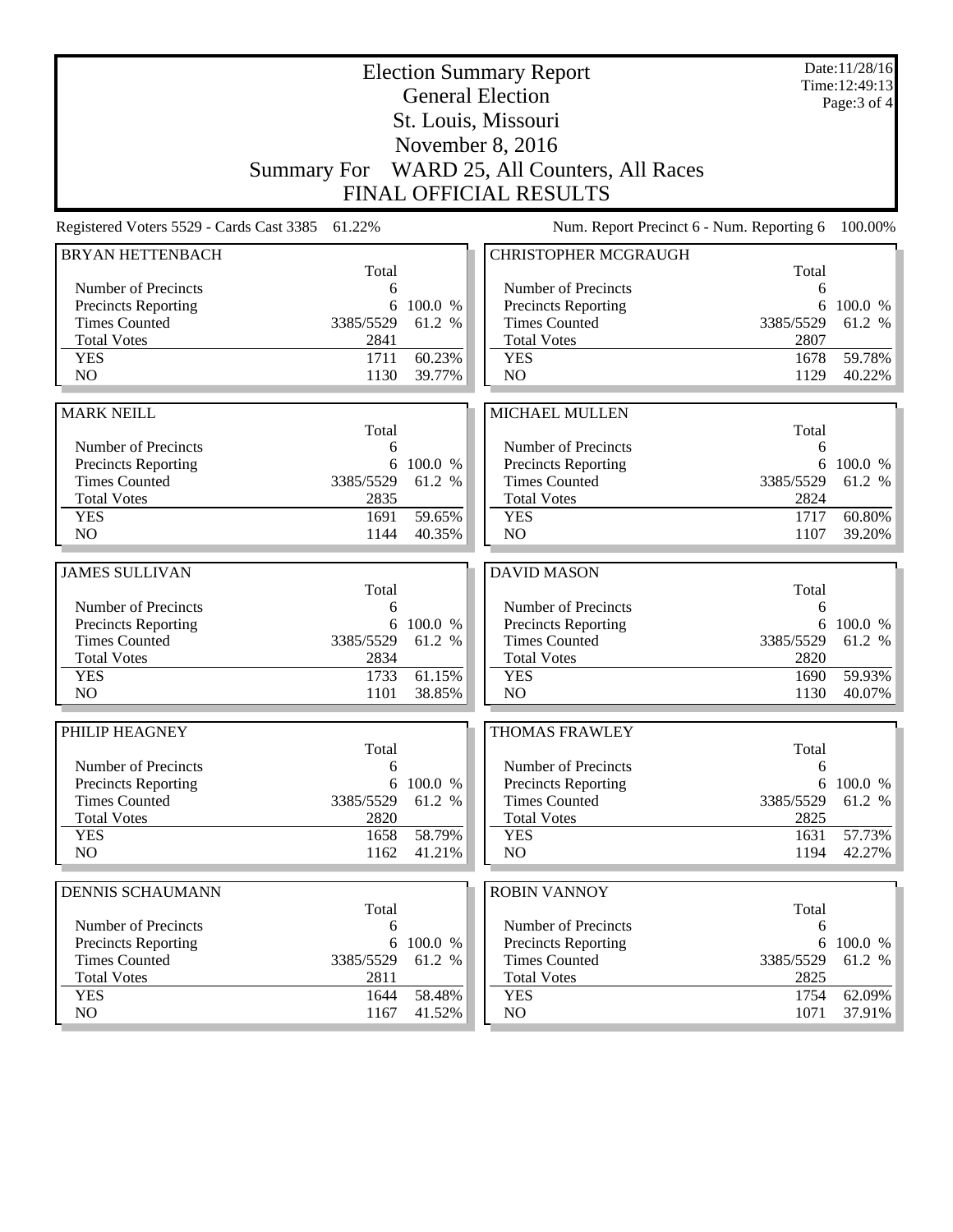|                                                   |                    |                  | <b>Election Summary Report</b><br><b>General Election</b> |              | Date:11/28/16<br>Time:12:49:13 |
|---------------------------------------------------|--------------------|------------------|-----------------------------------------------------------|--------------|--------------------------------|
|                                                   |                    |                  |                                                           |              | Page: 4 of 4                   |
|                                                   |                    |                  | St. Louis, Missouri                                       |              |                                |
|                                                   |                    |                  | November 8, 2016                                          |              |                                |
|                                                   | <b>Summary For</b> |                  | WARD 25, All Counters, All Races                          |              |                                |
|                                                   |                    |                  | <b>FINAL OFFICIAL RESULTS</b>                             |              |                                |
| Registered Voters 5529 - Cards Cast 3385 61.22%   |                    |                  | Num. Report Precinct 6 - Num. Reporting 6                 |              | 100.00%                        |
| <b>THOMAS CLARK</b>                               | Total              |                  | <b>CON AMEND 3</b>                                        | Total        |                                |
| Number of Precincts                               | 6                  |                  | Number of Precincts                                       | 6            |                                |
| Precincts Reporting                               | 6                  | 100.0 %          | Precincts Reporting                                       | 6            | 100.0 %                        |
| <b>Times Counted</b>                              | 3385/5529          | 61.2 %           | <b>Times Counted</b>                                      | 3385/5529    | 61.2 %                         |
| <b>Total Votes</b>                                | 2822               |                  | <b>Total Votes</b>                                        | 3234         |                                |
| <b>YES</b>                                        | 1735               | 61.48%           | <b>YES</b>                                                | 1558         | 48.18%                         |
| N <sub>O</sub>                                    | 1087               | 38.52%           | N <sub>O</sub>                                            | 1676         | 51.82%                         |
| NICOLE COLBERT-BOTCHWAY                           |                    |                  | <b>CON AMEND 4</b>                                        |              |                                |
|                                                   | Total              |                  |                                                           | Total        |                                |
| Number of Precincts                               | 6                  |                  | Number of Precincts                                       | 6            |                                |
| Precincts Reporting                               |                    | 6 100.0 %        | Precincts Reporting                                       |              | 6 100.0 %                      |
| <b>Times Counted</b>                              | 3385/5529          | 61.2 %           | <b>Times Counted</b>                                      | 3385/5529    | 61.2 %                         |
| <b>Total Votes</b>                                | 2822               |                  | <b>Total Votes</b>                                        | 3154         |                                |
| <b>YES</b>                                        | 1783               | 63.18%           | <b>YES</b>                                                | 1350         | 42.80%                         |
| N <sub>O</sub>                                    | 1039               | 36.82%           | N <sub>O</sub>                                            | 1804         | 57.20%                         |
|                                                   |                    |                  |                                                           |              |                                |
| <b>CALEA STOVALL-REID</b>                         |                    |                  | <b>CON AMEND 6</b>                                        |              |                                |
|                                                   | Total              |                  |                                                           | Total        |                                |
| Number of Precincts                               | 6                  |                  | Number of Precincts                                       | 6            |                                |
| Precincts Reporting                               | 6                  | 100.0 %          | Precincts Reporting                                       | 6            | 100.0 %                        |
| <b>Times Counted</b>                              | 3385/5529          | 61.2 %           | <b>Times Counted</b>                                      | 3385/5529    | 61.2 %                         |
| <b>Total Votes</b>                                | 2825               |                  | <b>Total Votes</b>                                        | 3185         |                                |
| <b>YES</b><br>N <sub>O</sub>                      | 1811<br>1014       | 64.11%<br>35.89% | <b>YES</b><br>NO                                          | 1307<br>1878 | 41.04%                         |
|                                                   |                    |                  |                                                           |              | 58.96%                         |
| <b>CON AMEND 1</b>                                |                    |                  | PROP A                                                    |              |                                |
|                                                   | Total              |                  |                                                           | Total        |                                |
| Number of Precincts                               | 6                  |                  | Number of Precincts                                       | 6            |                                |
| <b>Precincts Reporting</b>                        | 6                  | 100.0 %          | Precincts Reporting                                       | 6            |                                |
| <b>Times Counted</b><br><b>Total Votes</b>        | 3385/5529<br>3134  | 61.2 %           | <b>Times Counted</b>                                      | 3385/5529    |                                |
| <b>YES</b>                                        | 2348               | 74.92%           | <b>Total Votes</b><br><b>YES</b>                          | 3196<br>1511 | 100.0 %<br>61.2 %<br>47.28%    |
| NO                                                | 786                | 25.08%           | NO                                                        | 1685         | 52.72%                         |
|                                                   |                    |                  |                                                           |              |                                |
| <b>CON AMEND 2</b>                                |                    |                  | <b>PROPS</b>                                              |              |                                |
|                                                   | Total              |                  |                                                           | Total<br>6   |                                |
| Number of Precincts<br><b>Precincts Reporting</b> | 6<br>6             | 100.0 %          | Number of Precincts<br><b>Precincts Reporting</b>         | 6            | 100.0 %                        |
| <b>Times Counted</b>                              | 3385/5529          | 61.2 %           | <b>Times Counted</b>                                      | 3385/5529    | 61.2 %                         |
| <b>Total Votes</b>                                | 3168               |                  | <b>Total Votes</b>                                        | 3188         |                                |
| <b>YES</b><br>NO                                  | 2104<br>1064       | 66.41%<br>33.59% | <b>YES</b><br>NO                                          | 1720<br>1468 | 53.95%<br>$46.05\%$            |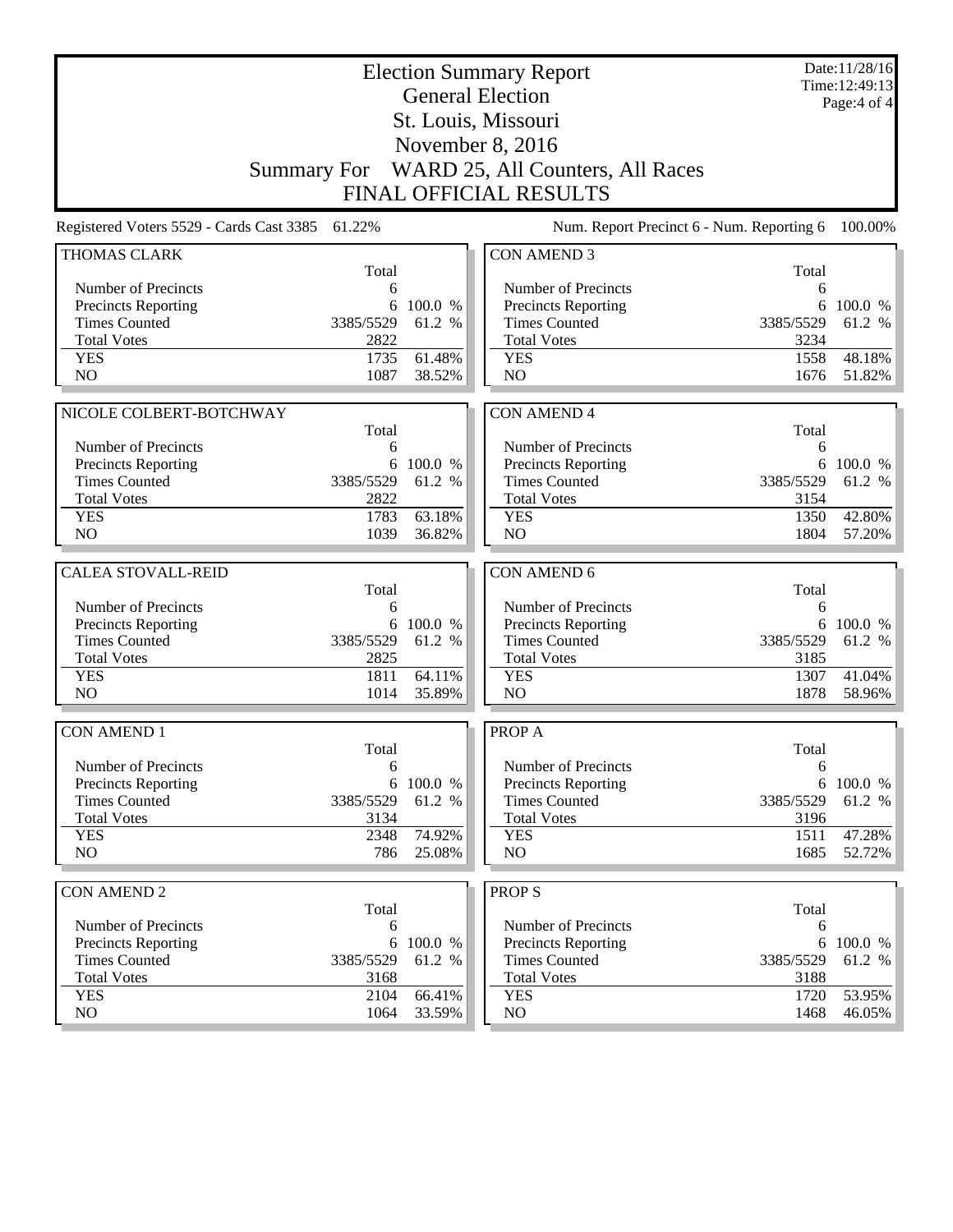|                                          | <b>Election Summary Report</b><br><b>General Election</b> |           |                                           |           |                               |
|------------------------------------------|-----------------------------------------------------------|-----------|-------------------------------------------|-----------|-------------------------------|
|                                          |                                                           |           |                                           |           | Time: 12:49:19<br>Page:1 of 4 |
|                                          |                                                           |           | St. Louis, Missouri                       |           |                               |
|                                          |                                                           |           | November 8, 2016                          |           |                               |
|                                          | <b>Summary For</b>                                        |           | WARD 26, All Counters, All Races          |           |                               |
|                                          |                                                           |           | <b>FINAL OFFICIAL RESULTS</b>             |           |                               |
| Registered Voters 6840 - Cards Cast 4641 | 67.85%                                                    |           | Num. Report Precinct 6 - Num. Reporting 6 |           | 100.00%                       |
| <b>PRESIDENT</b>                         |                                                           |           | <b>SECR OF STATE</b>                      |           |                               |
|                                          | Total                                                     |           |                                           | Total     |                               |
| Number of Precincts                      | 6                                                         |           | Number of Precincts                       | 6         |                               |
| <b>Precincts Reporting</b>               | 6                                                         | 100.0 %   | Precincts Reporting                       | 6         | 100.0 %                       |
| <b>Times Counted</b>                     | 4641/6840                                                 | 67.9 %    | <b>Times Counted</b>                      | 4641/6840 | 67.9 %                        |
| <b>Total Votes</b>                       | 4606                                                      |           | <b>Total Votes</b>                        | 4523      |                               |
| <b>CLINTON/KAINE</b>                     | 4168                                                      | 90.49%    | <b>ROBIN SMITH</b>                        | 4062      | 89.81%                        |
| TRUMP/PENCE                              | 220                                                       | 4.78%     | <b>JOHN ASHCROFT</b>                      | 341       | 7.54%                         |
| JOHNSON/WELD                             | 78                                                        | 1.69%     | <b>CHRIS MORRILL</b>                      | 117       | 2.59%                         |
| <b>CASTLE/BRADLEY</b>                    | 10                                                        | 0.22%     | Write-in Votes                            | 3         | 0.07%                         |
| STEIN/BARAKA                             | 79                                                        | 1.72%     |                                           |           |                               |
| Write-in Votes                           | 51                                                        | 1.11%     | <b>STATE TREAS</b>                        |           |                               |
|                                          |                                                           |           |                                           | Total     |                               |
| <b>US SENATOR</b>                        |                                                           |           | Number of Precincts                       | 6         |                               |
|                                          | Total                                                     |           | Precincts Reporting                       | 6         | 100.0 %                       |
| Number of Precincts                      | 6                                                         |           | <b>Times Counted</b>                      | 4641/6840 | 67.9 %                        |
| <b>Precincts Reporting</b>               | 6                                                         | 100.0 %   | <b>Total Votes</b>                        | 4484      |                               |
| <b>Times Counted</b>                     | 4641/6840                                                 | 67.9 %    | <b>JUDY BAKER</b>                         | 3998      | 89.16%                        |
| <b>Total Votes</b>                       | 4562                                                      |           | <b>ERIC SCHMITT</b>                       | 316       | 7.05%                         |
| <b>JASON KANDER</b>                      | 4128                                                      | 90.49%    | <b>SEAN O'TOOLE</b>                       | 89        | 1.98%                         |
| <b>ROY BLUNT</b>                         | 300                                                       | 6.58%     | <b>CAROL HEXEM</b>                        | 77        | 1.72%                         |
| <b>JONATHAN DINE</b>                     | 61                                                        | 1.34%     | Write-in Votes                            | 4         | 0.09%                         |
| <b>FRED RYMAN</b>                        | 16                                                        | 0.35%     |                                           |           |                               |
| JOHNATHAN MCFARLAND                      | 51                                                        | 1.12%     | <b>ATTY GENERAL</b>                       |           |                               |
| Write-in Votes                           | 6                                                         | 0.13%     |                                           | Total     |                               |
|                                          |                                                           |           | Number of Precincts                       | 6         |                               |
| <b>GOVERNOR</b>                          |                                                           |           | Precincts Reporting                       |           | 6 100.0 %                     |
|                                          | Total                                                     |           | <b>Times Counted</b>                      | 4641/6840 | 67.9 %                        |
| Number of Precincts                      | 6                                                         |           | <b>Total Votes</b>                        | 4481      |                               |
| <b>Precincts Reporting</b>               |                                                           | 6 100.0 % | <b>TERESA HENSLEY</b>                     | 4102      | 91.54%                        |
| <b>Times Counted</b>                     | 4641/6840                                                 | 67.9 %    | <b>JOSH HAWLEY</b>                        | 370       | 8.26%                         |
| <b>Total Votes</b>                       | 4549                                                      |           | Write-in Votes                            | 9         | 0.20%                         |
| <b>CHRIS KOSTER</b>                      | 4061                                                      | 89.27%    |                                           |           |                               |
| <b>ERIC GREITENS</b>                     | 319                                                       | 7.01%     | US REP DIST 1                             |           |                               |
| <b>CISSE SPRAGINS</b>                    | 61                                                        | 1.34%     |                                           | Total     |                               |
| <b>DON FITZ</b>                          | 64                                                        | 1.41%     | Number of Precincts                       | 6         |                               |
| <b>LESTER TURILLI</b>                    | 37                                                        | 0.81%     | <b>Precincts Reporting</b>                |           | 6 100.0 %                     |
| Write-in Votes                           | 7                                                         | 0.15%     | <b>Times Counted</b>                      | 4641/6840 | 67.9 %                        |
|                                          |                                                           |           | <b>Total Votes</b>                        | 4502      |                               |
| LT GOVERNOR                              |                                                           |           | <b>LACY CLAY</b>                          | 4000      | 88.85%                        |
|                                          | Total                                                     |           | <b>STEVEN BAILEY</b>                      | 302       | 6.71%                         |
| Number of Precincts                      | 6                                                         |           | ROBB CUNNINGHAM                           | 178       | 3.95%                         |
| <b>Precincts Reporting</b>               | 6                                                         | 100.0 %   | Write-in Votes                            | 22        | 0.49%                         |
| <b>Times Counted</b>                     | 4641/6840                                                 | 67.9 %    |                                           |           |                               |
| <b>Total Votes</b>                       | 4521                                                      |           |                                           |           |                               |
| <b>RUSS CARNAHAN</b>                     | 3980                                                      | 88.03%    |                                           |           |                               |
| <b>MIKE PARSON</b>                       | 313                                                       | 6.92%     |                                           |           |                               |
| STEVEN HEDRICK                           | 77                                                        | 1.70%     |                                           |           |                               |
| <b>JENNIFER LEACH</b>                    | 145                                                       | 3.21%     |                                           |           |                               |
| Write-in Votes                           | 6                                                         | 0.13%     |                                           |           |                               |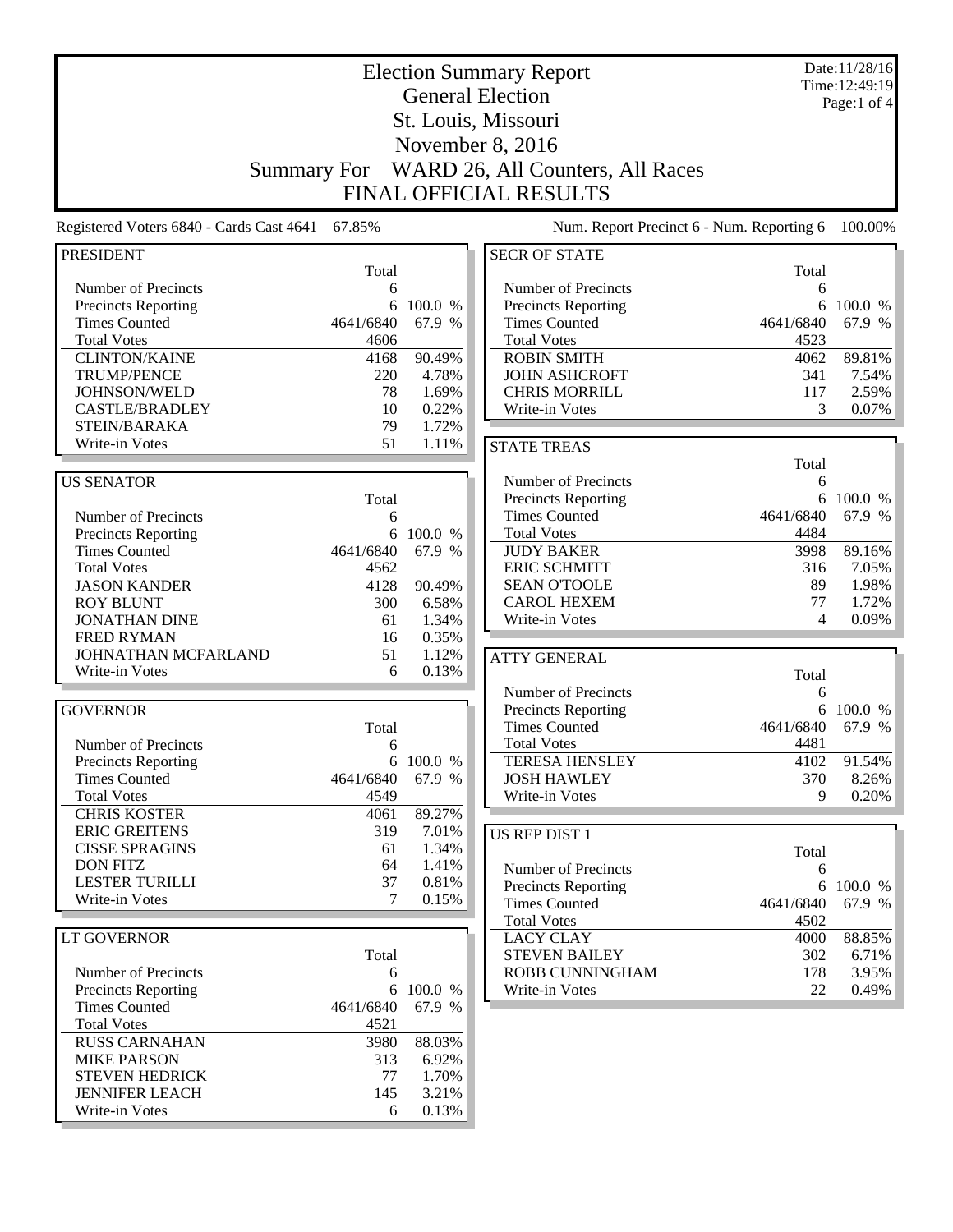|                                                                                                                                                               | <b>Election Summary Report</b><br><b>General Election</b><br>St. Louis, Missouri |                                               |                                                                                                                          |                                                 |                                         |  |
|---------------------------------------------------------------------------------------------------------------------------------------------------------------|----------------------------------------------------------------------------------|-----------------------------------------------|--------------------------------------------------------------------------------------------------------------------------|-------------------------------------------------|-----------------------------------------|--|
|                                                                                                                                                               | <b>Summary For</b>                                                               |                                               | November 8, 2016<br>WARD 26, All Counters, All Races<br><b>FINAL OFFICIAL RESULTS</b>                                    |                                                 |                                         |  |
| Registered Voters 6840 - Cards Cast 4641                                                                                                                      | 67.85%                                                                           |                                               | Num. Report Precinct 6 - Num. Reporting 6                                                                                |                                                 | 100.00%                                 |  |
| ST SEN DIST 4                                                                                                                                                 | Total                                                                            |                                               | RICHARD TEITELMAN                                                                                                        | Total                                           |                                         |  |
| Number of Precincts<br>Precincts Reporting<br><b>Times Counted</b><br><b>Total Votes</b><br><b>JACOB HUMMEL</b><br><b>BRYAN YOUNG</b><br><b>MICHAEL LEWIS</b> | 6<br>6<br>4641/6840<br>4375<br>3885<br>300<br>181                                | 100.0 %<br>67.9 %<br>88.80%<br>6.86%<br>4.14% | Number of Precincts<br>Precincts Reporting<br><b>Times Counted</b><br><b>Total Votes</b><br><b>YES</b><br>N <sub>O</sub> | 6<br>6<br>4641/6840<br>3980<br>2498<br>1482     | 100.0 %<br>67.9 %<br>62.76%<br>37.24%   |  |
| Write-in Votes                                                                                                                                                | 9                                                                                | 0.21%                                         | PHILIP HESS                                                                                                              |                                                 |                                         |  |
| ST REP DIST 84<br>Number of Precincts<br>Precincts Reporting<br><b>Times Counted</b><br><b>Total Votes</b>                                                    | Total<br>6<br>6<br>4641/6840<br>4285                                             | 100.0 %<br>67.9 %                             | Number of Precincts<br>Precincts Reporting<br><b>Times Counted</b><br><b>Total Votes</b><br><b>YES</b><br>NO             | Total<br>6<br>4641/6840<br>3940<br>2311<br>1629 | 6 100.0 %<br>67.9 %<br>58.65%<br>41.35% |  |
| <b>KARLA MAY</b><br>Write-in Votes                                                                                                                            | 4263<br>22                                                                       | 99.49%<br>0.51%                               |                                                                                                                          |                                                 |                                         |  |
| <b>CIRC ATTY</b>                                                                                                                                              |                                                                                  |                                               | <b>JAMES DOWD</b><br>Number of Precincts                                                                                 | Total<br>6                                      |                                         |  |
| Number of Precincts<br><b>Precincts Reporting</b><br><b>Times Counted</b><br><b>Total Votes</b><br><b>KIMBERLY GARDNER</b>                                    | Total<br>6<br>6<br>4641/6840<br>4245<br>4219                                     | 100.0 %<br>67.9 %<br>99.39%                   | Precincts Reporting<br><b>Times Counted</b><br><b>Total Votes</b><br><b>YES</b><br>N <sub>O</sub>                        | 6<br>4641/6840<br>3971<br>2534<br>1437          | 100.0 %<br>67.9 %<br>63.81%<br>36.19%   |  |
| Write-in Votes                                                                                                                                                | 26                                                                               | 0.61%                                         | <b>BRYAN HETTENBACH</b>                                                                                                  |                                                 |                                         |  |
| <b>SHERIFF</b><br>Number of Precincts<br><b>Precincts Reporting</b><br><b>Times Counted</b>                                                                   | Total<br>6<br>4641/6840                                                          | 6 100.0 %<br>67.9 %                           | Number of Precincts<br><b>Precincts Reporting</b><br><b>Times Counted</b><br><b>Total Votes</b><br><b>YES</b>            | Total<br>6<br>6<br>4641/6840<br>3818<br>2193    | 100.0 %<br>67.9 %<br>57.44%             |  |
| <b>Total Votes</b><br><b>VERNON BETTS</b>                                                                                                                     | 4410<br>4056                                                                     | 91.97%                                        | NO                                                                                                                       | 1625                                            | 42.56%                                  |  |
| <b>JOHN CASTELLANO</b><br>Write-in Votes                                                                                                                      | 343<br>11                                                                        | 7.78%<br>0.25%                                | <b>MARK NEILL</b><br>Number of Precincts                                                                                 | Total<br>6                                      |                                         |  |
| <b>TREASURER</b><br>Number of Precincts                                                                                                                       | Total                                                                            |                                               | <b>Precincts Reporting</b><br><b>Times Counted</b><br><b>Total Votes</b>                                                 | 6<br>4641/6840<br>3810                          | 100.0 %<br>67.9 %                       |  |
| Precincts Reporting<br><b>Times Counted</b><br><b>Total Votes</b>                                                                                             | 6<br>4641/6840<br>4440                                                           | 6 100.0 %<br>67.9 %                           | <b>YES</b><br>NO                                                                                                         | 2383<br>1427                                    | 62.55%<br>37.45%                        |  |
| <b>TISHAURA JONES</b><br><b>DARREN GRANT</b><br><b>JEROME BAUER</b><br>Write-in Votes                                                                         | 3992<br>303<br>133<br>12                                                         | 89.91%<br>6.82%<br>3.00%<br>0.27%             |                                                                                                                          |                                                 |                                         |  |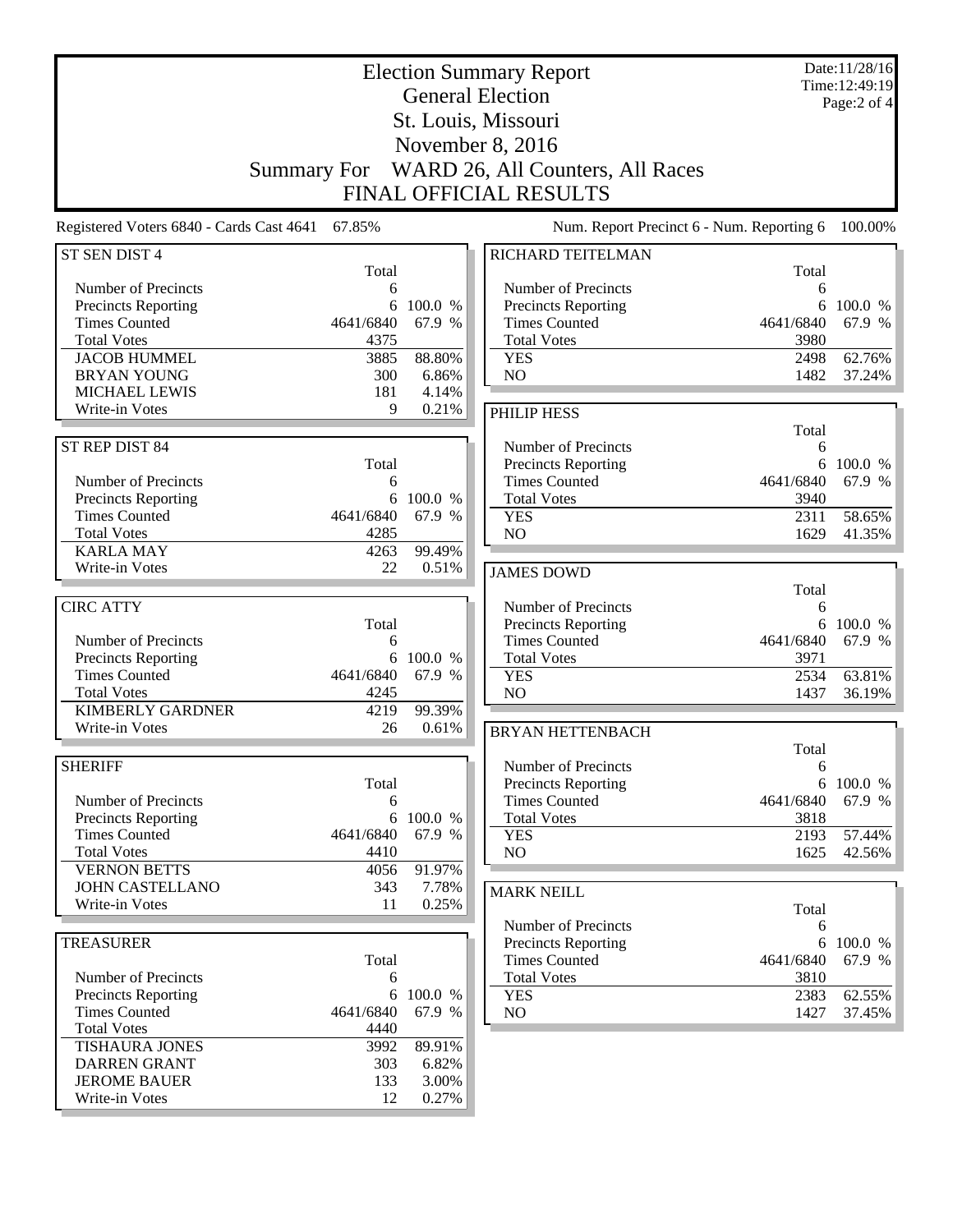|                                             |                   | Date:11/28/16<br>Time: 12:49:19<br>Page: 3 of 4 |                                              |                   |                   |
|---------------------------------------------|-------------------|-------------------------------------------------|----------------------------------------------|-------------------|-------------------|
|                                             |                   |                                                 | St. Louis, Missouri                          |                   |                   |
|                                             |                   |                                                 | November 8, 2016                             |                   |                   |
|                                             |                   |                                                 | Summary For WARD 26, All Counters, All Races |                   |                   |
|                                             |                   |                                                 | <b>FINAL OFFICIAL RESULTS</b>                |                   |                   |
| Registered Voters 6840 - Cards Cast 4641    | 67.85%            |                                                 | Num. Report Precinct 6 - Num. Reporting 6    |                   | 100.00%           |
| <b>JAMES SULLIVAN</b>                       |                   |                                                 | <b>DAVID MASON</b>                           |                   |                   |
| Number of Precincts                         | Total             |                                                 | Number of Precincts                          | Total<br>6        |                   |
| <b>Precincts Reporting</b>                  | 6<br>6            | 100.0 %                                         | <b>Precincts Reporting</b>                   | 6                 | 100.0 %           |
| <b>Times Counted</b>                        | 4641/6840         | 67.9 %                                          | <b>Times Counted</b>                         | 4641/6840         | 67.9 %            |
| <b>Total Votes</b>                          | 3810              |                                                 | <b>Total Votes</b>                           | 3810              |                   |
| <b>YES</b>                                  | 2447              | 64.23%                                          | <b>YES</b>                                   | 2360              | 61.94%            |
| N <sub>O</sub>                              | 1363              | 35.77%                                          | NO                                           | 1450              | 38.06%            |
|                                             |                   |                                                 |                                              |                   |                   |
| PHILIP HEAGNEY                              |                   |                                                 | <b>THOMAS FRAWLEY</b>                        |                   |                   |
|                                             | Total             |                                                 |                                              | Total             |                   |
| Number of Precincts                         | 6<br>6            | 100.0 %                                         | Number of Precincts                          | 6<br>6            |                   |
| Precincts Reporting<br><b>Times Counted</b> | 4641/6840         | 67.9 %                                          | Precincts Reporting<br><b>Times Counted</b>  | 4641/6840         | 100.0 %<br>67.9 % |
| <b>Total Votes</b>                          | 3783              |                                                 | <b>Total Votes</b>                           | 3810              |                   |
| <b>YES</b>                                  | 2181              | 57.65%                                          | <b>YES</b>                                   | 2220              | 58.27%            |
| NO                                          | 1602              | 42.35%                                          | N <sub>O</sub>                               | 1590              | 41.73%            |
|                                             |                   |                                                 |                                              |                   |                   |
| <b>DENNIS SCHAUMANN</b>                     | Total             |                                                 | <b>ROBIN VANNOY</b>                          |                   |                   |
| Number of Precincts                         | 6                 |                                                 | Number of Precincts                          | Total<br>6        |                   |
| <b>Precincts Reporting</b>                  | 6                 | 100.0 %                                         | Precincts Reporting                          | 6                 | 100.0 %           |
| <b>Times Counted</b>                        | 4641/6840         | 67.9 %                                          | <b>Times Counted</b>                         | 4641/6840         | 67.9 %            |
| <b>Total Votes</b>                          | 3792              |                                                 | <b>Total Votes</b>                           | 3806              |                   |
| <b>YES</b>                                  | 2286              | 60.28%                                          | <b>YES</b>                                   | 2535              | 66.61%            |
| N <sub>O</sub>                              | 1506              | 39.72%                                          | NO                                           | 1271              | 33.39%            |
| <b>CHRISTOPHER MCGRAUGH</b>                 |                   |                                                 | THOMAS CLARK                                 |                   |                   |
|                                             | Total             |                                                 |                                              | Total             |                   |
| Number of Precincts                         | 6                 |                                                 | Number of Precincts                          | 6                 |                   |
| <b>Precincts Reporting</b>                  |                   | 6 100.0 %                                       | Precincts Reporting                          | 6                 | 100.0 %           |
| <b>Times Counted</b><br><b>Total Votes</b>  | 4641/6840<br>3771 | 67.9 %                                          | <b>Times Counted</b><br><b>Total Votes</b>   | 4641/6840<br>3802 | 67.9 %            |
| <b>YES</b>                                  | 2177              | 57.73%                                          | <b>YES</b>                                   | 2493              | 65.57%            |
| NO                                          | 1594              | 42.27%                                          | NO                                           | 1309              | 34.43%            |
|                                             |                   |                                                 |                                              |                   |                   |
| MICHAEL MULLEN                              | Total             |                                                 | NICOLE COLBERT-BOTCHWAY                      | Total             |                   |
| Number of Precincts                         | 6                 |                                                 | Number of Precincts                          | 6                 |                   |
| <b>Precincts Reporting</b>                  | 6                 | 100.0 %                                         | <b>Precincts Reporting</b>                   | 6                 | 100.0 %           |
| <b>Times Counted</b>                        | 4641/6840         | 67.9 %                                          | <b>Times Counted</b>                         | 4641/6840         | 67.9 %            |
| <b>Total Votes</b>                          | 3814              |                                                 | <b>Total Votes</b>                           | 3814              |                   |
| <b>YES</b>                                  | 2431              | 63.74%                                          | <b>YES</b>                                   | 2612              | 68.48%            |
| NO                                          | 1383              | 36.26%                                          | NO                                           | 1202              | $31.52\%$         |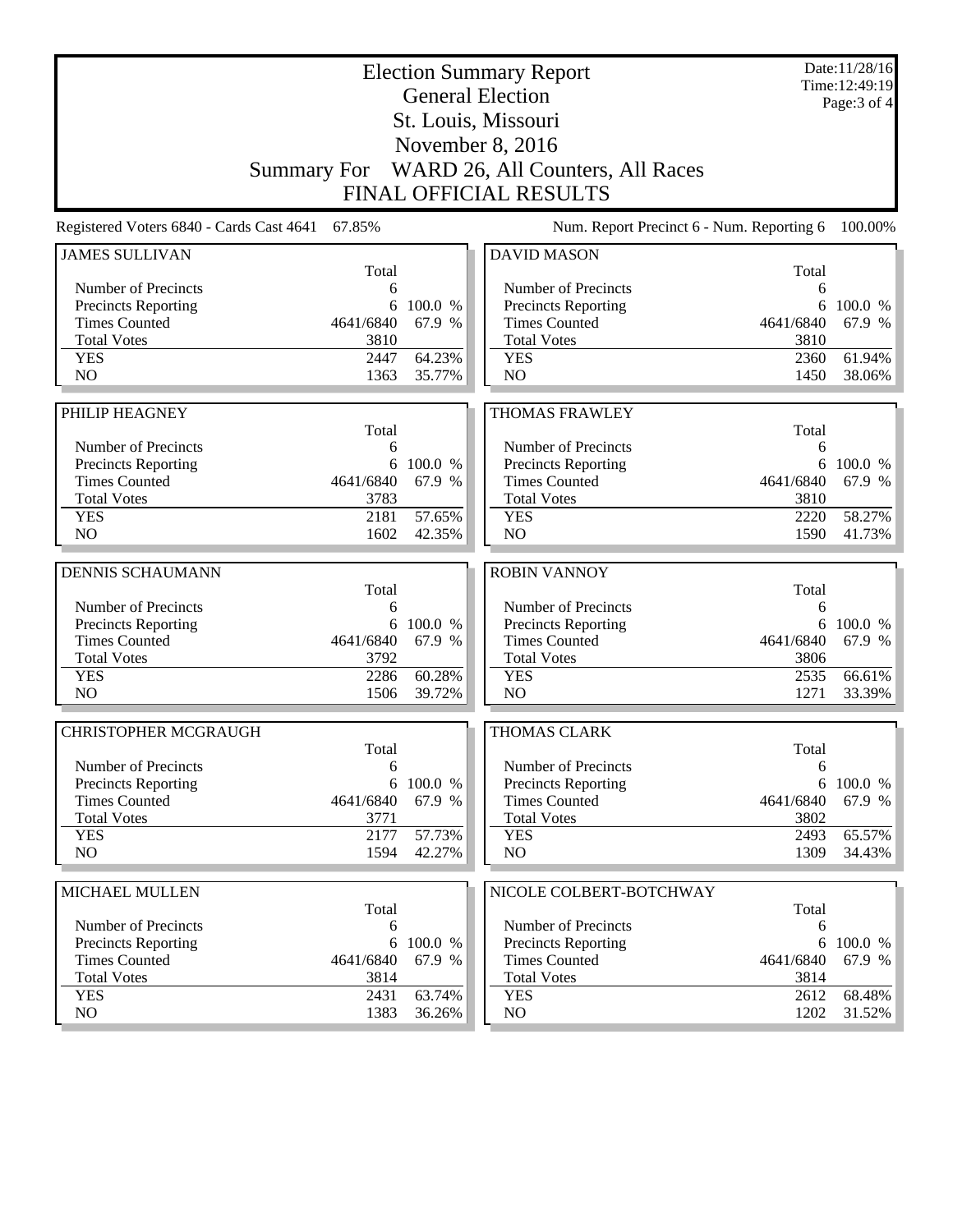|                                          |                         |                  | <b>Election Summary Report</b>            |              | Date:11/28/16<br>Time: 12:49:19 |
|------------------------------------------|-------------------------|------------------|-------------------------------------------|--------------|---------------------------------|
|                                          | <b>General Election</b> |                  | Page:4 of 4                               |              |                                 |
|                                          |                         |                  | St. Louis, Missouri                       |              |                                 |
|                                          |                         |                  | November 8, 2016                          |              |                                 |
|                                          | <b>Summary For</b>      |                  | WARD 26, All Counters, All Races          |              |                                 |
|                                          |                         |                  | <b>FINAL OFFICIAL RESULTS</b>             |              |                                 |
| Registered Voters 6840 - Cards Cast 4641 | 67.85%                  |                  | Num. Report Precinct 6 - Num. Reporting 6 |              | 100.00%                         |
| <b>CALEA STOVALL-REID</b>                |                         |                  | <b>CON AMEND 6</b>                        |              |                                 |
|                                          | Total                   |                  |                                           | Total        |                                 |
| Number of Precincts                      | 6                       |                  | Number of Precincts                       | 6            |                                 |
| Precincts Reporting                      | 6                       | 100.0 %          | Precincts Reporting                       |              | 6 100.0 %                       |
| <b>Times Counted</b>                     | 4641/6840               | 67.9 %           | <b>Times Counted</b>                      | 4641/6840    | 67.9 %                          |
| <b>Total Votes</b>                       | 3822                    |                  | <b>Total Votes</b>                        | 4380         |                                 |
| <b>YES</b>                               | 2668                    | 69.81%           | <b>YES</b>                                | 1134         | 25.89%                          |
| N <sub>O</sub>                           | 1154                    | 30.19%           | N <sub>O</sub>                            | 3246         | 74.11%                          |
|                                          |                         |                  |                                           |              |                                 |
| <b>CON AMEND 1</b>                       |                         |                  | PROP A                                    |              |                                 |
|                                          | Total                   |                  |                                           | Total        |                                 |
| Number of Precincts                      | 6                       |                  | Number of Precincts                       | 6            |                                 |
| Precincts Reporting                      |                         | 6 100.0 %        | Precincts Reporting                       |              | 6 100.0 %                       |
| <b>Times Counted</b>                     | 4641/6840               | 67.9 %           | <b>Times Counted</b>                      | 4641/6840    | 67.9 %                          |
| <b>Total Votes</b>                       | 4257                    |                  | <b>Total Votes</b>                        | 4344         |                                 |
| <b>YES</b><br>N <sub>O</sub>             | 3135<br>1122            | 73.64%<br>26.36% | <b>YES</b><br>N <sub>O</sub>              | 2101<br>2243 | 48.37%<br>51.63%                |
|                                          |                         |                  |                                           |              |                                 |
| <b>CON AMEND 2</b>                       |                         |                  | <b>PROPS</b>                              |              |                                 |
|                                          | Total                   |                  |                                           | Total        |                                 |
| Number of Precincts                      | 6                       |                  | Number of Precincts                       | 6            |                                 |
| Precincts Reporting                      | 6                       | 100.0 %          | Precincts Reporting                       | 6            | 100.0 %                         |
| <b>Times Counted</b>                     | 4641/6840               | 67.9 %           | <b>Times Counted</b>                      | 4641/6840    | 67.9 %                          |
| <b>Total Votes</b>                       | 4310                    |                  | <b>Total Votes</b>                        | 4330         |                                 |
| <b>YES</b>                               | 2805                    | 65.08%           | <b>YES</b>                                | 2426         | 56.03%                          |
| N <sub>O</sub>                           | 1505                    | 34.92%           | N <sub>O</sub>                            | 1904         | 43.97%                          |
|                                          |                         |                  |                                           |              |                                 |
| <b>CON AMEND 3</b>                       |                         |                  |                                           |              |                                 |
|                                          | Total                   |                  |                                           |              |                                 |
| Number of Precincts                      | 6                       |                  |                                           |              |                                 |
| Precincts Reporting                      |                         | 6 100.0 %        |                                           |              |                                 |
| <b>Times Counted</b>                     | 4641/6840               | 67.9 %           |                                           |              |                                 |
| <b>Total Votes</b>                       | 4442                    |                  |                                           |              |                                 |
| <b>YES</b><br>NO                         | 2083<br>2359            | 46.89%<br>53.11% |                                           |              |                                 |
|                                          |                         |                  |                                           |              |                                 |
| <b>CON AMEND 4</b>                       |                         |                  |                                           |              |                                 |
|                                          | Total                   |                  |                                           |              |                                 |
| Number of Precincts                      | 6                       |                  |                                           |              |                                 |
| Precincts Reporting                      | 6                       | 100.0 %          |                                           |              |                                 |
| <b>Times Counted</b>                     | 4641/6840               | 67.9 %           |                                           |              |                                 |
| <b>Total Votes</b>                       | 4244                    |                  |                                           |              |                                 |
| <b>YES</b><br>NO                         | 1517                    | 35.74%           |                                           |              |                                 |
|                                          | 2727                    | 64.26%           |                                           |              |                                 |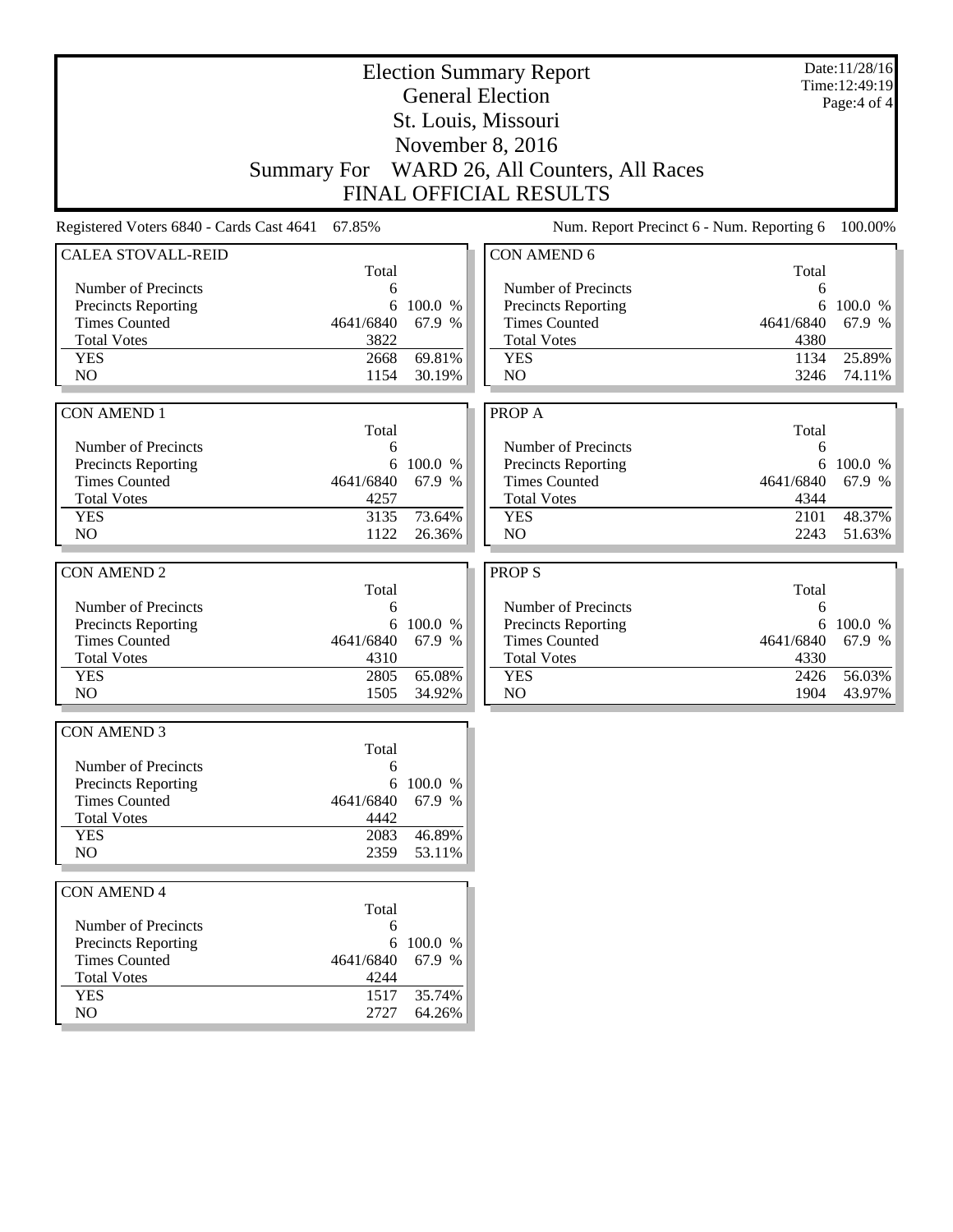|                                                 |                         |                | <b>Election Summary Report</b>                                    |           | Date:11/28/16<br>Time: 12:49:24 |  |  |
|-------------------------------------------------|-------------------------|----------------|-------------------------------------------------------------------|-----------|---------------------------------|--|--|
|                                                 | <b>General Election</b> |                |                                                                   |           |                                 |  |  |
|                                                 |                         |                | St. Louis, Missouri                                               |           | Page:1 of 4                     |  |  |
|                                                 |                         |                | November 8, 2016                                                  |           |                                 |  |  |
|                                                 |                         |                |                                                                   |           |                                 |  |  |
|                                                 | <b>Summary For</b>      |                | WARD 27, All Counters, All Races<br><b>FINAL OFFICIAL RESULTS</b> |           |                                 |  |  |
|                                                 |                         |                |                                                                   |           |                                 |  |  |
| Registered Voters 7383 - Cards Cast 4463 60.45% |                         |                | Num. Report Precinct 8 - Num. Reporting 8                         |           | 100.00%                         |  |  |
| <b>PRESIDENT</b>                                | Total                   |                | <b>SECR OF STATE</b>                                              | Total     |                                 |  |  |
| Number of Precincts                             | 8                       |                | Number of Precincts                                               | 8         |                                 |  |  |
| Precincts Reporting                             | 8                       | 100.0 %        | Precincts Reporting                                               | 8         | 100.0 %                         |  |  |
| <b>Times Counted</b>                            | 4463/7383               | 60.4 %         | <b>Times Counted</b>                                              | 4463/7383 | 60.4 %                          |  |  |
| <b>Total Votes</b>                              | 4431                    |                | <b>Total Votes</b>                                                | 4370      |                                 |  |  |
| <b>CLINTON/KAINE</b>                            | 4266                    | 96.28%         | <b>ROBIN SMITH</b>                                                | 4168      | 95.38%                          |  |  |
| TRUMP/PENCE                                     | 73                      | 1.65%          | <b>JOHN ASHCROFT</b>                                              | 115       | 2.63%                           |  |  |
| JOHNSON/WELD                                    | 21                      | 0.47%          | <b>CHRIS MORRILL</b>                                              | 79        | 1.81%                           |  |  |
| <b>CASTLE/BRADLEY</b>                           | 10                      | 0.23%          | Write-in Votes                                                    | 8         | 0.18%                           |  |  |
| STEIN/BARAKA                                    | 36                      | 0.81%          |                                                                   |           |                                 |  |  |
| Write-in Votes                                  | 25                      | 0.56%          | <b>STATE TREAS</b>                                                |           |                                 |  |  |
|                                                 |                         |                |                                                                   | Total     |                                 |  |  |
| <b>US SENATOR</b>                               |                         |                | Number of Precincts                                               | 8         |                                 |  |  |
|                                                 | Total                   |                | Precincts Reporting                                               | 8         | 100.0 %                         |  |  |
| Number of Precincts                             | 8                       |                | <b>Times Counted</b>                                              | 4463/7383 | 60.4 %                          |  |  |
| Precincts Reporting                             | 8                       | 100.0 %        | <b>Total Votes</b>                                                | 4343      |                                 |  |  |
| <b>Times Counted</b>                            | 4463/7383               | 60.4 %         | <b>JUDY BAKER</b>                                                 | 4156      | 95.69%                          |  |  |
| <b>Total Votes</b>                              | 4373                    |                | <b>ERIC SCHMITT</b>                                               | 94        | 2.16%                           |  |  |
| <b>JASON KANDER</b>                             | 4190                    | 95.82%         | <b>SEAN O'TOOLE</b>                                               | 39        | 0.90%                           |  |  |
| <b>ROY BLUNT</b>                                | 100                     | 2.29%          | <b>CAROL HEXEM</b><br>Write-in Votes                              | 51<br>3   | 1.17%<br>0.07%                  |  |  |
| <b>JONATHAN DINE</b>                            | 23                      | 0.53%<br>0.23% |                                                                   |           |                                 |  |  |
| <b>FRED RYMAN</b><br>JOHNATHAN MCFARLAND        | 10<br>45                | 1.03%          |                                                                   |           |                                 |  |  |
| Write-in Votes                                  | 5                       | 0.11%          | <b>ATTY GENERAL</b>                                               |           |                                 |  |  |
|                                                 |                         |                | Number of Precincts                                               | Total     |                                 |  |  |
| <b>GOVERNOR</b>                                 |                         |                | Precincts Reporting                                               | 8<br>8    | 100.0 %                         |  |  |
|                                                 | Total                   |                | <b>Times Counted</b>                                              | 4463/7383 | 60.4 %                          |  |  |
| Number of Precincts                             | 8                       |                | <b>Total Votes</b>                                                | 4317      |                                 |  |  |
| <b>Precincts Reporting</b>                      |                         | 8 100.0 %      | <b>TERESA HENSLEY</b>                                             | 4191      | 97.08%                          |  |  |
| <b>Times Counted</b>                            | 4463/7383               | 60.4 %         | <b>JOSH HAWLEY</b>                                                | 119       | 2.76%                           |  |  |
| <b>Total Votes</b>                              | 4385                    |                | Write-in Votes                                                    | 7         | 0.16%                           |  |  |
| <b>CHRIS KOSTER</b>                             | 4184                    | 95.42%         |                                                                   |           |                                 |  |  |
| <b>ERIC GREITENS</b>                            | 118                     | 2.69%          | <b>US REP DIST 1</b>                                              |           |                                 |  |  |
| <b>CISSE SPRAGINS</b>                           | 32                      | 0.73%          |                                                                   | Total     |                                 |  |  |
| <b>DON FITZ</b>                                 | 22                      | 0.50%          | Number of Precincts                                               | 8         |                                 |  |  |
| <b>LESTER TURILLI</b>                           | 24                      | 0.55%          | Precincts Reporting                                               |           | 8 100.0 %                       |  |  |
| Write-in Votes                                  | 5                       | 0.11%          | <b>Times Counted</b>                                              | 4463/7383 | 60.4 %                          |  |  |
|                                                 |                         |                | <b>Total Votes</b>                                                | 4351      |                                 |  |  |
| LT GOVERNOR                                     |                         |                | <b>LACY CLAY</b>                                                  | 4116      | 94.60%                          |  |  |
|                                                 | Total                   |                | <b>STEVEN BAILEY</b>                                              | 114       | 2.62%                           |  |  |
| Number of Precincts                             | 8                       |                | ROBB CUNNINGHAM                                                   | 109       | 2.51%                           |  |  |
| <b>Precincts Reporting</b>                      | 8                       | 100.0 %        | Write-in Votes                                                    | 12        | 0.28%                           |  |  |
| <b>Times Counted</b>                            | 4463/7383               | 60.4 %         |                                                                   |           |                                 |  |  |
| <b>Total Votes</b>                              | 4350                    |                |                                                                   |           |                                 |  |  |
| <b>RUSS CARNAHAN</b>                            | 4102                    | 94.30%         |                                                                   |           |                                 |  |  |
| <b>MIKE PARSON</b>                              | 98                      | 2.25%          |                                                                   |           |                                 |  |  |
| <b>STEVEN HEDRICK</b>                           | 61                      | 1.40%          |                                                                   |           |                                 |  |  |
| <b>JENNIFER LEACH</b>                           | 85                      | 1.95%          |                                                                   |           |                                 |  |  |
| Write-in Votes                                  | $\overline{4}$          | 0.09%          |                                                                   |           |                                 |  |  |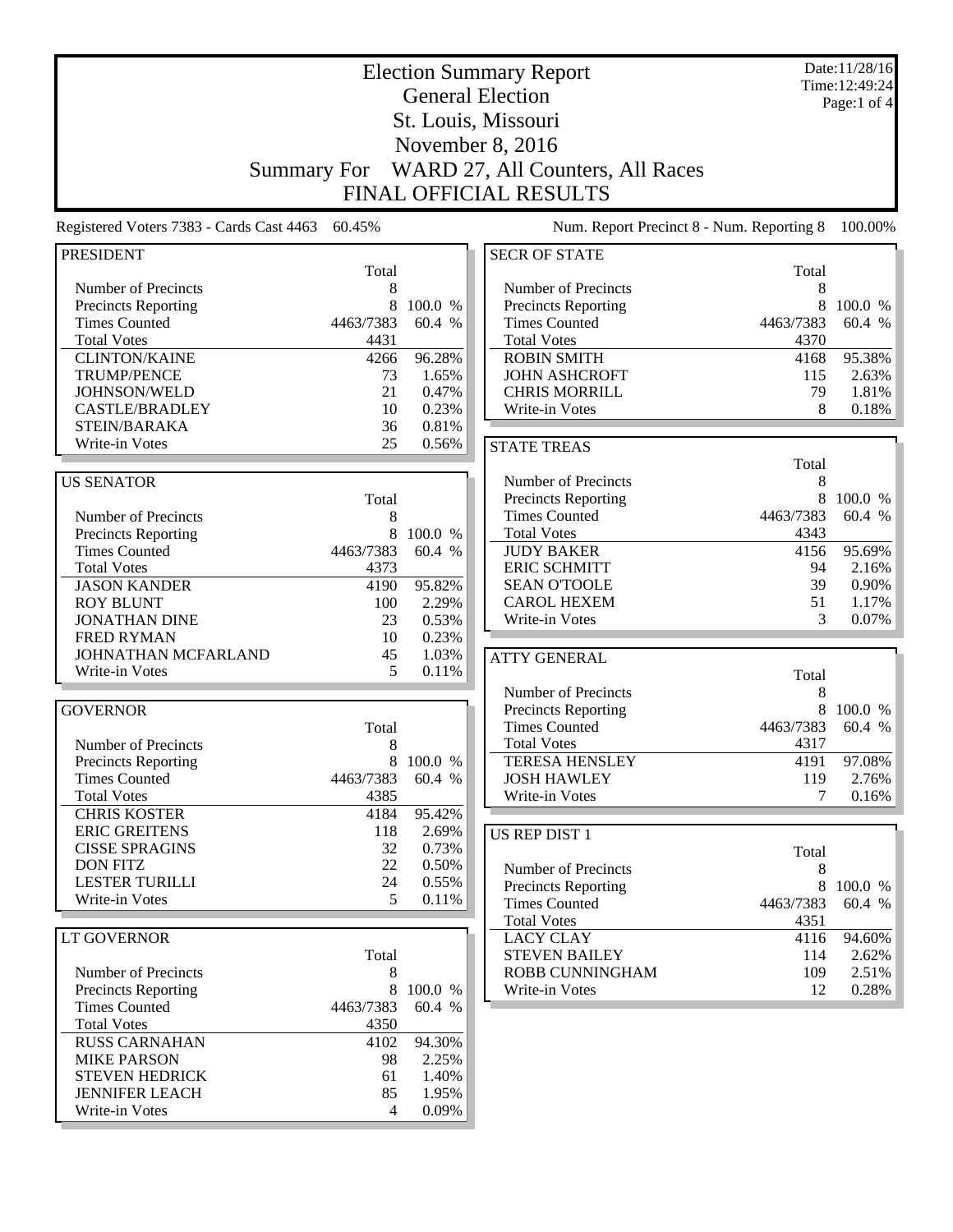|                                                                                                                                                                      | <b>Summary For</b>                                       |                                               | <b>Election Summary Report</b><br><b>General Election</b><br>St. Louis, Missouri<br>November 8, 2016<br>WARD 27, All Counters, All Races<br><b>FINAL OFFICIAL RESULTS</b> |                                                      | Date:11/28/16<br>Time: 12:49:24<br>Page:2 of 4 |
|----------------------------------------------------------------------------------------------------------------------------------------------------------------------|----------------------------------------------------------|-----------------------------------------------|---------------------------------------------------------------------------------------------------------------------------------------------------------------------------|------------------------------------------------------|------------------------------------------------|
| Registered Voters 7383 - Cards Cast 4463 60.45%                                                                                                                      |                                                          |                                               | Num. Report Precinct 8 - Num. Reporting 8                                                                                                                                 |                                                      | 100.00%                                        |
| ST SEN DIST 4                                                                                                                                                        | Total                                                    |                                               | <b>TREASURER</b>                                                                                                                                                          | Total                                                |                                                |
| Number of Precincts<br><b>Precincts Reporting</b><br><b>Times Counted</b><br><b>Total Votes</b><br><b>JACOB HUMMEL</b><br><b>BRYAN YOUNG</b><br><b>MICHAEL LEWIS</b> | 7<br>4057/6709<br>3886<br>3689<br>98<br>97               | 100.0 %<br>60.5 %<br>94.93%<br>2.52%<br>2.50% | Number of Precincts<br>Precincts Reporting<br><b>Times Counted</b><br><b>Total Votes</b><br><b>TISHAURA JONES</b><br><b>DARREN GRANT</b><br><b>JEROME BAUER</b>           | 8<br>8<br>4463/7383<br>4296<br>4117<br>85<br>81      | 100.0 %<br>60.4 %<br>95.83%<br>1.98%<br>1.89%  |
| Write-in Votes                                                                                                                                                       | $\overline{2}$                                           | 0.05%                                         | Write-in Votes                                                                                                                                                            | 13                                                   | 0.30%                                          |
| ST SEN DIST 5<br>Number of Precincts<br>Precincts Reporting<br><b>Times Counted</b><br><b>Total Votes</b><br><b>JAMILAH NASHEED</b><br>STEPHEN SCHAPER               | Total<br>1<br>406/674<br>392<br>378<br>12                | 100.0 %<br>60.2 %<br>96.43%<br>3.06%          | RICHARD TEITELMAN<br>Number of Precincts<br>Precincts Reporting<br><b>Times Counted</b><br><b>Total Votes</b><br><b>YES</b><br>N <sub>O</sub>                             | Total<br>8<br>8<br>4463/7383<br>3916<br>1957<br>1959 | 100.0 %<br>60.4 %<br>49.97%<br>50.03%          |
| Write-in Votes                                                                                                                                                       | $\overline{c}$                                           | 0.51%                                         | PHILIP HESS                                                                                                                                                               |                                                      |                                                |
| ST REP DIST 76<br>Number of Precincts<br><b>Precincts Reporting</b><br><b>Times Counted</b><br><b>Total Votes</b><br><b>JOSHUA PETERS</b><br>Write-in Votes          | Total<br>8<br>8<br>4463/7383<br>4157<br>4132<br>25       | 100.0 %<br>60.4 %<br>99.40%<br>0.60%          | Number of Precincts<br>Precincts Reporting<br><b>Times Counted</b><br><b>Total Votes</b><br><b>YES</b><br>NO                                                              | Total<br>8<br>8<br>4463/7383<br>3899<br>1946<br>1953 | 100.0 %<br>60.4 %<br>49.91%<br>50.09%          |
| <b>CIRC ATTY</b><br>Number of Precincts<br>Precincts Reporting<br><b>Times Counted</b><br><b>Total Votes</b><br><b>KIMBERLY GARDNER</b><br>Write-in Votes            | Total<br>8<br>8<br>4463/7383<br>4208<br>4199<br>9        | 100.0 %<br>60.4 %<br>99.79%<br>0.21%          | <b>JAMES DOWD</b><br>Number of Precincts<br>Precincts Reporting<br><b>Times Counted</b><br><b>Total Votes</b><br><b>YES</b><br>N <sub>O</sub>                             | Total<br>8<br>8<br>4463/7383<br>3899<br>2021<br>1878 | 100.0 %<br>60.4 %<br>51.83%<br>48.17%          |
| <b>SHERIFF</b>                                                                                                                                                       |                                                          |                                               | <b>BRYAN HETTENBACH</b>                                                                                                                                                   | Total                                                |                                                |
| Number of Precincts<br><b>Precincts Reporting</b><br><b>Times Counted</b><br><b>Total Votes</b><br><b>VERNON BETTS</b><br><b>JOHN CASTELLANO</b><br>Write-in Votes   | Total<br>8<br>8<br>4463/7383<br>4291<br>4176<br>108<br>7 | 100.0 %<br>60.4 %<br>97.32%<br>2.52%<br>0.16% | Number of Precincts<br>Precincts Reporting<br><b>Times Counted</b><br><b>Total Votes</b><br><b>YES</b><br>NO                                                              | 8<br>8<br>4463/7383<br>3785<br>1847<br>1938          | 100.0 %<br>60.4 %<br>48.80%<br>51.20%          |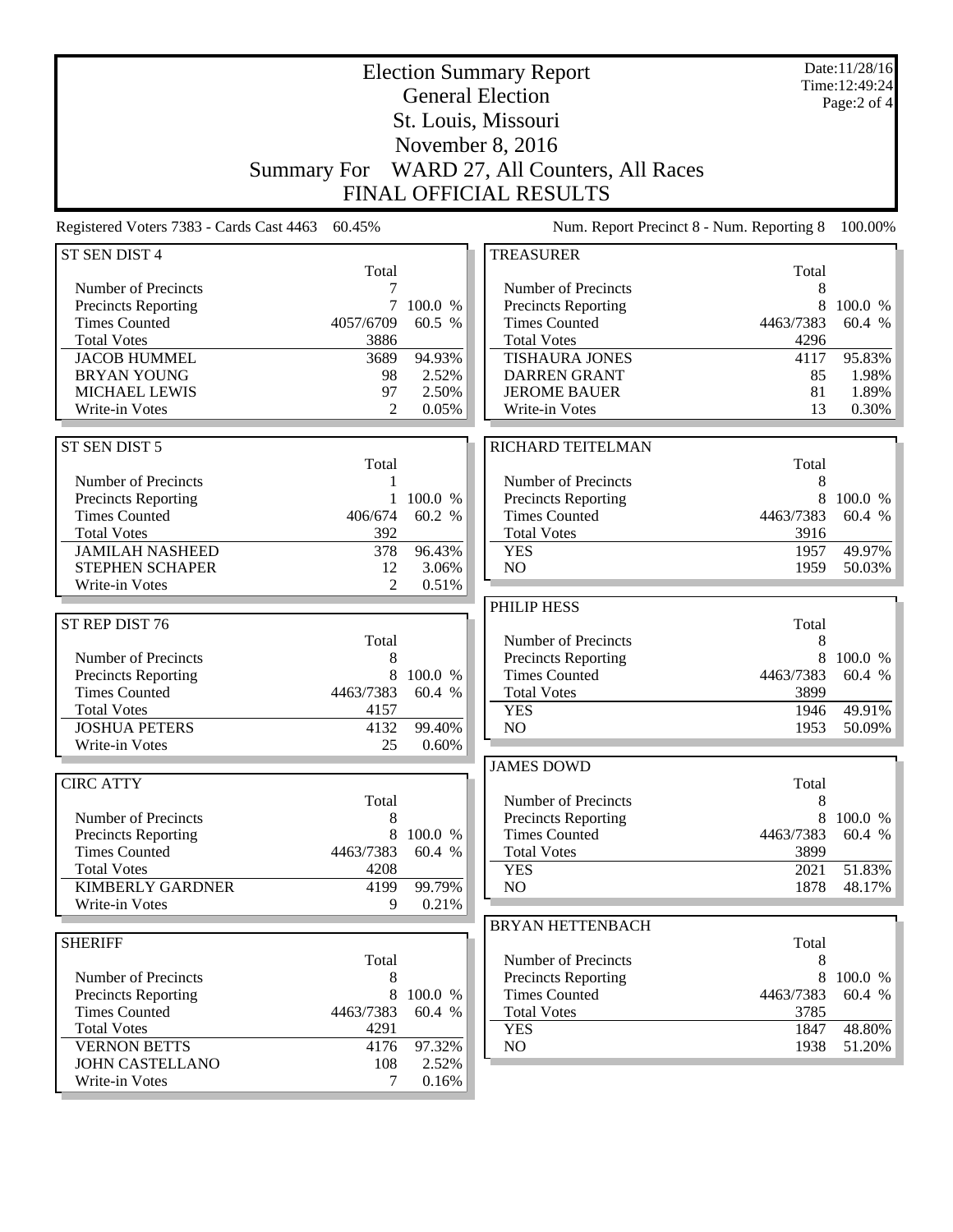|                                                    | <b>Election Summary Report</b><br><b>General Election</b> |                   | Date:11/28/16<br>Time: 12:49:24<br>Page: $3$ of $4$ |                   |                   |  |  |  |
|----------------------------------------------------|-----------------------------------------------------------|-------------------|-----------------------------------------------------|-------------------|-------------------|--|--|--|
|                                                    |                                                           |                   | St. Louis, Missouri                                 |                   |                   |  |  |  |
|                                                    | November 8, 2016                                          |                   |                                                     |                   |                   |  |  |  |
|                                                    |                                                           |                   | Summary For WARD 27, All Counters, All Races        |                   |                   |  |  |  |
|                                                    |                                                           |                   | <b>FINAL OFFICIAL RESULTS</b>                       |                   |                   |  |  |  |
|                                                    |                                                           |                   |                                                     |                   |                   |  |  |  |
| Registered Voters 7383 - Cards Cast 4463           | 60.45%                                                    |                   | Num. Report Precinct 8 - Num. Reporting 8           |                   | 100.00%           |  |  |  |
| <b>MARK NEILL</b>                                  | Total                                                     |                   | <b>MICHAEL MULLEN</b>                               | Total             |                   |  |  |  |
| Number of Precincts                                | 8                                                         |                   | Number of Precincts                                 | 8                 |                   |  |  |  |
| <b>Precincts Reporting</b>                         | 8                                                         | 100.0 %           | <b>Precincts Reporting</b>                          | 8                 | 100.0 %           |  |  |  |
| <b>Times Counted</b>                               | 4463/7383                                                 | 60.4 %            | <b>Times Counted</b>                                | 4463/7383         | 60.4 %            |  |  |  |
| <b>Total Votes</b>                                 | 3760                                                      |                   | <b>Total Votes</b>                                  | 3748              |                   |  |  |  |
| <b>YES</b>                                         | 1888                                                      | 50.21%            | <b>YES</b>                                          | 1924              | 51.33%            |  |  |  |
| NO                                                 | 1872                                                      | 49.79%            | NO                                                  | 1824              | 48.67%            |  |  |  |
| <b>JAMES SULLIVAN</b>                              |                                                           |                   |                                                     |                   |                   |  |  |  |
|                                                    | Total                                                     |                   | <b>DAVID MASON</b>                                  | Total             |                   |  |  |  |
| Number of Precincts                                | 8                                                         |                   | Number of Precincts                                 | 8                 |                   |  |  |  |
| <b>Precincts Reporting</b>                         | 8                                                         | 100.0 %           | Precincts Reporting                                 | 8                 | 100.0 %           |  |  |  |
| <b>Times Counted</b>                               | 4463/7383                                                 | 60.4 %            | <b>Times Counted</b>                                | 4463/7383         | 60.4 %            |  |  |  |
| <b>Total Votes</b>                                 | 3748                                                      |                   | <b>Total Votes</b>                                  | 3793              |                   |  |  |  |
| <b>YES</b>                                         | 1942                                                      | 51.81%            | <b>YES</b>                                          | 2058              | 54.26%            |  |  |  |
| NO                                                 | 1806                                                      | 48.19%            | NO                                                  | 1735              | 45.74%            |  |  |  |
|                                                    |                                                           |                   |                                                     |                   |                   |  |  |  |
| PHILIP HEAGNEY                                     | Total                                                     |                   | <b>THOMAS FRAWLEY</b>                               | Total             |                   |  |  |  |
| Number of Precincts                                | 8                                                         |                   | Number of Precincts                                 | 8                 |                   |  |  |  |
| Precincts Reporting                                | 8                                                         | 100.0 %           | Precincts Reporting                                 | 8                 | 100.0 %           |  |  |  |
| <b>Times Counted</b>                               | 4463/7383                                                 | 60.4 %            | <b>Times Counted</b>                                | 4463/7383         | 60.4 %            |  |  |  |
| <b>Total Votes</b>                                 | 3743                                                      |                   | <b>Total Votes</b>                                  | 3752              |                   |  |  |  |
| <b>YES</b>                                         | 1812                                                      | 48.41%            | <b>YES</b>                                          | 1862              | 49.63%            |  |  |  |
| N <sub>O</sub>                                     | 1931                                                      | 51.59%            | NO                                                  | 1890              | 50.37%            |  |  |  |
| <b>DENNIS SCHAUMANN</b>                            |                                                           |                   | <b>ROBIN VANNOY</b>                                 |                   |                   |  |  |  |
|                                                    | Total                                                     |                   |                                                     | Total             |                   |  |  |  |
| Number of Precincts                                | 8                                                         |                   | Number of Precincts                                 | 8                 |                   |  |  |  |
| Precincts Reporting                                | 8                                                         | 100.0 %           | Precincts Reporting                                 | 8                 | 100.0 %           |  |  |  |
| <b>Times Counted</b><br><b>Total Votes</b>         | 4463/7383<br>3743                                         | 60.4 %            | <b>Times Counted</b><br><b>Total Votes</b>          | 4463/7383<br>3751 | 60.4 %            |  |  |  |
| <b>YES</b>                                         | 1815                                                      | 48.49%            | <b>YES</b>                                          | 2008              | 53.53%            |  |  |  |
| NO                                                 | 1928                                                      | 51.51%            | NO                                                  | 1743              | 46.47%            |  |  |  |
|                                                    |                                                           |                   |                                                     |                   |                   |  |  |  |
| <b>CHRISTOPHER MCGRAUGH</b>                        |                                                           |                   | THOMAS CLARK                                        |                   |                   |  |  |  |
|                                                    | Total                                                     |                   |                                                     | Total             |                   |  |  |  |
| Number of Precincts                                | 8                                                         |                   | Number of Precincts                                 | 8                 |                   |  |  |  |
| <b>Precincts Reporting</b><br><b>Times Counted</b> | 8<br>4463/7383                                            | 100.0 %<br>60.4 % | <b>Precincts Reporting</b><br><b>Times Counted</b>  | 8<br>4463/7383    | 100.0 %<br>60.4 % |  |  |  |
| <b>Total Votes</b>                                 | 3730                                                      |                   | <b>Total Votes</b>                                  | 3742              |                   |  |  |  |
| <b>YES</b>                                         | 1836                                                      | 49.22%            | <b>YES</b>                                          | 1984              | 53.02%            |  |  |  |
| NO                                                 | 1894                                                      | 50.78%            | NO                                                  | 1758              | 46.98%            |  |  |  |
|                                                    |                                                           |                   |                                                     |                   |                   |  |  |  |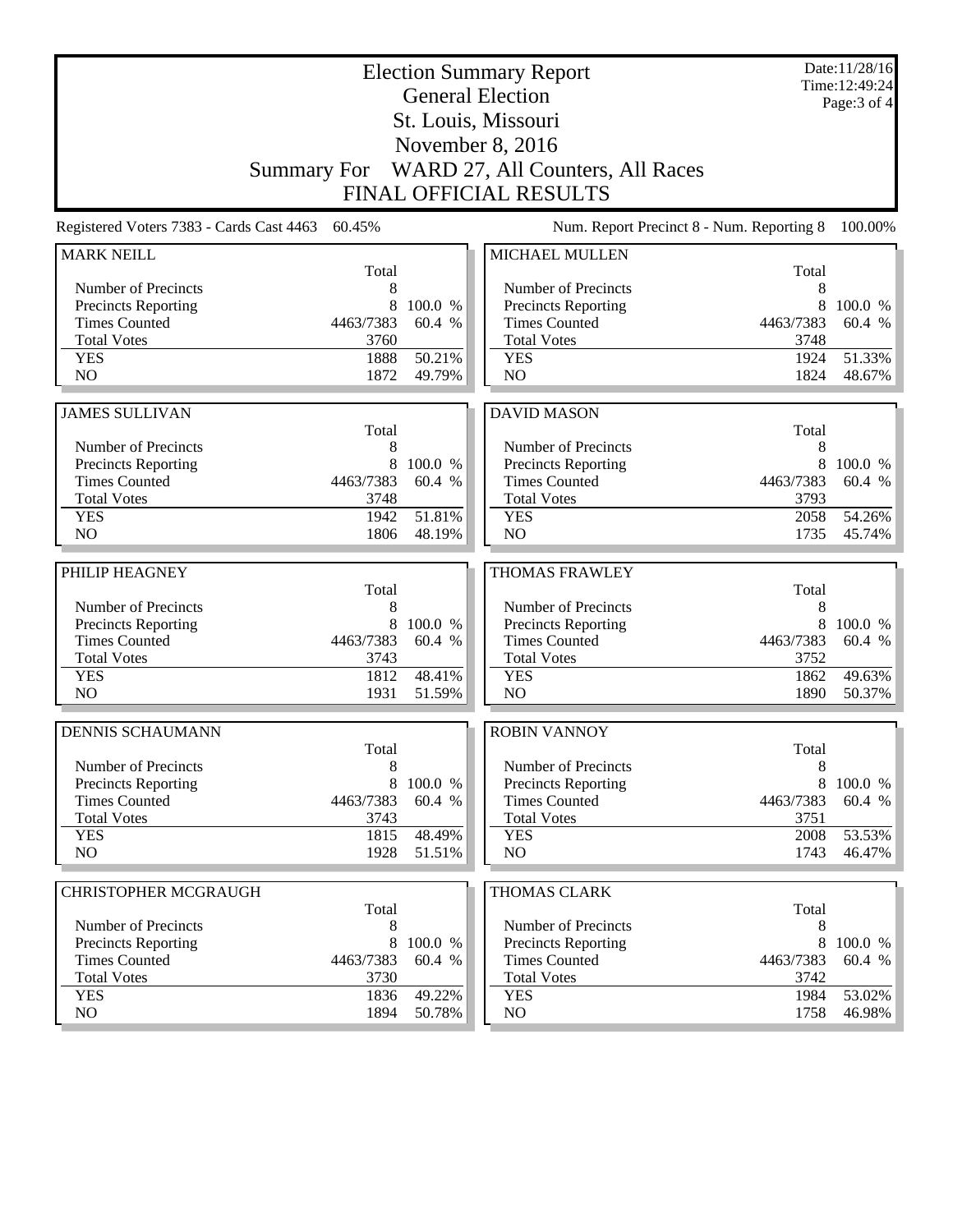|                                          |                  |                  | <b>Election Summary Report</b><br><b>General Election</b> |             | Date:11/28/16<br>Time:12:49:25 |  |  |  |
|------------------------------------------|------------------|------------------|-----------------------------------------------------------|-------------|--------------------------------|--|--|--|
|                                          |                  | Page:4 of 4      |                                                           |             |                                |  |  |  |
| St. Louis, Missouri                      |                  |                  |                                                           |             |                                |  |  |  |
|                                          | November 8, 2016 |                  |                                                           |             |                                |  |  |  |
|                                          |                  |                  | Summary For WARD 27, All Counters, All Races              |             |                                |  |  |  |
|                                          |                  |                  | <b>FINAL OFFICIAL RESULTS</b>                             |             |                                |  |  |  |
|                                          |                  |                  |                                                           |             |                                |  |  |  |
| Registered Voters 7383 - Cards Cast 4463 | 60.45%           |                  | Num. Report Precinct 8 - Num. Reporting 8                 |             | 100.00%                        |  |  |  |
| NICOLE COLBERT-BOTCHWAY                  |                  |                  | <b>CON AMEND 4</b>                                        |             |                                |  |  |  |
| Number of Precincts                      | Total<br>8       |                  | Number of Precincts                                       | Total<br>8  |                                |  |  |  |
| Precincts Reporting                      | 8                | 100.0 %          | Precincts Reporting                                       | 8           | 100.0 %                        |  |  |  |
| <b>Times Counted</b>                     | 4463/7383        | 60.4 %           | <b>Times Counted</b>                                      | 4463/7383   | 60.4 %                         |  |  |  |
| <b>Total Votes</b>                       | 3738             |                  | <b>Total Votes</b>                                        | 4066        |                                |  |  |  |
| <b>YES</b>                               | 2040             | 54.57%           | <b>YES</b>                                                | 1211        | 29.78%                         |  |  |  |
| N <sub>O</sub>                           | 1698             | 45.43%           | N <sub>O</sub>                                            | 2855        | 70.22%                         |  |  |  |
|                                          |                  |                  |                                                           |             |                                |  |  |  |
| <b>CALEA STOVALL-REID</b>                |                  |                  | <b>CON AMEND 6</b>                                        |             |                                |  |  |  |
|                                          | Total            |                  |                                                           | Total       |                                |  |  |  |
| Number of Precincts                      | 8                |                  | Number of Precincts                                       | $\,8$       |                                |  |  |  |
| Precincts Reporting                      | 8                | 100.0 %          | <b>Precincts Reporting</b>                                | 8           | 100.0 %                        |  |  |  |
| <b>Times Counted</b>                     | 4463/7383        | 60.4 %           | <b>Times Counted</b>                                      | 4463/7383   | 60.4 %                         |  |  |  |
| <b>Total Votes</b>                       | 3786             |                  | <b>Total Votes</b>                                        | 4148        |                                |  |  |  |
| <b>YES</b><br>NO                         | 2225<br>1561     | 58.77%<br>41.23% | <b>YES</b><br>N <sub>O</sub>                              | 931<br>3217 | 22.44%<br>77.56%               |  |  |  |
|                                          |                  |                  |                                                           |             |                                |  |  |  |
| <b>CON AMEND 1</b>                       |                  |                  | PROP A                                                    |             |                                |  |  |  |
|                                          | Total            |                  |                                                           | Total       |                                |  |  |  |
| Number of Precincts                      | 8                |                  | Number of Precincts                                       | 8           |                                |  |  |  |
| Precincts Reporting                      | 8                | 100.0 %          | Precincts Reporting                                       | 8           | 100.0 %                        |  |  |  |
| <b>Times Counted</b>                     | 4463/7383        | 60.4 %           | <b>Times Counted</b>                                      | 4463/7383   | 60.4 %                         |  |  |  |
| <b>Total Votes</b>                       | 4001             |                  | <b>Total Votes</b>                                        | 4149        |                                |  |  |  |
| <b>YES</b>                               | 2778             | 69.43%           | <b>YES</b>                                                | 1966        | 47.38%                         |  |  |  |
| N <sub>O</sub>                           | 1223             | 30.57%           | N <sub>O</sub>                                            | 2183        | 52.62%                         |  |  |  |
| <b>CON AMEND 2</b>                       |                  |                  | <b>PROPS</b>                                              |             |                                |  |  |  |
|                                          | Total            |                  |                                                           | Total       |                                |  |  |  |
| Number of Precincts                      | 8                |                  | Number of Precincts                                       | 8           |                                |  |  |  |
| <b>Precincts Reporting</b>               | 8                | 100.0 %          | <b>Precincts Reporting</b>                                | 8           | 100.0 %                        |  |  |  |
| <b>Times Counted</b>                     | 4463/7383        | 60.4 %           | <b>Times Counted</b>                                      | 4463/7383   | 60.4 %                         |  |  |  |
| <b>Total Votes</b>                       | 4066             |                  | <b>Total Votes</b>                                        | 4153        |                                |  |  |  |
| <b>YES</b><br>NO                         | 2560             | 62.96%           | <b>YES</b>                                                | 2407        | 57.96%                         |  |  |  |
|                                          | 1506             | 37.04%           | $\rm NO$                                                  | 1746        | 42.04%                         |  |  |  |
| <b>CON AMEND 3</b>                       |                  |                  |                                                           |             |                                |  |  |  |
|                                          | Total            |                  |                                                           |             |                                |  |  |  |
| Number of Precincts                      | 8                |                  |                                                           |             |                                |  |  |  |
| <b>Precincts Reporting</b>               | 8                | 100.0 %          |                                                           |             |                                |  |  |  |
| <b>Times Counted</b>                     | 4463/7383        | 60.4 %           |                                                           |             |                                |  |  |  |
| <b>Total Votes</b>                       | 4227             |                  |                                                           |             |                                |  |  |  |
| <b>YES</b>                               | 1596             | 37.76%           |                                                           |             |                                |  |  |  |
|                                          |                  |                  |                                                           |             |                                |  |  |  |
| NO                                       | 2631             | 62.24%           |                                                           |             |                                |  |  |  |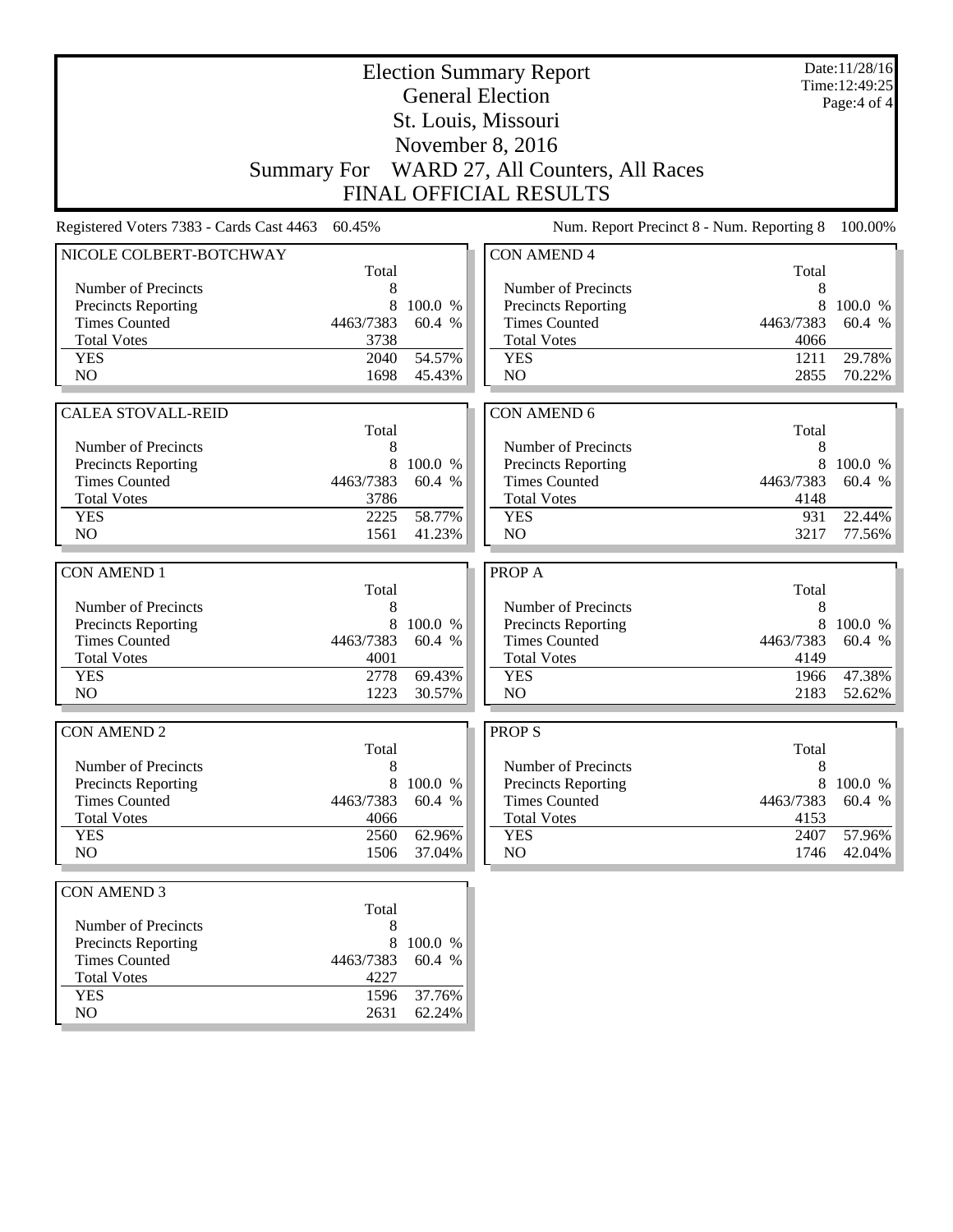|                                                    |                    |                   | <b>Election Summary Report</b><br><b>General Election</b> |                 | Date:11/28/16<br>Time:12:49:31 |
|----------------------------------------------------|--------------------|-------------------|-----------------------------------------------------------|-----------------|--------------------------------|
|                                                    |                    | Page:1 of $4$     |                                                           |                 |                                |
|                                                    |                    |                   | St. Louis, Missouri                                       |                 |                                |
|                                                    |                    |                   | November 8, 2016                                          |                 |                                |
|                                                    | <b>Summary For</b> |                   | WARD 28, All Counters, All Races                          |                 |                                |
|                                                    |                    |                   | <b>FINAL OFFICIAL RESULTS</b>                             |                 |                                |
| Registered Voters 7794 - Cards Cast 6049 77.61%    |                    |                   | Num. Report Precinct 10 - Num. Reporting 10               |                 | 100.00%                        |
| <b>PRESIDENT</b>                                   |                    |                   | <b>SECR OF STATE</b>                                      |                 |                                |
|                                                    | Total              |                   |                                                           | Total           |                                |
| Number of Precincts                                | 10                 |                   | Number of Precincts                                       | 10              |                                |
| <b>Precincts Reporting</b><br><b>Times Counted</b> | 10<br>6049/7794    | 100.0 %<br>77.6 % | <b>Precincts Reporting</b><br><b>Times Counted</b>        | 10<br>6049/7794 | 100.0 %<br>77.6 %              |
| <b>Total Votes</b>                                 | 6002               |                   | <b>Total Votes</b>                                        | 5830            |                                |
| <b>CLINTON/KAINE</b>                               | 4784               | 79.71%            | <b>ROBIN SMITH</b>                                        | 4428            | 75.95%                         |
| <b>TRUMP/PENCE</b>                                 | 853                | 14.21%            | <b>JOHN ASHCROFT</b>                                      | 1228            | 21.06%                         |
| JOHNSON/WELD                                       | 208                | 3.47%             | <b>CHRIS MORRILL</b>                                      | 167             | 2.86%                          |
| <b>CASTLE/BRADLEY</b>                              | 12                 | 0.20%             | Write-in Votes                                            | 7               | 0.12%                          |
| STEIN/BARAKA                                       | 61                 | 1.02%             |                                                           |                 |                                |
| Write-in Votes                                     | 84                 | 1.40%             | <b>STATE TREAS</b>                                        |                 |                                |
|                                                    |                    |                   |                                                           | Total           |                                |
| <b>US SENATOR</b>                                  |                    |                   | Number of Precincts                                       | 10              |                                |
|                                                    | Total              |                   | <b>Precincts Reporting</b>                                |                 | 10 100.0 %                     |
| Number of Precincts                                | 10                 |                   | <b>Times Counted</b>                                      | 6049/7794       | 77.6 %                         |
| <b>Precincts Reporting</b>                         |                    | 10 100.0 %        | <b>Total Votes</b>                                        | 5763            |                                |
| <b>Times Counted</b>                               | 6049/7794          | 77.6 %            | <b>JUDY BAKER</b>                                         | 4305            | 74.70%                         |
| <b>Total Votes</b>                                 | 5972               |                   | <b>ERIC SCHMITT</b>                                       | 1246            | 21.62%                         |
| <b>JASON KANDER</b>                                | 4810               | 80.54%            | <b>SEAN O'TOOLE</b>                                       | 109             | 1.89%                          |
| <b>ROY BLUNT</b>                                   | 1037               | 17.36%            | <b>CAROL HEXEM</b>                                        | 99              | 1.72%                          |
| <b>JONATHAN DINE</b>                               | 77                 | 1.29%             | Write-in Votes                                            | 4               | 0.07%                          |
| <b>FRED RYMAN</b><br>JOHNATHAN MCFARLAND           | 11<br>33           | 0.18%<br>0.55%    |                                                           |                 |                                |
| Write-in Votes                                     | $\overline{4}$     | 0.07%             | <b>ATTY GENERAL</b>                                       |                 |                                |
|                                                    |                    |                   | Number of Precincts                                       | Total           |                                |
| <b>GOVERNOR</b>                                    |                    |                   | Precincts Reporting                                       | 10              | 10 100.0 %                     |
|                                                    | Total              |                   | <b>Times Counted</b>                                      | 6049/7794       | 77.6 %                         |
| Number of Precincts                                | 10                 |                   | <b>Total Votes</b>                                        | 5802            |                                |
| <b>Precincts Reporting</b>                         |                    | 10 100.0 %        | <b>TERESA HENSLEY</b>                                     | 4526            | 78.01%                         |
| <b>Times Counted</b>                               | 6049/7794          | 77.6 %            | <b>JOSH HAWLEY</b>                                        | 1266            | 21.82%                         |
| <b>Total Votes</b>                                 | 5952               |                   | Write-in Votes                                            | 10              | 0.17%                          |
| <b>CHRIS KOSTER</b>                                | 4686               | 78.73%            |                                                           |                 |                                |
| <b>ERIC GREITENS</b>                               | 1113               | 18.70%            | <b>US REP DIST 1</b>                                      |                 |                                |
| <b>CISSE SPRAGINS</b>                              | 71                 | 1.19%             |                                                           | Total           |                                |
| <b>DON FITZ</b>                                    | 62                 | 1.04%             | Number of Precincts                                       | 10              |                                |
| <b>LESTER TURILLI</b>                              | 17                 | 0.29%             | Precincts Reporting                                       |                 | 10 100.0 %                     |
| Write-in Votes                                     | 3                  | 0.05%             | <b>Times Counted</b>                                      | 6049/7794       | 77.6 %                         |
|                                                    |                    |                   | <b>Total Votes</b>                                        | 5750            |                                |
| LT GOVERNOR                                        |                    |                   | <b>LACY CLAY</b>                                          | 4272            | 74.30%                         |
|                                                    | Total              |                   | <b>STEVEN BAILEY</b>                                      | 1210            | 21.04%                         |
| Number of Precincts                                | 10                 |                   | ROBB CUNNINGHAM                                           | 246             | 4.28%                          |
| <b>Precincts Reporting</b>                         |                    | 10 100.0 %        | Write-in Votes                                            | 22              | 0.38%                          |
| <b>Times Counted</b>                               | 6049/7794          | 77.6 %            |                                                           |                 |                                |
| <b>Total Votes</b>                                 | 5841               |                   |                                                           |                 |                                |
| <b>RUSS CARNAHAN</b><br><b>MIKE PARSON</b>         | 4484<br>1100       | 76.77%<br>18.83%  |                                                           |                 |                                |
| <b>STEVEN HEDRICK</b>                              | 104                | 1.78%             |                                                           |                 |                                |
| <b>JENNIFER LEACH</b>                              | 144                | 2.47%             |                                                           |                 |                                |
| Write-in Votes                                     | 9                  | 0.15%             |                                                           |                 |                                |
|                                                    |                    |                   |                                                           |                 |                                |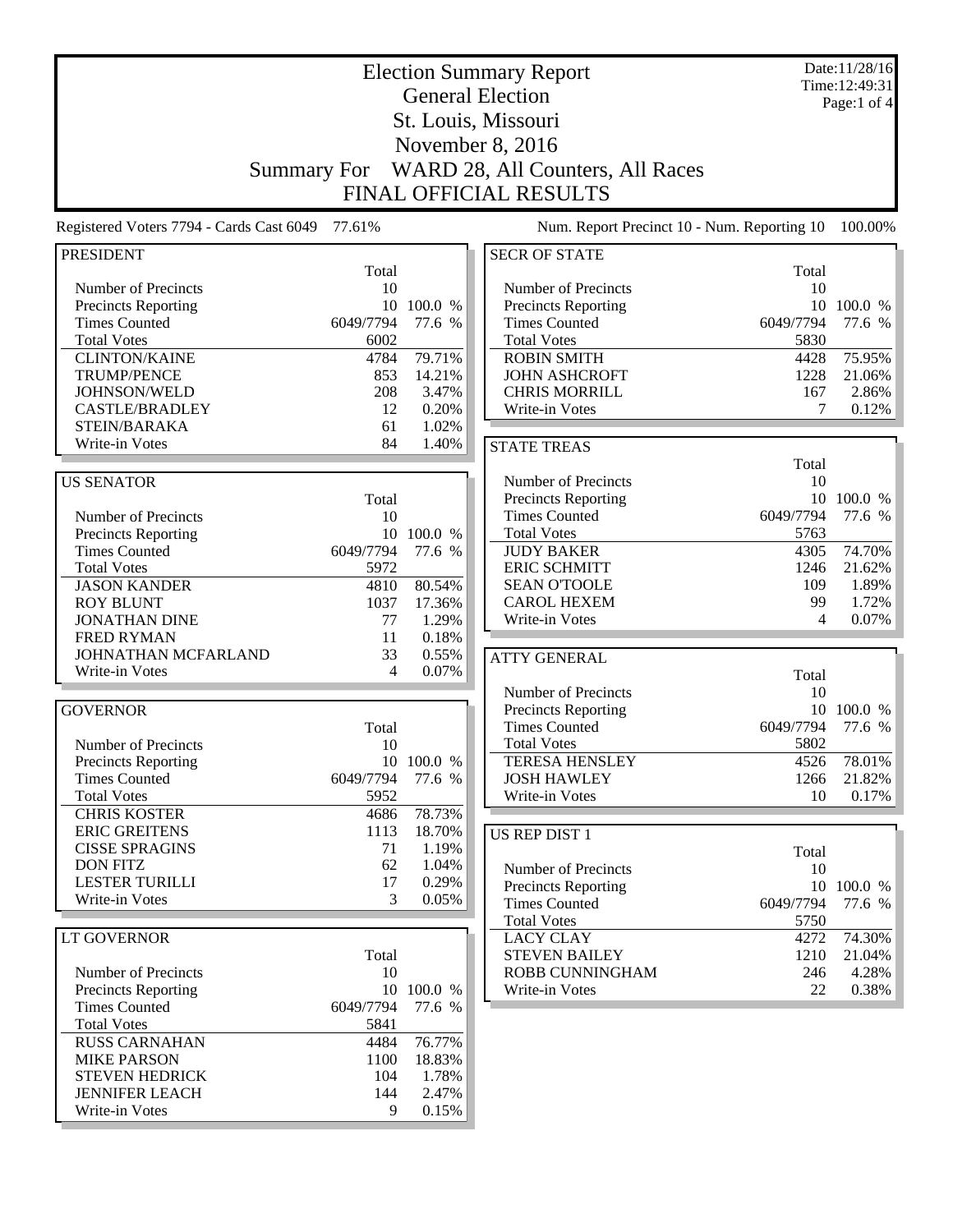| <b>Election Summary Report</b><br><b>General Election</b> |                    |              |                                              |              | Date:11/28/16<br>Time:12:49:31 |
|-----------------------------------------------------------|--------------------|--------------|----------------------------------------------|--------------|--------------------------------|
|                                                           |                    | Page: 2 of 4 |                                              |              |                                |
|                                                           |                    |              | St. Louis, Missouri                          |              |                                |
|                                                           |                    |              | November 8, 2016                             |              |                                |
|                                                           | <b>Summary For</b> |              | WARD 28, All Counters, All Races             |              |                                |
|                                                           |                    |              | <b>FINAL OFFICIAL RESULTS</b>                |              |                                |
|                                                           |                    |              |                                              |              |                                |
| Registered Voters 7794 - Cards Cast 6049                  | 77.61%             |              | Num. Report Precinct 10 - Num. Reporting 10  |              | 100.00%                        |
| ST SEN DIST 4                                             | Total              |              | <b>SHERIFF</b>                               | Total        |                                |
| Number of Precincts                                       | 9                  |              | Number of Precincts                          | 10           |                                |
| <b>Precincts Reporting</b>                                | 9                  | 100.0 %      | Precincts Reporting                          | 10           | 100.0 %                        |
| <b>Times Counted</b>                                      | 5487/7087          | 77.4 %       | <b>Times Counted</b>                         | 6049/7794    | 77.6 %                         |
| <b>Total Votes</b>                                        | 5125               |              | <b>Total Votes</b>                           | 5544         |                                |
| <b>JACOB HUMMEL</b>                                       | 3922               | 76.53%       | <b>VERNON BETTS</b>                          | 4223         | 76.17%                         |
| <b>BRYAN YOUNG</b>                                        | 1045               | 20.39%       | <b>JOHN CASTELLANO</b>                       | 1305         | 23.54%                         |
| <b>MICHAEL LEWIS</b>                                      | 145                | 2.83%        | Write-in Votes                               | 16           | 0.29%                          |
| Write-in Votes                                            | 13                 | 0.25%        |                                              |              |                                |
|                                                           |                    |              | <b>TREASURER</b>                             |              |                                |
| ST SEN DIST 5                                             |                    |              |                                              | Total        |                                |
|                                                           | Total              |              | Number of Precincts                          | 10           |                                |
| Number of Precincts                                       | 1                  |              | Precincts Reporting                          | 10           | 100.0 %                        |
| Precincts Reporting                                       | $\mathbf{1}$       | 100.0 %      | <b>Times Counted</b>                         | 6049/7794    | 77.6 %                         |
| <b>Times Counted</b><br><b>Total Votes</b>                | 562/707<br>500     | 79.5 %       | <b>Total Votes</b>                           | 5611         |                                |
| <b>JAMILAH NASHEED</b>                                    | 411                | 82.20%       | <b>TISHAURA JONES</b><br><b>DARREN GRANT</b> | 4226<br>1135 | 75.32%<br>20.23%               |
| STEPHEN SCHAPER                                           | 88                 | 17.60%       | <b>JEROME BAUER</b>                          | 238          | 4.24%                          |
| Write-in Votes                                            | 1                  | 0.20%        | Write-in Votes                               | 12           | 0.21%                          |
|                                                           |                    |              |                                              |              |                                |
| ST REP DIST 77                                            |                    |              | RICHARD TEITELMAN                            |              |                                |
|                                                           | Total              |              |                                              | Total        |                                |
| Number of Precincts                                       | 4                  |              | Number of Precincts                          | 10           |                                |
| <b>Precincts Reporting</b>                                |                    | 4 100.0 %    | <b>Precincts Reporting</b>                   |              | 10 100.0 %                     |
| <b>Times Counted</b>                                      | 1986/2472          | 80.3 %       | <b>Times Counted</b>                         | 6049/7794    | 77.6 %                         |
| <b>Total Votes</b><br><b>STEVE ROBERTS</b>                | 1523<br>1436       | 94.29%       | <b>Total Votes</b>                           | 4795         |                                |
| Write-in Votes                                            | 87                 | 5.71%        | <b>YES</b><br>NO                             | 3766<br>1029 | 78.54%<br>21.46%               |
|                                                           |                    |              |                                              |              |                                |
| ST REP DIST 84                                            |                    |              | PHILIP HESS                                  |              |                                |
|                                                           | Total              |              |                                              | Total        |                                |
| Number of Precincts                                       | 6                  |              | Number of Precincts                          | 10           |                                |
| Precincts Reporting                                       |                    | 6 100.0 %    | Precincts Reporting                          | 10           | 100.0 %                        |
| <b>Times Counted</b>                                      | 4063/5322          | 76.3 %       | <b>Times Counted</b>                         | 6049/7794    | 77.6 %                         |
| <b>Total Votes</b>                                        | 3361               |              | <b>Total Votes</b>                           | 4654         |                                |
| <b>KARLA MAY</b><br>Write-in Votes                        | 3285<br>76         | 97.74%       | <b>YES</b><br>NO                             | 3597<br>1057 | 77.29%<br>22.71%               |
|                                                           |                    | 2.26%        |                                              |              |                                |
| <b>CIRC ATTY</b>                                          |                    |              | <b>JAMES DOWD</b>                            |              |                                |
|                                                           | Total              |              |                                              | Total        |                                |
| Number of Precincts                                       | 10                 |              | Number of Precincts                          | 10           |                                |
| Precincts Reporting                                       | 10                 | 100.0 %      | <b>Precincts Reporting</b>                   | 10           | 100.0 %                        |
| <b>Times Counted</b>                                      | 6049/7794          | 77.6 %       | <b>Times Counted</b>                         | 6049/7794    | 77.6 %                         |
| <b>Total Votes</b>                                        | 4999               |              | <b>Total Votes</b>                           | 4755         |                                |
| <b>KIMBERLY GARDNER</b>                                   | 4905               | 98.12%       | <b>YES</b>                                   | 3704         | 77.90%                         |
| Write-in Votes                                            | 94                 | 1.88%        | NO                                           | 1051         | $22.10\%$                      |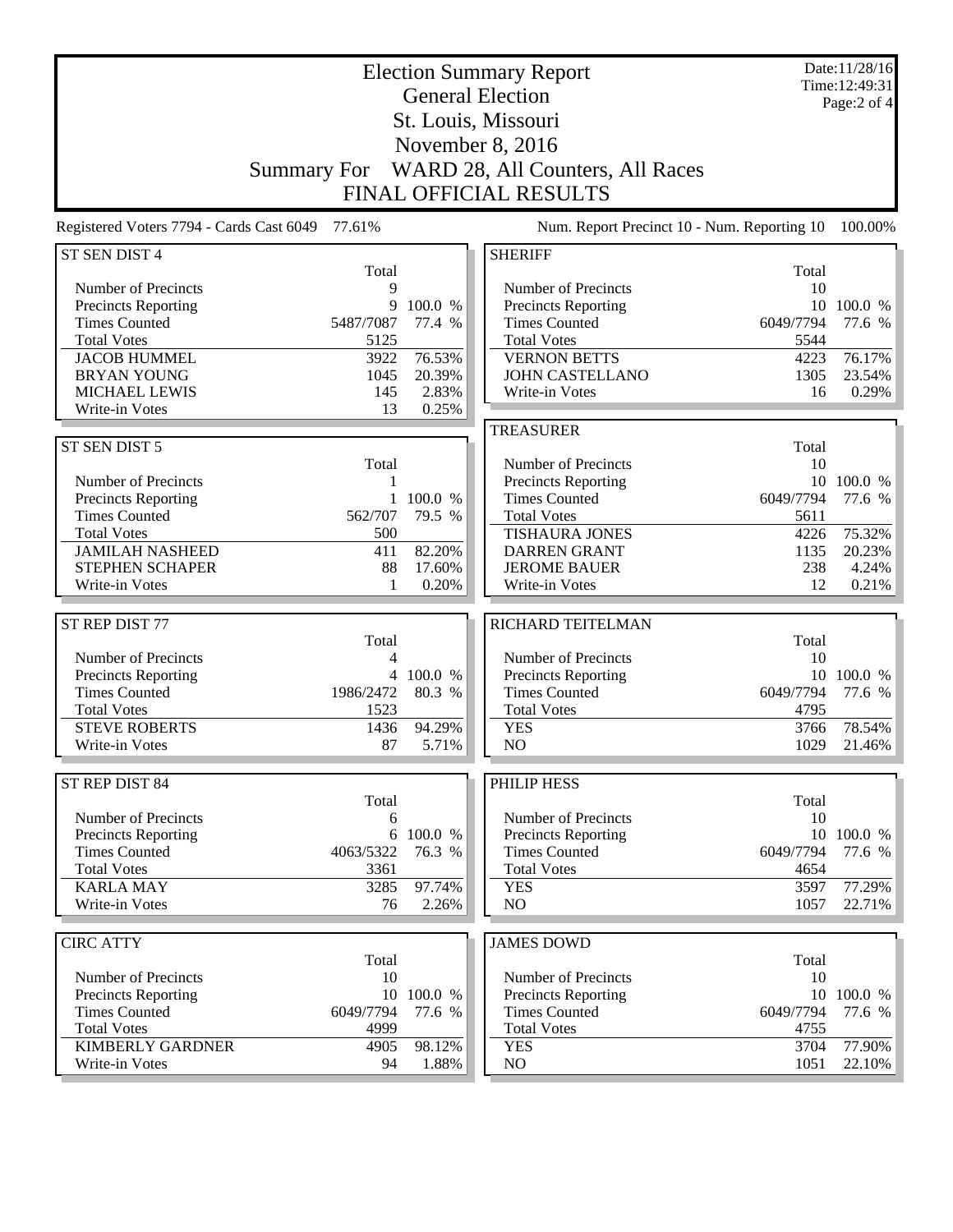|                                                    |                  |                      | <b>Election Summary Report</b>               |              | Date:11/28/16<br>Time: 12:49:31 |
|----------------------------------------------------|------------------|----------------------|----------------------------------------------|--------------|---------------------------------|
|                                                    |                  |                      | <b>General Election</b>                      |              | Page: $3$ of $4$                |
|                                                    |                  |                      | St. Louis, Missouri                          |              |                                 |
|                                                    | November 8, 2016 |                      |                                              |              |                                 |
|                                                    |                  |                      |                                              |              |                                 |
|                                                    |                  |                      | Summary For WARD 28, All Counters, All Races |              |                                 |
|                                                    |                  |                      | <b>FINAL OFFICIAL RESULTS</b>                |              |                                 |
| Registered Voters 7794 - Cards Cast 6049           | 77.61%           |                      | Num. Report Precinct 10 - Num. Reporting 10  |              | 100.00%                         |
| <b>BRYAN HETTENBACH</b>                            |                  |                      | <b>CHRISTOPHER MCGRAUGH</b>                  |              |                                 |
| Number of Precincts                                | Total<br>10      |                      | Number of Precincts                          | Total<br>10  |                                 |
| Precincts Reporting                                |                  | 10 100.0 %           | <b>Precincts Reporting</b>                   |              | 10 100.0 %                      |
| <b>Times Counted</b>                               | 6049/7794        | 77.6 %               | <b>Times Counted</b>                         | 6049/7794    | 77.6 %                          |
| <b>Total Votes</b>                                 | 4360             |                      | <b>Total Votes</b>                           | 4288         |                                 |
| <b>YES</b>                                         | 3380             | 77.52%               | <b>YES</b>                                   | 3326         | 77.57%                          |
| N <sub>O</sub>                                     | 980              | 22.48%               | NO                                           | 962          | 22.43%                          |
|                                                    |                  |                      |                                              |              |                                 |
| <b>MARK NEILL</b>                                  |                  |                      | <b>MICHAEL MULLEN</b>                        |              |                                 |
|                                                    | Total            |                      |                                              | Total        |                                 |
| Number of Precincts                                | 10               |                      | Number of Precincts                          | 10           |                                 |
| <b>Precincts Reporting</b>                         |                  | 10 100.0 %           | <b>Precincts Reporting</b>                   |              | 10 100.0 %                      |
| <b>Times Counted</b>                               | 6049/7794        | 77.6 %               | <b>Times Counted</b>                         | 6049/7794    | 77.6 %                          |
| <b>Total Votes</b><br><b>YES</b>                   | 4346<br>3405     | 78.35%               | <b>Total Votes</b><br><b>YES</b>             | 4310         | 78.77%                          |
| N <sub>O</sub>                                     | 941              | 21.65%               | NO                                           | 3395<br>915  | 21.23%                          |
|                                                    |                  |                      |                                              |              |                                 |
| <b>JAMES SULLIVAN</b>                              |                  |                      | <b>DAVID MASON</b>                           |              |                                 |
|                                                    | Total            |                      |                                              | Total        |                                 |
| Number of Precincts                                | 10               | 10 100.0 %           | Number of Precincts                          | 10           | 10 100.0 %                      |
| Precincts Reporting<br><b>Times Counted</b>        | 6049/7794        | 77.6 %               | Precincts Reporting                          |              | 77.6 %                          |
| <b>Total Votes</b>                                 |                  |                      |                                              |              |                                 |
|                                                    |                  |                      | <b>Times Counted</b>                         | 6049/7794    |                                 |
|                                                    | 4330             |                      | <b>Total Votes</b>                           | 4369         |                                 |
| <b>YES</b><br>N <sub>O</sub>                       | 3434<br>896      | 79.31%<br>20.69%     | <b>YES</b><br>N <sub>O</sub>                 | 3352<br>1017 | 76.72%<br>23.28%                |
|                                                    |                  |                      |                                              |              |                                 |
| PHILIP HEAGNEY                                     |                  |                      | <b>THOMAS FRAWLEY</b>                        |              |                                 |
|                                                    | Total            |                      |                                              | Total        |                                 |
| Number of Precincts                                | 10               |                      | Number of Precincts                          | 10           |                                 |
| <b>Precincts Reporting</b><br><b>Times Counted</b> | 6049/7794        | 10 100.0 %<br>77.6 % | Precincts Reporting<br><b>Times Counted</b>  | 6049/7794    | 10 100.0 %<br>77.6 %            |
| <b>Total Votes</b>                                 | 4353             |                      | <b>Total Votes</b>                           | 4374         |                                 |
| <b>YES</b>                                         | 3401             | 78.13%               | <b>YES</b>                                   | 3381         | 77.30%                          |
| N <sub>O</sub>                                     | 952              | 21.87%               | NO                                           | 993          | 22.70%                          |
|                                                    |                  |                      |                                              |              |                                 |
| <b>DENNIS SCHAUMANN</b>                            |                  |                      | <b>ROBIN VANNOY</b>                          |              |                                 |
| Number of Precincts                                | Total<br>10      |                      | Number of Precincts                          | Total<br>10  |                                 |
| Precincts Reporting                                | 10               | 100.0 %              | Precincts Reporting                          | 10           | 100.0 %                         |
| <b>Times Counted</b>                               | 6049/7794        | 77.6 %               | <b>Times Counted</b>                         | 6049/7794    | 77.6 %                          |
| <b>Total Votes</b>                                 | 4293             |                      | <b>Total Votes</b>                           | 4316         |                                 |
| <b>YES</b><br>NO                                   | 3323<br>970      | 77.41%<br>22.59%     | <b>YES</b><br>NO                             | 3437<br>879  | 79.63%<br>20.37%                |